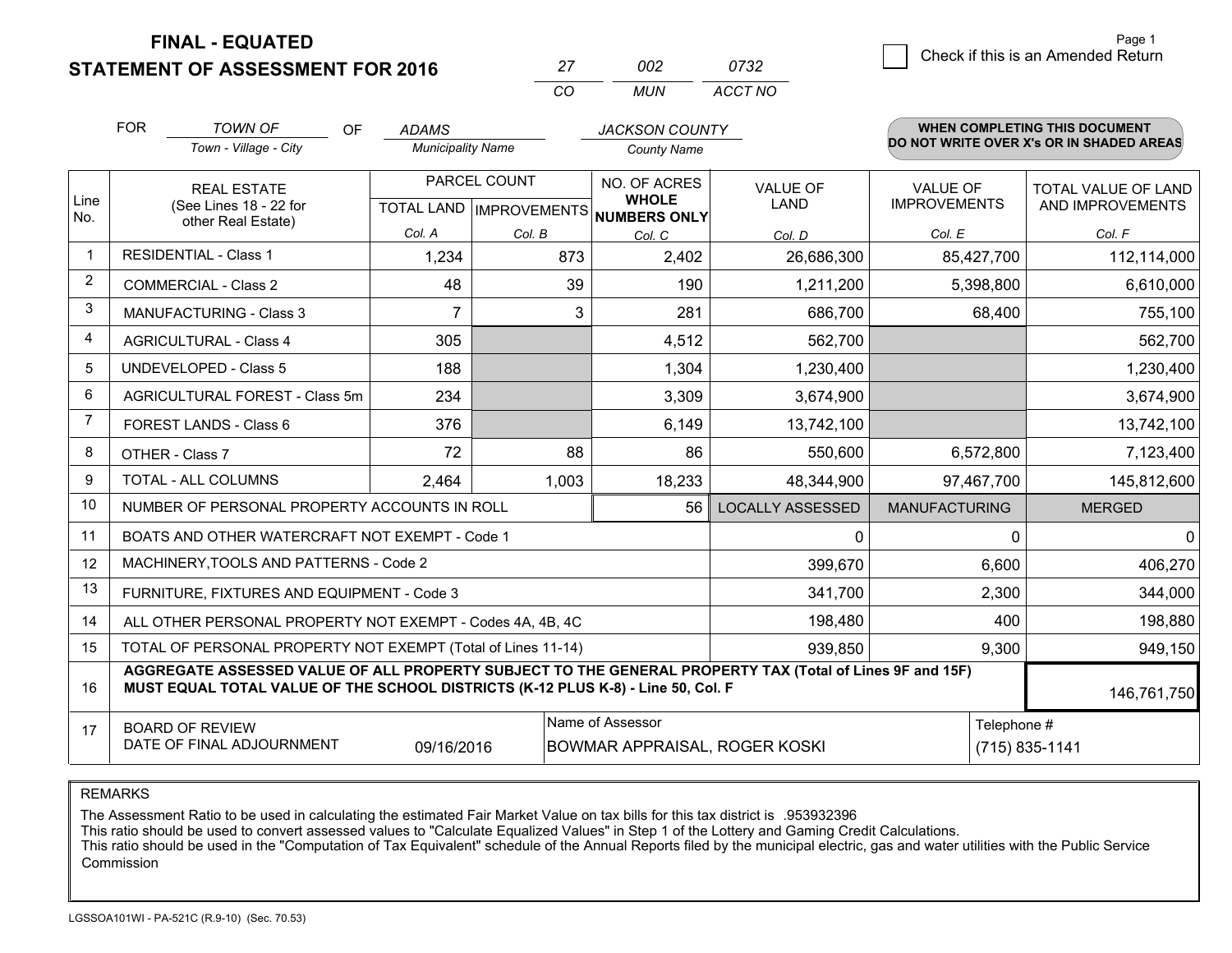*YEAR CO MUN ACCT NO* 2016 27 002 0732 Page 2

Do not confuse FOREST LANDS (Line 7) with FOREST CROPS (in this section) - They are **NOT** the same

|    |                                                               |                                             |  | Private Forest Crop - Reg Class @ 10¢ per acre                                 |                                                                              | Private Forest Crop - Reg Class @ \$2.52 per acre |                                                                    |           |                    |  |
|----|---------------------------------------------------------------|---------------------------------------------|--|--------------------------------------------------------------------------------|------------------------------------------------------------------------------|---------------------------------------------------|--------------------------------------------------------------------|-----------|--------------------|--|
| 18 | (a) PARCELS                                                   | (b) ACRES                                   |  | (c) ASSESSED VALUE                                                             |                                                                              | (d) PARCELS                                       | (e) ACRES                                                          |           | (f) ASSESSED VALUE |  |
|    |                                                               |                                             |  |                                                                                |                                                                              |                                                   |                                                                    |           |                    |  |
|    | Private Forest Crop - Special Class @ 20¢ per acre            |                                             |  |                                                                                | Entered Before 2005 Managed Forest - Ferrous Mining CLOSED @ \$8.27 per acre |                                                   |                                                                    |           |                    |  |
| 19 | (a) PARCELS                                                   | (b) ACRES                                   |  | (c) ASSESSED VALUE                                                             |                                                                              | (d) PARCELS                                       | (e) ACRES                                                          |           | (f) ASSESSED VALUE |  |
|    |                                                               |                                             |  |                                                                                |                                                                              |                                                   |                                                                    |           |                    |  |
|    |                                                               | Entered Before 2005 Managed Forest - OPEN @ |  | \$.79 per acre                                                                 |                                                                              |                                                   | Entered Before 2005 Managed Forest - CLOSED @ \$1.87 per acre      |           |                    |  |
| 20 | (a) PARCELS                                                   | (b) ACRES                                   |  | (c) ASSESSED VALUE                                                             |                                                                              | (d) PARCELS                                       | (e) ACRES                                                          |           | (f) ASSESSED VALUE |  |
|    |                                                               | 136.14                                      |  | 318,700                                                                        |                                                                              | 43                                                | 1,543.22                                                           |           | 3,113,600          |  |
|    | Entered After 2004 Managed Forest - OPEN @<br>\$2.14 per acre |                                             |  |                                                                                |                                                                              |                                                   | Entered After 2004 Managed Forest - CLOSED @ \$10.68 per acre      |           |                    |  |
| 21 | (a) PARCELS                                                   | (b) ACRES                                   |  | (c) ASSESSED VALUE                                                             | (d) PARCELS                                                                  |                                                   | (e) ACRES                                                          |           |                    |  |
|    |                                                               |                                             |  |                                                                                |                                                                              |                                                   |                                                                    |           |                    |  |
|    | 14                                                            | 335.89                                      |  | 711,700                                                                        |                                                                              | 32<br>745.8                                       |                                                                    | 1,613,500 |                    |  |
| 22 | (a) County Forest Cropland Acres                              |                                             |  | (b) Federal Acres<br>(c) State Acres                                           |                                                                              |                                                   | (d) County (NOT FOREST CROP) Acres                                 |           | (e) Other Acres    |  |
|    |                                                               |                                             |  |                                                                                | 1,324.96                                                                     |                                                   | 144.32                                                             |           |                    |  |
|    |                                                               |                                             |  | Assessed Value of Omitted Property From Prior Years (Sec. 70.44)               |                                                                              |                                                   | Assessed Value of Sec. 70.43 Corrections of Errors by Assessors    |           |                    |  |
| 23 |                                                               | (a) REAL ESTATE                             |  | (b) PERSONAL                                                                   |                                                                              |                                                   | (c1) REAL ESTATE                                                   |           | (c2) PERSONAL      |  |
|    |                                                               |                                             |  |                                                                                |                                                                              |                                                   |                                                                    |           |                    |  |
|    |                                                               |                                             |  | Manufacturing Equated Value of Omitted Property From Prior Years (Sec. 70.995) |                                                                              |                                                   | Mfg. Equated Value of Sec.70.43 Corrections of Errors by Assessors |           |                    |  |
|    |                                                               | (d) REAL ESTATE                             |  | (e) PERSONAL                                                                   |                                                                              | (f1) REAL ESTATE                                  |                                                                    |           | (f2) PERSONAL      |  |
|    |                                                               |                                             |  |                                                                                |                                                                              |                                                   |                                                                    |           |                    |  |

# **SPECIAL DISTRICTS**

| Line<br>No. | Enter 6-digit<br><b>Special District</b><br>Code (Col. A) | <b>Account</b><br><b>Number</b><br>(Col. B) | <b>Special District Name</b><br>(Col. C) | <b>Locally Assessed Value</b><br>of Real Estate and<br>Personal Property (Col. D) | Mfg Value of Real Estate<br>and Personal Property<br>(Col. E) | <b>Merged Value of</b><br><b>Real Estate and</b><br>Personal Property (Col. F) |
|-------------|-----------------------------------------------------------|---------------------------------------------|------------------------------------------|-----------------------------------------------------------------------------------|---------------------------------------------------------------|--------------------------------------------------------------------------------|
| 24          | 277030                                                    | 0172                                        | HATFIELD SANITARY DISTRICT #1            | 25,527,490                                                                        |                                                               | 25,527,490                                                                     |
| 25          |                                                           |                                             |                                          |                                                                                   |                                                               |                                                                                |
| 26          |                                                           |                                             |                                          |                                                                                   |                                                               |                                                                                |
| 27          |                                                           |                                             |                                          |                                                                                   |                                                               |                                                                                |
| 28          |                                                           |                                             |                                          |                                                                                   |                                                               |                                                                                |
| 29          |                                                           |                                             |                                          |                                                                                   |                                                               |                                                                                |
| 30          |                                                           |                                             |                                          |                                                                                   |                                                               |                                                                                |
| 31          |                                                           |                                             |                                          |                                                                                   |                                                               |                                                                                |
| 32          |                                                           |                                             |                                          |                                                                                   |                                                               |                                                                                |
| 33          |                                                           |                                             |                                          |                                                                                   |                                                               |                                                                                |
| 34          |                                                           |                                             |                                          |                                                                                   |                                                               |                                                                                |
| 35          |                                                           |                                             |                                          |                                                                                   |                                                               |                                                                                |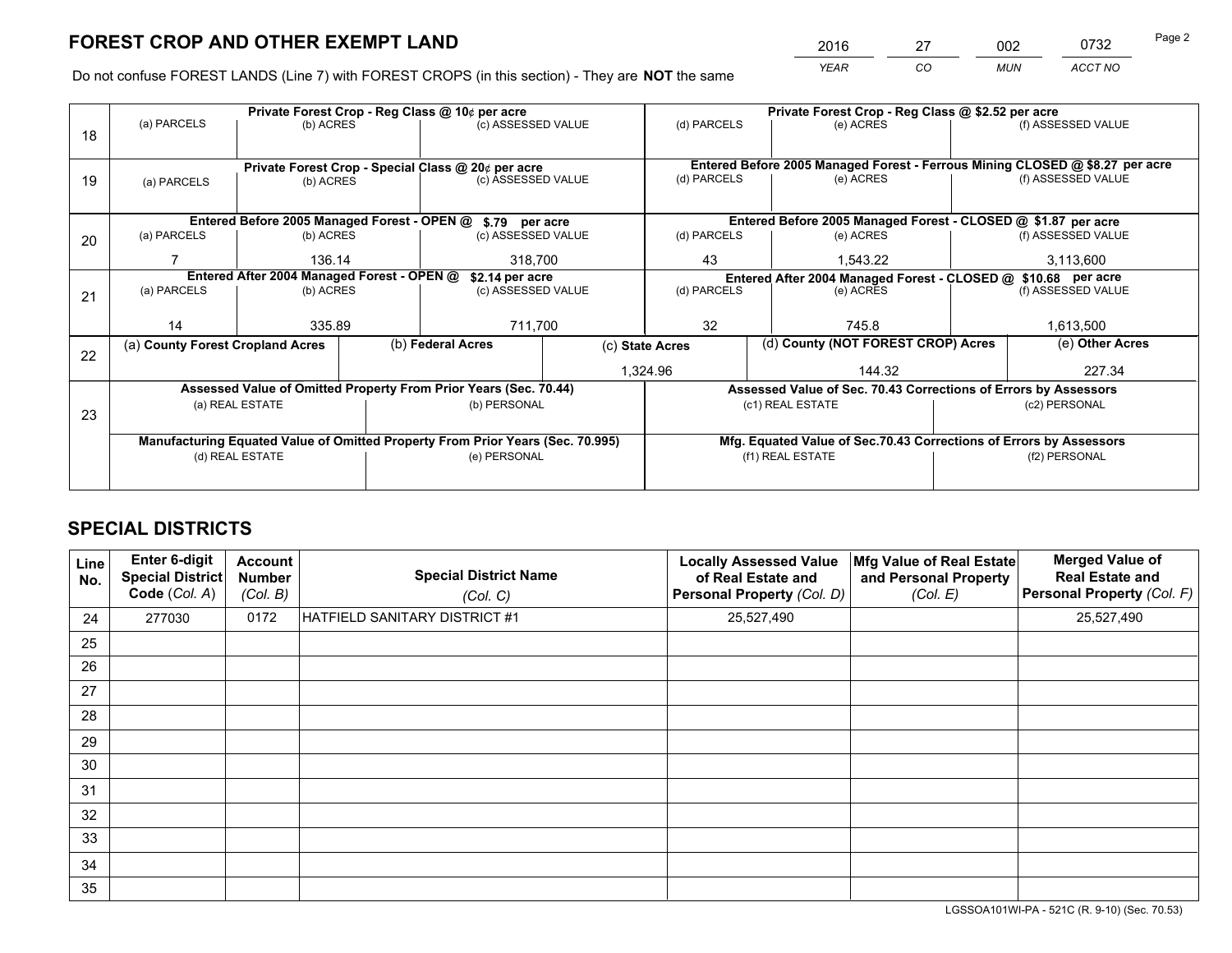|             |                                                                 |                                             |                                                         | <b>YEAR</b>                                                                       | CO<br><b>MUN</b>                                              | ACCT NO                                                                        |
|-------------|-----------------------------------------------------------------|---------------------------------------------|---------------------------------------------------------|-----------------------------------------------------------------------------------|---------------------------------------------------------------|--------------------------------------------------------------------------------|
| Line<br>No. | <b>Enter 6-digit</b><br><b>School District</b><br>Code (Col. A) | <b>Account</b><br><b>Number</b><br>(Col. B) | <b>School District Name</b><br>(Col. C)                 | <b>Locally Assessed Value</b><br>of Real Estate and<br>Personal Property (Col. D) | Mfg Value of Real Estate<br>and Personal Property<br>(Col. E) | <b>Merged Value of</b><br><b>Real Estate and</b><br>Personal Property (Col. F) |
|             | <b>SCHOOL DISTRICTS (K-8 and K-12)</b><br>A.                    |                                             |                                                         |                                                                                   |                                                               |                                                                                |
| 36          | 270476                                                          | 0162                                        | SCH D OF BLACK RIVER FALLS                              | 145,997,350                                                                       | 764,400                                                       | 146,761,750                                                                    |
| 37          |                                                                 |                                             |                                                         |                                                                                   |                                                               |                                                                                |
| 38          |                                                                 |                                             |                                                         |                                                                                   |                                                               |                                                                                |
| 39          |                                                                 |                                             |                                                         |                                                                                   |                                                               |                                                                                |
| 40          |                                                                 |                                             |                                                         |                                                                                   |                                                               |                                                                                |
| 41          |                                                                 |                                             |                                                         |                                                                                   |                                                               |                                                                                |
| 42          |                                                                 |                                             |                                                         |                                                                                   |                                                               |                                                                                |
| 43          |                                                                 |                                             |                                                         |                                                                                   |                                                               |                                                                                |
| 44<br>45    |                                                                 |                                             |                                                         |                                                                                   |                                                               |                                                                                |
| 46          |                                                                 |                                             |                                                         |                                                                                   |                                                               |                                                                                |
| 47          |                                                                 |                                             |                                                         |                                                                                   |                                                               |                                                                                |
| 48          |                                                                 |                                             |                                                         |                                                                                   |                                                               |                                                                                |
| 49          |                                                                 |                                             |                                                         |                                                                                   |                                                               |                                                                                |
| 50          |                                                                 |                                             | TOTAL ASSESSED VALUE OF SCHOOL DISTRICTS (K-8 and K-12) | 145,997,350                                                                       | 764,400                                                       | 146,761,750                                                                    |
|             | <b>B.</b><br><b>UNION HIGH SCHOOL DISTRICTS</b>                 |                                             |                                                         |                                                                                   |                                                               |                                                                                |
| 51          |                                                                 |                                             |                                                         |                                                                                   |                                                               |                                                                                |
| 52          |                                                                 |                                             |                                                         |                                                                                   |                                                               |                                                                                |
| 53          |                                                                 |                                             |                                                         |                                                                                   |                                                               |                                                                                |
| 54          |                                                                 |                                             |                                                         |                                                                                   |                                                               |                                                                                |
| 55          |                                                                 |                                             | TOTAL ASSESSED VALUE OF UNION HIGH SCHOOLS              |                                                                                   |                                                               |                                                                                |
|             | C.<br><b>TECHNICAL COLLEGE DISTRICTS</b>                        |                                             |                                                         |                                                                                   |                                                               |                                                                                |
| 56          | 000200                                                          | 0002                                        | WESTERN TECHNICAL COLLEGE LACR                          | 145,997,350                                                                       | 764,400                                                       | 146,761,750                                                                    |
| 57          |                                                                 |                                             |                                                         |                                                                                   |                                                               |                                                                                |
| 58          |                                                                 |                                             | TOTAL ASSESSED VALUE OF TECHNICAL COLLEGES              |                                                                                   |                                                               |                                                                                |
| 59          |                                                                 |                                             |                                                         | 145,997,350                                                                       | 764,400                                                       | 146,761,750                                                                    |

27

002

 *I hereby certify, to the best of my knowledge and belief, this form is complete and correct.*

**SCHOOL DISTRICTS**

| Print name of preparer | Title                    |                | Date (MM / DD / CCYY) |
|------------------------|--------------------------|----------------|-----------------------|
|                        |                          |                |                       |
| Signature of preparer  | Contact Telephone Number | E-mail address |                       |
|                        | $\sim$                   |                |                       |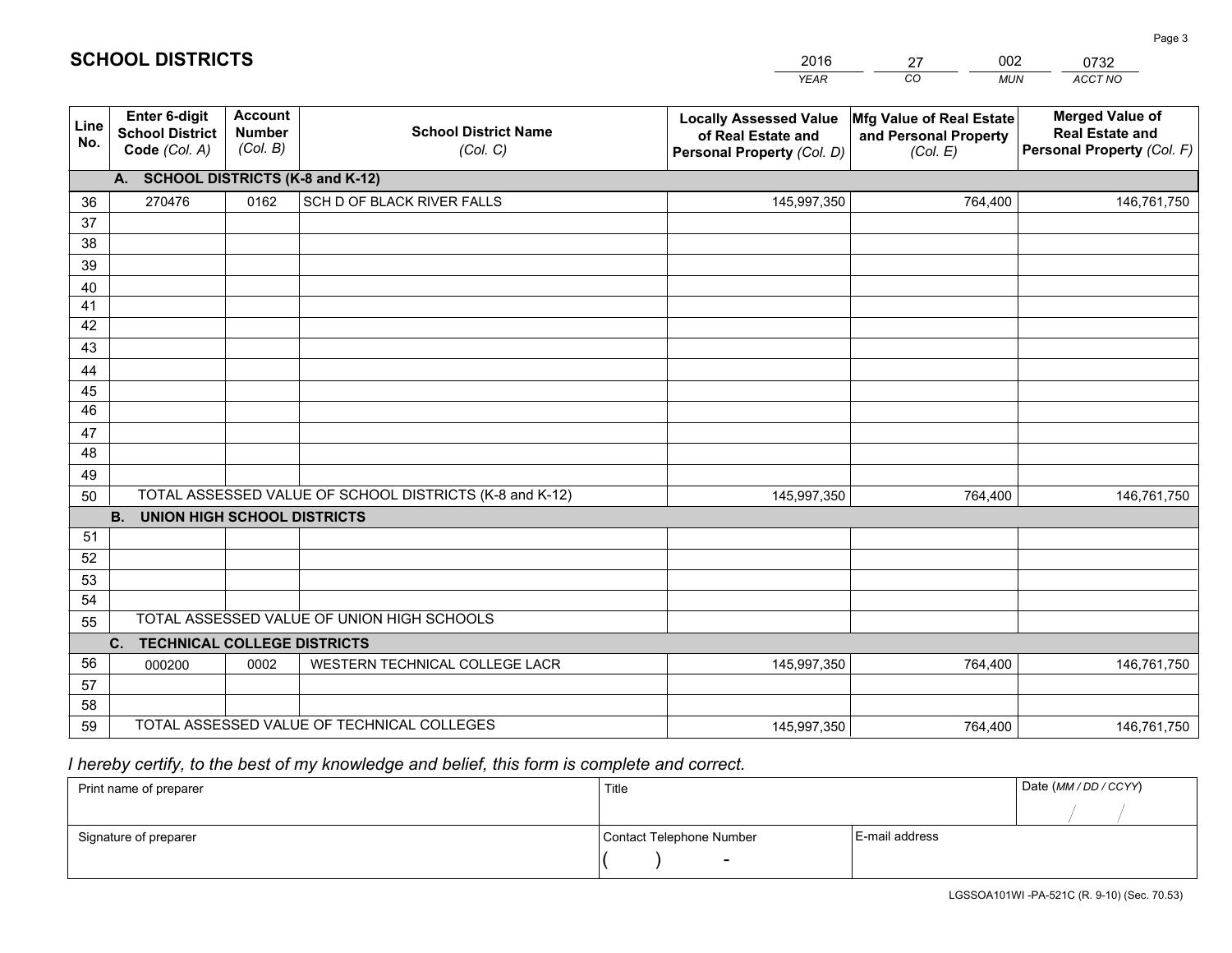#### **HIGHLIGHTS**

- 1. Complete the Statement of Assessment after the Board of Review. Reflect any changes made there.
- 2. Use black ink to complete.
- 3. Line 16 must equal Line 50, Col D.
- 4. Line 55 must equal the total of K-8 schools listed on lines 36-49. Do not include K-12 schools in this comparision.
- 5. Line 59, Col. D must equal Line 16.
- 6. Special District, School District and Technical College District values must include both real estate and personal property. Examples of Special districts are: town sanitary districts, public inland lake protection and rehabilitation districts, and metropolitan sewerage districts.
- 7. DO NOT INCLUDE Manufacturing property values.DOR will print these values on the final SOA.

DALE ANN BOHAC TOWN OF ADAMS W11353 SPAULDING RD

DALE ANN BOHAC<br>TOWN OF ADAMS

BLACK RIVER FALLS, WI 54615

**BLACK RIVER FALLS, WI 54615** 

W11353 SPAULDING RD

 8. Accuracy of this form is very important. The values reported directly affect the equalized value DOR calculates for school and special districts.

#### **Page 1:**

 If not prefilled, enter the tax year,county and municipal code,municipal type, municipal name and county name on the top of form.

Check the Amended box, if filing an amended / corrected SOA.

 Report the parcel count, acres and assessed value of taxable general property, total parcel count, (real and personal), total acres, and values from final figures set by the Board of Review.

- A. Real Estate land and improvements (buildings, etc.) is reported on lines 1 8, total line 9.
- B. Personal Property is reported on lines 11 14, Column D, total line 15.
- C. To complete this report, use the computer produced summary of the assessment roll that shows these amounts.
- D. Use whole numbers only.
- E. Add each line across and each column down to verify entries.

#### **Page 2:**

- A. Report Special Items (not subject to general property tax).
- 1. Private Forest Croplands and Managed Forest Lands are reported on lines 18,19, 20 and 21. Be sure to report assessed values **NOT** taxes.
- 2. You should have copies of the orders of entry, orders of withdrawal, etc., to update your assessment roll.
	- 3. Show hundredths of acres (e.g. 39.75).
- 4. Tax exempt lands are reported on line 22.
- 5. Omitted property and sec. 70.43, Wis. Stats., corrections of errors by assessor are reported on line 23. Report real estate and personal property separately. These should be for **prior years**, not something found on the current assessment roll after the board of review.
- B. Special District (Lines 24-35) Include the value of both real and personal property.
- The Department of Revenue (DOR) preprints much of the information regarding names and codes for schools, special districts,etc. If a district is not listed, enter the name and value only, DOR will enter the proper code.

## **Page 3 School Districts:**

Include the value of both real and personal property.

Report School District (regular, elementary, union high school, and technical college).

- 1. Regular (K-12) and Elementary (K-8) school values are reported on lines 36-49, total on line 50.
- 2. Union High School (UHS) (use only if elementary schools are listed on lines 36-49) are reported on lines 51-54. UHS total value (line 55) must equal to the total **elementary school** values reported on lines 36-49. Do notinclude K-12 schools in this comparison.
- 3. Technical College values are reported on lines 56-58, total on line 59.
- 4. Use the computer summary that shows these amounts to complete this report.

#### **This form is due the second Monday in June. File this report only after your Board of Review is complete.**

 *If you have questions: Return forms to:*

Fax number: (608) 264-6887 PO Box 8971

 Email: lgs@revenue.wi.gov Wisconsin Department of Revenue Call: (608) 261-5341 Local Government Services Section 6-97Madison WI 53708-8971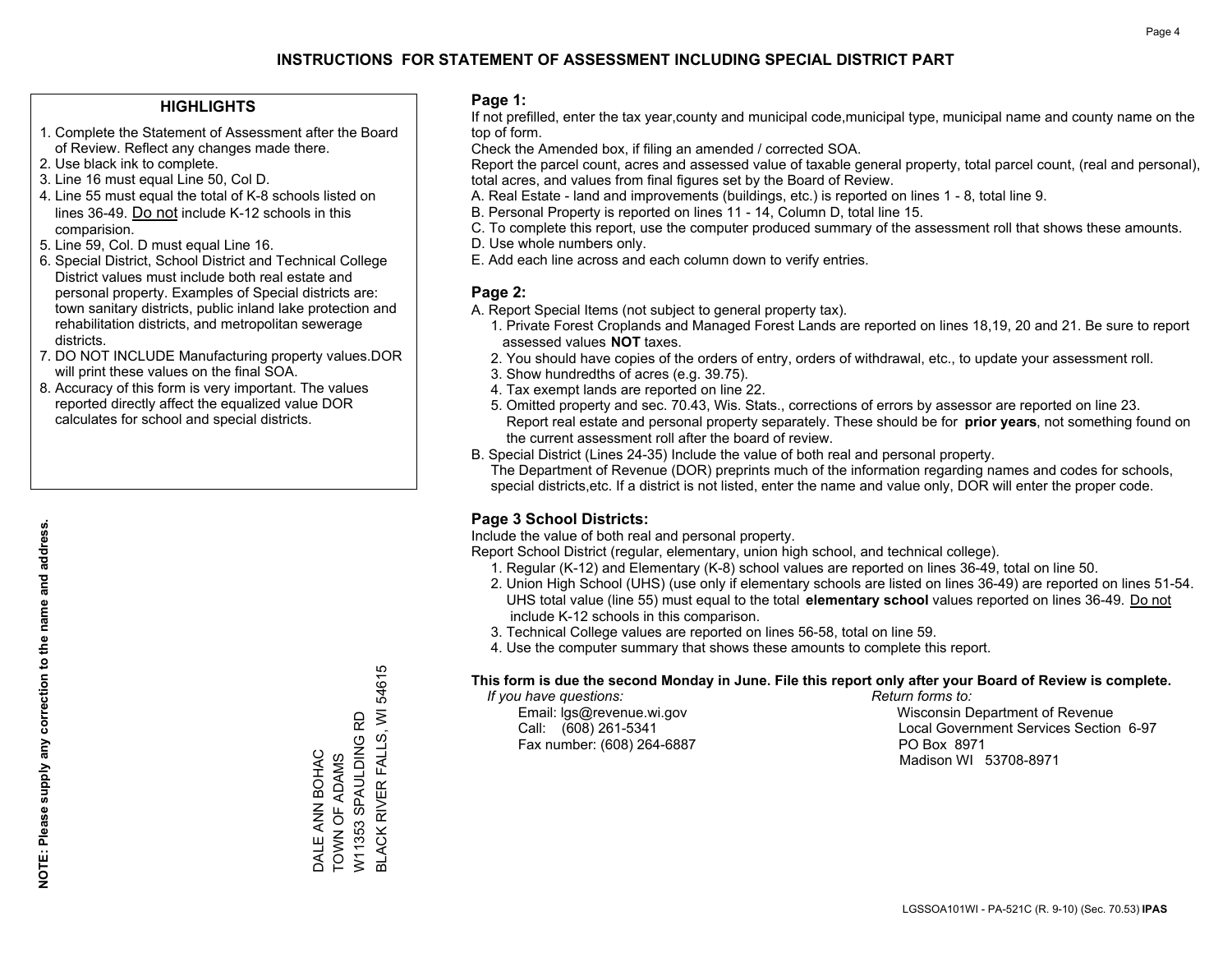**FINAL - EQUATED**

**STATEMENT OF ASSESSMENT FOR 2016** 

|          | ∩∩⊿ | 0733    |
|----------|-----|---------|
| $\cdots$ | MUN | ACCT NO |

|                | <b>FOR</b>                                                                                                                                  | <b>TOWN OF</b><br><b>OF</b>                                                                                                                                                                  | <b>ALBION</b>            |              | <b>JACKSON COUNTY</b>                                                    |                                |                                        | WHEN COMPLETING THIS DOCUMENT                  |
|----------------|---------------------------------------------------------------------------------------------------------------------------------------------|----------------------------------------------------------------------------------------------------------------------------------------------------------------------------------------------|--------------------------|--------------|--------------------------------------------------------------------------|--------------------------------|----------------------------------------|------------------------------------------------|
|                |                                                                                                                                             | Town - Village - City                                                                                                                                                                        | <b>Municipality Name</b> |              | <b>County Name</b>                                                       |                                |                                        | DO NOT WRITE OVER X's OR IN SHADED AREAS       |
| Line<br>No.    |                                                                                                                                             | <b>REAL ESTATE</b><br>(See Lines 18 - 22 for                                                                                                                                                 |                          | PARCEL COUNT | NO. OF ACRES<br><b>WHOLE</b><br>TOTAL LAND   IMPROVEMENTS   NUMBERS ONLY | <b>VALUE OF</b><br><b>LAND</b> | <b>VALUE OF</b><br><b>IMPROVEMENTS</b> | <b>TOTAL VALUE OF LAND</b><br>AND IMPROVEMENTS |
|                |                                                                                                                                             | other Real Estate)                                                                                                                                                                           | Col. A                   | Col. B       | Col. C                                                                   | Col. D                         | Col. E                                 | Col. F                                         |
| $\mathbf 1$    |                                                                                                                                             | <b>RESIDENTIAL - Class 1</b>                                                                                                                                                                 | 626                      | 535          | 1,150                                                                    | 9,367,200                      | 57,309,400                             | 66,676,600                                     |
| 2              |                                                                                                                                             | <b>COMMERCIAL - Class 2</b>                                                                                                                                                                  | 27                       | 22           | 71                                                                       | 1,036,900                      | 3,370,600                              | 4,407,500                                      |
| 3              |                                                                                                                                             | <b>MANUFACTURING - Class 3</b>                                                                                                                                                               | $\Omega$                 | $\Omega$     | $\Omega$                                                                 | 0                              |                                        | $\Omega$<br>$\mathbf{0}$                       |
| 4              |                                                                                                                                             | <b>AGRICULTURAL - Class 4</b>                                                                                                                                                                | 680                      |              | 12,070                                                                   | 2,036,100                      |                                        | 2,036,100                                      |
| 5              |                                                                                                                                             | <b>UNDEVELOPED - Class 5</b>                                                                                                                                                                 | 290                      |              | 1,027                                                                    | 815,200                        |                                        | 815,200                                        |
| 6              |                                                                                                                                             | AGRICULTURAL FOREST - Class 5m                                                                                                                                                               | 404                      |              | 5,883                                                                    | 6,819,900                      |                                        | 6,819,900                                      |
| $\overline{7}$ |                                                                                                                                             | FOREST LANDS - Class 6                                                                                                                                                                       | 272                      |              | 5,118                                                                    | 12,175,500                     |                                        | 12,175,500                                     |
| 8              |                                                                                                                                             | OTHER - Class 7                                                                                                                                                                              | 43                       | 42           | 60                                                                       | 350,100                        | 1,945,200                              | 2,295,300                                      |
| 9              |                                                                                                                                             | TOTAL - ALL COLUMNS                                                                                                                                                                          | 2,342                    | 599          | 25,379                                                                   | 32,600,900                     | 62,625,200                             | 95,226,100                                     |
| 10             |                                                                                                                                             | NUMBER OF PERSONAL PROPERTY ACCOUNTS IN ROLL                                                                                                                                                 |                          |              | 32                                                                       | <b>LOCALLY ASSESSED</b>        | <b>MANUFACTURING</b>                   | <b>MERGED</b>                                  |
| 11             |                                                                                                                                             | BOATS AND OTHER WATERCRAFT NOT EXEMPT - Code 1                                                                                                                                               |                          |              |                                                                          | 0                              |                                        | $\mathbf{0}$<br>$\Omega$                       |
| 12             |                                                                                                                                             | MACHINERY, TOOLS AND PATTERNS - Code 2                                                                                                                                                       |                          |              |                                                                          | 499,700                        |                                        | 499,700<br>$\Omega$                            |
| 13             |                                                                                                                                             | FURNITURE, FIXTURES AND EQUIPMENT - Code 3                                                                                                                                                   |                          |              |                                                                          | 88,700                         |                                        | 88,700<br>0                                    |
| 14             |                                                                                                                                             | ALL OTHER PERSONAL PROPERTY NOT EXEMPT - Codes 4A, 4B, 4C                                                                                                                                    |                          |              |                                                                          | 218,400                        |                                        | 0<br>218,400                                   |
| 15             | TOTAL OF PERSONAL PROPERTY NOT EXEMPT (Total of Lines 11-14)                                                                                |                                                                                                                                                                                              |                          |              |                                                                          |                                |                                        | 806,800<br>0                                   |
| 16             |                                                                                                                                             | AGGREGATE ASSESSED VALUE OF ALL PROPERTY SUBJECT TO THE GENERAL PROPERTY TAX (Total of Lines 9F and 15F)<br>MUST EQUAL TOTAL VALUE OF THE SCHOOL DISTRICTS (K-12 PLUS K-8) - Line 50, Col. F |                          |              |                                                                          |                                |                                        | 96,032,900                                     |
| 17             | Name of Assessor<br>Telephone #<br><b>BOARD OF REVIEW</b><br>DATE OF FINAL ADJOURNMENT<br>05/10/2016<br>RIGLEMON APPRAISAL, CLAUDE RIGLEMON |                                                                                                                                                                                              |                          |              |                                                                          |                                | (608) 378-3003                         |                                                |

REMARKS

The Assessment Ratio to be used in calculating the estimated Fair Market Value on tax bills for this tax district is .926066395<br>This ratio should be used to convert assessed values to "Calculate Equalized Values" in Step 1 Commission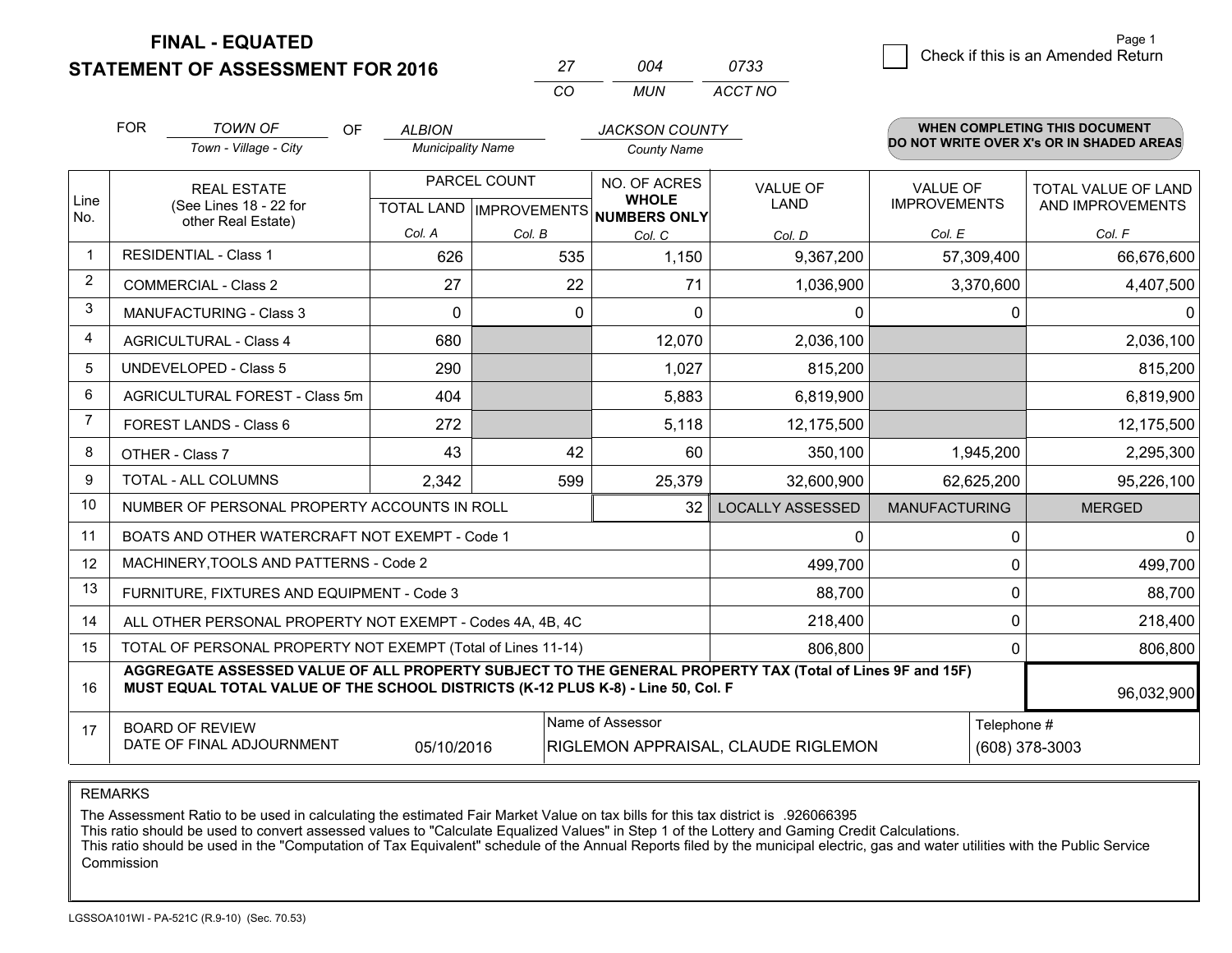*YEAR CO MUN ACCT NO* 2016 27 004 0733 Page 2

Do not confuse FOREST LANDS (Line 7) with FOREST CROPS (in this section) - They are **NOT** the same

|    |                                                               |                                             |  | Private Forest Crop - Reg Class @ 10¢ per acre                                 |                                                                              | Private Forest Crop - Reg Class @ \$2.52 per acre             |                                                                    |  |                    |  |
|----|---------------------------------------------------------------|---------------------------------------------|--|--------------------------------------------------------------------------------|------------------------------------------------------------------------------|---------------------------------------------------------------|--------------------------------------------------------------------|--|--------------------|--|
| 18 | (a) PARCELS                                                   | (b) ACRES                                   |  | (c) ASSESSED VALUE                                                             |                                                                              | (d) PARCELS                                                   | (e) ACRES                                                          |  | (f) ASSESSED VALUE |  |
|    | 2                                                             | 80                                          |  | 192,000                                                                        |                                                                              |                                                               |                                                                    |  |                    |  |
|    | Private Forest Crop - Special Class @ 20¢ per acre            |                                             |  |                                                                                | Entered Before 2005 Managed Forest - Ferrous Mining CLOSED @ \$8.27 per acre |                                                               |                                                                    |  |                    |  |
| 19 | (a) PARCELS                                                   | (b) ACRES                                   |  | (c) ASSESSED VALUE                                                             |                                                                              | (d) PARCELS                                                   | (e) ACRES                                                          |  | (f) ASSESSED VALUE |  |
|    |                                                               |                                             |  |                                                                                |                                                                              |                                                               |                                                                    |  |                    |  |
|    |                                                               | Entered Before 2005 Managed Forest - OPEN @ |  | \$.79 per acre                                                                 |                                                                              |                                                               | Entered Before 2005 Managed Forest - CLOSED @ \$1.87 per acre      |  |                    |  |
| 20 | (a) PARCELS                                                   | (b) ACRES                                   |  | (c) ASSESSED VALUE                                                             |                                                                              | (d) PARCELS                                                   | (e) ACRES                                                          |  | (f) ASSESSED VALUE |  |
|    |                                                               | 20                                          |  | 46,000                                                                         | 64                                                                           |                                                               | 1,678.99                                                           |  | 3,831,800          |  |
|    | Entered After 2004 Managed Forest - OPEN @<br>\$2.14 per acre |                                             |  |                                                                                |                                                                              | Entered After 2004 Managed Forest - CLOSED @ \$10.68 per acre |                                                                    |  |                    |  |
| 21 | (a) PARCELS                                                   | (b) ACRES                                   |  | (c) ASSESSED VALUE                                                             |                                                                              | (d) PARCELS<br>(e) ACRES                                      |                                                                    |  | (f) ASSESSED VALUE |  |
|    |                                                               |                                             |  |                                                                                |                                                                              |                                                               |                                                                    |  |                    |  |
|    |                                                               |                                             |  |                                                                                |                                                                              | 44                                                            | 1.325.72                                                           |  | 2,959,800          |  |
|    | (a) County Forest Cropland Acres                              |                                             |  | (b) Federal Acres                                                              |                                                                              | (c) State Acres                                               | (d) County (NOT FOREST CROP) Acres                                 |  | (e) Other Acres    |  |
| 22 |                                                               |                                             |  | 58                                                                             |                                                                              | 292.07                                                        | 74.18                                                              |  | 202.03             |  |
|    |                                                               |                                             |  |                                                                                |                                                                              |                                                               |                                                                    |  |                    |  |
|    |                                                               |                                             |  | Assessed Value of Omitted Property From Prior Years (Sec. 70.44)               |                                                                              |                                                               | Assessed Value of Sec. 70.43 Corrections of Errors by Assessors    |  |                    |  |
| 23 |                                                               | (a) REAL ESTATE                             |  | (b) PERSONAL                                                                   |                                                                              |                                                               | (c1) REAL ESTATE                                                   |  | (c2) PERSONAL      |  |
|    |                                                               |                                             |  |                                                                                |                                                                              |                                                               |                                                                    |  |                    |  |
|    |                                                               |                                             |  | Manufacturing Equated Value of Omitted Property From Prior Years (Sec. 70.995) |                                                                              |                                                               | Mfg. Equated Value of Sec.70.43 Corrections of Errors by Assessors |  |                    |  |
|    | (e) PERSONAL<br>(d) REAL ESTATE                               |                                             |  |                                                                                | (f1) REAL ESTATE                                                             |                                                               | (f2) PERSONAL                                                      |  |                    |  |
|    |                                                               |                                             |  |                                                                                |                                                                              |                                                               |                                                                    |  |                    |  |

# **SPECIAL DISTRICTS**

| Line<br>No. | Enter 6-digit<br>Special District<br>Code (Col. A) | <b>Account</b><br><b>Number</b> | <b>Special District Name</b> | <b>Locally Assessed Value</b><br>of Real Estate and | Mfg Value of Real Estate<br>and Personal Property | <b>Merged Value of</b><br><b>Real Estate and</b><br>Personal Property (Col. F) |
|-------------|----------------------------------------------------|---------------------------------|------------------------------|-----------------------------------------------------|---------------------------------------------------|--------------------------------------------------------------------------------|
|             |                                                    | (Col. B)                        | (Col. C)                     | Personal Property (Col. D)                          | (Col. E)                                          |                                                                                |
| 24          |                                                    |                                 |                              |                                                     |                                                   |                                                                                |
| 25          |                                                    |                                 |                              |                                                     |                                                   |                                                                                |
| 26          |                                                    |                                 |                              |                                                     |                                                   |                                                                                |
| 27          |                                                    |                                 |                              |                                                     |                                                   |                                                                                |
| 28          |                                                    |                                 |                              |                                                     |                                                   |                                                                                |
| 29          |                                                    |                                 |                              |                                                     |                                                   |                                                                                |
| 30          |                                                    |                                 |                              |                                                     |                                                   |                                                                                |
| 31          |                                                    |                                 |                              |                                                     |                                                   |                                                                                |
| 32          |                                                    |                                 |                              |                                                     |                                                   |                                                                                |
| 33          |                                                    |                                 |                              |                                                     |                                                   |                                                                                |
| 34          |                                                    |                                 |                              |                                                     |                                                   |                                                                                |
| 35          |                                                    |                                 |                              |                                                     |                                                   |                                                                                |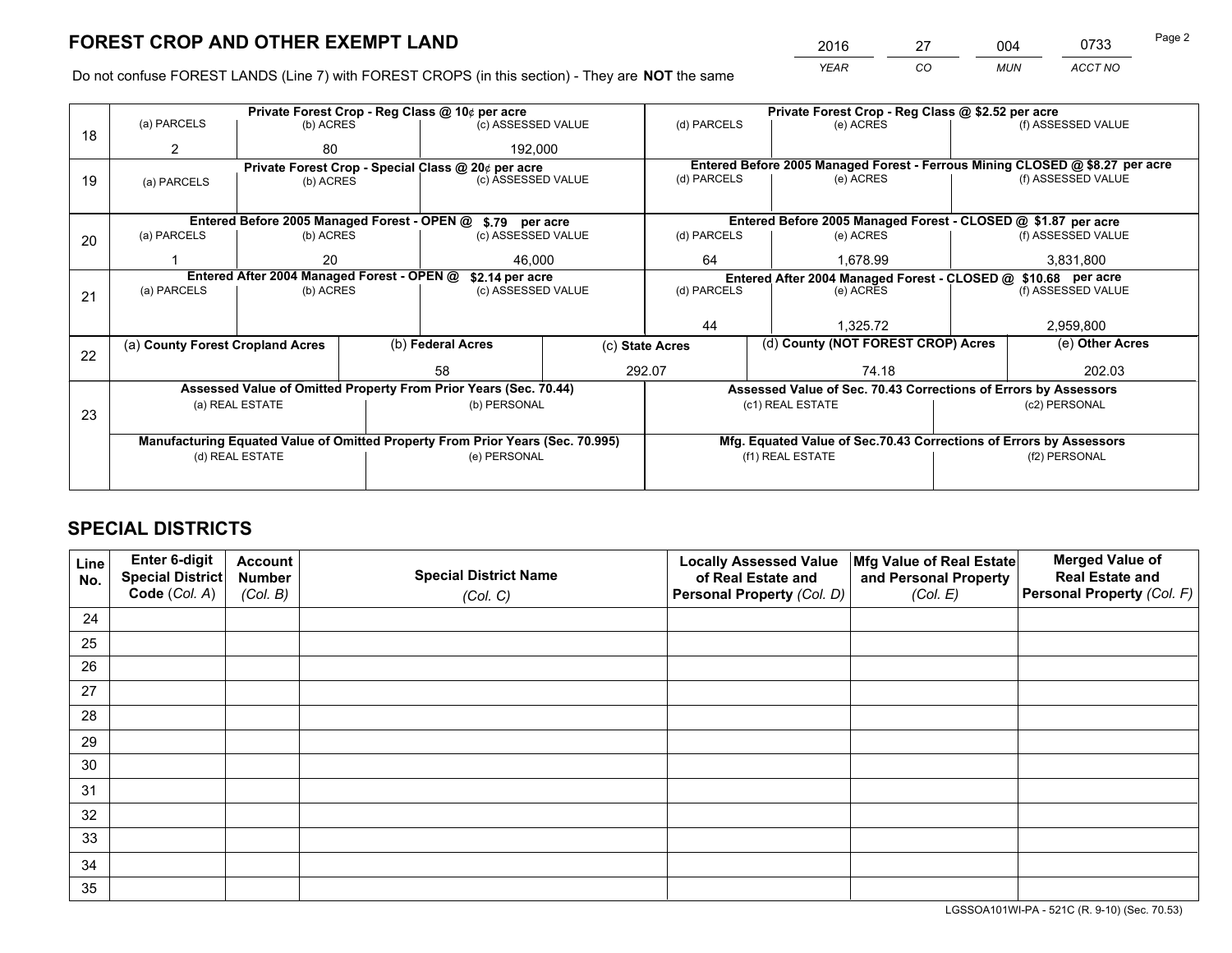|             |                                                          |                                             |                                                         | <b>YEAR</b>                                                                       | CO<br><b>MUN</b>                                              | ACCT NO                                                                        |
|-------------|----------------------------------------------------------|---------------------------------------------|---------------------------------------------------------|-----------------------------------------------------------------------------------|---------------------------------------------------------------|--------------------------------------------------------------------------------|
| Line<br>No. | Enter 6-digit<br><b>School District</b><br>Code (Col. A) | <b>Account</b><br><b>Number</b><br>(Col. B) | <b>School District Name</b><br>(Col. C)                 | <b>Locally Assessed Value</b><br>of Real Estate and<br>Personal Property (Col. D) | Mfg Value of Real Estate<br>and Personal Property<br>(Col. E) | <b>Merged Value of</b><br><b>Real Estate and</b><br>Personal Property (Col. F) |
|             | A. SCHOOL DISTRICTS (K-8 and K-12)                       |                                             |                                                         |                                                                                   |                                                               |                                                                                |
| 36          | 270476                                                   | 0162                                        | SCH D OF BLACK RIVER FALLS                              | 81,601,900                                                                        |                                                               | 81,601,900                                                                     |
| 37          | 610485                                                   | 0359                                        | SCH D OF BLAIR-TAYLOR                                   | 14,431,000                                                                        |                                                               | 14,431,000                                                                     |
| 38          |                                                          |                                             |                                                         |                                                                                   |                                                               |                                                                                |
| 39          |                                                          |                                             |                                                         |                                                                                   |                                                               |                                                                                |
| 40          |                                                          |                                             |                                                         |                                                                                   |                                                               |                                                                                |
| 41          |                                                          |                                             |                                                         |                                                                                   |                                                               |                                                                                |
| 42          |                                                          |                                             |                                                         |                                                                                   |                                                               |                                                                                |
| 43          |                                                          |                                             |                                                         |                                                                                   |                                                               |                                                                                |
| 44          |                                                          |                                             |                                                         |                                                                                   |                                                               |                                                                                |
| 45<br>46    |                                                          |                                             |                                                         |                                                                                   |                                                               |                                                                                |
|             |                                                          |                                             |                                                         |                                                                                   |                                                               |                                                                                |
| 47<br>48    |                                                          |                                             |                                                         |                                                                                   |                                                               |                                                                                |
| 49          |                                                          |                                             |                                                         |                                                                                   |                                                               |                                                                                |
| 50          |                                                          |                                             | TOTAL ASSESSED VALUE OF SCHOOL DISTRICTS (K-8 and K-12) | 96,032,900                                                                        |                                                               | 96,032,900                                                                     |
|             | <b>B.</b><br><b>UNION HIGH SCHOOL DISTRICTS</b>          |                                             |                                                         |                                                                                   |                                                               |                                                                                |
| 51          |                                                          |                                             |                                                         |                                                                                   |                                                               |                                                                                |
| 52          |                                                          |                                             |                                                         |                                                                                   |                                                               |                                                                                |
| 53          |                                                          |                                             |                                                         |                                                                                   |                                                               |                                                                                |
| 54          |                                                          |                                             |                                                         |                                                                                   |                                                               |                                                                                |
| 55          |                                                          |                                             | TOTAL ASSESSED VALUE OF UNION HIGH SCHOOLS              |                                                                                   |                                                               |                                                                                |
|             | C.<br><b>TECHNICAL COLLEGE DISTRICTS</b>                 |                                             |                                                         |                                                                                   |                                                               |                                                                                |
| 56          | 000200                                                   | 0002                                        | WESTERN TECHNICAL COLLEGE LACR                          | 96,032,900                                                                        |                                                               | 96,032,900                                                                     |
| 57          |                                                          |                                             |                                                         |                                                                                   |                                                               |                                                                                |
| 58          |                                                          |                                             |                                                         |                                                                                   |                                                               |                                                                                |
| 59          |                                                          |                                             | TOTAL ASSESSED VALUE OF TECHNICAL COLLEGES              | 96,032,900                                                                        |                                                               | 96,032,900                                                                     |

27

004

 *I hereby certify, to the best of my knowledge and belief, this form is complete and correct.*

**SCHOOL DISTRICTS**

| Print name of preparer | Title                    |                | Date (MM / DD / CCYY) |
|------------------------|--------------------------|----------------|-----------------------|
|                        |                          |                |                       |
| Signature of preparer  | Contact Telephone Number | E-mail address |                       |
|                        | $\sim$                   |                |                       |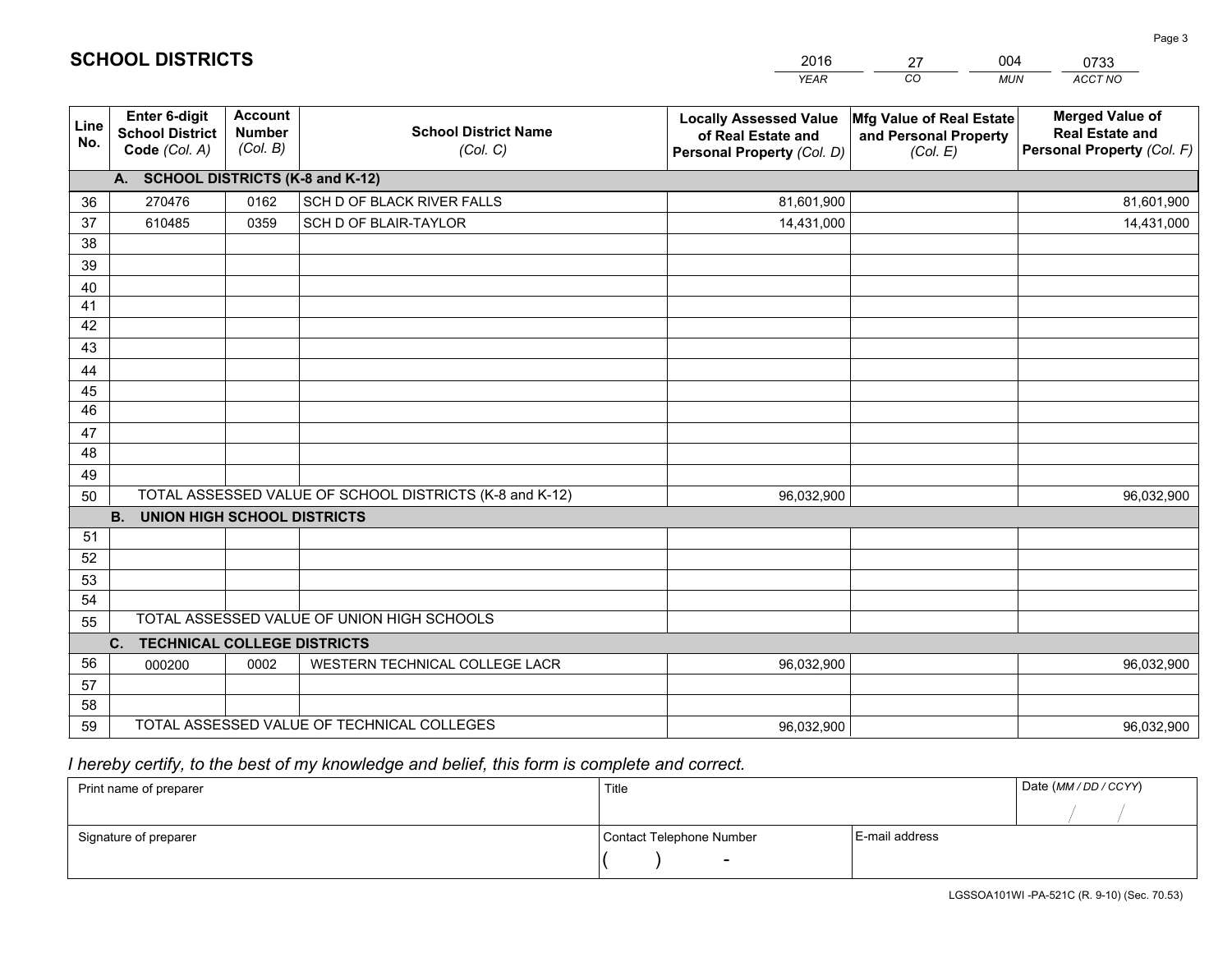#### **HIGHLIGHTS**

- 1. Complete the Statement of Assessment after the Board of Review. Reflect any changes made there.
- 2. Use black ink to complete.
- 3. Line 16 must equal Line 50, Col D.
- 4. Line 55 must equal the total of K-8 schools listed on lines 36-49. Do not include K-12 schools in this comparision.
- 5. Line 59, Col. D must equal Line 16.
- 6. Special District, School District and Technical College District values must include both real estate and personal property. Examples of Special districts are: town sanitary districts, public inland lake protection and rehabilitation districts, and metropolitan sewerage districts.
- 7. DO NOT INCLUDE Manufacturing property values.DOR will print these values on the final SOA.

TAMMY RUSH TOWN OF ALBION N5132 CAMDEN COURT

TAMMY RUSH<br>TOWN OF ALBION<br>N5132 CAMDEN COURT

BLACK RIVER FALLS, WI 54615

BLACK RIVER FALLS, WI 54615

 8. Accuracy of this form is very important. The values reported directly affect the equalized value DOR calculates for school and special districts.

#### **Page 1:**

 If not prefilled, enter the tax year,county and municipal code,municipal type, municipal name and county name on the top of form.

Check the Amended box, if filing an amended / corrected SOA.

 Report the parcel count, acres and assessed value of taxable general property, total parcel count, (real and personal), total acres, and values from final figures set by the Board of Review.

- A. Real Estate land and improvements (buildings, etc.) is reported on lines 1 8, total line 9.
- B. Personal Property is reported on lines 11 14, Column D, total line 15.
- C. To complete this report, use the computer produced summary of the assessment roll that shows these amounts.
- D. Use whole numbers only.
- E. Add each line across and each column down to verify entries.

#### **Page 2:**

- A. Report Special Items (not subject to general property tax).
- 1. Private Forest Croplands and Managed Forest Lands are reported on lines 18,19, 20 and 21. Be sure to report assessed values **NOT** taxes.
- 2. You should have copies of the orders of entry, orders of withdrawal, etc., to update your assessment roll.
	- 3. Show hundredths of acres (e.g. 39.75).
- 4. Tax exempt lands are reported on line 22.
- 5. Omitted property and sec. 70.43, Wis. Stats., corrections of errors by assessor are reported on line 23. Report real estate and personal property separately. These should be for **prior years**, not something found on the current assessment roll after the board of review.
- B. Special District (Lines 24-35) Include the value of both real and personal property.
- The Department of Revenue (DOR) preprints much of the information regarding names and codes for schools, special districts,etc. If a district is not listed, enter the name and value only, DOR will enter the proper code.

## **Page 3 School Districts:**

Include the value of both real and personal property.

Report School District (regular, elementary, union high school, and technical college).

- 1. Regular (K-12) and Elementary (K-8) school values are reported on lines 36-49, total on line 50.
- 2. Union High School (UHS) (use only if elementary schools are listed on lines 36-49) are reported on lines 51-54. UHS total value (line 55) must equal to the total **elementary school** values reported on lines 36-49. Do notinclude K-12 schools in this comparison.
- 3. Technical College values are reported on lines 56-58, total on line 59.
- 4. Use the computer summary that shows these amounts to complete this report.

#### **This form is due the second Monday in June. File this report only after your Board of Review is complete.**

 *If you have questions: Return forms to:*

Fax number: (608) 264-6887 PO Box 8971

 Email: lgs@revenue.wi.gov Wisconsin Department of Revenue Call: (608) 261-5341 Local Government Services Section 6-97Madison WI 53708-8971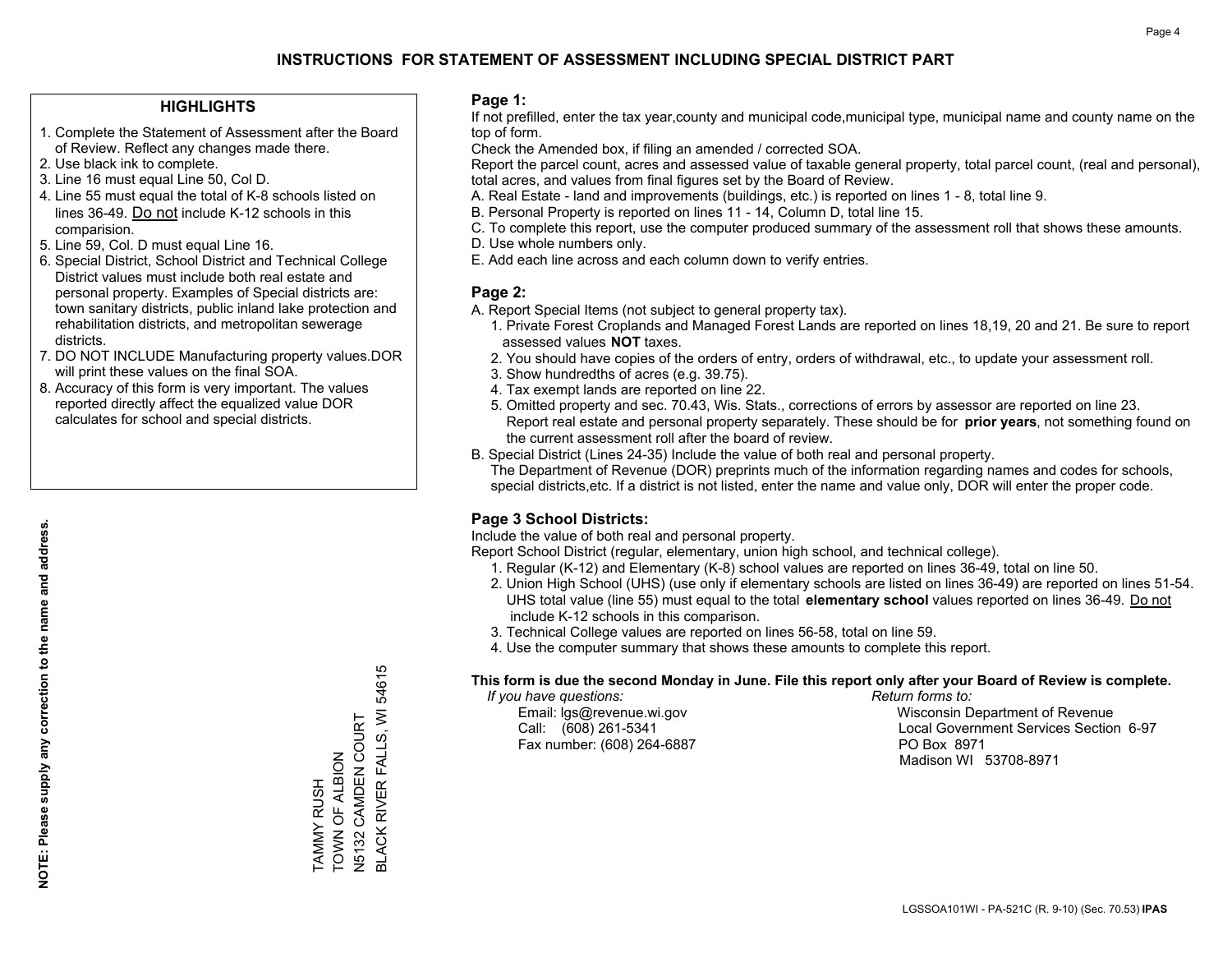**FINAL - EQUATED**

**STATEMENT OF ASSESSMENT FOR 2016** 

| 27  | NUE | 0734    |
|-----|-----|---------|
| rn. | MUN | ACCT NO |

|                | <b>FOR</b>                                                              | <b>TOWN OF</b><br>OF                                                                                                                                                                         | <b>ALMA</b>                                                                                    |                | <b>JACKSON COUNTY</b>                                                |                         |                                        | <b>WHEN COMPLETING THIS DOCUMENT</b>           |
|----------------|-------------------------------------------------------------------------|----------------------------------------------------------------------------------------------------------------------------------------------------------------------------------------------|------------------------------------------------------------------------------------------------|----------------|----------------------------------------------------------------------|-------------------------|----------------------------------------|------------------------------------------------|
|                |                                                                         | Town - Village - City                                                                                                                                                                        | <b>Municipality Name</b>                                                                       |                | <b>County Name</b>                                                   |                         |                                        | DO NOT WRITE OVER X's OR IN SHADED AREAS       |
| Line           |                                                                         | <b>REAL ESTATE</b><br>(See Lines 18 - 22 for                                                                                                                                                 |                                                                                                | PARCEL COUNT   | NO. OF ACRES<br><b>WHOLE</b><br>TOTAL LAND IMPROVEMENTS NUMBERS ONLY | VALUE OF<br>LAND        | <b>VALUE OF</b><br><b>IMPROVEMENTS</b> | <b>TOTAL VALUE OF LAND</b><br>AND IMPROVEMENTS |
| No.            |                                                                         | other Real Estate)                                                                                                                                                                           | Col. A                                                                                         | Col. B         | Col. C                                                               | Col. D                  | Col. E                                 | Col. F                                         |
|                |                                                                         | <b>RESIDENTIAL - Class 1</b>                                                                                                                                                                 | 493                                                                                            | 411            | 1,066                                                                | 5,975,200               | 38,520,200                             | 44,495,400                                     |
| $\overline{2}$ |                                                                         | <b>COMMERCIAL - Class 2</b>                                                                                                                                                                  | 21                                                                                             | 17             | 106                                                                  | 434,200                 | 2,480,600                              | 2,914,800                                      |
| 3              |                                                                         | <b>MANUFACTURING - Class 3</b>                                                                                                                                                               | 4                                                                                              | $\overline{2}$ | 480                                                                  | 2,947,200               | 24,818,200                             | 27,765,400                                     |
| 4              |                                                                         | <b>AGRICULTURAL - Class 4</b>                                                                                                                                                                | 687                                                                                            |                | 12,940                                                               | 1,884,200               |                                        | 1,884,200                                      |
| 5              |                                                                         | <b>UNDEVELOPED - Class 5</b>                                                                                                                                                                 | 412                                                                                            |                | 1,656                                                                | 819,900                 |                                        | 819,900                                        |
| 6              | AGRICULTURAL FOREST - Class 5m                                          |                                                                                                                                                                                              | 356                                                                                            |                | 4,435                                                                | 4,642,200               |                                        | 4,642,200                                      |
| $\overline{7}$ |                                                                         | FOREST LANDS - Class 6                                                                                                                                                                       | 373                                                                                            |                | 6,671                                                                | 14,390,800              |                                        | 14,390,800                                     |
| 8              |                                                                         | OTHER - Class 7                                                                                                                                                                              | 90                                                                                             | 103            | 212                                                                  | 1,007,700               | 9,417,000                              | 10,424,700                                     |
| 9              |                                                                         | TOTAL - ALL COLUMNS                                                                                                                                                                          | 2,436                                                                                          | 533            | 27,566                                                               | 32,101,400              | 75,236,000                             | 107,337,400                                    |
| 10             |                                                                         | NUMBER OF PERSONAL PROPERTY ACCOUNTS IN ROLL                                                                                                                                                 |                                                                                                |                | 21                                                                   | <b>LOCALLY ASSESSED</b> | <b>MANUFACTURING</b>                   | <b>MERGED</b>                                  |
| 11             |                                                                         | BOATS AND OTHER WATERCRAFT NOT EXEMPT - Code 1                                                                                                                                               |                                                                                                |                |                                                                      | $\mathbf 0$             | 0                                      | $\Omega$                                       |
| 12             |                                                                         | MACHINERY, TOOLS AND PATTERNS - Code 2                                                                                                                                                       |                                                                                                |                |                                                                      | 43,390                  | 2,385,100                              | 2,428,490                                      |
| 13             |                                                                         | FURNITURE, FIXTURES AND EQUIPMENT - Code 3                                                                                                                                                   |                                                                                                |                |                                                                      | 94,210                  | 488,900                                | 583,110                                        |
| 14             |                                                                         | ALL OTHER PERSONAL PROPERTY NOT EXEMPT - Codes 4A, 4B, 4C                                                                                                                                    |                                                                                                |                |                                                                      | 33,200                  | 1,903,900                              | 1,937,100                                      |
| 15             | TOTAL OF PERSONAL PROPERTY NOT EXEMPT (Total of Lines 11-14)<br>170,800 |                                                                                                                                                                                              |                                                                                                |                |                                                                      |                         | 4,777,900                              | 4,948,700                                      |
| 16             |                                                                         | AGGREGATE ASSESSED VALUE OF ALL PROPERTY SUBJECT TO THE GENERAL PROPERTY TAX (Total of Lines 9F and 15F)<br>MUST EQUAL TOTAL VALUE OF THE SCHOOL DISTRICTS (K-12 PLUS K-8) - Line 50, Col. F |                                                                                                |                |                                                                      |                         |                                        | 112,286,100                                    |
| 17             |                                                                         | <b>BOARD OF REVIEW</b><br>DATE OF FINAL ADJOURNMENT                                                                                                                                          | Name of Assessor<br>Telephone #<br>08/16/2016<br><b>BOWMAR APPRAISAL</b><br>$(715) 835 - 1141$ |                |                                                                      |                         |                                        |                                                |

REMARKS

The Assessment Ratio to be used in calculating the estimated Fair Market Value on tax bills for this tax district is .952980079<br>This ratio should be used to convert assessed values to "Calculate Equalized Values" in Step 1 Commission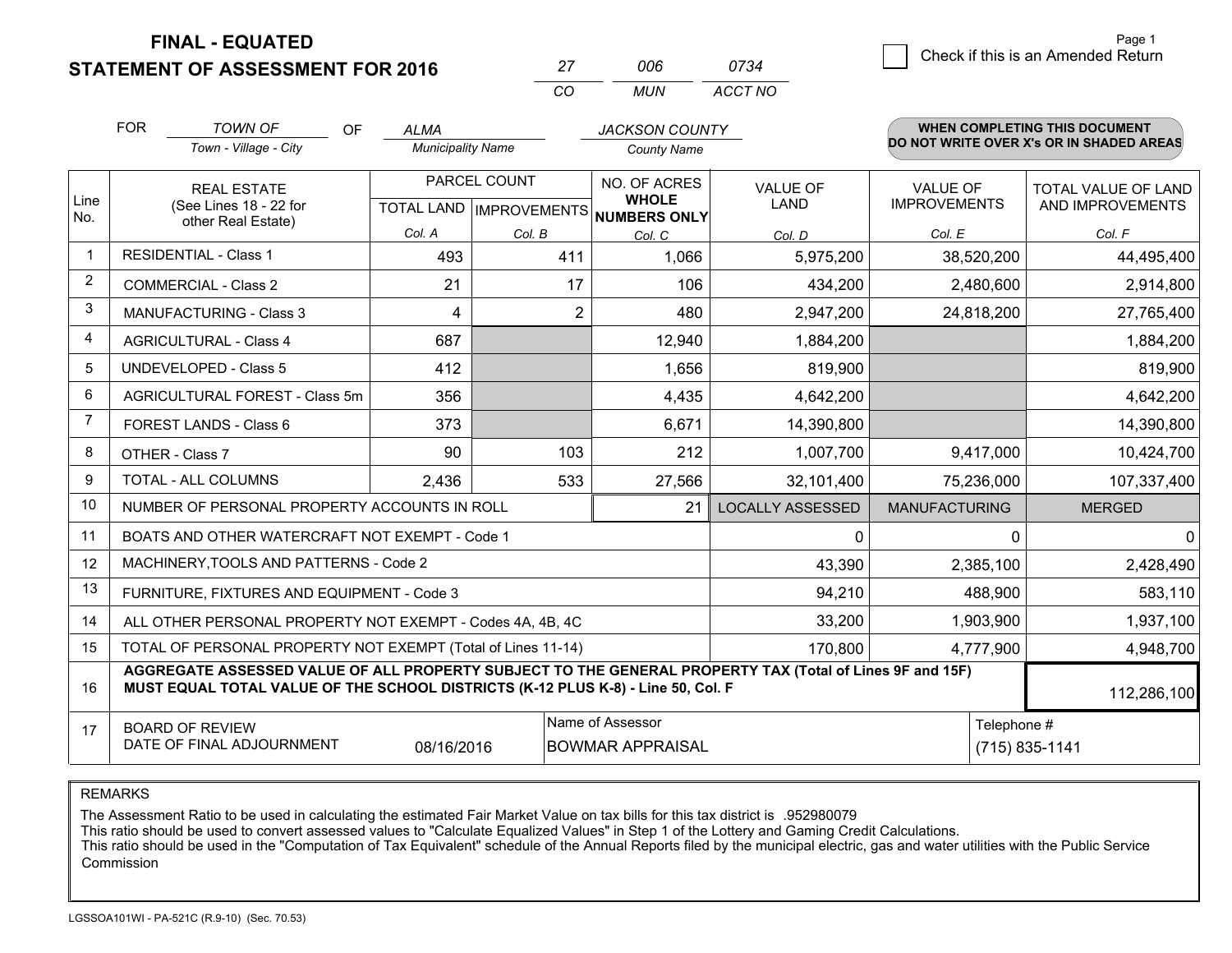*YEAR CO MUN ACCT NO* 2016 27 006 0734

Do not confuse FOREST LANDS (Line 7) with FOREST CROPS (in this section) - They are **NOT** the same

|    |                                            |                 |  | Private Forest Crop - Reg Class @ 10¢ per acre                                 |  |                          | Private Forest Crop - Reg Class @ \$2.52 per acre                            |                                                                    |  |                    |
|----|--------------------------------------------|-----------------|--|--------------------------------------------------------------------------------|--|--------------------------|------------------------------------------------------------------------------|--------------------------------------------------------------------|--|--------------------|
| 18 | (a) PARCELS                                | (b) ACRES       |  | (c) ASSESSED VALUE                                                             |  | (d) PARCELS              |                                                                              | (e) ACRES                                                          |  | (f) ASSESSED VALUE |
|    |                                            |                 |  |                                                                                |  |                          |                                                                              | 40                                                                 |  | 76,000             |
|    |                                            |                 |  | Private Forest Crop - Special Class @ 20¢ per acre                             |  |                          | Entered Before 2005 Managed Forest - Ferrous Mining CLOSED @ \$8.27 per acre |                                                                    |  |                    |
| 19 | (a) PARCELS                                | (b) ACRES       |  | (c) ASSESSED VALUE                                                             |  | (d) PARCELS              |                                                                              | (e) ACRES                                                          |  | (f) ASSESSED VALUE |
|    |                                            |                 |  |                                                                                |  |                          |                                                                              |                                                                    |  |                    |
|    |                                            |                 |  | Entered Before 2005 Managed Forest - OPEN @ \$.79 per acre                     |  |                          |                                                                              | Entered Before 2005 Managed Forest - CLOSED @ \$1.87 per acre      |  |                    |
| 20 | (a) PARCELS                                | (b) ACRES       |  | (c) ASSESSED VALUE                                                             |  | (d) PARCELS              |                                                                              | (e) ACRES                                                          |  | (f) ASSESSED VALUE |
|    | 9                                          | 233.09          |  | 516,200                                                                        |  | 43                       |                                                                              | 1,338.16                                                           |  | 2,551,000          |
|    | Entered After 2004 Managed Forest - OPEN @ |                 |  | \$2.14 per acre                                                                |  |                          | Entered After 2004 Managed Forest - CLOSED @ \$10.68 per acre                |                                                                    |  |                    |
| 21 | (a) PARCELS                                | (b) ACRES       |  | (c) ASSESSED VALUE                                                             |  | (d) PARCELS<br>(e) ACRES |                                                                              | (f) ASSESSED VALUE                                                 |  |                    |
|    |                                            |                 |  |                                                                                |  |                          |                                                                              |                                                                    |  |                    |
|    |                                            |                 |  |                                                                                |  | 63                       |                                                                              | 1,776.06                                                           |  | 3,344,200          |
| 22 | (a) County Forest Cropland Acres           |                 |  | (b) Federal Acres                                                              |  | (c) State Acres          |                                                                              | (d) County (NOT FOREST CROP) Acres                                 |  | (e) Other Acres    |
|    | 5,295.87                                   |                 |  |                                                                                |  | 303.46                   |                                                                              | 242.63                                                             |  | 353.25             |
|    |                                            |                 |  | Assessed Value of Omitted Property From Prior Years (Sec. 70.44)               |  |                          |                                                                              | Assessed Value of Sec. 70.43 Corrections of Errors by Assessors    |  |                    |
| 23 |                                            | (a) REAL ESTATE |  | (b) PERSONAL                                                                   |  |                          | (c1) REAL ESTATE                                                             |                                                                    |  | (c2) PERSONAL      |
|    |                                            |                 |  |                                                                                |  |                          |                                                                              |                                                                    |  |                    |
|    |                                            |                 |  | Manufacturing Equated Value of Omitted Property From Prior Years (Sec. 70.995) |  |                          |                                                                              | Mfg. Equated Value of Sec.70.43 Corrections of Errors by Assessors |  |                    |
|    |                                            | (d) REAL ESTATE |  | (e) PERSONAL                                                                   |  |                          | (f1) REAL ESTATE                                                             |                                                                    |  | (f2) PERSONAL      |
|    |                                            |                 |  |                                                                                |  |                          |                                                                              |                                                                    |  |                    |

# **SPECIAL DISTRICTS**

| Line<br>No. | Enter 6-digit<br>Special District<br>Code (Col. A) | <b>Account</b><br><b>Number</b> | <b>Special District Name</b> | <b>Locally Assessed Value</b><br>of Real Estate and | Mfg Value of Real Estate<br>and Personal Property | <b>Merged Value of</b><br><b>Real Estate and</b><br>Personal Property (Col. F) |
|-------------|----------------------------------------------------|---------------------------------|------------------------------|-----------------------------------------------------|---------------------------------------------------|--------------------------------------------------------------------------------|
|             |                                                    | (Col. B)                        | (Col. C)                     | Personal Property (Col. D)                          | (Col. E)                                          |                                                                                |
| 24          |                                                    |                                 |                              |                                                     |                                                   |                                                                                |
| 25          |                                                    |                                 |                              |                                                     |                                                   |                                                                                |
| 26          |                                                    |                                 |                              |                                                     |                                                   |                                                                                |
| 27          |                                                    |                                 |                              |                                                     |                                                   |                                                                                |
| 28          |                                                    |                                 |                              |                                                     |                                                   |                                                                                |
| 29          |                                                    |                                 |                              |                                                     |                                                   |                                                                                |
| 30          |                                                    |                                 |                              |                                                     |                                                   |                                                                                |
| 31          |                                                    |                                 |                              |                                                     |                                                   |                                                                                |
| 32          |                                                    |                                 |                              |                                                     |                                                   |                                                                                |
| 33          |                                                    |                                 |                              |                                                     |                                                   |                                                                                |
| 34          |                                                    |                                 |                              |                                                     |                                                   |                                                                                |
| 35          |                                                    |                                 |                              |                                                     |                                                   |                                                                                |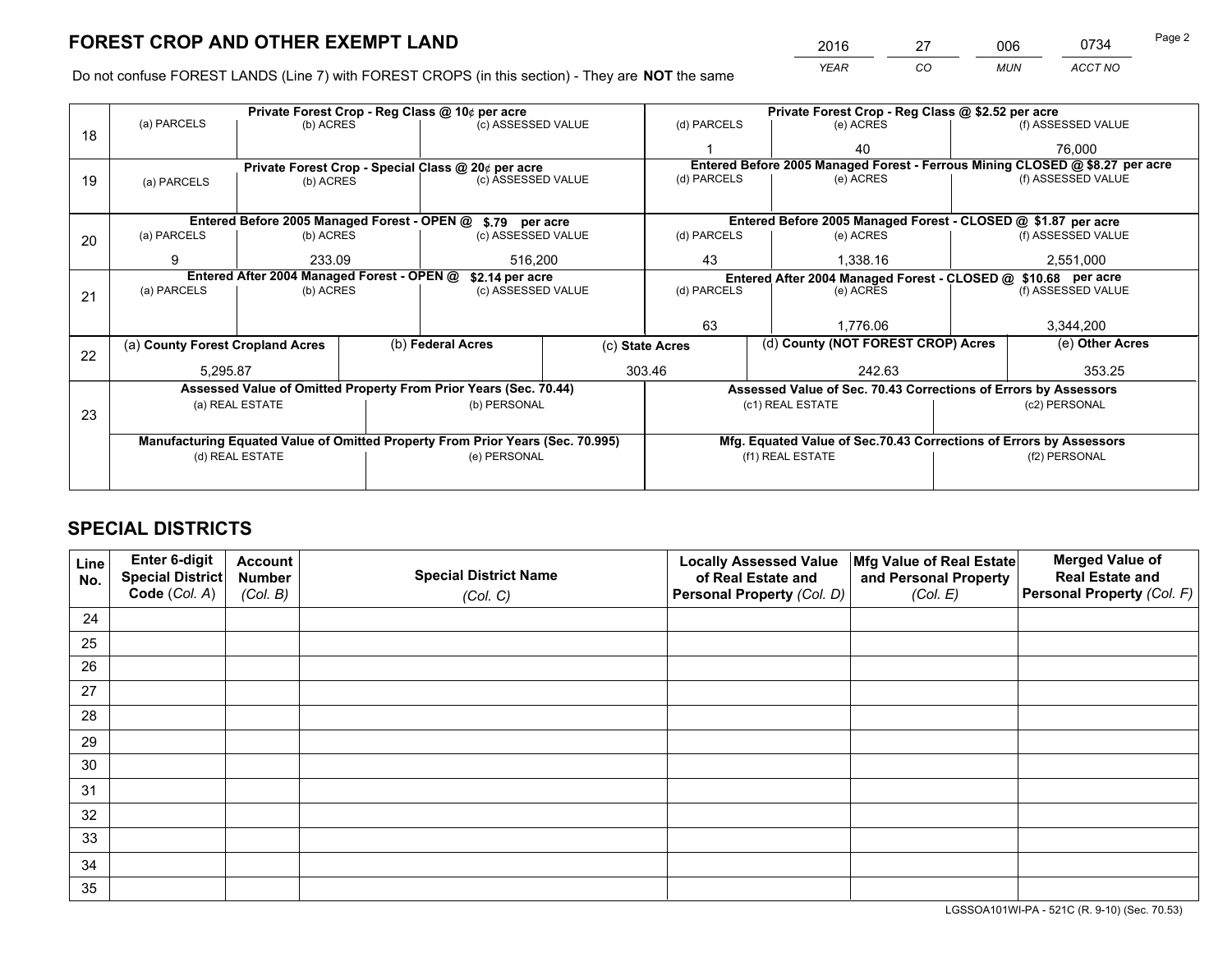|                       |                                                                 |                                             |                                                         | <b>YEAR</b>                                                                       | CO<br><b>MUN</b>                                              | ACCT NO                                                                        |
|-----------------------|-----------------------------------------------------------------|---------------------------------------------|---------------------------------------------------------|-----------------------------------------------------------------------------------|---------------------------------------------------------------|--------------------------------------------------------------------------------|
| Line<br>No.           | <b>Enter 6-digit</b><br><b>School District</b><br>Code (Col. A) | <b>Account</b><br><b>Number</b><br>(Col. B) | <b>School District Name</b><br>(Col. C)                 | <b>Locally Assessed Value</b><br>of Real Estate and<br>Personal Property (Col. D) | Mfg Value of Real Estate<br>and Personal Property<br>(Col. E) | <b>Merged Value of</b><br><b>Real Estate and</b><br>Personal Property (Col. F) |
|                       | A. SCHOOL DISTRICTS (K-8 and K-12)                              |                                             |                                                         |                                                                                   |                                                               |                                                                                |
| 36                    | 270091                                                          | 0161                                        | SCH D OF ALMA CENTER                                    | 47,813,100                                                                        | 32,543,300                                                    | 80,356,400                                                                     |
| 37                    | 270476                                                          | 0162                                        | SCH D OF BLACK RIVER FALLS                              | 31,929,700                                                                        |                                                               | 31,929,700                                                                     |
| 38                    |                                                                 |                                             |                                                         |                                                                                   |                                                               |                                                                                |
| 39                    |                                                                 |                                             |                                                         |                                                                                   |                                                               |                                                                                |
| 40                    |                                                                 |                                             |                                                         |                                                                                   |                                                               |                                                                                |
| 41                    |                                                                 |                                             |                                                         |                                                                                   |                                                               |                                                                                |
| 42                    |                                                                 |                                             |                                                         |                                                                                   |                                                               |                                                                                |
| 43                    |                                                                 |                                             |                                                         |                                                                                   |                                                               |                                                                                |
| 44                    |                                                                 |                                             |                                                         |                                                                                   |                                                               |                                                                                |
| 45<br>$\overline{46}$ |                                                                 |                                             |                                                         |                                                                                   |                                                               |                                                                                |
| 47                    |                                                                 |                                             |                                                         |                                                                                   |                                                               |                                                                                |
| 48                    |                                                                 |                                             |                                                         |                                                                                   |                                                               |                                                                                |
| 49                    |                                                                 |                                             |                                                         |                                                                                   |                                                               |                                                                                |
| 50                    |                                                                 |                                             | TOTAL ASSESSED VALUE OF SCHOOL DISTRICTS (K-8 and K-12) | 79,742,800                                                                        | 32,543,300                                                    | 112,286,100                                                                    |
|                       | <b>B.</b><br>UNION HIGH SCHOOL DISTRICTS                        |                                             |                                                         |                                                                                   |                                                               |                                                                                |
| 51                    |                                                                 |                                             |                                                         |                                                                                   |                                                               |                                                                                |
| 52                    |                                                                 |                                             |                                                         |                                                                                   |                                                               |                                                                                |
| 53                    |                                                                 |                                             |                                                         |                                                                                   |                                                               |                                                                                |
| 54                    |                                                                 |                                             |                                                         |                                                                                   |                                                               |                                                                                |
| 55                    |                                                                 |                                             | TOTAL ASSESSED VALUE OF UNION HIGH SCHOOLS              |                                                                                   |                                                               |                                                                                |
|                       | C.<br><b>TECHNICAL COLLEGE DISTRICTS</b>                        |                                             |                                                         |                                                                                   |                                                               |                                                                                |
| 56                    | 000100                                                          | 0001                                        | CHIPPEWA VALLEY TECHNICAL COLLEGE EAUC                  | 47,813,100                                                                        | 32,543,300                                                    | 80,356,400                                                                     |
| 57                    | 000200                                                          | 0002                                        | WESTERN TECHNICAL COLLEGE LACR                          | 31,929,700                                                                        |                                                               | 31,929,700                                                                     |
| 58                    |                                                                 |                                             |                                                         |                                                                                   |                                                               |                                                                                |
| 59                    |                                                                 |                                             | TOTAL ASSESSED VALUE OF TECHNICAL COLLEGES              | 79,742,800                                                                        | 32,543,300                                                    | 112,286,100                                                                    |

27

006

# *I hereby certify, to the best of my knowledge and belief, this form is complete and correct.*

**SCHOOL DISTRICTS**

| Print name of preparer | Title                    |                | Date (MM / DD / CCYY) |
|------------------------|--------------------------|----------------|-----------------------|
|                        |                          |                |                       |
| Signature of preparer  | Contact Telephone Number | E-mail address |                       |
|                        | $\sim$                   |                |                       |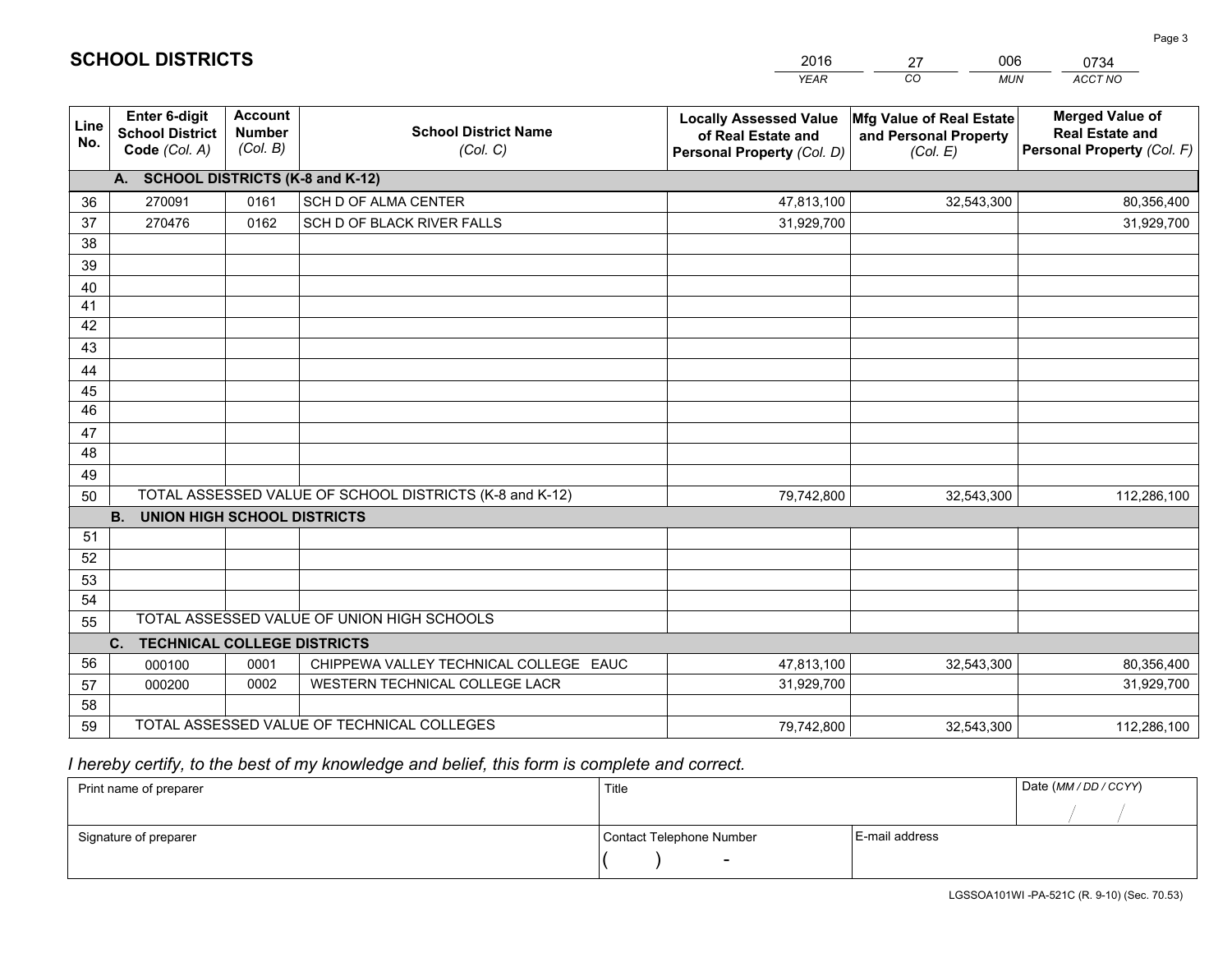#### **HIGHLIGHTS**

- 1. Complete the Statement of Assessment after the Board of Review. Reflect any changes made there.
- 2. Use black ink to complete.
- 3. Line 16 must equal Line 50, Col D.
- 4. Line 55 must equal the total of K-8 schools listed on lines 36-49. Do not include K-12 schools in this comparision.
- 5. Line 59, Col. D must equal Line 16.
- 6. Special District, School District and Technical College District values must include both real estate and personal property. Examples of Special districts are: town sanitary districts, public inland lake protection and rehabilitation districts, and metropolitan sewerage districts.
- 7. DO NOT INCLUDE Manufacturing property values.DOR will print these values on the final SOA.

DONALD FORSTING TOWN OF ALMA N8880 N CASPER RD

DONALD FORSTING

TOWN OF ALMA<br>N8880 N CASPER RD

ALMA CENTER, WI 54611 - 8515

ALMA CENTER, WI 54611

 $-8515$ 

 8. Accuracy of this form is very important. The values reported directly affect the equalized value DOR calculates for school and special districts.

#### **Page 1:**

 If not prefilled, enter the tax year,county and municipal code,municipal type, municipal name and county name on the top of form.

Check the Amended box, if filing an amended / corrected SOA.

 Report the parcel count, acres and assessed value of taxable general property, total parcel count, (real and personal), total acres, and values from final figures set by the Board of Review.

- A. Real Estate land and improvements (buildings, etc.) is reported on lines 1 8, total line 9.
- B. Personal Property is reported on lines 11 14, Column D, total line 15.
- C. To complete this report, use the computer produced summary of the assessment roll that shows these amounts.
- D. Use whole numbers only.
- E. Add each line across and each column down to verify entries.

#### **Page 2:**

- A. Report Special Items (not subject to general property tax).
- 1. Private Forest Croplands and Managed Forest Lands are reported on lines 18,19, 20 and 21. Be sure to report assessed values **NOT** taxes.
- 2. You should have copies of the orders of entry, orders of withdrawal, etc., to update your assessment roll.
	- 3. Show hundredths of acres (e.g. 39.75).
- 4. Tax exempt lands are reported on line 22.
- 5. Omitted property and sec. 70.43, Wis. Stats., corrections of errors by assessor are reported on line 23. Report real estate and personal property separately. These should be for **prior years**, not something found on the current assessment roll after the board of review.
- B. Special District (Lines 24-35) Include the value of both real and personal property.
- The Department of Revenue (DOR) preprints much of the information regarding names and codes for schools, special districts,etc. If a district is not listed, enter the name and value only, DOR will enter the proper code.

## **Page 3 School Districts:**

Include the value of both real and personal property.

Report School District (regular, elementary, union high school, and technical college).

- 1. Regular (K-12) and Elementary (K-8) school values are reported on lines 36-49, total on line 50.
- 2. Union High School (UHS) (use only if elementary schools are listed on lines 36-49) are reported on lines 51-54. UHS total value (line 55) must equal to the total **elementary school** values reported on lines 36-49. Do notinclude K-12 schools in this comparison.
- 3. Technical College values are reported on lines 56-58, total on line 59.
- 4. Use the computer summary that shows these amounts to complete this report.

#### **This form is due the second Monday in June. File this report only after your Board of Review is complete.**

 *If you have questions: Return forms to:*

Fax number: (608) 264-6887 PO Box 8971

 Email: lgs@revenue.wi.gov Wisconsin Department of Revenue Call: (608) 261-5341 Local Government Services Section 6-97Madison WI 53708-8971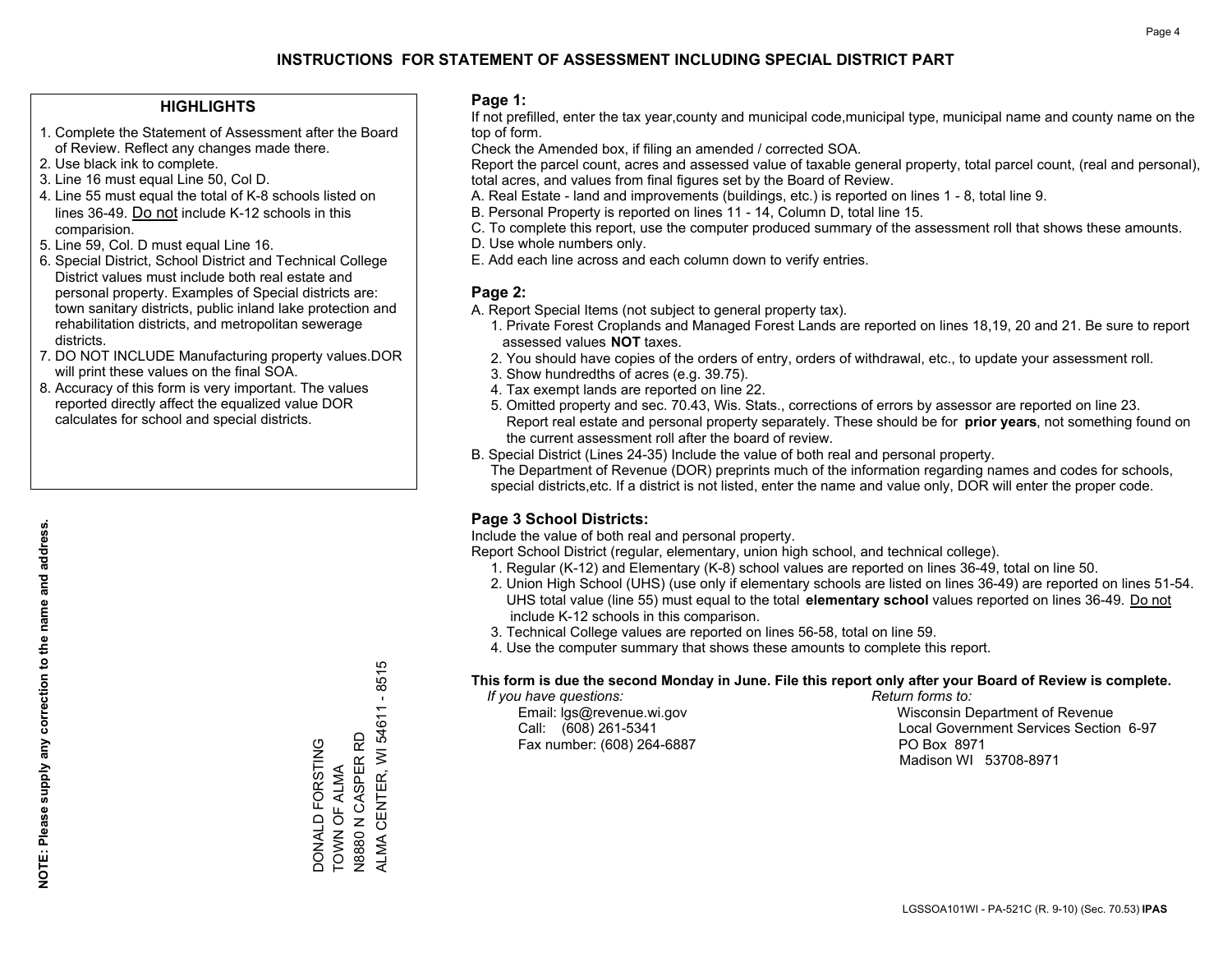**STATEMENT OF ASSESSMENT FOR 2016 FINAL - EQUATED**

<u> 1989 - Johann Stoff, deutscher Stoffen und der Stoffen und der Stoffen und der Stoffen und der Stoffen und de</u>

| 27 | nnr | 0735    |
|----|-----|---------|
| cо | MUN | ACCT NO |

|                | <b>FOR</b>                                                                                                                        | <b>TOWN OF</b><br><b>OF</b>                                                                                                                                                                  | <b>BEAR BLUFF</b>        |                                                | <b>JACKSON COUNTY</b>                               |                                |                                        | <b>WHEN COMPLETING THIS DOCUMENT</b>     |
|----------------|-----------------------------------------------------------------------------------------------------------------------------------|----------------------------------------------------------------------------------------------------------------------------------------------------------------------------------------------|--------------------------|------------------------------------------------|-----------------------------------------------------|--------------------------------|----------------------------------------|------------------------------------------|
|                |                                                                                                                                   | Town - Village - City                                                                                                                                                                        | <b>Municipality Name</b> |                                                | <b>County Name</b>                                  |                                |                                        | DO NOT WRITE OVER X's OR IN SHADED AREAS |
| Line           |                                                                                                                                   | <b>REAL ESTATE</b><br>(See Lines 18 - 22 for                                                                                                                                                 |                          | PARCEL COUNT<br><b>TOTAL LAND IMPROVEMENTS</b> | NO. OF ACRES<br><b>WHOLE</b><br><b>NUMBERS ONLY</b> | <b>VALUE OF</b><br><b>LAND</b> | <b>VALUE OF</b><br><b>IMPROVEMENTS</b> | TOTAL VALUE OF LAND<br>AND IMPROVEMENTS  |
| No.            |                                                                                                                                   | other Real Estate)                                                                                                                                                                           | Col. A                   | Col. B                                         | Col. C                                              | Col. D                         | Col. E                                 | Col. F                                   |
| $\mathbf{1}$   |                                                                                                                                   | <b>RESIDENTIAL - Class 1</b>                                                                                                                                                                 | 107                      | 88                                             | 233                                                 | 792,200                        | 5,287,200                              | 6,079,400                                |
| 2              |                                                                                                                                   | <b>COMMERCIAL - Class 2</b>                                                                                                                                                                  |                          |                                                |                                                     | 6,000                          | 87,900                                 | 93,900                                   |
| 3              |                                                                                                                                   | MANUFACTURING - Class 3                                                                                                                                                                      | $\Omega$                 | 0                                              | $\Omega$                                            | 0                              | $\Omega$                               |                                          |
| 4              |                                                                                                                                   | <b>AGRICULTURAL - Class 4</b>                                                                                                                                                                | 118                      |                                                | 1,913                                               | 233,800                        |                                        | 233,800                                  |
| 5              |                                                                                                                                   | <b>UNDEVELOPED - Class 5</b>                                                                                                                                                                 | 608                      |                                                | 16,308                                              | 3,920,900                      |                                        | 3,920,900                                |
| 6              |                                                                                                                                   | AGRICULTURAL FOREST - Class 5m                                                                                                                                                               | 41                       |                                                | 465                                                 | 455,200                        |                                        | 455,200                                  |
| $\overline{7}$ |                                                                                                                                   | FOREST LANDS - Class 6                                                                                                                                                                       | 357                      |                                                | 5,972                                               | 11,241,600                     |                                        | 11,241,600                               |
| 8              |                                                                                                                                   | OTHER - Class 7                                                                                                                                                                              | 106                      | 106                                            | 418                                                 | 292,500                        | 6,409,000                              | 6,701,500                                |
| 9              |                                                                                                                                   | TOTAL - ALL COLUMNS                                                                                                                                                                          | 1,338                    | 195                                            | 25,310                                              | 16,942,200                     | 11,784,100                             | 28,726,300                               |
| 10             |                                                                                                                                   | NUMBER OF PERSONAL PROPERTY ACCOUNTS IN ROLL                                                                                                                                                 |                          |                                                | 10                                                  | <b>LOCALLY ASSESSED</b>        | <b>MANUFACTURING</b>                   | <b>MERGED</b>                            |
| 11             |                                                                                                                                   | BOATS AND OTHER WATERCRAFT NOT EXEMPT - Code 1                                                                                                                                               |                          |                                                |                                                     | 0                              | 0                                      | 0                                        |
| 12             |                                                                                                                                   | MACHINERY, TOOLS AND PATTERNS - Code 2                                                                                                                                                       |                          |                                                |                                                     | 3,100                          | 0                                      | 3,100                                    |
| 13             |                                                                                                                                   | FURNITURE, FIXTURES AND EQUIPMENT - Code 3                                                                                                                                                   |                          |                                                |                                                     | $\mathbf 0$                    | $\mathbf{0}$                           |                                          |
| 14             |                                                                                                                                   | ALL OTHER PERSONAL PROPERTY NOT EXEMPT - Codes 4A, 4B, 4C                                                                                                                                    |                          |                                                |                                                     | 270,400                        | $\mathbf 0$                            | 270,400                                  |
| 15             | TOTAL OF PERSONAL PROPERTY NOT EXEMPT (Total of Lines 11-14)<br>273,500                                                           |                                                                                                                                                                                              |                          |                                                |                                                     | 0                              | 273,500                                |                                          |
| 16             |                                                                                                                                   | AGGREGATE ASSESSED VALUE OF ALL PROPERTY SUBJECT TO THE GENERAL PROPERTY TAX (Total of Lines 9F and 15F)<br>MUST EQUAL TOTAL VALUE OF THE SCHOOL DISTRICTS (K-12 PLUS K-8) - Line 50, Col. F |                          |                                                |                                                     |                                |                                        | 28,999,800                               |
| 17             | Name of Assessor<br>Telephone #<br><b>BOARD OF REVIEW</b><br>DATE OF FINAL ADJOURNMENT<br>05/26/2016<br><b>GARDINER APPRAISAL</b> |                                                                                                                                                                                              |                          |                                                |                                                     |                                | (608) 943-8009                         |                                          |

REMARKS

The Assessment Ratio to be used in calculating the estimated Fair Market Value on tax bills for this tax district is .982218338

This ratio should be used to convert assessed values to "Calculate Equalized Values" in Step 1 of the Lottery and Gaming Credit Calculations.<br>This ratio should be used in the "Computation of Tax Equivalent" schedule of the Commission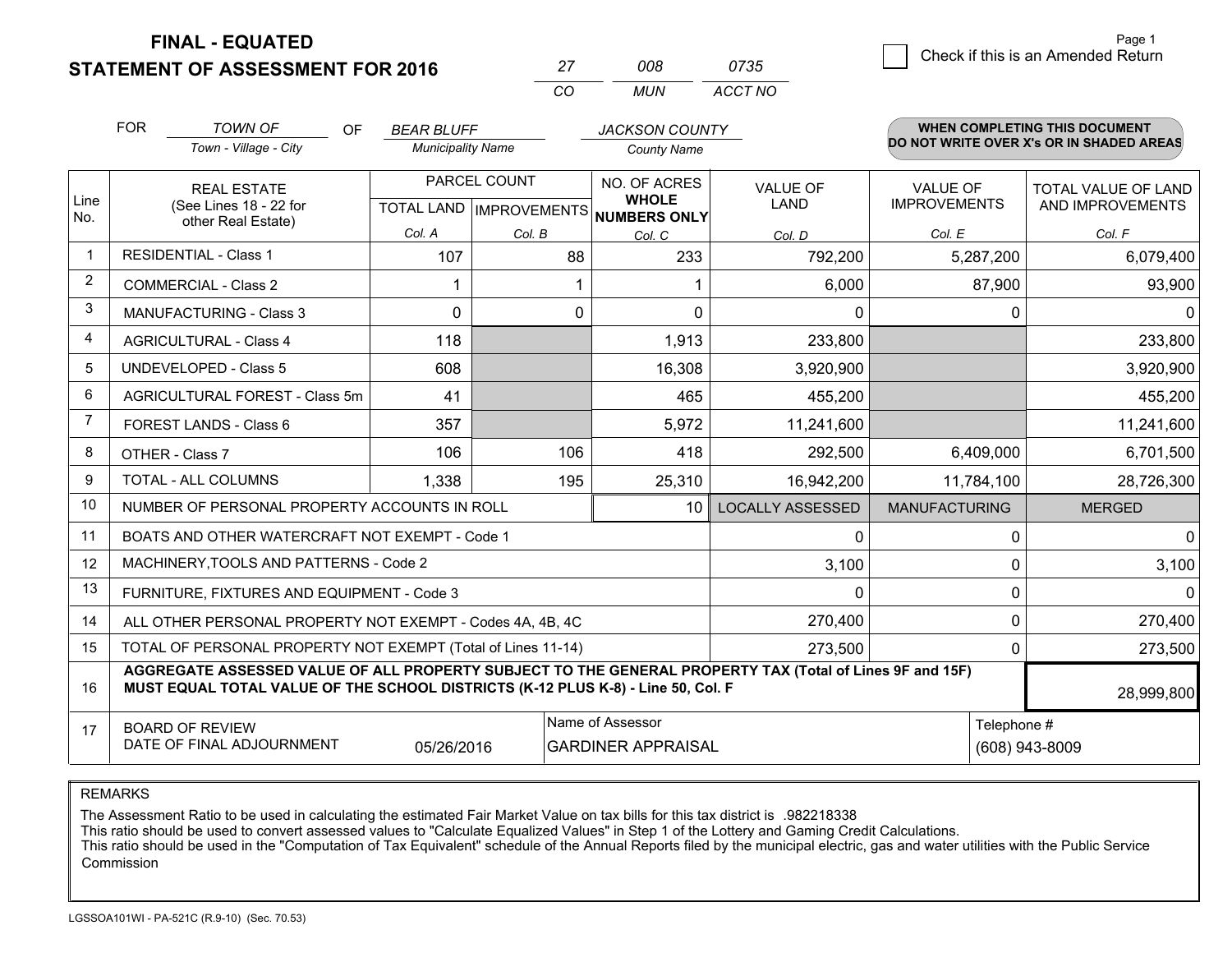*YEAR CO MUN ACCT NO* 2016 27 008 0735

Do not confuse FOREST LANDS (Line 7) with FOREST CROPS (in this section) - They are **NOT** the same

|    |                                                                                |                 |  | Private Forest Crop - Reg Class @ 10¢ per acre                   |                                                               |                                                                              | Private Forest Crop - Reg Class @ \$2.52 per acre               |                    |                    |
|----|--------------------------------------------------------------------------------|-----------------|--|------------------------------------------------------------------|---------------------------------------------------------------|------------------------------------------------------------------------------|-----------------------------------------------------------------|--------------------|--------------------|
| 18 | (a) PARCELS                                                                    | (b) ACRES       |  | (c) ASSESSED VALUE                                               |                                                               | (d) PARCELS                                                                  | (e) ACRES                                                       |                    | (f) ASSESSED VALUE |
|    |                                                                                |                 |  |                                                                  |                                                               |                                                                              |                                                                 |                    |                    |
|    |                                                                                |                 |  | Private Forest Crop - Special Class @ 20¢ per acre               |                                                               | Entered Before 2005 Managed Forest - Ferrous Mining CLOSED @ \$8.27 per acre |                                                                 |                    |                    |
| 19 | (a) PARCELS                                                                    | (b) ACRES       |  | (c) ASSESSED VALUE                                               |                                                               | (d) PARCELS                                                                  | (e) ACRES                                                       |                    | (f) ASSESSED VALUE |
|    |                                                                                |                 |  |                                                                  |                                                               |                                                                              |                                                                 |                    |                    |
|    |                                                                                |                 |  | Entered Before 2005 Managed Forest - OPEN @ \$.79 per acre       |                                                               |                                                                              | Entered Before 2005 Managed Forest - CLOSED @ \$1.87 per acre   |                    |                    |
| 20 | (a) PARCELS                                                                    | (b) ACRES       |  | (c) ASSESSED VALUE                                               |                                                               | (d) PARCELS                                                                  | (e) ACRES                                                       |                    | (f) ASSESSED VALUE |
|    |                                                                                | 21              |  | 42.000                                                           |                                                               | 6                                                                            | 150                                                             |                    | 271,900            |
|    | Entered After 2004 Managed Forest - OPEN @                                     |                 |  | \$2.14 per acre                                                  | Entered After 2004 Managed Forest - CLOSED @ \$10.68 per acre |                                                                              |                                                                 |                    |                    |
| 21 | (a) PARCELS                                                                    | (b) ACRES       |  | (c) ASSESSED VALUE                                               |                                                               | (d) PARCELS<br>(e) ACRES                                                     |                                                                 | (f) ASSESSED VALUE |                    |
|    |                                                                                |                 |  |                                                                  |                                                               |                                                                              |                                                                 |                    |                    |
|    | 6                                                                              | 97              |  | 194,000                                                          |                                                               | 13                                                                           | 301.36                                                          |                    | 590,200            |
| 22 | (a) County Forest Cropland Acres                                               |                 |  | (b) Federal Acres                                                |                                                               | (c) State Acres                                                              | (d) County (NOT FOREST CROP) Acres                              |                    | (e) Other Acres    |
|    | 3.961.76                                                                       |                 |  | 557                                                              |                                                               | 40<br>5.363.22                                                               |                                                                 |                    | 78                 |
|    |                                                                                |                 |  | Assessed Value of Omitted Property From Prior Years (Sec. 70.44) |                                                               |                                                                              | Assessed Value of Sec. 70.43 Corrections of Errors by Assessors |                    |                    |
| 23 |                                                                                | (a) REAL ESTATE |  | (b) PERSONAL                                                     |                                                               |                                                                              | (c1) REAL ESTATE                                                |                    | (c2) PERSONAL      |
|    |                                                                                |                 |  |                                                                  |                                                               |                                                                              |                                                                 |                    |                    |
|    | Manufacturing Equated Value of Omitted Property From Prior Years (Sec. 70.995) |                 |  |                                                                  |                                                               | Mfg. Equated Value of Sec.70.43 Corrections of Errors by Assessors           |                                                                 |                    |                    |
|    |                                                                                | (d) REAL ESTATE |  | (e) PERSONAL                                                     |                                                               |                                                                              | (f1) REAL ESTATE                                                | (f2) PERSONAL      |                    |
|    |                                                                                |                 |  |                                                                  |                                                               |                                                                              |                                                                 |                    |                    |

# **SPECIAL DISTRICTS**

| Line<br>No. | Enter 6-digit<br>Special District<br>Code (Col. A) | <b>Account</b><br><b>Number</b> | <b>Special District Name</b> | <b>Locally Assessed Value</b><br>of Real Estate and | Mfg Value of Real Estate<br>and Personal Property | <b>Merged Value of</b><br><b>Real Estate and</b><br>Personal Property (Col. F) |
|-------------|----------------------------------------------------|---------------------------------|------------------------------|-----------------------------------------------------|---------------------------------------------------|--------------------------------------------------------------------------------|
|             |                                                    | (Col. B)                        | (Col. C)                     | Personal Property (Col. D)                          | (Col. E)                                          |                                                                                |
| 24          |                                                    |                                 |                              |                                                     |                                                   |                                                                                |
| 25          |                                                    |                                 |                              |                                                     |                                                   |                                                                                |
| 26          |                                                    |                                 |                              |                                                     |                                                   |                                                                                |
| 27          |                                                    |                                 |                              |                                                     |                                                   |                                                                                |
| 28          |                                                    |                                 |                              |                                                     |                                                   |                                                                                |
| 29          |                                                    |                                 |                              |                                                     |                                                   |                                                                                |
| 30          |                                                    |                                 |                              |                                                     |                                                   |                                                                                |
| 31          |                                                    |                                 |                              |                                                     |                                                   |                                                                                |
| 32          |                                                    |                                 |                              |                                                     |                                                   |                                                                                |
| 33          |                                                    |                                 |                              |                                                     |                                                   |                                                                                |
| 34          |                                                    |                                 |                              |                                                     |                                                   |                                                                                |
| 35          |                                                    |                                 |                              |                                                     |                                                   |                                                                                |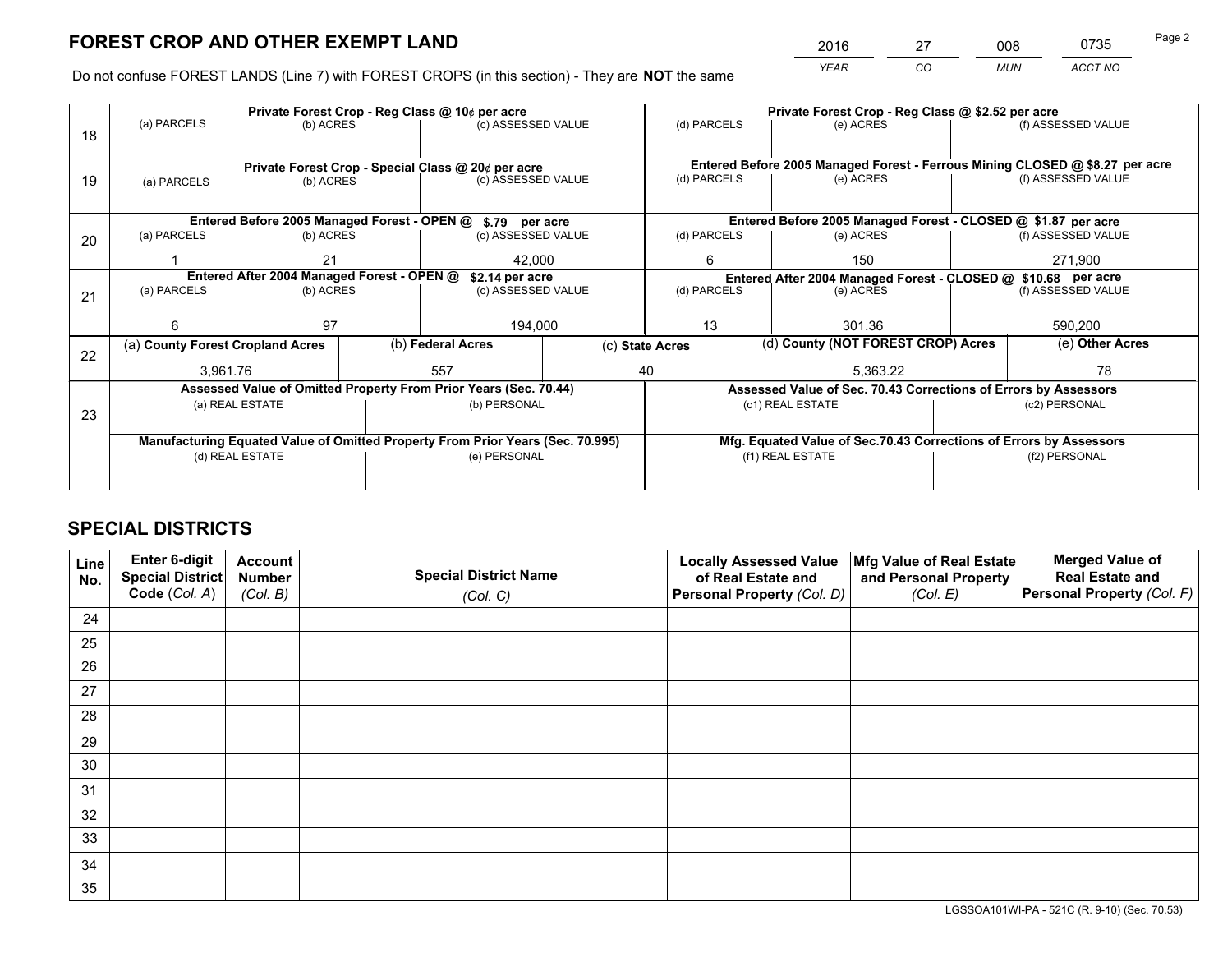| <b>Account</b><br>Enter 6-digit<br>Line<br><b>Number</b><br><b>School District</b><br>No.<br>(Col. B)<br>Code (Col. A)                                                                             |
|----------------------------------------------------------------------------------------------------------------------------------------------------------------------------------------------------|
| A. SCHOOL DISTRICTS (K-8 and K-12)                                                                                                                                                                 |
| 0254<br>415747<br>36                                                                                                                                                                               |
| 37                                                                                                                                                                                                 |
| 38                                                                                                                                                                                                 |
| 39                                                                                                                                                                                                 |
|                                                                                                                                                                                                    |
|                                                                                                                                                                                                    |
|                                                                                                                                                                                                    |
|                                                                                                                                                                                                    |
|                                                                                                                                                                                                    |
|                                                                                                                                                                                                    |
| 47                                                                                                                                                                                                 |
| 48                                                                                                                                                                                                 |
| 49                                                                                                                                                                                                 |
| TOTAL ASSESSED VALUE OF SCHOOL DISTRICTS (K-8 and K-12)<br>50                                                                                                                                      |
| <b>B.</b><br><b>UNION HIGH SCHOOL DISTRICTS</b>                                                                                                                                                    |
| 51                                                                                                                                                                                                 |
|                                                                                                                                                                                                    |
|                                                                                                                                                                                                    |
|                                                                                                                                                                                                    |
|                                                                                                                                                                                                    |
|                                                                                                                                                                                                    |
|                                                                                                                                                                                                    |
|                                                                                                                                                                                                    |
| TOTAL ASSESSED VALUE OF TECHNICAL COLLEGES                                                                                                                                                         |
| 40<br>41<br>42<br>43<br>44<br>45<br>46<br>52<br>53<br>54<br>TOTAL ASSESSED VALUE OF UNION HIGH SCHOOLS<br>55<br>C.<br><b>TECHNICAL COLLEGE DISTRICTS</b><br>56<br>0002<br>000200<br>57<br>58<br>59 |

27

008

 *I hereby certify, to the best of my knowledge and belief, this form is complete and correct.*

**SCHOOL DISTRICTS**

| Print name of preparer | Title                    |                | Date (MM / DD / CCYY) |
|------------------------|--------------------------|----------------|-----------------------|
|                        |                          |                |                       |
| Signature of preparer  | Contact Telephone Number | E-mail address |                       |
|                        | $\overline{\phantom{a}}$ |                |                       |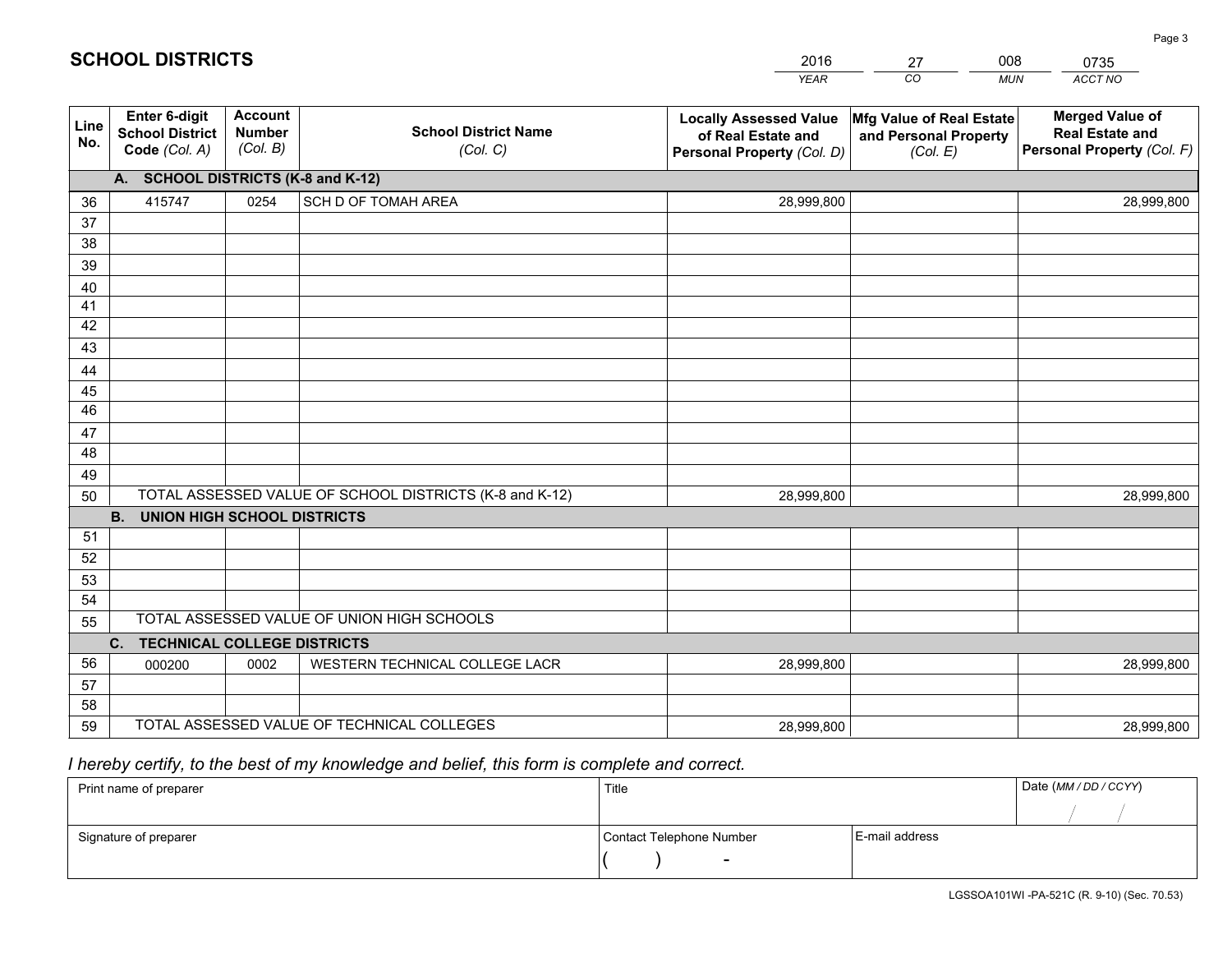#### **HIGHLIGHTS**

- 1. Complete the Statement of Assessment after the Board of Review. Reflect any changes made there.
- 2. Use black ink to complete.
- 3. Line 16 must equal Line 50, Col D.
- 4. Line 55 must equal the total of K-8 schools listed on lines 36-49. Do not include K-12 schools in this comparision.
- 5. Line 59, Col. D must equal Line 16.
- 6. Special District, School District and Technical College District values must include both real estate and personal property. Examples of Special districts are: town sanitary districts, public inland lake protection and rehabilitation districts, and metropolitan sewerage districts.
- 7. DO NOT INCLUDE Manufacturing property values.DOR will print these values on the final SOA.
- 8. Accuracy of this form is very important. The values reported directly affect the equalized value DOR calculates for school and special districts.

#### **Page 1:**

 If not prefilled, enter the tax year,county and municipal code,municipal type, municipal name and county name on the top of form.

Check the Amended box, if filing an amended / corrected SOA.

 Report the parcel count, acres and assessed value of taxable general property, total parcel count, (real and personal), total acres, and values from final figures set by the Board of Review.

- A. Real Estate land and improvements (buildings, etc.) is reported on lines 1 8, total line 9.
- B. Personal Property is reported on lines 11 14, Column D, total line 15.
- C. To complete this report, use the computer produced summary of the assessment roll that shows these amounts.
- D. Use whole numbers only.
- E. Add each line across and each column down to verify entries.

#### **Page 2:**

- A. Report Special Items (not subject to general property tax).
- 1. Private Forest Croplands and Managed Forest Lands are reported on lines 18,19, 20 and 21. Be sure to report assessed values **NOT** taxes.
- 2. You should have copies of the orders of entry, orders of withdrawal, etc., to update your assessment roll.
	- 3. Show hundredths of acres (e.g. 39.75).
- 4. Tax exempt lands are reported on line 22.
- 5. Omitted property and sec. 70.43, Wis. Stats., corrections of errors by assessor are reported on line 23. Report real estate and personal property separately. These should be for **prior years**, not something found on the current assessment roll after the board of review.
- B. Special District (Lines 24-35) Include the value of both real and personal property.
- The Department of Revenue (DOR) preprints much of the information regarding names and codes for schools, special districts,etc. If a district is not listed, enter the name and value only, DOR will enter the proper code.

## **Page 3 School Districts:**

Include the value of both real and personal property.

Report School District (regular, elementary, union high school, and technical college).

- 1. Regular (K-12) and Elementary (K-8) school values are reported on lines 36-49, total on line 50.
- 2. Union High School (UHS) (use only if elementary schools are listed on lines 36-49) are reported on lines 51-54. UHS total value (line 55) must equal to the total **elementary school** values reported on lines 36-49. Do notinclude K-12 schools in this comparison.
- 3. Technical College values are reported on lines 56-58, total on line 59.
- 4. Use the computer summary that shows these amounts to complete this report.

#### **This form is due the second Monday in June. File this report only after your Board of Review is complete.**

 *If you have questions: Return forms to:*

Fax number: (608) 264-6887 PO Box 8971

 Email: lgs@revenue.wi.gov Wisconsin Department of Revenue Call: (608) 261-5341 Local Government Services Section 6-97Madison WI 53708-8971

TOWN OF BEAR BLUFF TOWN OF BEAR BLUFF W1703 CRAMPTON RD W1703 CRAMPTON RD **JUDY POTTER** JUDY POTTER

WARRENS, WI 54666

WARRENS, WI 54666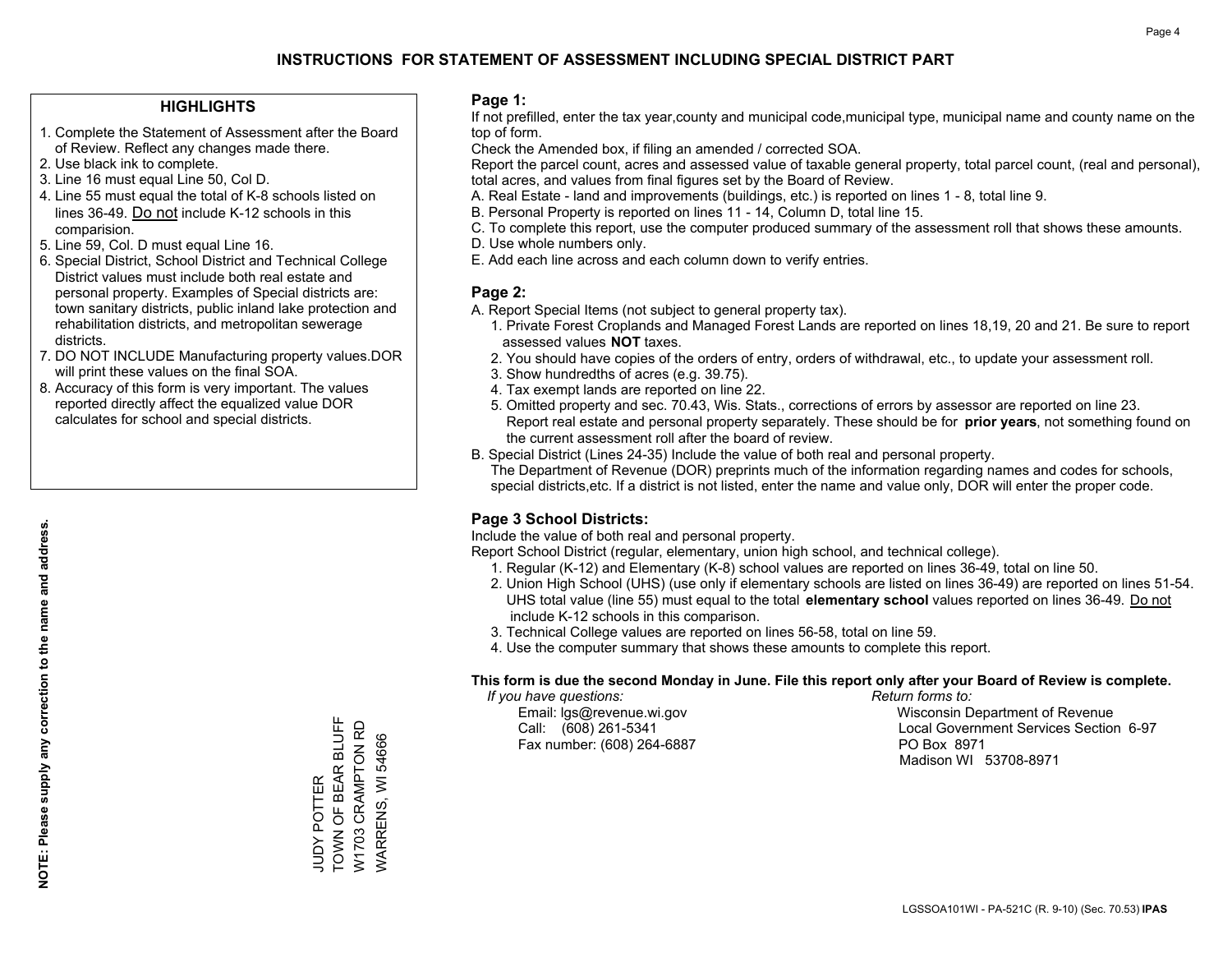**STATEMENT OF ASSESSMENT FOR 2016 FINAL - EQUATED**

| 27  | 010 | 0736    |
|-----|-----|---------|
| CO. | MUN | ACCT NO |

|                | <b>FOR</b>                                                                                                                                   | <b>TOWN OF</b><br><b>OF</b>                                                                                                                                                                  | <b>BROCKWAY</b>                           |        | <b>JACKSON COUNTY</b>                        |                                |                                        | <b>WHEN COMPLETING THIS DOCUMENT</b>     |
|----------------|----------------------------------------------------------------------------------------------------------------------------------------------|----------------------------------------------------------------------------------------------------------------------------------------------------------------------------------------------|-------------------------------------------|--------|----------------------------------------------|--------------------------------|----------------------------------------|------------------------------------------|
|                |                                                                                                                                              | Town - Village - City                                                                                                                                                                        | <b>Municipality Name</b>                  |        | <b>County Name</b>                           |                                |                                        | DO NOT WRITE OVER X's OR IN SHADED AREAS |
| Line<br>No.    |                                                                                                                                              | <b>REAL ESTATE</b><br>(See Lines 18 - 22 for                                                                                                                                                 | PARCEL COUNT<br>TOTAL LAND   IMPROVEMENTS |        | NO. OF ACRES<br><b>WHOLE</b><br>NUMBERS ONLY | <b>VALUE OF</b><br><b>LAND</b> | <b>VALUE OF</b><br><b>IMPROVEMENTS</b> | TOTAL VALUE OF LAND<br>AND IMPROVEMENTS  |
|                |                                                                                                                                              | other Real Estate)                                                                                                                                                                           | Col. A                                    | Col. B | Col. C                                       | Col. D                         | Col. E                                 | Col. F                                   |
| $\mathbf{1}$   |                                                                                                                                              | <b>RESIDENTIAL - Class 1</b>                                                                                                                                                                 | 799                                       | 598    | 953                                          | 10,637,400                     | 48,657,600                             | 59,295,000                               |
| $\overline{2}$ |                                                                                                                                              | <b>COMMERCIAL - Class 2</b>                                                                                                                                                                  | 105                                       | 67     | 406                                          | 4,391,300                      | 17,981,600                             | 22,372,900                               |
| 3              |                                                                                                                                              | <b>MANUFACTURING - Class 3</b>                                                                                                                                                               | 6                                         |        | 87                                           | 246,500                        | 133,400                                | 379,900                                  |
| $\overline{4}$ |                                                                                                                                              | <b>AGRICULTURAL - Class 4</b>                                                                                                                                                                | 28                                        |        | 423                                          | 49,200                         |                                        | 49,200                                   |
| 5              |                                                                                                                                              | <b>UNDEVELOPED - Class 5</b>                                                                                                                                                                 | 62                                        |        | 822                                          | 250,400                        |                                        | 250,400                                  |
| 6              |                                                                                                                                              | AGRICULTURAL FOREST - Class 5m                                                                                                                                                               | 15                                        |        | 200                                          | 268,300                        |                                        | 268,300                                  |
| 7              |                                                                                                                                              | FOREST LANDS - Class 6                                                                                                                                                                       | 198                                       |        | 3,766                                        | 6,958,000                      |                                        | 6,958,000                                |
| 8              |                                                                                                                                              | OTHER - Class 7                                                                                                                                                                              | 23                                        | 20     | 110                                          | 87,600                         | 1,668,000                              | 1,755,600                                |
| 9              |                                                                                                                                              | TOTAL - ALL COLUMNS                                                                                                                                                                          | 1,236                                     | 686    | 6,767                                        | 22,888,700                     | 68,440,600                             | 91,329,300                               |
| 10             |                                                                                                                                              | NUMBER OF PERSONAL PROPERTY ACCOUNTS IN ROLL                                                                                                                                                 |                                           |        | 82                                           | <b>LOCALLY ASSESSED</b>        | <b>MANUFACTURING</b>                   | <b>MERGED</b>                            |
| 11             |                                                                                                                                              | BOATS AND OTHER WATERCRAFT NOT EXEMPT - Code 1                                                                                                                                               |                                           |        |                                              | 3,729,500                      |                                        | 3,729,500<br>$\Omega$                    |
| 12             |                                                                                                                                              | MACHINERY, TOOLS AND PATTERNS - Code 2                                                                                                                                                       |                                           |        |                                              | 17,794,600                     |                                        | $\Omega$<br>17,794,600                   |
| 13             |                                                                                                                                              | FURNITURE, FIXTURES AND EQUIPMENT - Code 3                                                                                                                                                   |                                           |        |                                              | 2,341,700                      |                                        | 100<br>2,341,800                         |
| 14             |                                                                                                                                              | ALL OTHER PERSONAL PROPERTY NOT EXEMPT - Codes 4A, 4B, 4C                                                                                                                                    |                                           |        |                                              | 782,000                        |                                        | 500<br>782,500                           |
| 15             |                                                                                                                                              | TOTAL OF PERSONAL PROPERTY NOT EXEMPT (Total of Lines 11-14)                                                                                                                                 |                                           |        |                                              | 24,647,800                     |                                        | 600<br>24,648,400                        |
| 16             |                                                                                                                                              | AGGREGATE ASSESSED VALUE OF ALL PROPERTY SUBJECT TO THE GENERAL PROPERTY TAX (Total of Lines 9F and 15F)<br>MUST EQUAL TOTAL VALUE OF THE SCHOOL DISTRICTS (K-12 PLUS K-8) - Line 50, Col. F |                                           |        |                                              |                                |                                        | 115,977,700                              |
| 17             | Name of Assessor<br>Telephone #<br><b>BOARD OF REVIEW</b><br>DATE OF FINAL ADJOURNMENT<br>(715) 834-1361<br>07/25/2016<br><b>BILL BRIGGS</b> |                                                                                                                                                                                              |                                           |        |                                              |                                |                                        |                                          |

REMARKS

The Assessment Ratio to be used in calculating the estimated Fair Market Value on tax bills for this tax district is .963546069<br>This ratio should be used to convert assessed values to "Calculate Equalized Values" in Step 1 Commission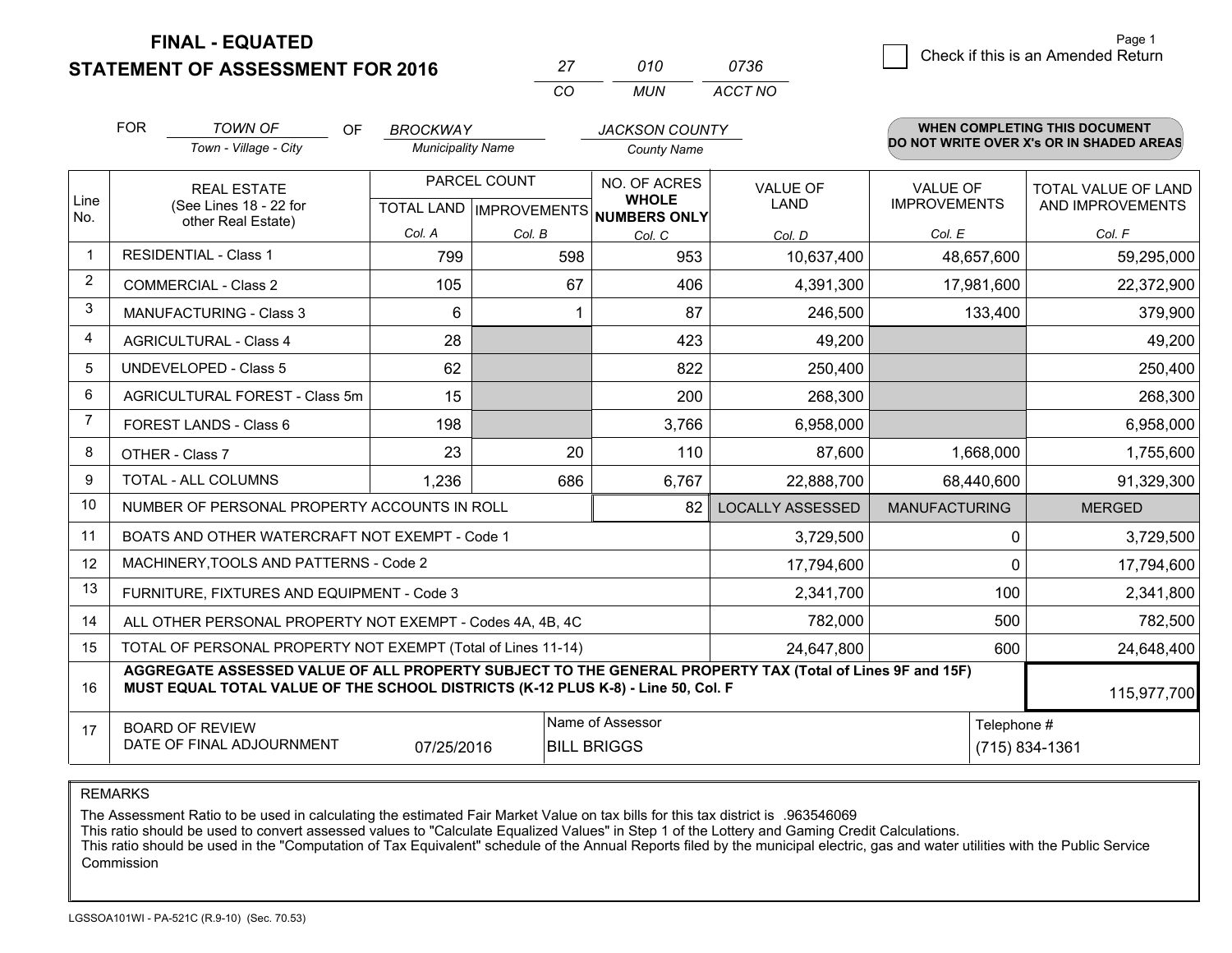*YEAR CO MUN ACCT NO* <sup>2016</sup> <sup>27</sup> <sup>010</sup> <sup>0736</sup>

Do not confuse FOREST LANDS (Line 7) with FOREST CROPS (in this section) - They are **NOT** the same

|    |                                                                                |                 | Private Forest Crop - Reg Class @ 10¢ per acre |                                                                  | Private Forest Crop - Reg Class @ \$2.52 per acre |                    |  |                                                                    |                                                                              |                    |  |
|----|--------------------------------------------------------------------------------|-----------------|------------------------------------------------|------------------------------------------------------------------|---------------------------------------------------|--------------------|--|--------------------------------------------------------------------|------------------------------------------------------------------------------|--------------------|--|
| 18 | (a) PARCELS                                                                    | (b) ACRES       |                                                | (c) ASSESSED VALUE                                               |                                                   | (d) PARCELS        |  | (e) ACRES                                                          |                                                                              | (f) ASSESSED VALUE |  |
|    |                                                                                |                 |                                                |                                                                  |                                                   |                    |  |                                                                    |                                                                              |                    |  |
|    | Private Forest Crop - Special Class @ 20¢ per acre                             |                 |                                                |                                                                  |                                                   |                    |  |                                                                    | Entered Before 2005 Managed Forest - Ferrous Mining CLOSED @ \$8.27 per acre |                    |  |
| 19 | (c) ASSESSED VALUE<br>(b) ACRES<br>(a) PARCELS                                 |                 |                                                | (d) PARCELS                                                      |                                                   | (e) ACRES          |  | (f) ASSESSED VALUE                                                 |                                                                              |                    |  |
|    |                                                                                |                 |                                                |                                                                  |                                                   |                    |  |                                                                    |                                                                              |                    |  |
|    |                                                                                |                 |                                                | Entered Before 2005 Managed Forest - OPEN @ \$.79 per acre       |                                                   |                    |  | Entered Before 2005 Managed Forest - CLOSED @ \$1.87 per acre      |                                                                              |                    |  |
| 20 | (a) PARCELS                                                                    | (b) ACRES       |                                                | (c) ASSESSED VALUE                                               |                                                   | (d) PARCELS        |  | (e) ACRES                                                          |                                                                              | (f) ASSESSED VALUE |  |
|    | 13                                                                             | 520             |                                                |                                                                  | 988,000<br>11                                     |                    |  | 299.74                                                             |                                                                              | 479.100            |  |
|    | Entered After 2004 Managed Forest - OPEN @<br>\$2.14 per acre                  |                 |                                                |                                                                  |                                                   |                    |  | Entered After 2004 Managed Forest - CLOSED @ \$10.68 per acre      |                                                                              |                    |  |
| 21 | (a) PARCELS                                                                    | (b) ACRES       |                                                | (c) ASSESSED VALUE                                               |                                                   | (d) PARCELS        |  | (e) ACRES                                                          |                                                                              | (f) ASSESSED VALUE |  |
|    |                                                                                |                 |                                                |                                                                  |                                                   |                    |  |                                                                    |                                                                              |                    |  |
|    | 3                                                                              | 105.12          |                                                | 256,000                                                          |                                                   | 9                  |  | 200                                                                |                                                                              | 373,500            |  |
| 22 | (a) County Forest Cropland Acres                                               |                 |                                                | (b) Federal Acres                                                | (c) State Acres                                   |                    |  | (d) County (NOT FOREST CROP) Acres                                 |                                                                              | (e) Other Acres    |  |
|    | 15,895.17                                                                      |                 |                                                | 253.68                                                           |                                                   | 4,183.19<br>767.38 |  |                                                                    |                                                                              | 1,270.29           |  |
|    |                                                                                |                 |                                                | Assessed Value of Omitted Property From Prior Years (Sec. 70.44) |                                                   |                    |  | Assessed Value of Sec. 70.43 Corrections of Errors by Assessors    |                                                                              |                    |  |
| 23 |                                                                                | (a) REAL ESTATE |                                                | (b) PERSONAL                                                     |                                                   |                    |  | (c1) REAL ESTATE                                                   |                                                                              | (c2) PERSONAL      |  |
|    |                                                                                |                 |                                                |                                                                  |                                                   |                    |  |                                                                    |                                                                              |                    |  |
|    | Manufacturing Equated Value of Omitted Property From Prior Years (Sec. 70.995) |                 |                                                |                                                                  |                                                   |                    |  | Mfg. Equated Value of Sec.70.43 Corrections of Errors by Assessors |                                                                              |                    |  |
|    |                                                                                | (d) REAL ESTATE |                                                | (e) PERSONAL                                                     |                                                   | (f1) REAL ESTATE   |  |                                                                    | (f2) PERSONAL                                                                |                    |  |
|    |                                                                                |                 |                                                |                                                                  |                                                   |                    |  |                                                                    |                                                                              |                    |  |

# **SPECIAL DISTRICTS**

| Line<br>No. | Enter 6-digit<br><b>Special District</b><br>Code (Col. A) | <b>Account</b><br><b>Number</b><br>(Col. B) | <b>Special District Name</b><br>(Col. C) | <b>Locally Assessed Value</b><br>of Real Estate and<br>Personal Property (Col. D) | Mfg Value of Real Estate<br>and Personal Property<br>(Col. E) | <b>Merged Value of</b><br><b>Real Estate and</b><br>Personal Property (Col. F) |
|-------------|-----------------------------------------------------------|---------------------------------------------|------------------------------------------|-----------------------------------------------------------------------------------|---------------------------------------------------------------|--------------------------------------------------------------------------------|
| 24          | 277020                                                    | 0171                                        | <b>BROCKWAY SANITARY DISTRICT #1</b>     | 84,296,750                                                                        |                                                               | 84,296,750                                                                     |
| 25          |                                                           |                                             |                                          |                                                                                   |                                                               |                                                                                |
| 26          |                                                           |                                             |                                          |                                                                                   |                                                               |                                                                                |
| 27          |                                                           |                                             |                                          |                                                                                   |                                                               |                                                                                |
| 28          |                                                           |                                             |                                          |                                                                                   |                                                               |                                                                                |
| 29          |                                                           |                                             |                                          |                                                                                   |                                                               |                                                                                |
| 30          |                                                           |                                             |                                          |                                                                                   |                                                               |                                                                                |
| 31          |                                                           |                                             |                                          |                                                                                   |                                                               |                                                                                |
| 32          |                                                           |                                             |                                          |                                                                                   |                                                               |                                                                                |
| 33          |                                                           |                                             |                                          |                                                                                   |                                                               |                                                                                |
| 34          |                                                           |                                             |                                          |                                                                                   |                                                               |                                                                                |
| 35          |                                                           |                                             |                                          |                                                                                   |                                                               |                                                                                |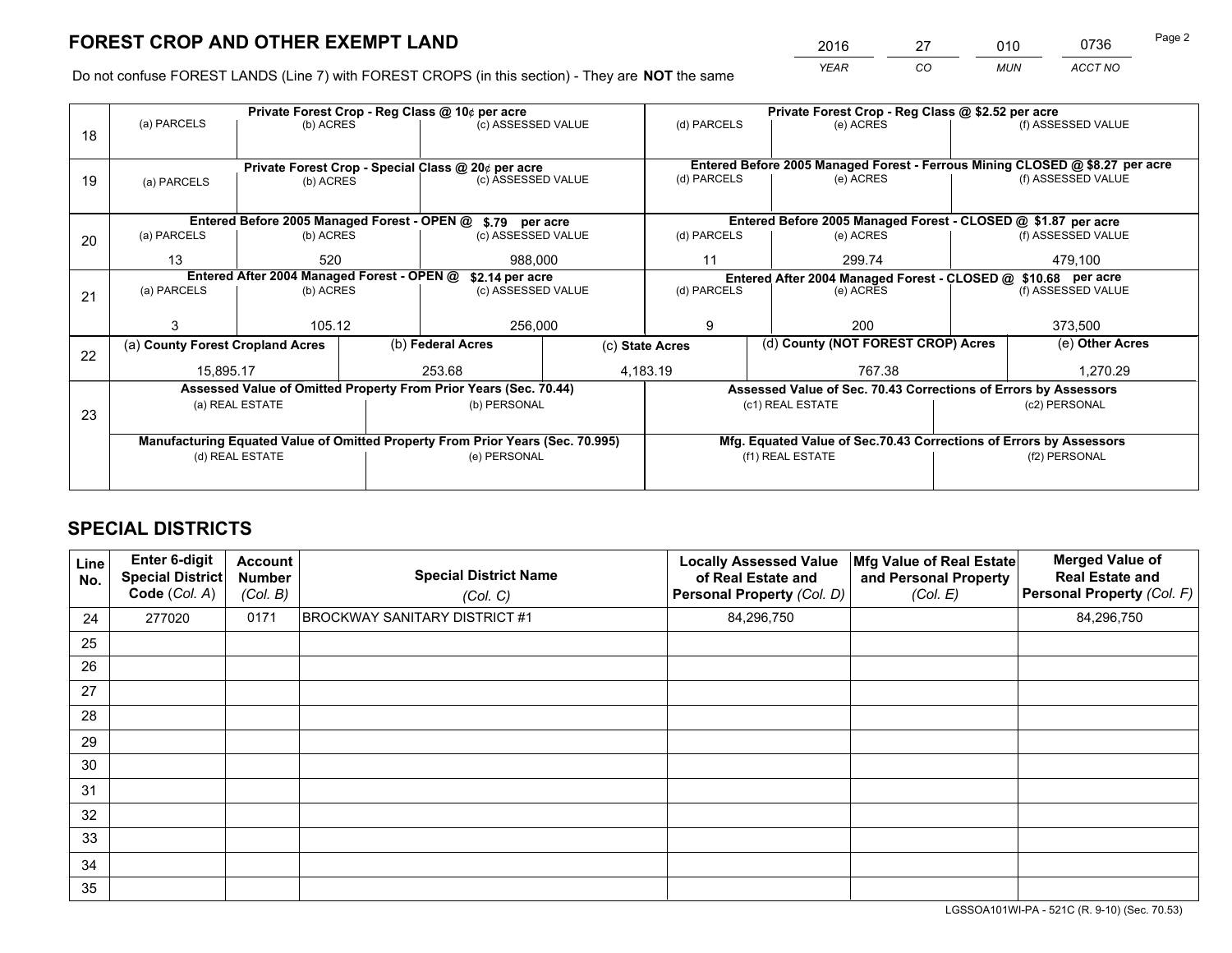|             |                                                          |                                             |                                                         | <b>YEAR</b>                                                                       | CO<br><b>MUN</b>                                              | ACCT NO                                                                        |
|-------------|----------------------------------------------------------|---------------------------------------------|---------------------------------------------------------|-----------------------------------------------------------------------------------|---------------------------------------------------------------|--------------------------------------------------------------------------------|
| Line<br>No. | Enter 6-digit<br><b>School District</b><br>Code (Col. A) | <b>Account</b><br><b>Number</b><br>(Col. B) | <b>School District Name</b><br>(Col. C)                 | <b>Locally Assessed Value</b><br>of Real Estate and<br>Personal Property (Col. D) | Mfg Value of Real Estate<br>and Personal Property<br>(Col. E) | <b>Merged Value of</b><br><b>Real Estate and</b><br>Personal Property (Col. F) |
|             | A. SCHOOL DISTRICTS (K-8 and K-12)                       |                                             |                                                         |                                                                                   |                                                               |                                                                                |
| 36          | 270476                                                   | 0162                                        | SCH D OF BLACK RIVER FALLS                              | 115,597,200                                                                       | 380,500                                                       | 115,977,700                                                                    |
| 37          |                                                          |                                             |                                                         |                                                                                   |                                                               |                                                                                |
| 38          |                                                          |                                             |                                                         |                                                                                   |                                                               |                                                                                |
| 39          |                                                          |                                             |                                                         |                                                                                   |                                                               |                                                                                |
| 40          |                                                          |                                             |                                                         |                                                                                   |                                                               |                                                                                |
| 41<br>42    |                                                          |                                             |                                                         |                                                                                   |                                                               |                                                                                |
| 43          |                                                          |                                             |                                                         |                                                                                   |                                                               |                                                                                |
| 44          |                                                          |                                             |                                                         |                                                                                   |                                                               |                                                                                |
| 45          |                                                          |                                             |                                                         |                                                                                   |                                                               |                                                                                |
| 46          |                                                          |                                             |                                                         |                                                                                   |                                                               |                                                                                |
| 47          |                                                          |                                             |                                                         |                                                                                   |                                                               |                                                                                |
| 48          |                                                          |                                             |                                                         |                                                                                   |                                                               |                                                                                |
| 49          |                                                          |                                             |                                                         |                                                                                   |                                                               |                                                                                |
| 50          |                                                          |                                             | TOTAL ASSESSED VALUE OF SCHOOL DISTRICTS (K-8 and K-12) | 115,597,200                                                                       | 380,500                                                       | 115,977,700                                                                    |
|             | <b>B.</b><br><b>UNION HIGH SCHOOL DISTRICTS</b>          |                                             |                                                         |                                                                                   |                                                               |                                                                                |
| 51          |                                                          |                                             |                                                         |                                                                                   |                                                               |                                                                                |
| 52          |                                                          |                                             |                                                         |                                                                                   |                                                               |                                                                                |
| 53<br>54    |                                                          |                                             |                                                         |                                                                                   |                                                               |                                                                                |
| 55          |                                                          |                                             | TOTAL ASSESSED VALUE OF UNION HIGH SCHOOLS              |                                                                                   |                                                               |                                                                                |
|             | C.<br><b>TECHNICAL COLLEGE DISTRICTS</b>                 |                                             |                                                         |                                                                                   |                                                               |                                                                                |
| 56          | 000200                                                   | 0002                                        | WESTERN TECHNICAL COLLEGE LACR                          | 115,597,200                                                                       | 380,500                                                       | 115,977,700                                                                    |
| 57          |                                                          |                                             |                                                         |                                                                                   |                                                               |                                                                                |
| 58          |                                                          |                                             |                                                         |                                                                                   |                                                               |                                                                                |
| 59          |                                                          |                                             | TOTAL ASSESSED VALUE OF TECHNICAL COLLEGES              | 115,597,200                                                                       | 380,500                                                       | 115,977,700                                                                    |

# *I hereby certify, to the best of my knowledge and belief, this form is complete and correct.*

| Print name of preparer | Title                    |                | Date (MM / DD / CCYY) |
|------------------------|--------------------------|----------------|-----------------------|
|                        |                          |                |                       |
| Signature of preparer  | Contact Telephone Number | E-mail address |                       |
|                        | $\overline{\phantom{0}}$ |                |                       |

# **SCHOOL DISTRICTS**

201627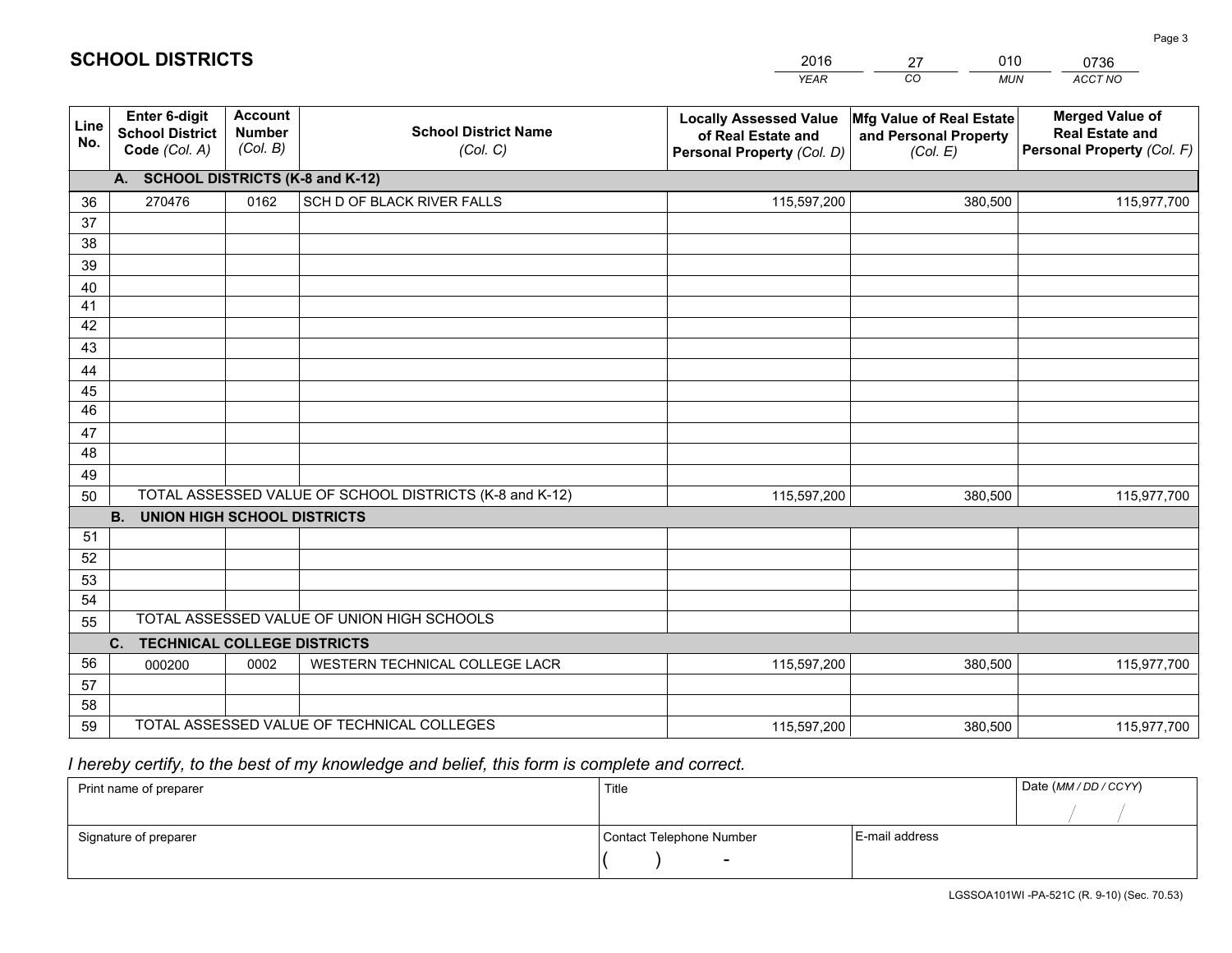#### **HIGHLIGHTS**

- 1. Complete the Statement of Assessment after the Board of Review. Reflect any changes made there.
- 2. Use black ink to complete.
- 3. Line 16 must equal Line 50, Col D.
- 4. Line 55 must equal the total of K-8 schools listed on lines 36-49. Do not include K-12 schools in this comparision.
- 5. Line 59, Col. D must equal Line 16.
- 6. Special District, School District and Technical College District values must include both real estate and personal property. Examples of Special districts are: town sanitary districts, public inland lake protection and rehabilitation districts, and metropolitan sewerage districts.
- 7. DO NOT INCLUDE Manufacturing property values.DOR will print these values on the final SOA.
- 8. Accuracy of this form is very important. The values reported directly affect the equalized value DOR calculates for school and special districts.

#### **Page 1:**

 If not prefilled, enter the tax year,county and municipal code,municipal type, municipal name and county name on the top of form.

Check the Amended box, if filing an amended / corrected SOA.

 Report the parcel count, acres and assessed value of taxable general property, total parcel count, (real and personal), total acres, and values from final figures set by the Board of Review.

- A. Real Estate land and improvements (buildings, etc.) is reported on lines 1 8, total line 9.
- B. Personal Property is reported on lines 11 14, Column D, total line 15.
- C. To complete this report, use the computer produced summary of the assessment roll that shows these amounts.
- D. Use whole numbers only.
- E. Add each line across and each column down to verify entries.

#### **Page 2:**

- A. Report Special Items (not subject to general property tax).
- 1. Private Forest Croplands and Managed Forest Lands are reported on lines 18,19, 20 and 21. Be sure to report assessed values **NOT** taxes.
- 2. You should have copies of the orders of entry, orders of withdrawal, etc., to update your assessment roll.
	- 3. Show hundredths of acres (e.g. 39.75).
- 4. Tax exempt lands are reported on line 22.
- 5. Omitted property and sec. 70.43, Wis. Stats., corrections of errors by assessor are reported on line 23. Report real estate and personal property separately. These should be for **prior years**, not something found on the current assessment roll after the board of review.
- B. Special District (Lines 24-35) Include the value of both real and personal property.
- The Department of Revenue (DOR) preprints much of the information regarding names and codes for schools, special districts,etc. If a district is not listed, enter the name and value only, DOR will enter the proper code.

## **Page 3 School Districts:**

Include the value of both real and personal property.

Report School District (regular, elementary, union high school, and technical college).

- 1. Regular (K-12) and Elementary (K-8) school values are reported on lines 36-49, total on line 50.
- 2. Union High School (UHS) (use only if elementary schools are listed on lines 36-49) are reported on lines 51-54. UHS total value (line 55) must equal to the total **elementary school** values reported on lines 36-49. Do notinclude K-12 schools in this comparison.
- 3. Technical College values are reported on lines 56-58, total on line 59.
- 4. Use the computer summary that shows these amounts to complete this report.

#### **This form is due the second Monday in June. File this report only after your Board of Review is complete.**

 *If you have questions: Return forms to:*

Fax number: (608) 264-6887 PO Box 8971

 Email: lgs@revenue.wi.gov Wisconsin Department of Revenue Call: (608) 261-5341 Local Government Services Section 6-97Madison WI 53708-8971

 $-0484$ BLK RIVER FLS, WI 54615 - 0484 54615 TOWN OF BROCKWAY TOWN OF BROCKWAY  $\overline{\overline{z}}$ **BLK RIVER FLS,** PO BOX 484 JANN DAHL PO BOX 484 JANN DAHL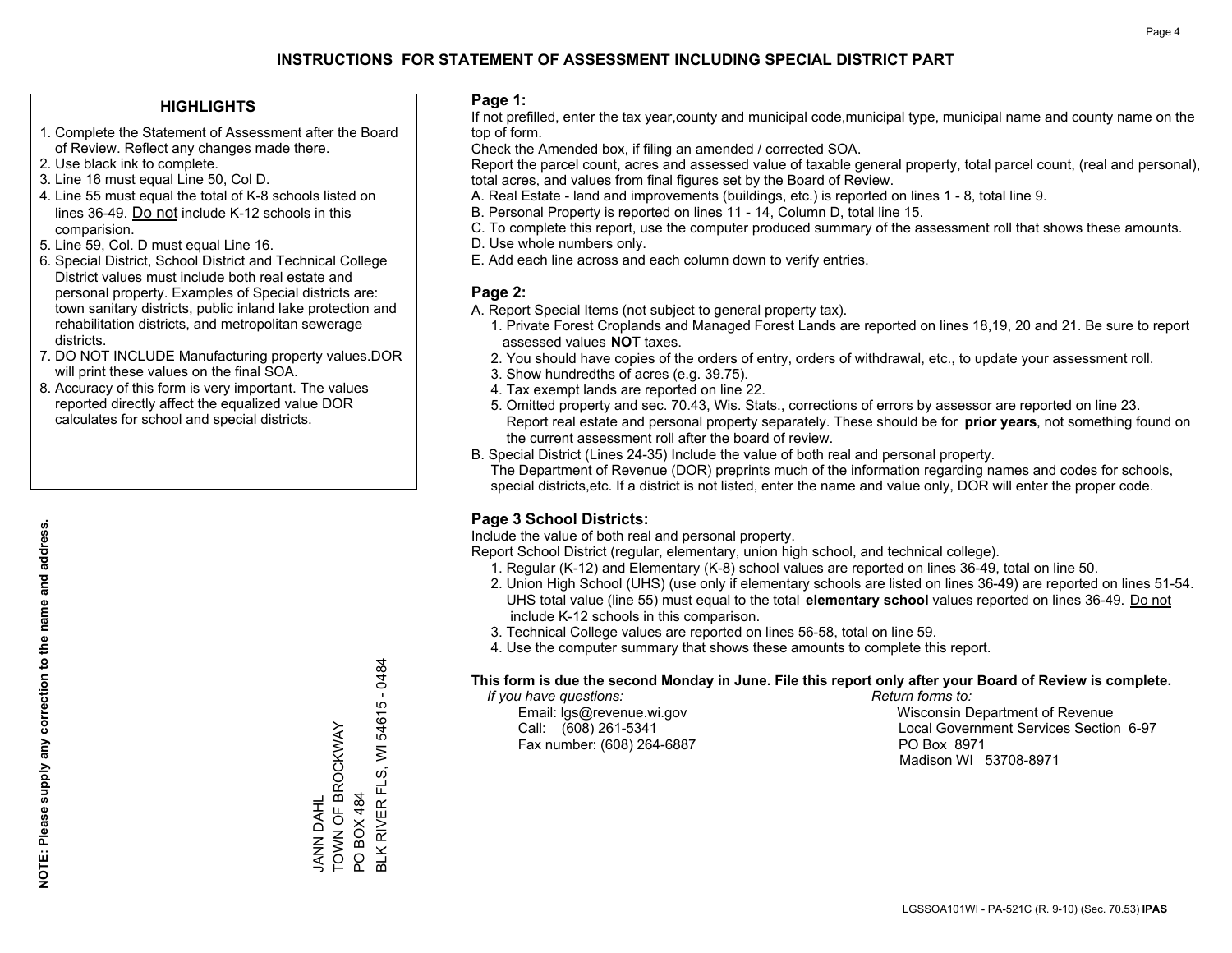**FINAL - EQUATED**

**STATEMENT OF ASSESSMENT FOR 2016** 

|          | ก12 | 0737    |
|----------|-----|---------|
| $\cdots$ | MUN | ACCT NO |

|      | <b>FOR</b>                                                                                                                                                                                   | <b>TOWN OF</b><br><b>OF</b>                                  | <b>CITY POINT</b>        |              | <b>JACKSON COUNTY</b>                                                |                                |                                        | <b>WHEN COMPLETING THIS DOCUMENT</b>           |
|------|----------------------------------------------------------------------------------------------------------------------------------------------------------------------------------------------|--------------------------------------------------------------|--------------------------|--------------|----------------------------------------------------------------------|--------------------------------|----------------------------------------|------------------------------------------------|
|      |                                                                                                                                                                                              | Town - Village - City                                        | <b>Municipality Name</b> |              | <b>County Name</b>                                                   |                                |                                        | DO NOT WRITE OVER X's OR IN SHADED AREAS       |
| Line |                                                                                                                                                                                              | <b>REAL ESTATE</b><br>(See Lines 18 - 22 for                 |                          | PARCEL COUNT | NO. OF ACRES<br><b>WHOLE</b><br>TOTAL LAND IMPROVEMENTS NUMBERS ONLY | <b>VALUE OF</b><br><b>LAND</b> | <b>VALUE OF</b><br><b>IMPROVEMENTS</b> | <b>TOTAL VALUE OF LAND</b><br>AND IMPROVEMENTS |
| No.  |                                                                                                                                                                                              | other Real Estate)                                           | Col. A                   | Col. B       | Col. C                                                               | Col. D                         | Col. E                                 | Col. F                                         |
|      |                                                                                                                                                                                              | <b>RESIDENTIAL - Class 1</b>                                 | 313                      | 265          | 852                                                                  | 2,850,400                      | 11,795,300                             | 14,645,700                                     |
| 2    |                                                                                                                                                                                              | <b>COMMERCIAL - Class 2</b>                                  | 5                        | 5            | 6                                                                    | 27,500                         | 380,200                                | 407,700                                        |
| 3    |                                                                                                                                                                                              | MANUFACTURING - Class 3                                      | $\Omega$                 | 0            | $\Omega$                                                             | 0                              |                                        | $\mathbf{0}$<br>0                              |
| 4    |                                                                                                                                                                                              | <b>AGRICULTURAL - Class 4</b>                                | 65                       |              | 869                                                                  | 112,300                        |                                        | 112,300                                        |
| 5    |                                                                                                                                                                                              | <b>UNDEVELOPED - Class 5</b>                                 | 432                      |              | 9,136                                                                | 2,367,200                      |                                        | 2,367,200                                      |
| 6    |                                                                                                                                                                                              | AGRICULTURAL FOREST - Class 5m                               | 40                       |              | 335                                                                  | 320,800                        |                                        | 320,800                                        |
|      |                                                                                                                                                                                              | FOREST LANDS - Class 6                                       | 337                      |              | 5,554                                                                | 10,655,900                     |                                        | 10,655,900                                     |
| 8    |                                                                                                                                                                                              | OTHER - Class 7                                              | 67                       | 67           | 343                                                                  | 105,400                        | 2,544,700                              | 2,650,100                                      |
| 9    |                                                                                                                                                                                              | TOTAL - ALL COLUMNS                                          | 1,259                    | 337          | 17,095                                                               | 16,439,500                     | 14,720,200                             | 31,159,700                                     |
| 10   |                                                                                                                                                                                              | NUMBER OF PERSONAL PROPERTY ACCOUNTS IN ROLL                 |                          |              | 22                                                                   | <b>LOCALLY ASSESSED</b>        | <b>MANUFACTURING</b>                   | <b>MERGED</b>                                  |
| 11   |                                                                                                                                                                                              | BOATS AND OTHER WATERCRAFT NOT EXEMPT - Code 1               |                          |              |                                                                      | 0                              |                                        | $\Omega$<br>$\mathbf{0}$                       |
| 12   |                                                                                                                                                                                              | MACHINERY, TOOLS AND PATTERNS - Code 2                       |                          |              |                                                                      | 2,000                          |                                        | 2,000<br>$\Omega$                              |
| 13   |                                                                                                                                                                                              | FURNITURE, FIXTURES AND EQUIPMENT - Code 3                   |                          |              |                                                                      | 22,500                         |                                        | $\Omega$<br>22,500                             |
| 14   |                                                                                                                                                                                              | ALL OTHER PERSONAL PROPERTY NOT EXEMPT - Codes 4A, 4B, 4C    |                          |              |                                                                      | 130,600                        |                                        | $\mathbf{0}$<br>130,600                        |
| 15   |                                                                                                                                                                                              | TOTAL OF PERSONAL PROPERTY NOT EXEMPT (Total of Lines 11-14) |                          |              |                                                                      | 155,100                        |                                        | 155,100<br>$\Omega$                            |
| 16   | AGGREGATE ASSESSED VALUE OF ALL PROPERTY SUBJECT TO THE GENERAL PROPERTY TAX (Total of Lines 9F and 15F)<br>MUST EQUAL TOTAL VALUE OF THE SCHOOL DISTRICTS (K-12 PLUS K-8) - Line 50, Col. F |                                                              |                          |              |                                                                      |                                | 31,314,800                             |                                                |
| 17   |                                                                                                                                                                                              | <b>BOARD OF REVIEW</b>                                       |                          |              | Name of Assessor                                                     |                                |                                        | Telephone #                                    |
|      | DATE OF FINAL ADJOURNMENT<br>09/01/2016<br><b>HOLLOWAY APPRAISAL</b><br>(608) 374-4207                                                                                                       |                                                              |                          |              |                                                                      |                                |                                        |                                                |

REMARKS

The Assessment Ratio to be used in calculating the estimated Fair Market Value on tax bills for this tax district is .964829632<br>This ratio should be used to convert assessed values to "Calculate Equalized Values" in Step 1 Commission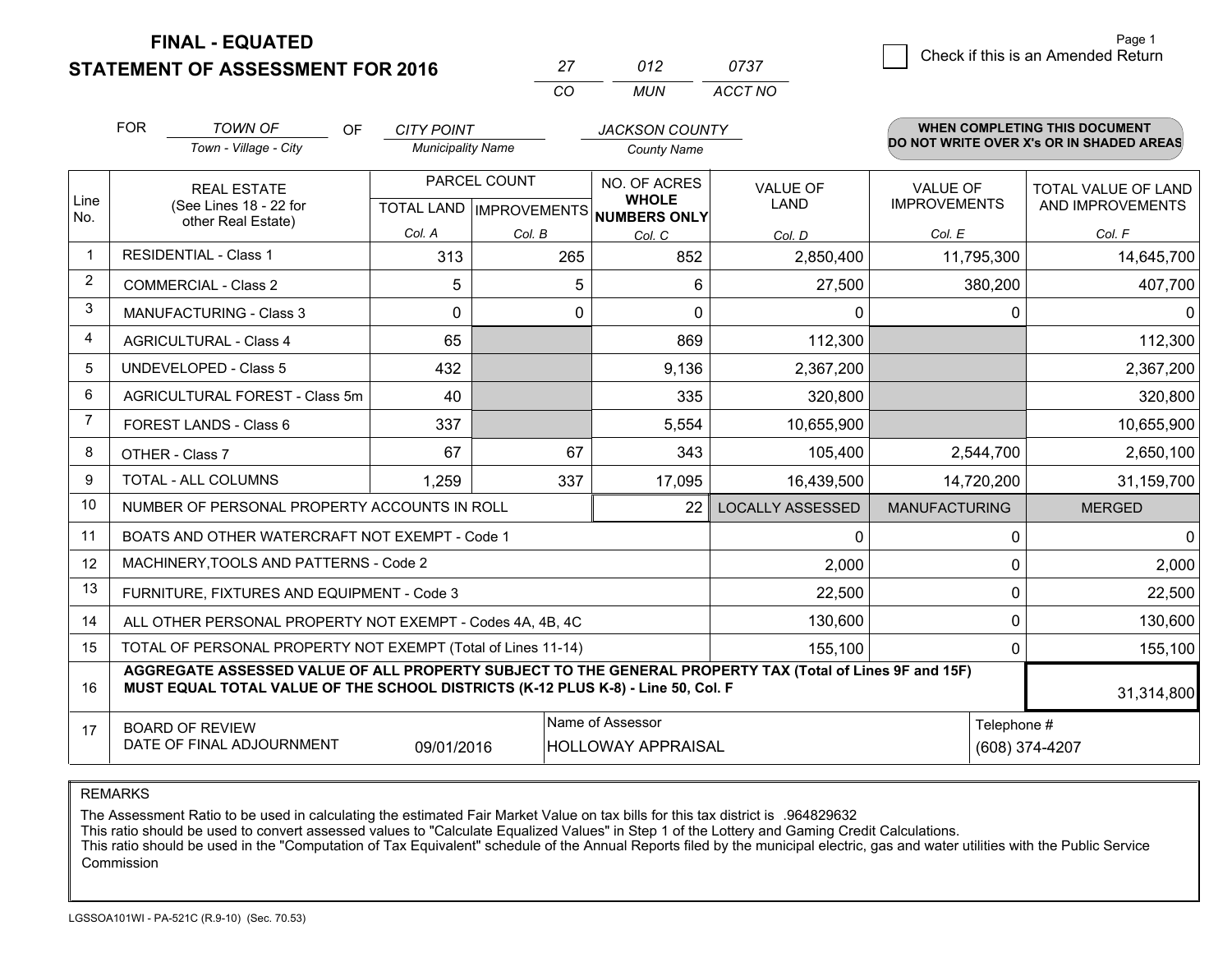*YEAR CO MUN ACCT NO* 2016 27 012 0737

Do not confuse FOREST LANDS (Line 7) with FOREST CROPS (in this section) - They are **NOT** the same

|    |                                                               |                 |  | Private Forest Crop - Reg Class @ 10¢ per acre                                 |                                   | Private Forest Crop - Reg Class @ \$2.52 per acre                            |       |                                                                    |               |                    |  |
|----|---------------------------------------------------------------|-----------------|--|--------------------------------------------------------------------------------|-----------------------------------|------------------------------------------------------------------------------|-------|--------------------------------------------------------------------|---------------|--------------------|--|
| 18 | (a) PARCELS                                                   | (b) ACRES       |  | (c) ASSESSED VALUE                                                             |                                   | (d) PARCELS                                                                  |       | (e) ACRES                                                          |               | (f) ASSESSED VALUE |  |
|    | 54                                                            | 2,176.56        |  | 3,038,600                                                                      |                                   |                                                                              |       |                                                                    |               |                    |  |
|    | Private Forest Crop - Special Class @ 20¢ per acre            |                 |  |                                                                                |                                   | Entered Before 2005 Managed Forest - Ferrous Mining CLOSED @ \$8.27 per acre |       |                                                                    |               |                    |  |
| 19 | (a) PARCELS                                                   | (b) ACRES       |  | (c) ASSESSED VALUE                                                             |                                   | (d) PARCELS                                                                  |       | (e) ACRES                                                          |               | (f) ASSESSED VALUE |  |
|    |                                                               |                 |  |                                                                                |                                   |                                                                              |       |                                                                    |               |                    |  |
|    |                                                               |                 |  | Entered Before 2005 Managed Forest - OPEN @ \$.79 per acre                     |                                   |                                                                              |       | Entered Before 2005 Managed Forest - CLOSED @ \$1.87 per acre      |               |                    |  |
| 20 | (a) PARCELS                                                   | (b) ACRES       |  | (c) ASSESSED VALUE                                                             |                                   | (d) PARCELS                                                                  |       | (e) ACRES                                                          |               | (f) ASSESSED VALUE |  |
|    |                                                               | 26              |  | 49.200                                                                         |                                   | 27                                                                           |       | 736                                                                |               | 1,246,000          |  |
|    | Entered After 2004 Managed Forest - OPEN @<br>\$2.14 per acre |                 |  |                                                                                |                                   | Entered After 2004 Managed Forest - CLOSED @ \$10.68 per acre                |       |                                                                    |               |                    |  |
| 21 | (a) PARCELS                                                   | (b) ACRES       |  |                                                                                | (d) PARCELS<br>(c) ASSESSED VALUE |                                                                              |       | (e) ACRES                                                          |               | (f) ASSESSED VALUE |  |
|    |                                                               |                 |  |                                                                                |                                   |                                                                              |       |                                                                    |               |                    |  |
|    |                                                               |                 |  |                                                                                |                                   | 55<br>1.919.6                                                                |       | 3,087,200                                                          |               |                    |  |
| 22 | (a) County Forest Cropland Acres                              |                 |  | (b) Federal Acres                                                              | (c) State Acres                   |                                                                              |       | (d) County (NOT FOREST CROP) Acres                                 |               | (e) Other Acres    |  |
|    | 34,754.25                                                     |                 |  | 1,100<br>11                                                                    |                                   |                                                                              | 59.72 |                                                                    | 36.57         |                    |  |
|    |                                                               |                 |  | Assessed Value of Omitted Property From Prior Years (Sec. 70.44)               |                                   |                                                                              |       | Assessed Value of Sec. 70.43 Corrections of Errors by Assessors    |               |                    |  |
|    |                                                               | (a) REAL ESTATE |  | (b) PERSONAL                                                                   |                                   |                                                                              |       | (c1) REAL ESTATE                                                   |               | (c2) PERSONAL      |  |
| 23 |                                                               |                 |  |                                                                                |                                   |                                                                              |       |                                                                    |               |                    |  |
|    |                                                               |                 |  | Manufacturing Equated Value of Omitted Property From Prior Years (Sec. 70.995) |                                   |                                                                              |       | Mfg. Equated Value of Sec.70.43 Corrections of Errors by Assessors |               |                    |  |
|    |                                                               | (d) REAL ESTATE |  | (e) PERSONAL                                                                   |                                   | (f1) REAL ESTATE                                                             |       |                                                                    | (f2) PERSONAL |                    |  |
|    |                                                               |                 |  |                                                                                |                                   |                                                                              |       |                                                                    |               |                    |  |

# **SPECIAL DISTRICTS**

| Line<br>No. | Enter 6-digit<br>Special District<br>Code (Col. A) | <b>Account</b><br><b>Number</b> | <b>Special District Name</b> | <b>Locally Assessed Value</b><br>of Real Estate and | Mfg Value of Real Estate<br>and Personal Property | <b>Merged Value of</b><br><b>Real Estate and</b><br>Personal Property (Col. F) |
|-------------|----------------------------------------------------|---------------------------------|------------------------------|-----------------------------------------------------|---------------------------------------------------|--------------------------------------------------------------------------------|
|             |                                                    | (Col. B)                        | (Col. C)                     | Personal Property (Col. D)                          | (Col. E)                                          |                                                                                |
| 24          |                                                    |                                 |                              |                                                     |                                                   |                                                                                |
| 25          |                                                    |                                 |                              |                                                     |                                                   |                                                                                |
| 26          |                                                    |                                 |                              |                                                     |                                                   |                                                                                |
| 27          |                                                    |                                 |                              |                                                     |                                                   |                                                                                |
| 28          |                                                    |                                 |                              |                                                     |                                                   |                                                                                |
| 29          |                                                    |                                 |                              |                                                     |                                                   |                                                                                |
| 30          |                                                    |                                 |                              |                                                     |                                                   |                                                                                |
| 31          |                                                    |                                 |                              |                                                     |                                                   |                                                                                |
| 32          |                                                    |                                 |                              |                                                     |                                                   |                                                                                |
| 33          |                                                    |                                 |                              |                                                     |                                                   |                                                                                |
| 34          |                                                    |                                 |                              |                                                     |                                                   |                                                                                |
| 35          |                                                    |                                 |                              |                                                     |                                                   |                                                                                |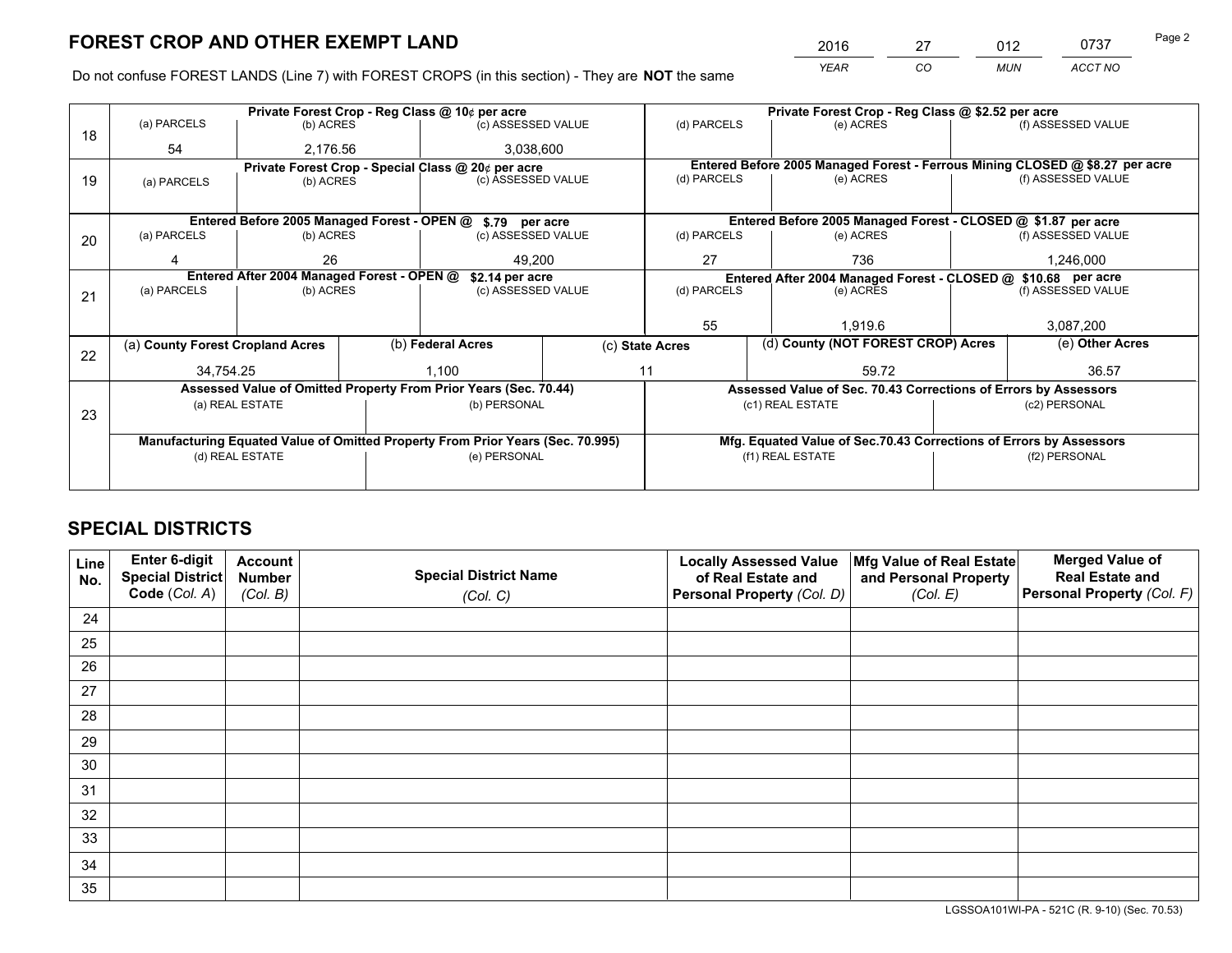|             |                                                          |                                             |                                                         | <b>YEAR</b>                                                                       | CO<br><b>MUN</b>                                              | ACCT NO                                                                        |
|-------------|----------------------------------------------------------|---------------------------------------------|---------------------------------------------------------|-----------------------------------------------------------------------------------|---------------------------------------------------------------|--------------------------------------------------------------------------------|
| Line<br>No. | Enter 6-digit<br><b>School District</b><br>Code (Col. A) | <b>Account</b><br><b>Number</b><br>(Col. B) | <b>School District Name</b><br>(Col. C)                 | <b>Locally Assessed Value</b><br>of Real Estate and<br>Personal Property (Col. D) | Mfg Value of Real Estate<br>and Personal Property<br>(Col. E) | <b>Merged Value of</b><br><b>Real Estate and</b><br>Personal Property (Col. F) |
|             | A. SCHOOL DISTRICTS (K-8 and K-12)                       |                                             |                                                         |                                                                                   |                                                               |                                                                                |
| 36          | 714368                                                   | 0440                                        | <b>SCH D OF PITTSVILLE</b>                              | 31,314,800                                                                        |                                                               | 31,314,800                                                                     |
| 37          |                                                          |                                             |                                                         |                                                                                   |                                                               |                                                                                |
| 38          |                                                          |                                             |                                                         |                                                                                   |                                                               |                                                                                |
| 39          |                                                          |                                             |                                                         |                                                                                   |                                                               |                                                                                |
| 40          |                                                          |                                             |                                                         |                                                                                   |                                                               |                                                                                |
| 41          |                                                          |                                             |                                                         |                                                                                   |                                                               |                                                                                |
| 42          |                                                          |                                             |                                                         |                                                                                   |                                                               |                                                                                |
| 43          |                                                          |                                             |                                                         |                                                                                   |                                                               |                                                                                |
| 44<br>45    |                                                          |                                             |                                                         |                                                                                   |                                                               |                                                                                |
| 46          |                                                          |                                             |                                                         |                                                                                   |                                                               |                                                                                |
| 47          |                                                          |                                             |                                                         |                                                                                   |                                                               |                                                                                |
| 48          |                                                          |                                             |                                                         |                                                                                   |                                                               |                                                                                |
| 49          |                                                          |                                             |                                                         |                                                                                   |                                                               |                                                                                |
| 50          |                                                          |                                             | TOTAL ASSESSED VALUE OF SCHOOL DISTRICTS (K-8 and K-12) | 31,314,800                                                                        |                                                               | 31,314,800                                                                     |
|             | <b>B.</b><br><b>UNION HIGH SCHOOL DISTRICTS</b>          |                                             |                                                         |                                                                                   |                                                               |                                                                                |
| 51          |                                                          |                                             |                                                         |                                                                                   |                                                               |                                                                                |
| 52          |                                                          |                                             |                                                         |                                                                                   |                                                               |                                                                                |
| 53          |                                                          |                                             |                                                         |                                                                                   |                                                               |                                                                                |
| 54          |                                                          |                                             |                                                         |                                                                                   |                                                               |                                                                                |
| 55          |                                                          |                                             | TOTAL ASSESSED VALUE OF UNION HIGH SCHOOLS              |                                                                                   |                                                               |                                                                                |
|             | C.<br><b>TECHNICAL COLLEGE DISTRICTS</b>                 |                                             |                                                         |                                                                                   |                                                               |                                                                                |
| 56          | 001400                                                   | 0013                                        | MID-STATE TECHNICAL COLLEGE<br><b>WRAP</b>              | 31,314,800                                                                        |                                                               | 31,314,800                                                                     |
| 57          |                                                          |                                             |                                                         |                                                                                   |                                                               |                                                                                |
| 58          |                                                          |                                             | TOTAL ASSESSED VALUE OF TECHNICAL COLLEGES              |                                                                                   |                                                               |                                                                                |
| 59          |                                                          |                                             |                                                         | 31,314,800                                                                        |                                                               | 31,314,800                                                                     |

27

012

 *I hereby certify, to the best of my knowledge and belief, this form is complete and correct.*

**SCHOOL DISTRICTS**

| Print name of preparer | Title                    |                | Date (MM / DD / CCYY) |
|------------------------|--------------------------|----------------|-----------------------|
|                        |                          |                |                       |
| Signature of preparer  | Contact Telephone Number | E-mail address |                       |
|                        |                          |                |                       |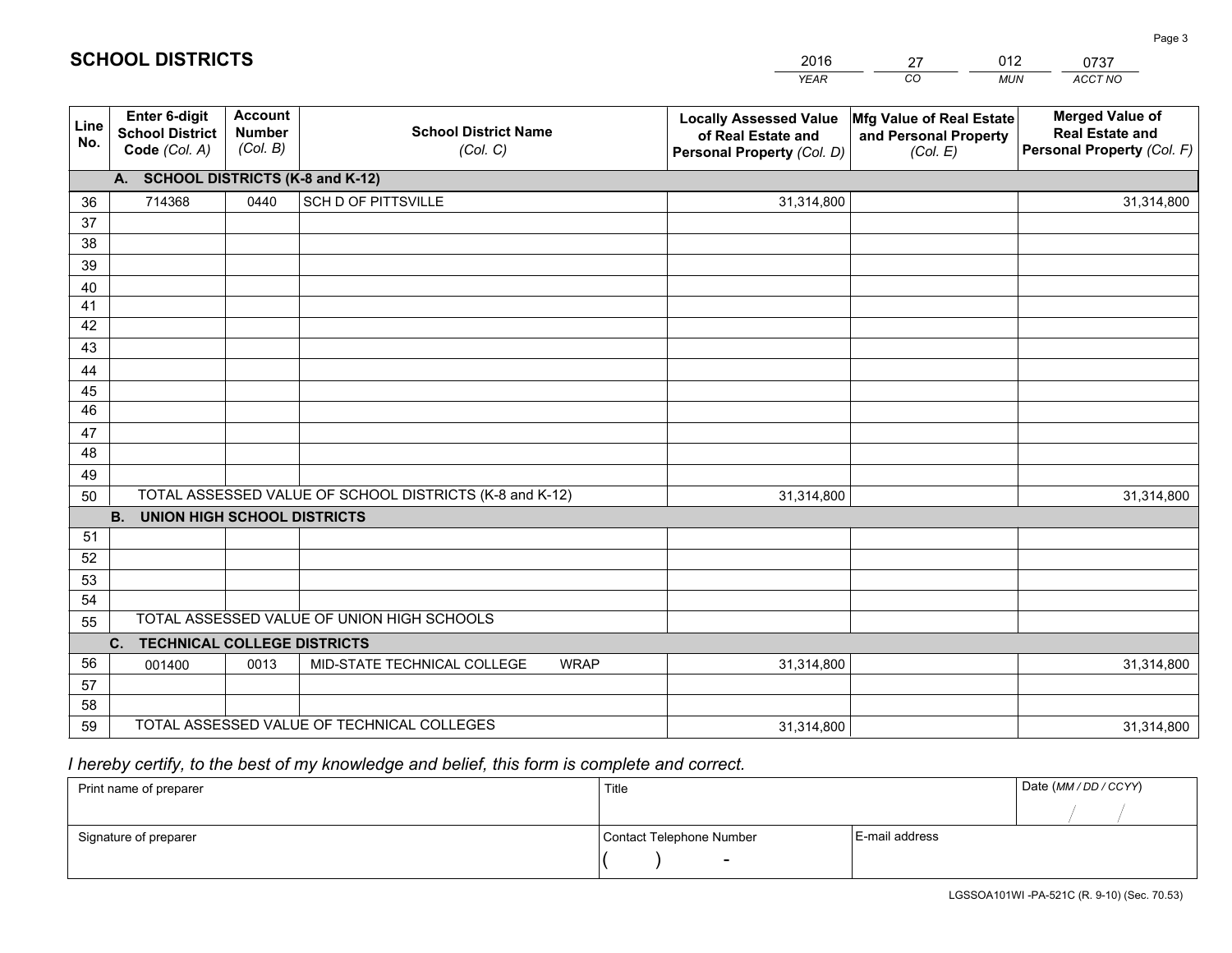#### **HIGHLIGHTS**

- 1. Complete the Statement of Assessment after the Board of Review. Reflect any changes made there.
- 2. Use black ink to complete.
- 3. Line 16 must equal Line 50, Col D.
- 4. Line 55 must equal the total of K-8 schools listed on lines 36-49. Do not include K-12 schools in this comparision.
- 5. Line 59, Col. D must equal Line 16.
- 6. Special District, School District and Technical College District values must include both real estate and personal property. Examples of Special districts are: town sanitary districts, public inland lake protection and rehabilitation districts, and metropolitan sewerage districts.
- 7. DO NOT INCLUDE Manufacturing property values.DOR will print these values on the final SOA.
- 8. Accuracy of this form is very important. The values reported directly affect the equalized value DOR calculates for school and special districts.

#### **Page 1:**

 If not prefilled, enter the tax year,county and municipal code,municipal type, municipal name and county name on the top of form.

Check the Amended box, if filing an amended / corrected SOA.

 Report the parcel count, acres and assessed value of taxable general property, total parcel count, (real and personal), total acres, and values from final figures set by the Board of Review.

- A. Real Estate land and improvements (buildings, etc.) is reported on lines 1 8, total line 9.
- B. Personal Property is reported on lines 11 14, Column D, total line 15.
- C. To complete this report, use the computer produced summary of the assessment roll that shows these amounts.
- D. Use whole numbers only.
- E. Add each line across and each column down to verify entries.

#### **Page 2:**

- A. Report Special Items (not subject to general property tax).
- 1. Private Forest Croplands and Managed Forest Lands are reported on lines 18,19, 20 and 21. Be sure to report assessed values **NOT** taxes.
- 2. You should have copies of the orders of entry, orders of withdrawal, etc., to update your assessment roll.
	- 3. Show hundredths of acres (e.g. 39.75).
- 4. Tax exempt lands are reported on line 22.
- 5. Omitted property and sec. 70.43, Wis. Stats., corrections of errors by assessor are reported on line 23. Report real estate and personal property separately. These should be for **prior years**, not something found on the current assessment roll after the board of review.
- B. Special District (Lines 24-35) Include the value of both real and personal property.

 The Department of Revenue (DOR) preprints much of the information regarding names and codes for schools, special districts,etc. If a district is not listed, enter the name and value only, DOR will enter the proper code.

## **Page 3 School Districts:**

Include the value of both real and personal property.

Report School District (regular, elementary, union high school, and technical college).

- 1. Regular (K-12) and Elementary (K-8) school values are reported on lines 36-49, total on line 50.
- 2. Union High School (UHS) (use only if elementary schools are listed on lines 36-49) are reported on lines 51-54. UHS total value (line 55) must equal to the total **elementary school** values reported on lines 36-49. Do notinclude K-12 schools in this comparison.
- 3. Technical College values are reported on lines 56-58, total on line 59.
- 4. Use the computer summary that shows these amounts to complete this report.

#### **This form is due the second Monday in June. File this report only after your Board of Review is complete.**

 *If you have questions: Return forms to:*

Fax number: (608) 264-6887 PO Box 8971

 Email: lgs@revenue.wi.gov Wisconsin Department of Revenue Call: (608) 261-5341 Local Government Services Section 6-97Madison WI 53708-8971

TOWN OF CITY POINT TINA ELLIS-COYLE<br>TOWN OF CITY POINT N6954 ELLIS ROAD<br>PITTSVILLE, WI 54466 PITTSVILLE, WI 54466 N6954 ELLIS ROAD TINA ELLIS-COYLE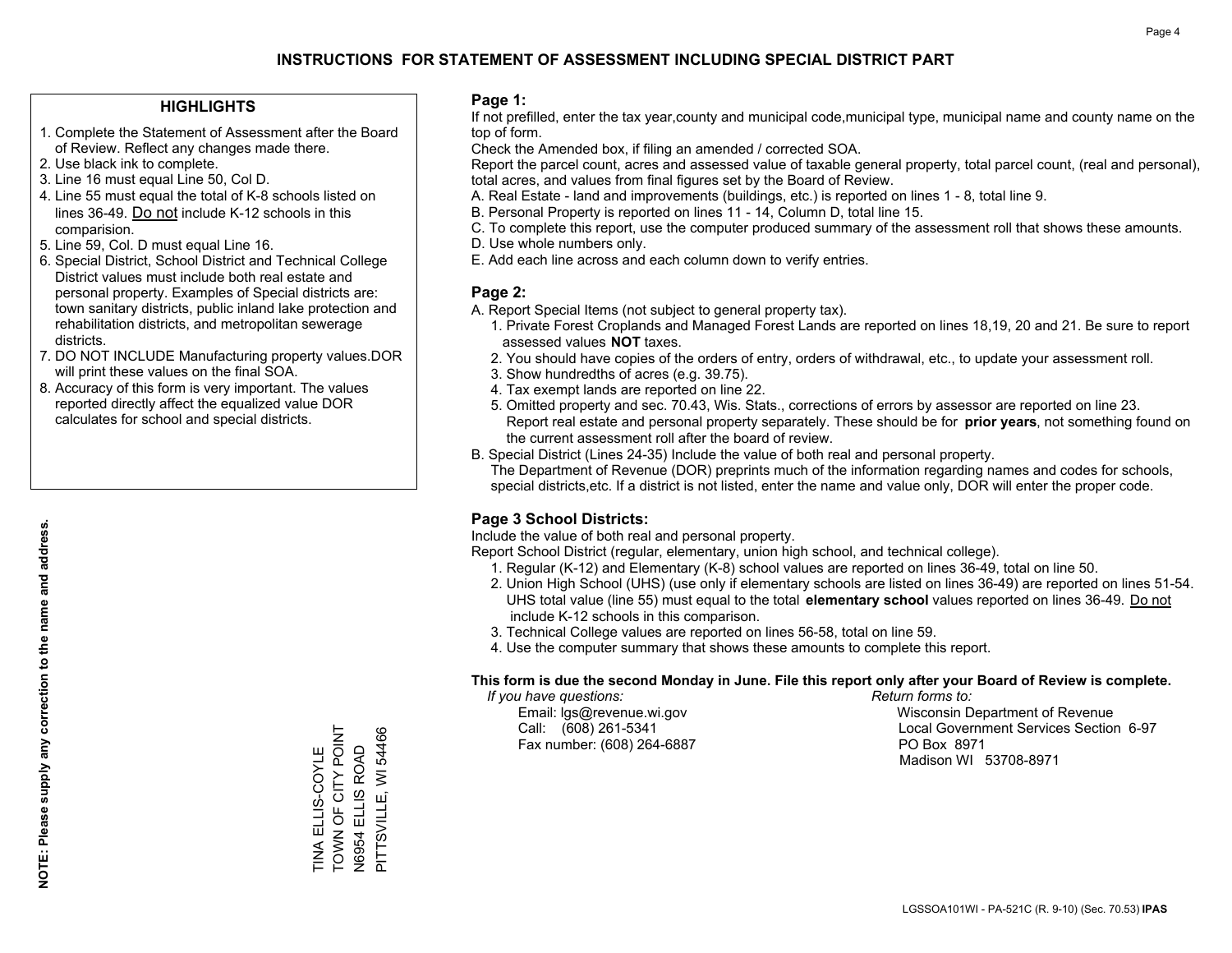**FINAL - EQUATED**

**STATEMENT OF ASSESSMENT FOR 2016** 

| כי       | 014 | 0738    |
|----------|-----|---------|
| $\cdots$ | MUN | ACCT NO |

|                | <b>FOR</b>                                                                                                                                                                                   | <b>TOWN OF</b><br><b>OF</b>                                        | CLEVELAND                |                                           | <b>JACKSON COUNTY</b>                                                   |                                |                                 | <b>WHEN COMPLETING THIS DOCUMENT</b>     |
|----------------|----------------------------------------------------------------------------------------------------------------------------------------------------------------------------------------------|--------------------------------------------------------------------|--------------------------|-------------------------------------------|-------------------------------------------------------------------------|--------------------------------|---------------------------------|------------------------------------------|
|                |                                                                                                                                                                                              | Town - Village - City                                              | <b>Municipality Name</b> |                                           | <b>County Name</b>                                                      |                                |                                 | DO NOT WRITE OVER X's OR IN SHADED AREAS |
| Line<br>No.    |                                                                                                                                                                                              | <b>REAL ESTATE</b><br>(See Lines 18 - 22 for<br>other Real Estate) |                          | PARCEL COUNT<br>TOTAL LAND   IMPROVEMENTS | NO. OF ACRES<br><b>WHOLE</b><br>NUMBERS ONLY                            | <b>VALUE OF</b><br><b>LAND</b> | VALUE OF<br><b>IMPROVEMENTS</b> | TOTAL VALUE OF LAND<br>AND IMPROVEMENTS  |
|                |                                                                                                                                                                                              |                                                                    | Col. A                   | Col. B                                    | Col. C                                                                  | Col. D                         | Col. E                          | Col. F                                   |
|                |                                                                                                                                                                                              | <b>RESIDENTIAL - Class 1</b>                                       | 233                      | 217                                       | 526                                                                     | 3,337,000                      | 15,089,300                      | 18,426,300                               |
| $\overline{2}$ |                                                                                                                                                                                              | <b>COMMERCIAL - Class 2</b>                                        | 8                        | 6                                         | 14                                                                      | 112,400                        | 559,400                         | 671,800                                  |
| 3              |                                                                                                                                                                                              | <b>MANUFACTURING - Class 3</b>                                     | $\Omega$                 | 0                                         | $\mathbf{0}$                                                            | $\mathbf 0$                    | 0                               | $\Omega$                                 |
| 4              |                                                                                                                                                                                              | <b>AGRICULTURAL - Class 4</b>                                      | 436                      |                                           | 8,765                                                                   | 1,234,700                      |                                 | 1,234,700                                |
| 5              |                                                                                                                                                                                              | <b>UNDEVELOPED - Class 5</b>                                       | 304                      |                                           | 2,061                                                                   | 1,006,500                      |                                 | 1,006,500                                |
| 6              |                                                                                                                                                                                              | AGRICULTURAL FOREST - Class 5m                                     | 260                      |                                           | 3,865                                                                   | 3,928,300                      |                                 | 3,928,300                                |
|                |                                                                                                                                                                                              | FOREST LANDS - Class 6                                             | 178                      |                                           | 3,527                                                                   | 7,134,900                      |                                 | 7,134,900                                |
| 8              |                                                                                                                                                                                              | OTHER - Class 7                                                    | 55                       | 53                                        | 114                                                                     | 654,400                        | 3,477,900                       | 4,132,300                                |
| 9              |                                                                                                                                                                                              | TOTAL - ALL COLUMNS                                                | 1,474                    | 276                                       | 18,872                                                                  | 17,408,200                     | 19,126,600                      | 36,534,800                               |
| 10             |                                                                                                                                                                                              | NUMBER OF PERSONAL PROPERTY ACCOUNTS IN ROLL                       |                          |                                           | 21                                                                      | <b>LOCALLY ASSESSED</b>        | <b>MANUFACTURING</b>            | <b>MERGED</b>                            |
| 11             |                                                                                                                                                                                              | BOATS AND OTHER WATERCRAFT NOT EXEMPT - Code 1                     |                          |                                           |                                                                         | $\mathbf 0$                    | 0                               | $\Omega$                                 |
| 12             |                                                                                                                                                                                              | MACHINERY, TOOLS AND PATTERNS - Code 2                             |                          |                                           |                                                                         | 20,600                         | 0                               | 20,600                                   |
| 13             |                                                                                                                                                                                              | FURNITURE, FIXTURES AND EQUIPMENT - Code 3                         |                          |                                           |                                                                         | 43,300                         | 0                               | 43,300                                   |
| 14             |                                                                                                                                                                                              | ALL OTHER PERSONAL PROPERTY NOT EXEMPT - Codes 4A, 4B, 4C          |                          |                                           |                                                                         | 11,000                         | 0                               | 11,000                                   |
| 15             |                                                                                                                                                                                              | TOTAL OF PERSONAL PROPERTY NOT EXEMPT (Total of Lines 11-14)       |                          |                                           |                                                                         | 74,900                         | 0                               | 74,900                                   |
| 16             | AGGREGATE ASSESSED VALUE OF ALL PROPERTY SUBJECT TO THE GENERAL PROPERTY TAX (Total of Lines 9F and 15F)<br>MUST EQUAL TOTAL VALUE OF THE SCHOOL DISTRICTS (K-12 PLUS K-8) - Line 50, Col. F |                                                                    |                          |                                           |                                                                         |                                | 36,609,700                      |                                          |
| 17             |                                                                                                                                                                                              | <b>BOARD OF REVIEW</b><br>DATE OF FINAL ADJOURNMENT                | 06/06/2016               |                                           | Name of Assessor<br>Telephone #<br>(715) 598-4599<br><b>ERIC KLEVEN</b> |                                |                                 |                                          |

REMARKS

The Assessment Ratio to be used in calculating the estimated Fair Market Value on tax bills for this tax district is .84767045<br>This ratio should be used to convert assessed values to "Calculate Equalized Values" in Step 1 Commission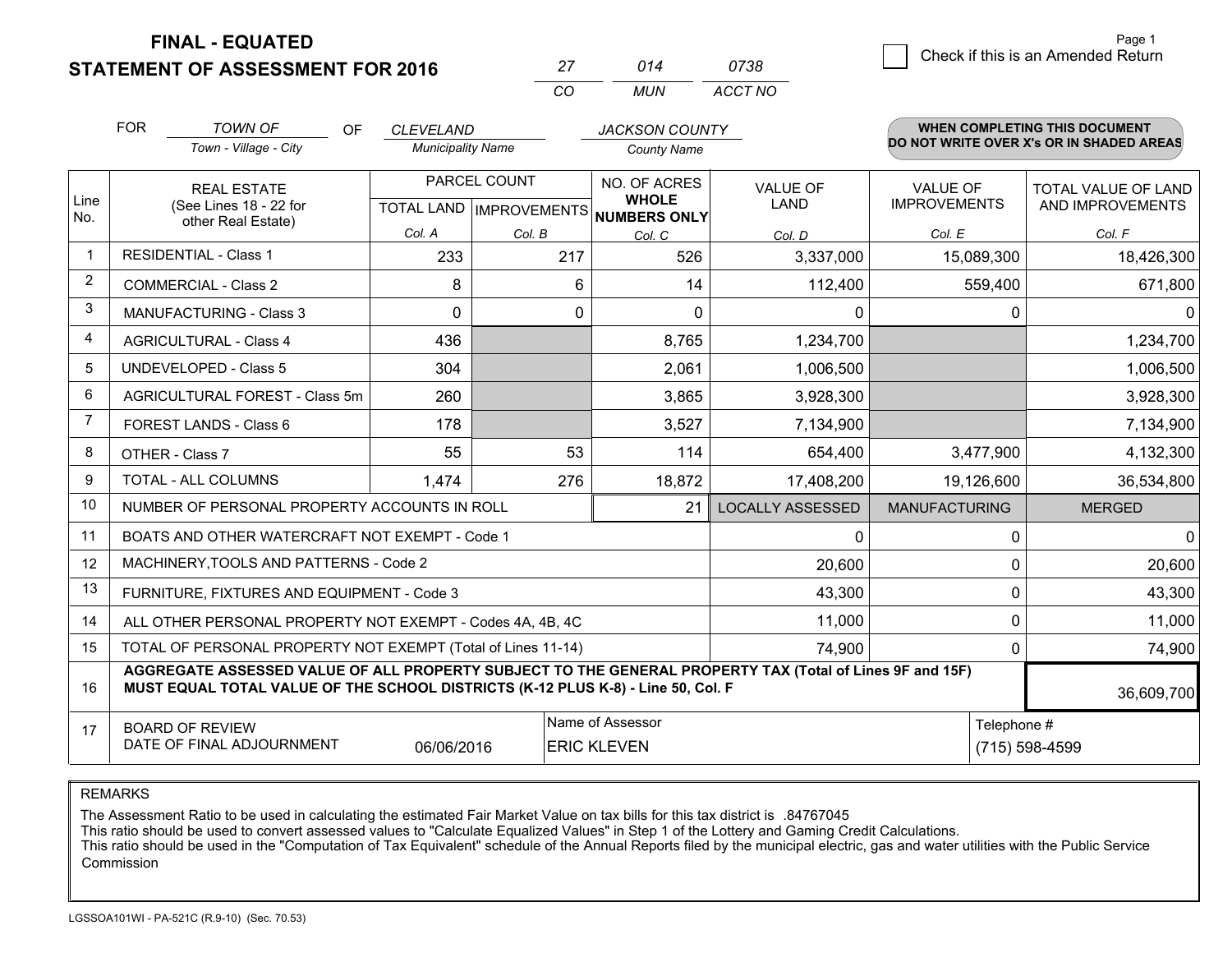*YEAR CO MUN ACCT NO* <sup>2016</sup> <sup>27</sup> <sup>014</sup> <sup>0738</sup>

Do not confuse FOREST LANDS (Line 7) with FOREST CROPS (in this section) - They are **NOT** the same

|    |                                                               |                                 | Private Forest Crop - Reg Class @ 10¢ per acre |                                                                                | Private Forest Crop - Reg Class @ \$2.52 per acre |                  |                                                               |                                                                              |                    |                    |
|----|---------------------------------------------------------------|---------------------------------|------------------------------------------------|--------------------------------------------------------------------------------|---------------------------------------------------|------------------|---------------------------------------------------------------|------------------------------------------------------------------------------|--------------------|--------------------|
| 18 | (a) PARCELS                                                   | (b) ACRES                       |                                                |                                                                                | (c) ASSESSED VALUE<br>(d) PARCELS                 |                  |                                                               | (e) ACRES                                                                    |                    | (f) ASSESSED VALUE |
|    |                                                               |                                 |                                                |                                                                                |                                                   |                  |                                                               |                                                                              |                    |                    |
|    | Private Forest Crop - Special Class @ 20¢ per acre            |                                 |                                                |                                                                                |                                                   |                  |                                                               | Entered Before 2005 Managed Forest - Ferrous Mining CLOSED @ \$8.27 per acre |                    |                    |
| 19 | (a) PARCELS                                                   | (c) ASSESSED VALUE<br>(b) ACRES |                                                |                                                                                | (d) PARCELS                                       |                  | (e) ACRES                                                     |                                                                              | (f) ASSESSED VALUE |                    |
|    |                                                               |                                 |                                                |                                                                                |                                                   |                  |                                                               |                                                                              |                    |                    |
|    |                                                               |                                 |                                                | Entered Before 2005 Managed Forest - OPEN @ \$.79 per acre                     |                                                   |                  |                                                               | Entered Before 2005 Managed Forest - CLOSED @ \$1.87 per acre                |                    |                    |
| 20 | (a) PARCELS                                                   | (b) ACRES                       |                                                | (c) ASSESSED VALUE                                                             |                                                   | (d) PARCELS      |                                                               | (e) ACRES                                                                    |                    | (f) ASSESSED VALUE |
|    |                                                               | 19                              |                                                | 19.300                                                                         |                                                   | 46               |                                                               | 1.399                                                                        | 1,400,600          |                    |
|    | Entered After 2004 Managed Forest - OPEN @<br>\$2.14 per acre |                                 |                                                |                                                                                |                                                   |                  | Entered After 2004 Managed Forest - CLOSED @ \$10.68 per acre |                                                                              |                    |                    |
| 21 | (a) PARCELS                                                   | (b) ACRES                       |                                                | (c) ASSESSED VALUE                                                             | (d) PARCELS                                       |                  |                                                               | (e) ACRES                                                                    |                    | (f) ASSESSED VALUE |
|    |                                                               |                                 |                                                |                                                                                |                                                   |                  |                                                               |                                                                              |                    |                    |
|    |                                                               |                                 |                                                |                                                                                |                                                   | 61               |                                                               | 2.032.86                                                                     |                    | 3,417,900          |
| 22 | (a) County Forest Cropland Acres                              |                                 |                                                | (b) Federal Acres                                                              | (c) State Acres                                   |                  |                                                               | (d) County (NOT FOREST CROP) Acres                                           |                    | (e) Other Acres    |
|    |                                                               |                                 |                                                |                                                                                |                                                   | 474.76<br>2.89   |                                                               |                                                                              |                    | 107.87             |
|    |                                                               |                                 |                                                | Assessed Value of Omitted Property From Prior Years (Sec. 70.44)               |                                                   |                  |                                                               | Assessed Value of Sec. 70.43 Corrections of Errors by Assessors              |                    |                    |
| 23 |                                                               | (a) REAL ESTATE                 |                                                | (b) PERSONAL                                                                   |                                                   |                  |                                                               | (c1) REAL ESTATE                                                             |                    | (c2) PERSONAL      |
|    |                                                               |                                 |                                                |                                                                                |                                                   |                  |                                                               |                                                                              |                    |                    |
|    |                                                               |                                 |                                                | Manufacturing Equated Value of Omitted Property From Prior Years (Sec. 70.995) |                                                   |                  |                                                               | Mfg. Equated Value of Sec.70.43 Corrections of Errors by Assessors           |                    |                    |
|    |                                                               | (d) REAL ESTATE                 |                                                | (e) PERSONAL                                                                   |                                                   | (f1) REAL ESTATE |                                                               |                                                                              | (f2) PERSONAL      |                    |
|    |                                                               |                                 |                                                |                                                                                |                                                   |                  |                                                               |                                                                              |                    |                    |

# **SPECIAL DISTRICTS**

| Line<br>No. | Enter 6-digit<br>Special District<br>Code (Col. A) | <b>Account</b><br><b>Number</b> | <b>Special District Name</b> | <b>Locally Assessed Value</b><br>of Real Estate and | Mfg Value of Real Estate<br>and Personal Property | <b>Merged Value of</b><br><b>Real Estate and</b><br>Personal Property (Col. F) |
|-------------|----------------------------------------------------|---------------------------------|------------------------------|-----------------------------------------------------|---------------------------------------------------|--------------------------------------------------------------------------------|
|             |                                                    | (Col. B)                        | (Col. C)                     | Personal Property (Col. D)                          | (Col. E)                                          |                                                                                |
| 24          |                                                    |                                 |                              |                                                     |                                                   |                                                                                |
| 25          |                                                    |                                 |                              |                                                     |                                                   |                                                                                |
| 26          |                                                    |                                 |                              |                                                     |                                                   |                                                                                |
| 27          |                                                    |                                 |                              |                                                     |                                                   |                                                                                |
| 28          |                                                    |                                 |                              |                                                     |                                                   |                                                                                |
| 29          |                                                    |                                 |                              |                                                     |                                                   |                                                                                |
| 30          |                                                    |                                 |                              |                                                     |                                                   |                                                                                |
| 31          |                                                    |                                 |                              |                                                     |                                                   |                                                                                |
| 32          |                                                    |                                 |                              |                                                     |                                                   |                                                                                |
| 33          |                                                    |                                 |                              |                                                     |                                                   |                                                                                |
| 34          |                                                    |                                 |                              |                                                     |                                                   |                                                                                |
| 35          |                                                    |                                 |                              |                                                     |                                                   |                                                                                |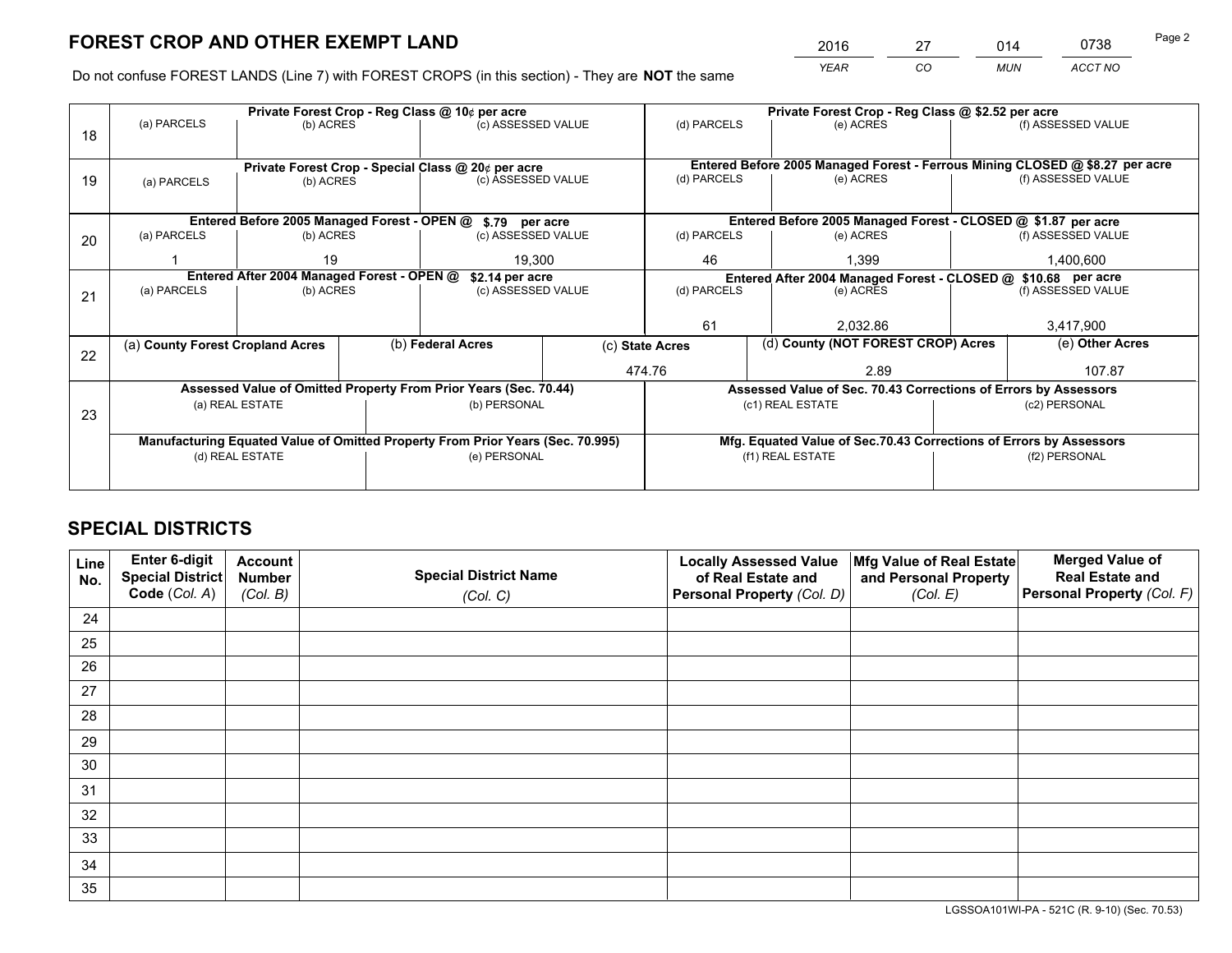|             |                                                                 |                                             |                                                         | <b>YEAR</b>                                                                       | CO<br><b>MUN</b>                                              | ACCT NO                                                                        |
|-------------|-----------------------------------------------------------------|---------------------------------------------|---------------------------------------------------------|-----------------------------------------------------------------------------------|---------------------------------------------------------------|--------------------------------------------------------------------------------|
| Line<br>No. | <b>Enter 6-digit</b><br><b>School District</b><br>Code (Col. A) | <b>Account</b><br><b>Number</b><br>(Col. B) | <b>School District Name</b><br>(Col. C)                 | <b>Locally Assessed Value</b><br>of Real Estate and<br>Personal Property (Col. D) | Mfg Value of Real Estate<br>and Personal Property<br>(Col. E) | <b>Merged Value of</b><br><b>Real Estate and</b><br>Personal Property (Col. F) |
|             | A. SCHOOL DISTRICTS (K-8 and K-12)                              |                                             |                                                         |                                                                                   |                                                               |                                                                                |
| 36          | 270091                                                          | 0161                                        | SCH D OF ALMA CENTER                                    | 4,813,400                                                                         |                                                               | 4,813,400                                                                      |
| 37          | 614186                                                          | 0363                                        | SCH D OF OSSEO-FAIRCHILD                                | 31,796,300                                                                        |                                                               | 31,796,300                                                                     |
| 38          |                                                                 |                                             |                                                         |                                                                                   |                                                               |                                                                                |
| 39          |                                                                 |                                             |                                                         |                                                                                   |                                                               |                                                                                |
| 40          |                                                                 |                                             |                                                         |                                                                                   |                                                               |                                                                                |
| 41          |                                                                 |                                             |                                                         |                                                                                   |                                                               |                                                                                |
| 42          |                                                                 |                                             |                                                         |                                                                                   |                                                               |                                                                                |
| 43          |                                                                 |                                             |                                                         |                                                                                   |                                                               |                                                                                |
| 44<br>45    |                                                                 |                                             |                                                         |                                                                                   |                                                               |                                                                                |
| 46          |                                                                 |                                             |                                                         |                                                                                   |                                                               |                                                                                |
| 47          |                                                                 |                                             |                                                         |                                                                                   |                                                               |                                                                                |
| 48          |                                                                 |                                             |                                                         |                                                                                   |                                                               |                                                                                |
| 49          |                                                                 |                                             |                                                         |                                                                                   |                                                               |                                                                                |
| 50          |                                                                 |                                             | TOTAL ASSESSED VALUE OF SCHOOL DISTRICTS (K-8 and K-12) | 36,609,700                                                                        |                                                               | 36,609,700                                                                     |
|             | <b>B.</b><br><b>UNION HIGH SCHOOL DISTRICTS</b>                 |                                             |                                                         |                                                                                   |                                                               |                                                                                |
| 51          |                                                                 |                                             |                                                         |                                                                                   |                                                               |                                                                                |
| 52          |                                                                 |                                             |                                                         |                                                                                   |                                                               |                                                                                |
| 53          |                                                                 |                                             |                                                         |                                                                                   |                                                               |                                                                                |
| 54          |                                                                 |                                             |                                                         |                                                                                   |                                                               |                                                                                |
| 55          |                                                                 |                                             | TOTAL ASSESSED VALUE OF UNION HIGH SCHOOLS              |                                                                                   |                                                               |                                                                                |
|             | <b>TECHNICAL COLLEGE DISTRICTS</b><br>C.                        |                                             |                                                         |                                                                                   |                                                               |                                                                                |
| 56          | 000100                                                          | 0001                                        | CHIPPEWA VALLEY TECHNICAL COLLEGE EAUC                  | 36,609,700                                                                        |                                                               | 36,609,700                                                                     |
| 57          |                                                                 |                                             |                                                         |                                                                                   |                                                               |                                                                                |
| 58          |                                                                 |                                             |                                                         |                                                                                   |                                                               |                                                                                |
| 59          |                                                                 |                                             | TOTAL ASSESSED VALUE OF TECHNICAL COLLEGES              | 36,609,700                                                                        |                                                               | 36,609,700                                                                     |

27

014

 *I hereby certify, to the best of my knowledge and belief, this form is complete and correct.*

**SCHOOL DISTRICTS**

| Print name of preparer | Title                    |                | Date (MM / DD / CCYY) |
|------------------------|--------------------------|----------------|-----------------------|
|                        |                          |                |                       |
| Signature of preparer  | Contact Telephone Number | E-mail address |                       |
|                        | $\sim$                   |                |                       |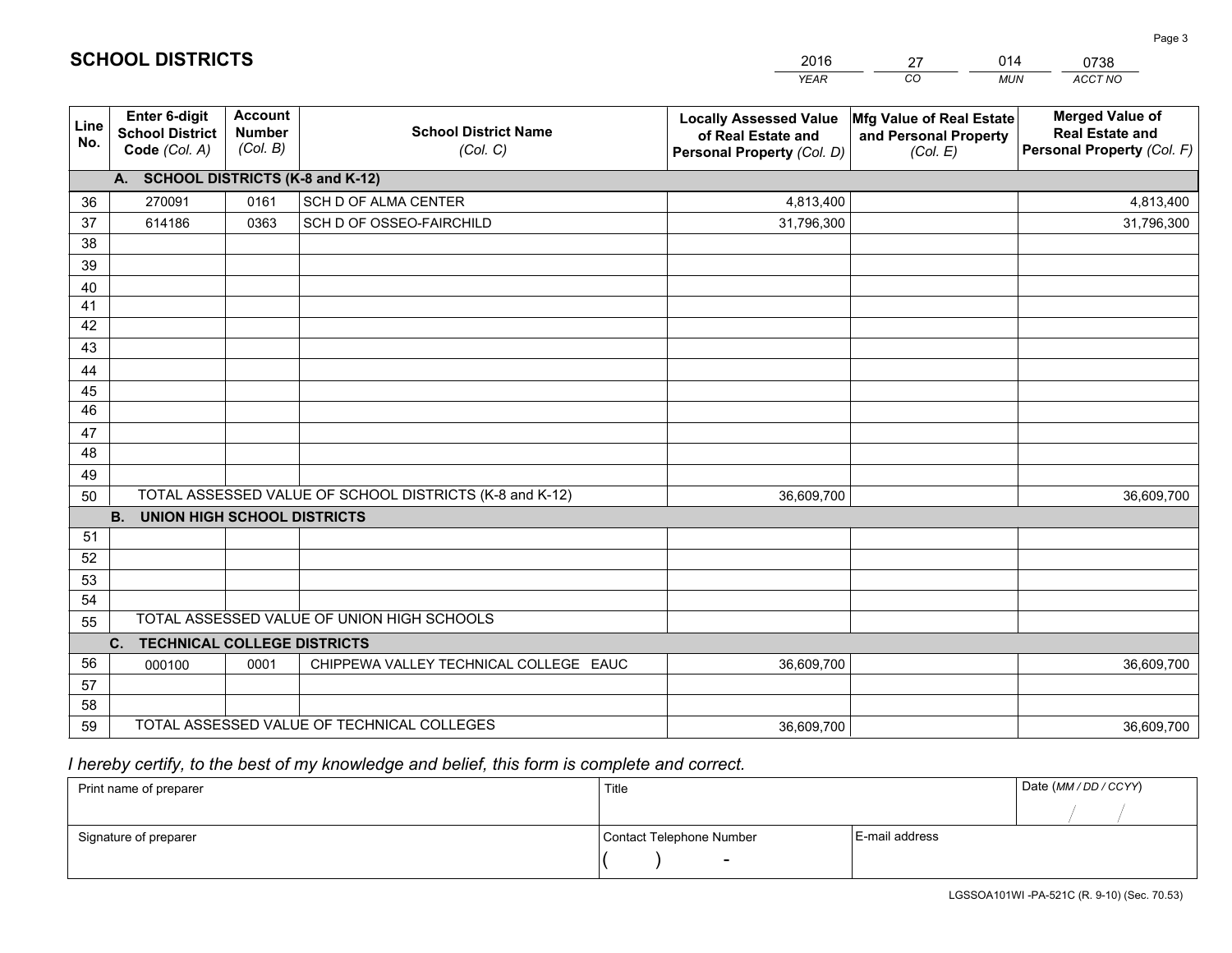#### **HIGHLIGHTS**

- 1. Complete the Statement of Assessment after the Board of Review. Reflect any changes made there.
- 2. Use black ink to complete.
- 3. Line 16 must equal Line 50, Col D.
- 4. Line 55 must equal the total of K-8 schools listed on lines 36-49. Do not include K-12 schools in this comparision.
- 5. Line 59, Col. D must equal Line 16.
- 6. Special District, School District and Technical College District values must include both real estate and personal property. Examples of Special districts are: town sanitary districts, public inland lake protection and rehabilitation districts, and metropolitan sewerage districts.
- 7. DO NOT INCLUDE Manufacturing property values.DOR will print these values on the final SOA.
- 8. Accuracy of this form is very important. The values reported directly affect the equalized value DOR calculates for school and special districts.

#### **Page 1:**

 If not prefilled, enter the tax year,county and municipal code,municipal type, municipal name and county name on the top of form.

Check the Amended box, if filing an amended / corrected SOA.

 Report the parcel count, acres and assessed value of taxable general property, total parcel count, (real and personal), total acres, and values from final figures set by the Board of Review.

- A. Real Estate land and improvements (buildings, etc.) is reported on lines 1 8, total line 9.
- B. Personal Property is reported on lines 11 14, Column D, total line 15.
- C. To complete this report, use the computer produced summary of the assessment roll that shows these amounts.
- D. Use whole numbers only.
- E. Add each line across and each column down to verify entries.

### **Page 2:**

- A. Report Special Items (not subject to general property tax).
- 1. Private Forest Croplands and Managed Forest Lands are reported on lines 18,19, 20 and 21. Be sure to report assessed values **NOT** taxes.
- 2. You should have copies of the orders of entry, orders of withdrawal, etc., to update your assessment roll.
	- 3. Show hundredths of acres (e.g. 39.75).
- 4. Tax exempt lands are reported on line 22.
- 5. Omitted property and sec. 70.43, Wis. Stats., corrections of errors by assessor are reported on line 23. Report real estate and personal property separately. These should be for **prior years**, not something found on the current assessment roll after the board of review.
- B. Special District (Lines 24-35) Include the value of both real and personal property.
- The Department of Revenue (DOR) preprints much of the information regarding names and codes for schools, special districts,etc. If a district is not listed, enter the name and value only, DOR will enter the proper code.

## **Page 3 School Districts:**

Include the value of both real and personal property.

Report School District (regular, elementary, union high school, and technical college).

- 1. Regular (K-12) and Elementary (K-8) school values are reported on lines 36-49, total on line 50.
- 2. Union High School (UHS) (use only if elementary schools are listed on lines 36-49) are reported on lines 51-54. UHS total value (line 55) must equal to the total **elementary school** values reported on lines 36-49. Do notinclude K-12 schools in this comparison.
- 3. Technical College values are reported on lines 56-58, total on line 59.
- 4. Use the computer summary that shows these amounts to complete this report.

#### **This form is due the second Monday in June. File this report only after your Board of Review is complete.**

 *If you have questions: Return forms to:*

Fax number: (608) 264-6887 PO Box 8971

 Email: lgs@revenue.wi.gov Wisconsin Department of Revenue Call: (608) 261-5341 Local Government Services Section 6-97Madison WI 53708-8971

N13698 TOWN HALL ROAD N13698 TOWN HALL ROAD **TOWN OF CLEVELAND** TOWN OF CLEVELAND FAIRCHILD, WI 54741 FAIRCHILD, WI 54741 CLERK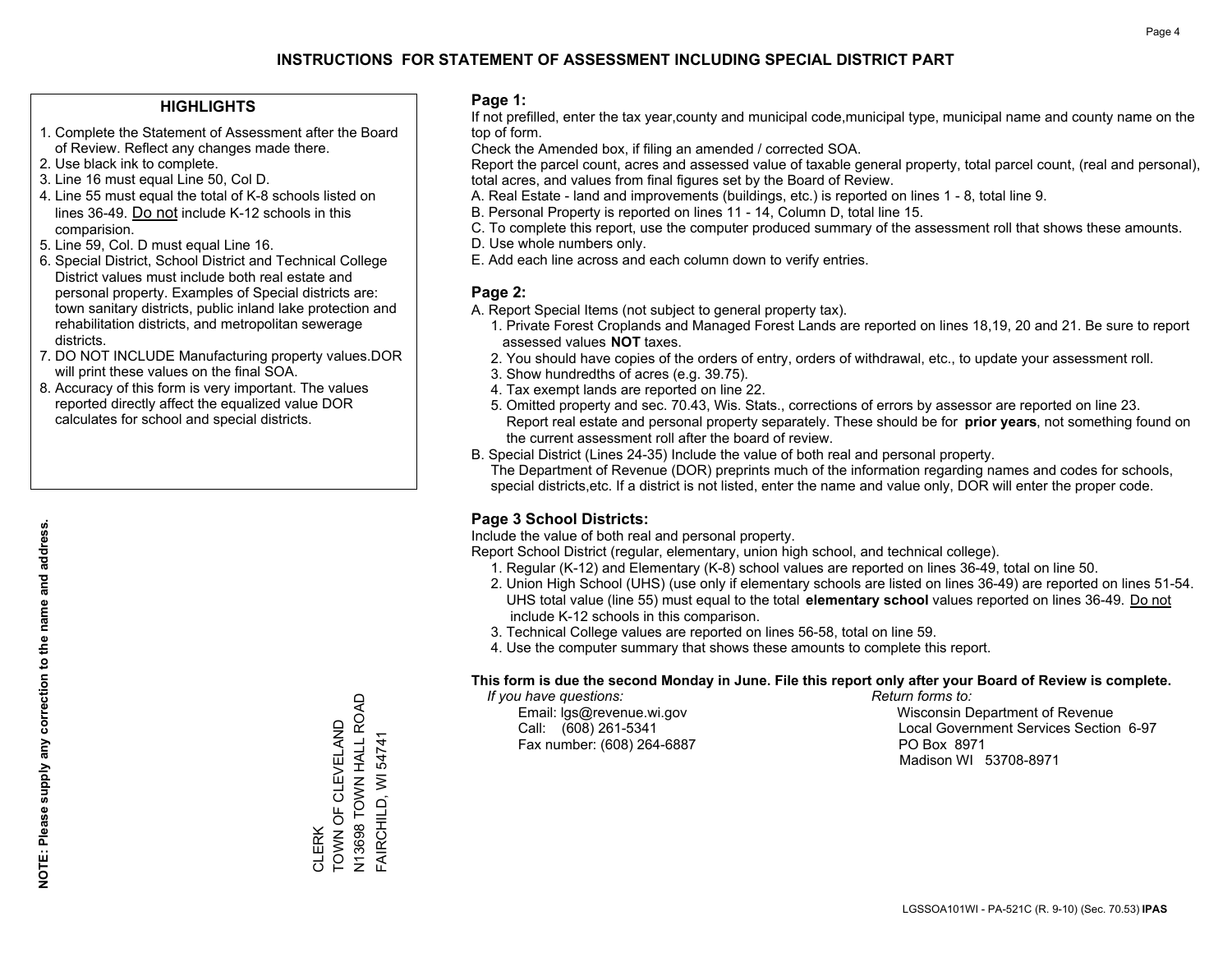**FINAL - EQUATED**

**STATEMENT OF ASSESSMENT FOR 2016** 

| , י | 016   | 0739    |
|-----|-------|---------|
| (   | MI IN | ACCT NO |

|      | <b>FOR</b>                     | <b>TOWN OF</b><br><b>OF</b>                                                                                                                                                                  | <b>CURRAN</b>            |                           | <b>JACKSON COUNTY</b>        |                                |                                        | <b>WHEN COMPLETING THIS DOCUMENT</b>     |
|------|--------------------------------|----------------------------------------------------------------------------------------------------------------------------------------------------------------------------------------------|--------------------------|---------------------------|------------------------------|--------------------------------|----------------------------------------|------------------------------------------|
|      |                                | Town - Village - City                                                                                                                                                                        | <b>Municipality Name</b> |                           | <b>County Name</b>           |                                |                                        | DO NOT WRITE OVER X's OR IN SHADED AREAS |
| Line |                                | <b>REAL ESTATE</b><br>(See Lines 18 - 22 for                                                                                                                                                 |                          | PARCEL COUNT              | NO. OF ACRES<br><b>WHOLE</b> | <b>VALUE OF</b><br><b>LAND</b> | <b>VALUE OF</b><br><b>IMPROVEMENTS</b> | TOTAL VALUE OF LAND<br>AND IMPROVEMENTS  |
| No.  |                                | other Real Estate)                                                                                                                                                                           | Col. A                   | TOTAL LAND   IMPROVEMENTS | NUMBERS ONLY                 |                                |                                        |                                          |
|      |                                | <b>RESIDENTIAL - Class 1</b>                                                                                                                                                                 | 164                      | Col. B<br>151             | Col. C<br>248                | Col. D<br>1,264,500            | Col. E<br>14,091,100                   | Col. F<br>15,355,600                     |
| 2    |                                | <b>COMMERCIAL - Class 2</b>                                                                                                                                                                  | 5                        | 2                         | 77                           | 573,000                        | 124,400                                | 697,400                                  |
| 3    |                                | <b>MANUFACTURING - Class 3</b>                                                                                                                                                               | 30                       | 11                        | 1,005                        | 6,696,200                      | 32,919,000                             | 39,615,200                               |
| 4    |                                | <b>AGRICULTURAL - Class 4</b>                                                                                                                                                                | 509                      |                           | 9,103                        | 1,305,150                      |                                        | 1,305,150                                |
| 5    |                                | <b>UNDEVELOPED - Class 5</b>                                                                                                                                                                 | 373                      |                           | 2,798                        | 1,480,050                      |                                        | 1,480,050                                |
| 6    | AGRICULTURAL FOREST - Class 5m |                                                                                                                                                                                              | 298                      |                           | 4,487                        | 5,494,600                      |                                        | 5,494,600                                |
|      |                                | FOREST LANDS - Class 6                                                                                                                                                                       | 158                      |                           | 3,285                        | 8,158,200                      |                                        | 8,158,200                                |
| 8    |                                | OTHER - Class 7                                                                                                                                                                              | 54                       | 51                        | 110                          | 428,900                        | 4,527,600                              | 4,956,500                                |
| 9    |                                | TOTAL - ALL COLUMNS                                                                                                                                                                          | 1,591                    | 215                       | 21,113                       | 25,400,600                     | 51,662,100                             | 77,062,700                               |
| 10   |                                | NUMBER OF PERSONAL PROPERTY ACCOUNTS IN ROLL                                                                                                                                                 |                          |                           | 14                           | <b>LOCALLY ASSESSED</b>        | <b>MANUFACTURING</b>                   | <b>MERGED</b>                            |
| 11   |                                | BOATS AND OTHER WATERCRAFT NOT EXEMPT - Code 1                                                                                                                                               |                          |                           |                              | 0                              | 0                                      | $\Omega$                                 |
| 12   |                                | MACHINERY, TOOLS AND PATTERNS - Code 2                                                                                                                                                       |                          |                           |                              | 3,200                          | 13,570,500                             | 13,573,700                               |
| 13   |                                | FURNITURE, FIXTURES AND EQUIPMENT - Code 3                                                                                                                                                   |                          |                           |                              | 500                            | 260,500                                | 261,000                                  |
| 14   |                                | ALL OTHER PERSONAL PROPERTY NOT EXEMPT - Codes 4A, 4B, 4C                                                                                                                                    |                          |                           |                              | 32,300                         | 56,300                                 | 88,600                                   |
| 15   |                                | TOTAL OF PERSONAL PROPERTY NOT EXEMPT (Total of Lines 11-14)                                                                                                                                 |                          |                           |                              | 36,000                         | 13,887,300                             | 13,923,300                               |
| 16   |                                | AGGREGATE ASSESSED VALUE OF ALL PROPERTY SUBJECT TO THE GENERAL PROPERTY TAX (Total of Lines 9F and 15F)<br>MUST EQUAL TOTAL VALUE OF THE SCHOOL DISTRICTS (K-12 PLUS K-8) - Line 50, Col. F |                          |                           |                              |                                |                                        | 90,986,000                               |
| 17   |                                | Name of Assessor<br>Telephone #<br><b>BOARD OF REVIEW</b><br>DATE OF FINAL ADJOURNMENT<br>06/06/2016<br><b>DARRELL KLEVEN</b><br>(715) 287-4737                                              |                          |                           |                              |                                |                                        |                                          |

REMARKS

The Assessment Ratio to be used in calculating the estimated Fair Market Value on tax bills for this tax district is .980099151<br>This ratio should be used to convert assessed values to "Calculate Equalized Values" in Step 1 Commission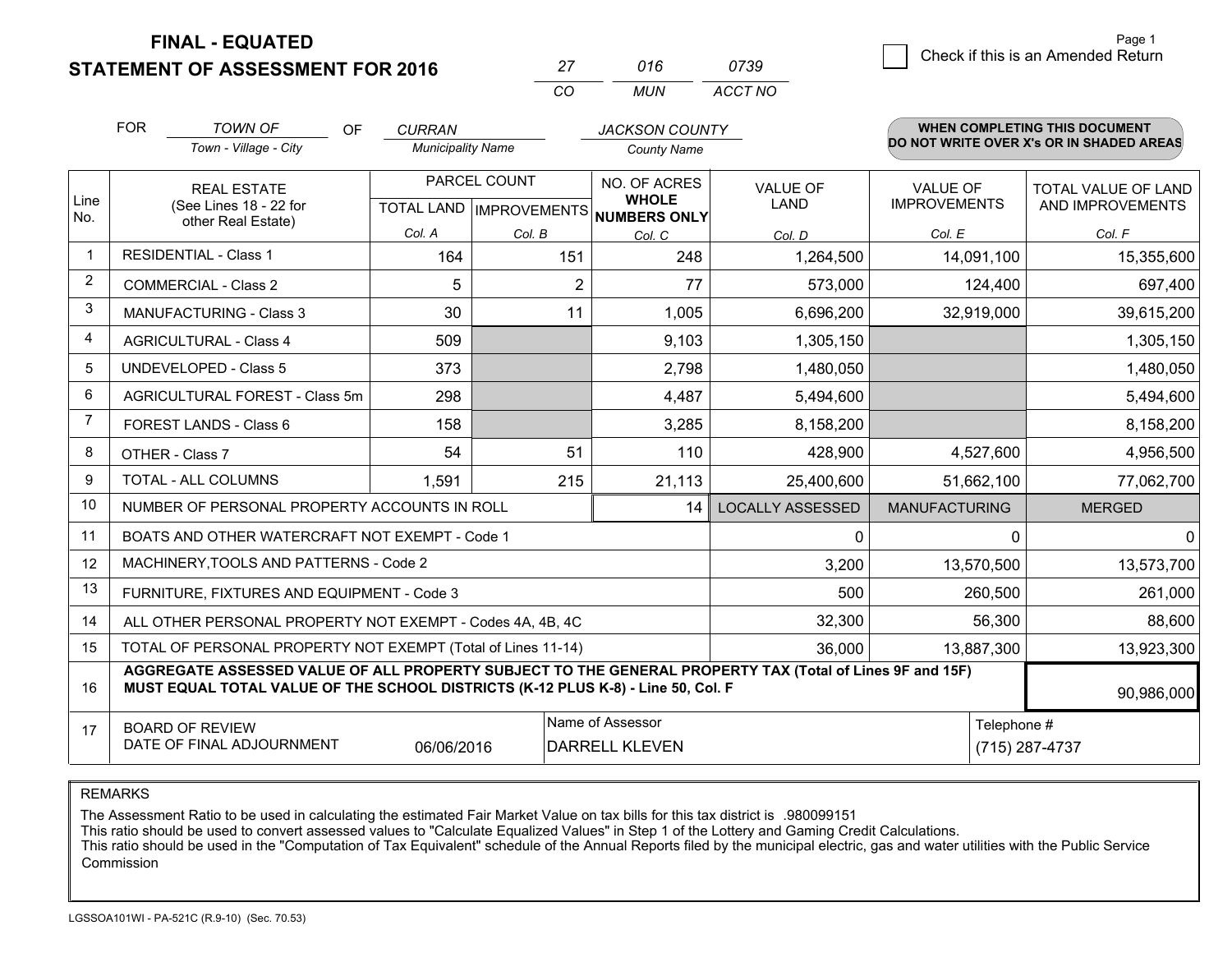*YEAR CO MUN ACCT NO* <sup>2016</sup> <sup>27</sup> <sup>016</sup> <sup>0739</sup>

Do not confuse FOREST LANDS (Line 7) with FOREST CROPS (in this section) - They are **NOT** the same

|    |                                                               |                                             |  | Private Forest Crop - Reg Class @ 10¢ per acre                                 |                                                               | Private Forest Crop - Reg Class @ \$2.52 per acre                            |                                                                    |  |                    |  |
|----|---------------------------------------------------------------|---------------------------------------------|--|--------------------------------------------------------------------------------|---------------------------------------------------------------|------------------------------------------------------------------------------|--------------------------------------------------------------------|--|--------------------|--|
| 18 | (a) PARCELS                                                   | (b) ACRES                                   |  | (c) ASSESSED VALUE                                                             |                                                               | (d) PARCELS                                                                  | (e) ACRES                                                          |  | (f) ASSESSED VALUE |  |
|    |                                                               |                                             |  |                                                                                |                                                               |                                                                              |                                                                    |  |                    |  |
|    | Private Forest Crop - Special Class @ 20¢ per acre            |                                             |  |                                                                                |                                                               | Entered Before 2005 Managed Forest - Ferrous Mining CLOSED @ \$8.27 per acre |                                                                    |  |                    |  |
| 19 | (a) PARCELS                                                   | (b) ACRES                                   |  | (c) ASSESSED VALUE                                                             |                                                               | (d) PARCELS                                                                  | (e) ACRES                                                          |  | (f) ASSESSED VALUE |  |
|    |                                                               |                                             |  |                                                                                |                                                               |                                                                              |                                                                    |  |                    |  |
|    |                                                               | Entered Before 2005 Managed Forest - OPEN @ |  | \$.79 per acre                                                                 |                                                               |                                                                              | Entered Before 2005 Managed Forest - CLOSED @ \$1.87 per acre      |  |                    |  |
| 20 | (a) PARCELS                                                   | (b) ACRES                                   |  | (c) ASSESSED VALUE                                                             |                                                               | (d) PARCELS                                                                  | (e) ACRES                                                          |  | (f) ASSESSED VALUE |  |
|    |                                                               |                                             |  | 44                                                                             | 1,165.51                                                      |                                                                              | 2,481,800                                                          |  |                    |  |
|    | Entered After 2004 Managed Forest - OPEN @<br>\$2.14 per acre |                                             |  |                                                                                | Entered After 2004 Managed Forest - CLOSED @ \$10.68 per acre |                                                                              |                                                                    |  |                    |  |
| 21 | (a) PARCELS                                                   | (b) ACRES                                   |  | (c) ASSESSED VALUE                                                             |                                                               | (d) PARCELS<br>(e) ACRES                                                     |                                                                    |  | (f) ASSESSED VALUE |  |
|    |                                                               |                                             |  |                                                                                |                                                               |                                                                              |                                                                    |  |                    |  |
|    |                                                               |                                             |  |                                                                                |                                                               | 26                                                                           | 723.17                                                             |  |                    |  |
|    | (a) County Forest Cropland Acres                              |                                             |  | (b) Federal Acres                                                              | (c) State Acres                                               |                                                                              | (d) County (NOT FOREST CROP) Acres                                 |  | (e) Other Acres    |  |
| 22 |                                                               |                                             |  |                                                                                |                                                               | 72.27                                                                        |                                                                    |  | 40.85              |  |
|    |                                                               |                                             |  | Assessed Value of Omitted Property From Prior Years (Sec. 70.44)               |                                                               |                                                                              | Assessed Value of Sec. 70.43 Corrections of Errors by Assessors    |  |                    |  |
|    |                                                               | (a) REAL ESTATE                             |  | (b) PERSONAL                                                                   |                                                               |                                                                              | (c1) REAL ESTATE                                                   |  | (c2) PERSONAL      |  |
| 23 |                                                               |                                             |  |                                                                                |                                                               |                                                                              |                                                                    |  |                    |  |
|    |                                                               |                                             |  | Manufacturing Equated Value of Omitted Property From Prior Years (Sec. 70.995) |                                                               |                                                                              | Mfg. Equated Value of Sec.70.43 Corrections of Errors by Assessors |  |                    |  |
|    |                                                               | (d) REAL ESTATE                             |  | (e) PERSONAL                                                                   |                                                               | (f1) REAL ESTATE                                                             |                                                                    |  | (f2) PERSONAL      |  |
|    |                                                               |                                             |  |                                                                                |                                                               |                                                                              |                                                                    |  |                    |  |

# **SPECIAL DISTRICTS**

| Line<br>No. | Enter 6-digit<br><b>Special District</b> | <b>Account</b><br><b>Number</b> | <b>Special District Name</b> | <b>Locally Assessed Value</b><br>of Real Estate and | Mfg Value of Real Estate<br>and Personal Property | <b>Merged Value of</b><br><b>Real Estate and</b> |
|-------------|------------------------------------------|---------------------------------|------------------------------|-----------------------------------------------------|---------------------------------------------------|--------------------------------------------------|
|             | Code (Col. A)                            | (Col. B)                        | (Col. C)                     | Personal Property (Col. D)                          | (Col. E)                                          | Personal Property (Col. F)                       |
| 24          |                                          |                                 |                              |                                                     |                                                   |                                                  |
| 25          |                                          |                                 |                              |                                                     |                                                   |                                                  |
| 26          |                                          |                                 |                              |                                                     |                                                   |                                                  |
| 27          |                                          |                                 |                              |                                                     |                                                   |                                                  |
| 28          |                                          |                                 |                              |                                                     |                                                   |                                                  |
| 29          |                                          |                                 |                              |                                                     |                                                   |                                                  |
| 30          |                                          |                                 |                              |                                                     |                                                   |                                                  |
| 31          |                                          |                                 |                              |                                                     |                                                   |                                                  |
| 32          |                                          |                                 |                              |                                                     |                                                   |                                                  |
| 33          |                                          |                                 |                              |                                                     |                                                   |                                                  |
| 34          |                                          |                                 |                              |                                                     |                                                   |                                                  |
| 35          |                                          |                                 |                              |                                                     |                                                   |                                                  |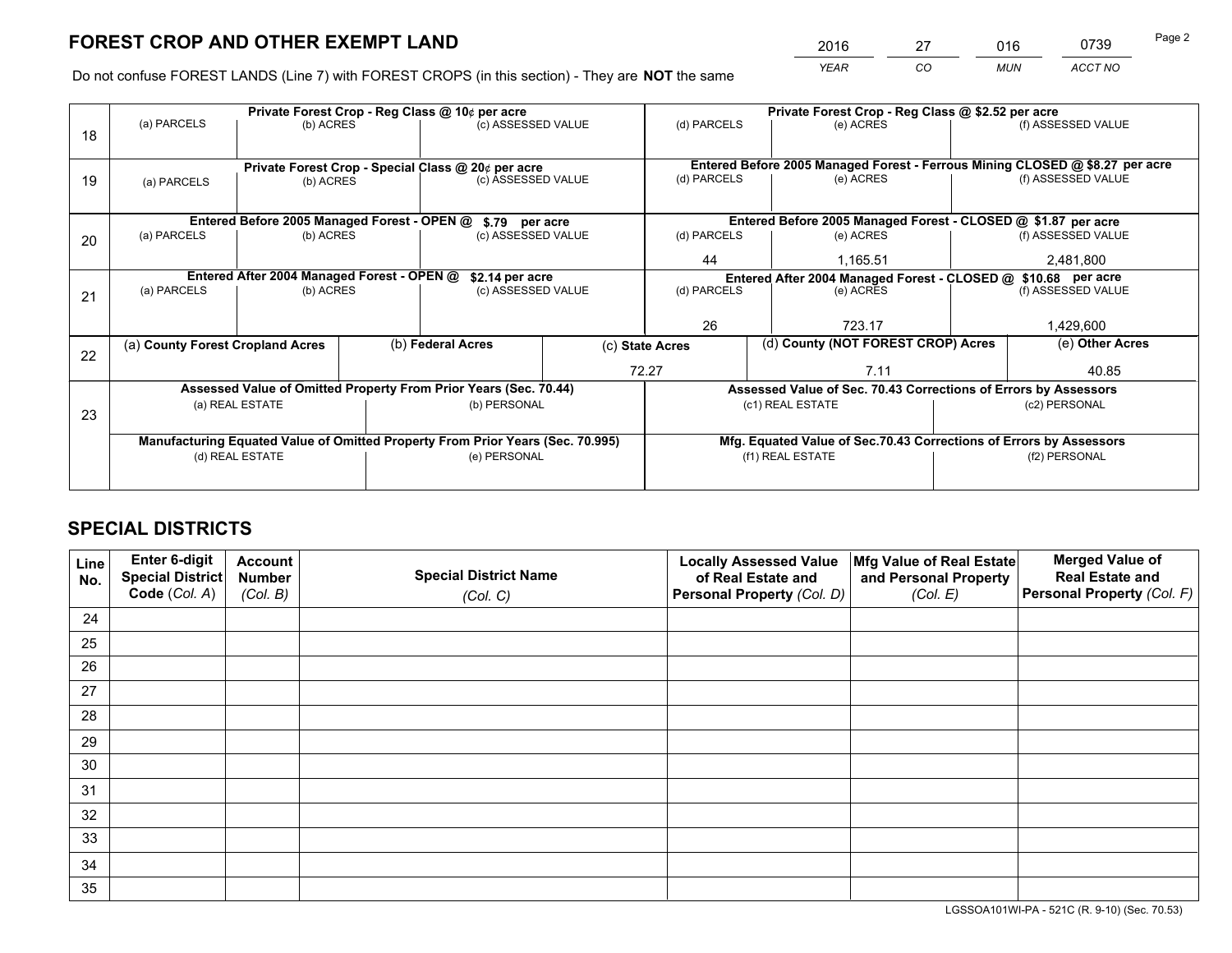|             |                                                                 |                                             |                                                         | <b>YEAR</b>                                                                       | CO.<br><b>MUN</b>                                             | ACCT NO                                                                        |
|-------------|-----------------------------------------------------------------|---------------------------------------------|---------------------------------------------------------|-----------------------------------------------------------------------------------|---------------------------------------------------------------|--------------------------------------------------------------------------------|
| Line<br>No. | <b>Enter 6-digit</b><br><b>School District</b><br>Code (Col. A) | <b>Account</b><br><b>Number</b><br>(Col. B) | <b>School District Name</b><br>(Col. C)                 | <b>Locally Assessed Value</b><br>of Real Estate and<br>Personal Property (Col. D) | Mfg Value of Real Estate<br>and Personal Property<br>(Col. E) | <b>Merged Value of</b><br><b>Real Estate and</b><br>Personal Property (Col. F) |
|             | A. SCHOOL DISTRICTS (K-8 and K-12)                              |                                             |                                                         |                                                                                   |                                                               |                                                                                |
| 36          | 270476                                                          | 0162                                        | SCH D OF BLACK RIVER FALLS                              | 11,414,050                                                                        | 9,019,000                                                     | 20,433,050                                                                     |
| 37          | 610485                                                          | 0359                                        | SCH D OF BLAIR-TAYLOR                                   | 21,850,350                                                                        | 44,483,500                                                    | 66,333,850                                                                     |
| 38          | 616426                                                          | 0364                                        | <b>SCH D OF WHITEHALL</b>                               | 4,219,100                                                                         |                                                               | 4,219,100                                                                      |
| 39          |                                                                 |                                             |                                                         |                                                                                   |                                                               |                                                                                |
| 40          |                                                                 |                                             |                                                         |                                                                                   |                                                               |                                                                                |
| 41          |                                                                 |                                             |                                                         |                                                                                   |                                                               |                                                                                |
| 42          |                                                                 |                                             |                                                         |                                                                                   |                                                               |                                                                                |
| 43          |                                                                 |                                             |                                                         |                                                                                   |                                                               |                                                                                |
| 44          |                                                                 |                                             |                                                         |                                                                                   |                                                               |                                                                                |
| 45          |                                                                 |                                             |                                                         |                                                                                   |                                                               |                                                                                |
| 46          |                                                                 |                                             |                                                         |                                                                                   |                                                               |                                                                                |
| 47          |                                                                 |                                             |                                                         |                                                                                   |                                                               |                                                                                |
| 48          |                                                                 |                                             |                                                         |                                                                                   |                                                               |                                                                                |
| 49          |                                                                 |                                             | TOTAL ASSESSED VALUE OF SCHOOL DISTRICTS (K-8 and K-12) |                                                                                   |                                                               |                                                                                |
| 50          | <b>B. UNION HIGH SCHOOL DISTRICTS</b>                           |                                             |                                                         | 37,483,500                                                                        | 53,502,500                                                    | 90,986,000                                                                     |
| 51          |                                                                 |                                             |                                                         |                                                                                   |                                                               |                                                                                |
| 52          |                                                                 |                                             |                                                         |                                                                                   |                                                               |                                                                                |
| 53          |                                                                 |                                             |                                                         |                                                                                   |                                                               |                                                                                |
| 54          |                                                                 |                                             |                                                         |                                                                                   |                                                               |                                                                                |
| 55          |                                                                 |                                             | TOTAL ASSESSED VALUE OF UNION HIGH SCHOOLS              |                                                                                   |                                                               |                                                                                |
|             | C.<br><b>TECHNICAL COLLEGE DISTRICTS</b>                        |                                             |                                                         |                                                                                   |                                                               |                                                                                |
| 56          | 000200                                                          | 0002                                        | WESTERN TECHNICAL COLLEGE LACR                          | 37,483,500                                                                        | 53,502,500                                                    | 90,986,000                                                                     |
| 57          |                                                                 |                                             |                                                         |                                                                                   |                                                               |                                                                                |
| 58          |                                                                 |                                             |                                                         |                                                                                   |                                                               |                                                                                |
| 59          |                                                                 |                                             | TOTAL ASSESSED VALUE OF TECHNICAL COLLEGES              | 37,483,500                                                                        | 53,502,500                                                    | 90,986,000                                                                     |

27

016

 *I hereby certify, to the best of my knowledge and belief, this form is complete and correct.*

**SCHOOL DISTRICTS**

| Print name of preparer | Title                    |                | Date (MM / DD / CCYY) |
|------------------------|--------------------------|----------------|-----------------------|
|                        |                          |                |                       |
| Signature of preparer  | Contact Telephone Number | E-mail address |                       |
|                        | $\sim$                   |                |                       |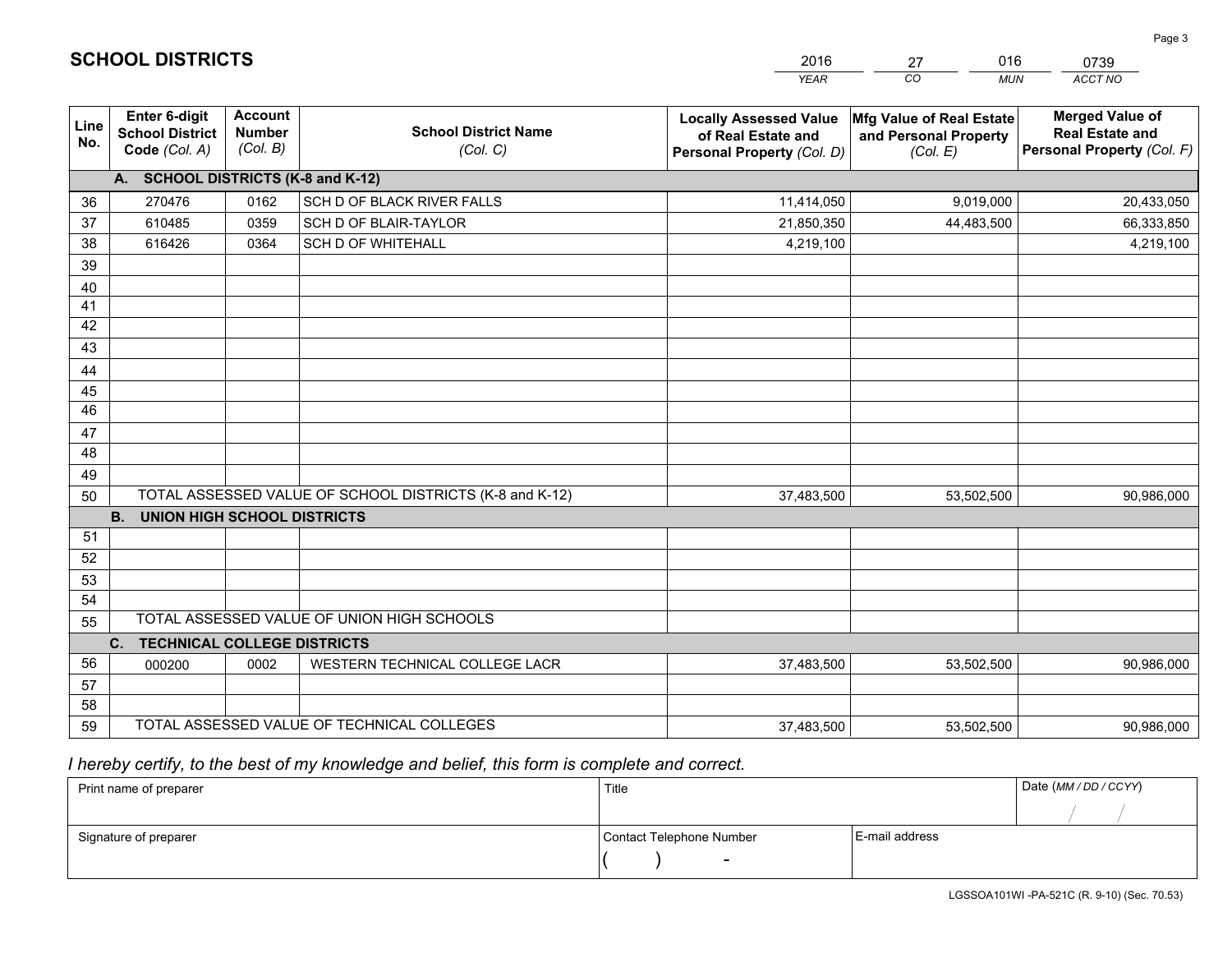#### **HIGHLIGHTS**

- 1. Complete the Statement of Assessment after the Board of Review. Reflect any changes made there.
- 2. Use black ink to complete.
- 3. Line 16 must equal Line 50, Col D.
- 4. Line 55 must equal the total of K-8 schools listed on lines 36-49. Do not include K-12 schools in this comparision.
- 5. Line 59, Col. D must equal Line 16.
- 6. Special District, School District and Technical College District values must include both real estate and personal property. Examples of Special districts are: town sanitary districts, public inland lake protection and rehabilitation districts, and metropolitan sewerage districts.
- 7. DO NOT INCLUDE Manufacturing property values.DOR will print these values on the final SOA.
- 8. Accuracy of this form is very important. The values reported directly affect the equalized value DOR calculates for school and special districts.

#### **Page 1:**

 If not prefilled, enter the tax year,county and municipal code,municipal type, municipal name and county name on the top of form.

Check the Amended box, if filing an amended / corrected SOA.

 Report the parcel count, acres and assessed value of taxable general property, total parcel count, (real and personal), total acres, and values from final figures set by the Board of Review.

- A. Real Estate land and improvements (buildings, etc.) is reported on lines 1 8, total line 9.
- B. Personal Property is reported on lines 11 14, Column D, total line 15.
- C. To complete this report, use the computer produced summary of the assessment roll that shows these amounts.
- D. Use whole numbers only.
- E. Add each line across and each column down to verify entries.

#### **Page 2:**

- A. Report Special Items (not subject to general property tax).
- 1. Private Forest Croplands and Managed Forest Lands are reported on lines 18,19, 20 and 21. Be sure to report assessed values **NOT** taxes.
- 2. You should have copies of the orders of entry, orders of withdrawal, etc., to update your assessment roll.
	- 3. Show hundredths of acres (e.g. 39.75).
- 4. Tax exempt lands are reported on line 22.
- 5. Omitted property and sec. 70.43, Wis. Stats., corrections of errors by assessor are reported on line 23. Report real estate and personal property separately. These should be for **prior years**, not something found on the current assessment roll after the board of review.
- B. Special District (Lines 24-35) Include the value of both real and personal property.
- The Department of Revenue (DOR) preprints much of the information regarding names and codes for schools, special districts,etc. If a district is not listed, enter the name and value only, DOR will enter the proper code.

## **Page 3 School Districts:**

Include the value of both real and personal property.

Report School District (regular, elementary, union high school, and technical college).

- 1. Regular (K-12) and Elementary (K-8) school values are reported on lines 36-49, total on line 50.
- 2. Union High School (UHS) (use only if elementary schools are listed on lines 36-49) are reported on lines 51-54. UHS total value (line 55) must equal to the total **elementary school** values reported on lines 36-49. Do notinclude K-12 schools in this comparison.
- 3. Technical College values are reported on lines 56-58, total on line 59.
- 4. Use the computer summary that shows these amounts to complete this report.

#### **This form is due the second Monday in June. File this report only after your Board of Review is complete.**

 *If you have questions: Return forms to:*

Fax number: (608) 264-6887 PO Box 8971

 Email: lgs@revenue.wi.gov Wisconsin Department of Revenue Call: (608) 261-5341 Local Government Services Section 6-97Madison WI 53708-8971

MICHELLE SCHWENNEKER<br>TOWN OF CURRAN<br>N9526 HAGEN RD MICHELLE SCHWENNEKER TOWN OF CURRAN HIXTON, WI 54635 N9526 HAGEN RD

HIXTON, WI 54635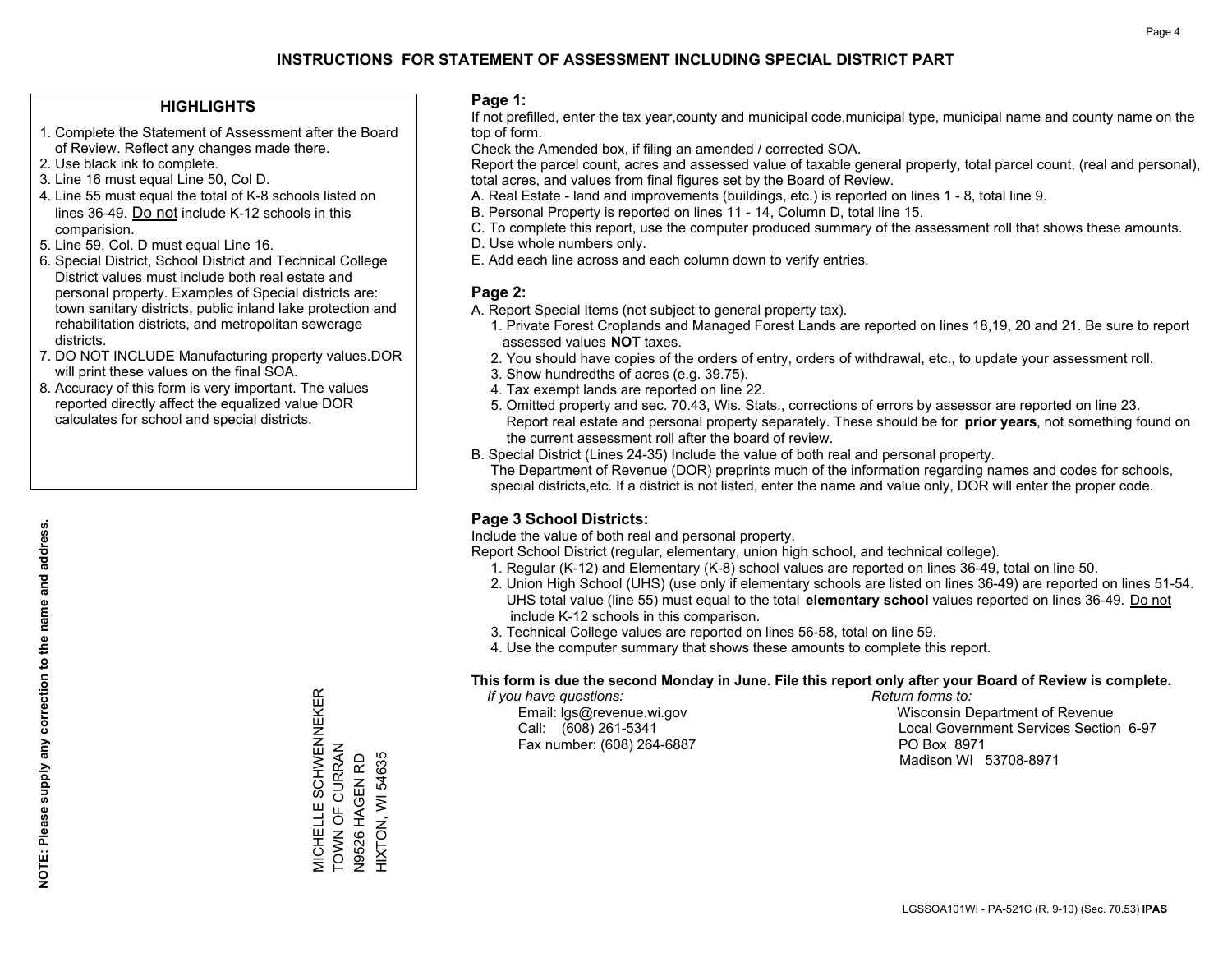**FINAL - EQUATED**

**STATEMENT OF ASSESSMENT FOR 2016** 

|          | 018 | 0740    |
|----------|-----|---------|
| $\cdots$ | MUN | ACCT NO |

|                | <b>FOR</b>                                                                                                                                                                                   | <b>TOWN OF</b><br><b>OF</b>                         | <b>FRANKLIN</b>          |                                           | <b>JACKSON COUNTY</b>                        |                               |                                        | <b>WHEN COMPLETING THIS DOCUMENT</b>     |  |
|----------------|----------------------------------------------------------------------------------------------------------------------------------------------------------------------------------------------|-----------------------------------------------------|--------------------------|-------------------------------------------|----------------------------------------------|-------------------------------|----------------------------------------|------------------------------------------|--|
|                |                                                                                                                                                                                              | Town - Village - City                               | <b>Municipality Name</b> |                                           | <b>County Name</b>                           |                               |                                        | DO NOT WRITE OVER X's OR IN SHADED AREAS |  |
| Line<br>No.    | <b>REAL ESTATE</b><br>(See Lines 18 - 22 for<br>other Real Estate)                                                                                                                           |                                                     |                          | PARCEL COUNT<br>TOTAL LAND   IMPROVEMENTS | NO. OF ACRES<br><b>WHOLE</b><br>NUMBERS ONLY | <b>VALUE OF</b><br>LAND       | <b>VALUE OF</b><br><b>IMPROVEMENTS</b> | TOTAL VALUE OF LAND<br>AND IMPROVEMENTS  |  |
|                |                                                                                                                                                                                              |                                                     | Col. A                   | Col. B                                    | Col. C                                       | Col. D                        | Col. E                                 | Col. F                                   |  |
| 1              |                                                                                                                                                                                              | <b>RESIDENTIAL - Class 1</b>                        | 200                      | 182                                       | 300                                          | 1,332,000                     | 13,936,800                             | 15,268,800                               |  |
| $\overline{2}$ |                                                                                                                                                                                              | <b>COMMERCIAL - Class 2</b>                         | 6                        | 4                                         | 14                                           | 84,300                        | 234,400                                | 318,700                                  |  |
| 3              |                                                                                                                                                                                              | <b>MANUFACTURING - Class 3</b>                      | 0                        | 0                                         | 0                                            | $\mathbf 0$                   | 0                                      | $\Omega$                                 |  |
| 4              |                                                                                                                                                                                              | <b>AGRICULTURAL - Class 4</b>                       | 658                      |                                           | 9,111                                        | 1,005,900                     |                                        | 1,005,900                                |  |
| 5              |                                                                                                                                                                                              | <b>UNDEVELOPED - Class 5</b>                        | 317                      |                                           | 1,164                                        | 657,400                       |                                        | 657,400                                  |  |
| 6              |                                                                                                                                                                                              | AGRICULTURAL FOREST - Class 5m                      | 465                      |                                           | 7,791                                        | 8,532,900                     |                                        | 8,532,900                                |  |
| 7              |                                                                                                                                                                                              | FOREST LANDS - Class 6                              | 142                      |                                           | 2,495                                        | 5,466,800                     |                                        | 5,466,800                                |  |
| 8              |                                                                                                                                                                                              | OTHER - Class 7                                     | 88                       | 89                                        | 132                                          | 478,900                       | 5,760,200                              | 6,239,100                                |  |
| 9              |                                                                                                                                                                                              | TOTAL - ALL COLUMNS                                 | 1,876                    | 275                                       | 21,007                                       | 17,558,200                    | 19,931,400                             | 37,489,600                               |  |
| 10             | NUMBER OF PERSONAL PROPERTY ACCOUNTS IN ROLL<br>30                                                                                                                                           |                                                     |                          |                                           |                                              | <b>LOCALLY ASSESSED</b>       | <b>MANUFACTURING</b>                   | <b>MERGED</b>                            |  |
| 11             | BOATS AND OTHER WATERCRAFT NOT EXEMPT - Code 1<br>0                                                                                                                                          |                                                     |                          |                                           |                                              |                               | $\Omega$                               | $\Omega$                                 |  |
| 12             | MACHINERY, TOOLS AND PATTERNS - Code 2                                                                                                                                                       |                                                     |                          |                                           |                                              | 6,000                         | 19,000                                 | 25,000                                   |  |
| 13             | FURNITURE, FIXTURES AND EQUIPMENT - Code 3                                                                                                                                                   |                                                     |                          |                                           |                                              |                               | 2,600                                  | 2,700                                    |  |
| 14             | 373,100<br>ALL OTHER PERSONAL PROPERTY NOT EXEMPT - Codes 4A, 4B, 4C                                                                                                                         |                                                     |                          |                                           |                                              |                               | 0                                      | 373,100                                  |  |
| 15             | TOTAL OF PERSONAL PROPERTY NOT EXEMPT (Total of Lines 11-14)<br>379,200                                                                                                                      |                                                     |                          |                                           |                                              |                               | 21,600                                 | 400,800                                  |  |
| 16             | AGGREGATE ASSESSED VALUE OF ALL PROPERTY SUBJECT TO THE GENERAL PROPERTY TAX (Total of Lines 9F and 15F)<br>MUST EQUAL TOTAL VALUE OF THE SCHOOL DISTRICTS (K-12 PLUS K-8) - Line 50, Col. F |                                                     |                          |                                           |                                              |                               | 37,890,400                             |                                          |  |
| 17             |                                                                                                                                                                                              | <b>BOARD OF REVIEW</b><br>DATE OF FINAL ADJOURNMENT | 05/11/2016               |                                           | Name of Assessor<br><b>BOB IRWIN</b>         | Telephone #<br>(715) 235-6941 |                                        |                                          |  |

REMARKS

The Assessment Ratio to be used in calculating the estimated Fair Market Value on tax bills for this tax district is .871057746<br>This ratio should be used to convert assessed values to "Calculate Equalized Values" in Step 1 Commission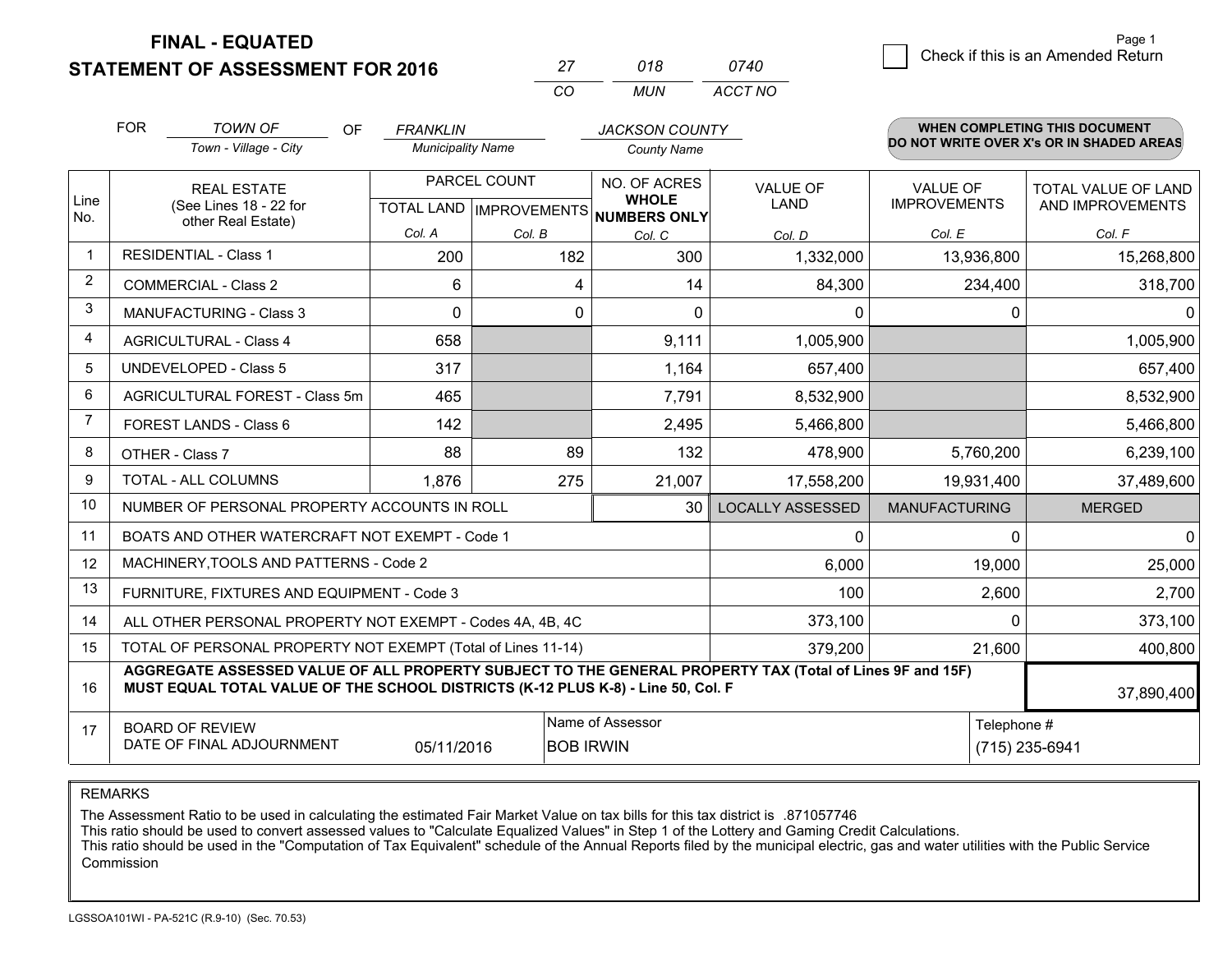*YEAR CO MUN ACCT NO* <sup>2016</sup> <sup>27</sup> <sup>018</sup> <sup>0740</sup>

Do not confuse FOREST LANDS (Line 7) with FOREST CROPS (in this section) - They are **NOT** the same

|    | Private Forest Crop - Reg Class @ 10¢ per acre                                 |                                            |  |                                                                  |                 | Private Forest Crop - Reg Class @ \$2.52 per acre                  |       |                                                               |               |                                                                              |
|----|--------------------------------------------------------------------------------|--------------------------------------------|--|------------------------------------------------------------------|-----------------|--------------------------------------------------------------------|-------|---------------------------------------------------------------|---------------|------------------------------------------------------------------------------|
| 18 | (a) PARCELS<br>(b) ACRES                                                       |                                            |  | (c) ASSESSED VALUE                                               |                 | (d) PARCELS                                                        |       | (e) ACRES                                                     |               | (f) ASSESSED VALUE                                                           |
|    |                                                                                |                                            |  |                                                                  |                 |                                                                    |       |                                                               |               |                                                                              |
|    |                                                                                |                                            |  | Private Forest Crop - Special Class @ 20¢ per acre               |                 |                                                                    |       |                                                               |               | Entered Before 2005 Managed Forest - Ferrous Mining CLOSED @ \$8.27 per acre |
| 19 | (a) PARCELS                                                                    | (b) ACRES                                  |  | (c) ASSESSED VALUE                                               |                 | (d) PARCELS                                                        |       | (e) ACRES                                                     |               | (f) ASSESSED VALUE                                                           |
|    |                                                                                |                                            |  |                                                                  |                 |                                                                    |       |                                                               |               |                                                                              |
|    |                                                                                |                                            |  | Entered Before 2005 Managed Forest - OPEN @ \$.79 per acre       |                 |                                                                    |       | Entered Before 2005 Managed Forest - CLOSED @ \$1.87 per acre |               |                                                                              |
| 20 | (a) PARCELS<br>(b) ACRES                                                       |                                            |  | (c) ASSESSED VALUE                                               |                 | (d) PARCELS                                                        |       | (e) ACRES                                                     |               | (f) ASSESSED VALUE                                                           |
|    |                                                                                |                                            |  |                                                                  |                 | 36                                                                 |       | 1.073                                                         |               | 2,107,600                                                                    |
|    |                                                                                | Entered After 2004 Managed Forest - OPEN @ |  | \$2.14 per acre                                                  |                 | Entered After 2004 Managed Forest - CLOSED @ \$10.68 per acre      |       |                                                               |               |                                                                              |
| 21 | (a) PARCELS                                                                    | (b) ACRES                                  |  | (c) ASSESSED VALUE                                               |                 | (d) PARCELS                                                        |       | (e) ACRES                                                     |               | (f) ASSESSED VALUE                                                           |
|    |                                                                                |                                            |  |                                                                  |                 |                                                                    |       |                                                               |               |                                                                              |
|    |                                                                                |                                            |  |                                                                  |                 | 38<br>1,128.25                                                     |       |                                                               | 2,137,900     |                                                                              |
| 22 | (a) County Forest Cropland Acres                                               |                                            |  | (b) Federal Acres                                                | (c) State Acres |                                                                    |       | (d) County (NOT FOREST CROP) Acres                            |               | (e) Other Acres                                                              |
|    |                                                                                |                                            |  | 233.23<br>3.67                                                   |                 |                                                                    | 41.29 |                                                               |               | 16.05                                                                        |
|    |                                                                                |                                            |  | Assessed Value of Omitted Property From Prior Years (Sec. 70.44) |                 | Assessed Value of Sec. 70.43 Corrections of Errors by Assessors    |       |                                                               |               |                                                                              |
| 23 | (a) REAL ESTATE                                                                |                                            |  | (b) PERSONAL                                                     |                 | (c1) REAL ESTATE                                                   |       |                                                               | (c2) PERSONAL |                                                                              |
|    |                                                                                |                                            |  |                                                                  |                 |                                                                    |       |                                                               |               |                                                                              |
|    | Manufacturing Equated Value of Omitted Property From Prior Years (Sec. 70.995) |                                            |  |                                                                  |                 | Mfg. Equated Value of Sec.70.43 Corrections of Errors by Assessors |       |                                                               |               |                                                                              |
|    | (d) REAL ESTATE                                                                |                                            |  | (e) PERSONAL                                                     |                 | (f1) REAL ESTATE                                                   |       | (f2) PERSONAL                                                 |               |                                                                              |
|    |                                                                                |                                            |  |                                                                  |                 |                                                                    |       |                                                               |               |                                                                              |

# **SPECIAL DISTRICTS**

| Line<br>No. | Enter 6-digit<br><b>Special District</b> | <b>Account</b><br><b>Number</b> | <b>Special District Name</b> | <b>Locally Assessed Value</b><br>of Real Estate and | Mfg Value of Real Estate<br>and Personal Property | <b>Merged Value of</b><br><b>Real Estate and</b> |
|-------------|------------------------------------------|---------------------------------|------------------------------|-----------------------------------------------------|---------------------------------------------------|--------------------------------------------------|
|             | Code (Col. A)                            | (Col. B)                        | (Col. C)                     | Personal Property (Col. D)                          | (Col. E)                                          | Personal Property (Col. F)                       |
| 24          |                                          |                                 |                              |                                                     |                                                   |                                                  |
| 25          |                                          |                                 |                              |                                                     |                                                   |                                                  |
| 26          |                                          |                                 |                              |                                                     |                                                   |                                                  |
| 27          |                                          |                                 |                              |                                                     |                                                   |                                                  |
| 28          |                                          |                                 |                              |                                                     |                                                   |                                                  |
| 29          |                                          |                                 |                              |                                                     |                                                   |                                                  |
| 30          |                                          |                                 |                              |                                                     |                                                   |                                                  |
| 31          |                                          |                                 |                              |                                                     |                                                   |                                                  |
| 32          |                                          |                                 |                              |                                                     |                                                   |                                                  |
| 33          |                                          |                                 |                              |                                                     |                                                   |                                                  |
| 34          |                                          |                                 |                              |                                                     |                                                   |                                                  |
| 35          |                                          |                                 |                              |                                                     |                                                   |                                                  |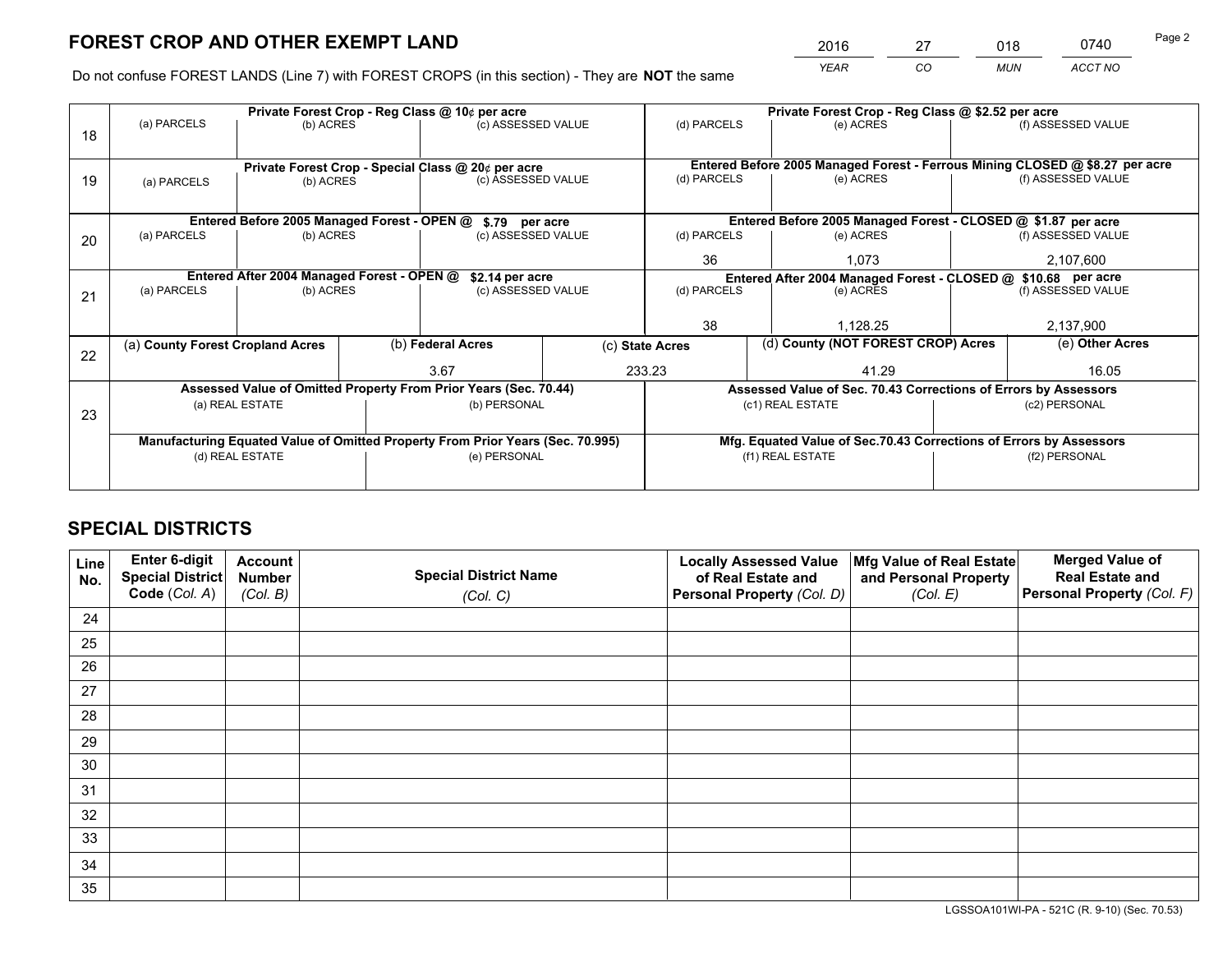|                 |                                                                 |                                             |                                                         | <b>YEAR</b>                                                                       | CO<br><b>MUN</b>                                              | ACCT NO                                                                        |  |  |  |
|-----------------|-----------------------------------------------------------------|---------------------------------------------|---------------------------------------------------------|-----------------------------------------------------------------------------------|---------------------------------------------------------------|--------------------------------------------------------------------------------|--|--|--|
| Line<br>No.     | <b>Enter 6-digit</b><br><b>School District</b><br>Code (Col. A) | <b>Account</b><br><b>Number</b><br>(Col. B) | <b>School District Name</b><br>(Col. C)                 | <b>Locally Assessed Value</b><br>of Real Estate and<br>Personal Property (Col. D) | Mfg Value of Real Estate<br>and Personal Property<br>(Col. E) | <b>Merged Value of</b><br><b>Real Estate and</b><br>Personal Property (Col. F) |  |  |  |
|                 | A. SCHOOL DISTRICTS (K-8 and K-12)                              |                                             |                                                         |                                                                                   |                                                               |                                                                                |  |  |  |
| 36              | 270476                                                          | 0162                                        | SCH D OF BLACK RIVER FALLS                              | 739,800                                                                           | 21.600                                                        | 761,400                                                                        |  |  |  |
| 37              | 273428                                                          | 0163                                        | SCH D OF MELROSE-MINDORO                                | 24,728,100                                                                        |                                                               | 24,728,100                                                                     |  |  |  |
| 38              | 610485                                                          | 0359                                        | SCH D OF BLAIR-TAYLOR                                   | 12,400,900                                                                        |                                                               | 12,400,900                                                                     |  |  |  |
| 39              |                                                                 |                                             |                                                         |                                                                                   |                                                               |                                                                                |  |  |  |
| 40              |                                                                 |                                             |                                                         |                                                                                   |                                                               |                                                                                |  |  |  |
| 41              |                                                                 |                                             |                                                         |                                                                                   |                                                               |                                                                                |  |  |  |
| 42              |                                                                 |                                             |                                                         |                                                                                   |                                                               |                                                                                |  |  |  |
| 43              |                                                                 |                                             |                                                         |                                                                                   |                                                               |                                                                                |  |  |  |
| 44              |                                                                 |                                             |                                                         |                                                                                   |                                                               |                                                                                |  |  |  |
| 45              |                                                                 |                                             |                                                         |                                                                                   |                                                               |                                                                                |  |  |  |
| $\overline{46}$ |                                                                 |                                             |                                                         |                                                                                   |                                                               |                                                                                |  |  |  |
| 47              |                                                                 |                                             |                                                         |                                                                                   |                                                               |                                                                                |  |  |  |
| 48              |                                                                 |                                             |                                                         |                                                                                   |                                                               |                                                                                |  |  |  |
| 49              |                                                                 |                                             |                                                         |                                                                                   |                                                               |                                                                                |  |  |  |
| 50              |                                                                 |                                             | TOTAL ASSESSED VALUE OF SCHOOL DISTRICTS (K-8 and K-12) | 37,868,800                                                                        | 21,600                                                        | 37,890,400                                                                     |  |  |  |
|                 | <b>B.</b><br><b>UNION HIGH SCHOOL DISTRICTS</b>                 |                                             |                                                         |                                                                                   |                                                               |                                                                                |  |  |  |
| 51<br>52        |                                                                 |                                             |                                                         |                                                                                   |                                                               |                                                                                |  |  |  |
|                 |                                                                 |                                             |                                                         |                                                                                   |                                                               |                                                                                |  |  |  |
| 53<br>54        |                                                                 |                                             |                                                         |                                                                                   |                                                               |                                                                                |  |  |  |
| 55              |                                                                 |                                             | TOTAL ASSESSED VALUE OF UNION HIGH SCHOOLS              |                                                                                   |                                                               |                                                                                |  |  |  |
|                 | C.<br><b>TECHNICAL COLLEGE DISTRICTS</b>                        |                                             |                                                         |                                                                                   |                                                               |                                                                                |  |  |  |
| 56              | 000200                                                          | 0002                                        | WESTERN TECHNICAL COLLEGE LACR                          | 37,868,800                                                                        | 21,600                                                        | 37,890,400                                                                     |  |  |  |
| 57              |                                                                 |                                             |                                                         |                                                                                   |                                                               |                                                                                |  |  |  |
| 58              |                                                                 |                                             |                                                         |                                                                                   |                                                               |                                                                                |  |  |  |
| 59              |                                                                 |                                             | TOTAL ASSESSED VALUE OF TECHNICAL COLLEGES              | 37,868,800                                                                        | 21,600                                                        | 37,890,400                                                                     |  |  |  |

27

018

 *I hereby certify, to the best of my knowledge and belief, this form is complete and correct.*

**SCHOOL DISTRICTS**

| Print name of preparer | Title                    | Date (MM / DD / CCYY) |  |
|------------------------|--------------------------|-----------------------|--|
|                        |                          |                       |  |
| Signature of preparer  | Contact Telephone Number | E-mail address        |  |
|                        | $\sim$                   |                       |  |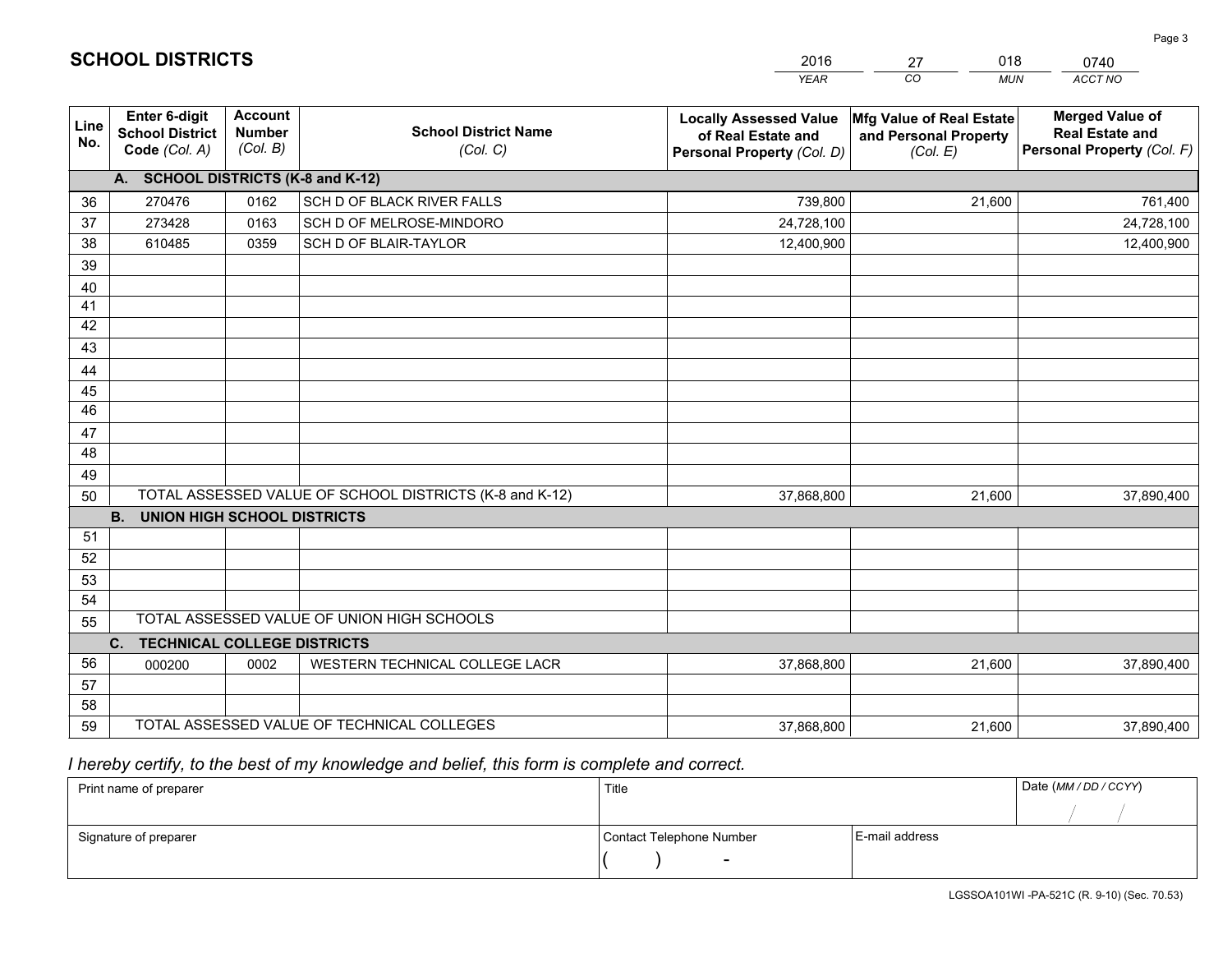#### **HIGHLIGHTS**

- 1. Complete the Statement of Assessment after the Board of Review. Reflect any changes made there.
- 2. Use black ink to complete.
- 3. Line 16 must equal Line 50, Col D.
- 4. Line 55 must equal the total of K-8 schools listed on lines 36-49. Do not include K-12 schools in this comparision.
- 5. Line 59, Col. D must equal Line 16.
- 6. Special District, School District and Technical College District values must include both real estate and personal property. Examples of Special districts are: town sanitary districts, public inland lake protection and rehabilitation districts, and metropolitan sewerage districts.
- 7. DO NOT INCLUDE Manufacturing property values.DOR will print these values on the final SOA.
- 8. Accuracy of this form is very important. The values reported directly affect the equalized value DOR calculates for school and special districts.

#### **Page 1:**

 If not prefilled, enter the tax year,county and municipal code,municipal type, municipal name and county name on the top of form.

Check the Amended box, if filing an amended / corrected SOA.

 Report the parcel count, acres and assessed value of taxable general property, total parcel count, (real and personal), total acres, and values from final figures set by the Board of Review.

- A. Real Estate land and improvements (buildings, etc.) is reported on lines 1 8, total line 9.
- B. Personal Property is reported on lines 11 14, Column D, total line 15.
- C. To complete this report, use the computer produced summary of the assessment roll that shows these amounts.
- D. Use whole numbers only.
- E. Add each line across and each column down to verify entries.

#### **Page 2:**

- A. Report Special Items (not subject to general property tax).
- 1. Private Forest Croplands and Managed Forest Lands are reported on lines 18,19, 20 and 21. Be sure to report assessed values **NOT** taxes.
- 2. You should have copies of the orders of entry, orders of withdrawal, etc., to update your assessment roll.
	- 3. Show hundredths of acres (e.g. 39.75).
- 4. Tax exempt lands are reported on line 22.
- 5. Omitted property and sec. 70.43, Wis. Stats., corrections of errors by assessor are reported on line 23. Report real estate and personal property separately. These should be for **prior years**, not something found on the current assessment roll after the board of review.
- B. Special District (Lines 24-35) Include the value of both real and personal property.
- The Department of Revenue (DOR) preprints much of the information regarding names and codes for schools, special districts,etc. If a district is not listed, enter the name and value only, DOR will enter the proper code.

## **Page 3 School Districts:**

Include the value of both real and personal property.

Report School District (regular, elementary, union high school, and technical college).

- 1. Regular (K-12) and Elementary (K-8) school values are reported on lines 36-49, total on line 50.
- 2. Union High School (UHS) (use only if elementary schools are listed on lines 36-49) are reported on lines 51-54. UHS total value (line 55) must equal to the total **elementary school** values reported on lines 36-49. Do notinclude K-12 schools in this comparison.
- 3. Technical College values are reported on lines 56-58, total on line 59.
- 4. Use the computer summary that shows these amounts to complete this report.

#### **This form is due the second Monday in June. File this report only after your Board of Review is complete.**

 *If you have questions: Return forms to:*

Fax number: (608) 264-6887 PO Box 8971

 Email: lgs@revenue.wi.gov Wisconsin Department of Revenue Call: (608) 261-5341 Local Government Services Section 6-97Madison WI 53708-8971

W16177 COUNTY ROAD C W16177 COUNTY ROAD TOWN OF FRANKLIN TOWN OF FRANKLIN TAYLOR, WI 54659 TAYLOR, WI 54659 **MEGAN GRINDE** MEGAN GRINDE

 $\circ$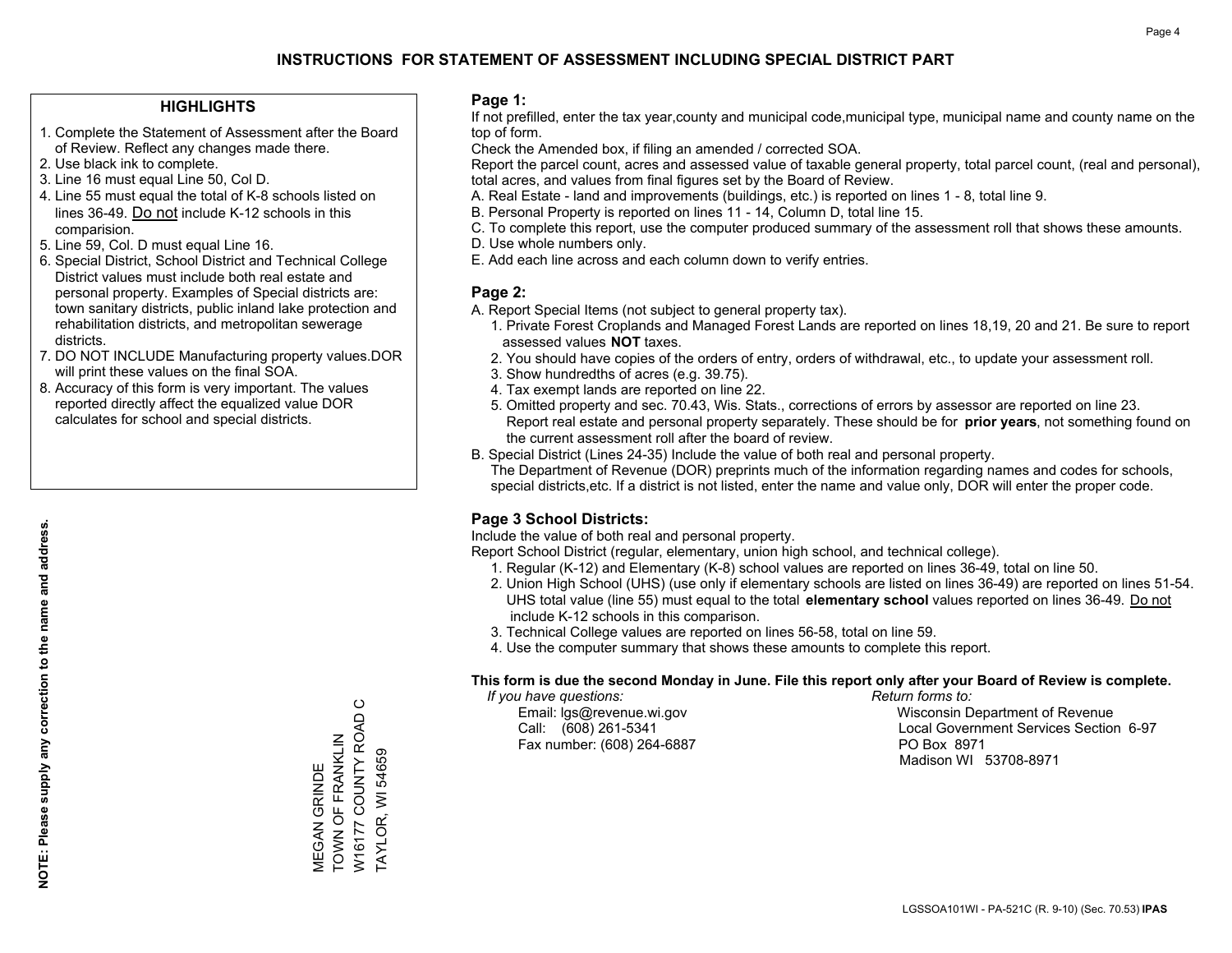**STATEMENT OF ASSESSMENT FOR 2016** 

**FINAL - EQUATED**

| 27  | 020 | 0741    |
|-----|-----|---------|
| CO. | MUN | ACCT NO |

|                | <b>FOR</b>                                                                                                                                                                                   | <b>TOWN OF</b><br>OF.<br>Town - Village - City            | <b>GARDEN VALLEY</b><br><b>Municipality Name</b>     |        | <b>JACKSON COUNTY</b><br><b>County Name</b> |                                |                                        | WHEN COMPLETING THIS DOCUMENT<br>DO NOT WRITE OVER X's OR IN SHADED AREAS |
|----------------|----------------------------------------------------------------------------------------------------------------------------------------------------------------------------------------------|-----------------------------------------------------------|------------------------------------------------------|--------|---------------------------------------------|--------------------------------|----------------------------------------|---------------------------------------------------------------------------|
| Line<br>No.    | <b>REAL ESTATE</b><br>(See Lines 18 - 22 for<br>other Real Estate)                                                                                                                           |                                                           | PARCEL COUNT<br>TOTAL LAND IMPROVEMENTS NUMBERS ONLY |        | NO. OF ACRES<br><b>WHOLE</b>                | <b>VALUE OF</b><br><b>LAND</b> | <b>VALUE OF</b><br><b>IMPROVEMENTS</b> | <b>TOTAL VALUE OF LAND</b><br>AND IMPROVEMENTS                            |
| 1              |                                                                                                                                                                                              | <b>RESIDENTIAL - Class 1</b>                              | Col. A                                               | Col. B | Col. C                                      | Col. D                         | Col. E                                 | Col. F                                                                    |
| 2              |                                                                                                                                                                                              |                                                           | 141                                                  | 131    | 327                                         | 1,122,900                      | 11,624,500                             | 12,747,400                                                                |
|                |                                                                                                                                                                                              | <b>COMMERCIAL - Class 2</b>                               | 4                                                    | 3      | 31                                          | 121,200                        | 161,900                                | 283,100                                                                   |
| 3              |                                                                                                                                                                                              | MANUFACTURING - Class 3                                   | 0                                                    | 0      | $\Omega$                                    | 0                              | 0                                      | 0                                                                         |
| 4              |                                                                                                                                                                                              | <b>AGRICULTURAL - Class 4</b>                             | 594                                                  |        | 13,630                                      | 2,165,850                      |                                        | 2,165,850                                                                 |
| 5              |                                                                                                                                                                                              | <b>UNDEVELOPED - Class 5</b>                              | 382                                                  |        | 1,242                                       | 640,900                        |                                        | 640,900                                                                   |
| 6              |                                                                                                                                                                                              | AGRICULTURAL FOREST - Class 5m                            | 315                                                  |        | 3,715                                       | 3,839,900                      |                                        | 3,839,900                                                                 |
| $\overline{7}$ |                                                                                                                                                                                              | FOREST LANDS - Class 6                                    | 91                                                   |        | 1,786                                       | 3,380,300                      |                                        | 3,380,300                                                                 |
| 8              |                                                                                                                                                                                              | OTHER - Class 7                                           | 105                                                  | 104    | 249                                         | 812,900                        | 8,660,200                              | 9,473,100                                                                 |
| 9              |                                                                                                                                                                                              | TOTAL - ALL COLUMNS                                       | 1,632                                                | 238    | 20,980                                      | 12,083,950                     | 20,446,600                             | 32,530,550                                                                |
| 10             |                                                                                                                                                                                              | NUMBER OF PERSONAL PROPERTY ACCOUNTS IN ROLL              |                                                      |        | 8                                           | <b>LOCALLY ASSESSED</b>        | <b>MANUFACTURING</b>                   | <b>MERGED</b>                                                             |
| 11             |                                                                                                                                                                                              | BOATS AND OTHER WATERCRAFT NOT EXEMPT - Code 1            |                                                      |        |                                             | 0                              | 0                                      | $\mathbf{0}$                                                              |
| 12             |                                                                                                                                                                                              | MACHINERY, TOOLS AND PATTERNS - Code 2                    |                                                      |        |                                             | 63,500                         | $\Omega$                               | 63,500                                                                    |
| 13             |                                                                                                                                                                                              | FURNITURE, FIXTURES AND EQUIPMENT - Code 3                |                                                      |        |                                             | 2,300                          | 0                                      | 2,300                                                                     |
| 14             |                                                                                                                                                                                              | ALL OTHER PERSONAL PROPERTY NOT EXEMPT - Codes 4A, 4B, 4C |                                                      |        |                                             | 7,400                          | 0                                      | 7,400                                                                     |
| 15             | TOTAL OF PERSONAL PROPERTY NOT EXEMPT (Total of Lines 11-14)<br>73,200<br>$\Omega$                                                                                                           |                                                           |                                                      |        |                                             |                                |                                        | 73,200                                                                    |
| 16             | AGGREGATE ASSESSED VALUE OF ALL PROPERTY SUBJECT TO THE GENERAL PROPERTY TAX (Total of Lines 9F and 15F)<br>MUST EQUAL TOTAL VALUE OF THE SCHOOL DISTRICTS (K-12 PLUS K-8) - Line 50, Col. F |                                                           |                                                      |        |                                             |                                | 32,603,750                             |                                                                           |
| 17             | Name of Assessor<br>Telephone #<br><b>BOARD OF REVIEW</b><br>DATE OF FINAL ADJOURNMENT<br>06/03/2016<br>APPRAISAL SERVICE CO, GENE JOHNSON<br>(715) 834-1361                                 |                                                           |                                                      |        |                                             |                                |                                        |                                                                           |

REMARKS

The Assessment Ratio to be used in calculating the estimated Fair Market Value on tax bills for this tax district is .922140421

This ratio should be used to convert assessed values to "Calculate Equalized Values" in Step 1 of the Lottery and Gaming Credit Calculations.

 This ratio should be used in the "Computation of Tax Equivalent" schedule of the Annual Reports filed by the municipal electric, gas and water utilities with the Public Service Commission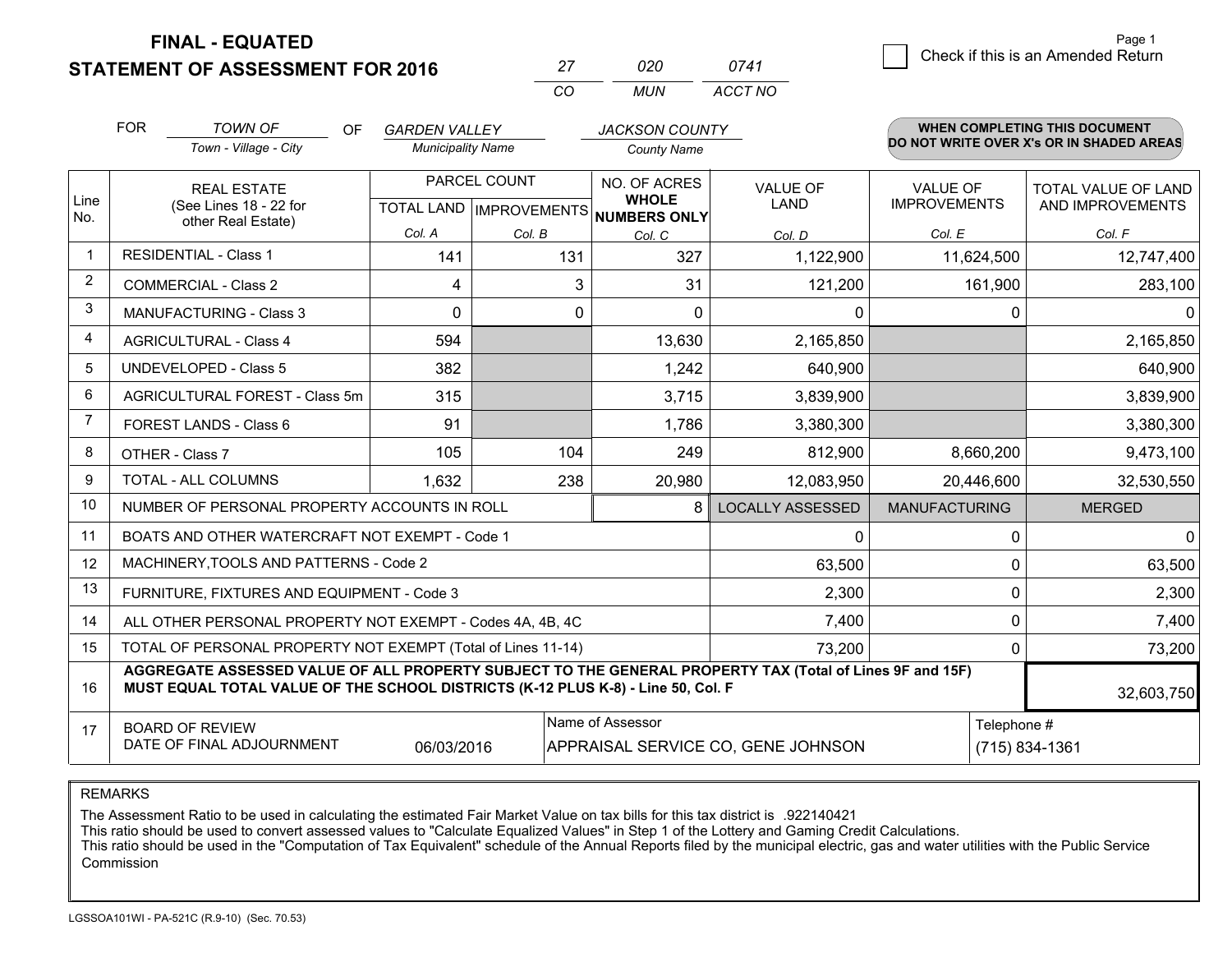*YEAR CO MUN ACCT NO* 2016 27 020 0741

Do not confuse FOREST LANDS (Line 7) with FOREST CROPS (in this section) - They are **NOT** the same

|    |                                                                                |                                             |  | Private Forest Crop - Reg Class @ 10¢ per acre                           |  | Private Forest Crop - Reg Class @ \$2.52 per acre             |                                                                                           |               |                    |
|----|--------------------------------------------------------------------------------|---------------------------------------------|--|--------------------------------------------------------------------------|--|---------------------------------------------------------------|-------------------------------------------------------------------------------------------|---------------|--------------------|
| 18 | (a) PARCELS                                                                    | (b) ACRES                                   |  | (c) ASSESSED VALUE                                                       |  | (d) PARCELS                                                   | (e) ACRES                                                                                 |               | (f) ASSESSED VALUE |
|    |                                                                                |                                             |  |                                                                          |  |                                                               |                                                                                           |               |                    |
| 19 |                                                                                |                                             |  | Private Forest Crop - Special Class @ 20¢ per acre<br>(c) ASSESSED VALUE |  | (d) PARCELS                                                   | Entered Before 2005 Managed Forest - Ferrous Mining CLOSED @ \$8.27 per acre<br>(e) ACRES |               | (f) ASSESSED VALUE |
|    | (a) PARCELS                                                                    | (b) ACRES                                   |  |                                                                          |  |                                                               |                                                                                           |               |                    |
|    |                                                                                |                                             |  |                                                                          |  |                                                               |                                                                                           |               |                    |
|    |                                                                                | Entered Before 2005 Managed Forest - OPEN @ |  | \$.79 per acre                                                           |  |                                                               | Entered Before 2005 Managed Forest - CLOSED @ \$1.87 per acre                             |               |                    |
| 20 | (a) PARCELS                                                                    | (b) ACRES                                   |  | (c) ASSESSED VALUE                                                       |  | (d) PARCELS                                                   | (e) ACRES                                                                                 |               | (f) ASSESSED VALUE |
|    |                                                                                |                                             |  |                                                                          |  | 16                                                            | 422.37                                                                                    |               | 755.900            |
|    |                                                                                |                                             |  |                                                                          |  |                                                               |                                                                                           |               |                    |
|    | Entered After 2004 Managed Forest - OPEN @                                     |                                             |  | \$2.14 per acre                                                          |  | Entered After 2004 Managed Forest - CLOSED @ \$10.68 per acre |                                                                                           |               |                    |
| 21 | (a) PARCELS                                                                    | (b) ACRES                                   |  | (c) ASSESSED VALUE                                                       |  | (d) PARCELS<br>(e) ACRES                                      |                                                                                           |               | (f) ASSESSED VALUE |
|    |                                                                                |                                             |  |                                                                          |  |                                                               |                                                                                           |               |                    |
|    |                                                                                |                                             |  |                                                                          |  | 36<br>951.55                                                  |                                                                                           | 1,538,900     |                    |
|    | (a) County Forest Cropland Acres                                               |                                             |  | (b) Federal Acres                                                        |  | (d) County (NOT FOREST CROP) Acres<br>(c) State Acres         |                                                                                           |               | (e) Other Acres    |
| 22 |                                                                                |                                             |  |                                                                          |  |                                                               |                                                                                           |               |                    |
|    |                                                                                |                                             |  |                                                                          |  | 499.13                                                        | 5.34                                                                                      |               | 163.58             |
|    |                                                                                |                                             |  | Assessed Value of Omitted Property From Prior Years (Sec. 70.44)         |  |                                                               | Assessed Value of Sec. 70.43 Corrections of Errors by Assessors                           |               |                    |
|    |                                                                                | (a) REAL ESTATE                             |  | (b) PERSONAL                                                             |  |                                                               | (c1) REAL ESTATE                                                                          |               | (c2) PERSONAL      |
| 23 |                                                                                |                                             |  |                                                                          |  |                                                               |                                                                                           |               |                    |
|    | Manufacturing Equated Value of Omitted Property From Prior Years (Sec. 70.995) |                                             |  |                                                                          |  |                                                               | Mfg. Equated Value of Sec.70.43 Corrections of Errors by Assessors                        |               |                    |
|    |                                                                                | (d) REAL ESTATE                             |  | (e) PERSONAL                                                             |  | (f1) REAL ESTATE                                              |                                                                                           | (f2) PERSONAL |                    |
|    |                                                                                |                                             |  |                                                                          |  |                                                               |                                                                                           |               |                    |
|    |                                                                                |                                             |  |                                                                          |  |                                                               |                                                                                           |               |                    |

## **SPECIAL DISTRICTS**

| Line<br>No. | Enter 6-digit<br><b>Special District</b> | <b>Account</b><br><b>Number</b> | <b>Special District Name</b> | <b>Locally Assessed Value</b><br>of Real Estate and | Mfg Value of Real Estate<br>and Personal Property | <b>Merged Value of</b><br><b>Real Estate and</b> |
|-------------|------------------------------------------|---------------------------------|------------------------------|-----------------------------------------------------|---------------------------------------------------|--------------------------------------------------|
|             | Code (Col. A)                            | (Col. B)                        | (Col. C)                     | Personal Property (Col. D)                          | (Col. E)                                          | Personal Property (Col. F)                       |
| 24          |                                          |                                 |                              |                                                     |                                                   |                                                  |
| 25          |                                          |                                 |                              |                                                     |                                                   |                                                  |
| 26          |                                          |                                 |                              |                                                     |                                                   |                                                  |
| 27          |                                          |                                 |                              |                                                     |                                                   |                                                  |
| 28          |                                          |                                 |                              |                                                     |                                                   |                                                  |
| 29          |                                          |                                 |                              |                                                     |                                                   |                                                  |
| 30          |                                          |                                 |                              |                                                     |                                                   |                                                  |
| 31          |                                          |                                 |                              |                                                     |                                                   |                                                  |
| 32          |                                          |                                 |                              |                                                     |                                                   |                                                  |
| 33          |                                          |                                 |                              |                                                     |                                                   |                                                  |
| 34          |                                          |                                 |                              |                                                     |                                                   |                                                  |
| 35          |                                          |                                 |                              |                                                     |                                                   |                                                  |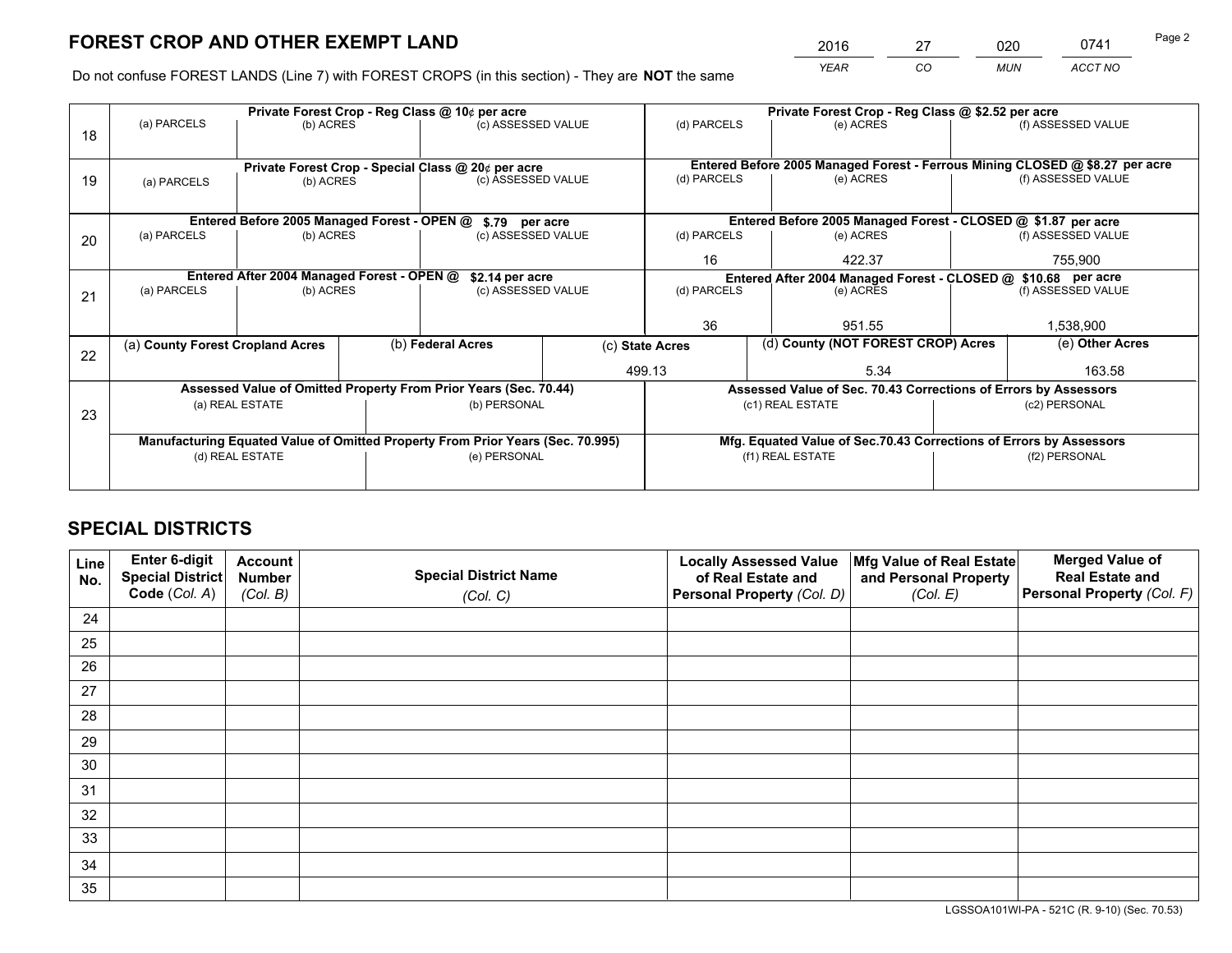|                 |                                                                 |                                             |                                                         | <b>YEAR</b>                                                                       | CO<br><b>MUN</b>                                              | ACCT NO                                                                        |
|-----------------|-----------------------------------------------------------------|---------------------------------------------|---------------------------------------------------------|-----------------------------------------------------------------------------------|---------------------------------------------------------------|--------------------------------------------------------------------------------|
| Line<br>No.     | <b>Enter 6-digit</b><br><b>School District</b><br>Code (Col. A) | <b>Account</b><br><b>Number</b><br>(Col. B) | <b>School District Name</b><br>(Col. C)                 | <b>Locally Assessed Value</b><br>of Real Estate and<br>Personal Property (Col. D) | Mfg Value of Real Estate<br>and Personal Property<br>(Col. E) | <b>Merged Value of</b><br><b>Real Estate and</b><br>Personal Property (Col. F) |
|                 | A. SCHOOL DISTRICTS (K-8 and K-12)                              |                                             |                                                         |                                                                                   |                                                               |                                                                                |
| 36              | 270091                                                          | 0161                                        | SCH D OF ALMA CENTER                                    | 31,115,500                                                                        |                                                               | 31,115,500                                                                     |
| 37              | 270476                                                          | 0162                                        | SCH D OF BLACK RIVER FALLS                              | 1,179,550                                                                         |                                                               | 1,179,550                                                                      |
| 38              | 616426                                                          | 0364                                        | <b>SCH D OF WHITEHALL</b>                               | 308,700                                                                           |                                                               | 308,700                                                                        |
| 39              |                                                                 |                                             |                                                         |                                                                                   |                                                               |                                                                                |
| 40              |                                                                 |                                             |                                                         |                                                                                   |                                                               |                                                                                |
| 41              |                                                                 |                                             |                                                         |                                                                                   |                                                               |                                                                                |
| 42              |                                                                 |                                             |                                                         |                                                                                   |                                                               |                                                                                |
| 43              |                                                                 |                                             |                                                         |                                                                                   |                                                               |                                                                                |
| 44              |                                                                 |                                             |                                                         |                                                                                   |                                                               |                                                                                |
| 45              |                                                                 |                                             |                                                         |                                                                                   |                                                               |                                                                                |
| $\overline{46}$ |                                                                 |                                             |                                                         |                                                                                   |                                                               |                                                                                |
| 47              |                                                                 |                                             |                                                         |                                                                                   |                                                               |                                                                                |
| 48              |                                                                 |                                             |                                                         |                                                                                   |                                                               |                                                                                |
| 49              |                                                                 |                                             |                                                         |                                                                                   |                                                               |                                                                                |
| 50              |                                                                 |                                             | TOTAL ASSESSED VALUE OF SCHOOL DISTRICTS (K-8 and K-12) | 32,603,750                                                                        |                                                               | 32,603,750                                                                     |
|                 | <b>B.</b><br><b>UNION HIGH SCHOOL DISTRICTS</b>                 |                                             |                                                         |                                                                                   |                                                               |                                                                                |
| 51              |                                                                 |                                             |                                                         |                                                                                   |                                                               |                                                                                |
| 52              |                                                                 |                                             |                                                         |                                                                                   |                                                               |                                                                                |
| 53              |                                                                 |                                             |                                                         |                                                                                   |                                                               |                                                                                |
| 54              |                                                                 |                                             |                                                         |                                                                                   |                                                               |                                                                                |
| 55              |                                                                 |                                             | TOTAL ASSESSED VALUE OF UNION HIGH SCHOOLS              |                                                                                   |                                                               |                                                                                |
|                 | C.<br><b>TECHNICAL COLLEGE DISTRICTS</b>                        |                                             |                                                         |                                                                                   |                                                               |                                                                                |
| 56              | 000100                                                          | 0001                                        | CHIPPEWA VALLEY TECHNICAL COLLEGE EAUC                  | 31,115,500                                                                        |                                                               | 31,115,500                                                                     |
| 57              | 000200                                                          | 0002                                        | WESTERN TECHNICAL COLLEGE LACR                          | 1,488,250                                                                         |                                                               | 1,488,250                                                                      |
| 58              |                                                                 |                                             |                                                         |                                                                                   |                                                               |                                                                                |
| 59              |                                                                 |                                             | TOTAL ASSESSED VALUE OF TECHNICAL COLLEGES              | 32,603,750                                                                        |                                                               | 32,603,750                                                                     |

# *I hereby certify, to the best of my knowledge and belief, this form is complete and correct.*

| Print name of preparer | Title                    |                | Date (MM / DD / CCYY) |
|------------------------|--------------------------|----------------|-----------------------|
|                        |                          |                |                       |
| Signature of preparer  | Contact Telephone Number | E-mail address |                       |
|                        | $\overline{\phantom{0}}$ |                |                       |

# **SCHOOL DISTRICTS**

201627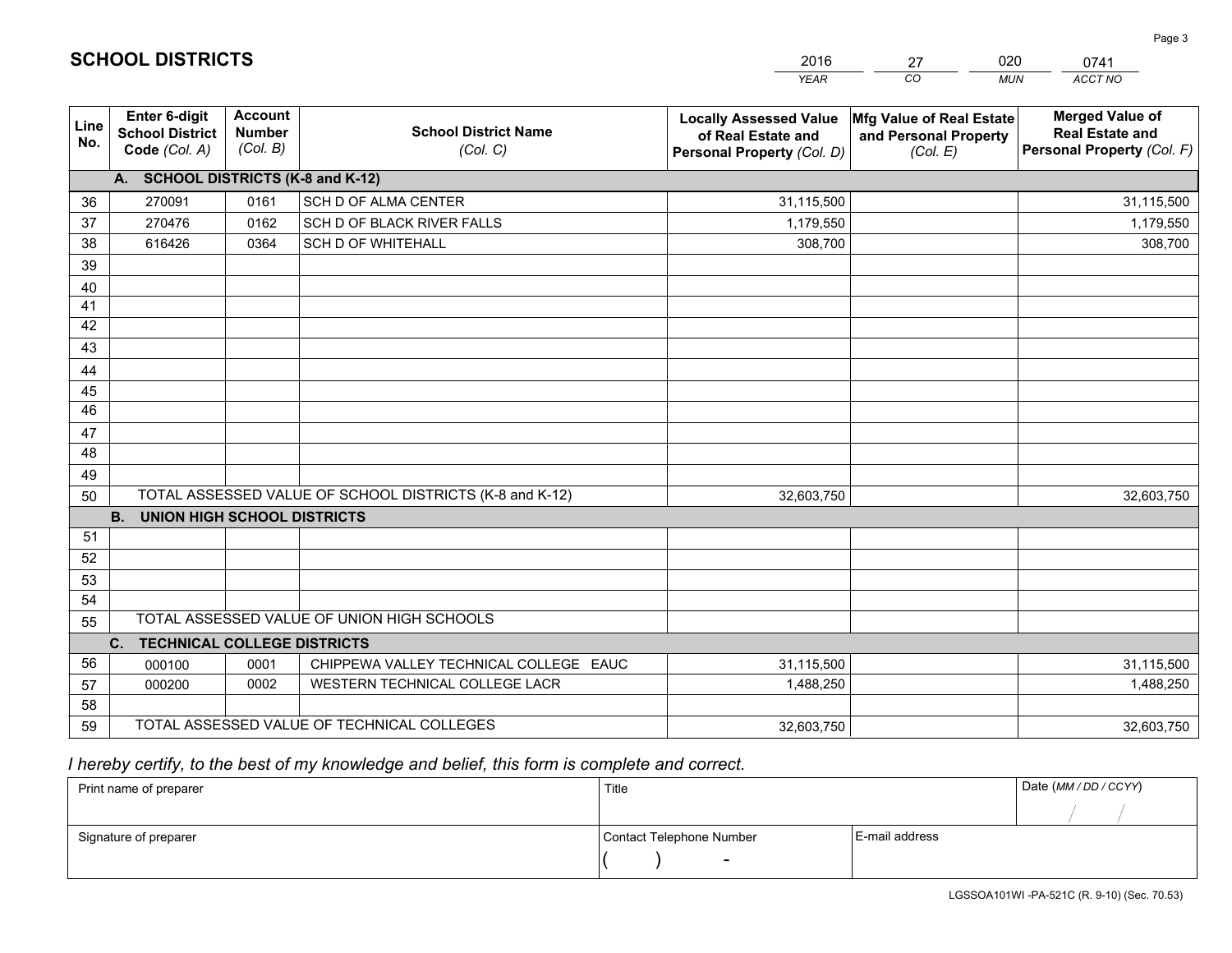### **HIGHLIGHTS**

- 1. Complete the Statement of Assessment after the Board of Review. Reflect any changes made there.
- 2. Use black ink to complete.
- 3. Line 16 must equal Line 50, Col D.
- 4. Line 55 must equal the total of K-8 schools listed on lines 36-49. Do not include K-12 schools in this comparision.
- 5. Line 59, Col. D must equal Line 16.
- 6. Special District, School District and Technical College District values must include both real estate and personal property. Examples of Special districts are: town sanitary districts, public inland lake protection and rehabilitation districts, and metropolitan sewerage districts.
- 7. DO NOT INCLUDE Manufacturing property values.DOR will print these values on the final SOA.
- 8. Accuracy of this form is very important. The values reported directly affect the equalized value DOR calculates for school and special districts.

### **Page 1:**

 If not prefilled, enter the tax year,county and municipal code,municipal type, municipal name and county name on the top of form.

Check the Amended box, if filing an amended / corrected SOA.

 Report the parcel count, acres and assessed value of taxable general property, total parcel count, (real and personal), total acres, and values from final figures set by the Board of Review.

- A. Real Estate land and improvements (buildings, etc.) is reported on lines 1 8, total line 9.
- B. Personal Property is reported on lines 11 14, Column D, total line 15.
- C. To complete this report, use the computer produced summary of the assessment roll that shows these amounts.
- D. Use whole numbers only.
- E. Add each line across and each column down to verify entries.

### **Page 2:**

- A. Report Special Items (not subject to general property tax).
- 1. Private Forest Croplands and Managed Forest Lands are reported on lines 18,19, 20 and 21. Be sure to report assessed values **NOT** taxes.
- 2. You should have copies of the orders of entry, orders of withdrawal, etc., to update your assessment roll.
	- 3. Show hundredths of acres (e.g. 39.75).
- 4. Tax exempt lands are reported on line 22.
- 5. Omitted property and sec. 70.43, Wis. Stats., corrections of errors by assessor are reported on line 23. Report real estate and personal property separately. These should be for **prior years**, not something found on the current assessment roll after the board of review.
- B. Special District (Lines 24-35) Include the value of both real and personal property.

 The Department of Revenue (DOR) preprints much of the information regarding names and codes for schools, special districts,etc. If a district is not listed, enter the name and value only, DOR will enter the proper code.

### **Page 3 School Districts:**

Include the value of both real and personal property.

Report School District (regular, elementary, union high school, and technical college).

- 1. Regular (K-12) and Elementary (K-8) school values are reported on lines 36-49, total on line 50.
- 2. Union High School (UHS) (use only if elementary schools are listed on lines 36-49) are reported on lines 51-54. UHS total value (line 55) must equal to the total **elementary school** values reported on lines 36-49. Do notinclude K-12 schools in this comparison.
- 3. Technical College values are reported on lines 56-58, total on line 59.
- 4. Use the computer summary that shows these amounts to complete this report.

### **This form is due the second Monday in June. File this report only after your Board of Review is complete.**

 *If you have questions: Return forms to:*

Fax number: (608) 264-6887 PO Box 8971

 Email: lgs@revenue.wi.gov Wisconsin Department of Revenue Call: (608) 261-5341 Local Government Services Section 6-97Madison WI 53708-8971

TOWN OF GARDEN VALLEY KATHLEEN LEIS<br>TOWN OF GARDEN VALLEY ALMA CENTER, WI 54611 ALMA CENTER, WI 54611 W13962 STATE RD 121 W13962 STATE RD 121 KATHLEEN LEIS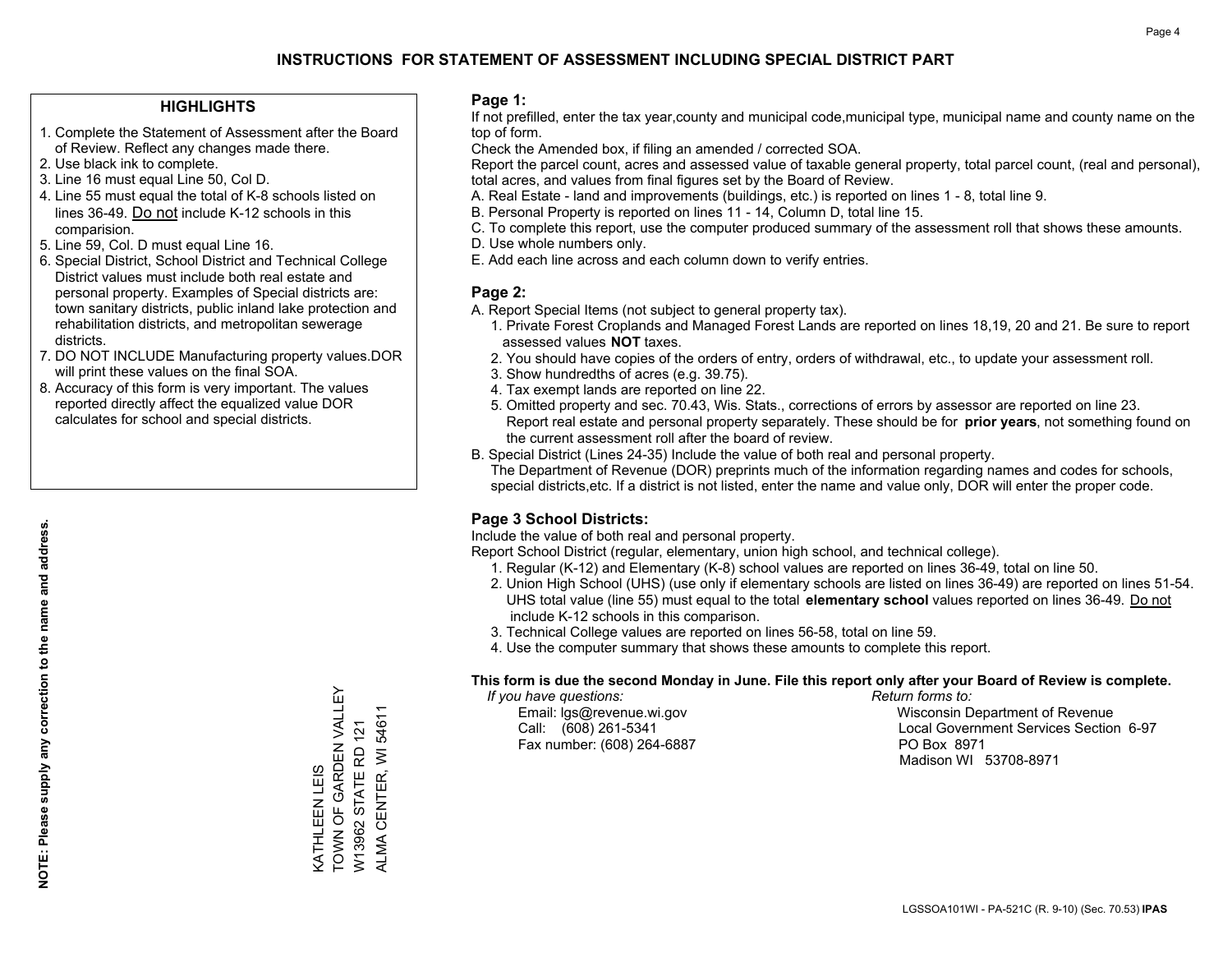**FINAL - EQUATED**

**STATEMENT OF ASSESSMENT FOR 2016** 

|          | כיכיו ז | '42     |
|----------|---------|---------|
| $\cdots$ | MI IN   | ACCT NO |

|                | <b>FOR</b>                                                                                                                                                                                   | <b>TOWN OF</b><br><b>OF</b>                                  | <b>GARFIELD</b>          |              | <b>JACKSON COUNTY</b>                  |                         |                      | WHEN COMPLETING THIS DOCUMENT            |
|----------------|----------------------------------------------------------------------------------------------------------------------------------------------------------------------------------------------|--------------------------------------------------------------|--------------------------|--------------|----------------------------------------|-------------------------|----------------------|------------------------------------------|
|                |                                                                                                                                                                                              | Town - Village - City                                        | <b>Municipality Name</b> |              | <b>County Name</b>                     |                         |                      | DO NOT WRITE OVER X's OR IN SHADED AREAS |
| Line           |                                                                                                                                                                                              | <b>REAL ESTATE</b>                                           |                          | PARCEL COUNT | NO. OF ACRES<br><b>WHOLE</b>           | <b>VALUE OF</b>         | <b>VALUE OF</b>      | <b>TOTAL VALUE OF LAND</b>               |
| No.            |                                                                                                                                                                                              | (See Lines 18 - 22 for<br>other Real Estate)                 |                          |              | TOTAL LAND IMPROVEMENTS NUMBERS ONLY   | <b>LAND</b>             | <b>IMPROVEMENTS</b>  | AND IMPROVEMENTS                         |
|                |                                                                                                                                                                                              |                                                              | Col. A                   | Col. B       | Col. C                                 | Col. D                  | Col. E               | Col. F                                   |
|                |                                                                                                                                                                                              | <b>RESIDENTIAL - Class 1</b>                                 | 320                      | 293          | 504                                    | 2,333,600               | 25,888,200           | 28,221,800                               |
| $\overline{2}$ |                                                                                                                                                                                              | <b>COMMERCIAL - Class 2</b>                                  | 8                        | 6            | 44                                     | 131,600                 | 713,500              | 845,100                                  |
| 3              |                                                                                                                                                                                              | <b>MANUFACTURING - Class 3</b>                               | $\Omega$                 | 0            | $\Omega$                               | 0                       | 0                    | $\mathbf{0}$                             |
| 4              |                                                                                                                                                                                              | <b>AGRICULTURAL - Class 4</b>                                | 443                      |              | 7,460                                  | 943,100                 |                      | 943,100                                  |
| 5              |                                                                                                                                                                                              | <b>UNDEVELOPED - Class 5</b>                                 | 331                      |              | 1,453                                  | 739,250                 |                      | 739,250                                  |
| 6              |                                                                                                                                                                                              | AGRICULTURAL FOREST - Class 5m                               | 304                      |              | 4,706                                  | 5,024,200               |                      | 5,024,200                                |
| 7              |                                                                                                                                                                                              | FOREST LANDS - Class 6                                       | 233                      |              | 3,853                                  | 8,164,400               |                      | 8,164,400                                |
| 8              |                                                                                                                                                                                              | OTHER - Class 7                                              | 62                       | 62           | 118                                    | 399,500                 | 3,700,500            | 4,100,000                                |
| 9              |                                                                                                                                                                                              | TOTAL - ALL COLUMNS                                          | 1,701                    | 361          | 18,138                                 | 17,735,650              | 30,302,200           | 48,037,850                               |
| 10             |                                                                                                                                                                                              | NUMBER OF PERSONAL PROPERTY ACCOUNTS IN ROLL                 |                          |              | 23                                     | <b>LOCALLY ASSESSED</b> | <b>MANUFACTURING</b> | <b>MERGED</b>                            |
| 11             |                                                                                                                                                                                              | BOATS AND OTHER WATERCRAFT NOT EXEMPT - Code 1               |                          |              |                                        | 0                       | 0                    | $\mathbf{0}$                             |
| 12             |                                                                                                                                                                                              | MACHINERY, TOOLS AND PATTERNS - Code 2                       |                          |              |                                        | 1,600                   | $\mathbf 0$          | 1,600                                    |
| 13             |                                                                                                                                                                                              | FURNITURE, FIXTURES AND EQUIPMENT - Code 3                   |                          |              |                                        | 35,900                  | $\mathbf 0$          | 35,900                                   |
| 14             |                                                                                                                                                                                              | ALL OTHER PERSONAL PROPERTY NOT EXEMPT - Codes 4A, 4B, 4C    |                          |              |                                        | 201,700                 | 0                    | 201,700                                  |
| 15             |                                                                                                                                                                                              | TOTAL OF PERSONAL PROPERTY NOT EXEMPT (Total of Lines 11-14) |                          | 239,200      | $\mathbf 0$                            | 239,200                 |                      |                                          |
| 16             | AGGREGATE ASSESSED VALUE OF ALL PROPERTY SUBJECT TO THE GENERAL PROPERTY TAX (Total of Lines 9F and 15F)<br>MUST EQUAL TOTAL VALUE OF THE SCHOOL DISTRICTS (K-12 PLUS K-8) - Line 50, Col. F |                                                              |                          |              |                                        |                         | 48,277,050           |                                          |
| 17             |                                                                                                                                                                                              | <b>BOARD OF REVIEW</b><br>DATE OF FINAL ADJOURNMENT          | 06/16/2016               |              | Name of Assessor<br><b>ERIC KLEVEN</b> |                         | Telephone #          | (715) 598-4599                           |

REMARKS

The Assessment Ratio to be used in calculating the estimated Fair Market Value on tax bills for this tax district is .93887507

This ratio should be used to convert assessed values to "Calculate Equalized Values" in Step 1 of the Lottery and Gaming Credit Calculations.<br>This ratio should be used in the "Computation of Tax Equivalent" schedule of the Commission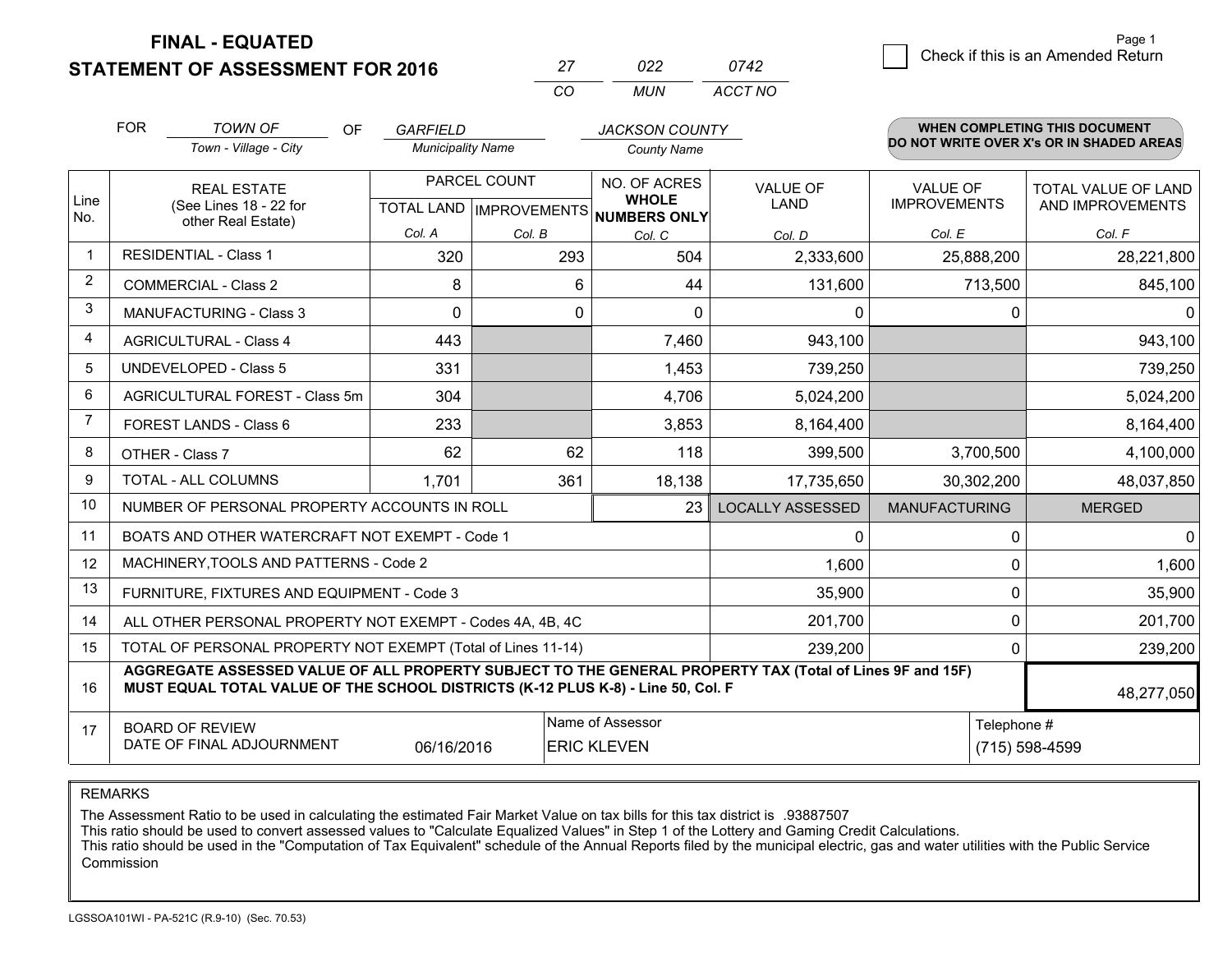*YEAR CO MUN ACCT NO* 2016 27 022 0742

Do not confuse FOREST LANDS (Line 7) with FOREST CROPS (in this section) - They are **NOT** the same

|    |                                                    |                                             |  | Private Forest Crop - Reg Class @ 10¢ per acre                                 |                                                                              | Private Forest Crop - Reg Class @ \$2.52 per acre             |                                                                    |  |                    |  |
|----|----------------------------------------------------|---------------------------------------------|--|--------------------------------------------------------------------------------|------------------------------------------------------------------------------|---------------------------------------------------------------|--------------------------------------------------------------------|--|--------------------|--|
| 18 | (a) PARCELS                                        | (b) ACRES                                   |  | (c) ASSESSED VALUE                                                             |                                                                              | (d) PARCELS                                                   | (e) ACRES                                                          |  | (f) ASSESSED VALUE |  |
|    |                                                    |                                             |  |                                                                                |                                                                              |                                                               |                                                                    |  |                    |  |
|    | Private Forest Crop - Special Class @ 20¢ per acre |                                             |  |                                                                                | Entered Before 2005 Managed Forest - Ferrous Mining CLOSED @ \$8.27 per acre |                                                               |                                                                    |  |                    |  |
| 19 | (a) PARCELS                                        | (b) ACRES                                   |  | (c) ASSESSED VALUE                                                             |                                                                              | (d) PARCELS                                                   | (e) ACRES                                                          |  | (f) ASSESSED VALUE |  |
|    |                                                    |                                             |  |                                                                                |                                                                              |                                                               |                                                                    |  |                    |  |
|    |                                                    | Entered Before 2005 Managed Forest - OPEN @ |  | \$.79 per acre                                                                 |                                                                              |                                                               | Entered Before 2005 Managed Forest - CLOSED @ \$1.87 per acre      |  |                    |  |
| 20 | (a) PARCELS                                        | (b) ACRES                                   |  | (c) ASSESSED VALUE                                                             |                                                                              | (d) PARCELS                                                   | (e) ACRES                                                          |  | (f) ASSESSED VALUE |  |
|    | 14                                                 | 374                                         |  | 574,100                                                                        |                                                                              | 55<br>1.628.53                                                |                                                                    |  | 3,127,700          |  |
|    | Entered After 2004 Managed Forest - OPEN @         |                                             |  | \$2.14 per acre                                                                |                                                                              | Entered After 2004 Managed Forest - CLOSED @ \$10.68 per acre |                                                                    |  |                    |  |
| 21 | (a) PARCELS                                        | (b) ACRES                                   |  | (c) ASSESSED VALUE                                                             | (d) PARCELS                                                                  |                                                               | (e) ACRES                                                          |  | (f) ASSESSED VALUE |  |
|    |                                                    |                                             |  |                                                                                |                                                                              |                                                               |                                                                    |  |                    |  |
|    | ี                                                  | 178.63                                      |  | 292,700                                                                        |                                                                              | 56<br>1,345.13                                                |                                                                    |  | 2,585,100          |  |
| 22 | (a) County Forest Cropland Acres                   |                                             |  | (b) Federal Acres                                                              | (c) State Acres                                                              |                                                               | (d) County (NOT FOREST CROP) Acres                                 |  | (e) Other Acres    |  |
|    |                                                    |                                             |  |                                                                                |                                                                              | 959.88                                                        | 12.34                                                              |  | 63.54              |  |
|    |                                                    |                                             |  | Assessed Value of Omitted Property From Prior Years (Sec. 70.44)               |                                                                              |                                                               | Assessed Value of Sec. 70.43 Corrections of Errors by Assessors    |  |                    |  |
| 23 |                                                    | (a) REAL ESTATE                             |  | (b) PERSONAL                                                                   |                                                                              |                                                               | (c1) REAL ESTATE                                                   |  | (c2) PERSONAL      |  |
|    |                                                    |                                             |  |                                                                                |                                                                              |                                                               |                                                                    |  |                    |  |
|    |                                                    |                                             |  | Manufacturing Equated Value of Omitted Property From Prior Years (Sec. 70.995) |                                                                              |                                                               | Mfg. Equated Value of Sec.70.43 Corrections of Errors by Assessors |  |                    |  |
|    | (d) REAL ESTATE                                    |                                             |  | (e) PERSONAL                                                                   |                                                                              | (f1) REAL ESTATE                                              |                                                                    |  | (f2) PERSONAL      |  |
|    |                                                    |                                             |  |                                                                                |                                                                              |                                                               |                                                                    |  |                    |  |

## **SPECIAL DISTRICTS**

| Line<br>No. | Enter 6-digit<br>Special District<br>Code (Col. A) | <b>Account</b><br><b>Number</b> | <b>Special District Name</b> | <b>Locally Assessed Value</b><br>of Real Estate and | Mfg Value of Real Estate<br>and Personal Property | <b>Merged Value of</b><br><b>Real Estate and</b><br>Personal Property (Col. F) |
|-------------|----------------------------------------------------|---------------------------------|------------------------------|-----------------------------------------------------|---------------------------------------------------|--------------------------------------------------------------------------------|
|             |                                                    | (Col. B)                        | (Col. C)                     | Personal Property (Col. D)                          | (Col. E)                                          |                                                                                |
| 24          |                                                    |                                 |                              |                                                     |                                                   |                                                                                |
| 25          |                                                    |                                 |                              |                                                     |                                                   |                                                                                |
| 26          |                                                    |                                 |                              |                                                     |                                                   |                                                                                |
| 27          |                                                    |                                 |                              |                                                     |                                                   |                                                                                |
| 28          |                                                    |                                 |                              |                                                     |                                                   |                                                                                |
| 29          |                                                    |                                 |                              |                                                     |                                                   |                                                                                |
| 30          |                                                    |                                 |                              |                                                     |                                                   |                                                                                |
| 31          |                                                    |                                 |                              |                                                     |                                                   |                                                                                |
| 32          |                                                    |                                 |                              |                                                     |                                                   |                                                                                |
| 33          |                                                    |                                 |                              |                                                     |                                                   |                                                                                |
| 34          |                                                    |                                 |                              |                                                     |                                                   |                                                                                |
| 35          |                                                    |                                 |                              |                                                     |                                                   |                                                                                |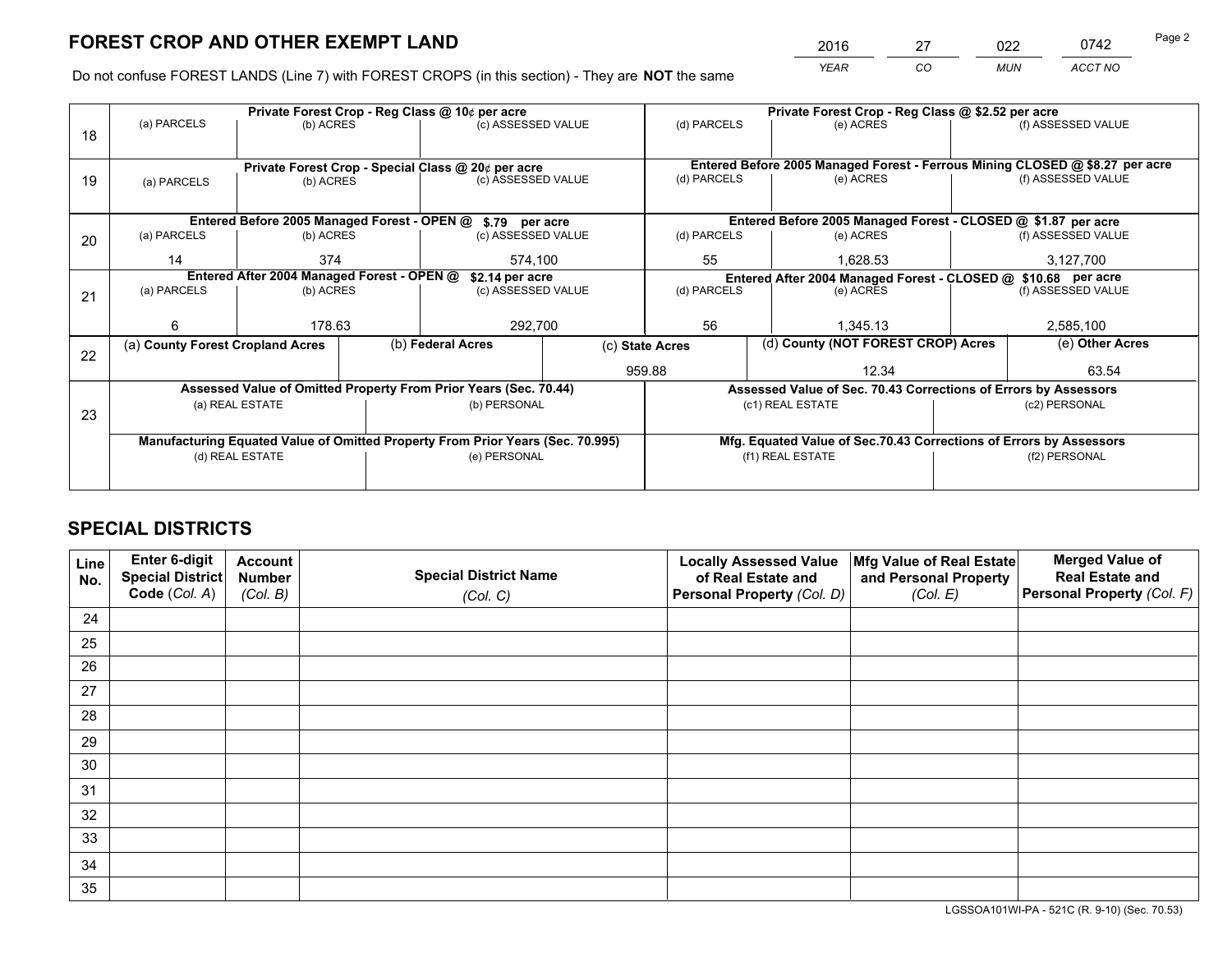|             |                                                          |                                             |                                                         | <b>YEAR</b>                                                                       | CO<br><b>MUN</b>                                              | ACCT NO                                                                        |
|-------------|----------------------------------------------------------|---------------------------------------------|---------------------------------------------------------|-----------------------------------------------------------------------------------|---------------------------------------------------------------|--------------------------------------------------------------------------------|
| Line<br>No. | Enter 6-digit<br><b>School District</b><br>Code (Col. A) | <b>Account</b><br><b>Number</b><br>(Col. B) | <b>School District Name</b><br>(Col. C)                 | <b>Locally Assessed Value</b><br>of Real Estate and<br>Personal Property (Col. D) | Mfg Value of Real Estate<br>and Personal Property<br>(Col. E) | <b>Merged Value of</b><br><b>Real Estate and</b><br>Personal Property (Col. F) |
|             | A. SCHOOL DISTRICTS (K-8 and K-12)                       |                                             |                                                         |                                                                                   |                                                               |                                                                                |
| 36          | 614186                                                   | 0363                                        | SCH D OF OSSEO-FAIRCHILD                                | 48,277,050                                                                        |                                                               | 48,277,050                                                                     |
| 37          |                                                          |                                             |                                                         |                                                                                   |                                                               |                                                                                |
| 38          |                                                          |                                             |                                                         |                                                                                   |                                                               |                                                                                |
| 39          |                                                          |                                             |                                                         |                                                                                   |                                                               |                                                                                |
| 40          |                                                          |                                             |                                                         |                                                                                   |                                                               |                                                                                |
| 41          |                                                          |                                             |                                                         |                                                                                   |                                                               |                                                                                |
| 42          |                                                          |                                             |                                                         |                                                                                   |                                                               |                                                                                |
| 43          |                                                          |                                             |                                                         |                                                                                   |                                                               |                                                                                |
| 44<br>45    |                                                          |                                             |                                                         |                                                                                   |                                                               |                                                                                |
| 46          |                                                          |                                             |                                                         |                                                                                   |                                                               |                                                                                |
| 47          |                                                          |                                             |                                                         |                                                                                   |                                                               |                                                                                |
| 48          |                                                          |                                             |                                                         |                                                                                   |                                                               |                                                                                |
| 49          |                                                          |                                             |                                                         |                                                                                   |                                                               |                                                                                |
| 50          |                                                          |                                             | TOTAL ASSESSED VALUE OF SCHOOL DISTRICTS (K-8 and K-12) | 48,277,050                                                                        |                                                               | 48,277,050                                                                     |
|             | <b>B.</b><br><b>UNION HIGH SCHOOL DISTRICTS</b>          |                                             |                                                         |                                                                                   |                                                               |                                                                                |
| 51          |                                                          |                                             |                                                         |                                                                                   |                                                               |                                                                                |
| 52          |                                                          |                                             |                                                         |                                                                                   |                                                               |                                                                                |
| 53          |                                                          |                                             |                                                         |                                                                                   |                                                               |                                                                                |
| 54          |                                                          |                                             |                                                         |                                                                                   |                                                               |                                                                                |
| 55          |                                                          |                                             | TOTAL ASSESSED VALUE OF UNION HIGH SCHOOLS              |                                                                                   |                                                               |                                                                                |
|             | C. TECHNICAL COLLEGE DISTRICTS                           |                                             |                                                         |                                                                                   |                                                               |                                                                                |
| 56          | 000100                                                   | 0001                                        | CHIPPEWA VALLEY TECHNICAL COLLEGE EAUC                  | 48,277,050                                                                        |                                                               | 48,277,050                                                                     |
| 57          |                                                          |                                             |                                                         |                                                                                   |                                                               |                                                                                |
| 58<br>59    |                                                          |                                             | TOTAL ASSESSED VALUE OF TECHNICAL COLLEGES              | 48,277,050                                                                        |                                                               | 48,277,050                                                                     |
|             |                                                          |                                             |                                                         |                                                                                   |                                                               |                                                                                |

27

022

 *I hereby certify, to the best of my knowledge and belief, this form is complete and correct.*

**SCHOOL DISTRICTS**

| Print name of preparer | Title                    |                | Date (MM / DD / CCYY) |
|------------------------|--------------------------|----------------|-----------------------|
|                        |                          |                |                       |
| Signature of preparer  | Contact Telephone Number | E-mail address |                       |
|                        |                          |                |                       |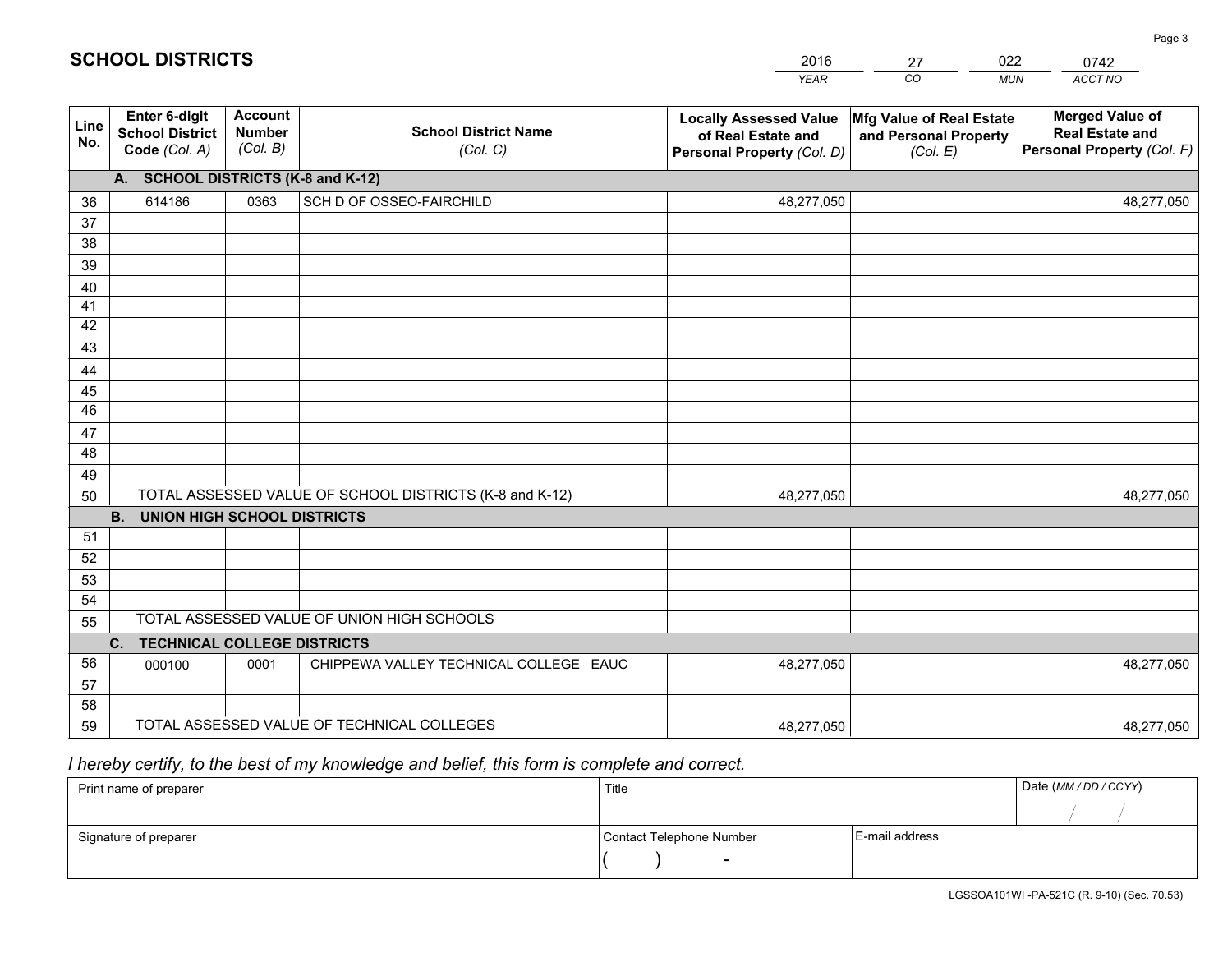### **HIGHLIGHTS**

- 1. Complete the Statement of Assessment after the Board of Review. Reflect any changes made there.
- 2. Use black ink to complete.
- 3. Line 16 must equal Line 50, Col D.
- 4. Line 55 must equal the total of K-8 schools listed on lines 36-49. Do not include K-12 schools in this comparision.
- 5. Line 59, Col. D must equal Line 16.
- 6. Special District, School District and Technical College District values must include both real estate and personal property. Examples of Special districts are: town sanitary districts, public inland lake protection and rehabilitation districts, and metropolitan sewerage districts.
- 7. DO NOT INCLUDE Manufacturing property values.DOR will print these values on the final SOA.

ARDYTH ROBERTSON TOWN OF GARFIELD

ARDYTH ROBERTSON<br>TOWN OF GARFIELD

N14438 VALLEYBROOK LANE

N14438 VALLEYBROOK LANE<br>OSSEO, WI 54758

OSSEO, WI 54758

 8. Accuracy of this form is very important. The values reported directly affect the equalized value DOR calculates for school and special districts.

### **Page 1:**

 If not prefilled, enter the tax year,county and municipal code,municipal type, municipal name and county name on the top of form.

Check the Amended box, if filing an amended / corrected SOA.

 Report the parcel count, acres and assessed value of taxable general property, total parcel count, (real and personal), total acres, and values from final figures set by the Board of Review.

- A. Real Estate land and improvements (buildings, etc.) is reported on lines 1 8, total line 9.
- B. Personal Property is reported on lines 11 14, Column D, total line 15.
- C. To complete this report, use the computer produced summary of the assessment roll that shows these amounts.
- D. Use whole numbers only.
- E. Add each line across and each column down to verify entries.

### **Page 2:**

- A. Report Special Items (not subject to general property tax).
- 1. Private Forest Croplands and Managed Forest Lands are reported on lines 18,19, 20 and 21. Be sure to report assessed values **NOT** taxes.
- 2. You should have copies of the orders of entry, orders of withdrawal, etc., to update your assessment roll.
	- 3. Show hundredths of acres (e.g. 39.75).
- 4. Tax exempt lands are reported on line 22.
- 5. Omitted property and sec. 70.43, Wis. Stats., corrections of errors by assessor are reported on line 23. Report real estate and personal property separately. These should be for **prior years**, not something found on the current assessment roll after the board of review.
- B. Special District (Lines 24-35) Include the value of both real and personal property.
- The Department of Revenue (DOR) preprints much of the information regarding names and codes for schools, special districts,etc. If a district is not listed, enter the name and value only, DOR will enter the proper code.

### **Page 3 School Districts:**

Include the value of both real and personal property.

Report School District (regular, elementary, union high school, and technical college).

- 1. Regular (K-12) and Elementary (K-8) school values are reported on lines 36-49, total on line 50.
- 2. Union High School (UHS) (use only if elementary schools are listed on lines 36-49) are reported on lines 51-54. UHS total value (line 55) must equal to the total **elementary school** values reported on lines 36-49. Do notinclude K-12 schools in this comparison.
- 3. Technical College values are reported on lines 56-58, total on line 59.
- 4. Use the computer summary that shows these amounts to complete this report.

### **This form is due the second Monday in June. File this report only after your Board of Review is complete.**

 *If you have questions: Return forms to:*

Fax number: (608) 264-6887 PO Box 8971

 Email: lgs@revenue.wi.gov Wisconsin Department of Revenue Call: (608) 261-5341 Local Government Services Section 6-97Madison WI 53708-8971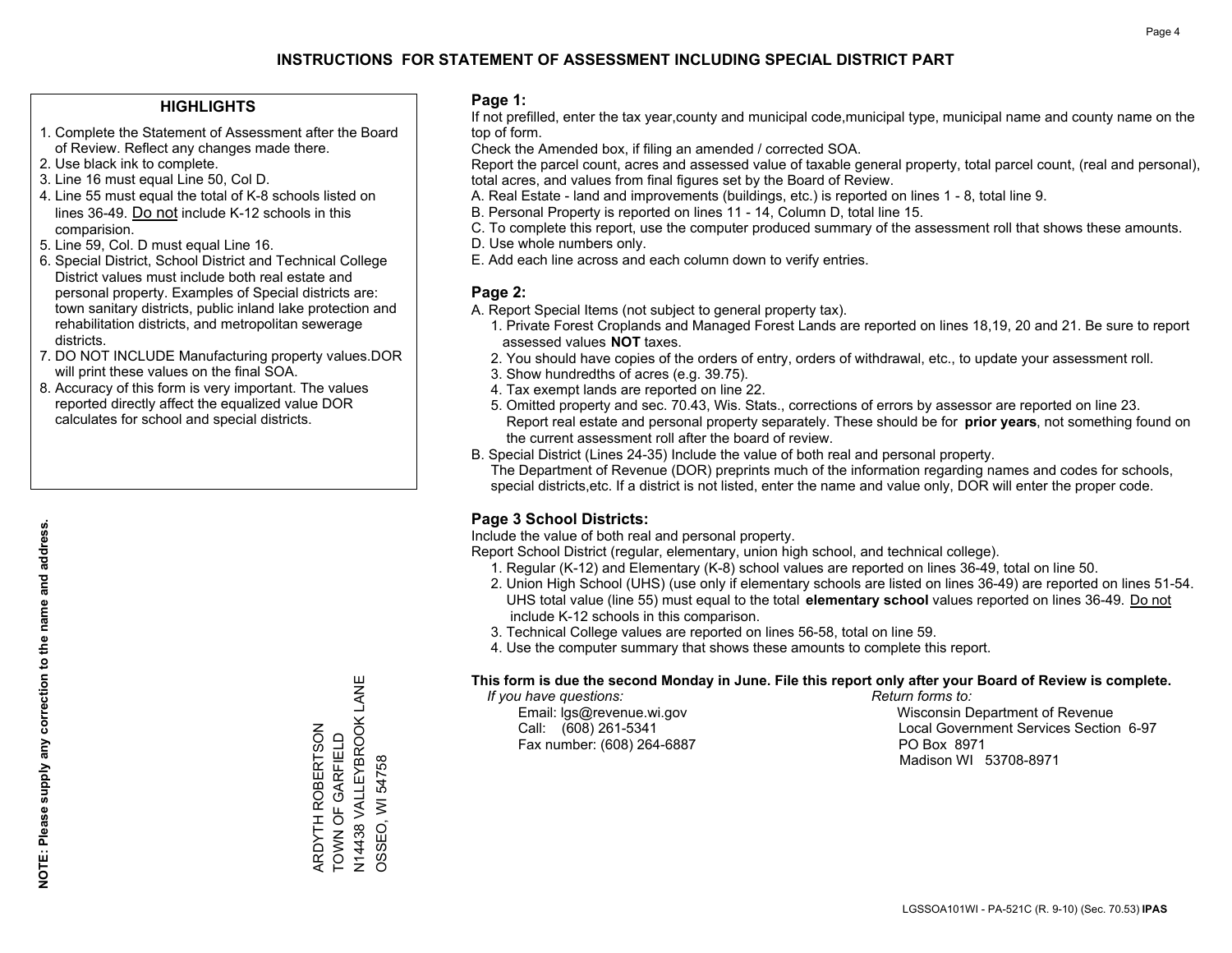**FINAL - EQUATED**

**STATEMENT OF ASSESSMENT FOR 2016** 

|          | በጋ4 | 0743    |
|----------|-----|---------|
| $\cdots$ | MUN | ACCT NO |

|             | <b>FOR</b>                                                                                                                                                   | <b>TOWN OF</b><br><b>OF</b>                                                                                                                                                                  | <b>HIXTON</b>                             |        | <b>JACKSON COUNTY</b>                               |                         |                                        | WHEN COMPLETING THIS DOCUMENT                  |
|-------------|--------------------------------------------------------------------------------------------------------------------------------------------------------------|----------------------------------------------------------------------------------------------------------------------------------------------------------------------------------------------|-------------------------------------------|--------|-----------------------------------------------------|-------------------------|----------------------------------------|------------------------------------------------|
|             |                                                                                                                                                              | Town - Village - City                                                                                                                                                                        | <b>Municipality Name</b>                  |        | <b>County Name</b>                                  |                         |                                        | DO NOT WRITE OVER X's OR IN SHADED AREAS       |
| Line<br>No. |                                                                                                                                                              | <b>REAL ESTATE</b><br>(See Lines 18 - 22 for                                                                                                                                                 | PARCEL COUNT<br>TOTAL LAND   IMPROVEMENTS |        | NO. OF ACRES<br><b>WHOLE</b><br><b>NUMBERS ONLY</b> | <b>VALUE OF</b><br>LAND | <b>VALUE OF</b><br><b>IMPROVEMENTS</b> | <b>TOTAL VALUE OF LAND</b><br>AND IMPROVEMENTS |
|             |                                                                                                                                                              | other Real Estate)                                                                                                                                                                           | Col. A                                    | Col. B | Col. C                                              | Col. D                  | Col. E                                 | Col. F                                         |
|             |                                                                                                                                                              | RESIDENTIAL - Class 1                                                                                                                                                                        | 261                                       | 239    | 744                                                 | 3,231,900               | 20,204,500                             | 23,436,400                                     |
| 2           |                                                                                                                                                              | <b>COMMERCIAL - Class 2</b>                                                                                                                                                                  | 26                                        | 17     | 218                                                 | 1,127,300               | 1,814,300                              | 2,941,600                                      |
| 3           |                                                                                                                                                              | <b>MANUFACTURING - Class 3</b>                                                                                                                                                               | $\Omega$                                  | 0      | $\Omega$                                            | 0                       | 0                                      |                                                |
| 4           |                                                                                                                                                              | <b>AGRICULTURAL - Class 4</b>                                                                                                                                                                | 534                                       |        | 10,935                                              | 1,606,550               |                                        | 1,606,550                                      |
| 5           |                                                                                                                                                              | <b>UNDEVELOPED - Class 5</b>                                                                                                                                                                 | 244                                       |        | 817                                                 | 357,100                 |                                        | 357,100                                        |
| 6           |                                                                                                                                                              | AGRICULTURAL FOREST - Class 5m                                                                                                                                                               | 233                                       |        | 3,055                                               | 3,352,000               |                                        | 3,352,000                                      |
| 7           |                                                                                                                                                              | FOREST LANDS - Class 6                                                                                                                                                                       | 153                                       |        | 2,888                                               | 6,376,800               |                                        | 6,376,800                                      |
| 8           |                                                                                                                                                              | OTHER - Class 7                                                                                                                                                                              | 78                                        | 74     | 199                                                 | 762,100                 | 5,367,900                              | 6,130,000                                      |
| 9           |                                                                                                                                                              | TOTAL - ALL COLUMNS                                                                                                                                                                          | 1,529                                     | 330    | 18,856                                              | 16,813,750              | 27,386,700                             | 44,200,450                                     |
| 10          |                                                                                                                                                              | NUMBER OF PERSONAL PROPERTY ACCOUNTS IN ROLL                                                                                                                                                 |                                           |        | 23                                                  | <b>LOCALLY ASSESSED</b> | <b>MANUFACTURING</b>                   | <b>MERGED</b>                                  |
| 11          |                                                                                                                                                              | BOATS AND OTHER WATERCRAFT NOT EXEMPT - Code 1                                                                                                                                               |                                           |        |                                                     | 0                       | 0                                      |                                                |
| 12          |                                                                                                                                                              | MACHINERY, TOOLS AND PATTERNS - Code 2                                                                                                                                                       |                                           |        |                                                     | 453,800                 | 0                                      | 453,800                                        |
| 13          |                                                                                                                                                              | FURNITURE, FIXTURES AND EQUIPMENT - Code 3                                                                                                                                                   |                                           |        |                                                     | 26,300                  | 0                                      | 26,300                                         |
| 14          |                                                                                                                                                              | ALL OTHER PERSONAL PROPERTY NOT EXEMPT - Codes 4A, 4B, 4C                                                                                                                                    |                                           |        |                                                     | 92,500                  | 0                                      | 92,500                                         |
| 15          | TOTAL OF PERSONAL PROPERTY NOT EXEMPT (Total of Lines 11-14)<br>572,600                                                                                      |                                                                                                                                                                                              |                                           |        |                                                     |                         | 0                                      | 572,600                                        |
| 16          |                                                                                                                                                              | AGGREGATE ASSESSED VALUE OF ALL PROPERTY SUBJECT TO THE GENERAL PROPERTY TAX (Total of Lines 9F and 15F)<br>MUST EQUAL TOTAL VALUE OF THE SCHOOL DISTRICTS (K-12 PLUS K-8) - Line 50, Col. F |                                           |        |                                                     |                         |                                        | 44,773,050                                     |
| 17          | Name of Assessor<br>Telephone #<br><b>BOARD OF REVIEW</b><br>DATE OF FINAL ADJOURNMENT<br>(715) 834-1361<br>05/26/2016<br>APPRAISAL SERVICE CO, GENE JOHNSON |                                                                                                                                                                                              |                                           |        |                                                     |                         |                                        |                                                |

REMARKS

The Assessment Ratio to be used in calculating the estimated Fair Market Value on tax bills for this tax district is .929445236<br>This ratio should be used to convert assessed values to "Calculate Equalized Values" in Step 1 Commission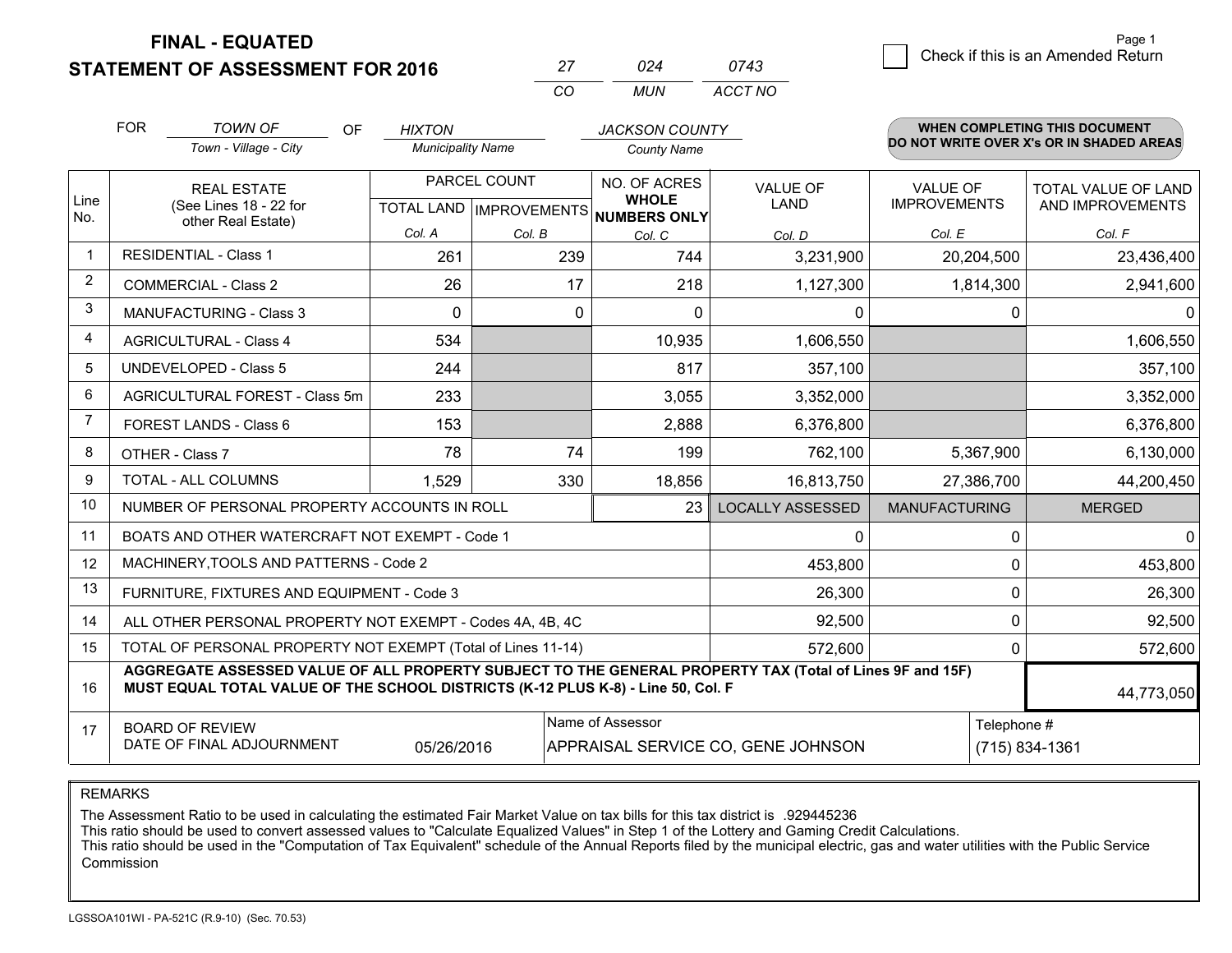*YEAR CO MUN ACCT NO* 2016 27 024 0743 Page 2

Do not confuse FOREST LANDS (Line 7) with FOREST CROPS (in this section) - They are **NOT** the same

|    |                                                                                |                 |             | Private Forest Crop - Reg Class @ 10¢ per acre                   |             | Private Forest Crop - Reg Class @ \$2.52 per acre |                                                                    |                 |                                                                              |  |
|----|--------------------------------------------------------------------------------|-----------------|-------------|------------------------------------------------------------------|-------------|---------------------------------------------------|--------------------------------------------------------------------|-----------------|------------------------------------------------------------------------------|--|
| 18 | (a) PARCELS                                                                    | (b) ACRES       |             | (c) ASSESSED VALUE                                               |             | (d) PARCELS                                       | (e) ACRES                                                          |                 | (f) ASSESSED VALUE                                                           |  |
|    |                                                                                | 40              | 100,000     |                                                                  |             |                                                   |                                                                    |                 |                                                                              |  |
|    | Private Forest Crop - Special Class @ 20¢ per acre                             |                 |             |                                                                  |             |                                                   |                                                                    |                 | Entered Before 2005 Managed Forest - Ferrous Mining CLOSED @ \$8.27 per acre |  |
| 19 | (c) ASSESSED VALUE<br>(b) ACRES<br>(a) PARCELS                                 |                 | (d) PARCELS | (e) ACRES                                                        |             | (f) ASSESSED VALUE                                |                                                                    |                 |                                                                              |  |
|    |                                                                                |                 |             |                                                                  |             |                                                   |                                                                    |                 |                                                                              |  |
|    |                                                                                |                 |             | Entered Before 2005 Managed Forest - OPEN @ \$.79 per acre       |             |                                                   | Entered Before 2005 Managed Forest - CLOSED @ \$1.87 per acre      |                 |                                                                              |  |
| 20 | (a) PARCELS                                                                    | (b) ACRES       |             | (c) ASSESSED VALUE                                               |             | (d) PARCELS                                       | (e) ACRES                                                          |                 | (f) ASSESSED VALUE                                                           |  |
|    |                                                                                | 30<br>75.000    |             |                                                                  | 27<br>805   |                                                   |                                                                    | 1,558,700       |                                                                              |  |
|    | Entered After 2004 Managed Forest - OPEN @<br>\$2.14 per acre                  |                 |             |                                                                  |             |                                                   | Entered After 2004 Managed Forest - CLOSED @ \$10.68 per acre      |                 |                                                                              |  |
| 21 | (a) PARCELS                                                                    | (b) ACRES       |             | (c) ASSESSED VALUE                                               | (d) PARCELS |                                                   | (e) ACRES                                                          |                 |                                                                              |  |
|    |                                                                                |                 |             |                                                                  |             |                                                   |                                                                    |                 |                                                                              |  |
|    |                                                                                |                 |             |                                                                  |             | 32<br>1.063.5                                     |                                                                    |                 | 2,320,300                                                                    |  |
| 22 | (a) County Forest Cropland Acres                                               |                 |             | (b) Federal Acres<br>(c) State Acres                             |             | (d) County (NOT FOREST CROP) Acres                |                                                                    | (e) Other Acres |                                                                              |  |
|    |                                                                                |                 |             | 1,053.58                                                         |             | .75                                               |                                                                    |                 |                                                                              |  |
|    |                                                                                |                 |             | Assessed Value of Omitted Property From Prior Years (Sec. 70.44) |             |                                                   | Assessed Value of Sec. 70.43 Corrections of Errors by Assessors    |                 |                                                                              |  |
| 23 |                                                                                | (a) REAL ESTATE |             | (b) PERSONAL                                                     |             |                                                   | (c1) REAL ESTATE                                                   |                 | (c2) PERSONAL                                                                |  |
|    |                                                                                |                 |             |                                                                  |             |                                                   |                                                                    |                 |                                                                              |  |
|    | Manufacturing Equated Value of Omitted Property From Prior Years (Sec. 70.995) |                 |             |                                                                  |             |                                                   | Mfg. Equated Value of Sec.70.43 Corrections of Errors by Assessors |                 |                                                                              |  |
|    | (e) PERSONAL<br>(d) REAL ESTATE                                                |                 |             | (f1) REAL ESTATE<br>(f2) PERSONAL                                |             |                                                   |                                                                    |                 |                                                                              |  |
|    |                                                                                |                 |             |                                                                  |             |                                                   |                                                                    |                 |                                                                              |  |

## **SPECIAL DISTRICTS**

| Line<br>No. | Enter 6-digit<br>Special District<br>Code (Col. A) | <b>Account</b><br><b>Number</b> | <b>Special District Name</b> | <b>Locally Assessed Value</b><br>of Real Estate and | Mfg Value of Real Estate<br>and Personal Property | <b>Merged Value of</b><br><b>Real Estate and</b><br>Personal Property (Col. F) |
|-------------|----------------------------------------------------|---------------------------------|------------------------------|-----------------------------------------------------|---------------------------------------------------|--------------------------------------------------------------------------------|
|             |                                                    | (Col. B)                        | (Col. C)                     | Personal Property (Col. D)                          | (Col. E)                                          |                                                                                |
| 24          |                                                    |                                 |                              |                                                     |                                                   |                                                                                |
| 25          |                                                    |                                 |                              |                                                     |                                                   |                                                                                |
| 26          |                                                    |                                 |                              |                                                     |                                                   |                                                                                |
| 27          |                                                    |                                 |                              |                                                     |                                                   |                                                                                |
| 28          |                                                    |                                 |                              |                                                     |                                                   |                                                                                |
| 29          |                                                    |                                 |                              |                                                     |                                                   |                                                                                |
| 30          |                                                    |                                 |                              |                                                     |                                                   |                                                                                |
| 31          |                                                    |                                 |                              |                                                     |                                                   |                                                                                |
| 32          |                                                    |                                 |                              |                                                     |                                                   |                                                                                |
| 33          |                                                    |                                 |                              |                                                     |                                                   |                                                                                |
| 34          |                                                    |                                 |                              |                                                     |                                                   |                                                                                |
| 35          |                                                    |                                 |                              |                                                     |                                                   |                                                                                |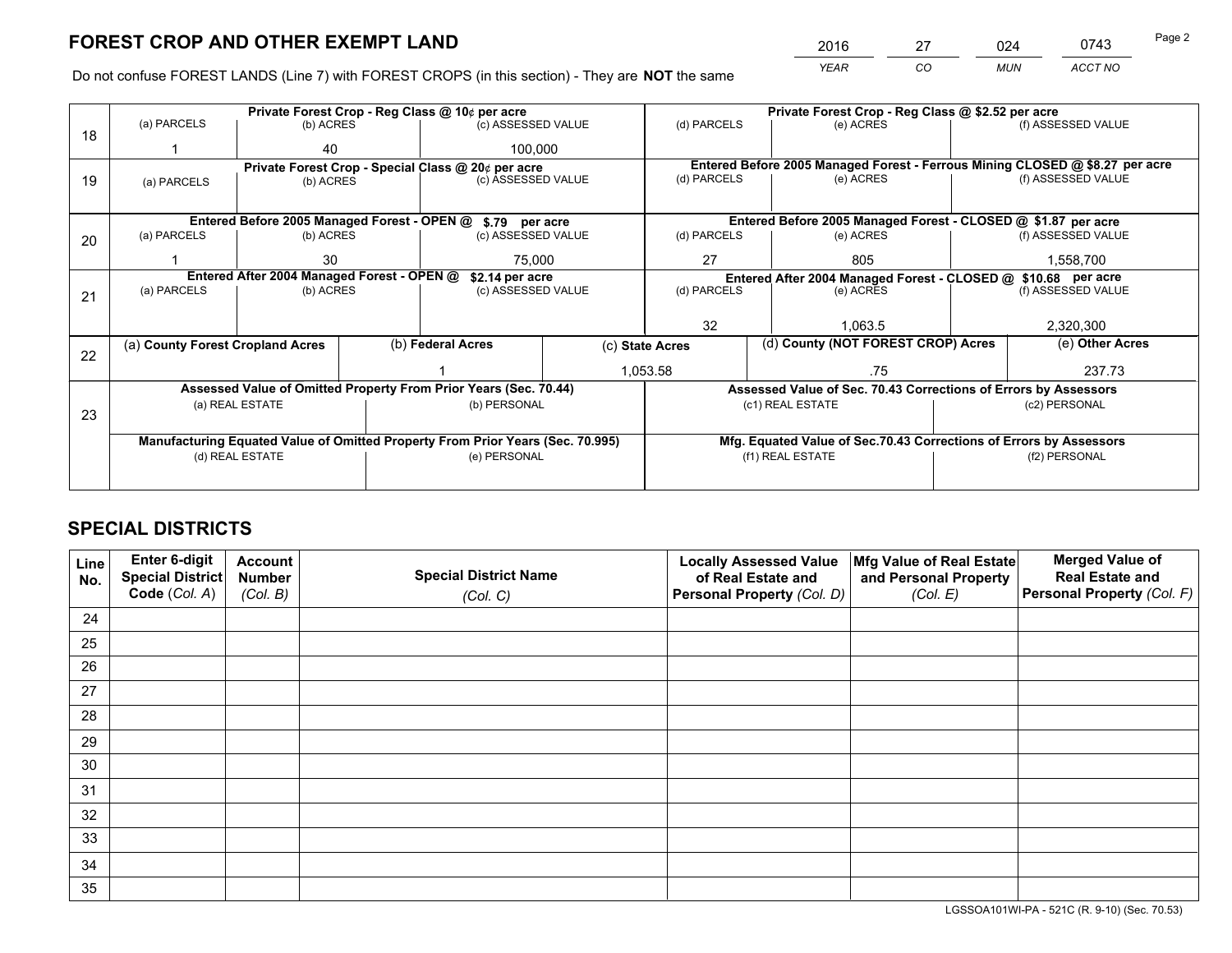|                 |                                                                 |                                             |                                                         | <b>YEAR</b>                                                                       | CO<br><b>MUN</b>                                              | ACCT NO                                                                        |
|-----------------|-----------------------------------------------------------------|---------------------------------------------|---------------------------------------------------------|-----------------------------------------------------------------------------------|---------------------------------------------------------------|--------------------------------------------------------------------------------|
| Line<br>No.     | <b>Enter 6-digit</b><br><b>School District</b><br>Code (Col. A) | <b>Account</b><br><b>Number</b><br>(Col. B) | <b>School District Name</b><br>(Col. C)                 | <b>Locally Assessed Value</b><br>of Real Estate and<br>Personal Property (Col. D) | Mfg Value of Real Estate<br>and Personal Property<br>(Col. E) | <b>Merged Value of</b><br><b>Real Estate and</b><br>Personal Property (Col. F) |
|                 | A. SCHOOL DISTRICTS (K-8 and K-12)                              |                                             |                                                         |                                                                                   |                                                               |                                                                                |
| 36              | 270091                                                          | 0161                                        | SCH D OF ALMA CENTER                                    | 9,549,900                                                                         |                                                               | 9,549,900                                                                      |
| 37              | 270476                                                          | 0162                                        | SCH D OF BLACK RIVER FALLS                              | 35,223,150                                                                        |                                                               | 35,223,150                                                                     |
| 38              |                                                                 |                                             |                                                         |                                                                                   |                                                               |                                                                                |
| 39              |                                                                 |                                             |                                                         |                                                                                   |                                                               |                                                                                |
| 40              |                                                                 |                                             |                                                         |                                                                                   |                                                               |                                                                                |
| 41              |                                                                 |                                             |                                                         |                                                                                   |                                                               |                                                                                |
| 42              |                                                                 |                                             |                                                         |                                                                                   |                                                               |                                                                                |
| 43              |                                                                 |                                             |                                                         |                                                                                   |                                                               |                                                                                |
| 44              |                                                                 |                                             |                                                         |                                                                                   |                                                               |                                                                                |
| 45              |                                                                 |                                             |                                                         |                                                                                   |                                                               |                                                                                |
| $\overline{46}$ |                                                                 |                                             |                                                         |                                                                                   |                                                               |                                                                                |
| 47              |                                                                 |                                             |                                                         |                                                                                   |                                                               |                                                                                |
| 48              |                                                                 |                                             |                                                         |                                                                                   |                                                               |                                                                                |
| 49              |                                                                 |                                             |                                                         |                                                                                   |                                                               |                                                                                |
| 50              |                                                                 |                                             | TOTAL ASSESSED VALUE OF SCHOOL DISTRICTS (K-8 and K-12) | 44,773,050                                                                        |                                                               | 44,773,050                                                                     |
|                 | <b>B.</b><br><b>UNION HIGH SCHOOL DISTRICTS</b>                 |                                             |                                                         |                                                                                   |                                                               |                                                                                |
| 51              |                                                                 |                                             |                                                         |                                                                                   |                                                               |                                                                                |
| 52              |                                                                 |                                             |                                                         |                                                                                   |                                                               |                                                                                |
| 53              |                                                                 |                                             |                                                         |                                                                                   |                                                               |                                                                                |
| 54              |                                                                 |                                             |                                                         |                                                                                   |                                                               |                                                                                |
| 55              |                                                                 |                                             | TOTAL ASSESSED VALUE OF UNION HIGH SCHOOLS              |                                                                                   |                                                               |                                                                                |
|                 | C.<br><b>TECHNICAL COLLEGE DISTRICTS</b>                        |                                             |                                                         |                                                                                   |                                                               |                                                                                |
| 56              | 000100                                                          | 0001                                        | CHIPPEWA VALLEY TECHNICAL COLLEGE EAUC                  | 9,549,900                                                                         |                                                               | 9,549,900                                                                      |
| 57              | 000200                                                          | 0002                                        | WESTERN TECHNICAL COLLEGE LACR                          | 35,223,150                                                                        |                                                               | 35,223,150                                                                     |
| 58              |                                                                 |                                             |                                                         |                                                                                   |                                                               |                                                                                |
| 59              |                                                                 |                                             | TOTAL ASSESSED VALUE OF TECHNICAL COLLEGES              | 44,773,050                                                                        |                                                               | 44,773,050                                                                     |

27

024

# *I hereby certify, to the best of my knowledge and belief, this form is complete and correct.*

**SCHOOL DISTRICTS**

| Print name of preparer | Title                    |                | Date (MM / DD / CCYY) |
|------------------------|--------------------------|----------------|-----------------------|
|                        |                          |                |                       |
| Signature of preparer  | Contact Telephone Number | E-mail address |                       |
|                        | $\overline{\phantom{0}}$ |                |                       |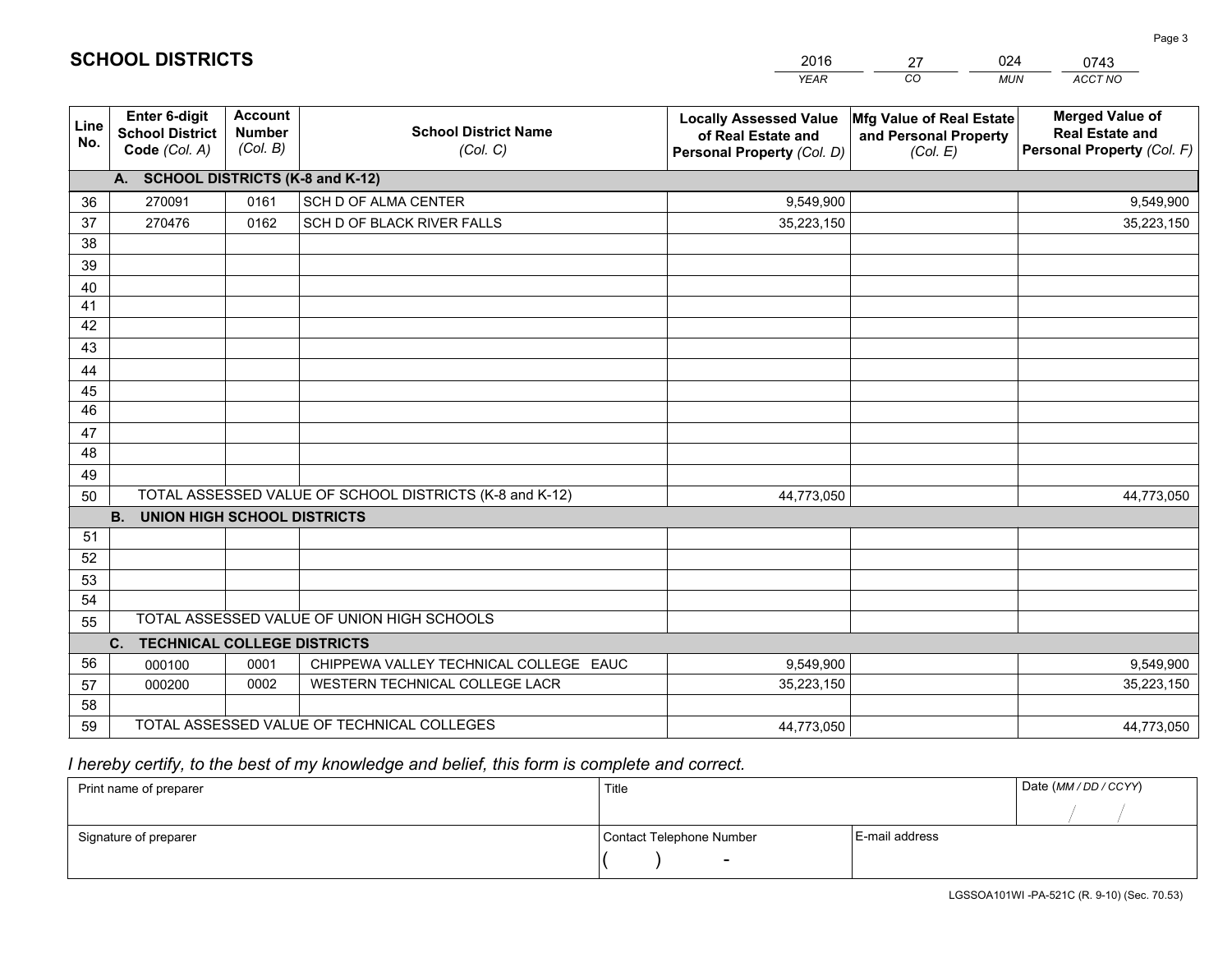### **HIGHLIGHTS**

- 1. Complete the Statement of Assessment after the Board of Review. Reflect any changes made there.
- 2. Use black ink to complete.
- 3. Line 16 must equal Line 50, Col D.
- 4. Line 55 must equal the total of K-8 schools listed on lines 36-49. Do not include K-12 schools in this comparision.
- 5. Line 59, Col. D must equal Line 16.
- 6. Special District, School District and Technical College District values must include both real estate and personal property. Examples of Special districts are: town sanitary districts, public inland lake protection and rehabilitation districts, and metropolitan sewerage districts.
- 7. DO NOT INCLUDE Manufacturing property values.DOR will print these values on the final SOA.
- 8. Accuracy of this form is very important. The values reported directly affect the equalized value DOR calculates for school and special districts.

### **Page 1:**

 If not prefilled, enter the tax year,county and municipal code,municipal type, municipal name and county name on the top of form.

Check the Amended box, if filing an amended / corrected SOA.

 Report the parcel count, acres and assessed value of taxable general property, total parcel count, (real and personal), total acres, and values from final figures set by the Board of Review.

- A. Real Estate land and improvements (buildings, etc.) is reported on lines 1 8, total line 9.
- B. Personal Property is reported on lines 11 14, Column D, total line 15.
- C. To complete this report, use the computer produced summary of the assessment roll that shows these amounts.
- D. Use whole numbers only.
- E. Add each line across and each column down to verify entries.

### **Page 2:**

- A. Report Special Items (not subject to general property tax).
- 1. Private Forest Croplands and Managed Forest Lands are reported on lines 18,19, 20 and 21. Be sure to report assessed values **NOT** taxes.
- 2. You should have copies of the orders of entry, orders of withdrawal, etc., to update your assessment roll.
	- 3. Show hundredths of acres (e.g. 39.75).
- 4. Tax exempt lands are reported on line 22.
- 5. Omitted property and sec. 70.43, Wis. Stats., corrections of errors by assessor are reported on line 23. Report real estate and personal property separately. These should be for **prior years**, not something found on the current assessment roll after the board of review.
- B. Special District (Lines 24-35) Include the value of both real and personal property.
- The Department of Revenue (DOR) preprints much of the information regarding names and codes for schools, special districts,etc. If a district is not listed, enter the name and value only, DOR will enter the proper code.

### **Page 3 School Districts:**

Include the value of both real and personal property.

Report School District (regular, elementary, union high school, and technical college).

- 1. Regular (K-12) and Elementary (K-8) school values are reported on lines 36-49, total on line 50.
- 2. Union High School (UHS) (use only if elementary schools are listed on lines 36-49) are reported on lines 51-54. UHS total value (line 55) must equal to the total **elementary school** values reported on lines 36-49. Do notinclude K-12 schools in this comparison.
- 3. Technical College values are reported on lines 56-58, total on line 59.
- 4. Use the computer summary that shows these amounts to complete this report.

### **This form is due the second Monday in June. File this report only after your Board of Review is complete.**

 *If you have questions: Return forms to:*

Fax number: (608) 264-6887 PO Box 8971

 Email: lgs@revenue.wi.gov Wisconsin Department of Revenue Call: (608) 261-5341 Local Government Services Section 6-97Madison WI 53708-8971

W13586 SHADY GLEN RD W13586 SHADY GLEN RUTH CASPER<br>TOWN OF HIXTON TOWN OF HIXTON HIXTON, WI 54635 HIXTON, WI 54635 RUTH CASPER

윤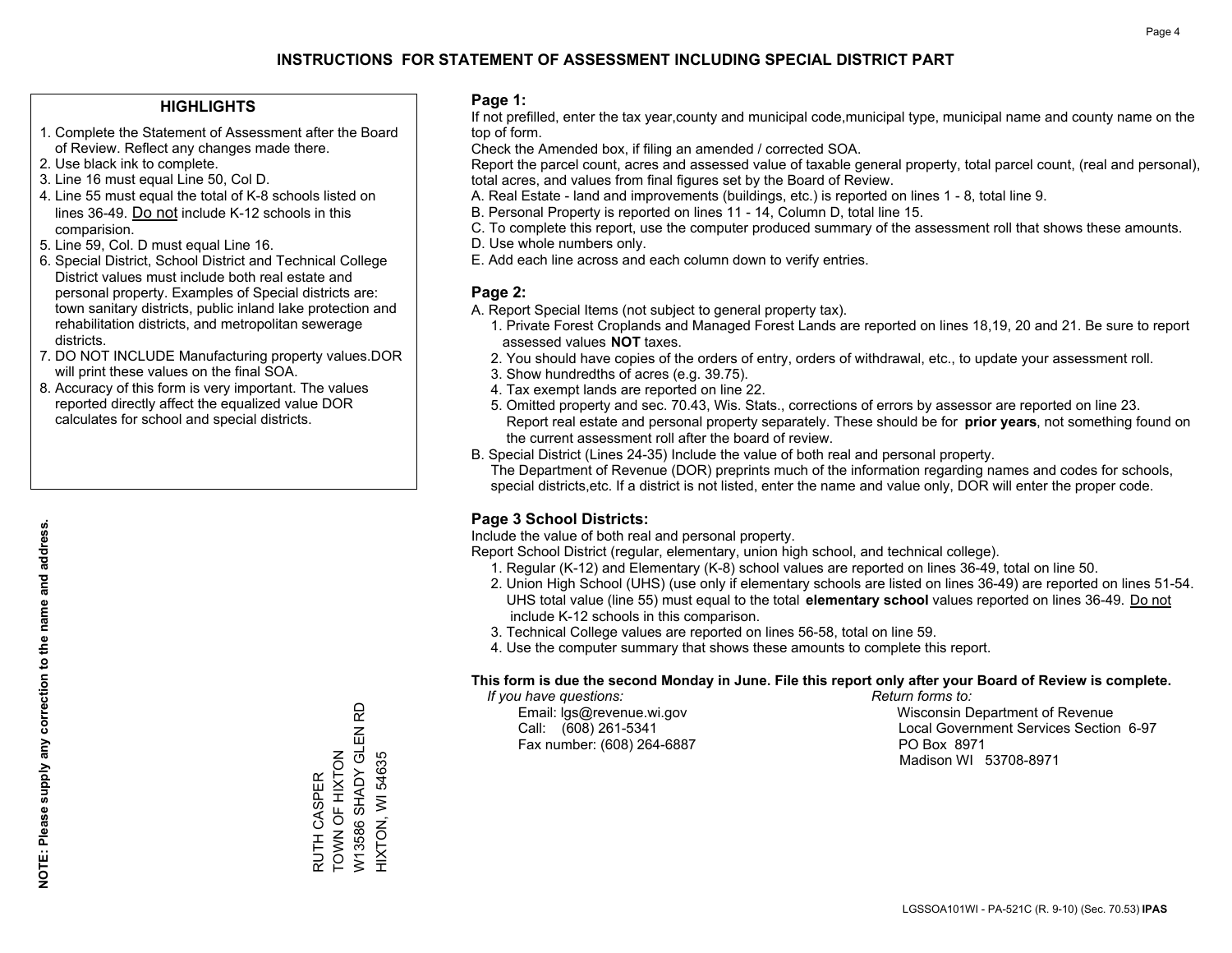**FINAL - EQUATED**

**STATEMENT OF ASSESSMENT FOR 2016** 

|          | ハツド   | 744     |
|----------|-------|---------|
| $\cdots$ | MI IN | ACCT NO |

|              | <b>FOR</b>                                                                                                                                                                                   | <b>TOWN OF</b><br><b>OF</b>                                  | <b>IRVING</b>            |                                          | <b>JACKSON COUNTY</b>        |                         |                      | <b>WHEN COMPLETING THIS DOCUMENT</b>     |
|--------------|----------------------------------------------------------------------------------------------------------------------------------------------------------------------------------------------|--------------------------------------------------------------|--------------------------|------------------------------------------|------------------------------|-------------------------|----------------------|------------------------------------------|
|              |                                                                                                                                                                                              | Town - Village - City                                        | <b>Municipality Name</b> |                                          | <b>County Name</b>           |                         |                      | DO NOT WRITE OVER X's OR IN SHADED AREAS |
| Line         |                                                                                                                                                                                              | <b>REAL ESTATE</b>                                           | PARCEL COUNT             |                                          | NO. OF ACRES<br><b>WHOLE</b> | <b>VALUE OF</b>         | <b>VALUE OF</b>      | TOTAL VALUE OF LAND                      |
| No.          | (See Lines 18 - 22 for<br>other Real Estate)                                                                                                                                                 |                                                              |                          | TOTAL LAND   IMPROVEMENTS   NUMBERS ONLY | LAND                         | <b>IMPROVEMENTS</b>     | AND IMPROVEMENTS     |                                          |
|              |                                                                                                                                                                                              |                                                              | Col. A                   | Col. B                                   | Col. C                       | Col. D                  | Col. E               | Col. F                                   |
| $\mathbf{1}$ |                                                                                                                                                                                              | <b>RESIDENTIAL - Class 1</b>                                 | 303                      | 296                                      | 781                          | 5,539,200               | 31,966,600           | 37,505,800                               |
| 2            |                                                                                                                                                                                              | <b>COMMERCIAL - Class 2</b>                                  | 7                        | 6                                        | 30                           | 155,600                 | 476,100              | 631,700                                  |
| 3            |                                                                                                                                                                                              | <b>MANUFACTURING - Class 3</b>                               |                          |                                          | $\overline{2}$               | 17,300                  | 63,900               | 81,200                                   |
| 4            |                                                                                                                                                                                              | <b>AGRICULTURAL - Class 4</b>                                | 844                      |                                          | 15,436                       | 2,199,200               |                      | 2,199,200                                |
| 5            |                                                                                                                                                                                              | <b>UNDEVELOPED - Class 5</b>                                 | 554                      |                                          | 2,198                        | 1,110,700               |                      | 1,110,700                                |
| 6            |                                                                                                                                                                                              | AGRICULTURAL FOREST - Class 5m                               | 522                      |                                          | 5,452                        | 6,489,400               |                      | 6,489,400                                |
| 7            |                                                                                                                                                                                              | FOREST LANDS - Class 6                                       | 146                      |                                          | 1,972                        | 4,596,100               |                      | 4,596,100                                |
| 8            |                                                                                                                                                                                              | OTHER - Class 7                                              | 123                      | 122                                      | 176                          | 877,600                 | 7,997,000            | 8,874,600                                |
| 9            |                                                                                                                                                                                              | TOTAL - ALL COLUMNS                                          | 2,500                    | 425                                      | 26,047                       | 20,985,100              | 40,503,600           | 61,488,700                               |
| 10           |                                                                                                                                                                                              | NUMBER OF PERSONAL PROPERTY ACCOUNTS IN ROLL                 |                          |                                          | 16                           | <b>LOCALLY ASSESSED</b> | <b>MANUFACTURING</b> | <b>MERGED</b>                            |
| 11           |                                                                                                                                                                                              | BOATS AND OTHER WATERCRAFT NOT EXEMPT - Code 1               |                          |                                          |                              | 0                       | 0                    | $\Omega$                                 |
| 12           |                                                                                                                                                                                              | MACHINERY, TOOLS AND PATTERNS - Code 2                       |                          |                                          |                              | 68,300                  | 50,000               | 118,300                                  |
| 13           |                                                                                                                                                                                              | FURNITURE, FIXTURES AND EQUIPMENT - Code 3                   |                          |                                          |                              | 5,500                   | 0                    | 5,500                                    |
| 14           |                                                                                                                                                                                              | ALL OTHER PERSONAL PROPERTY NOT EXEMPT - Codes 4A, 4B, 4C    |                          |                                          |                              | 41,600                  | 100                  | 41,700                                   |
| 15           |                                                                                                                                                                                              | TOTAL OF PERSONAL PROPERTY NOT EXEMPT (Total of Lines 11-14) |                          | 115,400                                  | 50,100                       | 165,500                 |                      |                                          |
| 16           | AGGREGATE ASSESSED VALUE OF ALL PROPERTY SUBJECT TO THE GENERAL PROPERTY TAX (Total of Lines 9F and 15F)<br>MUST EQUAL TOTAL VALUE OF THE SCHOOL DISTRICTS (K-12 PLUS K-8) - Line 50, Col. F |                                                              |                          |                                          |                              |                         | 61,654,200           |                                          |
| 17           | Name of Assessor<br><b>BOARD OF REVIEW</b><br>DATE OF FINAL ADJOURNMENT<br>08/24/2016<br>HOLLOWAY APPRAISALS, IAN HOLLOWAY                                                                   |                                                              |                          |                                          |                              |                         | Telephone #          | (608) 374-4207                           |

REMARKS

The Assessment Ratio to be used in calculating the estimated Fair Market Value on tax bills for this tax district is .952360976

This ratio should be used to convert assessed values to "Calculate Equalized Values" in Step 1 of the Lottery and Gaming Credit Calculations.<br>This ratio should be used in the "Computation of Tax Equivalent" schedule of the Commission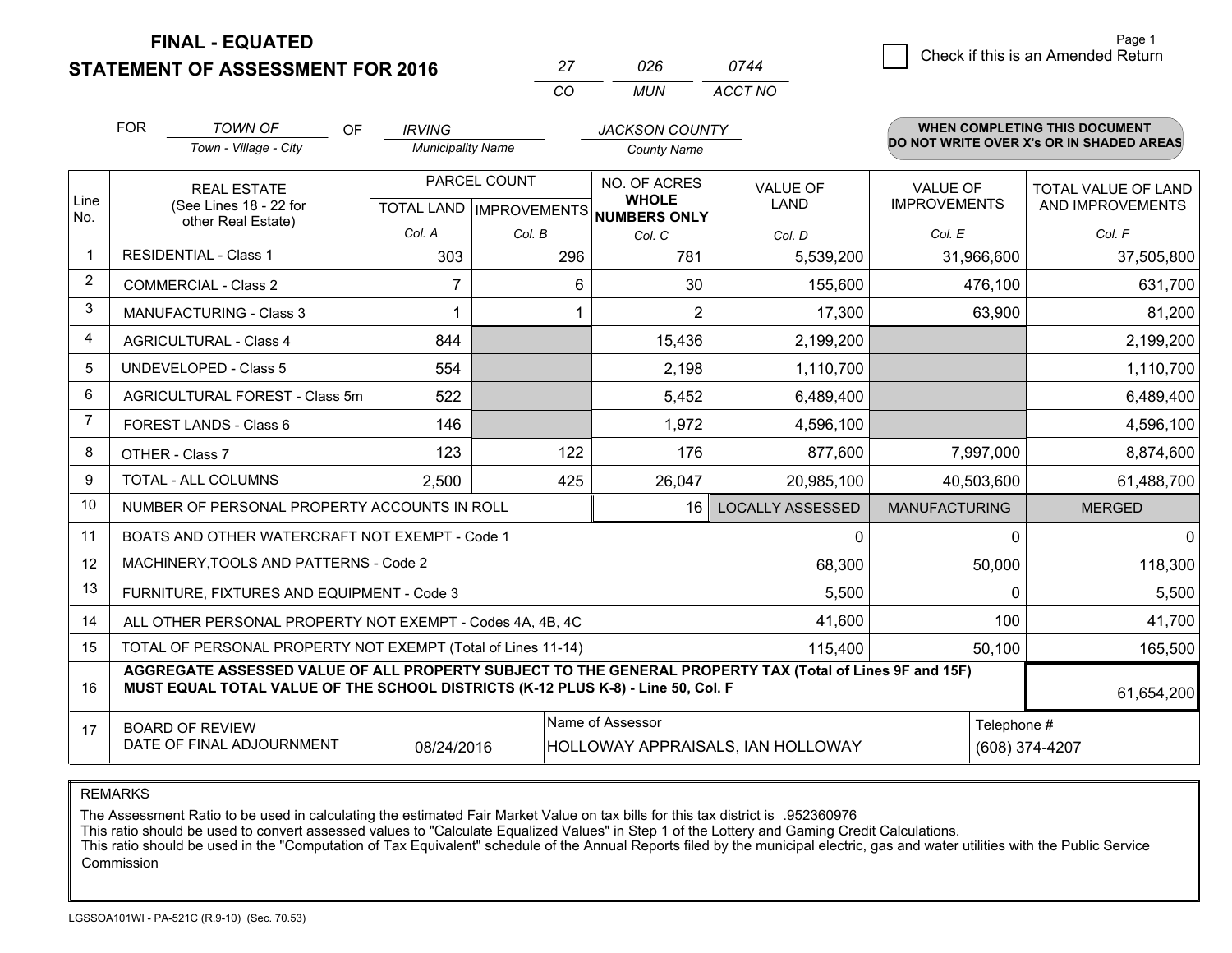*YEAR CO MUN ACCT NO* 2016 27 026 0744

Do not confuse FOREST LANDS (Line 7) with FOREST CROPS (in this section) - They are **NOT** the same

|    | Private Forest Crop - Reg Class @ 10¢ per acre                                 |                                             |  |                                                                  |       | Private Forest Crop - Reg Class @ \$2.52 per acre             |                                                                              |           |                    |  |
|----|--------------------------------------------------------------------------------|---------------------------------------------|--|------------------------------------------------------------------|-------|---------------------------------------------------------------|------------------------------------------------------------------------------|-----------|--------------------|--|
| 18 | (a) PARCELS                                                                    | (b) ACRES                                   |  | (c) ASSESSED VALUE                                               |       | (d) PARCELS                                                   | (e) ACRES                                                                    |           | (f) ASSESSED VALUE |  |
|    |                                                                                |                                             |  |                                                                  |       |                                                               | 58.29                                                                        |           | 128,200            |  |
|    |                                                                                |                                             |  | Private Forest Crop - Special Class @ 20¢ per acre               |       |                                                               | Entered Before 2005 Managed Forest - Ferrous Mining CLOSED @ \$8.27 per acre |           |                    |  |
| 19 | (a) PARCELS                                                                    | (b) ACRES                                   |  | (c) ASSESSED VALUE                                               |       | (d) PARCELS                                                   | (e) ACRES                                                                    |           | (f) ASSESSED VALUE |  |
|    |                                                                                |                                             |  |                                                                  |       |                                                               |                                                                              |           |                    |  |
|    |                                                                                | Entered Before 2005 Managed Forest - OPEN @ |  | \$.79 per acre                                                   |       |                                                               | Entered Before 2005 Managed Forest - CLOSED @ \$1.87 per acre                |           |                    |  |
| 20 | (a) PARCELS                                                                    | (b) ACRES                                   |  | (c) ASSESSED VALUE                                               |       | (d) PARCELS                                                   | (e) ACRES                                                                    |           | (f) ASSESSED VALUE |  |
|    |                                                                                |                                             |  |                                                                  | 30    | 713.13                                                        |                                                                              | 1,365,800 |                    |  |
|    | Entered After 2004 Managed Forest - OPEN @<br>\$2.14 per acre                  |                                             |  |                                                                  |       | Entered After 2004 Managed Forest - CLOSED @ \$10.68 per acre |                                                                              |           |                    |  |
| 21 | (a) PARCELS                                                                    | (b) ACRES                                   |  | (c) ASSESSED VALUE                                               |       | (d) PARCELS<br>(e) ACRES                                      |                                                                              |           | (f) ASSESSED VALUE |  |
|    |                                                                                |                                             |  |                                                                  |       |                                                               |                                                                              |           |                    |  |
|    |                                                                                |                                             |  |                                                                  |       | 47                                                            | 1,380.44                                                                     |           | 2,898,300          |  |
| 22 | (a) County Forest Cropland Acres                                               |                                             |  | (b) Federal Acres                                                |       | (c) State Acres                                               | (d) County (NOT FOREST CROP) Acres                                           |           | (e) Other Acres    |  |
|    |                                                                                |                                             |  |                                                                  | 94.77 |                                                               | 4.16                                                                         |           | 31.16              |  |
|    |                                                                                |                                             |  | Assessed Value of Omitted Property From Prior Years (Sec. 70.44) |       |                                                               | Assessed Value of Sec. 70.43 Corrections of Errors by Assessors              |           |                    |  |
|    |                                                                                | (a) REAL ESTATE                             |  | (b) PERSONAL                                                     |       |                                                               | (c1) REAL ESTATE                                                             |           | (c2) PERSONAL      |  |
| 23 |                                                                                |                                             |  |                                                                  |       |                                                               |                                                                              |           |                    |  |
|    | Manufacturing Equated Value of Omitted Property From Prior Years (Sec. 70.995) |                                             |  |                                                                  |       |                                                               | Mfg. Equated Value of Sec.70.43 Corrections of Errors by Assessors           |           |                    |  |
|    |                                                                                | (d) REAL ESTATE                             |  | (e) PERSONAL                                                     |       |                                                               | (f1) REAL ESTATE                                                             |           | (f2) PERSONAL      |  |
|    |                                                                                |                                             |  |                                                                  |       |                                                               |                                                                              |           |                    |  |

## **SPECIAL DISTRICTS**

| Line<br>No. | Enter 6-digit<br>Special District<br>Code (Col. A) | <b>Account</b><br><b>Number</b><br>(Col. B) | <b>Special District Name</b><br>(Col. C) | <b>Locally Assessed Value</b><br>of Real Estate and<br>Personal Property (Col. D) | Mfg Value of Real Estate<br>and Personal Property<br>(Col. E) | <b>Merged Value of</b><br><b>Real Estate and</b><br>Personal Property (Col. F) |
|-------------|----------------------------------------------------|---------------------------------------------|------------------------------------------|-----------------------------------------------------------------------------------|---------------------------------------------------------------|--------------------------------------------------------------------------------|
| 24          |                                                    |                                             |                                          |                                                                                   |                                                               |                                                                                |
| 25          |                                                    |                                             |                                          |                                                                                   |                                                               |                                                                                |
| 26          |                                                    |                                             |                                          |                                                                                   |                                                               |                                                                                |
| 27          |                                                    |                                             |                                          |                                                                                   |                                                               |                                                                                |
| 28          |                                                    |                                             |                                          |                                                                                   |                                                               |                                                                                |
| 29          |                                                    |                                             |                                          |                                                                                   |                                                               |                                                                                |
| 30          |                                                    |                                             |                                          |                                                                                   |                                                               |                                                                                |
| 31          |                                                    |                                             |                                          |                                                                                   |                                                               |                                                                                |
| 32          |                                                    |                                             |                                          |                                                                                   |                                                               |                                                                                |
| 33          |                                                    |                                             |                                          |                                                                                   |                                                               |                                                                                |
| 34          |                                                    |                                             |                                          |                                                                                   |                                                               |                                                                                |
| 35          |                                                    |                                             |                                          |                                                                                   |                                                               |                                                                                |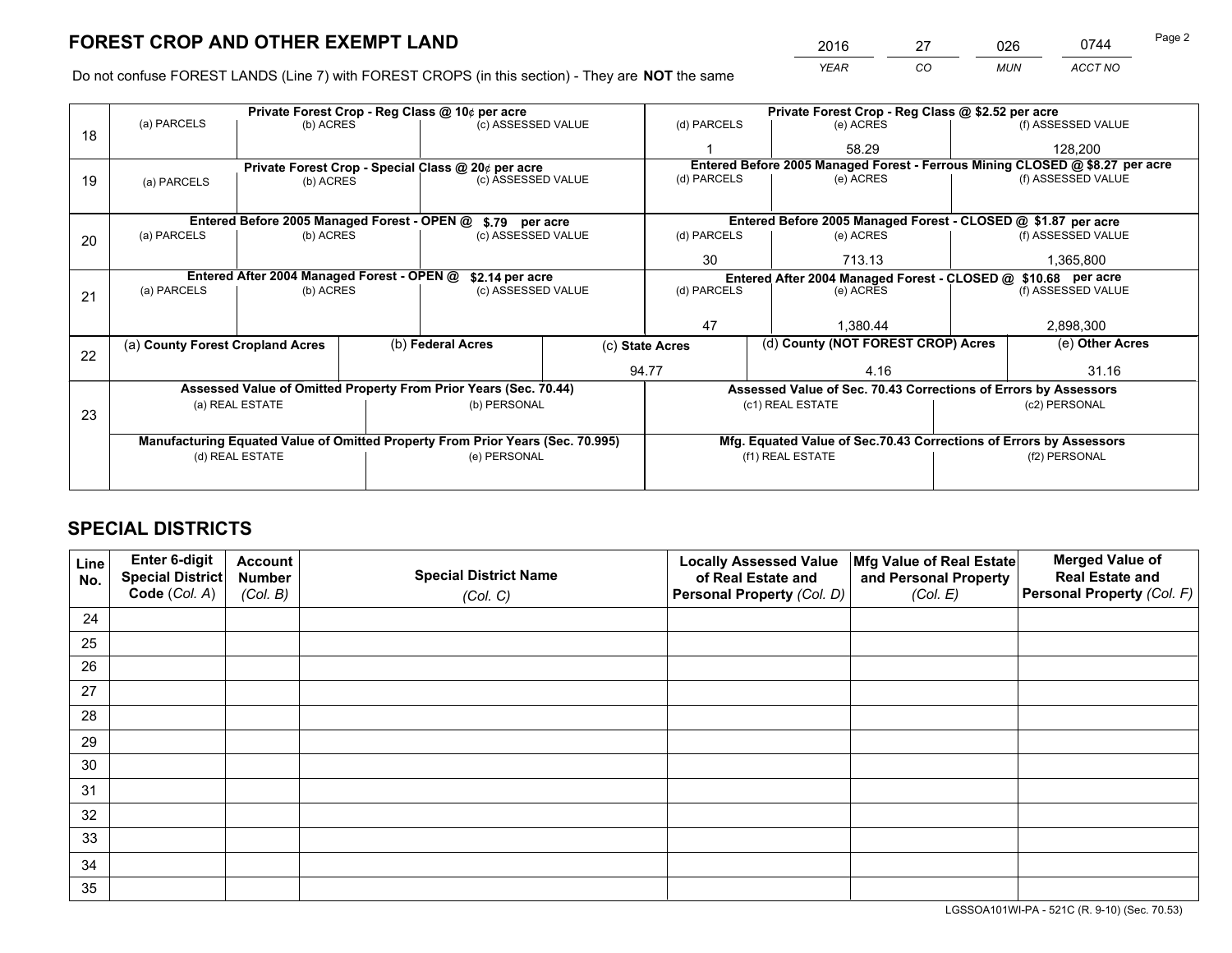|             |                                                                 |                                             |                                                         | <b>YEAR</b>                                                                       | CO<br><b>MUN</b>                                              | ACCT NO                                                                        |
|-------------|-----------------------------------------------------------------|---------------------------------------------|---------------------------------------------------------|-----------------------------------------------------------------------------------|---------------------------------------------------------------|--------------------------------------------------------------------------------|
| Line<br>No. | <b>Enter 6-digit</b><br><b>School District</b><br>Code (Col. A) | <b>Account</b><br><b>Number</b><br>(Col. B) | <b>School District Name</b><br>(Col. C)                 | <b>Locally Assessed Value</b><br>of Real Estate and<br>Personal Property (Col. D) | Mfg Value of Real Estate<br>and Personal Property<br>(Col. E) | <b>Merged Value of</b><br><b>Real Estate and</b><br>Personal Property (Col. F) |
|             | A. SCHOOL DISTRICTS (K-8 and K-12)                              |                                             |                                                         |                                                                                   |                                                               |                                                                                |
| 36          | 270476                                                          | 0162                                        | SCH D OF BLACK RIVER FALLS                              | 36,257,100                                                                        |                                                               | 36,257,100                                                                     |
| 37          | 273428                                                          | 0163                                        | SCH D OF MELROSE-MINDORO                                | 25,265,800                                                                        | 131,300                                                       | 25,397,100                                                                     |
| 38          |                                                                 |                                             |                                                         |                                                                                   |                                                               |                                                                                |
| 39          |                                                                 |                                             |                                                         |                                                                                   |                                                               |                                                                                |
| 40          |                                                                 |                                             |                                                         |                                                                                   |                                                               |                                                                                |
| 41          |                                                                 |                                             |                                                         |                                                                                   |                                                               |                                                                                |
| 42          |                                                                 |                                             |                                                         |                                                                                   |                                                               |                                                                                |
| 43          |                                                                 |                                             |                                                         |                                                                                   |                                                               |                                                                                |
| 44          |                                                                 |                                             |                                                         |                                                                                   |                                                               |                                                                                |
| 45<br>46    |                                                                 |                                             |                                                         |                                                                                   |                                                               |                                                                                |
|             |                                                                 |                                             |                                                         |                                                                                   |                                                               |                                                                                |
| 47<br>48    |                                                                 |                                             |                                                         |                                                                                   |                                                               |                                                                                |
| 49          |                                                                 |                                             |                                                         |                                                                                   |                                                               |                                                                                |
| 50          |                                                                 |                                             | TOTAL ASSESSED VALUE OF SCHOOL DISTRICTS (K-8 and K-12) | 61,522,900                                                                        | 131,300                                                       | 61,654,200                                                                     |
|             | <b>B.</b><br><b>UNION HIGH SCHOOL DISTRICTS</b>                 |                                             |                                                         |                                                                                   |                                                               |                                                                                |
| 51          |                                                                 |                                             |                                                         |                                                                                   |                                                               |                                                                                |
| 52          |                                                                 |                                             |                                                         |                                                                                   |                                                               |                                                                                |
| 53          |                                                                 |                                             |                                                         |                                                                                   |                                                               |                                                                                |
| 54          |                                                                 |                                             |                                                         |                                                                                   |                                                               |                                                                                |
| 55          |                                                                 |                                             | TOTAL ASSESSED VALUE OF UNION HIGH SCHOOLS              |                                                                                   |                                                               |                                                                                |
|             | C.<br><b>TECHNICAL COLLEGE DISTRICTS</b>                        |                                             |                                                         |                                                                                   |                                                               |                                                                                |
| 56          | 000200                                                          | 0002                                        | WESTERN TECHNICAL COLLEGE LACR                          | 61,522,900                                                                        | 131,300                                                       | 61,654,200                                                                     |
| 57          |                                                                 |                                             |                                                         |                                                                                   |                                                               |                                                                                |
| 58          |                                                                 |                                             |                                                         |                                                                                   |                                                               |                                                                                |
| 59          |                                                                 |                                             | TOTAL ASSESSED VALUE OF TECHNICAL COLLEGES              | 61,522,900                                                                        | 131,300                                                       | 61,654,200                                                                     |

27

026

# *I hereby certify, to the best of my knowledge and belief, this form is complete and correct.*

**SCHOOL DISTRICTS**

| Print name of preparer | Title                    |                | Date (MM / DD / CCYY) |
|------------------------|--------------------------|----------------|-----------------------|
|                        |                          |                |                       |
| Signature of preparer  | Contact Telephone Number | E-mail address |                       |
|                        | $\sim$                   |                |                       |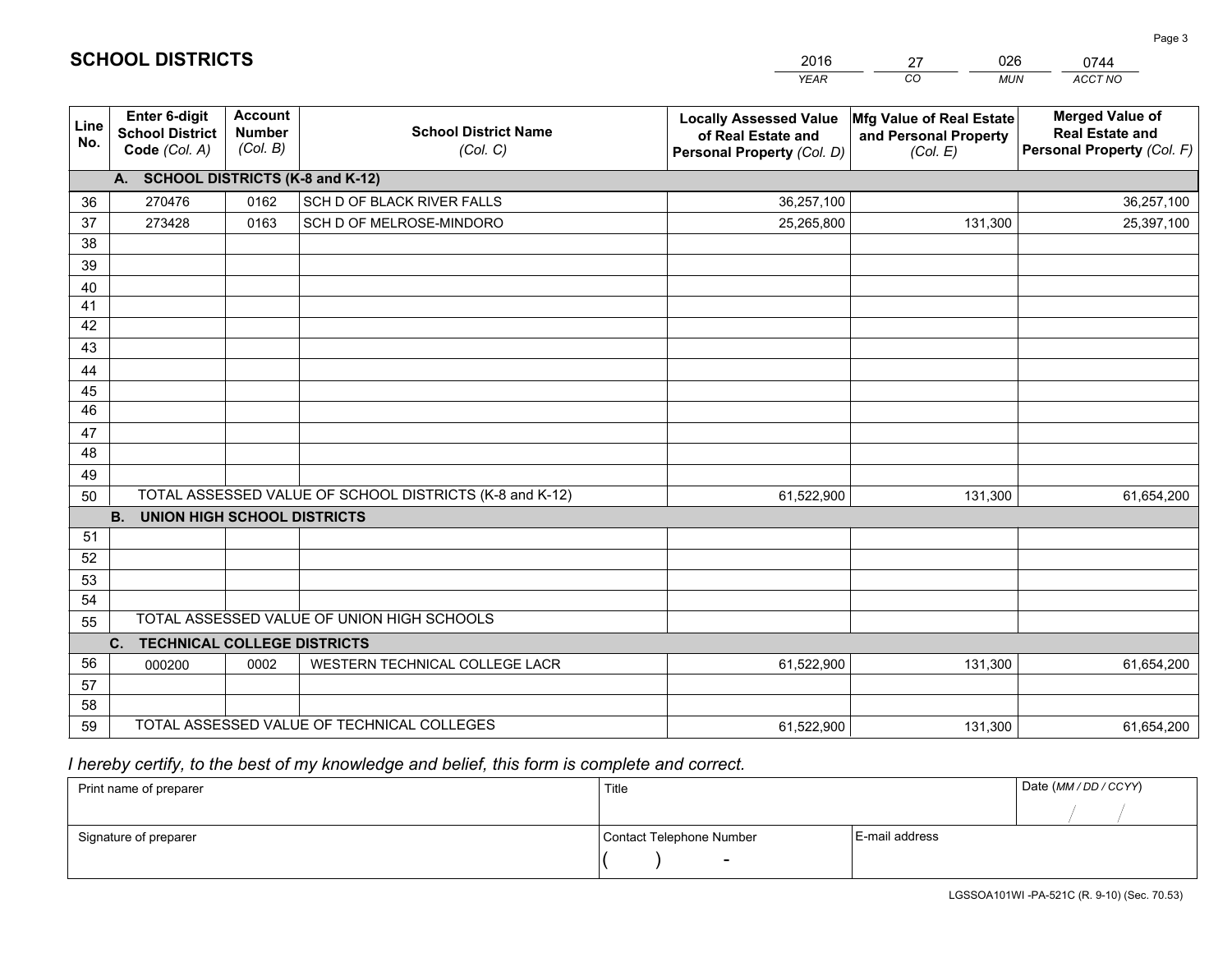### **HIGHLIGHTS**

- 1. Complete the Statement of Assessment after the Board of Review. Reflect any changes made there.
- 2. Use black ink to complete.
- 3. Line 16 must equal Line 50, Col D.
- 4. Line 55 must equal the total of K-8 schools listed on lines 36-49. Do not include K-12 schools in this comparision.
- 5. Line 59, Col. D must equal Line 16.
- 6. Special District, School District and Technical College District values must include both real estate and personal property. Examples of Special districts are: town sanitary districts, public inland lake protection and rehabilitation districts, and metropolitan sewerage districts.
- 7. DO NOT INCLUDE Manufacturing property values.DOR will print these values on the final SOA.

CATHY HART TOWN OF IRVING N3902 COUNTY ROAD X

CATHY HART<br>TOWN OF IRVING

BLACK RIVER FALLS, WI 54615

BLACK RIVER FALLS, WI 54615

N3902 COUNTY ROAD X

 8. Accuracy of this form is very important. The values reported directly affect the equalized value DOR calculates for school and special districts.

### **Page 1:**

 If not prefilled, enter the tax year,county and municipal code,municipal type, municipal name and county name on the top of form.

Check the Amended box, if filing an amended / corrected SOA.

 Report the parcel count, acres and assessed value of taxable general property, total parcel count, (real and personal), total acres, and values from final figures set by the Board of Review.

- A. Real Estate land and improvements (buildings, etc.) is reported on lines 1 8, total line 9.
- B. Personal Property is reported on lines 11 14, Column D, total line 15.
- C. To complete this report, use the computer produced summary of the assessment roll that shows these amounts.
- D. Use whole numbers only.
- E. Add each line across and each column down to verify entries.

### **Page 2:**

- A. Report Special Items (not subject to general property tax).
- 1. Private Forest Croplands and Managed Forest Lands are reported on lines 18,19, 20 and 21. Be sure to report assessed values **NOT** taxes.
- 2. You should have copies of the orders of entry, orders of withdrawal, etc., to update your assessment roll.
	- 3. Show hundredths of acres (e.g. 39.75).
- 4. Tax exempt lands are reported on line 22.
- 5. Omitted property and sec. 70.43, Wis. Stats., corrections of errors by assessor are reported on line 23. Report real estate and personal property separately. These should be for **prior years**, not something found on the current assessment roll after the board of review.
- B. Special District (Lines 24-35) Include the value of both real and personal property.

 The Department of Revenue (DOR) preprints much of the information regarding names and codes for schools, special districts,etc. If a district is not listed, enter the name and value only, DOR will enter the proper code.

### **Page 3 School Districts:**

Include the value of both real and personal property.

Report School District (regular, elementary, union high school, and technical college).

- 1. Regular (K-12) and Elementary (K-8) school values are reported on lines 36-49, total on line 50.
- 2. Union High School (UHS) (use only if elementary schools are listed on lines 36-49) are reported on lines 51-54. UHS total value (line 55) must equal to the total **elementary school** values reported on lines 36-49. Do notinclude K-12 schools in this comparison.
- 3. Technical College values are reported on lines 56-58, total on line 59.
- 4. Use the computer summary that shows these amounts to complete this report.

### **This form is due the second Monday in June. File this report only after your Board of Review is complete.**

 *If you have questions: Return forms to:*

Fax number: (608) 264-6887 PO Box 8971

 Email: lgs@revenue.wi.gov Wisconsin Department of Revenue Call: (608) 261-5341 Local Government Services Section 6-97Madison WI 53708-8971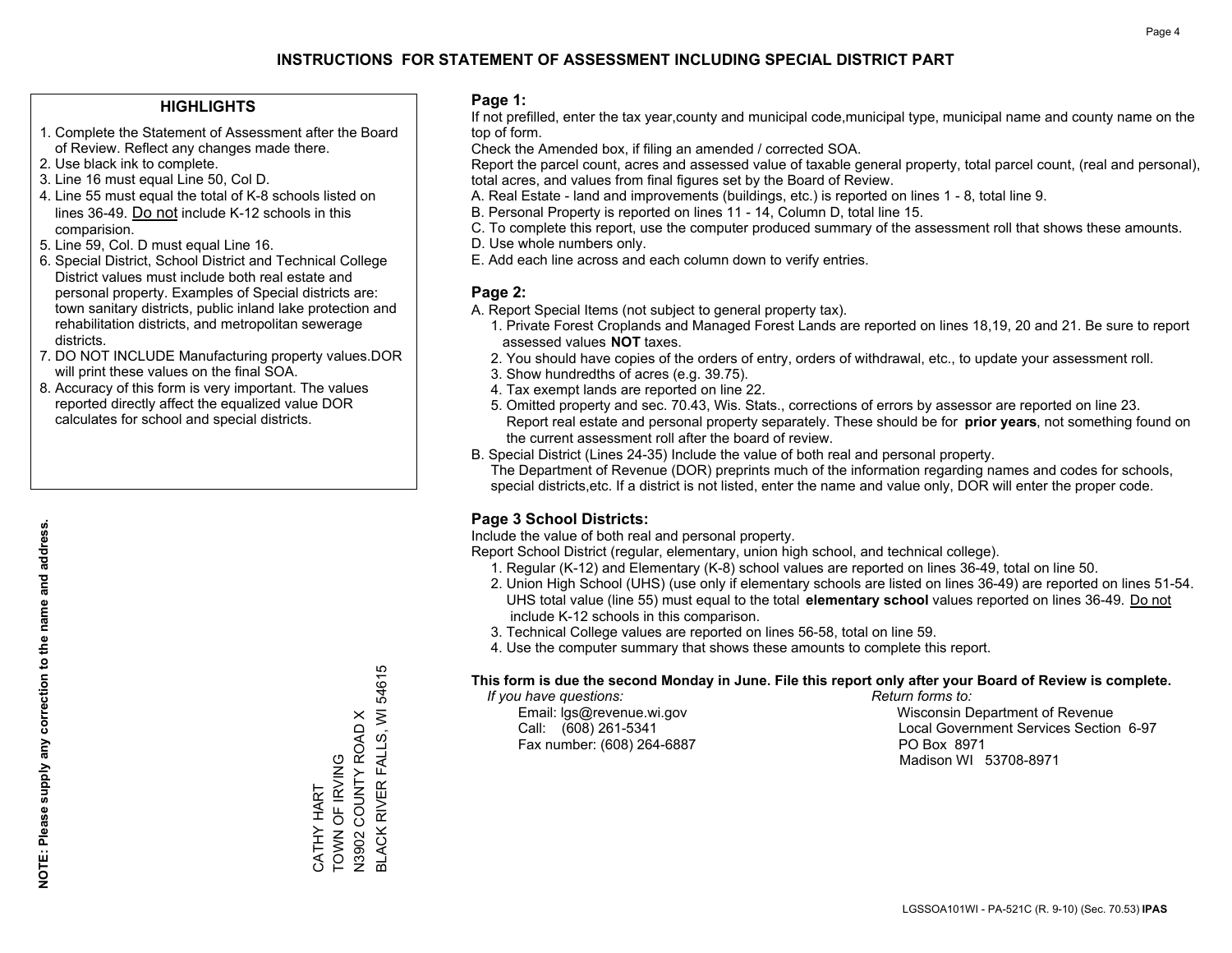**FINAL - EQUATED**

**STATEMENT OF ASSESSMENT FOR 2016** 

|          | 028. | 0745    |
|----------|------|---------|
| $\cdots$ | MUN  | ACCT NO |

|      | <b>FOR</b>                                                                                                         | <b>TOWN OF</b><br>OF.                                                                                                                                                                        | <b>KNAPP</b>             |              | <b>JACKSON COUNTY</b>                |                         |                      | WHEN COMPLETING THIS DOCUMENT            |
|------|--------------------------------------------------------------------------------------------------------------------|----------------------------------------------------------------------------------------------------------------------------------------------------------------------------------------------|--------------------------|--------------|--------------------------------------|-------------------------|----------------------|------------------------------------------|
|      |                                                                                                                    | Town - Village - City                                                                                                                                                                        | <b>Municipality Name</b> |              | <b>County Name</b>                   |                         |                      | DO NOT WRITE OVER X's OR IN SHADED AREAS |
| Line |                                                                                                                    | <b>REAL ESTATE</b>                                                                                                                                                                           |                          | PARCEL COUNT | NO. OF ACRES<br><b>WHOLE</b>         | <b>VALUE OF</b>         | <b>VALUE OF</b>      | <b>TOTAL VALUE OF LAND</b>               |
| No.  |                                                                                                                    | (See Lines 18 - 22 for<br>other Real Estate)                                                                                                                                                 |                          |              | TOTAL LAND IMPROVEMENTS NUMBERS ONLY | LAND                    | <b>IMPROVEMENTS</b>  | AND IMPROVEMENTS                         |
|      |                                                                                                                    |                                                                                                                                                                                              | Col. A                   | Col. B       | Col. C                               | Col. D                  | Col. E               | Col. F                                   |
|      |                                                                                                                    | <b>RESIDENTIAL - Class 1</b>                                                                                                                                                                 | 194                      | 184          | 527                                  | 2,583,500               | 14,573,600           | 17, 157, 100                             |
| 2    |                                                                                                                    | <b>COMMERCIAL - Class 2</b>                                                                                                                                                                  | 4                        | 4            | 17                                   | 71,400                  | 324,000              | 395,400                                  |
| 3    |                                                                                                                    | <b>MANUFACTURING - Class 3</b>                                                                                                                                                               | 0                        | $\mathbf 0$  | $\Omega$                             | 0                       | 0                    | $\mathbf{0}$                             |
| 4    |                                                                                                                    | <b>AGRICULTURAL - Class 4</b>                                                                                                                                                                | 203                      |              | 2,686                                | 328,500                 |                      | 328,500                                  |
| 5    |                                                                                                                    | <b>UNDEVELOPED - Class 5</b>                                                                                                                                                                 | 415                      |              | 6,756                                | 2,122,700               |                      | 2,122,700                                |
| 6    | AGRICULTURAL FOREST - Class 5m                                                                                     |                                                                                                                                                                                              | 129                      |              | 1,877                                | 2,082,600               |                      | 2,082,600                                |
| 7    |                                                                                                                    | FOREST LANDS - Class 6                                                                                                                                                                       | 330                      |              | 6,400                                | 13,780,400              |                      | 13,780,400                               |
| 8    |                                                                                                                    | OTHER - Class 7                                                                                                                                                                              | 117                      | 117          | 517                                  | 413,800                 | 8,770,600            | 9,184,400                                |
| 9    |                                                                                                                    | TOTAL - ALL COLUMNS                                                                                                                                                                          | 1,392                    | 305          | 18,780                               | 21,382,900              | 23,668,200           | 45,051,100                               |
| 10   |                                                                                                                    | NUMBER OF PERSONAL PROPERTY ACCOUNTS IN ROLL                                                                                                                                                 |                          |              | 10 <sup>1</sup>                      | <b>LOCALLY ASSESSED</b> | <b>MANUFACTURING</b> | <b>MERGED</b>                            |
| 11   |                                                                                                                    | BOATS AND OTHER WATERCRAFT NOT EXEMPT - Code 1                                                                                                                                               |                          |              |                                      | 0                       | 0                    | $\mathbf 0$                              |
| 12   |                                                                                                                    | MACHINERY, TOOLS AND PATTERNS - Code 2                                                                                                                                                       |                          |              |                                      | 5,800                   | 0                    | 5,800                                    |
| 13   |                                                                                                                    | FURNITURE, FIXTURES AND EQUIPMENT - Code 3                                                                                                                                                   |                          |              |                                      | 9,400                   | $\Omega$             | 9,400                                    |
| 14   |                                                                                                                    | ALL OTHER PERSONAL PROPERTY NOT EXEMPT - Codes 4A, 4B, 4C                                                                                                                                    |                          |              |                                      | 148,000                 | $\mathbf 0$          | 148,000                                  |
| 15   |                                                                                                                    | TOTAL OF PERSONAL PROPERTY NOT EXEMPT (Total of Lines 11-14)                                                                                                                                 |                          |              |                                      | 163,200                 |                      | 0<br>163,200                             |
| 16   |                                                                                                                    | AGGREGATE ASSESSED VALUE OF ALL PROPERTY SUBJECT TO THE GENERAL PROPERTY TAX (Total of Lines 9F and 15F)<br>MUST EQUAL TOTAL VALUE OF THE SCHOOL DISTRICTS (K-12 PLUS K-8) - Line 50, Col. F |                          |              |                                      |                         |                      | 45,214,300                               |
| 17   | Name of Assessor<br><b>BOARD OF REVIEW</b><br>DATE OF FINAL ADJOURNMENT<br>08/15/2016<br><b>HOLLOWAY APPRAISAL</b> |                                                                                                                                                                                              |                          |              |                                      |                         |                      | Telephone #<br>(608) 374-4207            |

REMARKS

The Assessment Ratio to be used in calculating the estimated Fair Market Value on tax bills for this tax district is .92360599

This ratio should be used to convert assessed values to "Calculate Equalized Values" in Step 1 of the Lottery and Gaming Credit Calculations.<br>This ratio should be used in the "Computation of Tax Equivalent" schedule of the Commission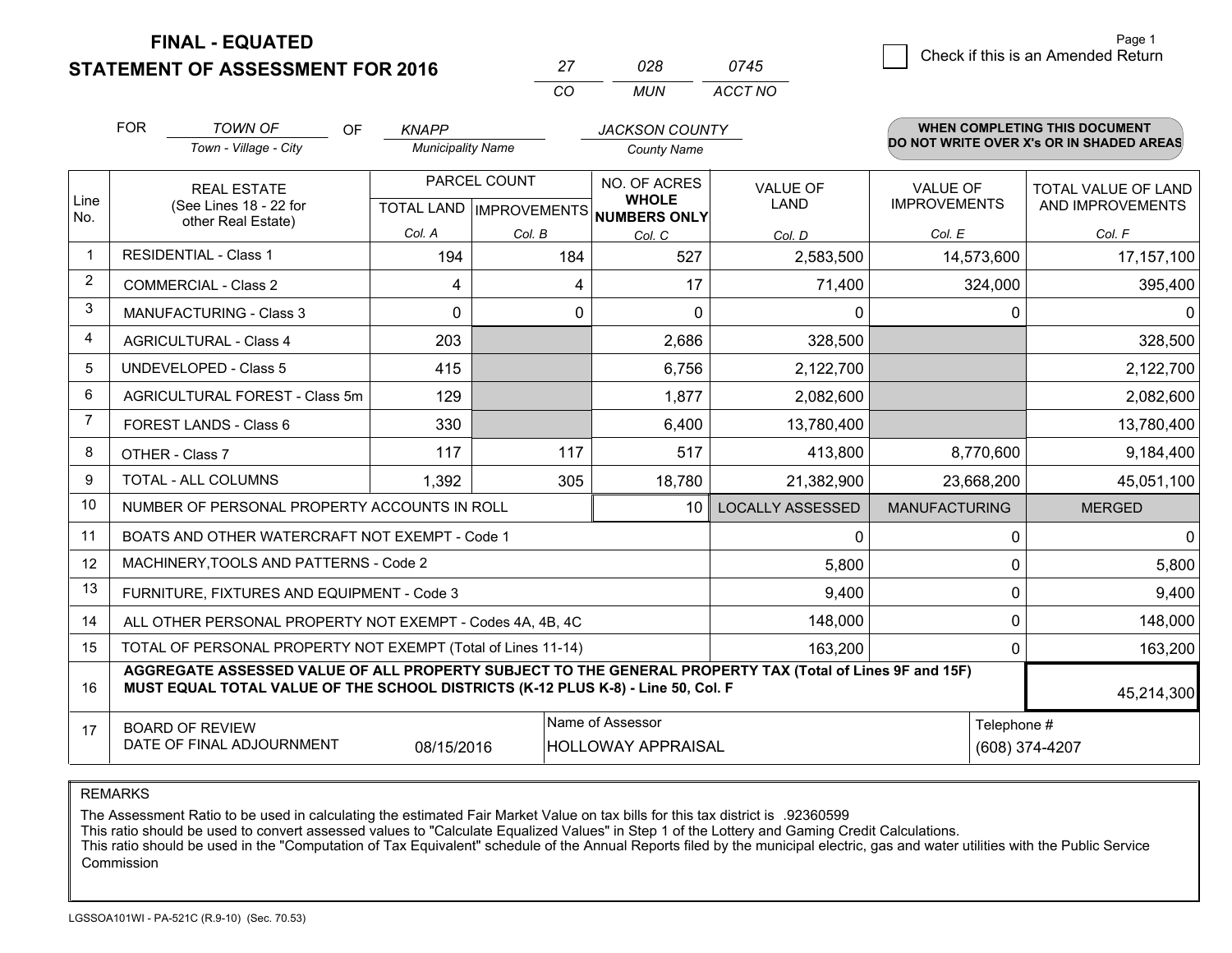*YEAR CO MUN ACCT NO* <sup>2016</sup> <sup>27</sup> <sup>028</sup> <sup>0745</sup>

Do not confuse FOREST LANDS (Line 7) with FOREST CROPS (in this section) - They are **NOT** the same

|    |                                  |                                                               |                    | Private Forest Crop - Reg Class @ 10¢ per acre                                 |                                   | Private Forest Crop - Reg Class @ \$2.52 per acre |                                                               |                                                                    |                    |                                                                              |
|----|----------------------------------|---------------------------------------------------------------|--------------------|--------------------------------------------------------------------------------|-----------------------------------|---------------------------------------------------|---------------------------------------------------------------|--------------------------------------------------------------------|--------------------|------------------------------------------------------------------------------|
| 18 | (a) PARCELS                      | (b) ACRES                                                     |                    | (c) ASSESSED VALUE                                                             |                                   | (d) PARCELS                                       |                                                               | (e) ACRES                                                          |                    | (f) ASSESSED VALUE                                                           |
|    |                                  |                                                               |                    |                                                                                |                                   |                                                   |                                                               |                                                                    |                    |                                                                              |
|    |                                  |                                                               |                    | Private Forest Crop - Special Class @ 20¢ per acre                             |                                   |                                                   |                                                               |                                                                    |                    | Entered Before 2005 Managed Forest - Ferrous Mining CLOSED @ \$8.27 per acre |
| 19 | (b) ACRES<br>(a) PARCELS         |                                                               | (c) ASSESSED VALUE |                                                                                | (d) PARCELS                       |                                                   | (e) ACRES                                                     |                                                                    | (f) ASSESSED VALUE |                                                                              |
|    |                                  |                                                               |                    |                                                                                |                                   |                                                   |                                                               |                                                                    |                    |                                                                              |
|    |                                  |                                                               |                    | Entered Before 2005 Managed Forest - OPEN @ \$.79 per acre                     |                                   |                                                   |                                                               | Entered Before 2005 Managed Forest - CLOSED @ \$1.87 per acre      |                    |                                                                              |
| 20 | (a) PARCELS                      | (b) ACRES                                                     |                    | (c) ASSESSED VALUE                                                             |                                   | (d) PARCELS                                       |                                                               | (e) ACRES                                                          |                    | (f) ASSESSED VALUE                                                           |
|    | 14                               | 557.97                                                        |                    |                                                                                | 1.199.900                         |                                                   |                                                               | 222                                                                |                    | 469.800                                                                      |
|    |                                  | Entered After 2004 Managed Forest - OPEN @<br>\$2.14 per acre |                    |                                                                                |                                   | 8                                                 | Entered After 2004 Managed Forest - CLOSED @ \$10.68 per acre |                                                                    |                    |                                                                              |
|    | (a) PARCELS                      | (b) ACRES                                                     |                    |                                                                                | (d) PARCELS<br>(c) ASSESSED VALUE |                                                   | (e) ACRES                                                     |                                                                    | (f) ASSESSED VALUE |                                                                              |
| 21 |                                  |                                                               |                    |                                                                                |                                   |                                                   |                                                               |                                                                    |                    |                                                                              |
|    |                                  |                                                               |                    |                                                                                |                                   | 51                                                |                                                               | 1.700.41                                                           |                    | 3,583,400                                                                    |
|    | (a) County Forest Cropland Acres |                                                               |                    | (b) Federal Acres                                                              | (c) State Acres                   |                                                   |                                                               | (d) County (NOT FOREST CROP) Acres                                 |                    | (e) Other Acres                                                              |
| 22 |                                  |                                                               |                    |                                                                                |                                   |                                                   |                                                               |                                                                    |                    |                                                                              |
|    | 23,445.77                        |                                                               |                    |                                                                                |                                   | 700.59                                            |                                                               | 5.5                                                                |                    | 11.33                                                                        |
|    |                                  |                                                               |                    | Assessed Value of Omitted Property From Prior Years (Sec. 70.44)               |                                   |                                                   |                                                               | Assessed Value of Sec. 70.43 Corrections of Errors by Assessors    |                    |                                                                              |
| 23 |                                  | (a) REAL ESTATE                                               |                    | (b) PERSONAL                                                                   |                                   |                                                   |                                                               | (c1) REAL ESTATE                                                   |                    | (c2) PERSONAL                                                                |
|    |                                  |                                                               |                    |                                                                                |                                   |                                                   |                                                               |                                                                    |                    |                                                                              |
|    |                                  |                                                               |                    | Manufacturing Equated Value of Omitted Property From Prior Years (Sec. 70.995) |                                   |                                                   |                                                               | Mfg. Equated Value of Sec.70.43 Corrections of Errors by Assessors |                    |                                                                              |
|    |                                  | (d) REAL ESTATE                                               |                    | (e) PERSONAL                                                                   |                                   | (f1) REAL ESTATE                                  |                                                               |                                                                    | (f2) PERSONAL      |                                                                              |
|    |                                  |                                                               |                    |                                                                                |                                   |                                                   |                                                               |                                                                    |                    |                                                                              |
|    |                                  |                                                               |                    |                                                                                |                                   |                                                   |                                                               |                                                                    |                    |                                                                              |

## **SPECIAL DISTRICTS**

| Line<br>No. | Enter 6-digit<br><b>Special District</b> | <b>Account</b><br><b>Number</b> | <b>Special District Name</b> | <b>Locally Assessed Value</b><br>of Real Estate and | Mfg Value of Real Estate<br>and Personal Property | <b>Merged Value of</b><br><b>Real Estate and</b> |
|-------------|------------------------------------------|---------------------------------|------------------------------|-----------------------------------------------------|---------------------------------------------------|--------------------------------------------------|
|             | Code (Col. A)                            | (Col. B)                        | (Col. C)                     | Personal Property (Col. D)                          | (Col. E)                                          | Personal Property (Col. F)                       |
| 24          |                                          |                                 |                              |                                                     |                                                   |                                                  |
| 25          |                                          |                                 |                              |                                                     |                                                   |                                                  |
| 26          |                                          |                                 |                              |                                                     |                                                   |                                                  |
| 27          |                                          |                                 |                              |                                                     |                                                   |                                                  |
| 28          |                                          |                                 |                              |                                                     |                                                   |                                                  |
| 29          |                                          |                                 |                              |                                                     |                                                   |                                                  |
| 30          |                                          |                                 |                              |                                                     |                                                   |                                                  |
| 31          |                                          |                                 |                              |                                                     |                                                   |                                                  |
| 32          |                                          |                                 |                              |                                                     |                                                   |                                                  |
| 33          |                                          |                                 |                              |                                                     |                                                   |                                                  |
| 34          |                                          |                                 |                              |                                                     |                                                   |                                                  |
| 35          |                                          |                                 |                              |                                                     |                                                   |                                                  |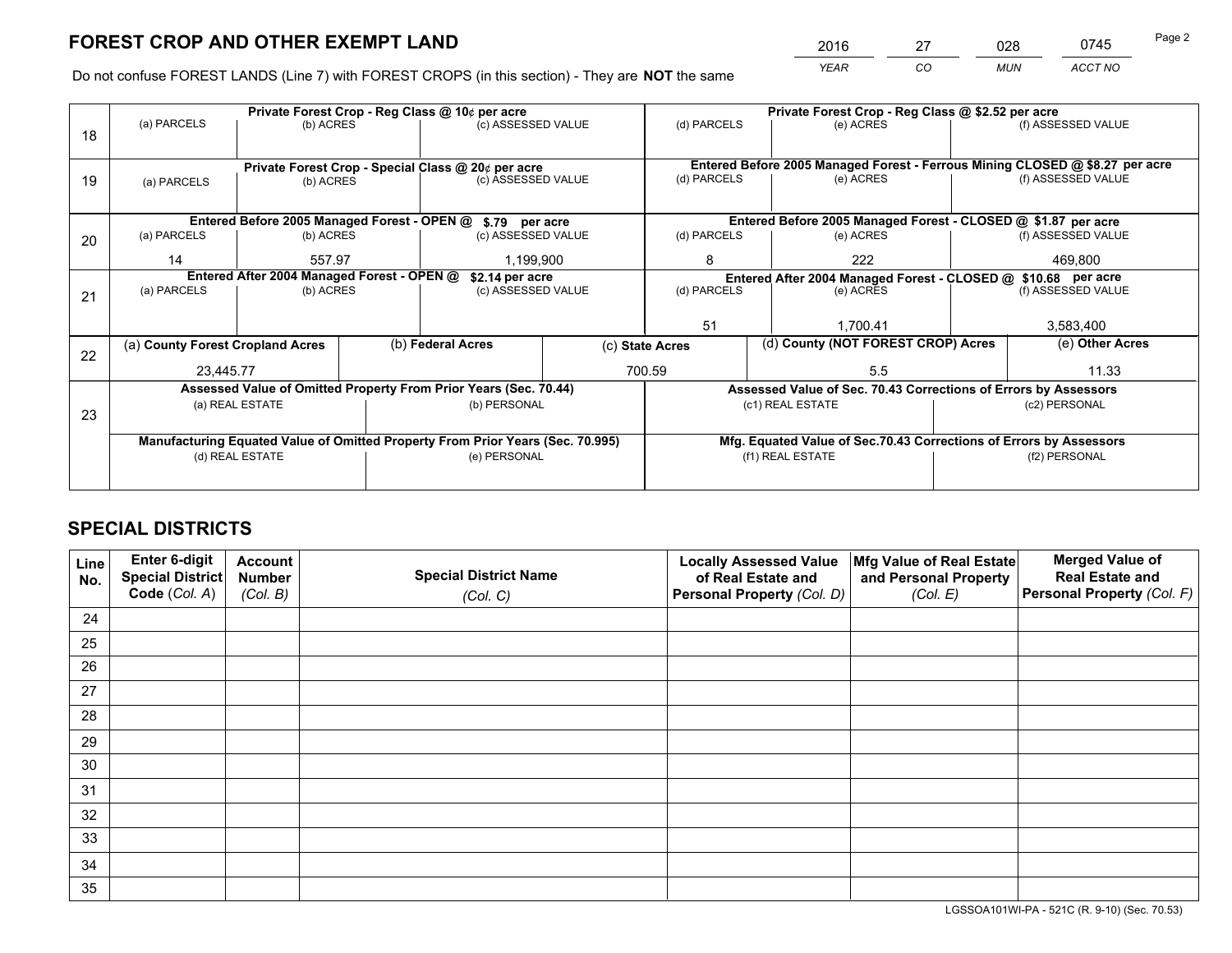|                       |                                                                 |                                             |                                                         | <b>YEAR</b>                                                                       | CO<br><b>MUN</b>                                              | ACCT NO                                                                        |  |  |  |  |  |
|-----------------------|-----------------------------------------------------------------|---------------------------------------------|---------------------------------------------------------|-----------------------------------------------------------------------------------|---------------------------------------------------------------|--------------------------------------------------------------------------------|--|--|--|--|--|
| Line<br>No.           | <b>Enter 6-digit</b><br><b>School District</b><br>Code (Col. A) | <b>Account</b><br><b>Number</b><br>(Col. B) | <b>School District Name</b><br>(Col. C)                 | <b>Locally Assessed Value</b><br>of Real Estate and<br>Personal Property (Col. D) | Mfg Value of Real Estate<br>and Personal Property<br>(Col. E) | <b>Merged Value of</b><br><b>Real Estate and</b><br>Personal Property (Col. F) |  |  |  |  |  |
|                       | A. SCHOOL DISTRICTS (K-8 and K-12)                              |                                             |                                                         |                                                                                   |                                                               |                                                                                |  |  |  |  |  |
| 36                    | 270476                                                          | 0162                                        | SCH D OF BLACK RIVER FALLS                              | 28,713,900                                                                        |                                                               | 28,713,900                                                                     |  |  |  |  |  |
| 37                    | 415747                                                          | 0254                                        | SCH D OF TOMAH AREA                                     | 16,500,400                                                                        |                                                               | 16,500,400                                                                     |  |  |  |  |  |
| 38                    |                                                                 |                                             |                                                         |                                                                                   |                                                               |                                                                                |  |  |  |  |  |
| 39                    |                                                                 |                                             |                                                         |                                                                                   |                                                               |                                                                                |  |  |  |  |  |
| 40                    |                                                                 |                                             |                                                         |                                                                                   |                                                               |                                                                                |  |  |  |  |  |
| 41                    |                                                                 |                                             |                                                         |                                                                                   |                                                               |                                                                                |  |  |  |  |  |
| 42                    |                                                                 |                                             |                                                         |                                                                                   |                                                               |                                                                                |  |  |  |  |  |
| 43                    |                                                                 |                                             |                                                         |                                                                                   |                                                               |                                                                                |  |  |  |  |  |
| 44                    |                                                                 |                                             |                                                         |                                                                                   |                                                               |                                                                                |  |  |  |  |  |
| 45<br>$\overline{46}$ |                                                                 |                                             |                                                         |                                                                                   |                                                               |                                                                                |  |  |  |  |  |
| 47                    |                                                                 |                                             |                                                         |                                                                                   |                                                               |                                                                                |  |  |  |  |  |
| 48                    |                                                                 |                                             |                                                         |                                                                                   |                                                               |                                                                                |  |  |  |  |  |
| 49                    |                                                                 |                                             |                                                         |                                                                                   |                                                               |                                                                                |  |  |  |  |  |
| 50                    |                                                                 |                                             | TOTAL ASSESSED VALUE OF SCHOOL DISTRICTS (K-8 and K-12) | 45,214,300                                                                        |                                                               | 45,214,300                                                                     |  |  |  |  |  |
|                       | <b>B.</b><br><b>UNION HIGH SCHOOL DISTRICTS</b>                 |                                             |                                                         |                                                                                   |                                                               |                                                                                |  |  |  |  |  |
| 51                    |                                                                 |                                             |                                                         |                                                                                   |                                                               |                                                                                |  |  |  |  |  |
| 52                    |                                                                 |                                             |                                                         |                                                                                   |                                                               |                                                                                |  |  |  |  |  |
| 53                    |                                                                 |                                             |                                                         |                                                                                   |                                                               |                                                                                |  |  |  |  |  |
| 54                    |                                                                 |                                             |                                                         |                                                                                   |                                                               |                                                                                |  |  |  |  |  |
| 55                    |                                                                 |                                             | TOTAL ASSESSED VALUE OF UNION HIGH SCHOOLS              |                                                                                   |                                                               |                                                                                |  |  |  |  |  |
|                       | C.<br><b>TECHNICAL COLLEGE DISTRICTS</b>                        |                                             |                                                         |                                                                                   |                                                               |                                                                                |  |  |  |  |  |
| 56                    | 000200                                                          | 0002                                        | WESTERN TECHNICAL COLLEGE LACR                          | 45,214,300                                                                        |                                                               | 45,214,300                                                                     |  |  |  |  |  |
| 57                    |                                                                 |                                             |                                                         |                                                                                   |                                                               |                                                                                |  |  |  |  |  |
| 58                    |                                                                 |                                             |                                                         |                                                                                   |                                                               |                                                                                |  |  |  |  |  |
| 59                    |                                                                 |                                             | TOTAL ASSESSED VALUE OF TECHNICAL COLLEGES              | 45,214,300                                                                        |                                                               | 45,214,300                                                                     |  |  |  |  |  |

27

028

 *I hereby certify, to the best of my knowledge and belief, this form is complete and correct.*

**SCHOOL DISTRICTS**

| Print name of preparer | Title                    |                | Date (MM/DD/CCYY) |
|------------------------|--------------------------|----------------|-------------------|
|                        |                          |                |                   |
| Signature of preparer  | Contact Telephone Number | E-mail address |                   |
|                        | $\overline{\phantom{0}}$ |                |                   |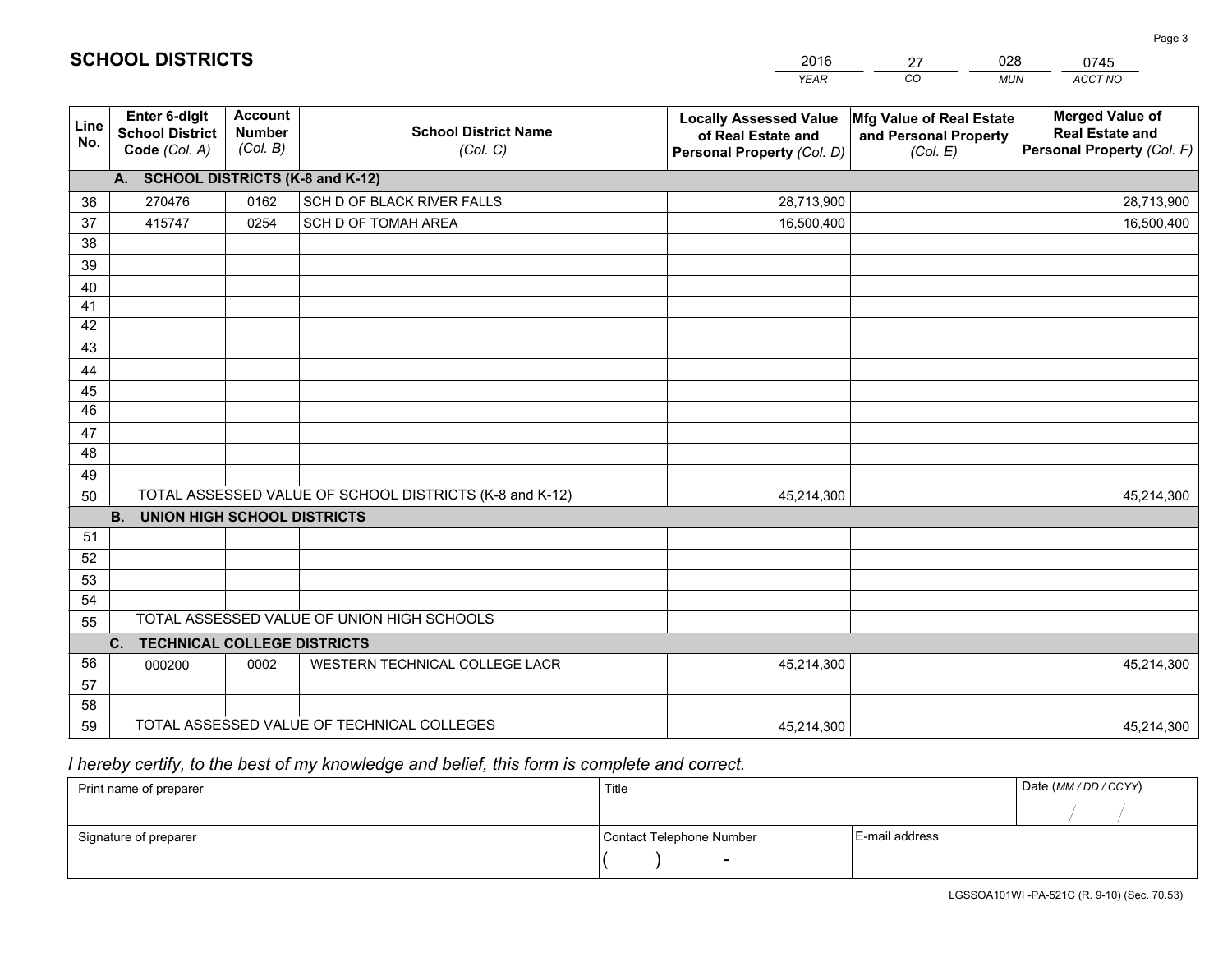### **HIGHLIGHTS**

- 1. Complete the Statement of Assessment after the Board of Review. Reflect any changes made there.
- 2. Use black ink to complete.
- 3. Line 16 must equal Line 50, Col D.
- 4. Line 55 must equal the total of K-8 schools listed on lines 36-49. Do not include K-12 schools in this comparision.
- 5. Line 59, Col. D must equal Line 16.
- 6. Special District, School District and Technical College District values must include both real estate and personal property. Examples of Special districts are: town sanitary districts, public inland lake protection and rehabilitation districts, and metropolitan sewerage districts.
- 7. DO NOT INCLUDE Manufacturing property values.DOR will print these values on the final SOA.

LYNDA KROG TOWN OF KNAPP 24248 ATLAS AVENUE WARRENS, WI 54666

\_YNDA KROG<br>TOWN OF KNAPP

24248 ATLAS AVENUE WARRENS, WI 54666

 8. Accuracy of this form is very important. The values reported directly affect the equalized value DOR calculates for school and special districts.

### **Page 1:**

 If not prefilled, enter the tax year,county and municipal code,municipal type, municipal name and county name on the top of form.

Check the Amended box, if filing an amended / corrected SOA.

 Report the parcel count, acres and assessed value of taxable general property, total parcel count, (real and personal), total acres, and values from final figures set by the Board of Review.

- A. Real Estate land and improvements (buildings, etc.) is reported on lines 1 8, total line 9.
- B. Personal Property is reported on lines 11 14, Column D, total line 15.
- C. To complete this report, use the computer produced summary of the assessment roll that shows these amounts.
- D. Use whole numbers only.
- E. Add each line across and each column down to verify entries.

### **Page 2:**

- A. Report Special Items (not subject to general property tax).
- 1. Private Forest Croplands and Managed Forest Lands are reported on lines 18,19, 20 and 21. Be sure to report assessed values **NOT** taxes.
- 2. You should have copies of the orders of entry, orders of withdrawal, etc., to update your assessment roll.
	- 3. Show hundredths of acres (e.g. 39.75).
- 4. Tax exempt lands are reported on line 22.
- 5. Omitted property and sec. 70.43, Wis. Stats., corrections of errors by assessor are reported on line 23. Report real estate and personal property separately. These should be for **prior years**, not something found on the current assessment roll after the board of review.
- B. Special District (Lines 24-35) Include the value of both real and personal property.

 The Department of Revenue (DOR) preprints much of the information regarding names and codes for schools, special districts,etc. If a district is not listed, enter the name and value only, DOR will enter the proper code.

### **Page 3 School Districts:**

Include the value of both real and personal property.

Report School District (regular, elementary, union high school, and technical college).

- 1. Regular (K-12) and Elementary (K-8) school values are reported on lines 36-49, total on line 50.
- 2. Union High School (UHS) (use only if elementary schools are listed on lines 36-49) are reported on lines 51-54. UHS total value (line 55) must equal to the total **elementary school** values reported on lines 36-49. Do notinclude K-12 schools in this comparison.
- 3. Technical College values are reported on lines 56-58, total on line 59.
- 4. Use the computer summary that shows these amounts to complete this report.

### **This form is due the second Monday in June. File this report only after your Board of Review is complete.**

 *If you have questions: Return forms to:*

Fax number: (608) 264-6887 PO Box 8971

 Email: lgs@revenue.wi.gov Wisconsin Department of Revenue Call: (608) 261-5341 Local Government Services Section 6-97Madison WI 53708-8971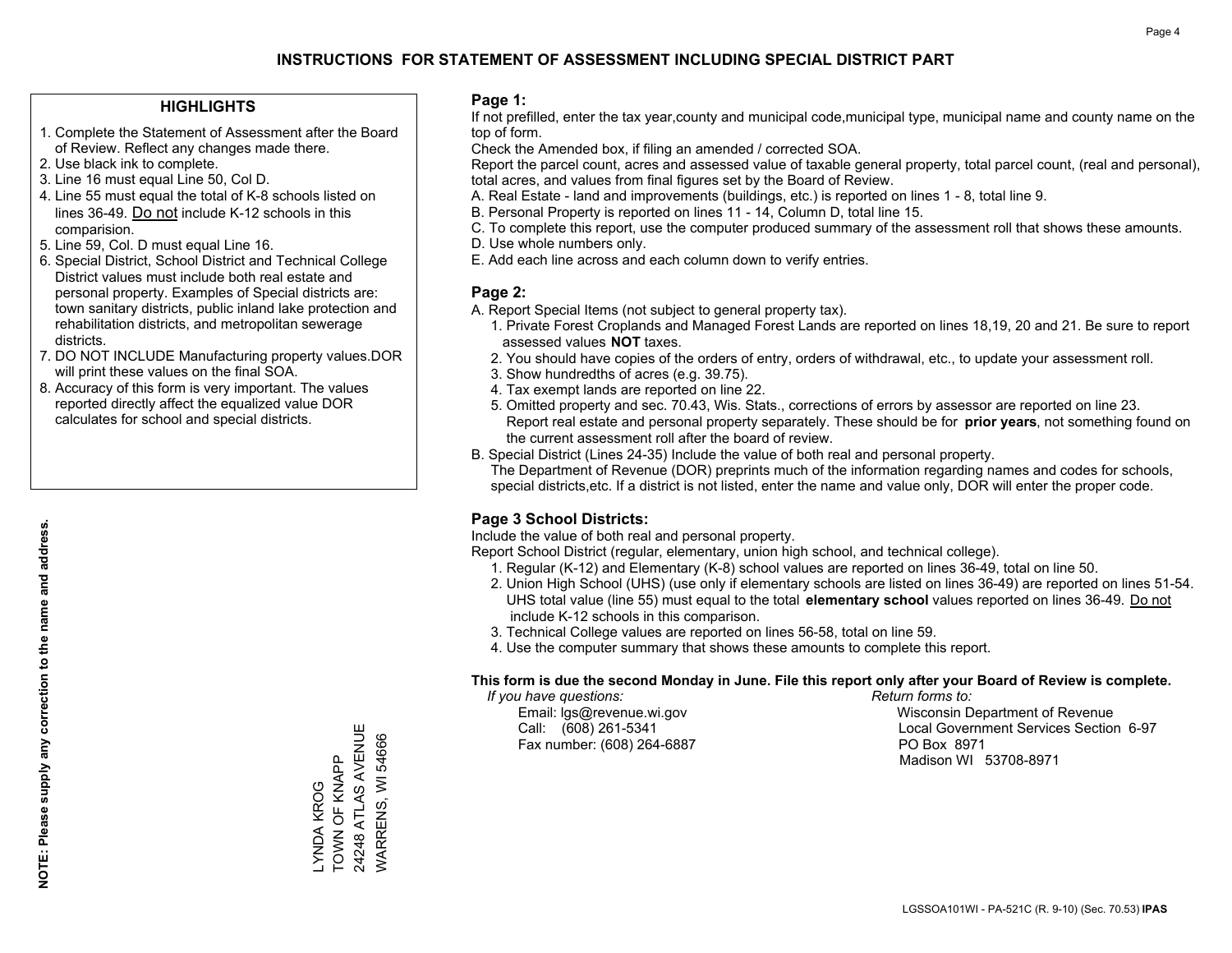**STATEMENT OF ASSESSMENT FOR 2016** 

**FINAL - EQUATED**

| 27 | 030 | 0746        | Check if this is an Amended Return |
|----|-----|-------------|------------------------------------|
|    |     | MUN ACCT NO |                                    |

|             | <b>FOR</b>                     | <b>TOWN OF</b><br>OF                                                                                                                                                                         | <b>KOMENSKY</b>          |                | <b>JACKSON COUNTY</b>                |                                     |                                        | <b>WHEN COMPLETING THIS DOCUMENT</b>           |
|-------------|--------------------------------|----------------------------------------------------------------------------------------------------------------------------------------------------------------------------------------------|--------------------------|----------------|--------------------------------------|-------------------------------------|----------------------------------------|------------------------------------------------|
|             |                                | Town - Village - City                                                                                                                                                                        | <b>Municipality Name</b> |                | <b>County Name</b>                   |                                     |                                        | DO NOT WRITE OVER X's OR IN SHADED AREAS       |
| Line        |                                | <b>REAL ESTATE</b><br>(See Lines 18 - 22 for                                                                                                                                                 | PARCEL COUNT             |                | NO. OF ACRES<br><b>WHOLE</b>         | VALUE OF<br><b>LAND</b>             | <b>VALUE OF</b><br><b>IMPROVEMENTS</b> | <b>TOTAL VALUE OF LAND</b><br>AND IMPROVEMENTS |
| No.         |                                | other Real Estate)                                                                                                                                                                           |                          |                | TOTAL LAND IMPROVEMENTS NUMBERS ONLY |                                     |                                        |                                                |
| $\mathbf 1$ |                                | <b>RESIDENTIAL - Class 1</b>                                                                                                                                                                 | Col. A                   | Col. B         | Col. C                               | Col. D                              | Col. E                                 | Col. F                                         |
| 2           |                                |                                                                                                                                                                                              | 85                       | 62             | 180                                  | 2,034,100                           | 5,157,200                              | 7,191,300                                      |
|             |                                | <b>COMMERCIAL - Class 2</b>                                                                                                                                                                  | 2                        |                | 14                                   | 43,300                              | 16,200                                 | 59,500                                         |
| 3           |                                | <b>MANUFACTURING - Class 3</b>                                                                                                                                                               | 0                        | $\mathbf 0$    | 0                                    | $\mathbf{0}$                        | $\Omega$                               | $\Omega$                                       |
| 4           |                                | <b>AGRICULTURAL - Class 4</b>                                                                                                                                                                | $\overline{2}$           |                | 16                                   | 2,000                               |                                        | 2,000                                          |
| 5           |                                | <b>UNDEVELOPED - Class 5</b>                                                                                                                                                                 | 21                       |                | 346                                  | 100,900                             |                                        | 100,900                                        |
| 6           | AGRICULTURAL FOREST - Class 5m |                                                                                                                                                                                              | $\Omega$                 |                | $\Omega$                             | 0                                   |                                        | 0                                              |
| 7           | FOREST LANDS - Class 6         |                                                                                                                                                                                              | 59                       |                | 1,342                                | 2,618,600                           |                                        | 2,618,600                                      |
| 8           |                                | OTHER - Class 7                                                                                                                                                                              | 2                        | $\overline{2}$ | 4                                    | 1,200                               | 54,200                                 | 55,400                                         |
| 9           |                                | TOTAL - ALL COLUMNS                                                                                                                                                                          | 171                      | 65             | 1,902                                | 4,800,100                           | 5,227,600                              | 10,027,700                                     |
| 10          |                                | NUMBER OF PERSONAL PROPERTY ACCOUNTS IN ROLL                                                                                                                                                 |                          |                | 3                                    | <b>LOCALLY ASSESSED</b>             | <b>MANUFACTURING</b>                   | <b>MERGED</b>                                  |
| 11          |                                | BOATS AND OTHER WATERCRAFT NOT EXEMPT - Code 1                                                                                                                                               |                          |                |                                      | 0                                   | 0                                      | 0                                              |
| 12          |                                | MACHINERY, TOOLS AND PATTERNS - Code 2                                                                                                                                                       |                          |                |                                      | $\mathbf{0}$                        | 0                                      | $\mathbf 0$                                    |
| 13          |                                | FURNITURE, FIXTURES AND EQUIPMENT - Code 3                                                                                                                                                   |                          |                |                                      | $\Omega$                            | $\Omega$                               | $\Omega$                                       |
| 14          |                                | ALL OTHER PERSONAL PROPERTY NOT EXEMPT - Codes 4A, 4B, 4C                                                                                                                                    |                          |                |                                      | 4,400                               | 0                                      | 4,400                                          |
| 15          |                                | TOTAL OF PERSONAL PROPERTY NOT EXEMPT (Total of Lines 11-14)                                                                                                                                 |                          |                |                                      | 4.400                               | $\Omega$                               | 4,400                                          |
| 16          |                                | AGGREGATE ASSESSED VALUE OF ALL PROPERTY SUBJECT TO THE GENERAL PROPERTY TAX (Total of Lines 9F and 15F)<br>MUST EQUAL TOTAL VALUE OF THE SCHOOL DISTRICTS (K-12 PLUS K-8) - Line 50, Col. F |                          |                |                                      |                                     |                                        | 10,032,100                                     |
| 17          |                                | <b>BOARD OF REVIEW</b>                                                                                                                                                                       |                          |                | Name of Assessor                     |                                     | Telephone #                            |                                                |
|             |                                | DATE OF FINAL ADJOURNMENT                                                                                                                                                                    | 07/13/2016               |                |                                      | RIGLEMON APPRAISAL, CLAUDE RIGLEMON |                                        | (608) 378-3003                                 |

*CO*

REMARKS

The Assessment Ratio to be used in calculating the estimated Fair Market Value on tax bills for this tax district is .93791253

This ratio should be used to convert assessed values to "Calculate Equalized Values" in Step 1 of the Lottery and Gaming Credit Calculations.<br>This ratio should be used in the "Computation of Tax Equivalent" schedule of the Commission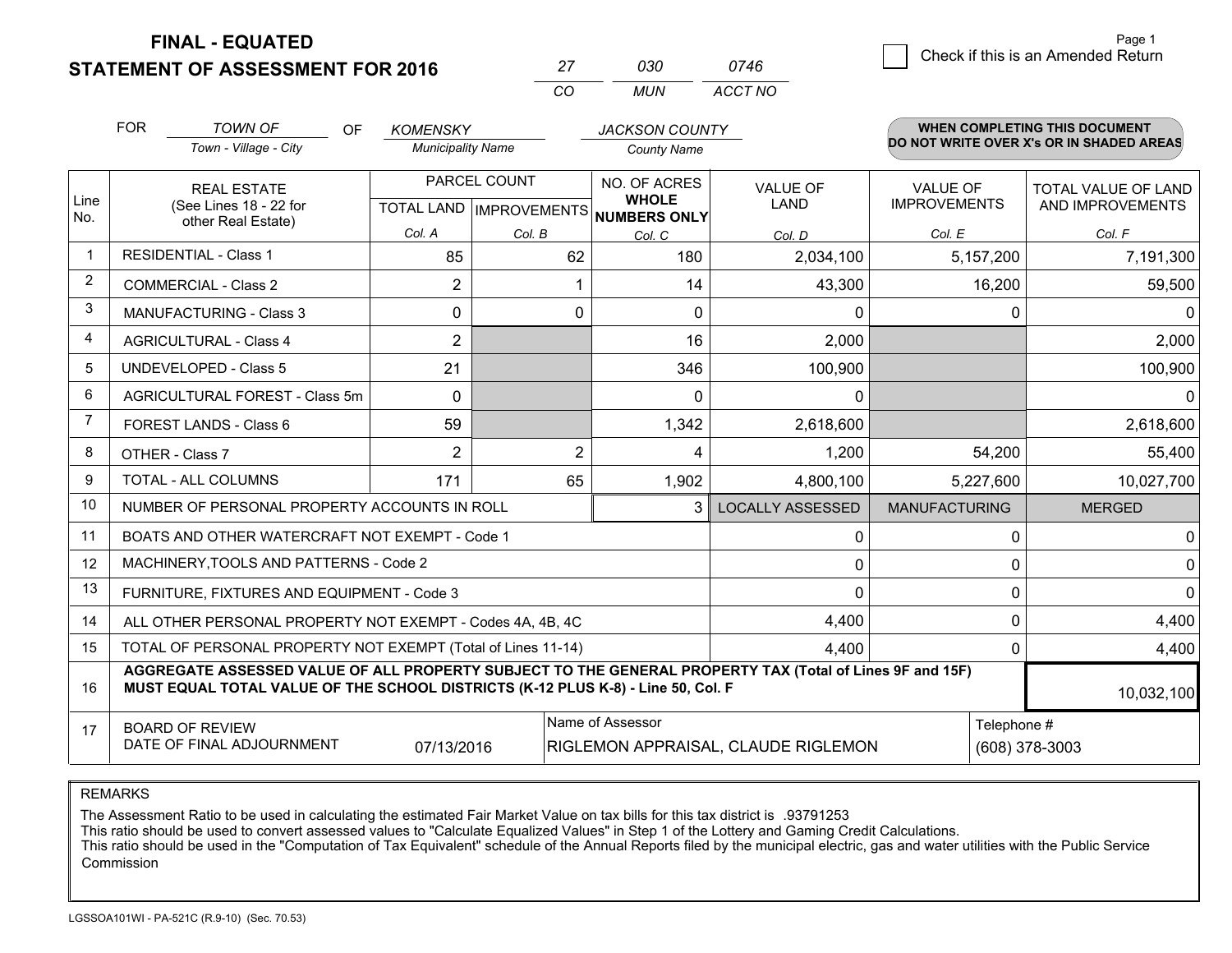*YEAR CO MUN ACCT NO* 2016 27 030 0746

Do not confuse FOREST LANDS (Line 7) with FOREST CROPS (in this section) - They are **NOT** the same

|    |                                  |                                            | Private Forest Crop - Reg Class @ 10¢ per acre |                                                                                | Private Forest Crop - Reg Class @ \$2.52 per acre |                                                                                           |                  |                                                                    |                 |                                                                              |
|----|----------------------------------|--------------------------------------------|------------------------------------------------|--------------------------------------------------------------------------------|---------------------------------------------------|-------------------------------------------------------------------------------------------|------------------|--------------------------------------------------------------------|-----------------|------------------------------------------------------------------------------|
| 18 | (a) PARCELS                      | (b) ACRES                                  |                                                | (c) ASSESSED VALUE                                                             |                                                   | (d) PARCELS                                                                               |                  | (e) ACRES                                                          |                 | (f) ASSESSED VALUE                                                           |
|    | 47                               | 1,688.08                                   |                                                | 1,710,400                                                                      |                                                   | 5                                                                                         |                  | 200                                                                |                 | 224.000                                                                      |
|    |                                  |                                            |                                                | Private Forest Crop - Special Class @ 20¢ per acre                             |                                                   |                                                                                           |                  |                                                                    |                 | Entered Before 2005 Managed Forest - Ferrous Mining CLOSED @ \$8.27 per acre |
| 19 | (a) PARCELS                      | (c) ASSESSED VALUE<br>(b) ACRES            |                                                | (d) PARCELS                                                                    |                                                   | (e) ACRES                                                                                 |                  | (f) ASSESSED VALUE                                                 |                 |                                                                              |
|    |                                  |                                            |                                                |                                                                                |                                                   |                                                                                           |                  |                                                                    |                 |                                                                              |
|    |                                  |                                            |                                                | Entered Before 2005 Managed Forest - OPEN @ \$.79 per acre                     |                                                   |                                                                                           |                  | Entered Before 2005 Managed Forest - CLOSED @ \$1.87 per acre      |                 |                                                                              |
| 20 | (a) PARCELS                      | (b) ACRES                                  |                                                | (c) ASSESSED VALUE                                                             |                                                   | (d) PARCELS                                                                               |                  | (e) ACRES                                                          |                 | (f) ASSESSED VALUE                                                           |
|    | 13                               | 339                                        |                                                | 410.500                                                                        |                                                   |                                                                                           |                  |                                                                    |                 |                                                                              |
|    |                                  | Entered After 2004 Managed Forest - OPEN @ |                                                |                                                                                |                                                   |                                                                                           |                  |                                                                    |                 |                                                                              |
|    | (a) PARCELS                      | (b) ACRES                                  |                                                | \$2.14 per acre<br>(c) ASSESSED VALUE                                          |                                                   | Entered After 2004 Managed Forest - CLOSED @ \$10.68 per acre<br>(d) PARCELS<br>(e) ACRES |                  |                                                                    |                 | (f) ASSESSED VALUE                                                           |
| 21 |                                  |                                            |                                                |                                                                                |                                                   |                                                                                           |                  |                                                                    |                 |                                                                              |
|    | 6                                | 176                                        |                                                |                                                                                |                                                   |                                                                                           |                  |                                                                    |                 |                                                                              |
|    |                                  |                                            |                                                | 258,000                                                                        |                                                   |                                                                                           |                  |                                                                    |                 |                                                                              |
| 22 | (a) County Forest Cropland Acres |                                            |                                                | (b) Federal Acres                                                              |                                                   | (d) County (NOT FOREST CROP) Acres<br>(c) State Acres                                     |                  |                                                                    | (e) Other Acres |                                                                              |
|    | 12,436.62                        |                                            |                                                | 429.89                                                                         |                                                   | 20,528.69<br>213.44                                                                       |                  |                                                                    |                 | 547.32                                                                       |
|    |                                  |                                            |                                                | Assessed Value of Omitted Property From Prior Years (Sec. 70.44)               |                                                   |                                                                                           |                  | Assessed Value of Sec. 70.43 Corrections of Errors by Assessors    |                 |                                                                              |
|    |                                  | (a) REAL ESTATE                            |                                                | (b) PERSONAL                                                                   |                                                   |                                                                                           | (c1) REAL ESTATE |                                                                    |                 | (c2) PERSONAL                                                                |
| 23 |                                  |                                            |                                                |                                                                                |                                                   |                                                                                           |                  |                                                                    |                 |                                                                              |
|    |                                  |                                            |                                                | Manufacturing Equated Value of Omitted Property From Prior Years (Sec. 70.995) |                                                   |                                                                                           |                  | Mfg. Equated Value of Sec.70.43 Corrections of Errors by Assessors |                 |                                                                              |
|    |                                  | (d) REAL ESTATE                            |                                                | (e) PERSONAL                                                                   |                                                   | (f1) REAL ESTATE                                                                          |                  |                                                                    | (f2) PERSONAL   |                                                                              |
|    |                                  |                                            |                                                |                                                                                |                                                   |                                                                                           |                  |                                                                    |                 |                                                                              |
|    |                                  |                                            |                                                |                                                                                |                                                   |                                                                                           |                  |                                                                    |                 |                                                                              |

## **SPECIAL DISTRICTS**

| Line<br>No. | Enter 6-digit<br>Special District<br>Code (Col. A) | <b>Account</b><br><b>Number</b> | <b>Special District Name</b> | <b>Locally Assessed Value</b><br>of Real Estate and | Mfg Value of Real Estate<br>and Personal Property | <b>Merged Value of</b><br><b>Real Estate and</b><br>Personal Property (Col. F) |
|-------------|----------------------------------------------------|---------------------------------|------------------------------|-----------------------------------------------------|---------------------------------------------------|--------------------------------------------------------------------------------|
|             |                                                    | (Col. B)                        | (Col. C)                     | Personal Property (Col. D)                          | (Col. E)                                          |                                                                                |
| 24          |                                                    |                                 |                              |                                                     |                                                   |                                                                                |
| 25          |                                                    |                                 |                              |                                                     |                                                   |                                                                                |
| 26          |                                                    |                                 |                              |                                                     |                                                   |                                                                                |
| 27          |                                                    |                                 |                              |                                                     |                                                   |                                                                                |
| 28          |                                                    |                                 |                              |                                                     |                                                   |                                                                                |
| 29          |                                                    |                                 |                              |                                                     |                                                   |                                                                                |
| 30          |                                                    |                                 |                              |                                                     |                                                   |                                                                                |
| 31          |                                                    |                                 |                              |                                                     |                                                   |                                                                                |
| 32          |                                                    |                                 |                              |                                                     |                                                   |                                                                                |
| 33          |                                                    |                                 |                              |                                                     |                                                   |                                                                                |
| 34          |                                                    |                                 |                              |                                                     |                                                   |                                                                                |
| 35          |                                                    |                                 |                              |                                                     |                                                   |                                                                                |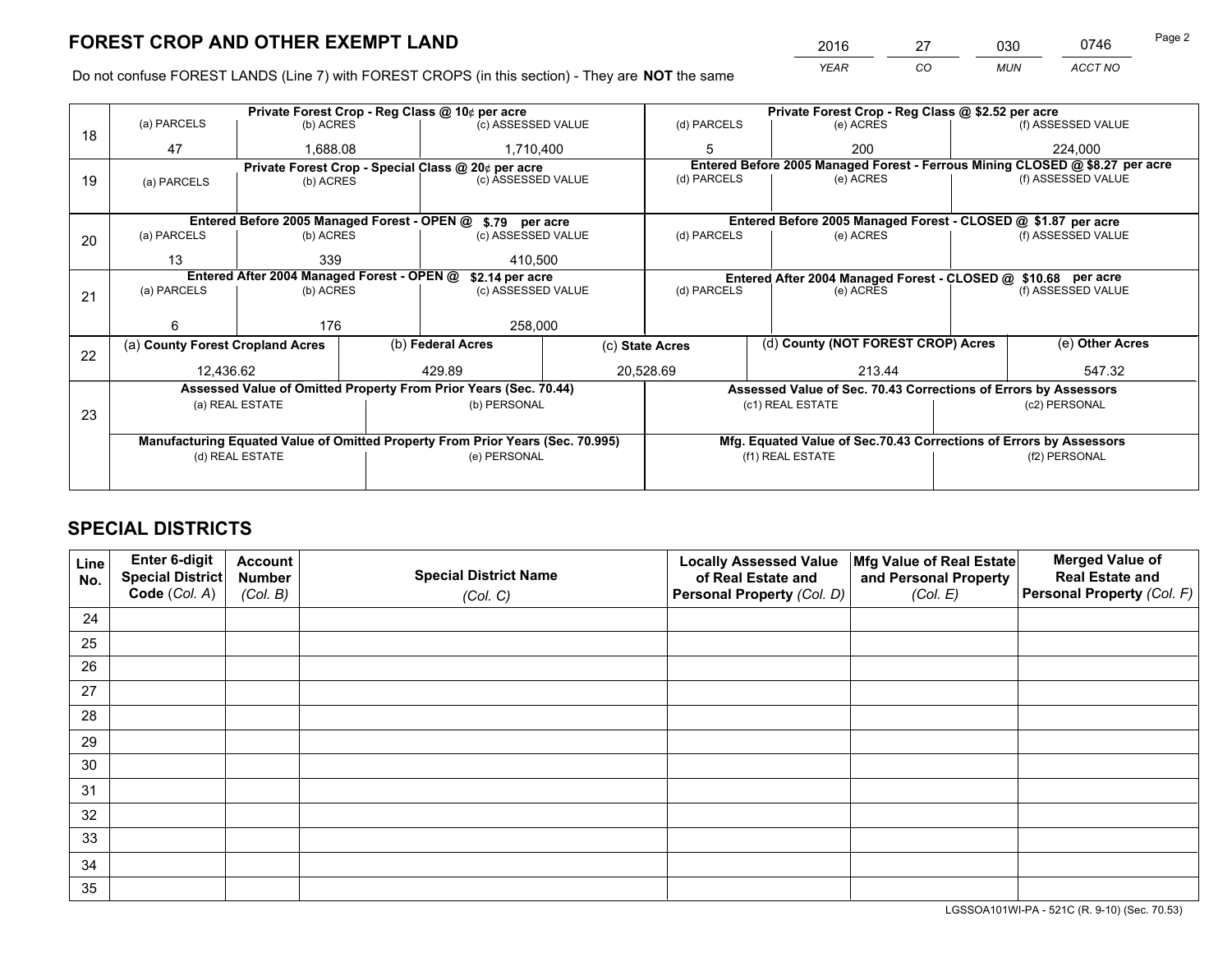|             |                                                          |                                             |                                                         | <b>YEAR</b>                                                                       | CO<br><b>MUN</b>                                              | ACCT NO                                                                        |
|-------------|----------------------------------------------------------|---------------------------------------------|---------------------------------------------------------|-----------------------------------------------------------------------------------|---------------------------------------------------------------|--------------------------------------------------------------------------------|
| Line<br>No. | Enter 6-digit<br><b>School District</b><br>Code (Col. A) | <b>Account</b><br><b>Number</b><br>(Col. B) | <b>School District Name</b><br>(Col. C)                 | <b>Locally Assessed Value</b><br>of Real Estate and<br>Personal Property (Col. D) | Mfg Value of Real Estate<br>and Personal Property<br>(Col. E) | <b>Merged Value of</b><br><b>Real Estate and</b><br>Personal Property (Col. F) |
|             | A. SCHOOL DISTRICTS (K-8 and K-12)                       |                                             |                                                         |                                                                                   |                                                               |                                                                                |
| 36          | 270476                                                   | 0162                                        | SCH D OF BLACK RIVER FALLS                              | 10,032,100                                                                        |                                                               | 10,032,100                                                                     |
| 37          |                                                          |                                             |                                                         |                                                                                   |                                                               |                                                                                |
| 38          |                                                          |                                             |                                                         |                                                                                   |                                                               |                                                                                |
| 39          |                                                          |                                             |                                                         |                                                                                   |                                                               |                                                                                |
| 40          |                                                          |                                             |                                                         |                                                                                   |                                                               |                                                                                |
| 41          |                                                          |                                             |                                                         |                                                                                   |                                                               |                                                                                |
| 42          |                                                          |                                             |                                                         |                                                                                   |                                                               |                                                                                |
| 43          |                                                          |                                             |                                                         |                                                                                   |                                                               |                                                                                |
| 44          |                                                          |                                             |                                                         |                                                                                   |                                                               |                                                                                |
| 45<br>46    |                                                          |                                             |                                                         |                                                                                   |                                                               |                                                                                |
|             |                                                          |                                             |                                                         |                                                                                   |                                                               |                                                                                |
| 47<br>48    |                                                          |                                             |                                                         |                                                                                   |                                                               |                                                                                |
| 49          |                                                          |                                             |                                                         |                                                                                   |                                                               |                                                                                |
| 50          |                                                          |                                             | TOTAL ASSESSED VALUE OF SCHOOL DISTRICTS (K-8 and K-12) | 10,032,100                                                                        |                                                               | 10,032,100                                                                     |
|             | <b>B.</b><br><b>UNION HIGH SCHOOL DISTRICTS</b>          |                                             |                                                         |                                                                                   |                                                               |                                                                                |
| 51          |                                                          |                                             |                                                         |                                                                                   |                                                               |                                                                                |
| 52          |                                                          |                                             |                                                         |                                                                                   |                                                               |                                                                                |
| 53          |                                                          |                                             |                                                         |                                                                                   |                                                               |                                                                                |
| 54          |                                                          |                                             |                                                         |                                                                                   |                                                               |                                                                                |
| 55          |                                                          |                                             | TOTAL ASSESSED VALUE OF UNION HIGH SCHOOLS              |                                                                                   |                                                               |                                                                                |
|             | C. TECHNICAL COLLEGE DISTRICTS                           |                                             |                                                         |                                                                                   |                                                               |                                                                                |
| 56          | 000200                                                   | 0002                                        | WESTERN TECHNICAL COLLEGE LACR                          | 10,032,100                                                                        |                                                               | 10,032,100                                                                     |
| 57          |                                                          |                                             |                                                         |                                                                                   |                                                               |                                                                                |
| 58          |                                                          |                                             |                                                         |                                                                                   |                                                               |                                                                                |
| 59          |                                                          |                                             | TOTAL ASSESSED VALUE OF TECHNICAL COLLEGES              | 10,032,100                                                                        |                                                               | 10,032,100                                                                     |

27

030

# *I hereby certify, to the best of my knowledge and belief, this form is complete and correct.*

**SCHOOL DISTRICTS**

| Print name of preparer | Title                    |                | Date (MM / DD / CCYY) |
|------------------------|--------------------------|----------------|-----------------------|
|                        |                          |                |                       |
| Signature of preparer  | Contact Telephone Number | E-mail address |                       |
|                        | $\sim$                   |                |                       |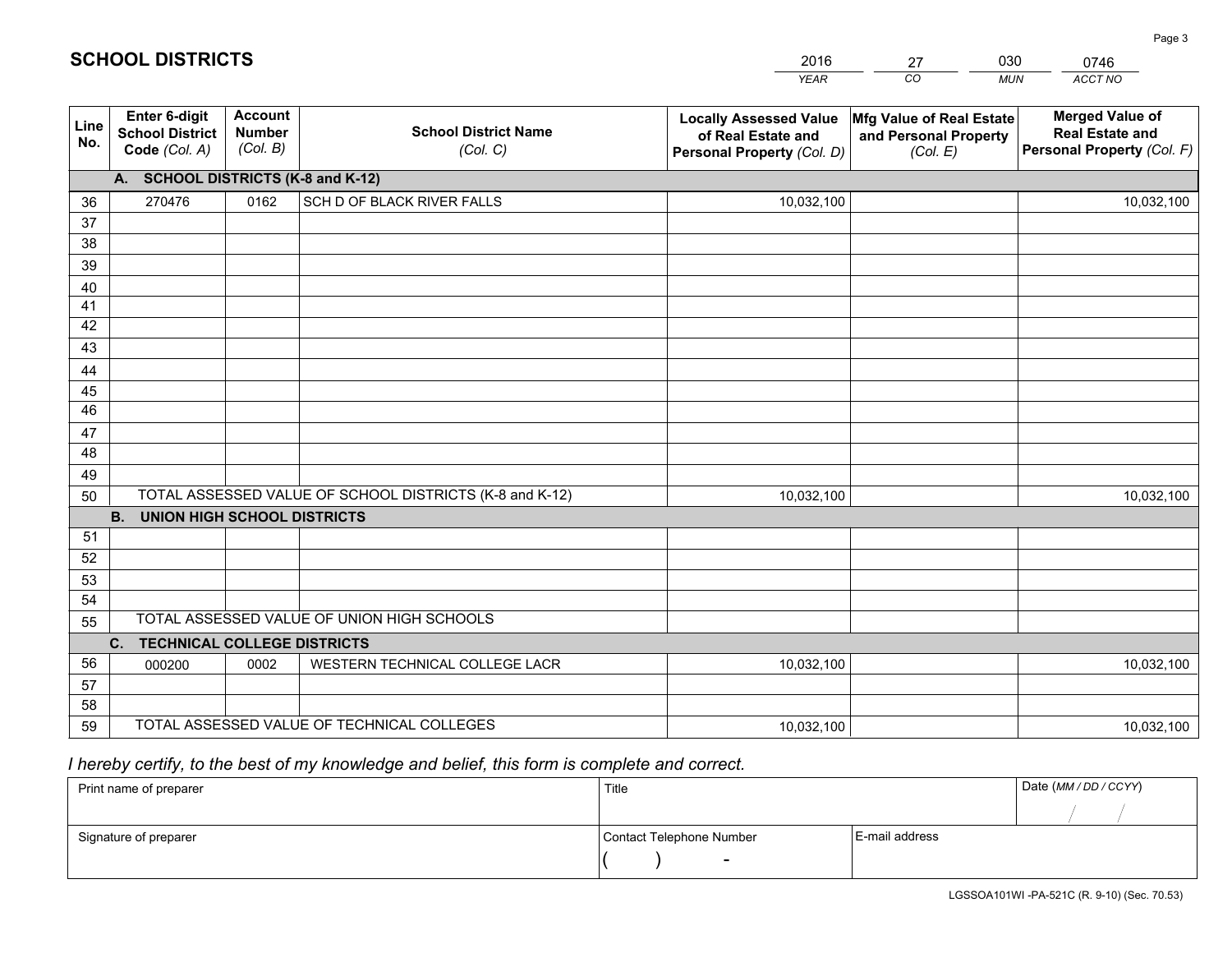### **HIGHLIGHTS**

- 1. Complete the Statement of Assessment after the Board of Review. Reflect any changes made there.
- 2. Use black ink to complete.
- 3. Line 16 must equal Line 50, Col D.
- 4. Line 55 must equal the total of K-8 schools listed on lines 36-49. Do not include K-12 schools in this comparision.
- 5. Line 59, Col. D must equal Line 16.
- 6. Special District, School District and Technical College District values must include both real estate and personal property. Examples of Special districts are: town sanitary districts, public inland lake protection and rehabilitation districts, and metropolitan sewerage districts.
- 7. DO NOT INCLUDE Manufacturing property values.DOR will print these values on the final SOA.

ALINA LIMBERG TOWN OF KOMENSKY W9680 EVERGREEN LN MERRILLAN, WI 54754

W9680 EVERGREEN LN ALINA LIMBERG<br>TOWN OF KOMENSKY

**MERRILLAN, WI 54754** 

 8. Accuracy of this form is very important. The values reported directly affect the equalized value DOR calculates for school and special districts.

### **Page 1:**

 If not prefilled, enter the tax year,county and municipal code,municipal type, municipal name and county name on the top of form.

Check the Amended box, if filing an amended / corrected SOA.

 Report the parcel count, acres and assessed value of taxable general property, total parcel count, (real and personal), total acres, and values from final figures set by the Board of Review.

- A. Real Estate land and improvements (buildings, etc.) is reported on lines 1 8, total line 9.
- B. Personal Property is reported on lines 11 14, Column D, total line 15.
- C. To complete this report, use the computer produced summary of the assessment roll that shows these amounts.
- D. Use whole numbers only.
- E. Add each line across and each column down to verify entries.

### **Page 2:**

- A. Report Special Items (not subject to general property tax).
- 1. Private Forest Croplands and Managed Forest Lands are reported on lines 18,19, 20 and 21. Be sure to report assessed values **NOT** taxes.
- 2. You should have copies of the orders of entry, orders of withdrawal, etc., to update your assessment roll.
	- 3. Show hundredths of acres (e.g. 39.75).
- 4. Tax exempt lands are reported on line 22.
- 5. Omitted property and sec. 70.43, Wis. Stats., corrections of errors by assessor are reported on line 23. Report real estate and personal property separately. These should be for **prior years**, not something found on the current assessment roll after the board of review.
- B. Special District (Lines 24-35) Include the value of both real and personal property.
- The Department of Revenue (DOR) preprints much of the information regarding names and codes for schools, special districts,etc. If a district is not listed, enter the name and value only, DOR will enter the proper code.

### **Page 3 School Districts:**

Include the value of both real and personal property.

Report School District (regular, elementary, union high school, and technical college).

- 1. Regular (K-12) and Elementary (K-8) school values are reported on lines 36-49, total on line 50.
- 2. Union High School (UHS) (use only if elementary schools are listed on lines 36-49) are reported on lines 51-54. UHS total value (line 55) must equal to the total **elementary school** values reported on lines 36-49. Do notinclude K-12 schools in this comparison.
- 3. Technical College values are reported on lines 56-58, total on line 59.
- 4. Use the computer summary that shows these amounts to complete this report.

### **This form is due the second Monday in June. File this report only after your Board of Review is complete.**

 *If you have questions: Return forms to:*

Fax number: (608) 264-6887 PO Box 8971

 Email: lgs@revenue.wi.gov Wisconsin Department of Revenue Call: (608) 261-5341 Local Government Services Section 6-97Madison WI 53708-8971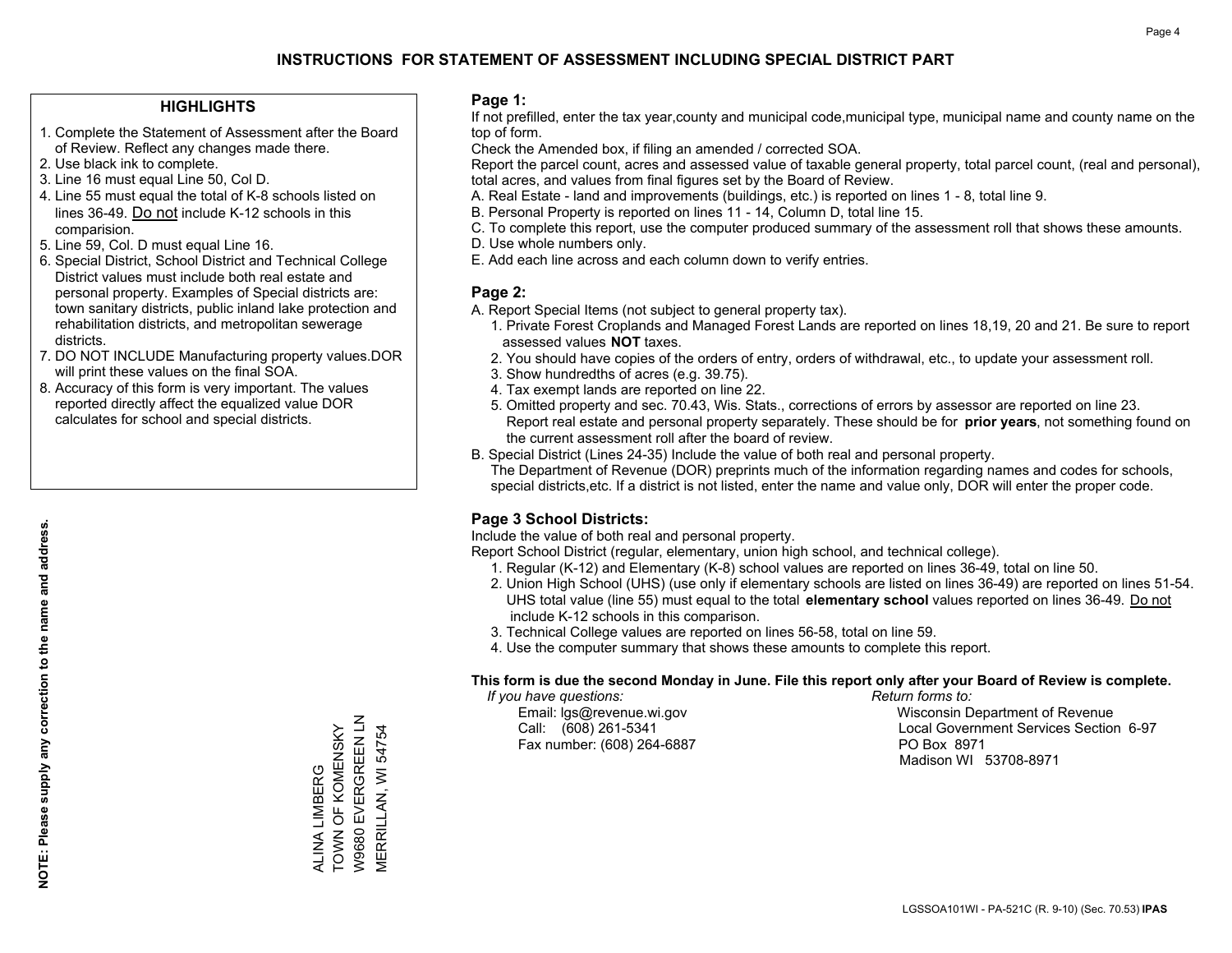**STATEMENT OF ASSESSMENT FOR 2016 FINAL - EQUATED**

| 27  | กาว | 0747    |
|-----|-----|---------|
| - വ | MUN | ACCT NO |

|              | <b>FOR</b>                                                                                        | <b>TOWN OF</b><br><b>OF</b>                                                                                                                                                                  | <b>MANCHESTER</b>        |                                                          | <b>JACKSON COUNTY</b> |                         |                      | <b>WHEN COMPLETING THIS DOCUMENT</b>     |
|--------------|---------------------------------------------------------------------------------------------------|----------------------------------------------------------------------------------------------------------------------------------------------------------------------------------------------|--------------------------|----------------------------------------------------------|-----------------------|-------------------------|----------------------|------------------------------------------|
|              |                                                                                                   | Town - Village - City                                                                                                                                                                        | <b>Municipality Name</b> |                                                          | <b>County Name</b>    |                         |                      | DO NOT WRITE OVER X's OR IN SHADED AREAS |
|              |                                                                                                   | <b>REAL ESTATE</b>                                                                                                                                                                           | PARCEL COUNT             |                                                          | NO. OF ACRES          | <b>VALUE OF</b>         | <b>VALUE OF</b>      | <b>TOTAL VALUE OF LAND</b>               |
| Line<br>No.  | (See Lines 18 - 22 for<br>other Real Estate)                                                      |                                                                                                                                                                                              |                          | <b>WHOLE</b><br>TOTAL LAND   IMPROVEMENTS   NUMBERS ONLY | <b>LAND</b>           | <b>IMPROVEMENTS</b>     | AND IMPROVEMENTS     |                                          |
|              |                                                                                                   |                                                                                                                                                                                              | Col. A                   | Col. B                                                   | Col. C                | Col. D                  | Col. E               | Col. F                                   |
| $\mathbf{1}$ |                                                                                                   | <b>RESIDENTIAL - Class 1</b>                                                                                                                                                                 | 554                      | 488                                                      | 1,123                 | 7,319,700               | 40,067,500           | 47,387,200                               |
| 2            |                                                                                                   | <b>COMMERCIAL - Class 2</b>                                                                                                                                                                  | 5                        | 4                                                        | 17                    | 79,000                  | 71,500               | 150,500                                  |
| 3            |                                                                                                   | <b>MANUFACTURING - Class 3</b>                                                                                                                                                               | 0                        | 0                                                        | $\Omega$              | 0                       | $\Omega$             | 0                                        |
| 4            |                                                                                                   | <b>AGRICULTURAL - Class 4</b>                                                                                                                                                                | 224                      |                                                          | 3,700                 | 419,500                 |                      | 419,500                                  |
| 5            |                                                                                                   | <b>UNDEVELOPED - Class 5</b>                                                                                                                                                                 | 143                      |                                                          | 992                   | 309,000                 |                      | 309,000                                  |
| 6            | AGRICULTURAL FOREST - Class 5m                                                                    |                                                                                                                                                                                              | 126                      |                                                          | 1,553                 | 1,918,800               |                      | 1,918,800                                |
| 7            |                                                                                                   | FOREST LANDS - Class 6                                                                                                                                                                       | 485                      |                                                          | 8,649                 | 21,641,800              |                      | 21,641,800                               |
| 8            |                                                                                                   | OTHER - Class 7                                                                                                                                                                              | 31                       | 30                                                       | 44                    | 219,800                 | 1,546,900            | 1,766,700                                |
| 9            |                                                                                                   | TOTAL - ALL COLUMNS                                                                                                                                                                          | 1,568                    | 522                                                      | 16,078                | 31,907,600              | 41,685,900           | 73,593,500                               |
| 10           |                                                                                                   | NUMBER OF PERSONAL PROPERTY ACCOUNTS IN ROLL                                                                                                                                                 |                          |                                                          | 17                    | <b>LOCALLY ASSESSED</b> | <b>MANUFACTURING</b> | <b>MERGED</b>                            |
| 11           |                                                                                                   | BOATS AND OTHER WATERCRAFT NOT EXEMPT - Code 1                                                                                                                                               |                          |                                                          |                       | 0                       | $\Omega$             | $\mathbf{0}$                             |
| 12           |                                                                                                   | MACHINERY, TOOLS AND PATTERNS - Code 2                                                                                                                                                       |                          |                                                          |                       | 11,900                  | $\mathbf{0}$         | 11,900                                   |
| 13           |                                                                                                   | FURNITURE, FIXTURES AND EQUIPMENT - Code 3                                                                                                                                                   |                          |                                                          |                       | 1,900                   | $\mathbf{0}$         | 1,900                                    |
| 14           |                                                                                                   | ALL OTHER PERSONAL PROPERTY NOT EXEMPT - Codes 4A, 4B, 4C                                                                                                                                    |                          |                                                          |                       | 164,800                 | $\mathbf{0}$         | 164,800                                  |
| 15           |                                                                                                   | TOTAL OF PERSONAL PROPERTY NOT EXEMPT (Total of Lines 11-14)                                                                                                                                 |                          |                                                          |                       | 178,600                 | $\Omega$             | 178,600                                  |
| 16           |                                                                                                   | AGGREGATE ASSESSED VALUE OF ALL PROPERTY SUBJECT TO THE GENERAL PROPERTY TAX (Total of Lines 9F and 15F)<br>MUST EQUAL TOTAL VALUE OF THE SCHOOL DISTRICTS (K-12 PLUS K-8) - Line 50, Col. F |                          |                                                          |                       |                         |                      | 73,772,100                               |
| 17           |                                                                                                   | <b>BOARD OF REVIEW</b>                                                                                                                                                                       |                          |                                                          | Name of Assessor      |                         | Telephone #          |                                          |
|              | DATE OF FINAL ADJOURNMENT<br>05/09/2016<br>ASSOCIATED APPRAISAL CONSULTANTS INC<br>(920) 749-1995 |                                                                                                                                                                                              |                          |                                                          |                       |                         |                      |                                          |

REMARKS

The Assessment Ratio to be used in calculating the estimated Fair Market Value on tax bills for this tax district is .989818988

This ratio should be used to convert assessed values to "Calculate Equalized Values" in Step 1 of the Lottery and Gaming Credit Calculations.

 This ratio should be used in the "Computation of Tax Equivalent" schedule of the Annual Reports filed by the municipal electric, gas and water utilities with the Public Service Commission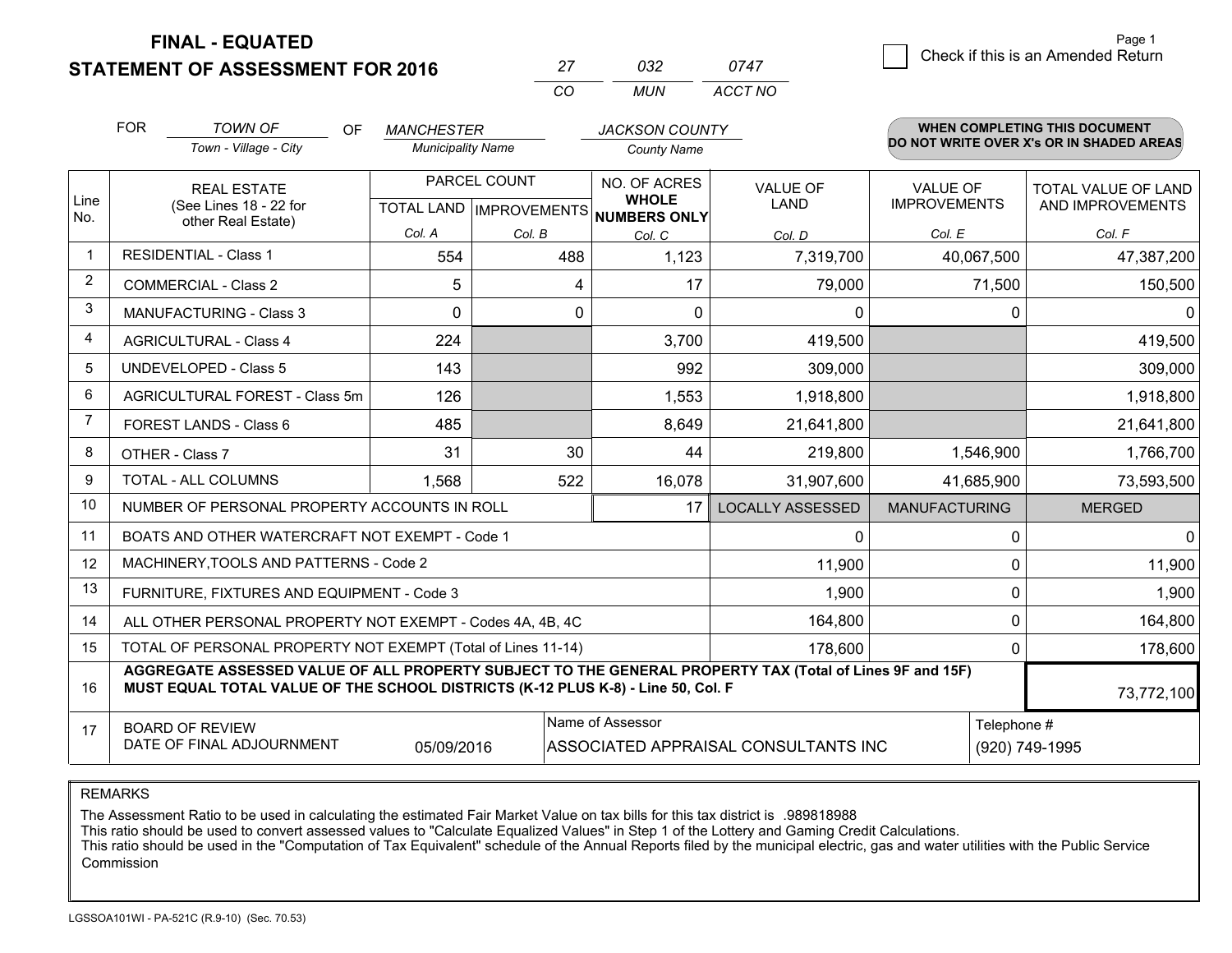*YEAR CO MUN ACCT NO* 2016 27 032 0747

Do not confuse FOREST LANDS (Line 7) with FOREST CROPS (in this section) - They are **NOT** the same

|    |                                                                                |                     |              | Private Forest Crop - Reg Class @ 10¢ per acre                   |                 | Private Forest Crop - Reg Class @ \$2.52 per acre |                                                                    |                                                                 |                    |                                                                              |
|----|--------------------------------------------------------------------------------|---------------------|--------------|------------------------------------------------------------------|-----------------|---------------------------------------------------|--------------------------------------------------------------------|-----------------------------------------------------------------|--------------------|------------------------------------------------------------------------------|
| 18 | (a) PARCELS                                                                    | (b) ACRES           |              | (c) ASSESSED VALUE                                               |                 | (d) PARCELS                                       |                                                                    | (e) ACRES                                                       |                    | (f) ASSESSED VALUE                                                           |
|    |                                                                                |                     |              |                                                                  |                 | $\mathfrak{p}$                                    |                                                                    | 80                                                              |                    | 184.000                                                                      |
|    |                                                                                |                     |              | Private Forest Crop - Special Class @ 20¢ per acre               |                 |                                                   |                                                                    |                                                                 |                    | Entered Before 2005 Managed Forest - Ferrous Mining CLOSED @ \$8.27 per acre |
| 19 | (a) PARCELS                                                                    | (b) ACRES           |              | (c) ASSESSED VALUE                                               |                 | (d) PARCELS                                       |                                                                    | (e) ACRES                                                       |                    | (f) ASSESSED VALUE                                                           |
|    |                                                                                |                     |              |                                                                  |                 |                                                   |                                                                    |                                                                 |                    |                                                                              |
|    |                                                                                |                     |              | Entered Before 2005 Managed Forest - OPEN @ \$.79 per acre       |                 |                                                   |                                                                    | Entered Before 2005 Managed Forest - CLOSED @ \$1.87 per acre   |                    |                                                                              |
| 20 | (a) PARCELS                                                                    | (b) ACRES           |              | (c) ASSESSED VALUE                                               |                 | (d) PARCELS                                       |                                                                    | (e) ACRES                                                       |                    | (f) ASSESSED VALUE                                                           |
|    | 26                                                                             | 971.12<br>2,363,700 |              | 30                                                               |                 | 864.76                                            |                                                                    | 2,167,900                                                       |                    |                                                                              |
|    | Entered After 2004 Managed Forest - OPEN @<br>\$2.14 per acre                  |                     |              |                                                                  |                 |                                                   | Entered After 2004 Managed Forest - CLOSED @ \$10.68 per acre      |                                                                 |                    |                                                                              |
| 21 | (a) PARCELS                                                                    | (b) ACRES           |              | (c) ASSESSED VALUE                                               |                 | (d) PARCELS<br>(e) ACRES                          |                                                                    |                                                                 | (f) ASSESSED VALUE |                                                                              |
|    |                                                                                |                     |              |                                                                  |                 |                                                   |                                                                    |                                                                 |                    |                                                                              |
|    | 18                                                                             | 634.82              |              | 1,528,600                                                        |                 | 63<br>1.890.12                                    |                                                                    | 4,754,300                                                       |                    |                                                                              |
| 22 | (a) County Forest Cropland Acres                                               |                     |              | (b) Federal Acres                                                | (c) State Acres |                                                   |                                                                    | (d) County (NOT FOREST CROP) Acres                              |                    | (e) Other Acres                                                              |
|    | 19,089.01                                                                      |                     |              | 20                                                               |                 | 817.25<br>253.7                                   |                                                                    |                                                                 |                    | 98.35                                                                        |
|    |                                                                                |                     |              | Assessed Value of Omitted Property From Prior Years (Sec. 70.44) |                 |                                                   |                                                                    | Assessed Value of Sec. 70.43 Corrections of Errors by Assessors |                    |                                                                              |
| 23 |                                                                                | (a) REAL ESTATE     |              | (b) PERSONAL                                                     |                 |                                                   |                                                                    | (c1) REAL ESTATE                                                |                    | (c2) PERSONAL                                                                |
|    |                                                                                |                     |              |                                                                  |                 |                                                   |                                                                    |                                                                 |                    |                                                                              |
|    | Manufacturing Equated Value of Omitted Property From Prior Years (Sec. 70.995) |                     |              |                                                                  |                 |                                                   | Mfg. Equated Value of Sec.70.43 Corrections of Errors by Assessors |                                                                 |                    |                                                                              |
|    | (d) REAL ESTATE                                                                |                     | (e) PERSONAL |                                                                  |                 |                                                   | (f1) REAL ESTATE                                                   |                                                                 | (f2) PERSONAL      |                                                                              |
|    |                                                                                |                     |              |                                                                  |                 |                                                   |                                                                    |                                                                 |                    |                                                                              |

## **SPECIAL DISTRICTS**

| Line<br>No. | Enter 6-digit<br><b>Special District</b> | <b>Account</b><br><b>Number</b> | <b>Special District Name</b> | <b>Locally Assessed Value</b><br>of Real Estate and | Mfg Value of Real Estate<br>and Personal Property | <b>Merged Value of</b><br><b>Real Estate and</b> |
|-------------|------------------------------------------|---------------------------------|------------------------------|-----------------------------------------------------|---------------------------------------------------|--------------------------------------------------|
|             | Code (Col. A)                            | (Col. B)                        | (Col. C)                     | Personal Property (Col. D)                          | (Col. E)                                          | Personal Property (Col. F)                       |
| 24          |                                          |                                 |                              |                                                     |                                                   |                                                  |
| 25          |                                          |                                 |                              |                                                     |                                                   |                                                  |
| 26          |                                          |                                 |                              |                                                     |                                                   |                                                  |
| 27          |                                          |                                 |                              |                                                     |                                                   |                                                  |
| 28          |                                          |                                 |                              |                                                     |                                                   |                                                  |
| 29          |                                          |                                 |                              |                                                     |                                                   |                                                  |
| 30          |                                          |                                 |                              |                                                     |                                                   |                                                  |
| 31          |                                          |                                 |                              |                                                     |                                                   |                                                  |
| 32          |                                          |                                 |                              |                                                     |                                                   |                                                  |
| 33          |                                          |                                 |                              |                                                     |                                                   |                                                  |
| 34          |                                          |                                 |                              |                                                     |                                                   |                                                  |
| 35          |                                          |                                 |                              |                                                     |                                                   |                                                  |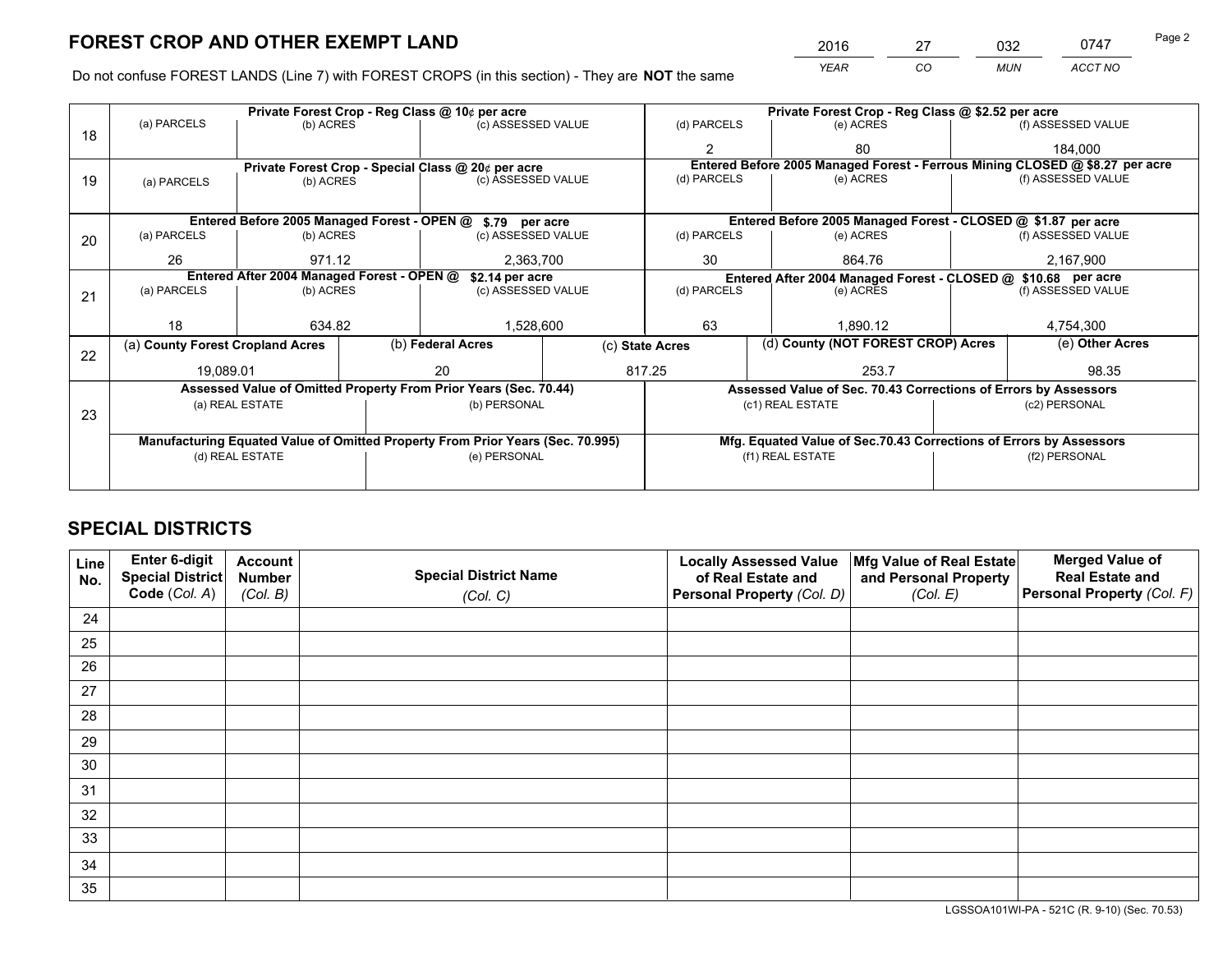|             |                                                          |                                             |                                                         | <b>YEAR</b>                                                                       | CO<br><b>MUN</b>                                              | ACCT NO                                                                        |
|-------------|----------------------------------------------------------|---------------------------------------------|---------------------------------------------------------|-----------------------------------------------------------------------------------|---------------------------------------------------------------|--------------------------------------------------------------------------------|
| Line<br>No. | Enter 6-digit<br><b>School District</b><br>Code (Col. A) | <b>Account</b><br><b>Number</b><br>(Col. B) | <b>School District Name</b><br>(Col. C)                 | <b>Locally Assessed Value</b><br>of Real Estate and<br>Personal Property (Col. D) | Mfg Value of Real Estate<br>and Personal Property<br>(Col. E) | <b>Merged Value of</b><br><b>Real Estate and</b><br>Personal Property (Col. F) |
|             | A. SCHOOL DISTRICTS (K-8 and K-12)                       |                                             |                                                         |                                                                                   |                                                               |                                                                                |
| 36          | 270476                                                   | 0162                                        | SCH D OF BLACK RIVER FALLS                              | 73,772,100                                                                        |                                                               | 73,772,100                                                                     |
| 37          |                                                          |                                             |                                                         |                                                                                   |                                                               |                                                                                |
| 38          |                                                          |                                             |                                                         |                                                                                   |                                                               |                                                                                |
| 39          |                                                          |                                             |                                                         |                                                                                   |                                                               |                                                                                |
| 40          |                                                          |                                             |                                                         |                                                                                   |                                                               |                                                                                |
| 41          |                                                          |                                             |                                                         |                                                                                   |                                                               |                                                                                |
| 42          |                                                          |                                             |                                                         |                                                                                   |                                                               |                                                                                |
| 43          |                                                          |                                             |                                                         |                                                                                   |                                                               |                                                                                |
| 44          |                                                          |                                             |                                                         |                                                                                   |                                                               |                                                                                |
| 45<br>46    |                                                          |                                             |                                                         |                                                                                   |                                                               |                                                                                |
|             |                                                          |                                             |                                                         |                                                                                   |                                                               |                                                                                |
| 47<br>48    |                                                          |                                             |                                                         |                                                                                   |                                                               |                                                                                |
| 49          |                                                          |                                             |                                                         |                                                                                   |                                                               |                                                                                |
| 50          |                                                          |                                             | TOTAL ASSESSED VALUE OF SCHOOL DISTRICTS (K-8 and K-12) | 73,772,100                                                                        |                                                               | 73,772,100                                                                     |
|             | <b>UNION HIGH SCHOOL DISTRICTS</b><br><b>B.</b>          |                                             |                                                         |                                                                                   |                                                               |                                                                                |
| 51          |                                                          |                                             |                                                         |                                                                                   |                                                               |                                                                                |
| 52          |                                                          |                                             |                                                         |                                                                                   |                                                               |                                                                                |
| 53          |                                                          |                                             |                                                         |                                                                                   |                                                               |                                                                                |
| 54          |                                                          |                                             |                                                         |                                                                                   |                                                               |                                                                                |
| 55          |                                                          |                                             | TOTAL ASSESSED VALUE OF UNION HIGH SCHOOLS              |                                                                                   |                                                               |                                                                                |
|             | C. TECHNICAL COLLEGE DISTRICTS                           |                                             |                                                         |                                                                                   |                                                               |                                                                                |
| 56          | 000200                                                   | 0002                                        | WESTERN TECHNICAL COLLEGE LACR                          | 73,772,100                                                                        |                                                               | 73,772,100                                                                     |
| 57          |                                                          |                                             |                                                         |                                                                                   |                                                               |                                                                                |
| 58          |                                                          |                                             |                                                         |                                                                                   |                                                               |                                                                                |
| 59          |                                                          |                                             | TOTAL ASSESSED VALUE OF TECHNICAL COLLEGES              | 73,772,100                                                                        |                                                               | 73,772,100                                                                     |

27

032

# *I hereby certify, to the best of my knowledge and belief, this form is complete and correct.*

**SCHOOL DISTRICTS**

| Print name of preparer | Title                    |                | Date (MM / DD / CCYY) |
|------------------------|--------------------------|----------------|-----------------------|
|                        |                          |                |                       |
| Signature of preparer  | Contact Telephone Number | E-mail address |                       |
|                        | $\overline{\phantom{0}}$ |                |                       |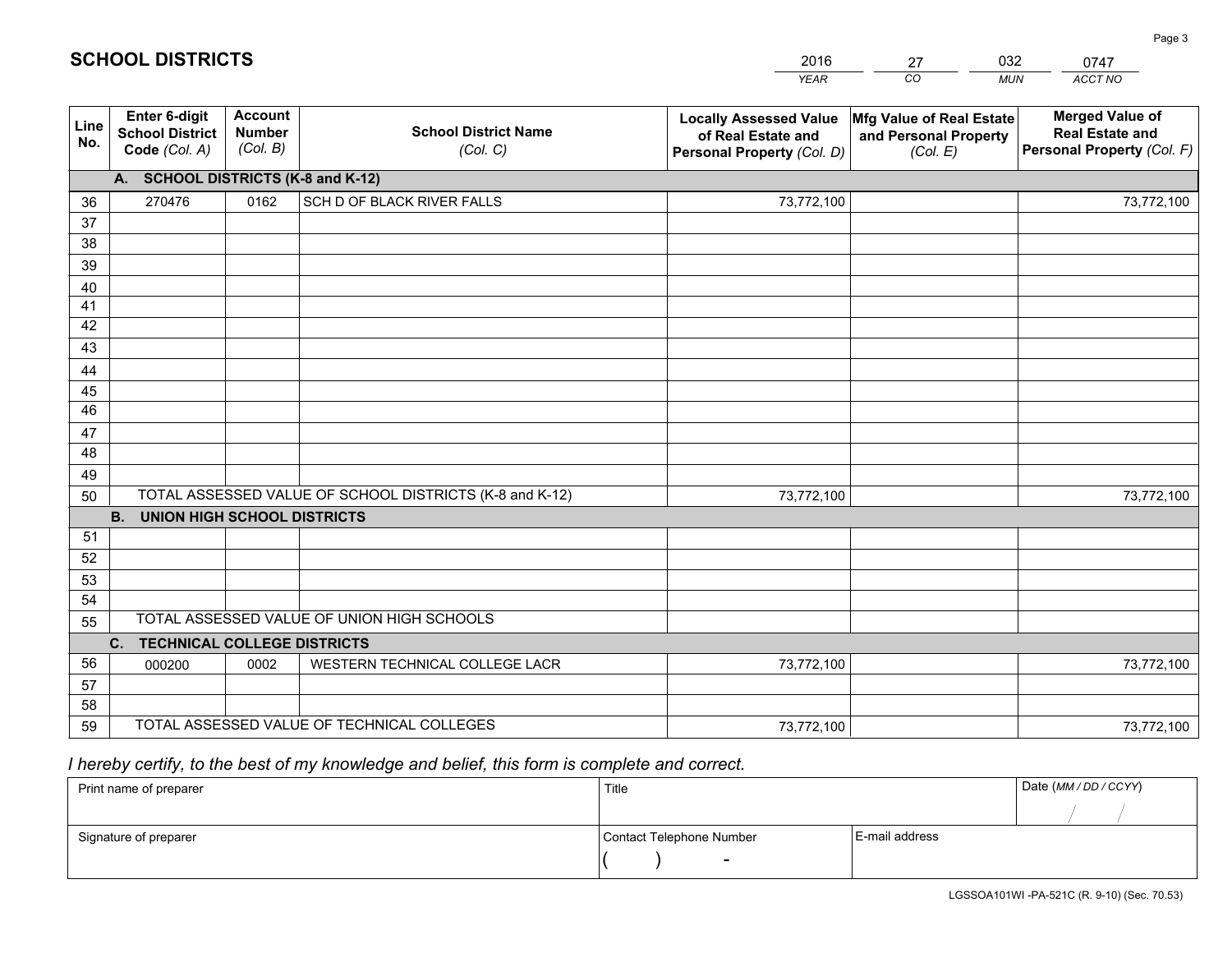### **HIGHLIGHTS**

- 1. Complete the Statement of Assessment after the Board of Review. Reflect any changes made there.
- 2. Use black ink to complete.
- 3. Line 16 must equal Line 50, Col D.
- 4. Line 55 must equal the total of K-8 schools listed on lines 36-49. Do not include K-12 schools in this comparision.
- 5. Line 59, Col. D must equal Line 16.
- 6. Special District, School District and Technical College District values must include both real estate and personal property. Examples of Special districts are: town sanitary districts, public inland lake protection and rehabilitation districts, and metropolitan sewerage districts.
- 7. DO NOT INCLUDE Manufacturing property values.DOR will print these values on the final SOA.

JENNIFER HERRERA TOWN OF MANCHESTER N4251 VALLEY ROAD

JENNIFER HERRERA<br>TOWN OF MANCHESTER V4251 VALLEY ROAD BLACK RIVER FALLS, WI 54615

**BLACK RIVER FALLS, WI 5461** 

Ю

 8. Accuracy of this form is very important. The values reported directly affect the equalized value DOR calculates for school and special districts.

### **Page 1:**

 If not prefilled, enter the tax year,county and municipal code,municipal type, municipal name and county name on the top of form.

Check the Amended box, if filing an amended / corrected SOA.

 Report the parcel count, acres and assessed value of taxable general property, total parcel count, (real and personal), total acres, and values from final figures set by the Board of Review.

- A. Real Estate land and improvements (buildings, etc.) is reported on lines 1 8, total line 9.
- B. Personal Property is reported on lines 11 14, Column D, total line 15.
- C. To complete this report, use the computer produced summary of the assessment roll that shows these amounts.
- D. Use whole numbers only.
- E. Add each line across and each column down to verify entries.

### **Page 2:**

- A. Report Special Items (not subject to general property tax).
- 1. Private Forest Croplands and Managed Forest Lands are reported on lines 18,19, 20 and 21. Be sure to report assessed values **NOT** taxes.
- 2. You should have copies of the orders of entry, orders of withdrawal, etc., to update your assessment roll.
	- 3. Show hundredths of acres (e.g. 39.75).
- 4. Tax exempt lands are reported on line 22.
- 5. Omitted property and sec. 70.43, Wis. Stats., corrections of errors by assessor are reported on line 23. Report real estate and personal property separately. These should be for **prior years**, not something found on the current assessment roll after the board of review.
- B. Special District (Lines 24-35) Include the value of both real and personal property.
- The Department of Revenue (DOR) preprints much of the information regarding names and codes for schools, special districts,etc. If a district is not listed, enter the name and value only, DOR will enter the proper code.

### **Page 3 School Districts:**

Include the value of both real and personal property.

Report School District (regular, elementary, union high school, and technical college).

- 1. Regular (K-12) and Elementary (K-8) school values are reported on lines 36-49, total on line 50.
- 2. Union High School (UHS) (use only if elementary schools are listed on lines 36-49) are reported on lines 51-54. UHS total value (line 55) must equal to the total **elementary school** values reported on lines 36-49. Do notinclude K-12 schools in this comparison.
- 3. Technical College values are reported on lines 56-58, total on line 59.
- 4. Use the computer summary that shows these amounts to complete this report.

### **This form is due the second Monday in June. File this report only after your Board of Review is complete.**

 *If you have questions: Return forms to:*

Fax number: (608) 264-6887 PO Box 8971

 Email: lgs@revenue.wi.gov Wisconsin Department of Revenue Call: (608) 261-5341 Local Government Services Section 6-97Madison WI 53708-8971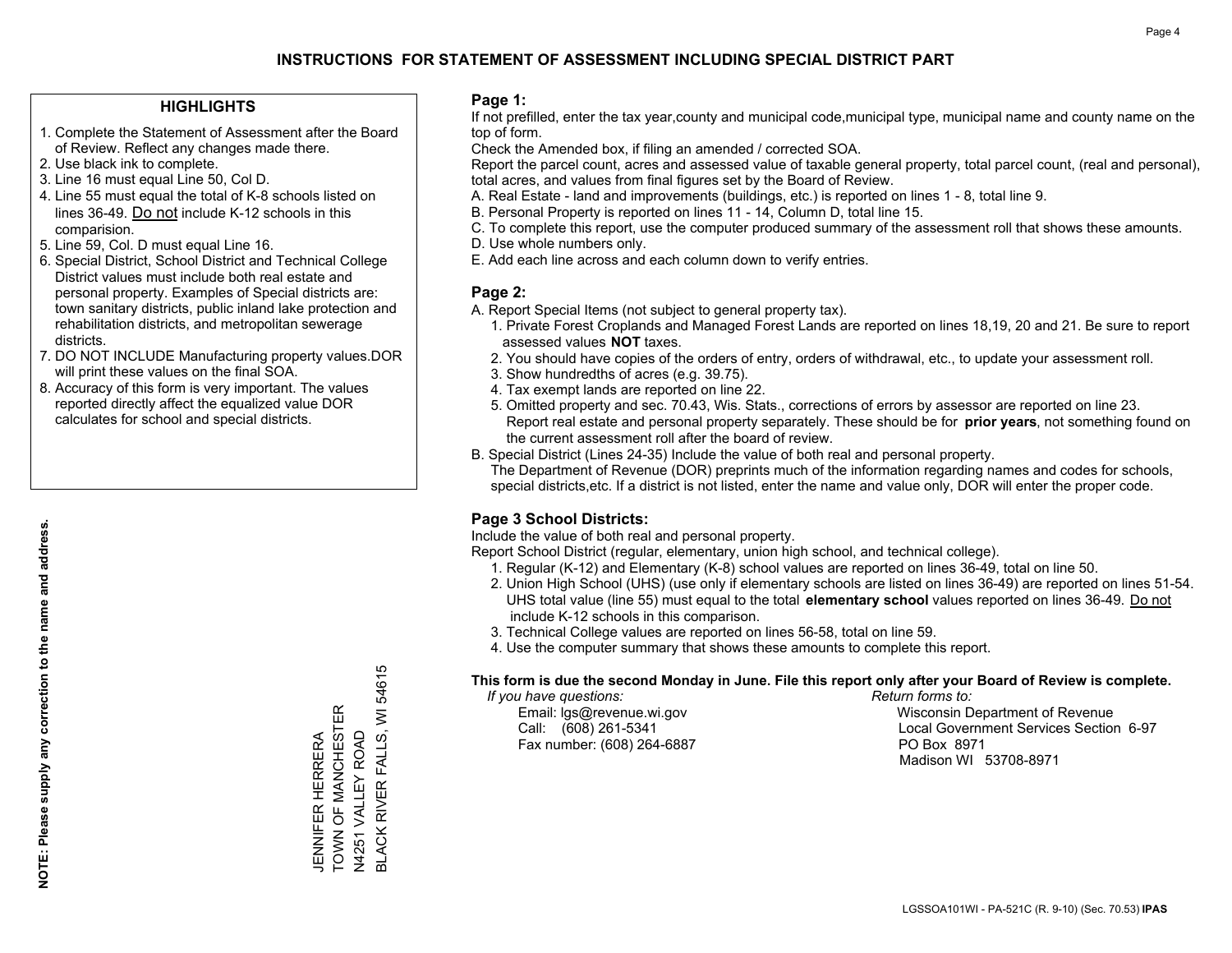**FINAL - EQUATED**

**STATEMENT OF ASSESSMENT FOR 2016** 

| 27  | ก.า4 | 0748    |
|-----|------|---------|
| CO. | MUN  | ACCT NO |

|                | <b>FOR</b>                                                                                                                                                                                   | <b>TOWN OF</b><br><b>OF</b>                                  | <b>MELROSE</b>           |             | <b>JACKSON COUNTY</b>                |                         |                      | <b>WHEN COMPLETING THIS DOCUMENT</b>     |
|----------------|----------------------------------------------------------------------------------------------------------------------------------------------------------------------------------------------|--------------------------------------------------------------|--------------------------|-------------|--------------------------------------|-------------------------|----------------------|------------------------------------------|
|                |                                                                                                                                                                                              | Town - Village - City                                        | <b>Municipality Name</b> |             | <b>County Name</b>                   |                         |                      | DO NOT WRITE OVER X's OR IN SHADED AREAS |
| Line           |                                                                                                                                                                                              | <b>REAL ESTATE</b>                                           | PARCEL COUNT             |             | NO. OF ACRES<br><b>WHOLE</b>         | <b>VALUE OF</b>         | <b>VALUE OF</b>      | <b>TOTAL VALUE OF LAND</b>               |
| No.            |                                                                                                                                                                                              | (See Lines 18 - 22 for<br>other Real Estate)                 |                          |             | TOTAL LAND IMPROVEMENTS NUMBERS ONLY | <b>LAND</b>             | <b>IMPROVEMENTS</b>  | AND IMPROVEMENTS                         |
|                |                                                                                                                                                                                              |                                                              | Col. A                   | Col. B      | Col. C                               | Col. D                  | Col. E               | Col. F                                   |
|                |                                                                                                                                                                                              | <b>RESIDENTIAL - Class 1</b>                                 | 209                      | 182         | 320                                  | 3,062,300               | 14,077,000           | 17,139,300                               |
| $\overline{2}$ |                                                                                                                                                                                              | <b>COMMERCIAL - Class 2</b>                                  | 14                       | 8           | 34                                   | 144,900                 | 419,900              | 564,800                                  |
| 3              |                                                                                                                                                                                              | <b>MANUFACTURING - Class 3</b>                               | $\Omega$                 | $\mathbf 0$ | $\Omega$                             | 0                       | $\Omega$             | $\mathbf{0}$                             |
| 4              |                                                                                                                                                                                              | <b>AGRICULTURAL - Class 4</b>                                | 377                      |             | 8,298                                | 1,108,300               |                      | 1,108,300                                |
| 5              |                                                                                                                                                                                              | <b>UNDEVELOPED - Class 5</b>                                 | 279                      |             | 942                                  | 324,700                 |                      | 324,700                                  |
| 6              |                                                                                                                                                                                              | AGRICULTURAL FOREST - Class 5m                               | 189                      |             | 2,344                                | 2,898,600               |                      | 2,898,600                                |
| 7              |                                                                                                                                                                                              | FOREST LANDS - Class 6                                       | 152                      |             | 2,544                                | 5,961,700               |                      | 5,961,700                                |
| 8              |                                                                                                                                                                                              | OTHER - Class 7                                              | 71                       | 71          | 126                                  | 758,500                 | 8,748,300            | 9,506,800                                |
| 9              |                                                                                                                                                                                              | TOTAL - ALL COLUMNS                                          | 1,291                    | 261         | 14,608                               | 14,259,000              | 23,245,200           | 37,504,200                               |
| 10             |                                                                                                                                                                                              | NUMBER OF PERSONAL PROPERTY ACCOUNTS IN ROLL                 |                          |             | 23                                   | <b>LOCALLY ASSESSED</b> | <b>MANUFACTURING</b> | <b>MERGED</b>                            |
| 11             |                                                                                                                                                                                              | BOATS AND OTHER WATERCRAFT NOT EXEMPT - Code 1               |                          |             |                                      | 0                       | $\Omega$             | 0                                        |
| 12             |                                                                                                                                                                                              | MACHINERY, TOOLS AND PATTERNS - Code 2                       |                          |             |                                      | 19,200                  | $\Omega$             | 19,200                                   |
| 13             |                                                                                                                                                                                              | FURNITURE, FIXTURES AND EQUIPMENT - Code 3                   |                          |             |                                      | 132,000                 | $\mathbf 0$          | 132,000                                  |
| 14             |                                                                                                                                                                                              | ALL OTHER PERSONAL PROPERTY NOT EXEMPT - Codes 4A, 4B, 4C    |                          |             |                                      | 131,800                 | $\mathbf 0$          | 131,800                                  |
| 15             |                                                                                                                                                                                              | TOTAL OF PERSONAL PROPERTY NOT EXEMPT (Total of Lines 11-14) |                          |             |                                      | 283,000                 | $\mathbf 0$          | 283,000                                  |
| 16             | AGGREGATE ASSESSED VALUE OF ALL PROPERTY SUBJECT TO THE GENERAL PROPERTY TAX (Total of Lines 9F and 15F)<br>MUST EQUAL TOTAL VALUE OF THE SCHOOL DISTRICTS (K-12 PLUS K-8) - Line 50, Col. F |                                                              |                          |             |                                      |                         |                      | 37,787,200                               |
| 17             | Name of Assessor<br><b>BOARD OF REVIEW</b><br>DATE OF FINAL ADJOURNMENT<br>05/25/2016<br><b>GARDINER APPRAISAL</b>                                                                           |                                                              |                          |             |                                      | Telephone #             | (608) 943-8009       |                                          |

REMARKS

The Assessment Ratio to be used in calculating the estimated Fair Market Value on tax bills for this tax district is .942606266<br>This ratio should be used to convert assessed values to "Calculate Equalized Values" in Step 1 Commission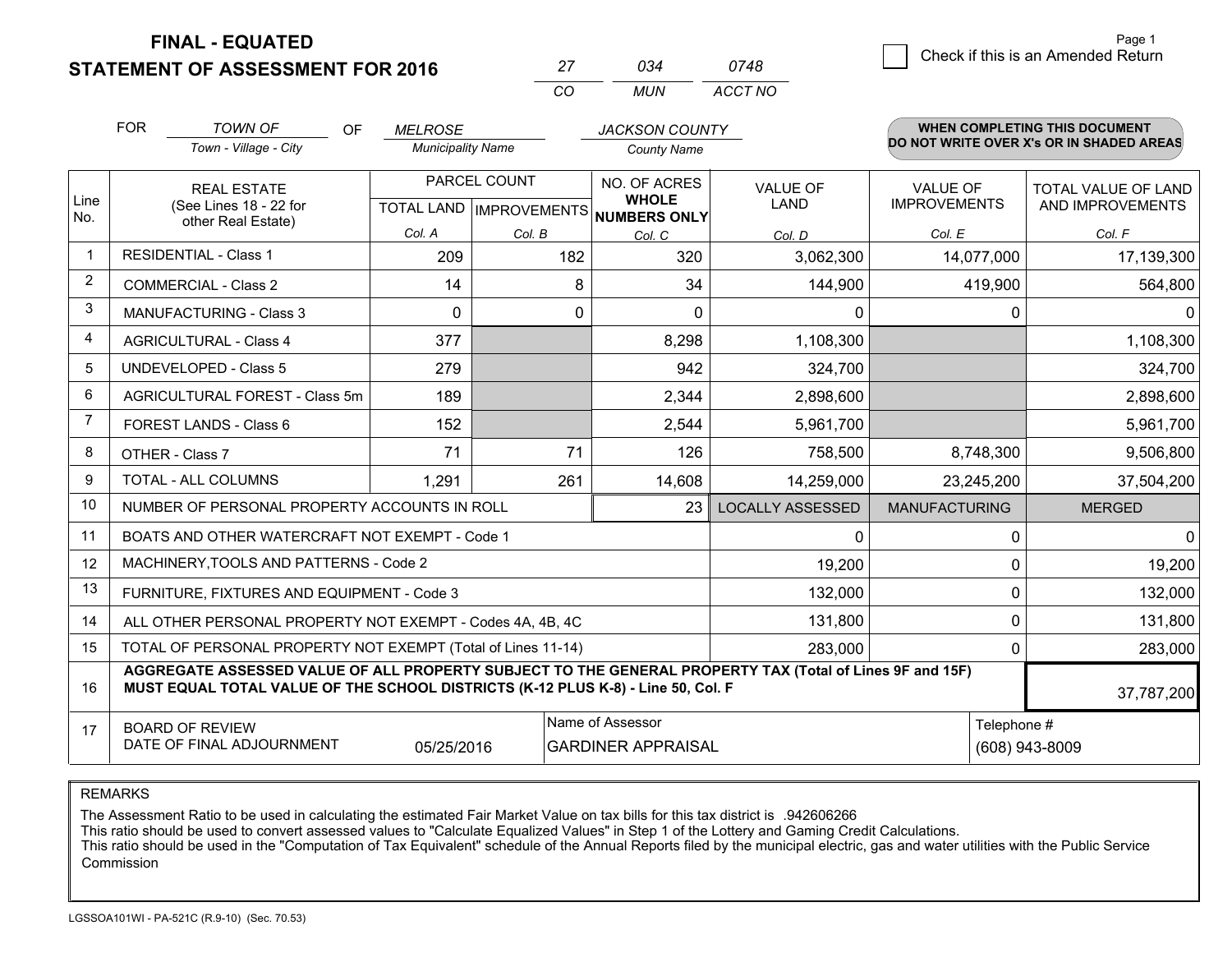*YEAR CO MUN ACCT NO* 2016 27 034 0748 Page 2

Do not confuse FOREST LANDS (Line 7) with FOREST CROPS (in this section) - They are **NOT** the same

|    |                                                                                |                 |                   | Private Forest Crop - Reg Class @ 10¢ per acre                   |              | Private Forest Crop - Reg Class @ \$2.52 per acre             |                                                                    |  |                                                                              |  |
|----|--------------------------------------------------------------------------------|-----------------|-------------------|------------------------------------------------------------------|--------------|---------------------------------------------------------------|--------------------------------------------------------------------|--|------------------------------------------------------------------------------|--|
| 18 | (a) PARCELS                                                                    | (b) ACRES       |                   | (c) ASSESSED VALUE                                               |              | (d) PARCELS                                                   | (e) ACRES                                                          |  | (f) ASSESSED VALUE                                                           |  |
|    |                                                                                |                 |                   |                                                                  |              |                                                               |                                                                    |  |                                                                              |  |
|    |                                                                                |                 |                   | Private Forest Crop - Special Class @ 20¢ per acre               |              |                                                               |                                                                    |  | Entered Before 2005 Managed Forest - Ferrous Mining CLOSED @ \$8.27 per acre |  |
| 19 | (a) PARCELS                                                                    | (b) ACRES       |                   | (c) ASSESSED VALUE                                               |              | (d) PARCELS                                                   | (e) ACRES                                                          |  | (f) ASSESSED VALUE                                                           |  |
|    |                                                                                |                 |                   |                                                                  |              |                                                               |                                                                    |  |                                                                              |  |
|    |                                                                                |                 |                   |                                                                  |              |                                                               |                                                                    |  |                                                                              |  |
|    |                                                                                |                 |                   | Entered Before 2005 Managed Forest - OPEN @ \$.79 per acre       |              |                                                               | Entered Before 2005 Managed Forest - CLOSED @ \$1.87 per acre      |  |                                                                              |  |
| 20 | (a) PARCELS                                                                    | (b) ACRES       |                   | (c) ASSESSED VALUE                                               |              | (d) PARCELS                                                   | (e) ACRES                                                          |  | (f) ASSESSED VALUE                                                           |  |
|    | $\mathfrak{p}$                                                                 |                 |                   |                                                                  | 42<br>12,500 |                                                               | 1,176.81                                                           |  | 2,868,500                                                                    |  |
|    | Entered After 2004 Managed Forest - OPEN @<br>\$2.14 per acre                  |                 |                   |                                                                  |              | Entered After 2004 Managed Forest - CLOSED @ \$10.68 per acre |                                                                    |  |                                                                              |  |
| 21 | (a) PARCELS                                                                    | (b) ACRES       |                   | (c) ASSESSED VALUE                                               |              | (d) PARCELS<br>(e) ACRES                                      |                                                                    |  | (f) ASSESSED VALUE                                                           |  |
|    |                                                                                |                 |                   |                                                                  |              |                                                               |                                                                    |  |                                                                              |  |
|    |                                                                                |                 |                   |                                                                  |              | 45                                                            | 1,138.51                                                           |  | 2,420,800                                                                    |  |
|    | (a) County Forest Cropland Acres                                               |                 | (b) Federal Acres |                                                                  |              | (c) State Acres                                               | (d) County (NOT FOREST CROP) Acres                                 |  | (e) Other Acres                                                              |  |
| 22 |                                                                                |                 |                   |                                                                  |              |                                                               |                                                                    |  |                                                                              |  |
|    |                                                                                |                 |                   |                                                                  |              | 70.84                                                         | 21.27                                                              |  | 111.71                                                                       |  |
|    |                                                                                |                 |                   | Assessed Value of Omitted Property From Prior Years (Sec. 70.44) |              |                                                               | Assessed Value of Sec. 70.43 Corrections of Errors by Assessors    |  |                                                                              |  |
| 23 |                                                                                | (a) REAL ESTATE |                   | (b) PERSONAL                                                     |              |                                                               | (c1) REAL ESTATE                                                   |  | (c2) PERSONAL                                                                |  |
|    |                                                                                |                 |                   |                                                                  |              |                                                               |                                                                    |  |                                                                              |  |
|    | Manufacturing Equated Value of Omitted Property From Prior Years (Sec. 70.995) |                 |                   |                                                                  |              |                                                               | Mfg. Equated Value of Sec.70.43 Corrections of Errors by Assessors |  |                                                                              |  |
|    |                                                                                | (d) REAL ESTATE |                   | (e) PERSONAL                                                     |              |                                                               | (f1) REAL ESTATE                                                   |  | (f2) PERSONAL                                                                |  |
|    |                                                                                |                 |                   |                                                                  |              |                                                               |                                                                    |  |                                                                              |  |
|    |                                                                                |                 |                   |                                                                  |              |                                                               |                                                                    |  |                                                                              |  |

## **SPECIAL DISTRICTS**

| Line<br>No. | Enter 6-digit<br><b>Special District</b> | <b>Account</b><br><b>Number</b> | <b>Special District Name</b> | <b>Locally Assessed Value</b><br>of Real Estate and | Mfg Value of Real Estate<br>and Personal Property | <b>Merged Value of</b><br><b>Real Estate and</b> |
|-------------|------------------------------------------|---------------------------------|------------------------------|-----------------------------------------------------|---------------------------------------------------|--------------------------------------------------|
|             | Code (Col. A)                            | (Col. B)                        | (Col. C)                     | Personal Property (Col. D)                          | (Col. E)                                          | Personal Property (Col. F)                       |
| 24          |                                          |                                 |                              |                                                     |                                                   |                                                  |
| 25          |                                          |                                 |                              |                                                     |                                                   |                                                  |
| 26          |                                          |                                 |                              |                                                     |                                                   |                                                  |
| 27          |                                          |                                 |                              |                                                     |                                                   |                                                  |
| 28          |                                          |                                 |                              |                                                     |                                                   |                                                  |
| 29          |                                          |                                 |                              |                                                     |                                                   |                                                  |
| 30          |                                          |                                 |                              |                                                     |                                                   |                                                  |
| 31          |                                          |                                 |                              |                                                     |                                                   |                                                  |
| 32          |                                          |                                 |                              |                                                     |                                                   |                                                  |
| 33          |                                          |                                 |                              |                                                     |                                                   |                                                  |
| 34          |                                          |                                 |                              |                                                     |                                                   |                                                  |
| 35          |                                          |                                 |                              |                                                     |                                                   |                                                  |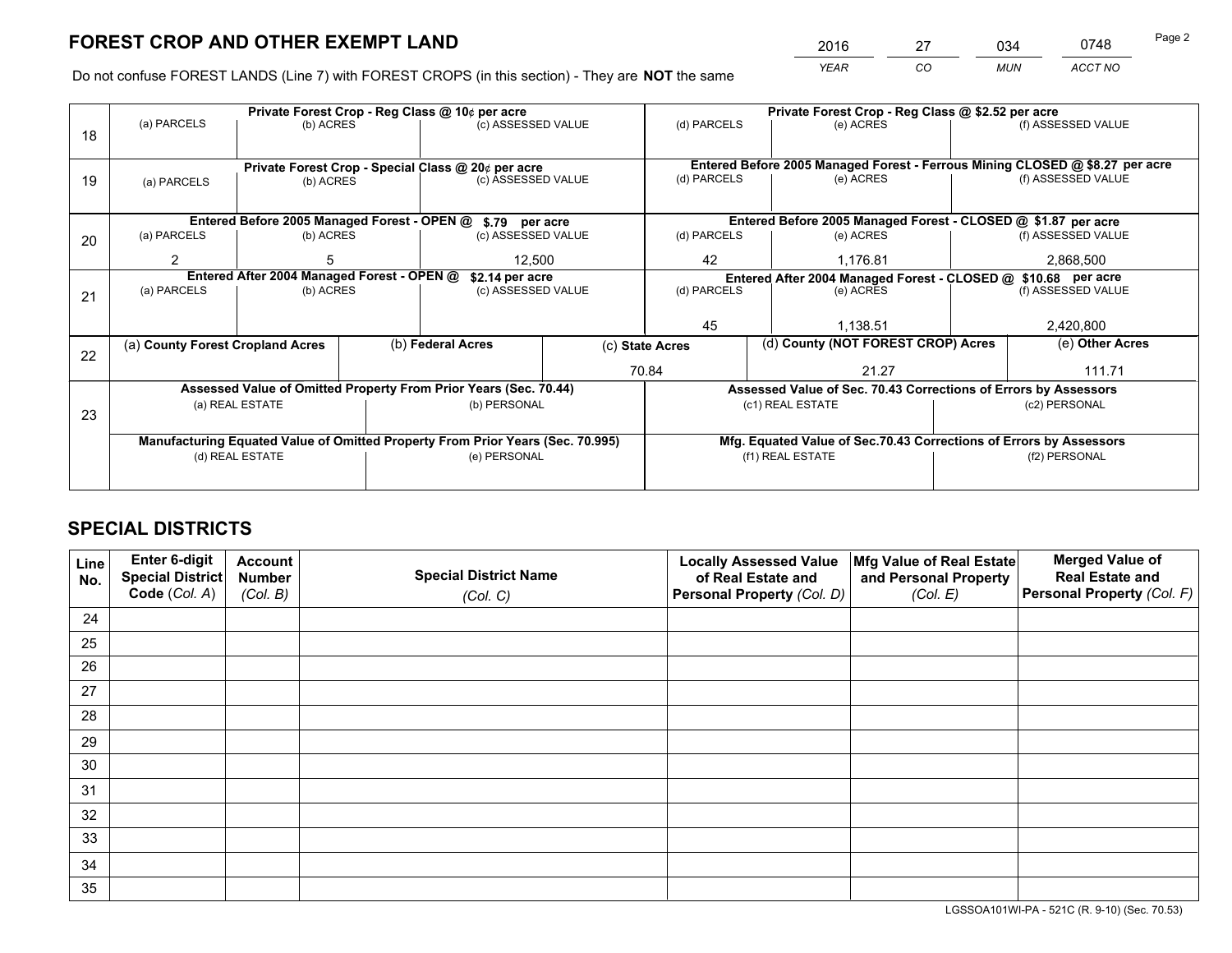|             |                                                          |                                             |                                                         | <b>YEAR</b>                                                                       | CO<br><b>MUN</b>                                              | ACCT NO                                                                        |
|-------------|----------------------------------------------------------|---------------------------------------------|---------------------------------------------------------|-----------------------------------------------------------------------------------|---------------------------------------------------------------|--------------------------------------------------------------------------------|
| Line<br>No. | Enter 6-digit<br><b>School District</b><br>Code (Col. A) | <b>Account</b><br><b>Number</b><br>(Col. B) | <b>School District Name</b><br>(Col. C)                 | <b>Locally Assessed Value</b><br>of Real Estate and<br>Personal Property (Col. D) | Mfg Value of Real Estate<br>and Personal Property<br>(Col. E) | <b>Merged Value of</b><br><b>Real Estate and</b><br>Personal Property (Col. F) |
|             | A. SCHOOL DISTRICTS (K-8 and K-12)                       |                                             |                                                         |                                                                                   |                                                               |                                                                                |
| 36          | 273428                                                   | 0163                                        | SCH D OF MELROSE-MINDORO                                | 37,639,000                                                                        |                                                               | 37,639,000                                                                     |
| 37          | 415460                                                   | 0253                                        | SCH D OF SPARTA AREA                                    | 148,200                                                                           |                                                               | 148,200                                                                        |
| 38          |                                                          |                                             |                                                         |                                                                                   |                                                               |                                                                                |
| 39          |                                                          |                                             |                                                         |                                                                                   |                                                               |                                                                                |
| 40          |                                                          |                                             |                                                         |                                                                                   |                                                               |                                                                                |
| 41          |                                                          |                                             |                                                         |                                                                                   |                                                               |                                                                                |
| 42          |                                                          |                                             |                                                         |                                                                                   |                                                               |                                                                                |
| 43          |                                                          |                                             |                                                         |                                                                                   |                                                               |                                                                                |
| 44          |                                                          |                                             |                                                         |                                                                                   |                                                               |                                                                                |
| 45          |                                                          |                                             |                                                         |                                                                                   |                                                               |                                                                                |
| 46          |                                                          |                                             |                                                         |                                                                                   |                                                               |                                                                                |
| 47          |                                                          |                                             |                                                         |                                                                                   |                                                               |                                                                                |
| 48          |                                                          |                                             |                                                         |                                                                                   |                                                               |                                                                                |
| 49          |                                                          |                                             | TOTAL ASSESSED VALUE OF SCHOOL DISTRICTS (K-8 and K-12) |                                                                                   |                                                               |                                                                                |
| 50          | <b>B.</b><br><b>UNION HIGH SCHOOL DISTRICTS</b>          |                                             |                                                         | 37,787,200                                                                        |                                                               | 37,787,200                                                                     |
| 51          |                                                          |                                             |                                                         |                                                                                   |                                                               |                                                                                |
| 52          |                                                          |                                             |                                                         |                                                                                   |                                                               |                                                                                |
| 53          |                                                          |                                             |                                                         |                                                                                   |                                                               |                                                                                |
| 54          |                                                          |                                             |                                                         |                                                                                   |                                                               |                                                                                |
| 55          |                                                          |                                             | TOTAL ASSESSED VALUE OF UNION HIGH SCHOOLS              |                                                                                   |                                                               |                                                                                |
|             | C. TECHNICAL COLLEGE DISTRICTS                           |                                             |                                                         |                                                                                   |                                                               |                                                                                |
| 56          | 000200                                                   | 0002                                        | WESTERN TECHNICAL COLLEGE LACR                          | 37,787,200                                                                        |                                                               | 37,787,200                                                                     |
| 57          |                                                          |                                             |                                                         |                                                                                   |                                                               |                                                                                |
| 58          |                                                          |                                             |                                                         |                                                                                   |                                                               |                                                                                |
| 59          |                                                          |                                             | TOTAL ASSESSED VALUE OF TECHNICAL COLLEGES              | 37,787,200                                                                        |                                                               | 37,787,200                                                                     |

27

034

# *I hereby certify, to the best of my knowledge and belief, this form is complete and correct.*

**SCHOOL DISTRICTS**

| Print name of preparer | Title                    |                | Date (MM / DD / CCYY) |
|------------------------|--------------------------|----------------|-----------------------|
|                        |                          |                |                       |
| Signature of preparer  | Contact Telephone Number | E-mail address |                       |
|                        | $\overline{\phantom{0}}$ |                |                       |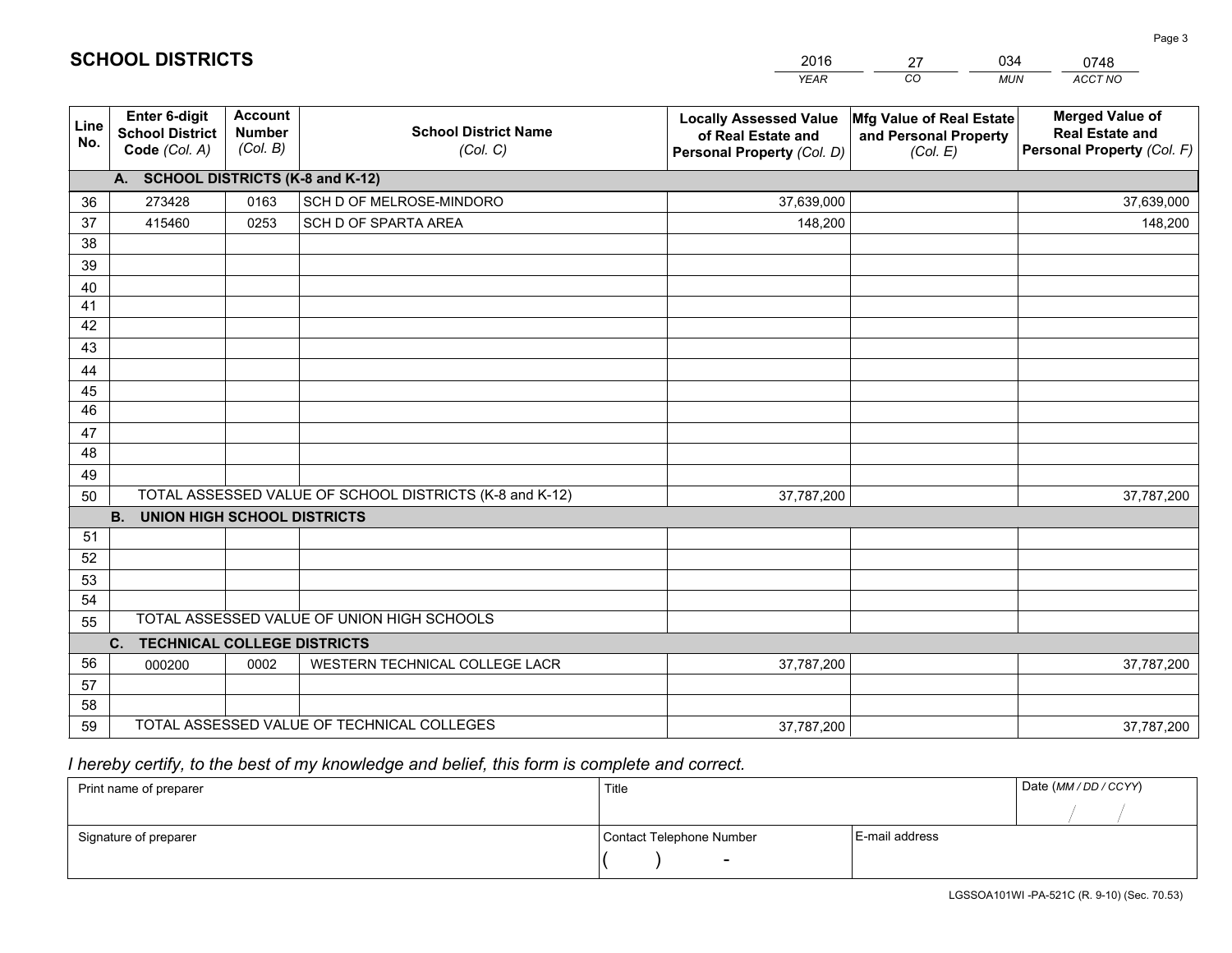### **HIGHLIGHTS**

- 1. Complete the Statement of Assessment after the Board of Review. Reflect any changes made there.
- 2. Use black ink to complete.
- 3. Line 16 must equal Line 50, Col D.
- 4. Line 55 must equal the total of K-8 schools listed on lines 36-49. Do not include K-12 schools in this comparision.
- 5. Line 59, Col. D must equal Line 16.
- 6. Special District, School District and Technical College District values must include both real estate and personal property. Examples of Special districts are: town sanitary districts, public inland lake protection and rehabilitation districts, and metropolitan sewerage districts.
- 7. DO NOT INCLUDE Manufacturing property values.DOR will print these values on the final SOA.

KIMBERLY TORRES TOWN OF MELROSE N1307 SOUTH ROAD MELROSE, WI 54642

KIMBERLY TORRES<br>TOWN OF MELROSE

N1307 SOUTH ROAD<br>MELROSE, WI 54642

 8. Accuracy of this form is very important. The values reported directly affect the equalized value DOR calculates for school and special districts.

### **Page 1:**

 If not prefilled, enter the tax year,county and municipal code,municipal type, municipal name and county name on the top of form.

Check the Amended box, if filing an amended / corrected SOA.

 Report the parcel count, acres and assessed value of taxable general property, total parcel count, (real and personal), total acres, and values from final figures set by the Board of Review.

- A. Real Estate land and improvements (buildings, etc.) is reported on lines 1 8, total line 9.
- B. Personal Property is reported on lines 11 14, Column D, total line 15.
- C. To complete this report, use the computer produced summary of the assessment roll that shows these amounts.
- D. Use whole numbers only.
- E. Add each line across and each column down to verify entries.

### **Page 2:**

- A. Report Special Items (not subject to general property tax).
- 1. Private Forest Croplands and Managed Forest Lands are reported on lines 18,19, 20 and 21. Be sure to report assessed values **NOT** taxes.
- 2. You should have copies of the orders of entry, orders of withdrawal, etc., to update your assessment roll.
	- 3. Show hundredths of acres (e.g. 39.75).
- 4. Tax exempt lands are reported on line 22.
- 5. Omitted property and sec. 70.43, Wis. Stats., corrections of errors by assessor are reported on line 23. Report real estate and personal property separately. These should be for **prior years**, not something found on the current assessment roll after the board of review.
- B. Special District (Lines 24-35) Include the value of both real and personal property.

 The Department of Revenue (DOR) preprints much of the information regarding names and codes for schools, special districts,etc. If a district is not listed, enter the name and value only, DOR will enter the proper code.

### **Page 3 School Districts:**

Include the value of both real and personal property.

Report School District (regular, elementary, union high school, and technical college).

- 1. Regular (K-12) and Elementary (K-8) school values are reported on lines 36-49, total on line 50.
- 2. Union High School (UHS) (use only if elementary schools are listed on lines 36-49) are reported on lines 51-54. UHS total value (line 55) must equal to the total **elementary school** values reported on lines 36-49. Do notinclude K-12 schools in this comparison.
- 3. Technical College values are reported on lines 56-58, total on line 59.
- 4. Use the computer summary that shows these amounts to complete this report.

### **This form is due the second Monday in June. File this report only after your Board of Review is complete.**

 *If you have questions: Return forms to:*

Fax number: (608) 264-6887 PO Box 8971

 Email: lgs@revenue.wi.gov Wisconsin Department of Revenue Call: (608) 261-5341 Local Government Services Section 6-97Madison WI 53708-8971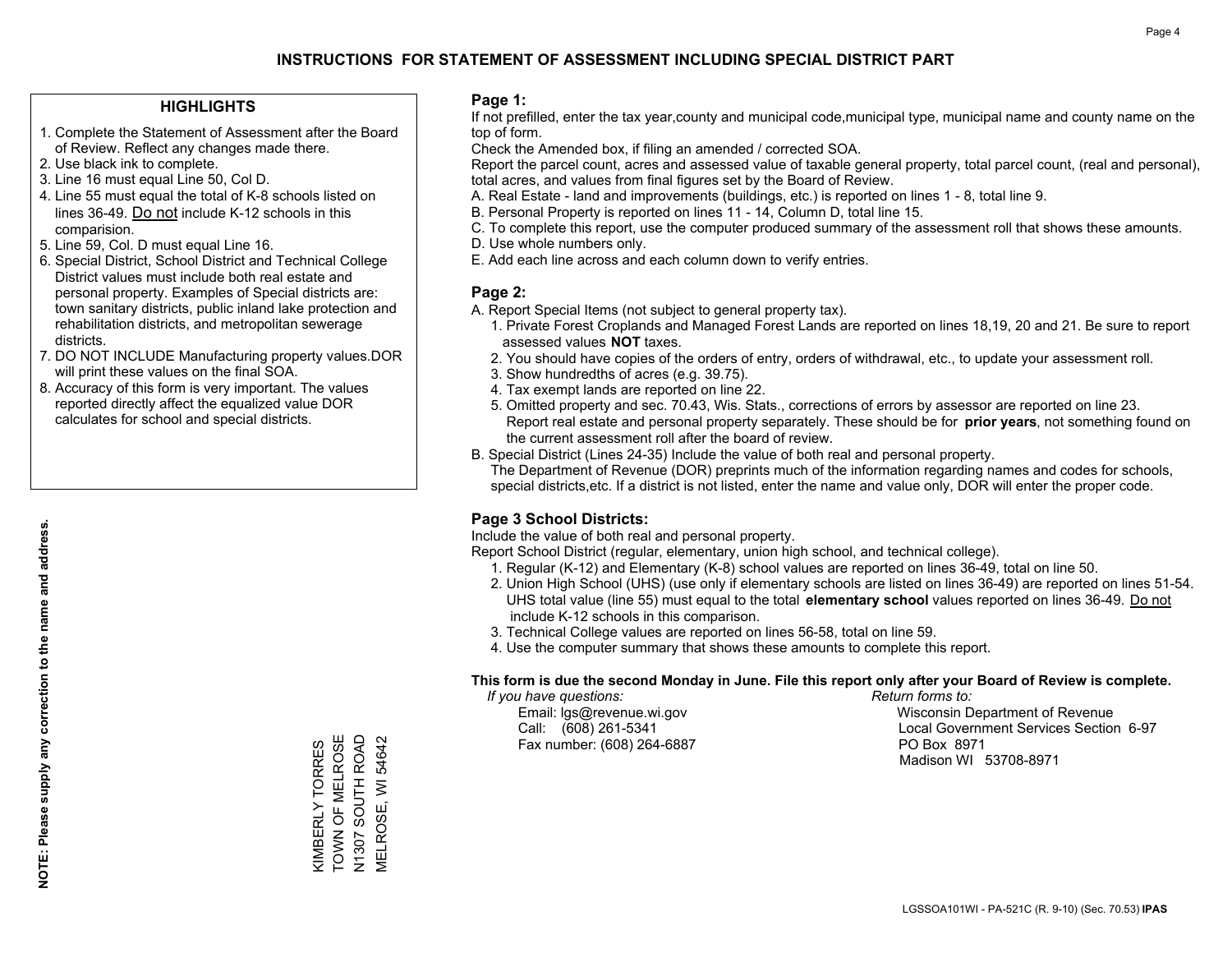**FINAL - EQUATED**

**STATEMENT OF ASSESSMENT FOR 2016** 

|          | กวรธ | 0749    |  |
|----------|------|---------|--|
| $\cdots$ | MUN  | ACCT NO |  |

|              | <b>FOR</b>                                                                | <b>TOWN OF</b><br><b>OF</b>                                                                                                                                                                  | <b>MILLSTON</b>                                                                                        |        | <b>JACKSON COUNTY</b>        |                                |                                        | <b>WHEN COMPLETING THIS DOCUMENT</b>     |
|--------------|---------------------------------------------------------------------------|----------------------------------------------------------------------------------------------------------------------------------------------------------------------------------------------|--------------------------------------------------------------------------------------------------------|--------|------------------------------|--------------------------------|----------------------------------------|------------------------------------------|
|              |                                                                           | Town - Village - City                                                                                                                                                                        | <b>Municipality Name</b>                                                                               |        | <b>County Name</b>           |                                |                                        | DO NOT WRITE OVER X's OR IN SHADED AREAS |
| Line         | <b>REAL ESTATE</b><br>(See Lines 18 - 22 for                              |                                                                                                                                                                                              | PARCEL COUNT<br>TOTAL LAND IMPROVEMENTS NUMBERS ONLY                                                   |        | NO. OF ACRES<br><b>WHOLE</b> | <b>VALUE OF</b><br><b>LAND</b> | <b>VALUE OF</b><br><b>IMPROVEMENTS</b> | TOTAL VALUE OF LAND<br>AND IMPROVEMENTS  |
| No.          |                                                                           | other Real Estate)                                                                                                                                                                           | Col. A                                                                                                 | Col. B |                              |                                | Col. E                                 | Col. F                                   |
| $\mathbf{1}$ |                                                                           | <b>RESIDENTIAL - Class 1</b>                                                                                                                                                                 | 203                                                                                                    | 133    | Col. C<br>183                | Col. D<br>2,038,300            | 7,454,700                              | 9,493,000                                |
| 2            |                                                                           | <b>COMMERCIAL - Class 2</b>                                                                                                                                                                  | 31                                                                                                     | 16     | 12                           | 283,600                        | 1,377,900                              | 1,661,500                                |
| 3            |                                                                           | <b>MANUFACTURING - Class 3</b>                                                                                                                                                               | $\Omega$                                                                                               | 0      | $\Omega$                     | 0                              |                                        | $\Omega$<br>$\mathbf{0}$                 |
| 4            |                                                                           | <b>AGRICULTURAL - Class 4</b>                                                                                                                                                                | 12                                                                                                     |        | 127                          | 15,000                         |                                        | 15,000                                   |
| 5            |                                                                           | <b>UNDEVELOPED - Class 5</b>                                                                                                                                                                 | 26                                                                                                     |        | 527                          | 92,800                         |                                        | 92,800                                   |
| 6            |                                                                           | AGRICULTURAL FOREST - Class 5m                                                                                                                                                               | 5                                                                                                      |        | 131                          | 121,300                        |                                        | 121,300                                  |
| 7            | FOREST LANDS - Class 6                                                    |                                                                                                                                                                                              | 35                                                                                                     |        | 698                          | 1,409,600                      |                                        | 1,409,600                                |
| 8            | OTHER - Class 7                                                           |                                                                                                                                                                                              | 12                                                                                                     | 12     | 39                           | 19,100                         | 591,300                                | 610,400                                  |
| 9            |                                                                           | TOTAL - ALL COLUMNS                                                                                                                                                                          | 324                                                                                                    | 161    | 1,717                        | 3,979,700                      | 9,423,900                              | 13,403,600                               |
| 10           | NUMBER OF PERSONAL PROPERTY ACCOUNTS IN ROLL                              |                                                                                                                                                                                              |                                                                                                        |        |                              | <b>LOCALLY ASSESSED</b>        | <b>MANUFACTURING</b>                   | <b>MERGED</b>                            |
| 11           |                                                                           | BOATS AND OTHER WATERCRAFT NOT EXEMPT - Code 1                                                                                                                                               |                                                                                                        |        | 0                            |                                | $\Omega$<br>$\mathbf{0}$               |                                          |
| 12           |                                                                           | MACHINERY, TOOLS AND PATTERNS - Code 2                                                                                                                                                       |                                                                                                        |        |                              | 192,600                        |                                        | 192,600<br>$\Omega$                      |
| 13           | FURNITURE, FIXTURES AND EQUIPMENT - Code 3                                |                                                                                                                                                                                              |                                                                                                        |        |                              | 66,900                         |                                        | 66,900<br>0                              |
| 14           | 1,319,000<br>ALL OTHER PERSONAL PROPERTY NOT EXEMPT - Codes 4A, 4B, 4C    |                                                                                                                                                                                              |                                                                                                        |        |                              |                                |                                        | $\Omega$<br>1,319,000                    |
| 15           | TOTAL OF PERSONAL PROPERTY NOT EXEMPT (Total of Lines 11-14)<br>1,578,500 |                                                                                                                                                                                              |                                                                                                        |        |                              |                                |                                        | 0<br>1,578,500                           |
| 16           |                                                                           | AGGREGATE ASSESSED VALUE OF ALL PROPERTY SUBJECT TO THE GENERAL PROPERTY TAX (Total of Lines 9F and 15F)<br>MUST EQUAL TOTAL VALUE OF THE SCHOOL DISTRICTS (K-12 PLUS K-8) - Line 50, Col. F |                                                                                                        |        |                              |                                |                                        | 14,982,100                               |
| 17           |                                                                           | <b>BOARD OF REVIEW</b><br>DATE OF FINAL ADJOURNMENT                                                                                                                                          | Name of Assessor<br>Telephone #<br>(608) 378-3003<br>05/18/2016<br>RIGLEMON APPRAISAL, CLAUDE RIGLEMON |        |                              |                                |                                        |                                          |

#### REMARKS

The Assessment Ratio to be used in calculating the estimated Fair Market Value on tax bills for this tax district is .940395564<br>This ratio should be used to convert assessed values to "Calculate Equalized Values" in Step 1 Commission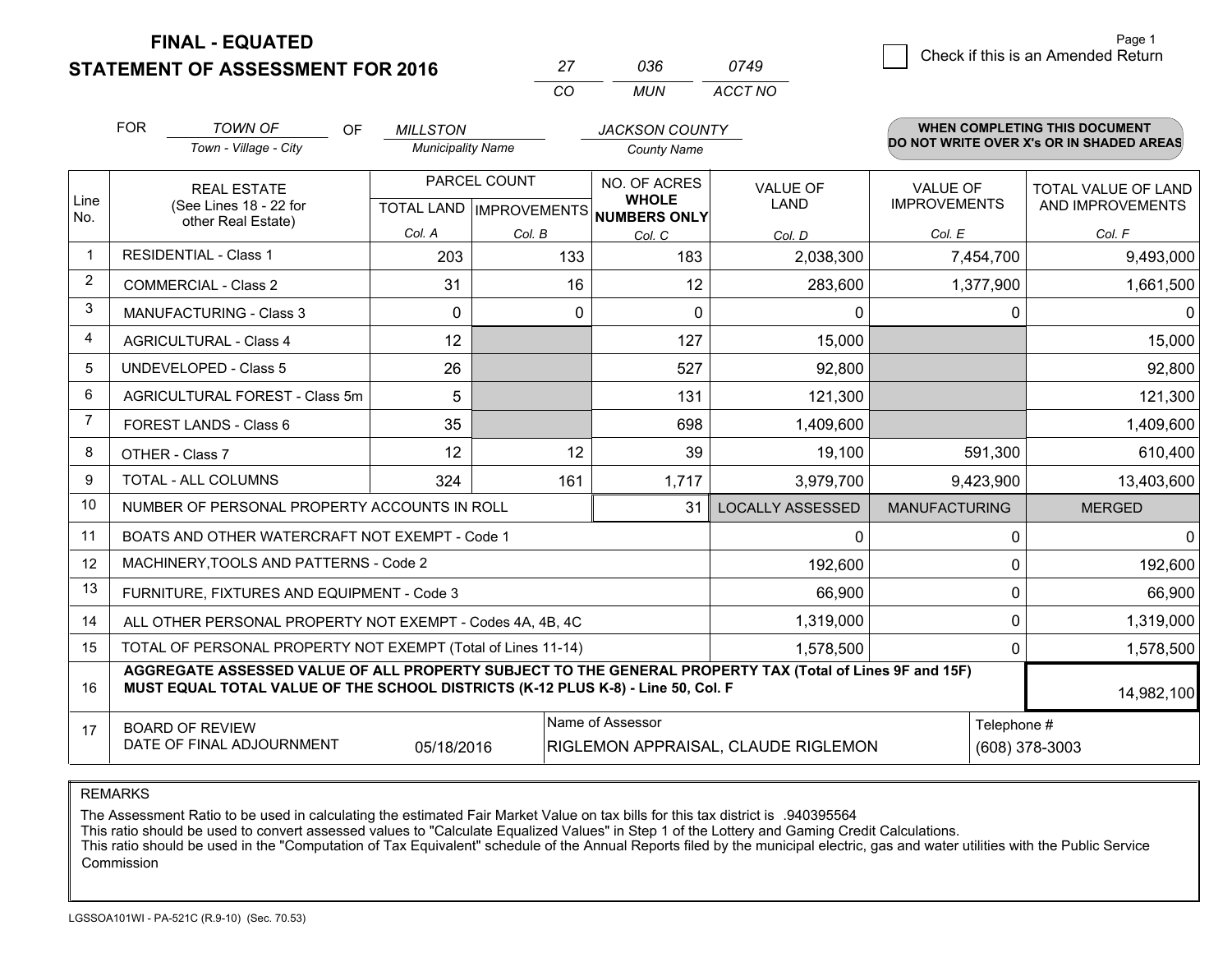*YEAR CO MUN ACCT NO* 2016 27 036 0749

Do not confuse FOREST LANDS (Line 7) with FOREST CROPS (in this section) - They are **NOT** the same

|    | Private Forest Crop - Reg Class @ 10¢ per acre                                 |                                 |                    |                                                            |                                                               | Private Forest Crop - Reg Class @ \$2.52 per acre                  |                                    |               |                    |                                                                              |
|----|--------------------------------------------------------------------------------|---------------------------------|--------------------|------------------------------------------------------------|---------------------------------------------------------------|--------------------------------------------------------------------|------------------------------------|---------------|--------------------|------------------------------------------------------------------------------|
| 18 | (a) PARCELS<br>(b) ACRES                                                       |                                 | (c) ASSESSED VALUE |                                                            | (d) PARCELS                                                   |                                                                    | (e) ACRES                          |               | (f) ASSESSED VALUE |                                                                              |
|    |                                                                                |                                 |                    |                                                            |                                                               |                                                                    |                                    |               |                    |                                                                              |
|    |                                                                                |                                 |                    | Private Forest Crop - Special Class @ 20¢ per acre         |                                                               |                                                                    |                                    |               |                    | Entered Before 2005 Managed Forest - Ferrous Mining CLOSED @ \$8.27 per acre |
| 19 | (a) PARCELS                                                                    | (b) ACRES                       |                    | (c) ASSESSED VALUE                                         |                                                               | (d) PARCELS                                                        |                                    | (e) ACRES     |                    | (f) ASSESSED VALUE                                                           |
|    |                                                                                |                                 |                    |                                                            |                                                               |                                                                    |                                    |               |                    |                                                                              |
|    |                                                                                |                                 |                    |                                                            |                                                               | Entered Before 2005 Managed Forest - CLOSED @ \$1.87 per acre      |                                    |               |                    |                                                                              |
|    |                                                                                |                                 |                    | Entered Before 2005 Managed Forest - OPEN @ \$.79 per acre |                                                               |                                                                    |                                    |               |                    |                                                                              |
| 20 | (a) PARCELS<br>(b) ACRES                                                       |                                 |                    | (c) ASSESSED VALUE                                         |                                                               | (d) PARCELS                                                        |                                    | (e) ACRES     |                    | (f) ASSESSED VALUE                                                           |
|    |                                                                                |                                 |                    |                                                            |                                                               | 3                                                                  |                                    | 85            |                    | 101,000                                                                      |
|    | Entered After 2004 Managed Forest - OPEN @<br>\$2.14 per acre                  |                                 |                    |                                                            | Entered After 2004 Managed Forest - CLOSED @ \$10.68 per acre |                                                                    |                                    |               |                    |                                                                              |
| 21 | (a) PARCELS                                                                    | (c) ASSESSED VALUE<br>(b) ACRES |                    |                                                            | (d) PARCELS                                                   |                                                                    | (e) ACRES                          |               | (f) ASSESSED VALUE |                                                                              |
|    |                                                                                |                                 |                    |                                                            |                                                               |                                                                    |                                    |               |                    |                                                                              |
|    |                                                                                | 50                              |                    | 116,900                                                    |                                                               |                                                                    |                                    | 51.07         |                    | 127,700                                                                      |
|    | (a) County Forest Cropland Acres                                               |                                 |                    | (b) Federal Acres                                          | (c) State Acres                                               |                                                                    | (d) County (NOT FOREST CROP) Acres |               | (e) Other Acres    |                                                                              |
| 22 |                                                                                |                                 |                    |                                                            |                                                               |                                                                    |                                    |               |                    |                                                                              |
|    | 1.303.43                                                                       |                                 |                    | 15.42<br>42,892.13                                         |                                                               |                                                                    |                                    | 7.91          |                    | 141.88                                                                       |
|    | Assessed Value of Omitted Property From Prior Years (Sec. 70.44)               |                                 |                    |                                                            |                                                               | Assessed Value of Sec. 70.43 Corrections of Errors by Assessors    |                                    |               |                    |                                                                              |
| 23 | (a) REAL ESTATE                                                                |                                 | (b) PERSONAL       |                                                            | (c1) REAL ESTATE                                              |                                                                    |                                    | (c2) PERSONAL |                    |                                                                              |
|    |                                                                                |                                 |                    |                                                            |                                                               |                                                                    |                                    |               |                    |                                                                              |
|    | Manufacturing Equated Value of Omitted Property From Prior Years (Sec. 70.995) |                                 |                    |                                                            |                                                               | Mfg. Equated Value of Sec.70.43 Corrections of Errors by Assessors |                                    |               |                    |                                                                              |
|    | (e) PERSONAL<br>(d) REAL ESTATE                                                |                                 |                    | (f1) REAL ESTATE                                           |                                                               | (f2) PERSONAL                                                      |                                    |               |                    |                                                                              |
|    |                                                                                |                                 |                    |                                                            |                                                               |                                                                    |                                    |               |                    |                                                                              |
|    |                                                                                |                                 |                    |                                                            |                                                               |                                                                    |                                    |               |                    |                                                                              |

## **SPECIAL DISTRICTS**

| Line<br>No. | Enter 6-digit<br><b>Special District</b> | <b>Account</b><br><b>Number</b> | <b>Special District Name</b> | <b>Locally Assessed Value</b><br>of Real Estate and | Mfg Value of Real Estate<br>and Personal Property | <b>Merged Value of</b><br><b>Real Estate and</b> |
|-------------|------------------------------------------|---------------------------------|------------------------------|-----------------------------------------------------|---------------------------------------------------|--------------------------------------------------|
|             | Code (Col. A)                            | (Col. B)                        | (Col. C)                     | Personal Property (Col. D)                          | (Col. E)                                          | Personal Property (Col. F)                       |
| 24          |                                          |                                 |                              |                                                     |                                                   |                                                  |
| 25          |                                          |                                 |                              |                                                     |                                                   |                                                  |
| 26          |                                          |                                 |                              |                                                     |                                                   |                                                  |
| 27          |                                          |                                 |                              |                                                     |                                                   |                                                  |
| 28          |                                          |                                 |                              |                                                     |                                                   |                                                  |
| 29          |                                          |                                 |                              |                                                     |                                                   |                                                  |
| 30          |                                          |                                 |                              |                                                     |                                                   |                                                  |
| 31          |                                          |                                 |                              |                                                     |                                                   |                                                  |
| 32          |                                          |                                 |                              |                                                     |                                                   |                                                  |
| 33          |                                          |                                 |                              |                                                     |                                                   |                                                  |
| 34          |                                          |                                 |                              |                                                     |                                                   |                                                  |
| 35          |                                          |                                 |                              |                                                     |                                                   |                                                  |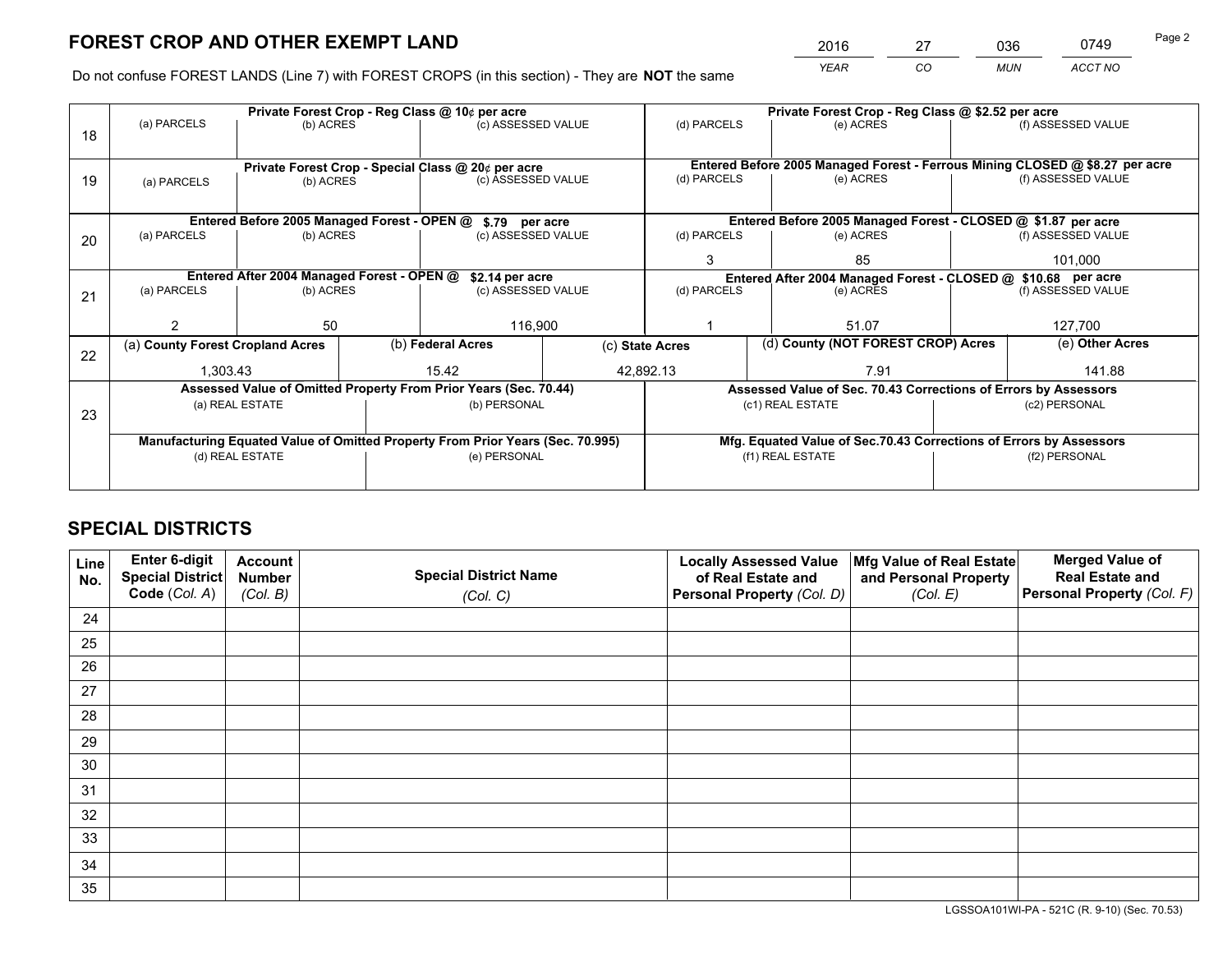|             |                                                          |                                             |                                                         | <b>YEAR</b>                                                                       | CO<br><b>MUN</b>                                              | ACCT NO                                                                        |
|-------------|----------------------------------------------------------|---------------------------------------------|---------------------------------------------------------|-----------------------------------------------------------------------------------|---------------------------------------------------------------|--------------------------------------------------------------------------------|
| Line<br>No. | Enter 6-digit<br><b>School District</b><br>Code (Col. A) | <b>Account</b><br><b>Number</b><br>(Col. B) | <b>School District Name</b><br>(Col. C)                 | <b>Locally Assessed Value</b><br>of Real Estate and<br>Personal Property (Col. D) | Mfg Value of Real Estate<br>and Personal Property<br>(Col. E) | <b>Merged Value of</b><br><b>Real Estate and</b><br>Personal Property (Col. F) |
|             | A. SCHOOL DISTRICTS (K-8 and K-12)                       |                                             |                                                         |                                                                                   |                                                               |                                                                                |
| 36          | 270476                                                   | 0162                                        | SCH D OF BLACK RIVER FALLS                              | 14,982,100                                                                        |                                                               | 14,982,100                                                                     |
| 37          |                                                          |                                             |                                                         |                                                                                   |                                                               |                                                                                |
| 38          |                                                          |                                             |                                                         |                                                                                   |                                                               |                                                                                |
| 39          |                                                          |                                             |                                                         |                                                                                   |                                                               |                                                                                |
| 40          |                                                          |                                             |                                                         |                                                                                   |                                                               |                                                                                |
| 41          |                                                          |                                             |                                                         |                                                                                   |                                                               |                                                                                |
| 42          |                                                          |                                             |                                                         |                                                                                   |                                                               |                                                                                |
| 43          |                                                          |                                             |                                                         |                                                                                   |                                                               |                                                                                |
| 44<br>45    |                                                          |                                             |                                                         |                                                                                   |                                                               |                                                                                |
| 46          |                                                          |                                             |                                                         |                                                                                   |                                                               |                                                                                |
| 47          |                                                          |                                             |                                                         |                                                                                   |                                                               |                                                                                |
| 48          |                                                          |                                             |                                                         |                                                                                   |                                                               |                                                                                |
| 49          |                                                          |                                             |                                                         |                                                                                   |                                                               |                                                                                |
| 50          |                                                          |                                             | TOTAL ASSESSED VALUE OF SCHOOL DISTRICTS (K-8 and K-12) | 14,982,100                                                                        |                                                               | 14,982,100                                                                     |
|             | <b>B.</b><br><b>UNION HIGH SCHOOL DISTRICTS</b>          |                                             |                                                         |                                                                                   |                                                               |                                                                                |
| 51          |                                                          |                                             |                                                         |                                                                                   |                                                               |                                                                                |
| 52          |                                                          |                                             |                                                         |                                                                                   |                                                               |                                                                                |
| 53          |                                                          |                                             |                                                         |                                                                                   |                                                               |                                                                                |
| 54          |                                                          |                                             |                                                         |                                                                                   |                                                               |                                                                                |
| 55          |                                                          |                                             | TOTAL ASSESSED VALUE OF UNION HIGH SCHOOLS              |                                                                                   |                                                               |                                                                                |
|             | C. TECHNICAL COLLEGE DISTRICTS                           |                                             |                                                         |                                                                                   |                                                               |                                                                                |
| 56          | 000200                                                   | 0002                                        | WESTERN TECHNICAL COLLEGE LACR                          | 14,982,100                                                                        |                                                               | 14,982,100                                                                     |
| 57          |                                                          |                                             |                                                         |                                                                                   |                                                               |                                                                                |
| 58          |                                                          |                                             | TOTAL ASSESSED VALUE OF TECHNICAL COLLEGES              |                                                                                   |                                                               |                                                                                |
| 59          |                                                          |                                             |                                                         | 14,982,100                                                                        |                                                               | 14,982,100                                                                     |

27

036

# *I hereby certify, to the best of my knowledge and belief, this form is complete and correct.*

**SCHOOL DISTRICTS**

| Print name of preparer | Title                    | Date (MM / DD / CCYY) |  |
|------------------------|--------------------------|-----------------------|--|
|                        |                          |                       |  |
| Signature of preparer  | Contact Telephone Number | E-mail address        |  |
|                        | $\sim$                   |                       |  |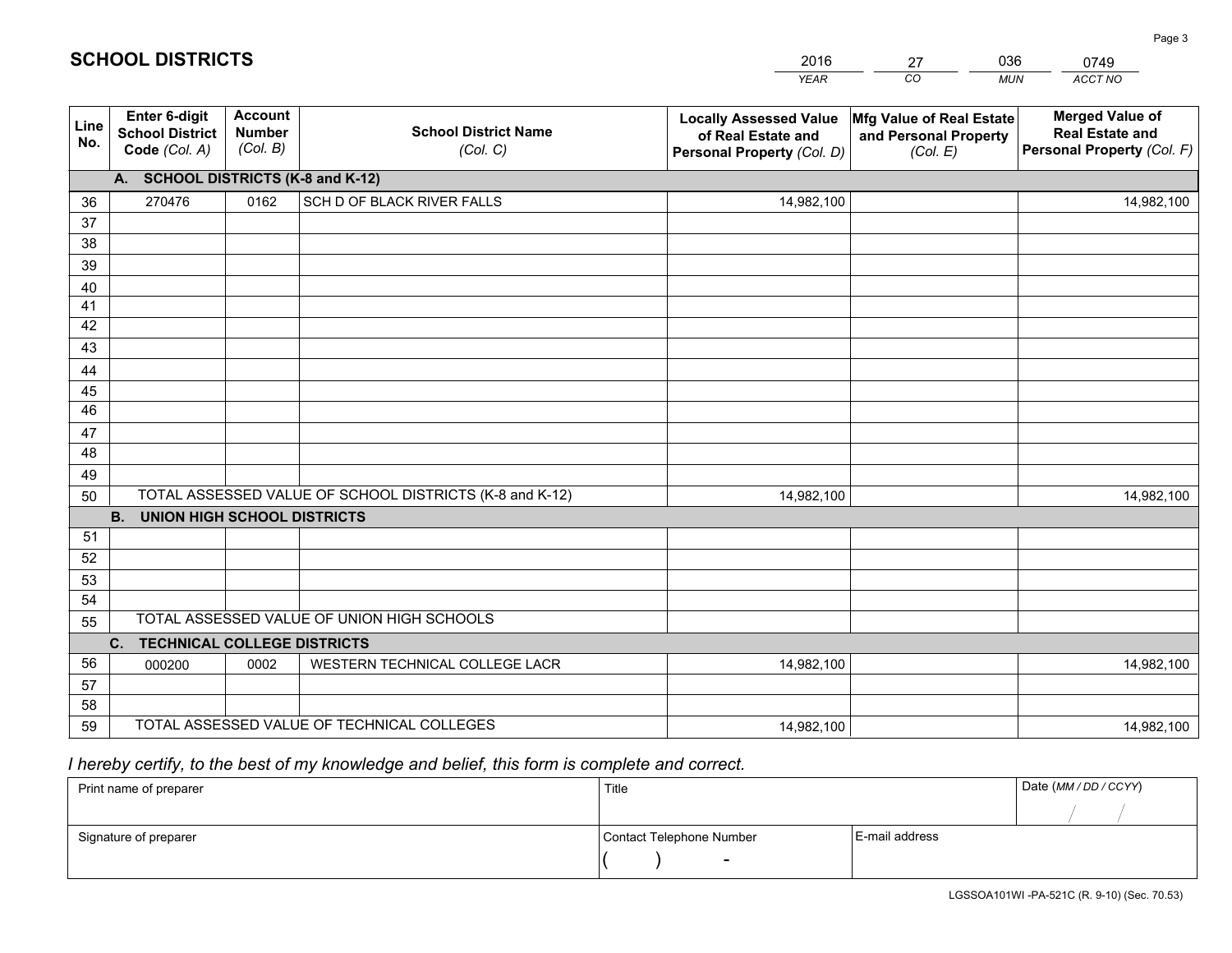### **HIGHLIGHTS**

- 1. Complete the Statement of Assessment after the Board of Review. Reflect any changes made there.
- 2. Use black ink to complete.
- 3. Line 16 must equal Line 50, Col D.
- 4. Line 55 must equal the total of K-8 schools listed on lines 36-49. Do not include K-12 schools in this comparision.
- 5. Line 59, Col. D must equal Line 16.
- 6. Special District, School District and Technical College District values must include both real estate and personal property. Examples of Special districts are: town sanitary districts, public inland lake protection and rehabilitation districts, and metropolitan sewerage districts.
- 7. DO NOT INCLUDE Manufacturing property values.DOR will print these values on the final SOA.
- 8. Accuracy of this form is very important. The values reported directly affect the equalized value DOR calculates for school and special districts.

### **Page 1:**

 If not prefilled, enter the tax year,county and municipal code,municipal type, municipal name and county name on the top of form.

Check the Amended box, if filing an amended / corrected SOA.

 Report the parcel count, acres and assessed value of taxable general property, total parcel count, (real and personal), total acres, and values from final figures set by the Board of Review.

- A. Real Estate land and improvements (buildings, etc.) is reported on lines 1 8, total line 9.
- B. Personal Property is reported on lines 11 14, Column D, total line 15.
- C. To complete this report, use the computer produced summary of the assessment roll that shows these amounts.
- D. Use whole numbers only.
- E. Add each line across and each column down to verify entries.

### **Page 2:**

- A. Report Special Items (not subject to general property tax).
- 1. Private Forest Croplands and Managed Forest Lands are reported on lines 18,19, 20 and 21. Be sure to report assessed values **NOT** taxes.
- 2. You should have copies of the orders of entry, orders of withdrawal, etc., to update your assessment roll.
	- 3. Show hundredths of acres (e.g. 39.75).
- 4. Tax exempt lands are reported on line 22.
- 5. Omitted property and sec. 70.43, Wis. Stats., corrections of errors by assessor are reported on line 23. Report real estate and personal property separately. These should be for **prior years**, not something found on the current assessment roll after the board of review.
- B. Special District (Lines 24-35) Include the value of both real and personal property.
- The Department of Revenue (DOR) preprints much of the information regarding names and codes for schools, special districts,etc. If a district is not listed, enter the name and value only, DOR will enter the proper code.

### **Page 3 School Districts:**

Include the value of both real and personal property.

Report School District (regular, elementary, union high school, and technical college).

- 1. Regular (K-12) and Elementary (K-8) school values are reported on lines 36-49, total on line 50.
- 2. Union High School (UHS) (use only if elementary schools are listed on lines 36-49) are reported on lines 51-54. UHS total value (line 55) must equal to the total **elementary school** values reported on lines 36-49. Do notinclude K-12 schools in this comparison.
- 3. Technical College values are reported on lines 56-58, total on line 59.
- 4. Use the computer summary that shows these amounts to complete this report.

### **This form is due the second Monday in June. File this report only after your Board of Review is complete.**

 *If you have questions: Return forms to:*

Fax number: (608) 264-6887 PO Box 8971

 Email: lgs@revenue.wi.gov Wisconsin Department of Revenue Call: (608) 261-5341 Local Government Services Section 6-97Madison WI 53708-8971

TOWN OF MILLSTON DAWN WOJTYLA<br>TOWN OF MILLSTON VILLSTON, WI 54643 MILLSTON, WI 54643 DAWN WOJTYLA P O BOX 507 P O BOX 507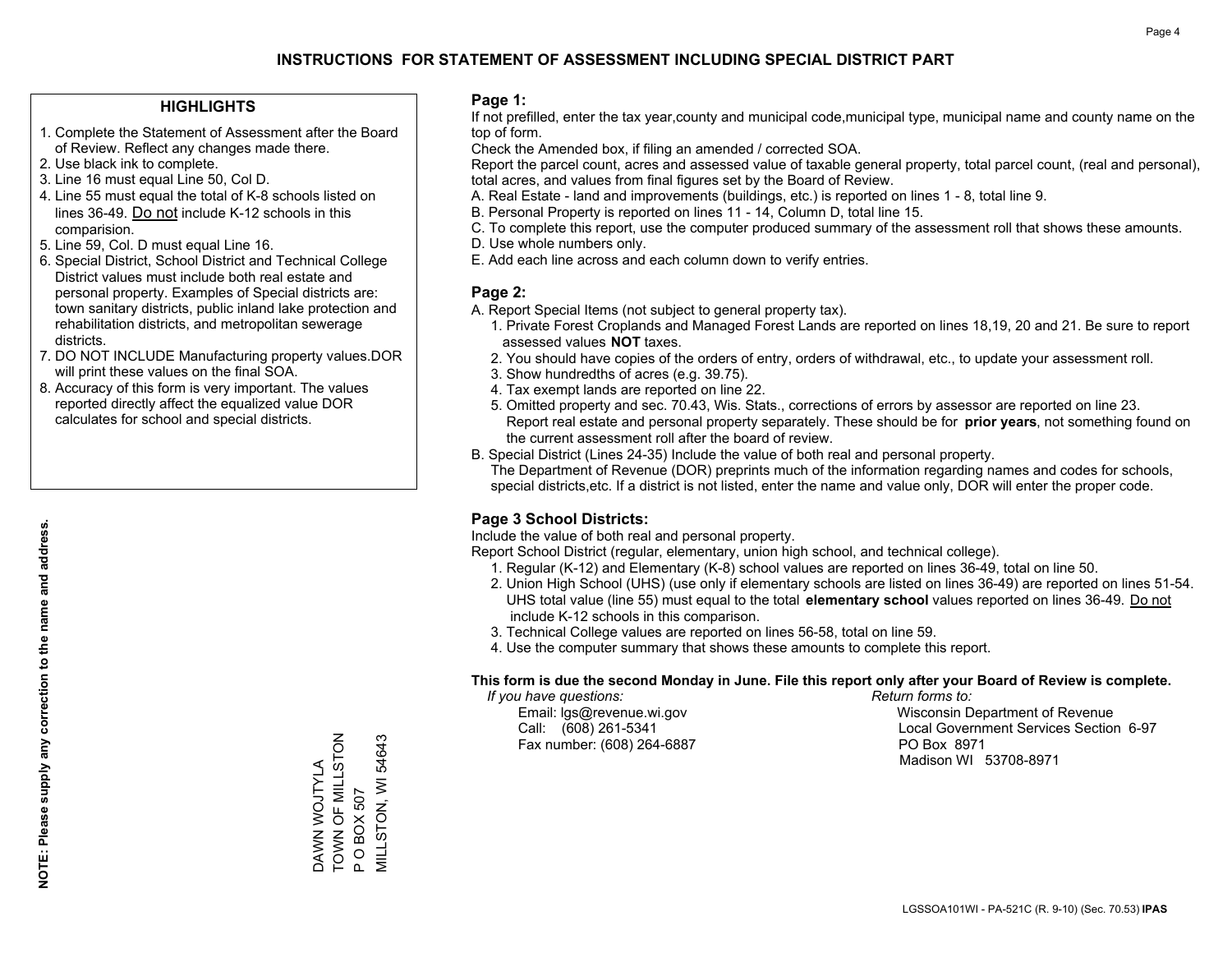**FINAL - EQUATED**

**STATEMENT OF ASSESSMENT FOR 2016** 

|          | กวล | 0750    |
|----------|-----|---------|
| $\cdots$ | MUN | ACCT NO |

|                | <b>FOR</b>                                                                                                                                                                                                 | <b>TOWN OF</b><br>OF                                               | <b>NORTH BEND</b>        |                                           | <b>JACKSON COUNTY</b>                               |                                |                                        | <b>WHEN COMPLETING THIS DOCUMENT</b>           |  |
|----------------|------------------------------------------------------------------------------------------------------------------------------------------------------------------------------------------------------------|--------------------------------------------------------------------|--------------------------|-------------------------------------------|-----------------------------------------------------|--------------------------------|----------------------------------------|------------------------------------------------|--|
|                |                                                                                                                                                                                                            | Town - Village - City                                              | <b>Municipality Name</b> |                                           | <b>County Name</b>                                  |                                |                                        | DO NOT WRITE OVER X's OR IN SHADED AREAS       |  |
| Line<br>No.    |                                                                                                                                                                                                            | <b>REAL ESTATE</b><br>(See Lines 18 - 22 for<br>other Real Estate) |                          | PARCEL COUNT<br>TOTAL LAND   IMPROVEMENTS | NO. OF ACRES<br><b>WHOLE</b><br><b>NUMBERS ONLY</b> | <b>VALUE OF</b><br><b>LAND</b> | <b>VALUE OF</b><br><b>IMPROVEMENTS</b> | <b>TOTAL VALUE OF LAND</b><br>AND IMPROVEMENTS |  |
|                |                                                                                                                                                                                                            |                                                                    | Col. A                   | Col. B                                    | Col. C                                              | Col. D                         | Col. E                                 | Col. F                                         |  |
| -1             |                                                                                                                                                                                                            | <b>RESIDENTIAL - Class 1</b>                                       | 207                      | 185                                       | 324                                                 | 2,720,600                      | 17,395,000                             | 20,115,600                                     |  |
| 2              |                                                                                                                                                                                                            | <b>COMMERCIAL - Class 2</b>                                        | 17                       | 16                                        | 79                                                  | 365,300                        | 796,800                                | 1,162,100                                      |  |
| 3              |                                                                                                                                                                                                            | <b>MANUFACTURING - Class 3</b>                                     | $\Omega$                 | 0                                         | $\Omega$                                            | 0                              | 0                                      | 0                                              |  |
| 4              |                                                                                                                                                                                                            | <b>AGRICULTURAL - Class 4</b>                                      | 438                      |                                           | 6,734                                               | 856,600                        |                                        | 856,600                                        |  |
| 5              | <b>UNDEVELOPED - Class 5</b>                                                                                                                                                                               |                                                                    | 254                      |                                           | 966                                                 | 546,000                        |                                        | 546,000                                        |  |
| 6              | AGRICULTURAL FOREST - Class 5m                                                                                                                                                                             |                                                                    | 316                      |                                           | 4,347                                               | 4,900,400                      |                                        | 4,900,400                                      |  |
| $\overline{7}$ |                                                                                                                                                                                                            | FOREST LANDS - Class 6                                             | 102                      |                                           | 1,397                                               | 3,114,100                      |                                        | 3,114,100                                      |  |
| 8              |                                                                                                                                                                                                            | OTHER - Class 7                                                    | 72                       | 70                                        | 117                                                 | 483,000                        | 5,978,300                              | 6,461,300                                      |  |
| 9              |                                                                                                                                                                                                            | TOTAL - ALL COLUMNS                                                | 1,406                    | 271                                       | 13,964                                              | 12,986,000                     | 24,170,100                             | 37,156,100                                     |  |
| 10             |                                                                                                                                                                                                            | NUMBER OF PERSONAL PROPERTY ACCOUNTS IN ROLL                       |                          |                                           | 22                                                  | <b>LOCALLY ASSESSED</b>        | <b>MANUFACTURING</b>                   | <b>MERGED</b>                                  |  |
| 11             |                                                                                                                                                                                                            | BOATS AND OTHER WATERCRAFT NOT EXEMPT - Code 1                     |                          |                                           |                                                     | 4,300                          | 0                                      | 4,300                                          |  |
| 12             |                                                                                                                                                                                                            | MACHINERY, TOOLS AND PATTERNS - Code 2                             |                          |                                           |                                                     | 97,600                         | $\Omega$                               | 97,600                                         |  |
| 13             |                                                                                                                                                                                                            | FURNITURE, FIXTURES AND EQUIPMENT - Code 3                         |                          |                                           |                                                     | 43,400                         | $\Omega$                               | 43,400                                         |  |
| 14             |                                                                                                                                                                                                            | ALL OTHER PERSONAL PROPERTY NOT EXEMPT - Codes 4A, 4B, 4C          |                          |                                           |                                                     | 118,000                        | 0                                      | 118,000                                        |  |
| 15             |                                                                                                                                                                                                            | TOTAL OF PERSONAL PROPERTY NOT EXEMPT (Total of Lines 11-14)       |                          |                                           |                                                     | 263,300                        | $\Omega$                               | 263,300                                        |  |
| 16             | AGGREGATE ASSESSED VALUE OF ALL PROPERTY SUBJECT TO THE GENERAL PROPERTY TAX (Total of Lines 9F and 15F)<br>MUST EQUAL TOTAL VALUE OF THE SCHOOL DISTRICTS (K-12 PLUS K-8) - Line 50, Col. F<br>37,419,400 |                                                                    |                          |                                           |                                                     |                                |                                        |                                                |  |
| 17             | Name of Assessor<br><b>BOARD OF REVIEW</b><br>DATE OF FINAL ADJOURNMENT<br>05/25/2016<br><b>GARDINER APPRAISAL</b>                                                                                         |                                                                    |                          |                                           |                                                     |                                |                                        | Telephone #<br>(608) 943-8009                  |  |

REMARKS

The Assessment Ratio to be used in calculating the estimated Fair Market Value on tax bills for this tax district is .908162919<br>This ratio should be used to convert assessed values to "Calculate Equalized Values" in Step 1 Commission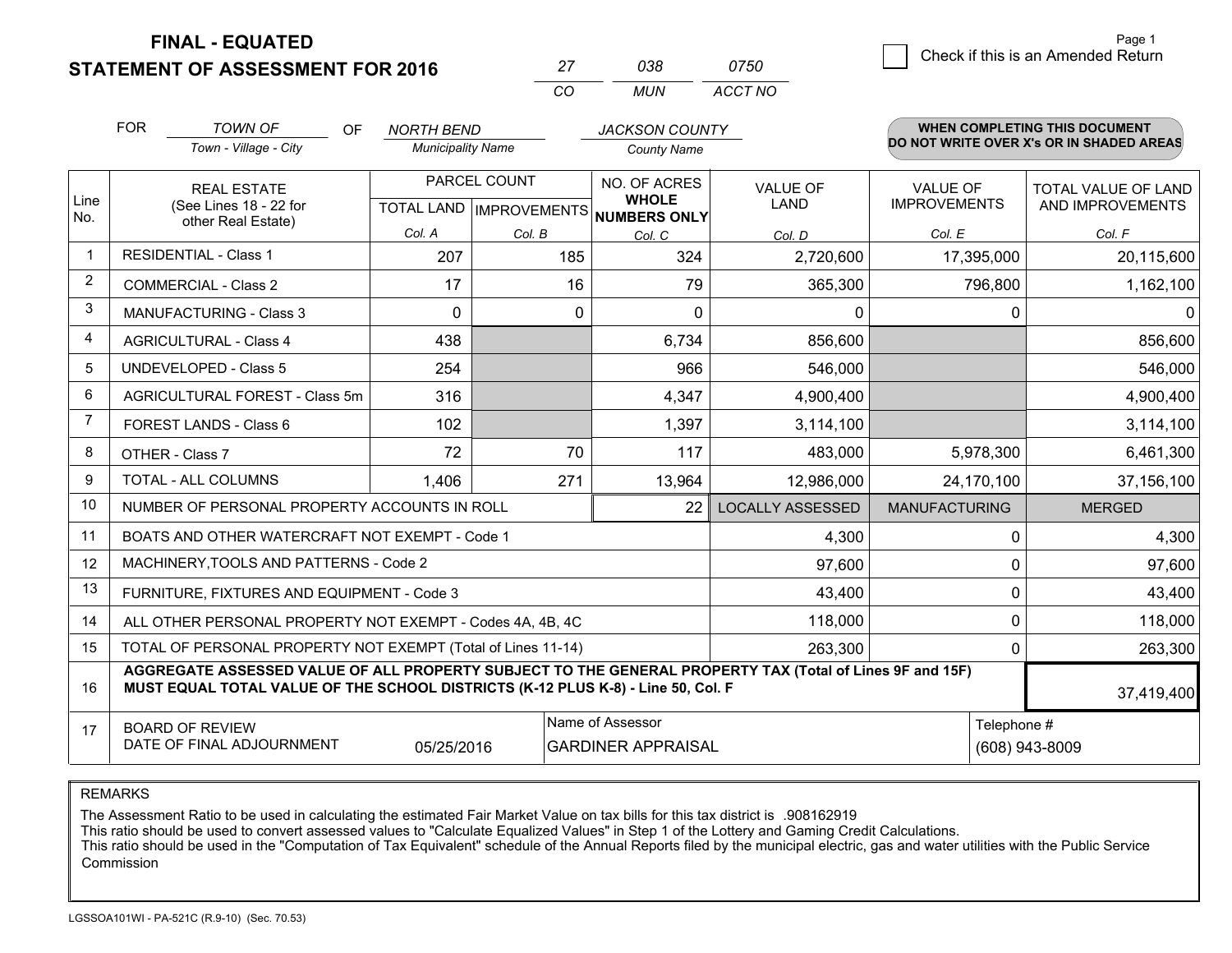*YEAR CO MUN ACCT NO* <sup>2016</sup> <sup>27</sup> <sup>038</sup> <sup>0750</sup> Page 2

Do not confuse FOREST LANDS (Line 7) with FOREST CROPS (in this section) - They are **NOT** the same

|    |                                                               |                                             |  | Private Forest Crop - Reg Class @ 10¢ per acre                                 |             |                                                                              | Private Forest Crop - Reg Class @ \$2.52 per acre                  |                    |                    |
|----|---------------------------------------------------------------|---------------------------------------------|--|--------------------------------------------------------------------------------|-------------|------------------------------------------------------------------------------|--------------------------------------------------------------------|--------------------|--------------------|
| 18 | (a) PARCELS                                                   | (b) ACRES                                   |  | (c) ASSESSED VALUE                                                             |             | (d) PARCELS                                                                  | (e) ACRES                                                          |                    | (f) ASSESSED VALUE |
|    |                                                               |                                             |  |                                                                                |             |                                                                              |                                                                    |                    |                    |
|    |                                                               |                                             |  | Private Forest Crop - Special Class @ 20¢ per acre                             |             | Entered Before 2005 Managed Forest - Ferrous Mining CLOSED @ \$8.27 per acre |                                                                    |                    |                    |
| 19 | (b) ACRES<br>(a) PARCELS                                      |                                             |  | (c) ASSESSED VALUE                                                             |             | (d) PARCELS                                                                  | (e) ACRES                                                          |                    | (f) ASSESSED VALUE |
|    |                                                               |                                             |  |                                                                                |             |                                                                              |                                                                    |                    |                    |
|    |                                                               | Entered Before 2005 Managed Forest - OPEN @ |  | \$.79 per acre                                                                 |             |                                                                              | Entered Before 2005 Managed Forest - CLOSED @ \$1.87 per acre      |                    |                    |
| 20 | (a) PARCELS                                                   | (b) ACRES<br>(c) ASSESSED VALUE             |  |                                                                                | (d) PARCELS | (e) ACRES                                                                    |                                                                    | (f) ASSESSED VALUE |                    |
|    |                                                               |                                             |  |                                                                                | 18          | 400                                                                          |                                                                    | 718,000            |                    |
|    | Entered After 2004 Managed Forest - OPEN @<br>\$2.14 per acre |                                             |  |                                                                                |             |                                                                              | Entered After 2004 Managed Forest - CLOSED @ \$10.68 per acre      |                    |                    |
| 21 | (a) PARCELS                                                   | (b) ACRES                                   |  | (c) ASSESSED VALUE                                                             |             | (d) PARCELS                                                                  | (e) ACRES                                                          |                    | (f) ASSESSED VALUE |
|    |                                                               |                                             |  |                                                                                |             |                                                                              |                                                                    |                    |                    |
|    |                                                               |                                             |  |                                                                                |             | g                                                                            | 232.5                                                              |                    | 429,300            |
| 22 | (a) County Forest Cropland Acres                              |                                             |  | (b) Federal Acres                                                              |             | (d) County (NOT FOREST CROP) Acres<br>(c) State Acres                        |                                                                    |                    | (e) Other Acres    |
|    |                                                               |                                             |  | .32                                                                            |             | 3.079.4                                                                      | 42.89                                                              |                    | 78.01              |
|    |                                                               |                                             |  | Assessed Value of Omitted Property From Prior Years (Sec. 70.44)               |             |                                                                              | Assessed Value of Sec. 70.43 Corrections of Errors by Assessors    |                    |                    |
| 23 |                                                               | (a) REAL ESTATE                             |  | (b) PERSONAL                                                                   |             |                                                                              | (c1) REAL ESTATE                                                   |                    | (c2) PERSONAL      |
|    |                                                               |                                             |  |                                                                                |             |                                                                              |                                                                    |                    |                    |
|    |                                                               |                                             |  | Manufacturing Equated Value of Omitted Property From Prior Years (Sec. 70.995) |             |                                                                              | Mfg. Equated Value of Sec.70.43 Corrections of Errors by Assessors |                    |                    |
|    |                                                               | (d) REAL ESTATE                             |  | (e) PERSONAL                                                                   |             |                                                                              | (f1) REAL ESTATE                                                   | (f2) PERSONAL      |                    |
|    |                                                               |                                             |  |                                                                                |             |                                                                              |                                                                    |                    |                    |

## **SPECIAL DISTRICTS**

| Line<br>No. | <b>Enter 6-digit</b><br><b>Special District</b><br>Code (Col. A) | <b>Account</b><br><b>Number</b><br>(Col. B) | <b>Special District Name</b><br>(Col. C) | <b>Locally Assessed Value</b><br>of Real Estate and<br>Personal Property (Col. D) | Mfg Value of Real Estate<br>and Personal Property<br>(Col. E) | <b>Merged Value of</b><br><b>Real Estate and</b><br>Personal Property (Col. F) |
|-------------|------------------------------------------------------------------|---------------------------------------------|------------------------------------------|-----------------------------------------------------------------------------------|---------------------------------------------------------------|--------------------------------------------------------------------------------|
| 24          | 277040                                                           | 0173                                        | NORTH BEND SANITARY DISTRICT #1          | 4,278,400                                                                         |                                                               | 4,278,400                                                                      |
| 25          |                                                                  |                                             |                                          |                                                                                   |                                                               |                                                                                |
| 26          |                                                                  |                                             |                                          |                                                                                   |                                                               |                                                                                |
| 27          |                                                                  |                                             |                                          |                                                                                   |                                                               |                                                                                |
| 28          |                                                                  |                                             |                                          |                                                                                   |                                                               |                                                                                |
| 29          |                                                                  |                                             |                                          |                                                                                   |                                                               |                                                                                |
| 30          |                                                                  |                                             |                                          |                                                                                   |                                                               |                                                                                |
| 31          |                                                                  |                                             |                                          |                                                                                   |                                                               |                                                                                |
| 32          |                                                                  |                                             |                                          |                                                                                   |                                                               |                                                                                |
| 33          |                                                                  |                                             |                                          |                                                                                   |                                                               |                                                                                |
| 34          |                                                                  |                                             |                                          |                                                                                   |                                                               |                                                                                |
| 35          |                                                                  |                                             |                                          |                                                                                   |                                                               |                                                                                |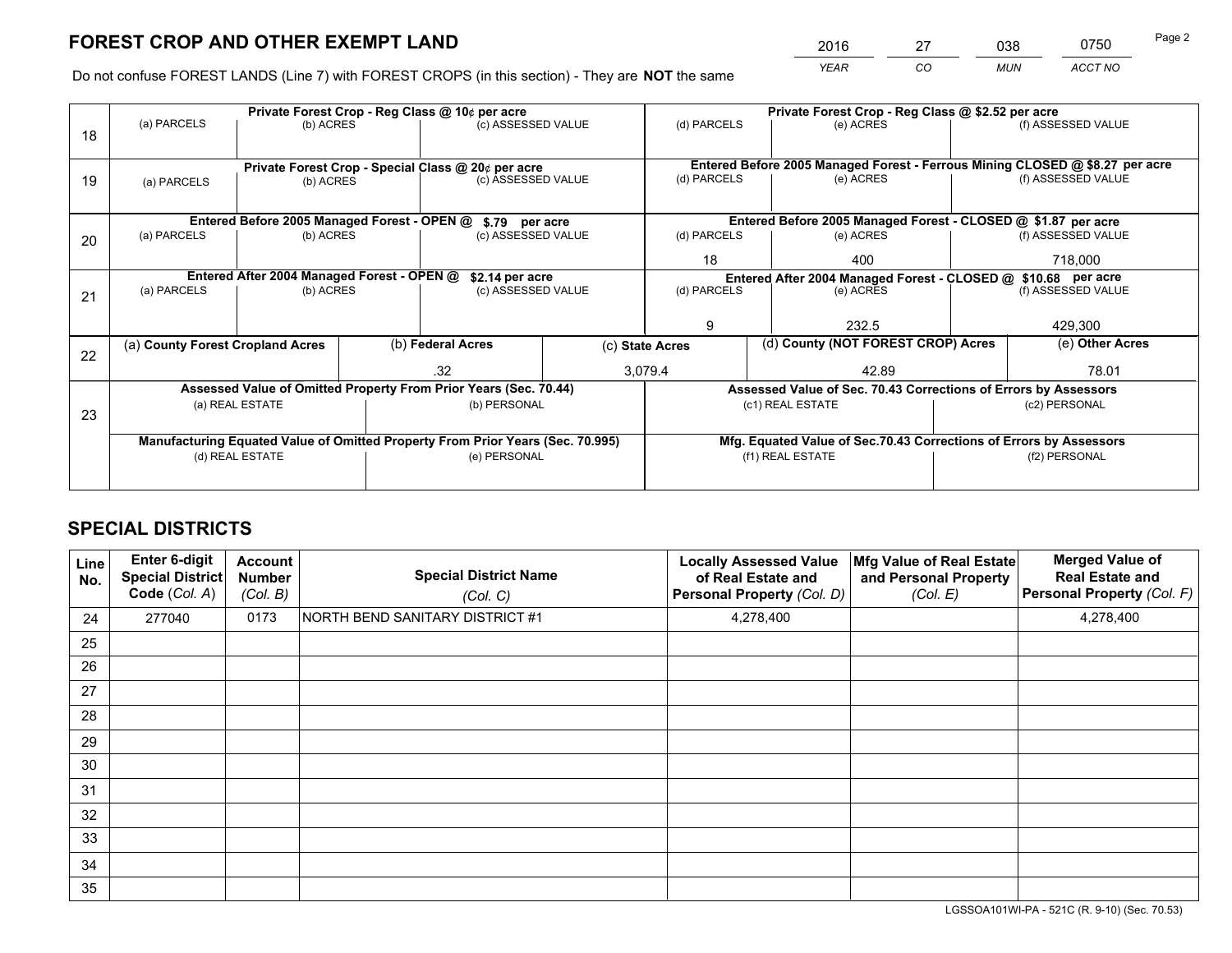|             |                                                          |                                             |                                                         | <b>YEAR</b>                                                                       | CO<br><b>MUN</b>                                              | ACCT NO                                                                        |
|-------------|----------------------------------------------------------|---------------------------------------------|---------------------------------------------------------|-----------------------------------------------------------------------------------|---------------------------------------------------------------|--------------------------------------------------------------------------------|
| Line<br>No. | Enter 6-digit<br><b>School District</b><br>Code (Col. A) | <b>Account</b><br><b>Number</b><br>(Col. B) | <b>School District Name</b><br>(Col. C)                 | <b>Locally Assessed Value</b><br>of Real Estate and<br>Personal Property (Col. D) | Mfg Value of Real Estate<br>and Personal Property<br>(Col. E) | <b>Merged Value of</b><br><b>Real Estate and</b><br>Personal Property (Col. F) |
|             | A. SCHOOL DISTRICTS (K-8 and K-12)                       |                                             |                                                         |                                                                                   |                                                               |                                                                                |
| 36          | 273428                                                   | 0163                                        | SCH D OF MELROSE-MINDORO                                | 37,256,200                                                                        |                                                               | 37,256,200                                                                     |
| 37          | 612009                                                   | 0361                                        | SCH D OF GALESVILLE-ETTRICK                             | 163,200                                                                           |                                                               | 163,200                                                                        |
| 38          |                                                          |                                             |                                                         |                                                                                   |                                                               |                                                                                |
| 39          |                                                          |                                             |                                                         |                                                                                   |                                                               |                                                                                |
| 40          |                                                          |                                             |                                                         |                                                                                   |                                                               |                                                                                |
| 41          |                                                          |                                             |                                                         |                                                                                   |                                                               |                                                                                |
| 42          |                                                          |                                             |                                                         |                                                                                   |                                                               |                                                                                |
| 43          |                                                          |                                             |                                                         |                                                                                   |                                                               |                                                                                |
| 44          |                                                          |                                             |                                                         |                                                                                   |                                                               |                                                                                |
| 45<br>46    |                                                          |                                             |                                                         |                                                                                   |                                                               |                                                                                |
|             |                                                          |                                             |                                                         |                                                                                   |                                                               |                                                                                |
| 47<br>48    |                                                          |                                             |                                                         |                                                                                   |                                                               |                                                                                |
| 49          |                                                          |                                             |                                                         |                                                                                   |                                                               |                                                                                |
| 50          |                                                          |                                             | TOTAL ASSESSED VALUE OF SCHOOL DISTRICTS (K-8 and K-12) | 37,419,400                                                                        |                                                               | 37,419,400                                                                     |
|             | <b>B.</b><br><b>UNION HIGH SCHOOL DISTRICTS</b>          |                                             |                                                         |                                                                                   |                                                               |                                                                                |
| 51          |                                                          |                                             |                                                         |                                                                                   |                                                               |                                                                                |
| 52          |                                                          |                                             |                                                         |                                                                                   |                                                               |                                                                                |
| 53          |                                                          |                                             |                                                         |                                                                                   |                                                               |                                                                                |
| 54          |                                                          |                                             |                                                         |                                                                                   |                                                               |                                                                                |
| 55          |                                                          |                                             | TOTAL ASSESSED VALUE OF UNION HIGH SCHOOLS              |                                                                                   |                                                               |                                                                                |
|             | C. TECHNICAL COLLEGE DISTRICTS                           |                                             |                                                         |                                                                                   |                                                               |                                                                                |
| 56          | 000200                                                   | 0002                                        | WESTERN TECHNICAL COLLEGE LACR                          | 37,419,400                                                                        |                                                               | 37,419,400                                                                     |
| 57          |                                                          |                                             |                                                         |                                                                                   |                                                               |                                                                                |
| 58          |                                                          |                                             |                                                         |                                                                                   |                                                               |                                                                                |
| 59          |                                                          |                                             | TOTAL ASSESSED VALUE OF TECHNICAL COLLEGES              | 37,419,400                                                                        |                                                               | 37,419,400                                                                     |

27

038

## *I hereby certify, to the best of my knowledge and belief, this form is complete and correct.*

**SCHOOL DISTRICTS**

| Print name of preparer | Title                    |                | Date (MM / DD / CCYY) |
|------------------------|--------------------------|----------------|-----------------------|
|                        |                          |                |                       |
| Signature of preparer  | Contact Telephone Number | E-mail address |                       |
|                        | $\overline{\phantom{0}}$ |                |                       |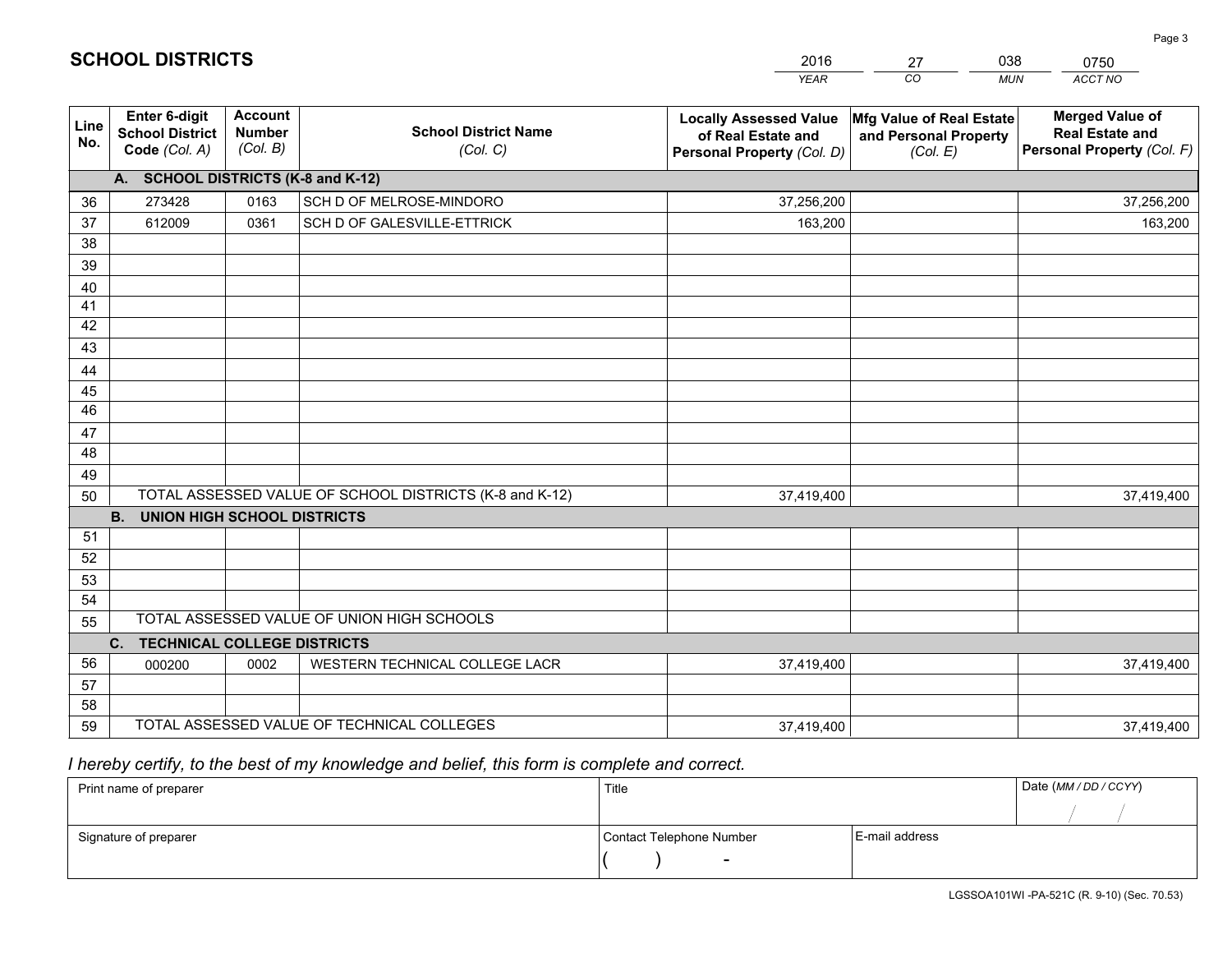### **HIGHLIGHTS**

- 1. Complete the Statement of Assessment after the Board of Review. Reflect any changes made there.
- 2. Use black ink to complete.
- 3. Line 16 must equal Line 50, Col D.
- 4. Line 55 must equal the total of K-8 schools listed on lines 36-49. Do not include K-12 schools in this comparision.
- 5. Line 59, Col. D must equal Line 16.
- 6. Special District, School District and Technical College District values must include both real estate and personal property. Examples of Special districts are: town sanitary districts, public inland lake protection and rehabilitation districts, and metropolitan sewerage districts.
- 7. DO NOT INCLUDE Manufacturing property values.DOR will print these values on the final SOA.

KARLEEN YOUNG TOWN OF NORTH BEND W20615 MCKEETH DRIVE GALESVILLE, WI 54630

W20615 MCKEETH DRIVE KARLEEN YOUNG<br>TOWN OF NORTH BEND

GALESVILLE, WI 54630

 8. Accuracy of this form is very important. The values reported directly affect the equalized value DOR calculates for school and special districts.

#### **Page 1:**

 If not prefilled, enter the tax year,county and municipal code,municipal type, municipal name and county name on the top of form.

Check the Amended box, if filing an amended / corrected SOA.

 Report the parcel count, acres and assessed value of taxable general property, total parcel count, (real and personal), total acres, and values from final figures set by the Board of Review.

- A. Real Estate land and improvements (buildings, etc.) is reported on lines 1 8, total line 9.
- B. Personal Property is reported on lines 11 14, Column D, total line 15.
- C. To complete this report, use the computer produced summary of the assessment roll that shows these amounts.
- D. Use whole numbers only.
- E. Add each line across and each column down to verify entries.

### **Page 2:**

- A. Report Special Items (not subject to general property tax).
- 1. Private Forest Croplands and Managed Forest Lands are reported on lines 18,19, 20 and 21. Be sure to report assessed values **NOT** taxes.
- 2. You should have copies of the orders of entry, orders of withdrawal, etc., to update your assessment roll.
	- 3. Show hundredths of acres (e.g. 39.75).
- 4. Tax exempt lands are reported on line 22.
- 5. Omitted property and sec. 70.43, Wis. Stats., corrections of errors by assessor are reported on line 23. Report real estate and personal property separately. These should be for **prior years**, not something found on the current assessment roll after the board of review.
- B. Special District (Lines 24-35) Include the value of both real and personal property.
- The Department of Revenue (DOR) preprints much of the information regarding names and codes for schools, special districts,etc. If a district is not listed, enter the name and value only, DOR will enter the proper code.

## **Page 3 School Districts:**

Include the value of both real and personal property.

Report School District (regular, elementary, union high school, and technical college).

- 1. Regular (K-12) and Elementary (K-8) school values are reported on lines 36-49, total on line 50.
- 2. Union High School (UHS) (use only if elementary schools are listed on lines 36-49) are reported on lines 51-54. UHS total value (line 55) must equal to the total **elementary school** values reported on lines 36-49. Do notinclude K-12 schools in this comparison.
- 3. Technical College values are reported on lines 56-58, total on line 59.
- 4. Use the computer summary that shows these amounts to complete this report.

#### **This form is due the second Monday in June. File this report only after your Board of Review is complete.**

 *If you have questions: Return forms to:*

Fax number: (608) 264-6887 PO Box 8971

 Email: lgs@revenue.wi.gov Wisconsin Department of Revenue Call: (608) 261-5341 Local Government Services Section 6-97Madison WI 53708-8971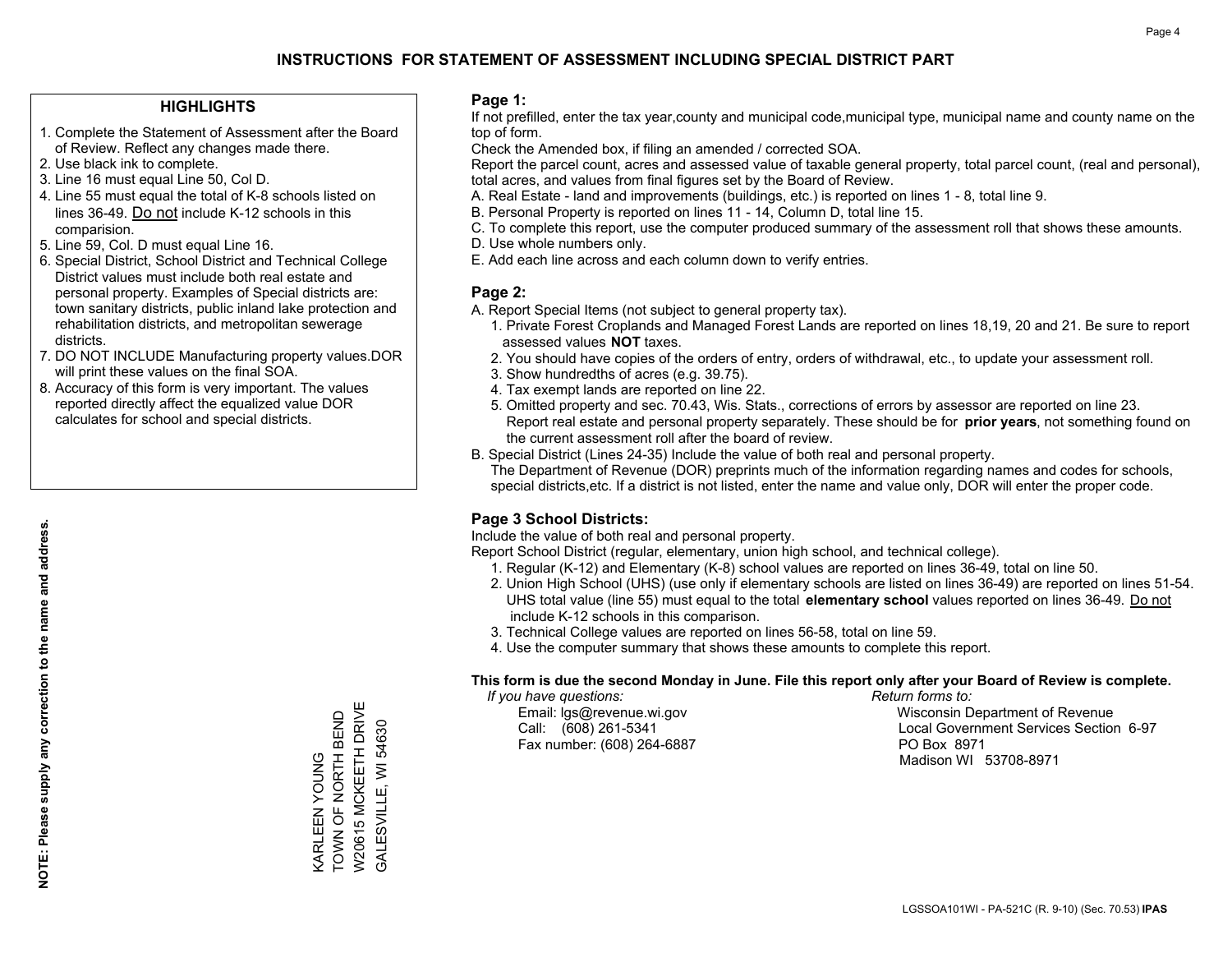**STATEMENT OF ASSESSMENT FOR 2016** 

**FINAL - EQUATED**

1 Check if this is an Amended Return Page 1

|                         | <b>FOR</b> | <b>TOWN OF</b><br>OF<br>Town - Village - City                                                                                                                                                | <b>NORTHFIELD</b><br><b>Municipality Name</b> |              | <b>JACKSON COUNTY</b>                                |                         |                      | WHEN COMPLETING THIS DOCUMENT<br>DO NOT WRITE OVER X's OR IN SHADED AREAS |
|-------------------------|------------|----------------------------------------------------------------------------------------------------------------------------------------------------------------------------------------------|-----------------------------------------------|--------------|------------------------------------------------------|-------------------------|----------------------|---------------------------------------------------------------------------|
|                         |            |                                                                                                                                                                                              |                                               |              | <b>County Name</b>                                   |                         |                      |                                                                           |
|                         |            | <b>REAL ESTATE</b>                                                                                                                                                                           |                                               | PARCEL COUNT | NO. OF ACRES                                         | <b>VALUE OF</b>         | <b>VALUE OF</b>      | TOTAL VALUE OF LAND                                                       |
| Line<br>No.             |            | (See Lines 18 - 22 for<br>other Real Estate)                                                                                                                                                 |                                               |              | <b>WHOLE</b><br>TOTAL LAND IMPROVEMENTS NUMBERS ONLY | LAND                    | <b>IMPROVEMENTS</b>  | AND IMPROVEMENTS                                                          |
|                         |            |                                                                                                                                                                                              | Col. A                                        | Col. B       | Col. C                                               | Col. D                  | Col. E               | Col. F                                                                    |
| $\mathbf{1}$            |            | <b>RESIDENTIAL - Class 1</b>                                                                                                                                                                 | 233                                           | 223          | 294                                                  | 1,188,000               | 16,766,400           | 17,954,400                                                                |
| 2                       |            | <b>COMMERCIAL - Class 2</b>                                                                                                                                                                  | 21                                            |              | 15<br>41                                             | 137,600                 | 769,500              | 907,100                                                                   |
| 3                       |            | <b>MANUFACTURING - Class 3</b>                                                                                                                                                               | $\Omega$                                      |              | 0<br>0                                               | $\Omega$                | 0                    |                                                                           |
| $\overline{\mathbf{4}}$ |            | <b>AGRICULTURAL - Class 4</b>                                                                                                                                                                | 579                                           |              | 10,695                                               | 1,524,350               |                      | 1,524,350                                                                 |
| 5                       |            | <b>UNDEVELOPED - Class 5</b>                                                                                                                                                                 | 410                                           |              | 3,141                                                | 2,707,650               |                      | 2,707,650                                                                 |
| 6                       |            | AGRICULTURAL FOREST - Class 5m                                                                                                                                                               | 372                                           |              | 4,047                                                | 4,558,700               |                      | 4,558,700                                                                 |
| $\overline{7}$          |            | FOREST LANDS - Class 6                                                                                                                                                                       | 196                                           |              | 2,247                                                | 5,010,200               |                      | 5,010,200                                                                 |
| 8                       |            | OTHER - Class 7                                                                                                                                                                              | 105                                           | 101          | 200                                                  | 682,400                 | 7,509,000            | 8,191,400                                                                 |
| 9                       |            | TOTAL - ALL COLUMNS                                                                                                                                                                          | 1,916                                         | 339          | 20,665                                               | 15,808,900              | 25,044,900           | 40,853,800                                                                |
| 10                      |            | NUMBER OF PERSONAL PROPERTY ACCOUNTS IN ROLL                                                                                                                                                 |                                               |              | 26                                                   | <b>LOCALLY ASSESSED</b> | <b>MANUFACTURING</b> | <b>MERGED</b>                                                             |
| 11                      |            | BOATS AND OTHER WATERCRAFT NOT EXEMPT - Code 1                                                                                                                                               |                                               |              |                                                      | $\Omega$                | $\Omega$             |                                                                           |
| 12                      |            | MACHINERY, TOOLS AND PATTERNS - Code 2                                                                                                                                                       |                                               |              |                                                      | 29,600                  | 0                    | 29,600                                                                    |
| 13                      |            | FURNITURE, FIXTURES AND EQUIPMENT - Code 3                                                                                                                                                   |                                               |              |                                                      | 67,000                  | 0                    | 67,000                                                                    |
| 14                      |            | ALL OTHER PERSONAL PROPERTY NOT EXEMPT - Codes 4A, 4B, 4C                                                                                                                                    |                                               |              |                                                      | 69,300                  | 0                    | 69,300                                                                    |
| 15                      |            | TOTAL OF PERSONAL PROPERTY NOT EXEMPT (Total of Lines 11-14)                                                                                                                                 |                                               |              |                                                      | 165,900                 | 0                    | 165,900                                                                   |
| 16                      |            | AGGREGATE ASSESSED VALUE OF ALL PROPERTY SUBJECT TO THE GENERAL PROPERTY TAX (Total of Lines 9F and 15F)<br>MUST EQUAL TOTAL VALUE OF THE SCHOOL DISTRICTS (K-12 PLUS K-8) - Line 50, Col. F |                                               |              |                                                      |                         |                      | 41,019,700                                                                |
| 17                      |            | <b>BOARD OF REVIEW</b>                                                                                                                                                                       |                                               |              | Name of Assessor                                     |                         | Telephone #          |                                                                           |
|                         |            | DATE OF FINAL ADJOURNMENT                                                                                                                                                                    | 05/24/2016                                    |              | <b>ERIC KLEVEN</b>                                   |                         |                      | (715) 598-4599                                                            |

*CO*

*MUN*

*ACCT NO0751*

*<sup>27</sup> <sup>040</sup>*

REMARKS

The Assessment Ratio to be used in calculating the estimated Fair Market Value on tax bills for this tax district is .905834082<br>This ratio should be used to convert assessed values to "Calculate Equalized Values" in Step 1 Commission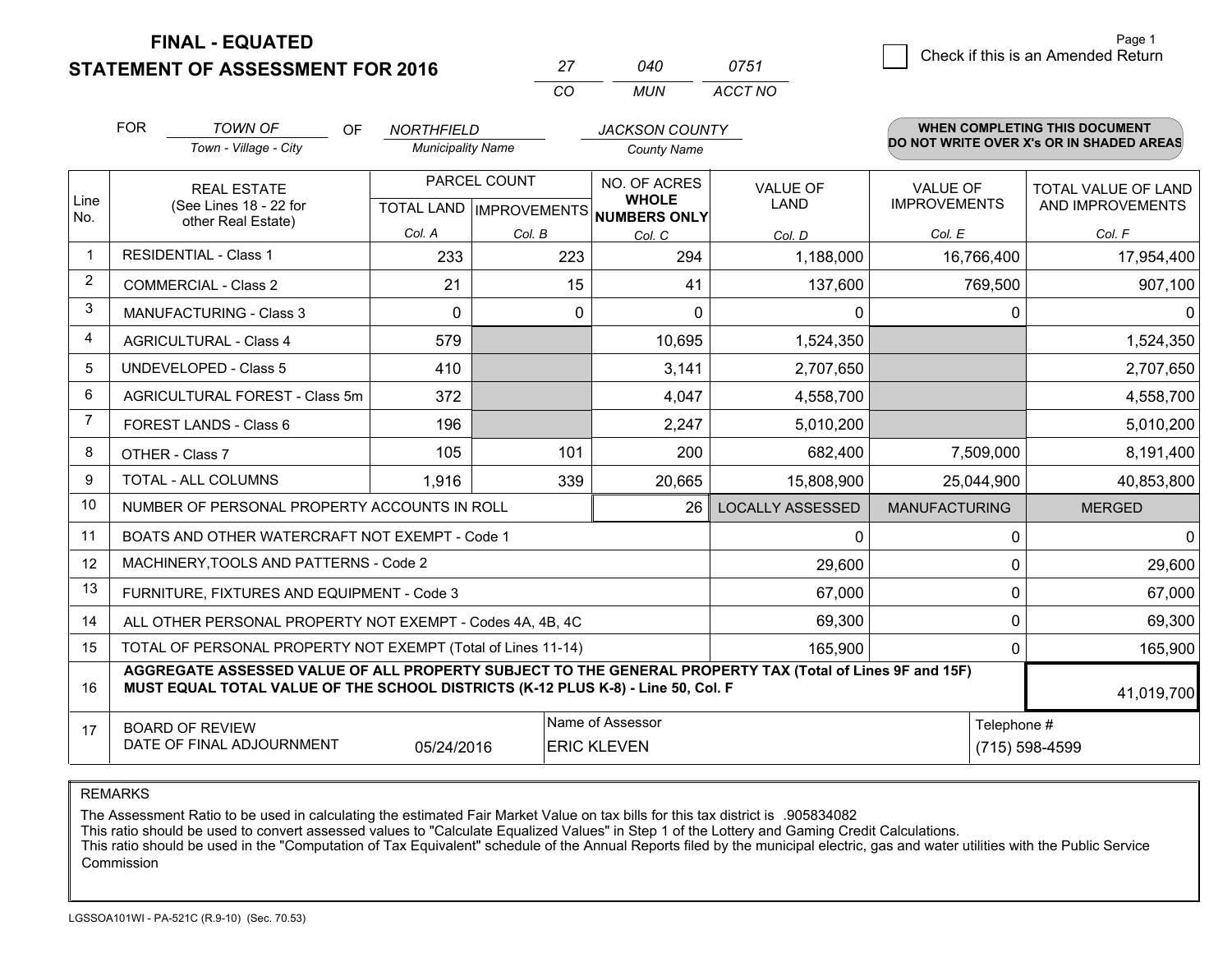*YEAR CO MUN ACCT NO* 2016 27 040 0751

Do not confuse FOREST LANDS (Line 7) with FOREST CROPS (in this section) - They are **NOT** the same

|    |                                  |                                            |                 | Private Forest Crop - Reg Class @ 10¢ per acre                                 |                                                               |                                                                                                    | Private Forest Crop - Reg Class @ \$2.52 per acre                  |                                    |                    |
|----|----------------------------------|--------------------------------------------|-----------------|--------------------------------------------------------------------------------|---------------------------------------------------------------|----------------------------------------------------------------------------------------------------|--------------------------------------------------------------------|------------------------------------|--------------------|
| 18 | (a) PARCELS                      | (b) ACRES                                  |                 | (c) ASSESSED VALUE                                                             |                                                               | (d) PARCELS                                                                                        | (e) ACRES                                                          |                                    | (f) ASSESSED VALUE |
|    |                                  |                                            |                 |                                                                                |                                                               |                                                                                                    |                                                                    |                                    |                    |
|    |                                  |                                            |                 | Private Forest Crop - Special Class @ 20¢ per acre                             |                                                               | Entered Before 2005 Managed Forest - Ferrous Mining CLOSED @ \$8.27 per acre<br>(f) ASSESSED VALUE |                                                                    |                                    |                    |
| 19 | (a) PARCELS                      | (b) ACRES                                  |                 | (c) ASSESSED VALUE                                                             |                                                               | (d) PARCELS                                                                                        | (e) ACRES                                                          |                                    |                    |
|    |                                  |                                            |                 |                                                                                |                                                               |                                                                                                    |                                                                    |                                    |                    |
|    |                                  |                                            |                 | Entered Before 2005 Managed Forest - OPEN @ \$.79 per acre                     |                                                               |                                                                                                    | Entered Before 2005 Managed Forest - CLOSED @ \$1.87 per acre      |                                    |                    |
| 20 | (a) PARCELS                      | (b) ACRES                                  |                 | (c) ASSESSED VALUE                                                             |                                                               | (d) PARCELS                                                                                        | (e) ACRES                                                          |                                    | (f) ASSESSED VALUE |
|    | 8                                | 296<br>639.100                             |                 |                                                                                | 11                                                            | 306                                                                                                |                                                                    | 663,100                            |                    |
|    |                                  | Entered After 2004 Managed Forest - OPEN @ | \$2.14 per acre |                                                                                | Entered After 2004 Managed Forest - CLOSED @ \$10.68 per acre |                                                                                                    |                                                                    |                                    |                    |
| 21 | (a) PARCELS                      | (b) ACRES                                  |                 | (c) ASSESSED VALUE                                                             | (d) PARCELS                                                   |                                                                                                    | (e) ACRES                                                          |                                    | (f) ASSESSED VALUE |
|    |                                  |                                            |                 |                                                                                |                                                               |                                                                                                    |                                                                    |                                    |                    |
|    |                                  |                                            |                 |                                                                                |                                                               | 23                                                                                                 | 621.93                                                             |                                    | 1,214,700          |
| 22 | (a) County Forest Cropland Acres |                                            |                 | (b) Federal Acres                                                              | (c) State Acres                                               |                                                                                                    |                                                                    | (d) County (NOT FOREST CROP) Acres |                    |
|    |                                  |                                            |                 |                                                                                |                                                               | 697.07                                                                                             | 7.89                                                               |                                    | 104.49             |
|    |                                  |                                            |                 | Assessed Value of Omitted Property From Prior Years (Sec. 70.44)               |                                                               |                                                                                                    | Assessed Value of Sec. 70.43 Corrections of Errors by Assessors    |                                    |                    |
| 23 |                                  | (a) REAL ESTATE                            |                 | (b) PERSONAL                                                                   |                                                               |                                                                                                    | (c1) REAL ESTATE                                                   |                                    | (c2) PERSONAL      |
|    |                                  |                                            |                 |                                                                                |                                                               |                                                                                                    |                                                                    |                                    |                    |
|    |                                  |                                            |                 | Manufacturing Equated Value of Omitted Property From Prior Years (Sec. 70.995) |                                                               |                                                                                                    | Mfg. Equated Value of Sec.70.43 Corrections of Errors by Assessors |                                    |                    |
|    | (d) REAL ESTATE                  |                                            |                 | (e) PERSONAL                                                                   |                                                               |                                                                                                    | (f1) REAL ESTATE                                                   | (f2) PERSONAL                      |                    |
|    |                                  |                                            |                 |                                                                                |                                                               |                                                                                                    |                                                                    |                                    |                    |

## **SPECIAL DISTRICTS**

| <b>Line</b><br>No. | Enter 6-digit<br><b>Special District</b><br>Code (Col. A) | <b>Account</b><br><b>Number</b><br>(Col. B) | <b>Special District Name</b><br>(Col. C) | <b>Locally Assessed Value</b><br>of Real Estate and<br>Personal Property (Col. D) | Mfg Value of Real Estate<br>and Personal Property<br>(Col. E) | <b>Merged Value of</b><br><b>Real Estate and</b><br>Personal Property (Col. F) |
|--------------------|-----------------------------------------------------------|---------------------------------------------|------------------------------------------|-----------------------------------------------------------------------------------|---------------------------------------------------------------|--------------------------------------------------------------------------------|
| 24                 | 277060                                                    | 0569                                        | NORTHFIELD SANITARY DISTRICT #2          | 1,439,500                                                                         |                                                               | 1,439,500                                                                      |
| 25                 |                                                           |                                             |                                          |                                                                                   |                                                               |                                                                                |
| 26                 |                                                           |                                             |                                          |                                                                                   |                                                               |                                                                                |
| 27                 |                                                           |                                             |                                          |                                                                                   |                                                               |                                                                                |
| 28                 |                                                           |                                             |                                          |                                                                                   |                                                               |                                                                                |
| 29                 |                                                           |                                             |                                          |                                                                                   |                                                               |                                                                                |
| 30                 |                                                           |                                             |                                          |                                                                                   |                                                               |                                                                                |
| 31                 |                                                           |                                             |                                          |                                                                                   |                                                               |                                                                                |
| 32                 |                                                           |                                             |                                          |                                                                                   |                                                               |                                                                                |
| 33                 |                                                           |                                             |                                          |                                                                                   |                                                               |                                                                                |
| 34                 |                                                           |                                             |                                          |                                                                                   |                                                               |                                                                                |
| 35                 |                                                           |                                             |                                          |                                                                                   |                                                               |                                                                                |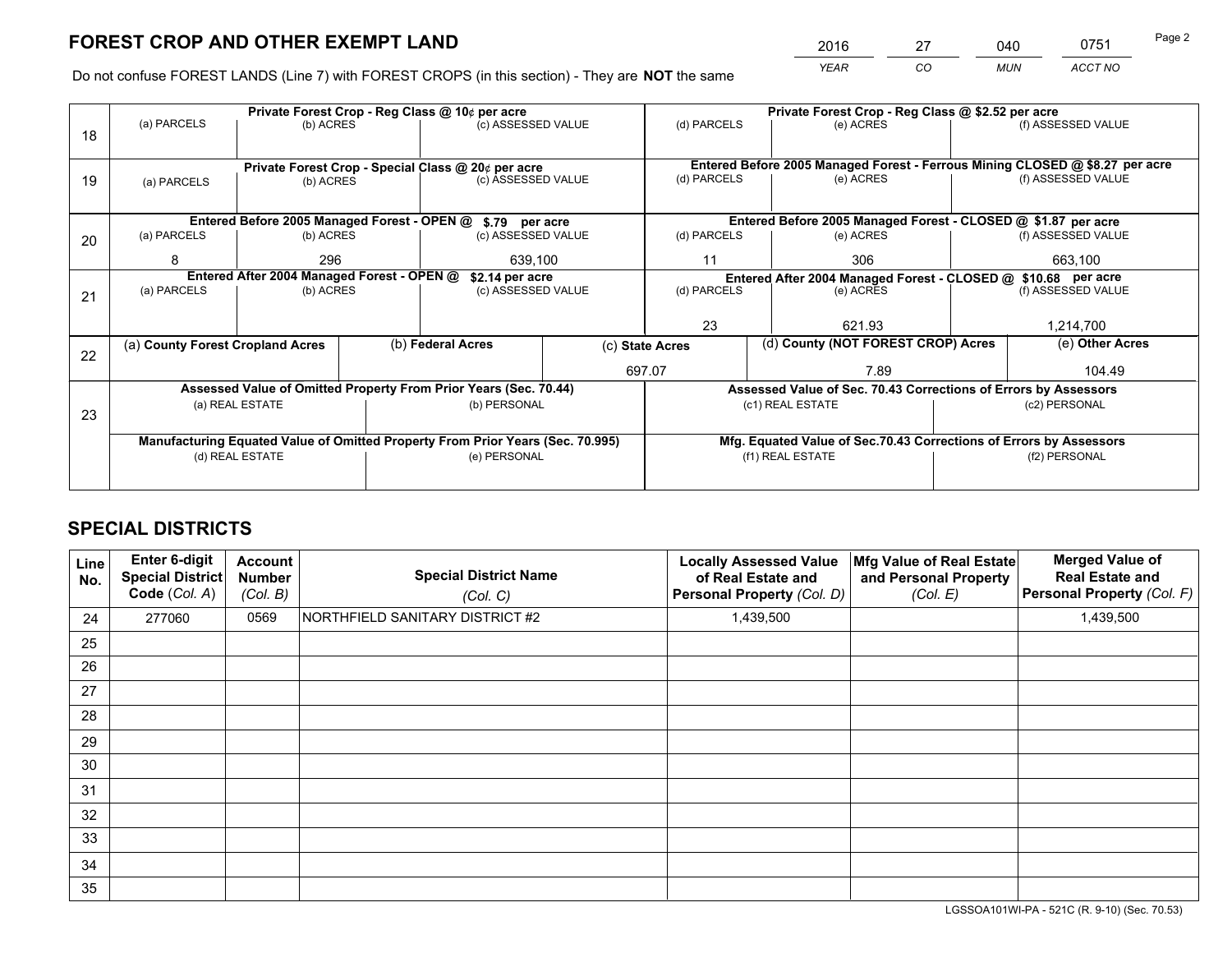|             |                                                          |                                             |                                                         | <b>YEAR</b>                                                                       | CO<br><b>MUN</b>                                              | ACCT NO                                                                        |
|-------------|----------------------------------------------------------|---------------------------------------------|---------------------------------------------------------|-----------------------------------------------------------------------------------|---------------------------------------------------------------|--------------------------------------------------------------------------------|
| Line<br>No. | Enter 6-digit<br><b>School District</b><br>Code (Col. A) | <b>Account</b><br><b>Number</b><br>(Col. B) | <b>School District Name</b><br>(Col. C)                 | <b>Locally Assessed Value</b><br>of Real Estate and<br>Personal Property (Col. D) | Mfg Value of Real Estate<br>and Personal Property<br>(Col. E) | <b>Merged Value of</b><br><b>Real Estate and</b><br>Personal Property (Col. F) |
|             | A. SCHOOL DISTRICTS (K-8 and K-12)                       |                                             |                                                         |                                                                                   |                                                               |                                                                                |
| 36          | 270091                                                   | 0161                                        | SCH D OF ALMA CENTER                                    | 2,115,900                                                                         |                                                               | 2,115,900                                                                      |
| 37          | 270476                                                   | 0162                                        | SCH D OF BLACK RIVER FALLS                              | 3,752,350                                                                         |                                                               | 3,752,350                                                                      |
| 38          | 614186                                                   | 0363                                        | SCH D OF OSSEO-FAIRCHILD                                | 2,365,700                                                                         |                                                               | 2,365,700                                                                      |
| 39          | 616426                                                   | 0364                                        | <b>SCH D OF WHITEHALL</b>                               | 32,785,750                                                                        |                                                               | 32,785,750                                                                     |
| 40          |                                                          |                                             |                                                         |                                                                                   |                                                               |                                                                                |
| 41          |                                                          |                                             |                                                         |                                                                                   |                                                               |                                                                                |
| 42          |                                                          |                                             |                                                         |                                                                                   |                                                               |                                                                                |
| 43          |                                                          |                                             |                                                         |                                                                                   |                                                               |                                                                                |
| 44          |                                                          |                                             |                                                         |                                                                                   |                                                               |                                                                                |
| 45          |                                                          |                                             |                                                         |                                                                                   |                                                               |                                                                                |
| 46          |                                                          |                                             |                                                         |                                                                                   |                                                               |                                                                                |
| 47          |                                                          |                                             |                                                         |                                                                                   |                                                               |                                                                                |
| 48          |                                                          |                                             |                                                         |                                                                                   |                                                               |                                                                                |
| 49          |                                                          |                                             |                                                         |                                                                                   |                                                               |                                                                                |
| 50          |                                                          |                                             | TOTAL ASSESSED VALUE OF SCHOOL DISTRICTS (K-8 and K-12) | 41,019,700                                                                        |                                                               | 41,019,700                                                                     |
|             | <b>B.</b><br><b>UNION HIGH SCHOOL DISTRICTS</b>          |                                             |                                                         |                                                                                   |                                                               |                                                                                |
| 51          |                                                          |                                             |                                                         |                                                                                   |                                                               |                                                                                |
| 52          |                                                          |                                             |                                                         |                                                                                   |                                                               |                                                                                |
| 53          |                                                          |                                             |                                                         |                                                                                   |                                                               |                                                                                |
| 54          |                                                          |                                             |                                                         |                                                                                   |                                                               |                                                                                |
| 55          |                                                          |                                             | TOTAL ASSESSED VALUE OF UNION HIGH SCHOOLS              |                                                                                   |                                                               |                                                                                |
|             | $C_{1}$<br><b>TECHNICAL COLLEGE DISTRICTS</b>            |                                             |                                                         |                                                                                   |                                                               |                                                                                |
| 56          | 000100                                                   | 0001                                        | CHIPPEWA VALLEY TECHNICAL COLLEGE EAUC                  | 4,483,100                                                                         |                                                               | 4,483,100                                                                      |
| 57          | 000200                                                   | 0002                                        | WESTERN TECHNICAL COLLEGE LACR                          | 36,536,600                                                                        |                                                               | 36,536,600                                                                     |
| 58          |                                                          |                                             |                                                         |                                                                                   |                                                               |                                                                                |
| 59          |                                                          |                                             | TOTAL ASSESSED VALUE OF TECHNICAL COLLEGES              | 41,019,700                                                                        |                                                               | 41,019,700                                                                     |

27

040

## *I hereby certify, to the best of my knowledge and belief, this form is complete and correct.*

**SCHOOL DISTRICTS**

| Print name of preparer | Title                    | Date (MM / DD / CCYY) |  |
|------------------------|--------------------------|-----------------------|--|
|                        |                          |                       |  |
| Signature of preparer  | Contact Telephone Number | E-mail address        |  |
|                        | $\overline{\phantom{0}}$ |                       |  |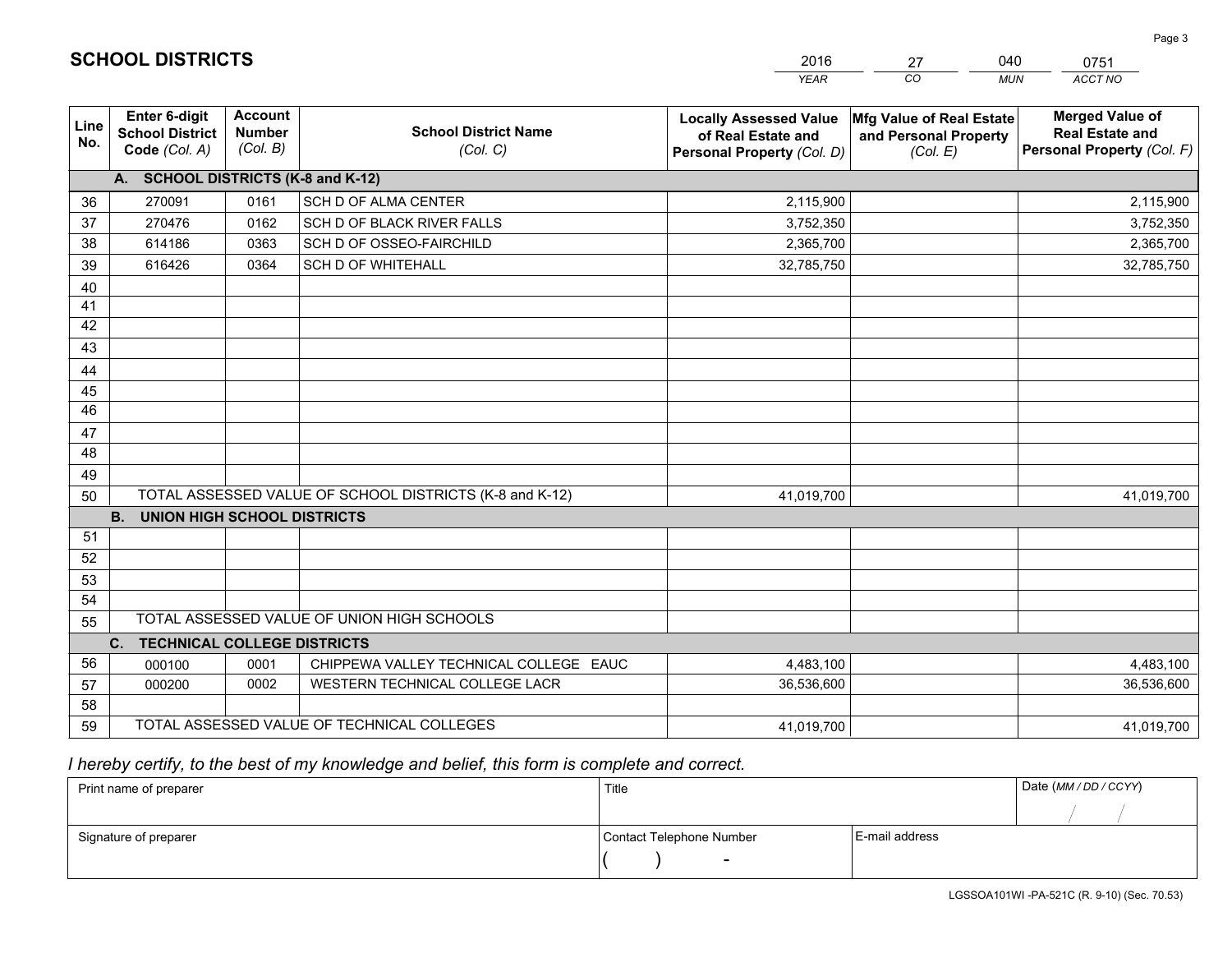### **HIGHLIGHTS**

- 1. Complete the Statement of Assessment after the Board of Review. Reflect any changes made there.
- 2. Use black ink to complete.
- 3. Line 16 must equal Line 50, Col D.
- 4. Line 55 must equal the total of K-8 schools listed on lines 36-49. Do not include K-12 schools in this comparision.
- 5. Line 59, Col. D must equal Line 16.
- 6. Special District, School District and Technical College District values must include both real estate and personal property. Examples of Special districts are: town sanitary districts, public inland lake protection and rehabilitation districts, and metropolitan sewerage districts.
- 7. DO NOT INCLUDE Manufacturing property values.DOR will print these values on the final SOA.
- 8. Accuracy of this form is very important. The values reported directly affect the equalized value DOR calculates for school and special districts.

#### **Page 1:**

 If not prefilled, enter the tax year,county and municipal code,municipal type, municipal name and county name on the top of form.

Check the Amended box, if filing an amended / corrected SOA.

 Report the parcel count, acres and assessed value of taxable general property, total parcel count, (real and personal), total acres, and values from final figures set by the Board of Review.

- A. Real Estate land and improvements (buildings, etc.) is reported on lines 1 8, total line 9.
- B. Personal Property is reported on lines 11 14, Column D, total line 15.
- C. To complete this report, use the computer produced summary of the assessment roll that shows these amounts.
- D. Use whole numbers only.
- E. Add each line across and each column down to verify entries.

#### **Page 2:**

- A. Report Special Items (not subject to general property tax).
- 1. Private Forest Croplands and Managed Forest Lands are reported on lines 18,19, 20 and 21. Be sure to report assessed values **NOT** taxes.
- 2. You should have copies of the orders of entry, orders of withdrawal, etc., to update your assessment roll.
	- 3. Show hundredths of acres (e.g. 39.75).
- 4. Tax exempt lands are reported on line 22.
- 5. Omitted property and sec. 70.43, Wis. Stats., corrections of errors by assessor are reported on line 23. Report real estate and personal property separately. These should be for **prior years**, not something found on the current assessment roll after the board of review.
- B. Special District (Lines 24-35) Include the value of both real and personal property.
- The Department of Revenue (DOR) preprints much of the information regarding names and codes for schools, special districts,etc. If a district is not listed, enter the name and value only, DOR will enter the proper code.

## **Page 3 School Districts:**

Include the value of both real and personal property.

Report School District (regular, elementary, union high school, and technical college).

- 1. Regular (K-12) and Elementary (K-8) school values are reported on lines 36-49, total on line 50.
- 2. Union High School (UHS) (use only if elementary schools are listed on lines 36-49) are reported on lines 51-54. UHS total value (line 55) must equal to the total **elementary school** values reported on lines 36-49. Do notinclude K-12 schools in this comparison.
- 3. Technical College values are reported on lines 56-58, total on line 59.
- 4. Use the computer summary that shows these amounts to complete this report.

#### **This form is due the second Monday in June. File this report only after your Board of Review is complete.**

 *If you have questions: Return forms to:*

Fax number: (608) 264-6887 PO Box 8971

 Email: lgs@revenue.wi.gov Wisconsin Department of Revenue Call: (608) 261-5341 Local Government Services Section 6-97Madison WI 53708-8971

W16002 GILBERTSON ROAD<br>OSSEO, WI 54758 W16002 GILBERTSON ROAD SHARON SEVERSON<br>TOWN OF NORTHFIELD TOWN OF NORTHFIELD SHARON SEVERSON

OSSEO, WI 54758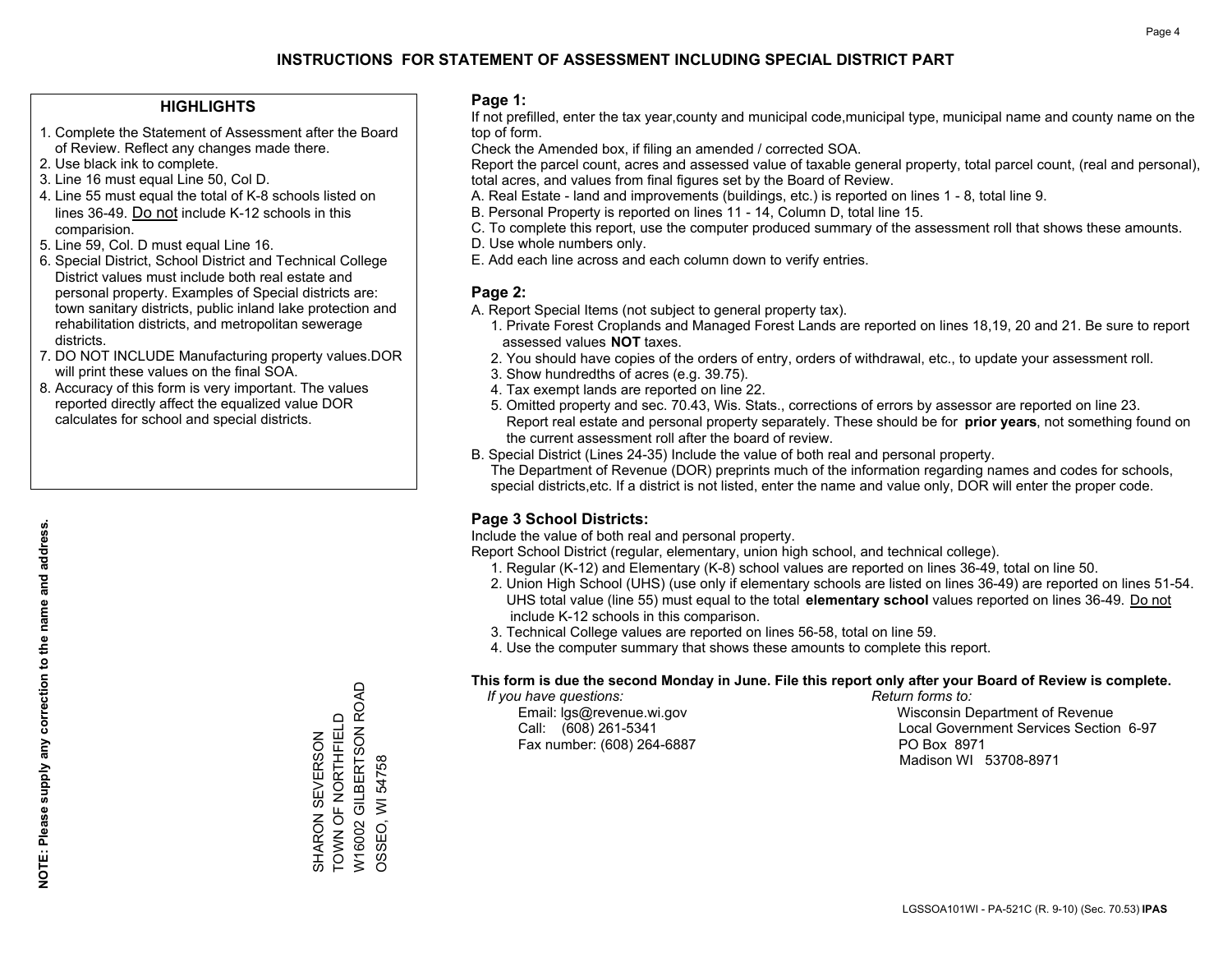**STATEMENT OF ASSESSMENT FOR 2016** 

**FINAL - EQUATED**

|                | <b>FOR</b>                                                                                                     | <b>TOWN OF</b><br>OF<br>Town - Village - City                                                                                                                                                | <b>SPRINGFIELD</b><br><b>Municipality Name</b> |              | <b>JACKSON COUNTY</b><br><b>County Name</b>                          |                                |                                        | <b>WHEN COMPLETING THIS DOCUMENT</b><br>DO NOT WRITE OVER X's OR IN SHADED AREAS |
|----------------|----------------------------------------------------------------------------------------------------------------|----------------------------------------------------------------------------------------------------------------------------------------------------------------------------------------------|------------------------------------------------|--------------|----------------------------------------------------------------------|--------------------------------|----------------------------------------|----------------------------------------------------------------------------------|
| Line           |                                                                                                                | <b>REAL ESTATE</b><br>(See Lines 18 - 22 for                                                                                                                                                 |                                                | PARCEL COUNT | NO. OF ACRES<br><b>WHOLE</b><br>TOTAL LAND IMPROVEMENTS NUMBERS ONLY | <b>VALUE OF</b><br><b>LAND</b> | <b>VALUE OF</b><br><b>IMPROVEMENTS</b> | <b>TOTAL VALUE OF LAND</b><br>AND IMPROVEMENTS                                   |
| No.            |                                                                                                                | other Real Estate)                                                                                                                                                                           | Col. A                                         | Col. B       | Col. C                                                               | Col. D                         | Col. E                                 | Col. F                                                                           |
| -1             |                                                                                                                | <b>RESIDENTIAL - Class 1</b>                                                                                                                                                                 | 206                                            | 193          | 377                                                                  | 1,589,700                      | 15,362,700                             | 16,952,400                                                                       |
| 2              |                                                                                                                | <b>COMMERCIAL - Class 2</b>                                                                                                                                                                  | 4                                              |              | 10<br>4                                                              | 46,900                         | 243,600                                | 290,500                                                                          |
| 3              |                                                                                                                | <b>MANUFACTURING - Class 3</b>                                                                                                                                                               | 9                                              |              | 181<br>4                                                             | 1,169,200                      | 9,413,400                              | 10,582,600                                                                       |
| 4              |                                                                                                                | <b>AGRICULTURAL - Class 4</b>                                                                                                                                                                | 604                                            |              | 11,742                                                               | 1,453,450                      |                                        | 1,453,450                                                                        |
| 5              |                                                                                                                | UNDEVELOPED - Class 5                                                                                                                                                                        | 373                                            |              | 1,570                                                                | 840,450                        |                                        | 840,450                                                                          |
| 6              |                                                                                                                | AGRICULTURAL FOREST - Class 5m                                                                                                                                                               | 366                                            |              | 5,105                                                                | 5,883,100                      |                                        | 5,883,100                                                                        |
| $\overline{7}$ |                                                                                                                | FOREST LANDS - Class 6                                                                                                                                                                       | 121                                            |              | 2,054                                                                | 4,571,200                      |                                        | 4,571,200                                                                        |
| 8              |                                                                                                                | OTHER - Class 7                                                                                                                                                                              | 111                                            | 110          | 224                                                                  | 813,700                        | 10,687,800                             | 11,501,500                                                                       |
| 9              |                                                                                                                | TOTAL - ALL COLUMNS                                                                                                                                                                          | 1,794                                          | 311          | 21,263                                                               | 16,367,700                     | 35,707,500                             | 52,075,200                                                                       |
| 10             |                                                                                                                | NUMBER OF PERSONAL PROPERTY ACCOUNTS IN ROLL                                                                                                                                                 |                                                |              | 21                                                                   | <b>LOCALLY ASSESSED</b>        | <b>MANUFACTURING</b>                   | <b>MERGED</b>                                                                    |
| 11             |                                                                                                                | BOATS AND OTHER WATERCRAFT NOT EXEMPT - Code 1                                                                                                                                               |                                                |              |                                                                      | $\Omega$                       | $\Omega$                               |                                                                                  |
| 12             |                                                                                                                | MACHINERY, TOOLS AND PATTERNS - Code 2                                                                                                                                                       |                                                |              |                                                                      | 41,000                         | 1,396,300                              | 1,437,300                                                                        |
| 13             |                                                                                                                | FURNITURE, FIXTURES AND EQUIPMENT - Code 3                                                                                                                                                   |                                                |              |                                                                      | 100                            | 7,500                                  | 7,600                                                                            |
| 14             |                                                                                                                | ALL OTHER PERSONAL PROPERTY NOT EXEMPT - Codes 4A, 4B, 4C                                                                                                                                    |                                                |              |                                                                      | 147,600                        | 22,900                                 | 170,500                                                                          |
| 15             |                                                                                                                | TOTAL OF PERSONAL PROPERTY NOT EXEMPT (Total of Lines 11-14)                                                                                                                                 |                                                |              |                                                                      | 188,700                        | 1,426,700                              | 1,615,400                                                                        |
| 16             |                                                                                                                | AGGREGATE ASSESSED VALUE OF ALL PROPERTY SUBJECT TO THE GENERAL PROPERTY TAX (Total of Lines 9F and 15F)<br>MUST EQUAL TOTAL VALUE OF THE SCHOOL DISTRICTS (K-12 PLUS K-8) - Line 50, Col. F |                                                |              |                                                                      |                                |                                        | 53,690,600                                                                       |
| 17             | Name of Assessor<br><b>BOARD OF REVIEW</b><br>DATE OF FINAL ADJOURNMENT<br>06/01/2016<br><b>DARRELL KLEVEN</b> |                                                                                                                                                                                              |                                                |              |                                                                      |                                |                                        | Telephone #<br>(715) 287-4737                                                    |

*CO*

*MUN*

*ACCT NO0752*

*<sup>27</sup> <sup>042</sup>*

REMARKS

The Assessment Ratio to be used in calculating the estimated Fair Market Value on tax bills for this tax district is .917556751<br>This ratio should be used to convert assessed values to "Calculate Equalized Values" in Step 1 Commission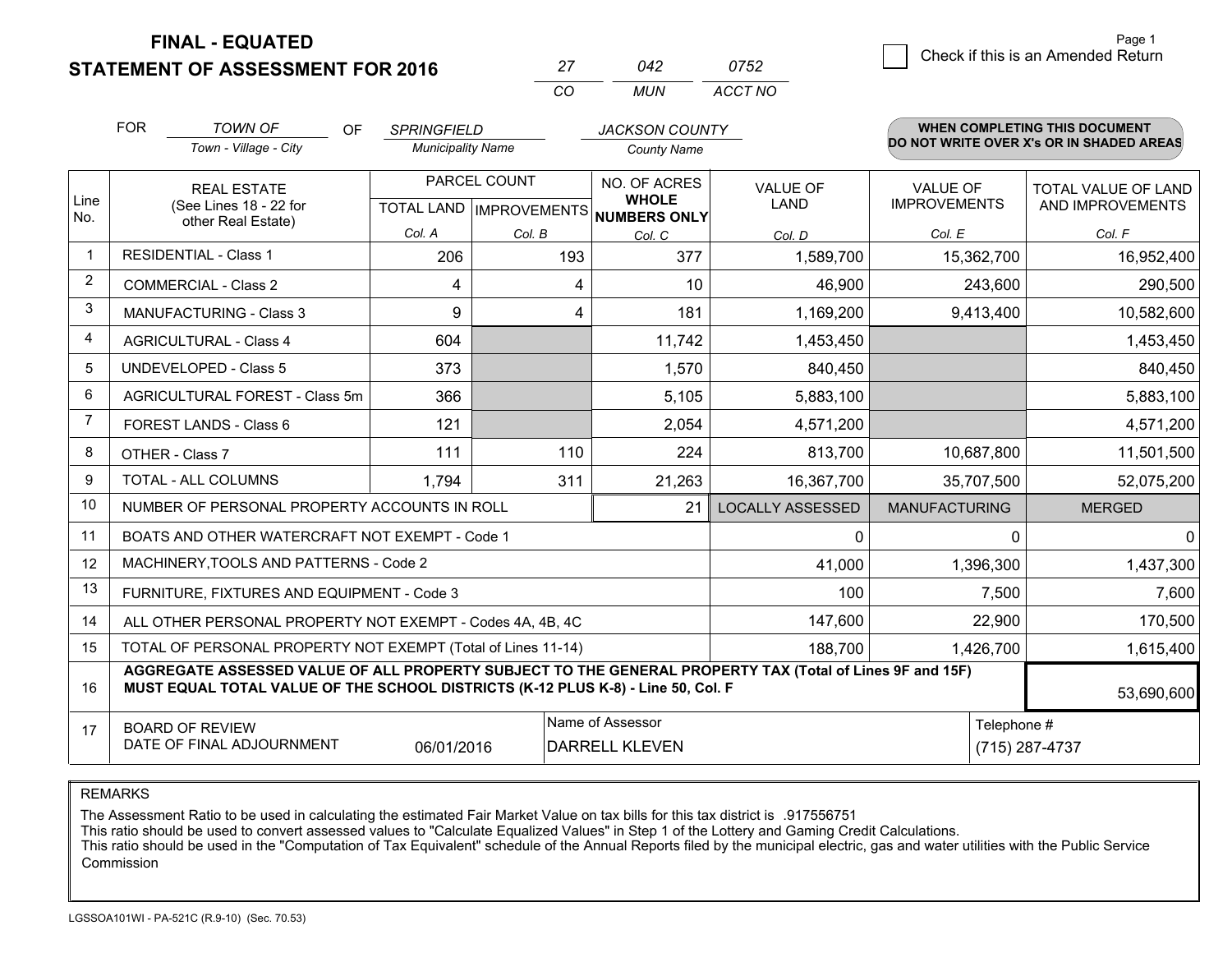*YEAR CO MUN ACCT NO* 2016 27 042 0752

Do not confuse FOREST LANDS (Line 7) with FOREST CROPS (in this section) - They are **NOT** the same

|    |                                                                                |                                             |  | Private Forest Crop - Reg Class @ 10¢ per acre                   |                    |                                                                              | Private Forest Crop - Reg Class @ \$2.52 per acre                  |               |                    |
|----|--------------------------------------------------------------------------------|---------------------------------------------|--|------------------------------------------------------------------|--------------------|------------------------------------------------------------------------------|--------------------------------------------------------------------|---------------|--------------------|
| 18 | (a) PARCELS                                                                    | (b) ACRES                                   |  | (c) ASSESSED VALUE                                               |                    | (d) PARCELS                                                                  | (e) ACRES                                                          |               | (f) ASSESSED VALUE |
|    |                                                                                |                                             |  |                                                                  |                    |                                                                              |                                                                    |               |                    |
|    |                                                                                |                                             |  | Private Forest Crop - Special Class @ 20¢ per acre               |                    | Entered Before 2005 Managed Forest - Ferrous Mining CLOSED @ \$8.27 per acre |                                                                    |               |                    |
| 19 | (a) PARCELS                                                                    | (b) ACRES                                   |  | (c) ASSESSED VALUE                                               |                    | (d) PARCELS                                                                  | (e) ACRES                                                          |               | (f) ASSESSED VALUE |
|    |                                                                                |                                             |  |                                                                  |                    |                                                                              |                                                                    |               |                    |
|    |                                                                                | Entered Before 2005 Managed Forest - OPEN @ |  | \$.79 per acre                                                   |                    |                                                                              | Entered Before 2005 Managed Forest - CLOSED @ \$1.87 per acre      |               |                    |
| 20 | (a) PARCELS                                                                    | (b) ACRES                                   |  | (c) ASSESSED VALUE                                               |                    | (d) PARCELS                                                                  | (e) ACRES                                                          |               |                    |
|    |                                                                                |                                             |  |                                                                  | 36                 | 804.48                                                                       |                                                                    | 1,443,200     |                    |
|    | Entered After 2004 Managed Forest - OPEN @<br>\$2.14 per acre                  |                                             |  |                                                                  |                    | Entered After 2004 Managed Forest - CLOSED @ \$10.68 per acre<br>(d) PARCELS |                                                                    |               |                    |
| 21 | (a) PARCELS                                                                    | (b) ACRES                                   |  |                                                                  | (c) ASSESSED VALUE |                                                                              | (e) ACRES                                                          |               | (f) ASSESSED VALUE |
|    |                                                                                |                                             |  |                                                                  |                    |                                                                              |                                                                    |               |                    |
|    |                                                                                | 20                                          |  | 28,800                                                           |                    | 24                                                                           | 590.76                                                             |               | 1,138,000          |
| 22 | (a) County Forest Cropland Acres                                               |                                             |  | (b) Federal Acres                                                | (c) State Acres    |                                                                              | (d) County (NOT FOREST CROP) Acres                                 |               | (e) Other Acres    |
|    |                                                                                |                                             |  |                                                                  | 603.38             |                                                                              | 4.92                                                               |               | 129.4              |
|    |                                                                                |                                             |  | Assessed Value of Omitted Property From Prior Years (Sec. 70.44) |                    |                                                                              | Assessed Value of Sec. 70.43 Corrections of Errors by Assessors    |               |                    |
|    |                                                                                | (a) REAL ESTATE                             |  | (b) PERSONAL                                                     |                    |                                                                              | (c1) REAL ESTATE                                                   |               | (c2) PERSONAL      |
| 23 |                                                                                |                                             |  |                                                                  |                    |                                                                              |                                                                    |               |                    |
|    | Manufacturing Equated Value of Omitted Property From Prior Years (Sec. 70.995) |                                             |  |                                                                  |                    |                                                                              | Mfg. Equated Value of Sec.70.43 Corrections of Errors by Assessors |               |                    |
|    | (d) REAL ESTATE                                                                |                                             |  | (e) PERSONAL                                                     |                    | (f1) REAL ESTATE                                                             |                                                                    | (f2) PERSONAL |                    |
|    |                                                                                |                                             |  |                                                                  |                    |                                                                              |                                                                    |               |                    |

## **SPECIAL DISTRICTS**

| Line<br>No. | Enter 6-digit<br>Special District<br>Code (Col. A) | <b>Account</b><br><b>Number</b> | <b>Special District Name</b> | <b>Locally Assessed Value</b><br>of Real Estate and | Mfg Value of Real Estate<br>and Personal Property | <b>Merged Value of</b><br><b>Real Estate and</b><br>Personal Property (Col. F) |
|-------------|----------------------------------------------------|---------------------------------|------------------------------|-----------------------------------------------------|---------------------------------------------------|--------------------------------------------------------------------------------|
|             |                                                    | (Col. B)                        | (Col. C)                     | Personal Property (Col. D)                          | (Col. E)                                          |                                                                                |
| 24          |                                                    |                                 |                              |                                                     |                                                   |                                                                                |
| 25          |                                                    |                                 |                              |                                                     |                                                   |                                                                                |
| 26          |                                                    |                                 |                              |                                                     |                                                   |                                                                                |
| 27          |                                                    |                                 |                              |                                                     |                                                   |                                                                                |
| 28          |                                                    |                                 |                              |                                                     |                                                   |                                                                                |
| 29          |                                                    |                                 |                              |                                                     |                                                   |                                                                                |
| 30          |                                                    |                                 |                              |                                                     |                                                   |                                                                                |
| 31          |                                                    |                                 |                              |                                                     |                                                   |                                                                                |
| 32          |                                                    |                                 |                              |                                                     |                                                   |                                                                                |
| 33          |                                                    |                                 |                              |                                                     |                                                   |                                                                                |
| 34          |                                                    |                                 |                              |                                                     |                                                   |                                                                                |
| 35          |                                                    |                                 |                              |                                                     |                                                   |                                                                                |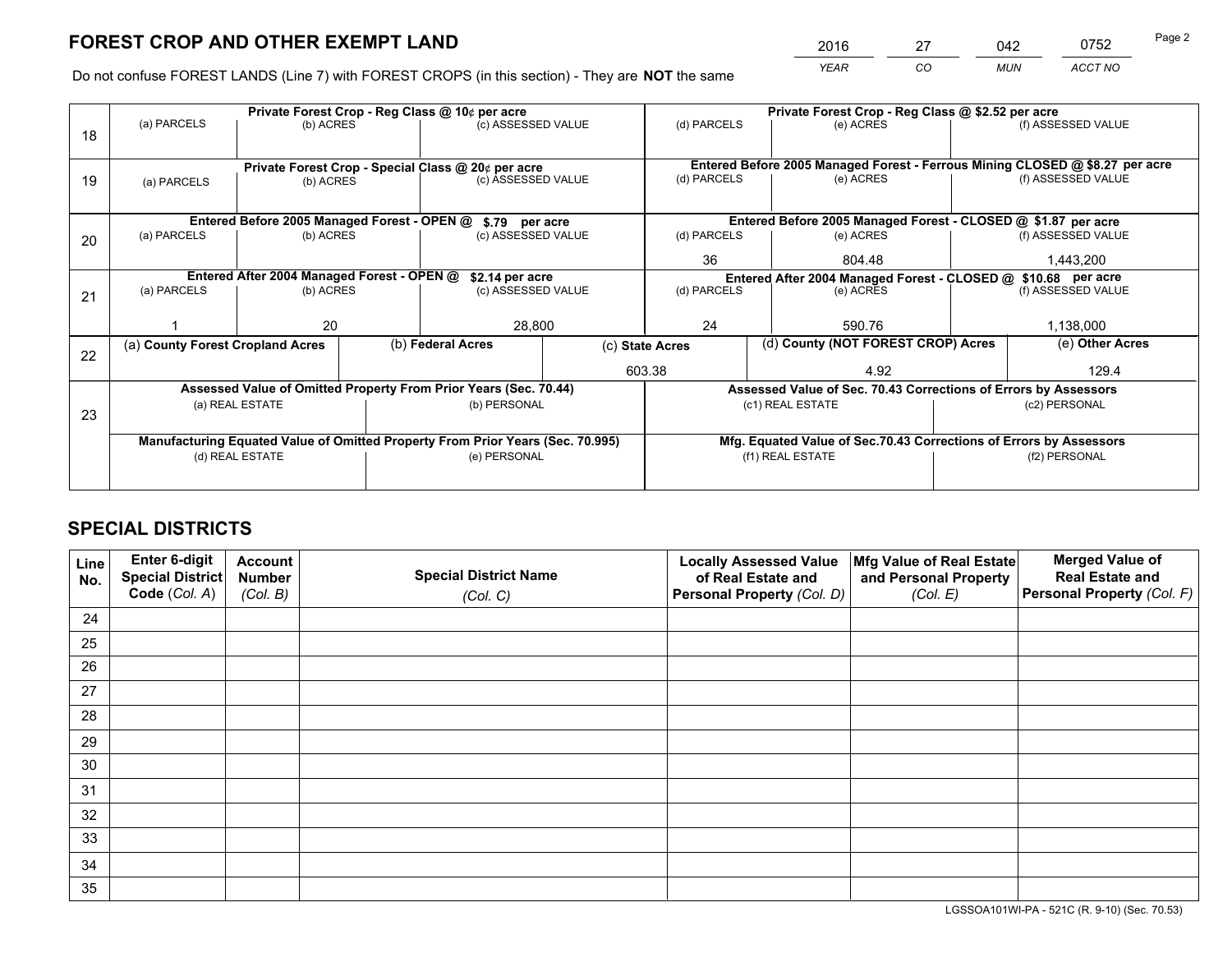|             |                                                          |                                             |                                                         | <b>YEAR</b>                                                                       | CO<br><b>MUN</b>                                              | ACCT NO                                                                        |
|-------------|----------------------------------------------------------|---------------------------------------------|---------------------------------------------------------|-----------------------------------------------------------------------------------|---------------------------------------------------------------|--------------------------------------------------------------------------------|
| Line<br>No. | Enter 6-digit<br><b>School District</b><br>Code (Col. A) | <b>Account</b><br><b>Number</b><br>(Col. B) | <b>School District Name</b><br>(Col. C)                 | <b>Locally Assessed Value</b><br>of Real Estate and<br>Personal Property (Col. D) | Mfg Value of Real Estate<br>and Personal Property<br>(Col. E) | <b>Merged Value of</b><br><b>Real Estate and</b><br>Personal Property (Col. F) |
|             | A. SCHOOL DISTRICTS (K-8 and K-12)                       |                                             |                                                         |                                                                                   |                                                               |                                                                                |
| 36          | 270476                                                   | 0162                                        | SCH D OF BLACK RIVER FALLS                              | 476,800                                                                           |                                                               | 476,800                                                                        |
| 37          | 610485                                                   | 0359                                        | SCH D OF BLAIR-TAYLOR                                   | 41,204,500                                                                        | 12,009,300                                                    | 53,213,800                                                                     |
| 38          |                                                          |                                             |                                                         |                                                                                   |                                                               |                                                                                |
| 39          |                                                          |                                             |                                                         |                                                                                   |                                                               |                                                                                |
| 40          |                                                          |                                             |                                                         |                                                                                   |                                                               |                                                                                |
| 41          |                                                          |                                             |                                                         |                                                                                   |                                                               |                                                                                |
| 42          |                                                          |                                             |                                                         |                                                                                   |                                                               |                                                                                |
| 43          |                                                          |                                             |                                                         |                                                                                   |                                                               |                                                                                |
| 44<br>45    |                                                          |                                             |                                                         |                                                                                   |                                                               |                                                                                |
| 46          |                                                          |                                             |                                                         |                                                                                   |                                                               |                                                                                |
| 47          |                                                          |                                             |                                                         |                                                                                   |                                                               |                                                                                |
| 48          |                                                          |                                             |                                                         |                                                                                   |                                                               |                                                                                |
| 49          |                                                          |                                             |                                                         |                                                                                   |                                                               |                                                                                |
| 50          |                                                          |                                             | TOTAL ASSESSED VALUE OF SCHOOL DISTRICTS (K-8 and K-12) | 41,681,300                                                                        | 12,009,300                                                    | 53,690,600                                                                     |
|             | <b>B.</b><br>UNION HIGH SCHOOL DISTRICTS                 |                                             |                                                         |                                                                                   |                                                               |                                                                                |
| 51          |                                                          |                                             |                                                         |                                                                                   |                                                               |                                                                                |
| 52          |                                                          |                                             |                                                         |                                                                                   |                                                               |                                                                                |
| 53          |                                                          |                                             |                                                         |                                                                                   |                                                               |                                                                                |
| 54          |                                                          |                                             |                                                         |                                                                                   |                                                               |                                                                                |
| 55          |                                                          |                                             | TOTAL ASSESSED VALUE OF UNION HIGH SCHOOLS              |                                                                                   |                                                               |                                                                                |
|             | C.<br><b>TECHNICAL COLLEGE DISTRICTS</b>                 |                                             |                                                         |                                                                                   |                                                               |                                                                                |
| 56          | 000200                                                   | 0002                                        | WESTERN TECHNICAL COLLEGE LACR                          | 41,681,300                                                                        | 12,009,300                                                    | 53,690,600                                                                     |
| 57          |                                                          |                                             |                                                         |                                                                                   |                                                               |                                                                                |
| 58          |                                                          |                                             | TOTAL ASSESSED VALUE OF TECHNICAL COLLEGES              |                                                                                   |                                                               |                                                                                |
| 59          |                                                          |                                             |                                                         | 41,681,300                                                                        | 12,009,300                                                    | 53,690,600                                                                     |

27

042

 *I hereby certify, to the best of my knowledge and belief, this form is complete and correct.*

**SCHOOL DISTRICTS**

| Print name of preparer | Title                    |                | Date (MM / DD / CCYY) |
|------------------------|--------------------------|----------------|-----------------------|
|                        |                          |                |                       |
| Signature of preparer  | Contact Telephone Number | E-mail address |                       |
|                        | $\sim$                   |                |                       |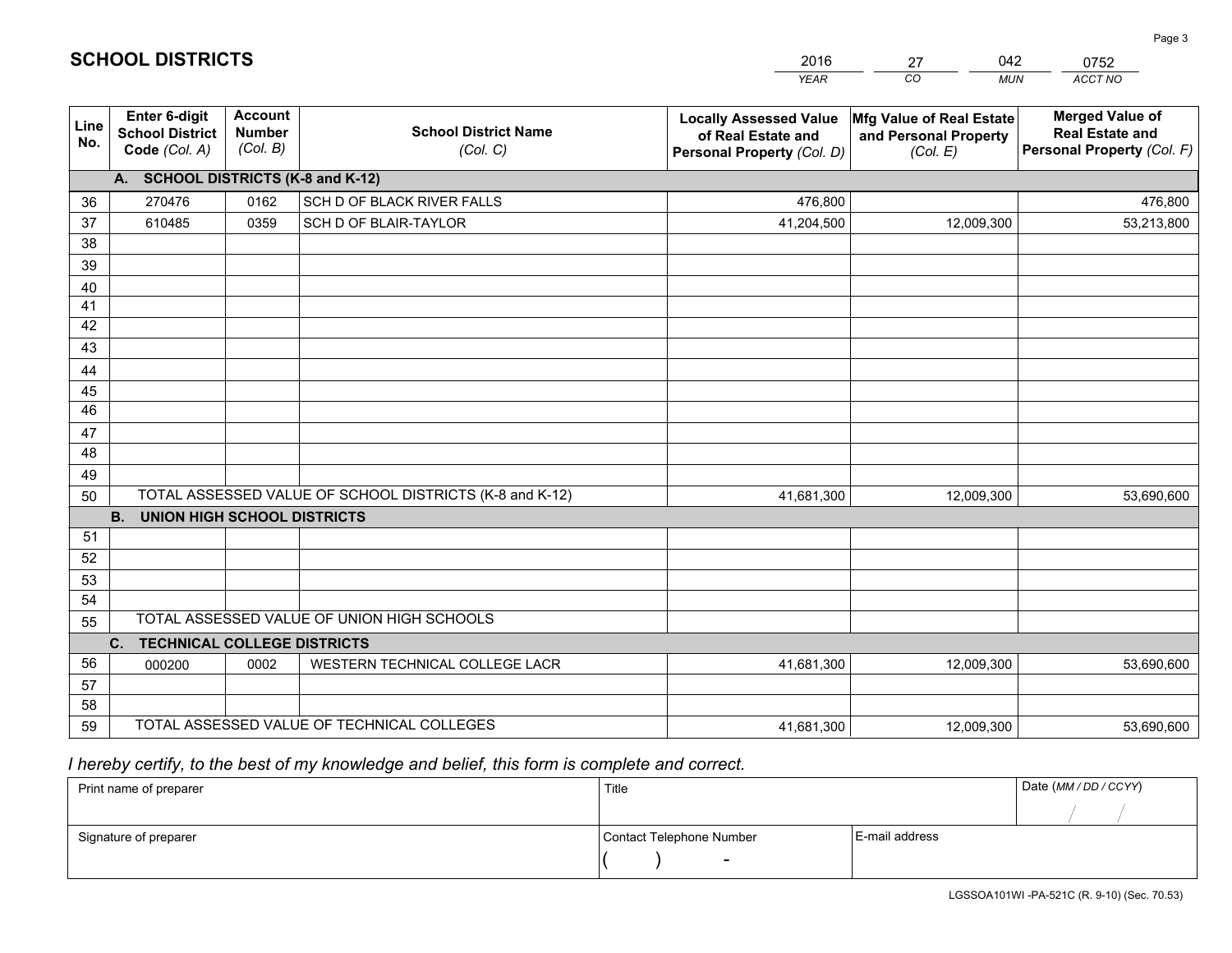### **HIGHLIGHTS**

- 1. Complete the Statement of Assessment after the Board of Review. Reflect any changes made there.
- 2. Use black ink to complete.
- 3. Line 16 must equal Line 50, Col D.
- 4. Line 55 must equal the total of K-8 schools listed on lines 36-49. Do not include K-12 schools in this comparision.
- 5. Line 59, Col. D must equal Line 16.
- 6. Special District, School District and Technical College District values must include both real estate and personal property. Examples of Special districts are: town sanitary districts, public inland lake protection and rehabilitation districts, and metropolitan sewerage districts.
- 7. DO NOT INCLUDE Manufacturing property values.DOR will print these values on the final SOA.
- 8. Accuracy of this form is very important. The values reported directly affect the equalized value DOR calculates for school and special districts.

#### **Page 1:**

 If not prefilled, enter the tax year,county and municipal code,municipal type, municipal name and county name on the top of form.

Check the Amended box, if filing an amended / corrected SOA.

 Report the parcel count, acres and assessed value of taxable general property, total parcel count, (real and personal), total acres, and values from final figures set by the Board of Review.

- A. Real Estate land and improvements (buildings, etc.) is reported on lines 1 8, total line 9.
- B. Personal Property is reported on lines 11 14, Column D, total line 15.
- C. To complete this report, use the computer produced summary of the assessment roll that shows these amounts.
- D. Use whole numbers only.
- E. Add each line across and each column down to verify entries.

## **Page 2:**

- A. Report Special Items (not subject to general property tax).
- 1. Private Forest Croplands and Managed Forest Lands are reported on lines 18,19, 20 and 21. Be sure to report assessed values **NOT** taxes.
- 2. You should have copies of the orders of entry, orders of withdrawal, etc., to update your assessment roll.
	- 3. Show hundredths of acres (e.g. 39.75).
- 4. Tax exempt lands are reported on line 22.
- 5. Omitted property and sec. 70.43, Wis. Stats., corrections of errors by assessor are reported on line 23. Report real estate and personal property separately. These should be for **prior years**, not something found on the current assessment roll after the board of review.
- B. Special District (Lines 24-35) Include the value of both real and personal property.
- The Department of Revenue (DOR) preprints much of the information regarding names and codes for schools, special districts,etc. If a district is not listed, enter the name and value only, DOR will enter the proper code.

## **Page 3 School Districts:**

Include the value of both real and personal property.

Report School District (regular, elementary, union high school, and technical college).

- 1. Regular (K-12) and Elementary (K-8) school values are reported on lines 36-49, total on line 50.
- 2. Union High School (UHS) (use only if elementary schools are listed on lines 36-49) are reported on lines 51-54. UHS total value (line 55) must equal to the total **elementary school** values reported on lines 36-49. Do notinclude K-12 schools in this comparison.
- 3. Technical College values are reported on lines 56-58, total on line 59.
- 4. Use the computer summary that shows these amounts to complete this report.

### **This form is due the second Monday in June. File this report only after your Board of Review is complete.**

 *If you have questions: Return forms to:*

Fax number: (608) 264-6887 PO Box 8971

 Email: lgs@revenue.wi.gov Wisconsin Department of Revenue Call: (608) 261-5341 Local Government Services Section 6-97Madison WI 53708-8971

**TAYLOR, WI 54659 - 8406** TOWN OF SPRINGFIELD TAYLOR, WI 54659 - 8406 SUSAN WALDERA<br>TOWN OF SPRINGFIELD N6062 N SKUTLEY RD N6062 N SKUTLEY RD SUSAN WALDERA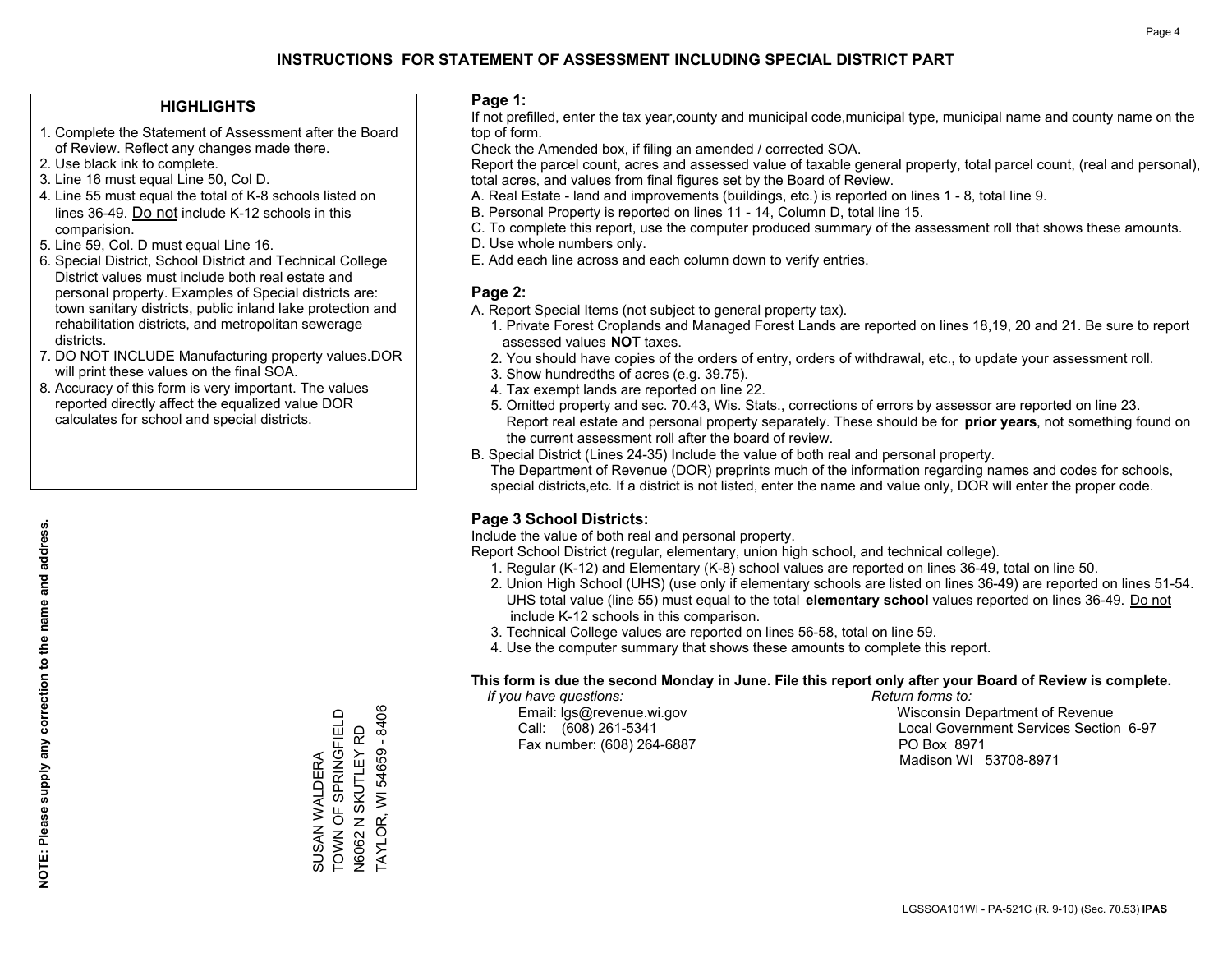**STATEMENT OF ASSESSMENT FOR 2016** 

**FINAL - EQUATED**

|                | <b>FOR</b>                                                                                                                                                                                                 | <b>VILLAGE OF</b><br>OF                                      | <b>ALMA CENTER</b>       |                | <b>JACKSON COUNTY</b>                                |                         |                      | WHEN COMPLETING THIS DOCUMENT            |  |
|----------------|------------------------------------------------------------------------------------------------------------------------------------------------------------------------------------------------------------|--------------------------------------------------------------|--------------------------|----------------|------------------------------------------------------|-------------------------|----------------------|------------------------------------------|--|
|                |                                                                                                                                                                                                            | Town - Village - City                                        | <b>Municipality Name</b> |                | <b>County Name</b>                                   |                         |                      | DO NOT WRITE OVER X's OR IN SHADED AREAS |  |
|                |                                                                                                                                                                                                            | <b>REAL ESTATE</b>                                           | PARCEL COUNT             |                | NO. OF ACRES                                         | <b>VALUE OF</b>         | <b>VALUE OF</b>      | <b>TOTAL VALUE OF LAND</b>               |  |
| Line<br>No.    |                                                                                                                                                                                                            | (See Lines 18 - 22 for<br>other Real Estate)                 |                          |                | <b>WHOLE</b><br>TOTAL LAND IMPROVEMENTS NUMBERS ONLY | <b>LAND</b>             | <b>IMPROVEMENTS</b>  | AND IMPROVEMENTS                         |  |
|                |                                                                                                                                                                                                            |                                                              | Col. A                   | Col. B         | Col. C                                               | Col. D                  | Col. E               | Col. F                                   |  |
| $\mathbf{1}$   |                                                                                                                                                                                                            | <b>RESIDENTIAL - Class 1</b>                                 | 238                      | 178            | 23                                                   | 1,396,400               | 13,810,200           | 15,206,600                               |  |
| $\overline{2}$ |                                                                                                                                                                                                            | <b>COMMERCIAL - Class 2</b>                                  | 38                       | 29             | 8                                                    | 198,600                 | 1,451,100            | 1,649,700                                |  |
| 3              |                                                                                                                                                                                                            | <b>MANUFACTURING - Class 3</b>                               | $\Omega$                 | $\Omega$       | $\Omega$                                             | $\Omega$                |                      | 0<br>$\Omega$                            |  |
| 4              |                                                                                                                                                                                                            | <b>AGRICULTURAL - Class 4</b>                                | 15                       |                | 268                                                  | 46,100                  |                      | 46,100                                   |  |
| 5              |                                                                                                                                                                                                            | <b>UNDEVELOPED - Class 5</b>                                 | 11                       |                | 118                                                  | 11,800                  |                      | 11,800                                   |  |
| 6              |                                                                                                                                                                                                            | AGRICULTURAL FOREST - Class 5m                               | $\mathbf{0}$             |                | 0                                                    | 0                       |                      | $\Omega$                                 |  |
| $\overline{7}$ |                                                                                                                                                                                                            | FOREST LANDS - Class 6                                       | $\Omega$                 |                | 0                                                    | 0                       |                      | $\Omega$                                 |  |
| 8              |                                                                                                                                                                                                            | OTHER - Class 7                                              | $\overline{2}$           | $\overline{2}$ | $\overline{2}$                                       | 10,000                  | 143,700              | 153,700                                  |  |
| 9              |                                                                                                                                                                                                            | TOTAL - ALL COLUMNS                                          | 304                      | 209            | 419                                                  | 1,662,900               | 15,405,000           | 17,067,900                               |  |
| 10             |                                                                                                                                                                                                            | NUMBER OF PERSONAL PROPERTY ACCOUNTS IN ROLL                 |                          |                | 22                                                   | <b>LOCALLY ASSESSED</b> | <b>MANUFACTURING</b> | <b>MERGED</b>                            |  |
| 11             |                                                                                                                                                                                                            | BOATS AND OTHER WATERCRAFT NOT EXEMPT - Code 1               |                          |                |                                                      | 0                       |                      | 0<br>$\Omega$                            |  |
| 12             |                                                                                                                                                                                                            | MACHINERY, TOOLS AND PATTERNS - Code 2                       |                          |                |                                                      | 58,200                  |                      | 0<br>58,200                              |  |
| 13             |                                                                                                                                                                                                            | FURNITURE, FIXTURES AND EQUIPMENT - Code 3                   |                          |                |                                                      | 103,600                 |                      | 103,600<br>0                             |  |
| 14             |                                                                                                                                                                                                            | ALL OTHER PERSONAL PROPERTY NOT EXEMPT - Codes 4A, 4B, 4C    |                          |                |                                                      | 11,200                  |                      | 0<br>11,200                              |  |
| 15             |                                                                                                                                                                                                            | TOTAL OF PERSONAL PROPERTY NOT EXEMPT (Total of Lines 11-14) |                          |                |                                                      | 173,000                 |                      | 173,000<br>0                             |  |
| 16             | AGGREGATE ASSESSED VALUE OF ALL PROPERTY SUBJECT TO THE GENERAL PROPERTY TAX (Total of Lines 9F and 15F)<br>MUST EQUAL TOTAL VALUE OF THE SCHOOL DISTRICTS (K-12 PLUS K-8) - Line 50, Col. F<br>17,240,900 |                                                              |                          |                |                                                      |                         |                      |                                          |  |
| 17             |                                                                                                                                                                                                            | <b>BOARD OF REVIEW</b><br>DATE OF FINAL ADJOURNMENT          | 05/24/2016               |                | Name of Assessor<br>APPRAISAL SERVICE CO             |                         |                      | Telephone #<br>(715) 834-1361            |  |

*MUN*

*ACCT NO0753*

*<sup>27</sup> <sup>101</sup>*

*CO*

REMARKS

The Assessment Ratio to be used in calculating the estimated Fair Market Value on tax bills for this tax district is 1.00476715<br>This ratio should be used to convert assessed values to "Calculate Equalized Values" in Step 1 Commission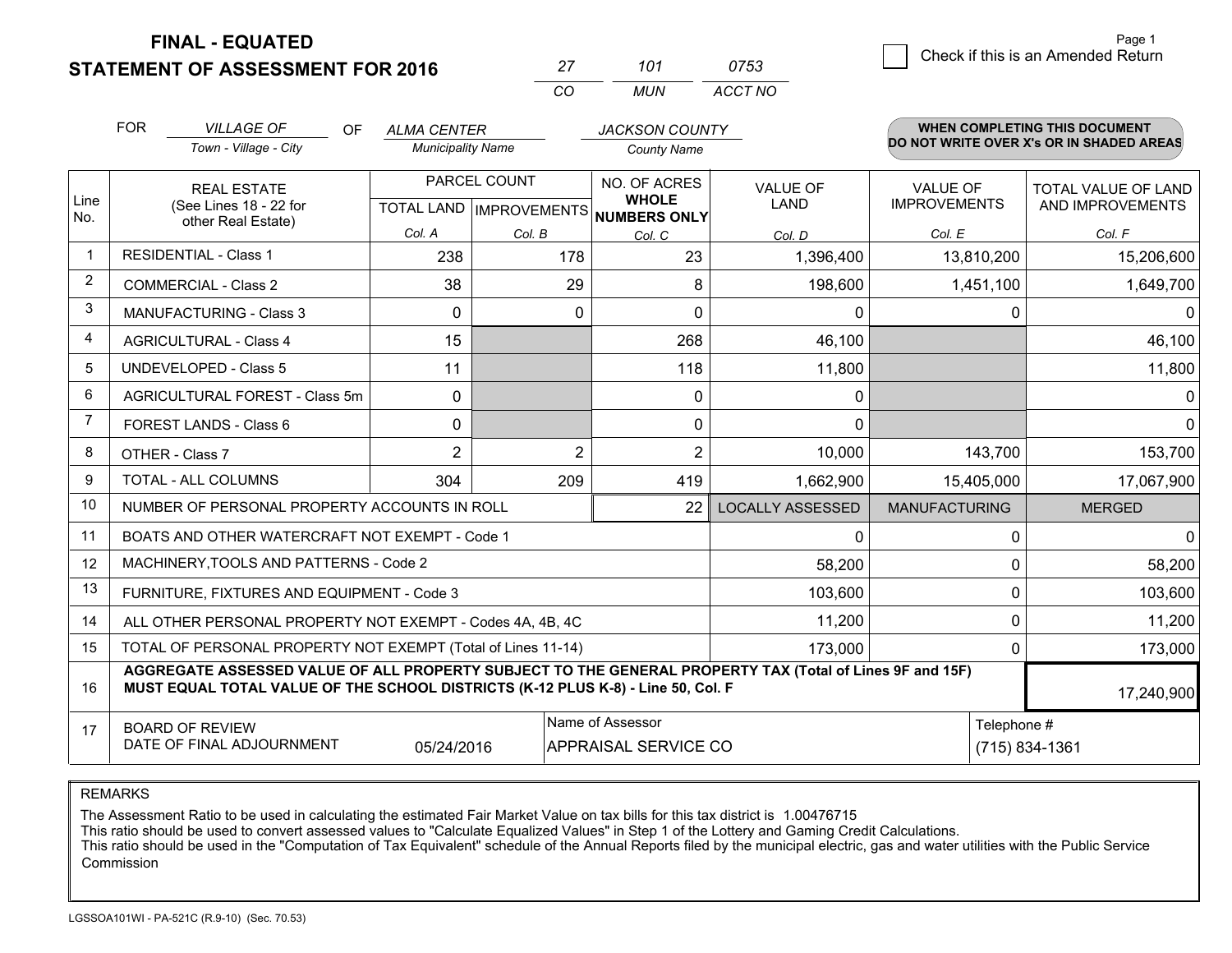*YEAR CO MUN ACCT NO* <sup>2016</sup> <sup>27</sup> <sup>101</sup> <sup>0753</sup>

Do not confuse FOREST LANDS (Line 7) with FOREST CROPS (in this section) - They are **NOT** the same

|    |                                                                                |                                             |  | Private Forest Crop - Reg Class @ 10¢ per acre                   |  |                                                                              | Private Forest Crop - Reg Class @ \$2.52 per acre                  |                    |                    |  |
|----|--------------------------------------------------------------------------------|---------------------------------------------|--|------------------------------------------------------------------|--|------------------------------------------------------------------------------|--------------------------------------------------------------------|--------------------|--------------------|--|
| 18 | (a) PARCELS                                                                    | (b) ACRES                                   |  | (c) ASSESSED VALUE                                               |  | (d) PARCELS                                                                  | (e) ACRES                                                          |                    | (f) ASSESSED VALUE |  |
|    |                                                                                |                                             |  | Private Forest Crop - Special Class @ 20¢ per acre               |  | Entered Before 2005 Managed Forest - Ferrous Mining CLOSED @ \$8.27 per acre |                                                                    |                    |                    |  |
| 19 | (a) PARCELS<br>(b) ACRES                                                       |                                             |  | (c) ASSESSED VALUE                                               |  | (d) PARCELS                                                                  | (e) ACRES                                                          |                    | (f) ASSESSED VALUE |  |
|    |                                                                                | Entered Before 2005 Managed Forest - OPEN @ |  |                                                                  |  |                                                                              | Entered Before 2005 Managed Forest - CLOSED @ \$1.87 per acre      |                    |                    |  |
| 20 | (a) PARCELS<br>(b) ACRES                                                       |                                             |  | \$.79 per acre<br>(c) ASSESSED VALUE                             |  | (d) PARCELS<br>(e) ACRES                                                     |                                                                    |                    | (f) ASSESSED VALUE |  |
|    |                                                                                | Entered After 2004 Managed Forest - OPEN @  |  | \$2.14 per acre                                                  |  |                                                                              | Entered After 2004 Managed Forest - CLOSED @ \$10.68 per acre      |                    |                    |  |
| 21 | (a) PARCELS                                                                    | (b) ACRES                                   |  | (c) ASSESSED VALUE                                               |  | (d) PARCELS<br>(e) ACRES                                                     |                                                                    | (f) ASSESSED VALUE |                    |  |
|    |                                                                                |                                             |  |                                                                  |  |                                                                              |                                                                    |                    |                    |  |
| 22 | (a) County Forest Cropland Acres                                               |                                             |  | (b) Federal Acres                                                |  | (d) County (NOT FOREST CROP) Acres<br>(c) State Acres                        |                                                                    |                    | (e) Other Acres    |  |
|    |                                                                                |                                             |  |                                                                  |  | 9.11                                                                         |                                                                    |                    | 37.52              |  |
|    |                                                                                |                                             |  | Assessed Value of Omitted Property From Prior Years (Sec. 70.44) |  |                                                                              | Assessed Value of Sec. 70.43 Corrections of Errors by Assessors    |                    |                    |  |
| 23 | (a) REAL ESTATE                                                                |                                             |  | (b) PERSONAL                                                     |  | (c1) REAL ESTATE                                                             |                                                                    | (c2) PERSONAL      |                    |  |
|    | Manufacturing Equated Value of Omitted Property From Prior Years (Sec. 70.995) |                                             |  |                                                                  |  |                                                                              | Mfg. Equated Value of Sec.70.43 Corrections of Errors by Assessors |                    |                    |  |
|    | (d) REAL ESTATE                                                                |                                             |  | (e) PERSONAL                                                     |  |                                                                              | (f1) REAL ESTATE                                                   | (f2) PERSONAL      |                    |  |
|    |                                                                                |                                             |  |                                                                  |  |                                                                              |                                                                    |                    |                    |  |

## **SPECIAL DISTRICTS**

| Line<br>No. | Enter 6-digit<br>Special District<br>Code (Col. A) | <b>Account</b><br><b>Number</b> | <b>Special District Name</b> | <b>Locally Assessed Value</b><br>of Real Estate and | Mfg Value of Real Estate<br>and Personal Property | <b>Merged Value of</b><br><b>Real Estate and</b><br>Personal Property (Col. F) |
|-------------|----------------------------------------------------|---------------------------------|------------------------------|-----------------------------------------------------|---------------------------------------------------|--------------------------------------------------------------------------------|
|             |                                                    | (Col. B)                        | (Col. C)                     | Personal Property (Col. D)                          | (Col. E)                                          |                                                                                |
| 24          |                                                    |                                 |                              |                                                     |                                                   |                                                                                |
| 25          |                                                    |                                 |                              |                                                     |                                                   |                                                                                |
| 26          |                                                    |                                 |                              |                                                     |                                                   |                                                                                |
| 27          |                                                    |                                 |                              |                                                     |                                                   |                                                                                |
| 28          |                                                    |                                 |                              |                                                     |                                                   |                                                                                |
| 29          |                                                    |                                 |                              |                                                     |                                                   |                                                                                |
| 30          |                                                    |                                 |                              |                                                     |                                                   |                                                                                |
| 31          |                                                    |                                 |                              |                                                     |                                                   |                                                                                |
| 32          |                                                    |                                 |                              |                                                     |                                                   |                                                                                |
| 33          |                                                    |                                 |                              |                                                     |                                                   |                                                                                |
| 34          |                                                    |                                 |                              |                                                     |                                                   |                                                                                |
| 35          |                                                    |                                 |                              |                                                     |                                                   |                                                                                |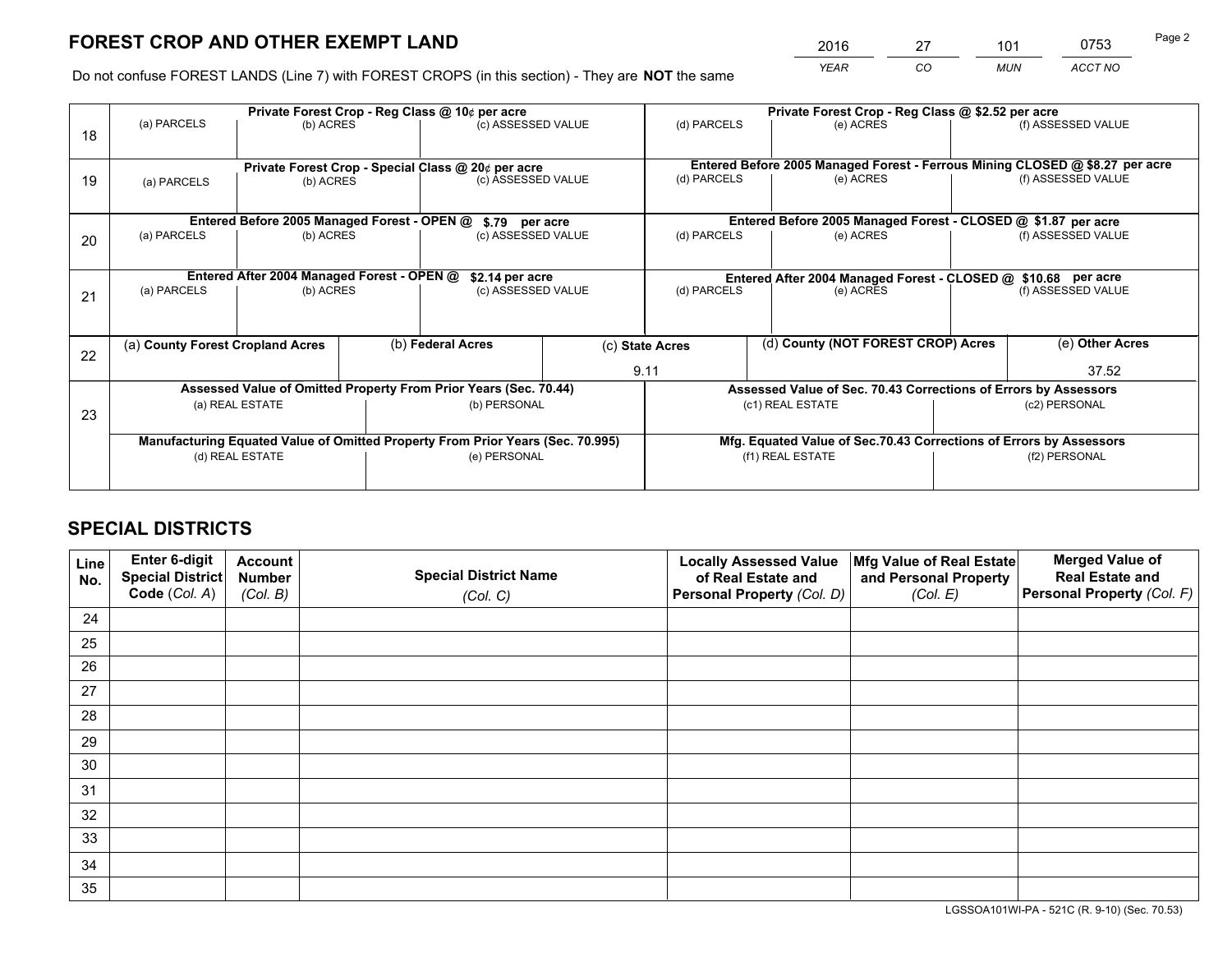|             |                                                                 |                                             |                                                         | <b>YEAR</b>                                                                       | CO<br><b>MUN</b>                                              | ACCT NO                                                                        |
|-------------|-----------------------------------------------------------------|---------------------------------------------|---------------------------------------------------------|-----------------------------------------------------------------------------------|---------------------------------------------------------------|--------------------------------------------------------------------------------|
| Line<br>No. | <b>Enter 6-digit</b><br><b>School District</b><br>Code (Col. A) | <b>Account</b><br><b>Number</b><br>(Col. B) | <b>School District Name</b><br>(Col. C)                 | <b>Locally Assessed Value</b><br>of Real Estate and<br>Personal Property (Col. D) | Mfg Value of Real Estate<br>and Personal Property<br>(Col. E) | <b>Merged Value of</b><br><b>Real Estate and</b><br>Personal Property (Col. F) |
|             | A. SCHOOL DISTRICTS (K-8 and K-12)                              |                                             |                                                         |                                                                                   |                                                               |                                                                                |
| 36          | 270091                                                          | 0161                                        | SCH D OF ALMA CENTER                                    | 17,240,900                                                                        |                                                               | 17,240,900                                                                     |
| 37          |                                                                 |                                             |                                                         |                                                                                   |                                                               |                                                                                |
| 38          |                                                                 |                                             |                                                         |                                                                                   |                                                               |                                                                                |
| 39          |                                                                 |                                             |                                                         |                                                                                   |                                                               |                                                                                |
| 40          |                                                                 |                                             |                                                         |                                                                                   |                                                               |                                                                                |
| 41          |                                                                 |                                             |                                                         |                                                                                   |                                                               |                                                                                |
| 42<br>43    |                                                                 |                                             |                                                         |                                                                                   |                                                               |                                                                                |
|             |                                                                 |                                             |                                                         |                                                                                   |                                                               |                                                                                |
| 44<br>45    |                                                                 |                                             |                                                         |                                                                                   |                                                               |                                                                                |
| 46          |                                                                 |                                             |                                                         |                                                                                   |                                                               |                                                                                |
| 47          |                                                                 |                                             |                                                         |                                                                                   |                                                               |                                                                                |
| 48          |                                                                 |                                             |                                                         |                                                                                   |                                                               |                                                                                |
| 49          |                                                                 |                                             |                                                         |                                                                                   |                                                               |                                                                                |
| 50          |                                                                 |                                             | TOTAL ASSESSED VALUE OF SCHOOL DISTRICTS (K-8 and K-12) | 17,240,900                                                                        |                                                               | 17,240,900                                                                     |
|             | <b>B.</b><br><b>UNION HIGH SCHOOL DISTRICTS</b>                 |                                             |                                                         |                                                                                   |                                                               |                                                                                |
| 51          |                                                                 |                                             |                                                         |                                                                                   |                                                               |                                                                                |
| 52          |                                                                 |                                             |                                                         |                                                                                   |                                                               |                                                                                |
| 53          |                                                                 |                                             |                                                         |                                                                                   |                                                               |                                                                                |
| 54          |                                                                 |                                             |                                                         |                                                                                   |                                                               |                                                                                |
| 55          |                                                                 |                                             | TOTAL ASSESSED VALUE OF UNION HIGH SCHOOLS              |                                                                                   |                                                               |                                                                                |
|             | C.<br><b>TECHNICAL COLLEGE DISTRICTS</b>                        |                                             |                                                         |                                                                                   |                                                               |                                                                                |
| 56          | 000100                                                          | 0001                                        | CHIPPEWA VALLEY TECHNICAL COLLEGE EAUC                  | 17,240,900                                                                        |                                                               | 17,240,900                                                                     |
| 57          |                                                                 |                                             |                                                         |                                                                                   |                                                               |                                                                                |
| 58          |                                                                 |                                             |                                                         |                                                                                   |                                                               |                                                                                |
| 59          |                                                                 |                                             | TOTAL ASSESSED VALUE OF TECHNICAL COLLEGES              | 17,240,900                                                                        |                                                               | 17,240,900                                                                     |

27

101

 *I hereby certify, to the best of my knowledge and belief, this form is complete and correct.*

**SCHOOL DISTRICTS**

| Print name of preparer | Title                    |                | Date (MM / DD / CCYY) |
|------------------------|--------------------------|----------------|-----------------------|
|                        |                          |                |                       |
| Signature of preparer  | Contact Telephone Number | E-mail address |                       |
|                        |                          |                |                       |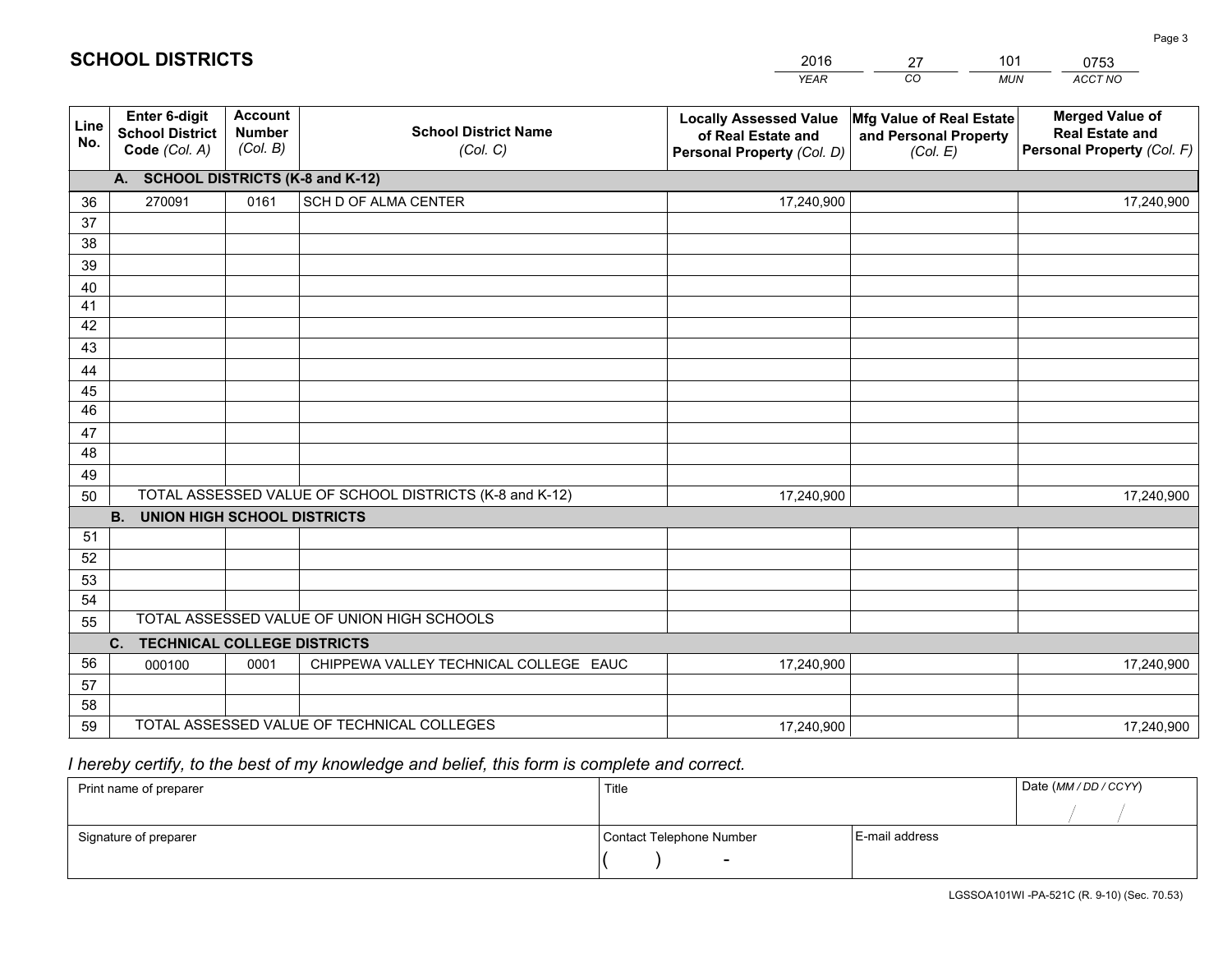### **HIGHLIGHTS**

- 1. Complete the Statement of Assessment after the Board of Review. Reflect any changes made there.
- 2. Use black ink to complete.
- 3. Line 16 must equal Line 50, Col D.
- 4. Line 55 must equal the total of K-8 schools listed on lines 36-49. Do not include K-12 schools in this comparision.
- 5. Line 59, Col. D must equal Line 16.
- 6. Special District, School District and Technical College District values must include both real estate and personal property. Examples of Special districts are: town sanitary districts, public inland lake protection and rehabilitation districts, and metropolitan sewerage districts.
- 7. DO NOT INCLUDE Manufacturing property values.DOR will print these values on the final SOA.

CLAUDIA FIELDS

VILLAGE OF ALMA CENTER

CLAUDIA FIELDS<br>VILLAGE OF ALMA CENTER

PO BOX 96

PO BOX 96

ALMA CENTER, WI 54611 - 0096

ALMA CENTER, WI 54611

 $-0096$ 

 8. Accuracy of this form is very important. The values reported directly affect the equalized value DOR calculates for school and special districts.

#### **Page 1:**

 If not prefilled, enter the tax year,county and municipal code,municipal type, municipal name and county name on the top of form.

Check the Amended box, if filing an amended / corrected SOA.

 Report the parcel count, acres and assessed value of taxable general property, total parcel count, (real and personal), total acres, and values from final figures set by the Board of Review.

- A. Real Estate land and improvements (buildings, etc.) is reported on lines 1 8, total line 9.
- B. Personal Property is reported on lines 11 14, Column D, total line 15.
- C. To complete this report, use the computer produced summary of the assessment roll that shows these amounts.
- D. Use whole numbers only.
- E. Add each line across and each column down to verify entries.

### **Page 2:**

- A. Report Special Items (not subject to general property tax).
- 1. Private Forest Croplands and Managed Forest Lands are reported on lines 18,19, 20 and 21. Be sure to report assessed values **NOT** taxes.
- 2. You should have copies of the orders of entry, orders of withdrawal, etc., to update your assessment roll.
	- 3. Show hundredths of acres (e.g. 39.75).
- 4. Tax exempt lands are reported on line 22.
- 5. Omitted property and sec. 70.43, Wis. Stats., corrections of errors by assessor are reported on line 23. Report real estate and personal property separately. These should be for **prior years**, not something found on the current assessment roll after the board of review.
- B. Special District (Lines 24-35) Include the value of both real and personal property.
- The Department of Revenue (DOR) preprints much of the information regarding names and codes for schools, special districts,etc. If a district is not listed, enter the name and value only, DOR will enter the proper code.

## **Page 3 School Districts:**

Include the value of both real and personal property.

Report School District (regular, elementary, union high school, and technical college).

- 1. Regular (K-12) and Elementary (K-8) school values are reported on lines 36-49, total on line 50.
- 2. Union High School (UHS) (use only if elementary schools are listed on lines 36-49) are reported on lines 51-54. UHS total value (line 55) must equal to the total **elementary school** values reported on lines 36-49. Do notinclude K-12 schools in this comparison.
- 3. Technical College values are reported on lines 56-58, total on line 59.
- 4. Use the computer summary that shows these amounts to complete this report.

#### **This form is due the second Monday in June. File this report only after your Board of Review is complete.**

 *If you have questions: Return forms to:*

Fax number: (608) 264-6887 PO Box 8971

 Email: lgs@revenue.wi.gov Wisconsin Department of Revenue Call: (608) 261-5341 Local Government Services Section 6-97Madison WI 53708-8971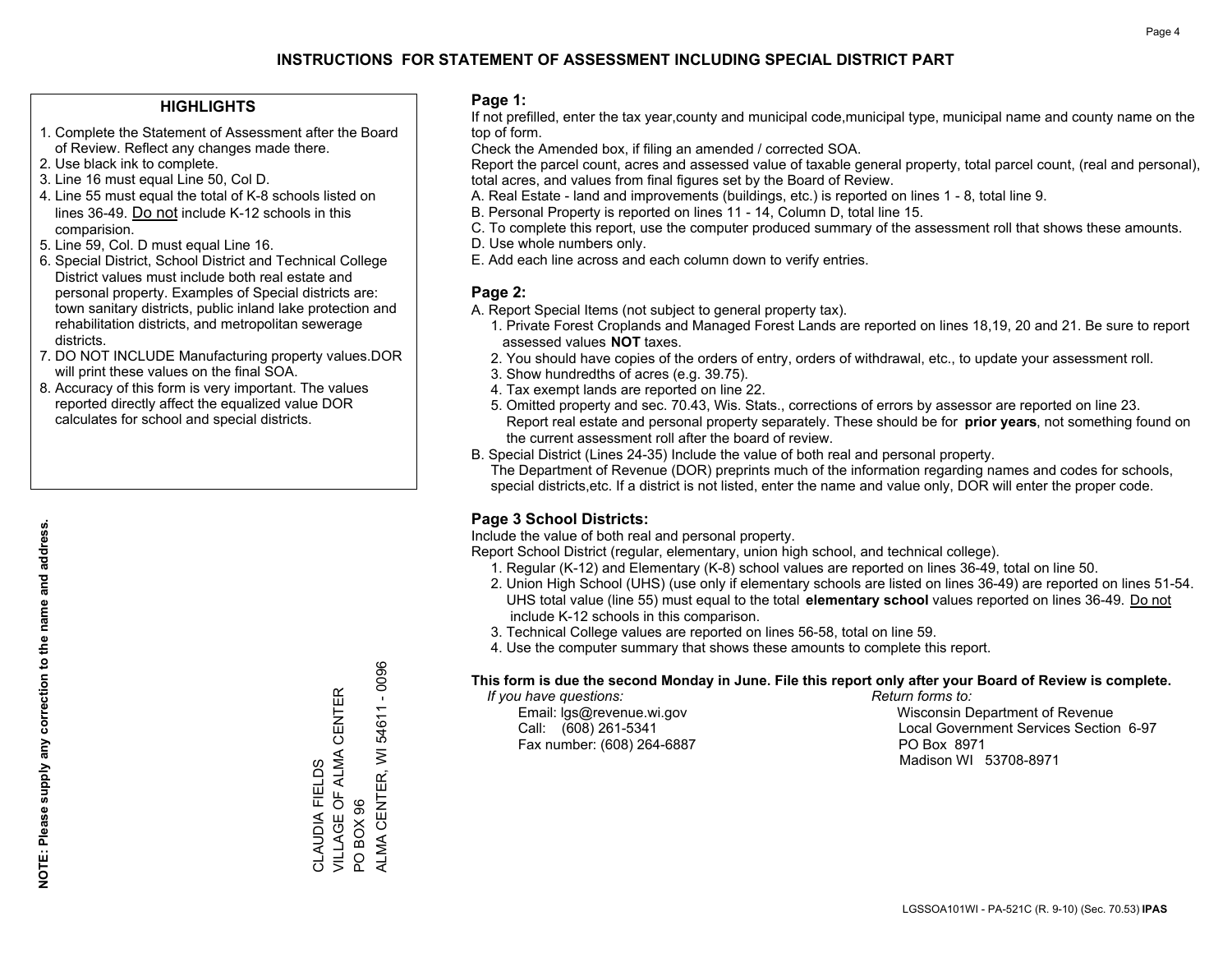**FINAL - EQUATED**

**STATEMENT OF ASSESSMENT FOR 2016** 

|          | $\cdot$ sh | 0754    |
|----------|------------|---------|
| $\cdots$ | MI IN      | ACCT NO |

|                | <b>FOR</b><br><b>VILLAGE OF</b><br><b>OF</b><br>Town - Village - City                                                                                                                                      | <b>HIXTON</b><br><b>Municipality Name</b>            |                | <b>JACKSON COUNTY</b><br><b>County Name</b> |                                |                                        | <b>WHEN COMPLETING THIS DOCUMENT</b><br>DO NOT WRITE OVER X's OR IN SHADED AREAS |  |  |  |
|----------------|------------------------------------------------------------------------------------------------------------------------------------------------------------------------------------------------------------|------------------------------------------------------|----------------|---------------------------------------------|--------------------------------|----------------------------------------|----------------------------------------------------------------------------------|--|--|--|
| Line<br>No.    | <b>REAL ESTATE</b><br>(See Lines 18 - 22 for                                                                                                                                                               | PARCEL COUNT<br>TOTAL LAND IMPROVEMENTS NUMBERS ONLY |                | NO. OF ACRES<br><b>WHOLE</b>                | <b>VALUE OF</b><br><b>LAND</b> | <b>VALUE OF</b><br><b>IMPROVEMENTS</b> | <b>TOTAL VALUE OF LAND</b><br>AND IMPROVEMENTS                                   |  |  |  |
|                | other Real Estate)                                                                                                                                                                                         | Col. A                                               | Col. B         | Col. C                                      | Col. D                         | Col. E                                 | Col. F                                                                           |  |  |  |
| $\mathbf{1}$   | <b>RESIDENTIAL - Class 1</b>                                                                                                                                                                               | 215                                                  | 168            | 74                                          | 1,142,800                      | 13,244,700                             | 14,387,500                                                                       |  |  |  |
| $\overline{2}$ | <b>COMMERCIAL - Class 2</b>                                                                                                                                                                                | 52                                                   | 42             | 63                                          | 486,000                        | 6,834,000                              | 7,320,000                                                                        |  |  |  |
| 3              | <b>MANUFACTURING - Class 3</b>                                                                                                                                                                             | $\Omega$                                             | $\mathbf 0$    | $\Omega$                                    | 0                              | $\mathbf 0$                            | $\Omega$                                                                         |  |  |  |
| 4              | <b>AGRICULTURAL - Class 4</b>                                                                                                                                                                              | 26                                                   |                | 214                                         | 31,400                         |                                        | 31,400                                                                           |  |  |  |
| 5              | <b>UNDEVELOPED - Class 5</b>                                                                                                                                                                               | 18                                                   |                | 101                                         | 21,950                         |                                        | 21,950                                                                           |  |  |  |
| 6              | AGRICULTURAL FOREST - Class 5m                                                                                                                                                                             | 4                                                    |                | 14                                          | 15,000                         |                                        | 15,000                                                                           |  |  |  |
| $\overline{7}$ | FOREST LANDS - Class 6                                                                                                                                                                                     | 12                                                   |                | 29                                          | 43,600                         |                                        | 43,600                                                                           |  |  |  |
| 8              | OTHER - Class 7                                                                                                                                                                                            | $\overline{2}$                                       | $\overline{2}$ | 4                                           | 12,200                         | 171,800                                | 184,000                                                                          |  |  |  |
| 9              | TOTAL - ALL COLUMNS                                                                                                                                                                                        | 329                                                  | 212            | 499                                         | 1,752,950                      | 20,250,500                             | 22,003,450                                                                       |  |  |  |
| 10             | NUMBER OF PERSONAL PROPERTY ACCOUNTS IN ROLL                                                                                                                                                               |                                                      |                | 39                                          | <b>LOCALLY ASSESSED</b>        | <b>MANUFACTURING</b>                   | <b>MERGED</b>                                                                    |  |  |  |
| 11             | BOATS AND OTHER WATERCRAFT NOT EXEMPT - Code 1                                                                                                                                                             |                                                      |                |                                             | 0                              | $\Omega$                               | $\mathbf{0}$                                                                     |  |  |  |
| 12             | MACHINERY, TOOLS AND PATTERNS - Code 2                                                                                                                                                                     |                                                      |                |                                             | 1,333,100                      | 115,000                                | 1,448,100                                                                        |  |  |  |
| 13             | FURNITURE, FIXTURES AND EQUIPMENT - Code 3                                                                                                                                                                 |                                                      |                |                                             | 325,300                        | 25,600                                 | 350,900                                                                          |  |  |  |
| 14             | ALL OTHER PERSONAL PROPERTY NOT EXEMPT - Codes 4A, 4B, 4C                                                                                                                                                  |                                                      |                |                                             | 3,408,800                      | 400                                    | 3,409,200                                                                        |  |  |  |
| 15             | TOTAL OF PERSONAL PROPERTY NOT EXEMPT (Total of Lines 11-14)                                                                                                                                               |                                                      |                |                                             | 5,067,200                      | 141,000                                | 5,208,200                                                                        |  |  |  |
| 16             | AGGREGATE ASSESSED VALUE OF ALL PROPERTY SUBJECT TO THE GENERAL PROPERTY TAX (Total of Lines 9F and 15F)<br>MUST EQUAL TOTAL VALUE OF THE SCHOOL DISTRICTS (K-12 PLUS K-8) - Line 50, Col. F<br>27,211,650 |                                                      |                |                                             |                                |                                        |                                                                                  |  |  |  |
| 17             | <b>BOARD OF REVIEW</b><br>DATE OF FINAL ADJOURNMENT                                                                                                                                                        | Telephone #                                          | (715) 834-1361 |                                             |                                |                                        |                                                                                  |  |  |  |

REMARKS

The Assessment Ratio to be used in calculating the estimated Fair Market Value on tax bills for this tax district is .941915449<br>This ratio should be used to convert assessed values to "Calculate Equalized Values" in Step 1 Commission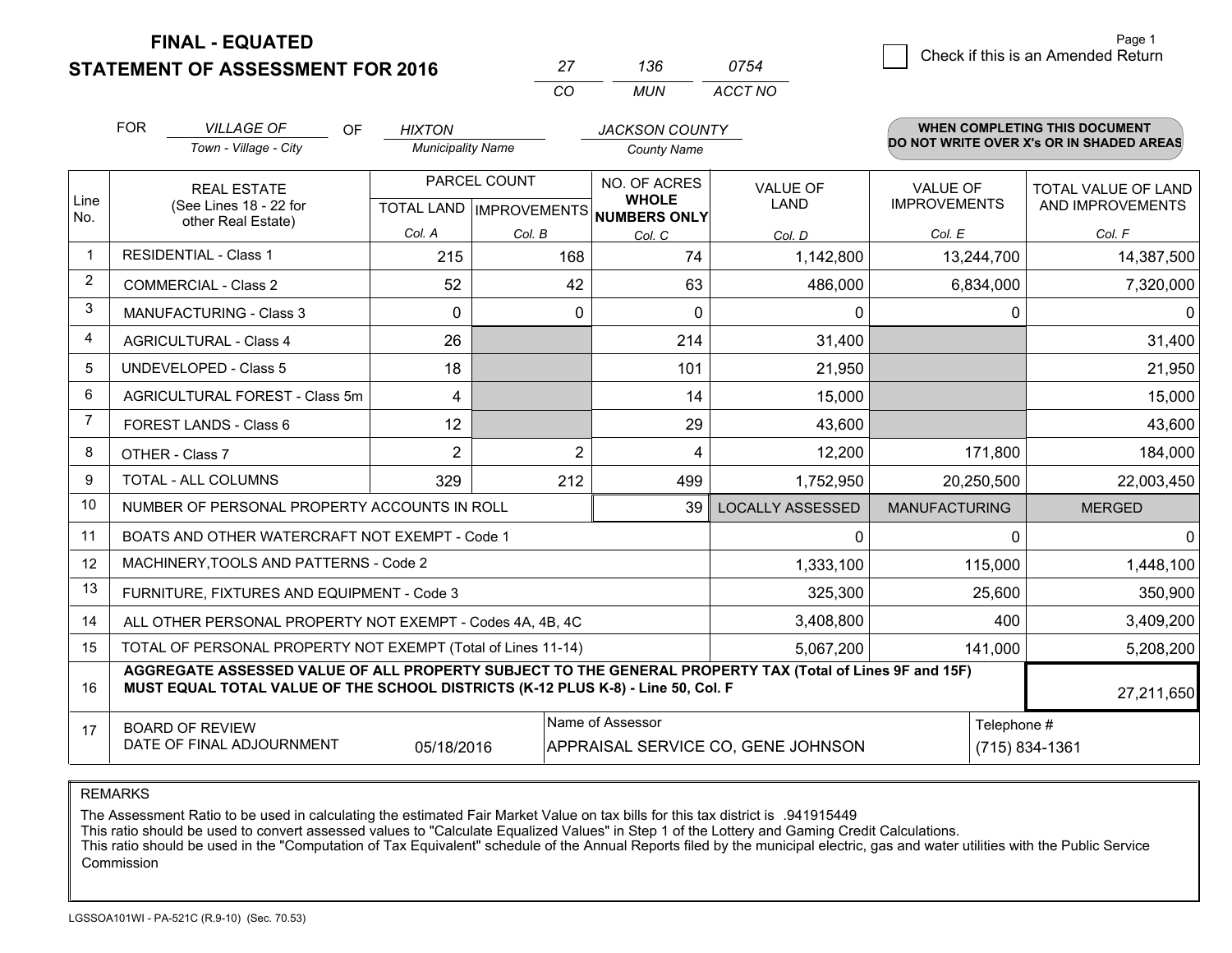*YEAR CO MUN ACCT NO* <sup>2016</sup> <sup>27</sup> <sup>136</sup> <sup>0754</sup>

Do not confuse FOREST LANDS (Line 7) with FOREST CROPS (in this section) - They are **NOT** the same

|    |                                  |                                             |  | Private Forest Crop - Reg Class @ 10¢ per acre                                 |  | Private Forest Crop - Reg Class @ \$2.52 per acre                            |                                                                 |               |                    |  |
|----|----------------------------------|---------------------------------------------|--|--------------------------------------------------------------------------------|--|------------------------------------------------------------------------------|-----------------------------------------------------------------|---------------|--------------------|--|
| 18 | (a) PARCELS                      | (b) ACRES                                   |  | (c) ASSESSED VALUE                                                             |  | (d) PARCELS                                                                  | (e) ACRES                                                       |               | (f) ASSESSED VALUE |  |
|    |                                  |                                             |  |                                                                                |  |                                                                              |                                                                 |               |                    |  |
|    |                                  |                                             |  | Private Forest Crop - Special Class @ 20¢ per acre                             |  | Entered Before 2005 Managed Forest - Ferrous Mining CLOSED @ \$8.27 per acre |                                                                 |               |                    |  |
| 19 | (a) PARCELS<br>(b) ACRES         |                                             |  | (c) ASSESSED VALUE                                                             |  | (d) PARCELS                                                                  | (e) ACRES                                                       |               | (f) ASSESSED VALUE |  |
|    |                                  |                                             |  |                                                                                |  |                                                                              |                                                                 |               |                    |  |
|    |                                  | Entered Before 2005 Managed Forest - OPEN @ |  | \$.79 per acre                                                                 |  |                                                                              | Entered Before 2005 Managed Forest - CLOSED @ \$1.87 per acre   |               |                    |  |
| 20 | (a) PARCELS                      | (b) ACRES                                   |  | (c) ASSESSED VALUE                                                             |  | (d) PARCELS                                                                  | (e) ACRES                                                       |               | (f) ASSESSED VALUE |  |
|    |                                  |                                             |  |                                                                                |  |                                                                              |                                                                 |               |                    |  |
|    |                                  | Entered After 2004 Managed Forest - OPEN @  |  | \$2.14 per acre                                                                |  |                                                                              | Entered After 2004 Managed Forest - CLOSED @ \$10.68 per acre   |               |                    |  |
| 21 | (a) PARCELS                      | (b) ACRES                                   |  | (c) ASSESSED VALUE                                                             |  | (d) PARCELS<br>(e) ACRES                                                     |                                                                 |               | (f) ASSESSED VALUE |  |
|    |                                  |                                             |  |                                                                                |  |                                                                              |                                                                 |               |                    |  |
|    |                                  |                                             |  |                                                                                |  |                                                                              |                                                                 |               |                    |  |
| 22 | (a) County Forest Cropland Acres |                                             |  | (b) Federal Acres                                                              |  | (d) County (NOT FOREST CROP) Acres<br>(c) State Acres                        |                                                                 |               | (e) Other Acres    |  |
|    |                                  |                                             |  |                                                                                |  | 18.83                                                                        | 1.03                                                            |               | 12.65              |  |
|    |                                  |                                             |  | Assessed Value of Omitted Property From Prior Years (Sec. 70.44)               |  |                                                                              | Assessed Value of Sec. 70.43 Corrections of Errors by Assessors |               |                    |  |
| 23 |                                  | (a) REAL ESTATE                             |  | (b) PERSONAL                                                                   |  |                                                                              | (c1) REAL ESTATE                                                |               | (c2) PERSONAL      |  |
|    |                                  |                                             |  |                                                                                |  |                                                                              |                                                                 |               |                    |  |
|    |                                  |                                             |  | Manufacturing Equated Value of Omitted Property From Prior Years (Sec. 70.995) |  | Mfg. Equated Value of Sec.70.43 Corrections of Errors by Assessors           |                                                                 |               |                    |  |
|    | (d) REAL ESTATE                  |                                             |  | (e) PERSONAL                                                                   |  | (f1) REAL ESTATE                                                             |                                                                 | (f2) PERSONAL |                    |  |
|    |                                  |                                             |  |                                                                                |  |                                                                              |                                                                 |               |                    |  |

## **SPECIAL DISTRICTS**

| Line<br>No. | Enter 6-digit<br>Special District<br>Code (Col. A) | <b>Account</b><br><b>Number</b> | <b>Special District Name</b> | <b>Locally Assessed Value</b><br>of Real Estate and | Mfg Value of Real Estate<br>and Personal Property | <b>Merged Value of</b><br><b>Real Estate and</b><br>Personal Property (Col. F) |
|-------------|----------------------------------------------------|---------------------------------|------------------------------|-----------------------------------------------------|---------------------------------------------------|--------------------------------------------------------------------------------|
|             |                                                    | (Col. B)                        | (Col. C)                     | Personal Property (Col. D)                          | (Col. E)                                          |                                                                                |
| 24          |                                                    |                                 |                              |                                                     |                                                   |                                                                                |
| 25          |                                                    |                                 |                              |                                                     |                                                   |                                                                                |
| 26          |                                                    |                                 |                              |                                                     |                                                   |                                                                                |
| 27          |                                                    |                                 |                              |                                                     |                                                   |                                                                                |
| 28          |                                                    |                                 |                              |                                                     |                                                   |                                                                                |
| 29          |                                                    |                                 |                              |                                                     |                                                   |                                                                                |
| 30          |                                                    |                                 |                              |                                                     |                                                   |                                                                                |
| 31          |                                                    |                                 |                              |                                                     |                                                   |                                                                                |
| 32          |                                                    |                                 |                              |                                                     |                                                   |                                                                                |
| 33          |                                                    |                                 |                              |                                                     |                                                   |                                                                                |
| 34          |                                                    |                                 |                              |                                                     |                                                   |                                                                                |
| 35          |                                                    |                                 |                              |                                                     |                                                   |                                                                                |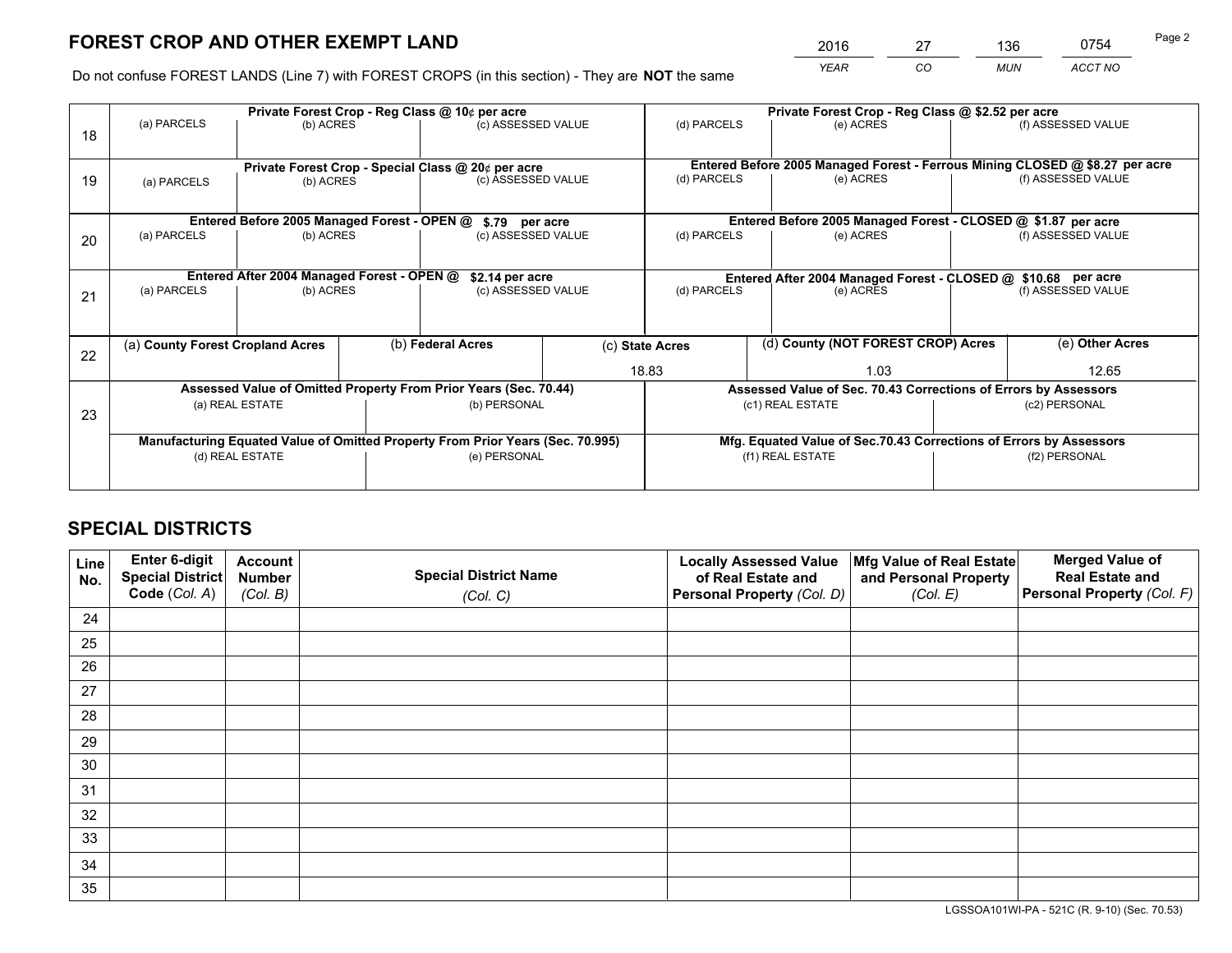|             |                                                                 |                                             |                                                         | <b>YEAR</b>                                                                       | CO<br><b>MUN</b>                                              | <b>ACCT NO</b>                                                                 |
|-------------|-----------------------------------------------------------------|---------------------------------------------|---------------------------------------------------------|-----------------------------------------------------------------------------------|---------------------------------------------------------------|--------------------------------------------------------------------------------|
| Line<br>No. | <b>Enter 6-digit</b><br><b>School District</b><br>Code (Col. A) | <b>Account</b><br><b>Number</b><br>(Col. B) | <b>School District Name</b><br>(Col. C)                 | <b>Locally Assessed Value</b><br>of Real Estate and<br>Personal Property (Col. D) | Mfg Value of Real Estate<br>and Personal Property<br>(Col. E) | <b>Merged Value of</b><br><b>Real Estate and</b><br>Personal Property (Col. F) |
|             | A. SCHOOL DISTRICTS (K-8 and K-12)                              |                                             |                                                         |                                                                                   |                                                               |                                                                                |
| 36          | 270476                                                          | 0162                                        | SCH D OF BLACK RIVER FALLS                              | 27,070,650                                                                        | 141,000                                                       | 27,211,650                                                                     |
| 37          |                                                                 |                                             |                                                         |                                                                                   |                                                               |                                                                                |
| 38          |                                                                 |                                             |                                                         |                                                                                   |                                                               |                                                                                |
| 39          |                                                                 |                                             |                                                         |                                                                                   |                                                               |                                                                                |
| 40          |                                                                 |                                             |                                                         |                                                                                   |                                                               |                                                                                |
| 41          |                                                                 |                                             |                                                         |                                                                                   |                                                               |                                                                                |
| 42          |                                                                 |                                             |                                                         |                                                                                   |                                                               |                                                                                |
| 43          |                                                                 |                                             |                                                         |                                                                                   |                                                               |                                                                                |
| 44<br>45    |                                                                 |                                             |                                                         |                                                                                   |                                                               |                                                                                |
| 46          |                                                                 |                                             |                                                         |                                                                                   |                                                               |                                                                                |
| 47          |                                                                 |                                             |                                                         |                                                                                   |                                                               |                                                                                |
| 48          |                                                                 |                                             |                                                         |                                                                                   |                                                               |                                                                                |
| 49          |                                                                 |                                             |                                                         |                                                                                   |                                                               |                                                                                |
| 50          |                                                                 |                                             | TOTAL ASSESSED VALUE OF SCHOOL DISTRICTS (K-8 and K-12) | 27,070,650                                                                        | 141,000                                                       | 27,211,650                                                                     |
|             | <b>B.</b><br><b>UNION HIGH SCHOOL DISTRICTS</b>                 |                                             |                                                         |                                                                                   |                                                               |                                                                                |
| 51          |                                                                 |                                             |                                                         |                                                                                   |                                                               |                                                                                |
| 52          |                                                                 |                                             |                                                         |                                                                                   |                                                               |                                                                                |
| 53          |                                                                 |                                             |                                                         |                                                                                   |                                                               |                                                                                |
| 54          |                                                                 |                                             |                                                         |                                                                                   |                                                               |                                                                                |
| 55          |                                                                 |                                             | TOTAL ASSESSED VALUE OF UNION HIGH SCHOOLS              |                                                                                   |                                                               |                                                                                |
|             | C.<br><b>TECHNICAL COLLEGE DISTRICTS</b>                        |                                             |                                                         |                                                                                   |                                                               |                                                                                |
| 56          | 000200                                                          | 0002                                        | WESTERN TECHNICAL COLLEGE LACR                          | 27,070,650                                                                        | 141,000                                                       | 27,211,650                                                                     |
| 57          |                                                                 |                                             |                                                         |                                                                                   |                                                               |                                                                                |
| 58          |                                                                 |                                             | TOTAL ASSESSED VALUE OF TECHNICAL COLLEGES              |                                                                                   |                                                               |                                                                                |
| 59          |                                                                 |                                             |                                                         | 27,070,650                                                                        | 141,000                                                       | 27,211,650                                                                     |

27

136

## *I hereby certify, to the best of my knowledge and belief, this form is complete and correct.*

**SCHOOL DISTRICTS**

| Print name of preparer | Title                    |                | Date (MM / DD / CCYY) |
|------------------------|--------------------------|----------------|-----------------------|
|                        |                          |                |                       |
| Signature of preparer  | Contact Telephone Number | E-mail address |                       |
|                        | $\overline{\phantom{0}}$ |                |                       |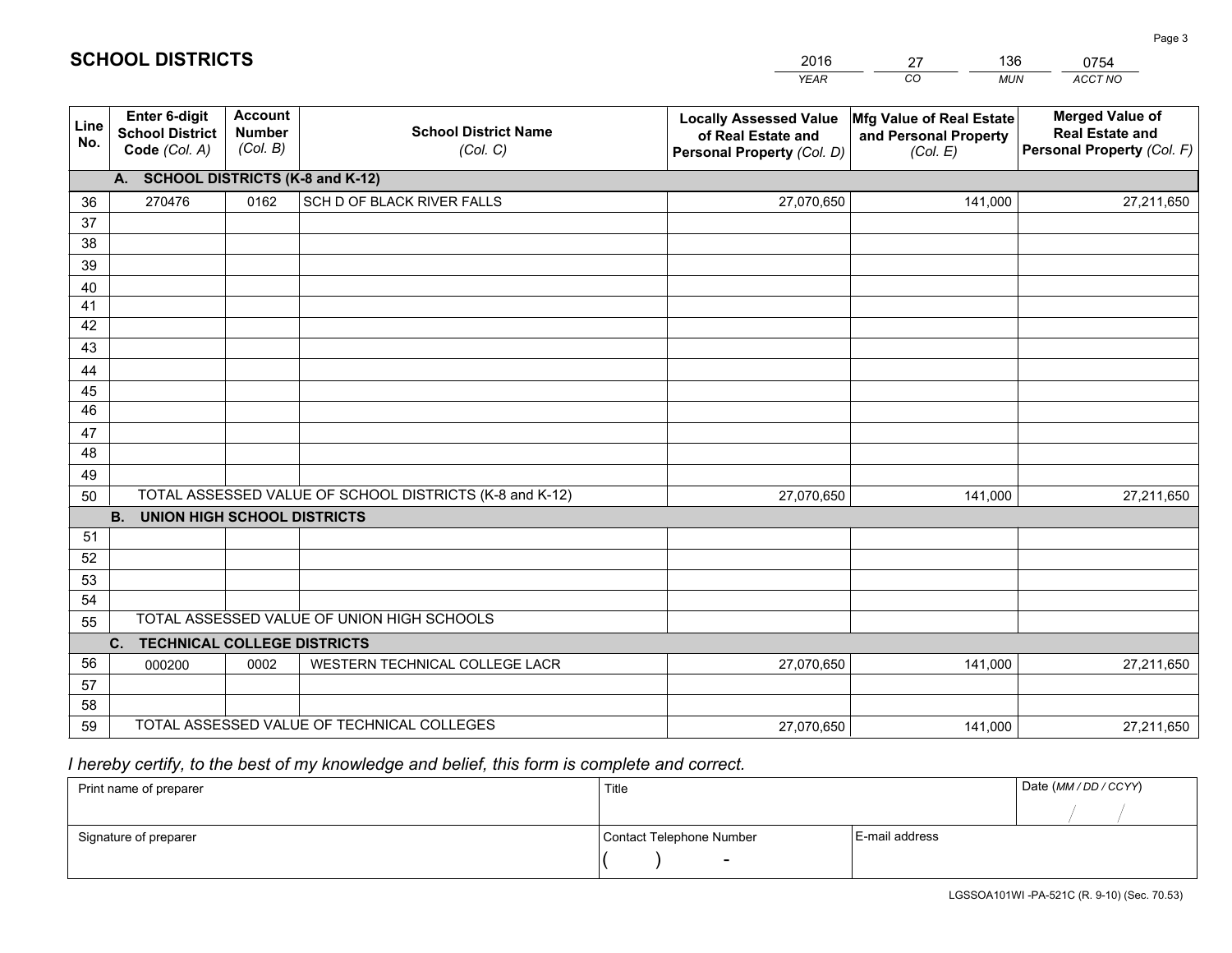#### **HIGHLIGHTS**

- 1. Complete the Statement of Assessment after the Board of Review. Reflect any changes made there.
- 2. Use black ink to complete.
- 3. Line 16 must equal Line 50, Col D.
- 4. Line 55 must equal the total of K-8 schools listed on lines 36-49. Do not include K-12 schools in this comparision.
- 5. Line 59, Col. D must equal Line 16.
- 6. Special District, School District and Technical College District values must include both real estate and personal property. Examples of Special districts are: town sanitary districts, public inland lake protection and rehabilitation districts, and metropolitan sewerage districts.
- 7. DO NOT INCLUDE Manufacturing property values.DOR will print these values on the final SOA.

DAWN SCHALLER VILLAGE OF HIXTON

DAWN SCHALLER<br>VILLAGE OF HIXTON

PO BOX 127

PO BOX 127

HIXTON, WI 54635 - 0127

HIXTON, WI 54635 - 0127

 8. Accuracy of this form is very important. The values reported directly affect the equalized value DOR calculates for school and special districts.

#### **Page 1:**

 If not prefilled, enter the tax year,county and municipal code,municipal type, municipal name and county name on the top of form.

Check the Amended box, if filing an amended / corrected SOA.

 Report the parcel count, acres and assessed value of taxable general property, total parcel count, (real and personal), total acres, and values from final figures set by the Board of Review.

- A. Real Estate land and improvements (buildings, etc.) is reported on lines 1 8, total line 9.
- B. Personal Property is reported on lines 11 14, Column D, total line 15.
- C. To complete this report, use the computer produced summary of the assessment roll that shows these amounts.
- D. Use whole numbers only.
- E. Add each line across and each column down to verify entries.

### **Page 2:**

- A. Report Special Items (not subject to general property tax).
- 1. Private Forest Croplands and Managed Forest Lands are reported on lines 18,19, 20 and 21. Be sure to report assessed values **NOT** taxes.
- 2. You should have copies of the orders of entry, orders of withdrawal, etc., to update your assessment roll.
	- 3. Show hundredths of acres (e.g. 39.75).
- 4. Tax exempt lands are reported on line 22.
- 5. Omitted property and sec. 70.43, Wis. Stats., corrections of errors by assessor are reported on line 23. Report real estate and personal property separately. These should be for **prior years**, not something found on the current assessment roll after the board of review.
- B. Special District (Lines 24-35) Include the value of both real and personal property.
- The Department of Revenue (DOR) preprints much of the information regarding names and codes for schools, special districts,etc. If a district is not listed, enter the name and value only, DOR will enter the proper code.

## **Page 3 School Districts:**

Include the value of both real and personal property.

Report School District (regular, elementary, union high school, and technical college).

- 1. Regular (K-12) and Elementary (K-8) school values are reported on lines 36-49, total on line 50.
- 2. Union High School (UHS) (use only if elementary schools are listed on lines 36-49) are reported on lines 51-54. UHS total value (line 55) must equal to the total **elementary school** values reported on lines 36-49. Do notinclude K-12 schools in this comparison.
- 3. Technical College values are reported on lines 56-58, total on line 59.
- 4. Use the computer summary that shows these amounts to complete this report.

#### **This form is due the second Monday in June. File this report only after your Board of Review is complete.**

 *If you have questions: Return forms to:*

Fax number: (608) 264-6887 PO Box 8971

 Email: lgs@revenue.wi.gov Wisconsin Department of Revenue Call: (608) 261-5341 Local Government Services Section 6-97Madison WI 53708-8971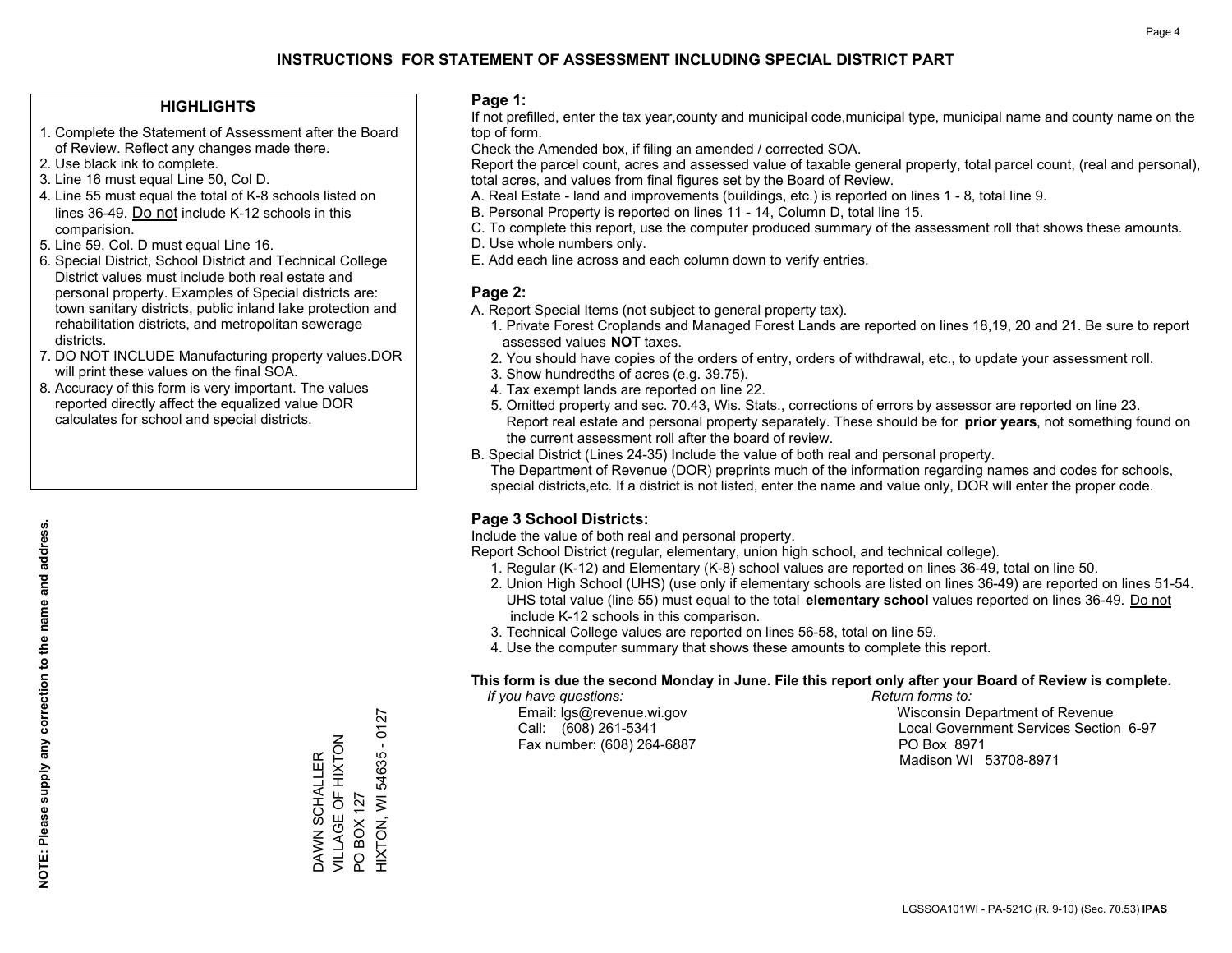**STATEMENT OF ASSESSMENT FOR 2016 FINAL - EQUATED**

**WHEN COMPLETING THIS DOCUMENT**

| 27 | 151 | 0755 |         |
|----|-----|------|---------|
| CO |     |      |         |
|    |     | MUN  | ACCT NO |

|                | <b>FOR</b>                                                                                                                        | <b>VILLAGE OF</b><br>OF                                                                                                                                                                      | <b>MELROSE</b>           |                                           | <b>JACKSON COUNTY</b>                               |                                                            |                      | <b>WHEN COMPLETING THIS DOCUMENT</b>           |
|----------------|-----------------------------------------------------------------------------------------------------------------------------------|----------------------------------------------------------------------------------------------------------------------------------------------------------------------------------------------|--------------------------|-------------------------------------------|-----------------------------------------------------|------------------------------------------------------------|----------------------|------------------------------------------------|
|                |                                                                                                                                   | Town - Village - City                                                                                                                                                                        | <b>Municipality Name</b> |                                           | <b>County Name</b>                                  |                                                            |                      | DO NOT WRITE OVER X's OR IN SHADED AREAS       |
| Line<br>No.    | <b>REAL ESTATE</b><br>(See Lines 18 - 22 for<br>other Real Estate)                                                                |                                                                                                                                                                                              |                          | PARCEL COUNT<br>TOTAL LAND   IMPROVEMENTS | NO. OF ACRES<br><b>WHOLE</b><br><b>NUMBERS ONLY</b> | VALUE OF<br>VALUE OF<br><b>IMPROVEMENTS</b><br><b>LAND</b> |                      | <b>TOTAL VALUE OF LAND</b><br>AND IMPROVEMENTS |
|                |                                                                                                                                   |                                                                                                                                                                                              | Col. A                   | Col. B                                    | Col. C                                              | Col. D                                                     | Col. E               | Col. F                                         |
| $\mathbf{1}$   |                                                                                                                                   | <b>RESIDENTIAL - Class 1</b>                                                                                                                                                                 | 216                      | 202                                       | 117                                                 | 3,159,200                                                  | 13,862,800           | 17,022,000                                     |
| $\overline{2}$ |                                                                                                                                   | <b>COMMERCIAL - Class 2</b>                                                                                                                                                                  | 43                       | 39                                        | 19                                                  | 473,500                                                    | 3,163,100            | 3,636,600                                      |
| 3              |                                                                                                                                   | <b>MANUFACTURING - Class 3</b>                                                                                                                                                               | 0                        | $\mathbf{0}$                              | $\mathbf{0}$                                        | $\mathbf{0}$                                               |                      | 0                                              |
| 4              |                                                                                                                                   | <b>AGRICULTURAL - Class 4</b>                                                                                                                                                                | 14                       |                                           | 221                                                 | 38,500                                                     |                      | 38,500                                         |
| 5              |                                                                                                                                   | <b>UNDEVELOPED - Class 5</b>                                                                                                                                                                 | 12                       |                                           | 54                                                  | 15,600                                                     |                      | 15,600                                         |
| 6              |                                                                                                                                   | AGRICULTURAL FOREST - Class 5m                                                                                                                                                               |                          |                                           | 34                                                  | 42,400                                                     |                      | 42,400                                         |
| $\overline{7}$ |                                                                                                                                   | FOREST LANDS - Class 6                                                                                                                                                                       | 5                        |                                           | 14                                                  | 35,100                                                     |                      | 35,100                                         |
| 8              |                                                                                                                                   | OTHER - Class 7                                                                                                                                                                              | $\overline{2}$           | $\overline{2}$                            |                                                     | 2,200                                                      | 2,800                | 5,000                                          |
| 9              |                                                                                                                                   | TOTAL - ALL COLUMNS                                                                                                                                                                          | 299                      | 243                                       | 460                                                 | 3,766,500                                                  | 17,028,700           | 20,795,200                                     |
| 10             |                                                                                                                                   | NUMBER OF PERSONAL PROPERTY ACCOUNTS IN ROLL                                                                                                                                                 |                          |                                           | 33                                                  | <b>LOCALLY ASSESSED</b>                                    | <b>MANUFACTURING</b> | <b>MERGED</b>                                  |
| 11             |                                                                                                                                   | BOATS AND OTHER WATERCRAFT NOT EXEMPT - Code 1                                                                                                                                               |                          |                                           |                                                     | $\mathbf{0}$                                               |                      | 0                                              |
| 12             |                                                                                                                                   | MACHINERY, TOOLS AND PATTERNS - Code 2                                                                                                                                                       |                          |                                           |                                                     | 147,400                                                    |                      | 147,400<br>0                                   |
| 13             |                                                                                                                                   | FURNITURE, FIXTURES AND EQUIPMENT - Code 3                                                                                                                                                   |                          |                                           |                                                     | 230,500                                                    |                      | 230,500<br>0                                   |
| 14             |                                                                                                                                   | ALL OTHER PERSONAL PROPERTY NOT EXEMPT - Codes 4A, 4B, 4C                                                                                                                                    |                          |                                           |                                                     | 5,400                                                      |                      | 0<br>5,400                                     |
| 15             |                                                                                                                                   | TOTAL OF PERSONAL PROPERTY NOT EXEMPT (Total of Lines 11-14)                                                                                                                                 |                          |                                           |                                                     | 383,300                                                    |                      | 383,300<br>0                                   |
| 16             |                                                                                                                                   | AGGREGATE ASSESSED VALUE OF ALL PROPERTY SUBJECT TO THE GENERAL PROPERTY TAX (Total of Lines 9F and 15F)<br>MUST EQUAL TOTAL VALUE OF THE SCHOOL DISTRICTS (K-12 PLUS K-8) - Line 50, Col. F |                          |                                           |                                                     |                                                            |                      | 21,178,500                                     |
| 17             | Name of Assessor<br>Telephone #<br><b>BOARD OF REVIEW</b><br>DATE OF FINAL ADJOURNMENT<br>05/26/2016<br><b>GARDINER APPRAISAL</b> |                                                                                                                                                                                              |                          |                                           |                                                     | (608) 943-8009                                             |                      |                                                |
|                |                                                                                                                                   |                                                                                                                                                                                              |                          |                                           |                                                     |                                                            |                      |                                                |

REMARKS

The Assessment Ratio to be used in calculating the estimated Fair Market Value on tax bills for this tax district is .928710501<br>This ratio should be used to convert assessed values to "Calculate Equalized Values" in Step 1 Commission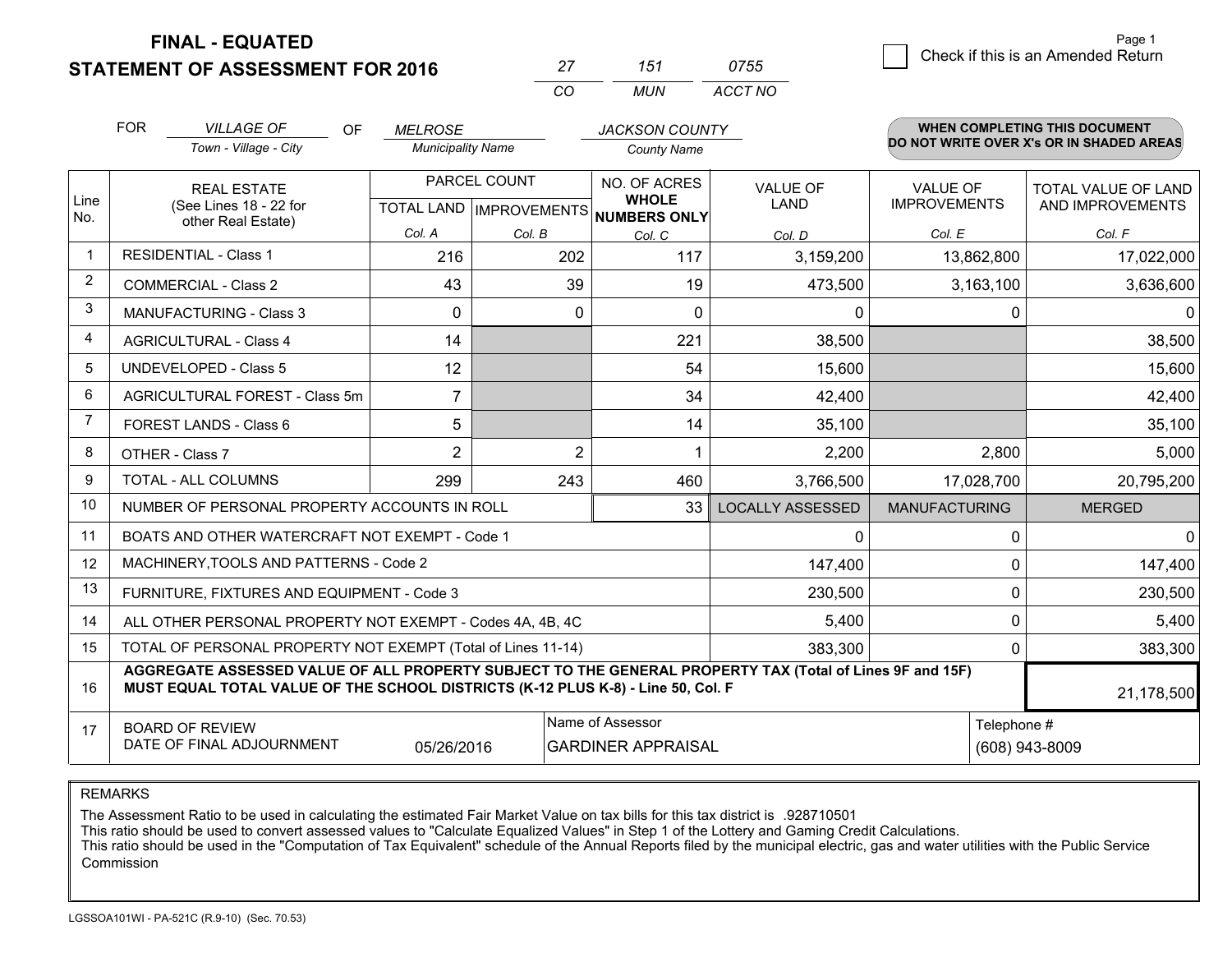*YEAR CO MUN ACCT NO* <sup>2016</sup> <sup>27</sup> <sup>151</sup> <sup>0755</sup> Page 2

Do not confuse FOREST LANDS (Line 7) with FOREST CROPS (in this section) - They are **NOT** the same

|    |                                                                                |                                             | Private Forest Crop - Reg Class @ 10¢ per acre                   |                    | Private Forest Crop - Reg Class @ \$2.52 per acre             |                                                                              |                    |                    |  |
|----|--------------------------------------------------------------------------------|---------------------------------------------|------------------------------------------------------------------|--------------------|---------------------------------------------------------------|------------------------------------------------------------------------------|--------------------|--------------------|--|
| 18 | (a) PARCELS                                                                    | (b) ACRES                                   |                                                                  | (c) ASSESSED VALUE | (d) PARCELS                                                   | (e) ACRES                                                                    |                    | (f) ASSESSED VALUE |  |
|    |                                                                                |                                             | Private Forest Crop - Special Class @ 20¢ per acre               |                    |                                                               | Entered Before 2005 Managed Forest - Ferrous Mining CLOSED @ \$8.27 per acre |                    |                    |  |
| 19 | (b) ACRES<br>(a) PARCELS                                                       |                                             |                                                                  | (c) ASSESSED VALUE | (d) PARCELS<br>(e) ACRES                                      |                                                                              | (f) ASSESSED VALUE |                    |  |
|    |                                                                                | Entered Before 2005 Managed Forest - OPEN @ |                                                                  | \$.79 per acre     | Entered Before 2005 Managed Forest - CLOSED @ \$1.87 per acre |                                                                              |                    |                    |  |
| 20 | (a) PARCELS<br>(b) ACRES                                                       |                                             |                                                                  | (c) ASSESSED VALUE | (d) PARCELS                                                   | (e) ACRES                                                                    |                    |                    |  |
|    |                                                                                | Entered After 2004 Managed Forest - OPEN @  |                                                                  | \$2.14 per acre    |                                                               | Entered After 2004 Managed Forest - CLOSED @ \$10.68 per acre                |                    |                    |  |
| 21 | (a) PARCELS                                                                    | (b) ACRES                                   |                                                                  | (c) ASSESSED VALUE |                                                               | (e) ACRES                                                                    | (f) ASSESSED VALUE |                    |  |
| 22 | (a) County Forest Cropland Acres                                               |                                             | (b) Federal Acres                                                |                    | (c) State Acres                                               | (d) County (NOT FOREST CROP) Acres                                           |                    | (e) Other Acres    |  |
|    |                                                                                |                                             |                                                                  |                    |                                                               |                                                                              |                    | 11.84              |  |
|    |                                                                                |                                             | Assessed Value of Omitted Property From Prior Years (Sec. 70.44) |                    |                                                               | Assessed Value of Sec. 70.43 Corrections of Errors by Assessors              |                    |                    |  |
| 23 | (a) REAL ESTATE                                                                |                                             | (b) PERSONAL                                                     |                    |                                                               | (c1) REAL ESTATE<br>(c2) PERSONAL                                            |                    |                    |  |
|    | Manufacturing Equated Value of Omitted Property From Prior Years (Sec. 70.995) |                                             |                                                                  |                    |                                                               | Mfg. Equated Value of Sec.70.43 Corrections of Errors by Assessors           |                    |                    |  |
|    |                                                                                | (d) REAL ESTATE                             | (e) PERSONAL                                                     |                    |                                                               | (f1) REAL ESTATE                                                             | (f2) PERSONAL      |                    |  |
|    |                                                                                |                                             |                                                                  |                    |                                                               |                                                                              |                    |                    |  |

## **SPECIAL DISTRICTS**

| Line<br>No. | Enter 6-digit<br><b>Special District</b> | <b>Account</b><br><b>Number</b> | <b>Special District Name</b> | <b>Locally Assessed Value</b><br>of Real Estate and | Mfg Value of Real Estate<br>and Personal Property | <b>Merged Value of</b><br><b>Real Estate and</b> |
|-------------|------------------------------------------|---------------------------------|------------------------------|-----------------------------------------------------|---------------------------------------------------|--------------------------------------------------|
|             | Code (Col. A)                            | (Col. B)                        | (Col. C)                     | Personal Property (Col. D)                          | (Col. E)                                          | Personal Property (Col. F)                       |
| 24          |                                          |                                 |                              |                                                     |                                                   |                                                  |
| 25          |                                          |                                 |                              |                                                     |                                                   |                                                  |
| 26          |                                          |                                 |                              |                                                     |                                                   |                                                  |
| 27          |                                          |                                 |                              |                                                     |                                                   |                                                  |
| 28          |                                          |                                 |                              |                                                     |                                                   |                                                  |
| 29          |                                          |                                 |                              |                                                     |                                                   |                                                  |
| 30          |                                          |                                 |                              |                                                     |                                                   |                                                  |
| 31          |                                          |                                 |                              |                                                     |                                                   |                                                  |
| 32          |                                          |                                 |                              |                                                     |                                                   |                                                  |
| 33          |                                          |                                 |                              |                                                     |                                                   |                                                  |
| 34          |                                          |                                 |                              |                                                     |                                                   |                                                  |
| 35          |                                          |                                 |                              |                                                     |                                                   |                                                  |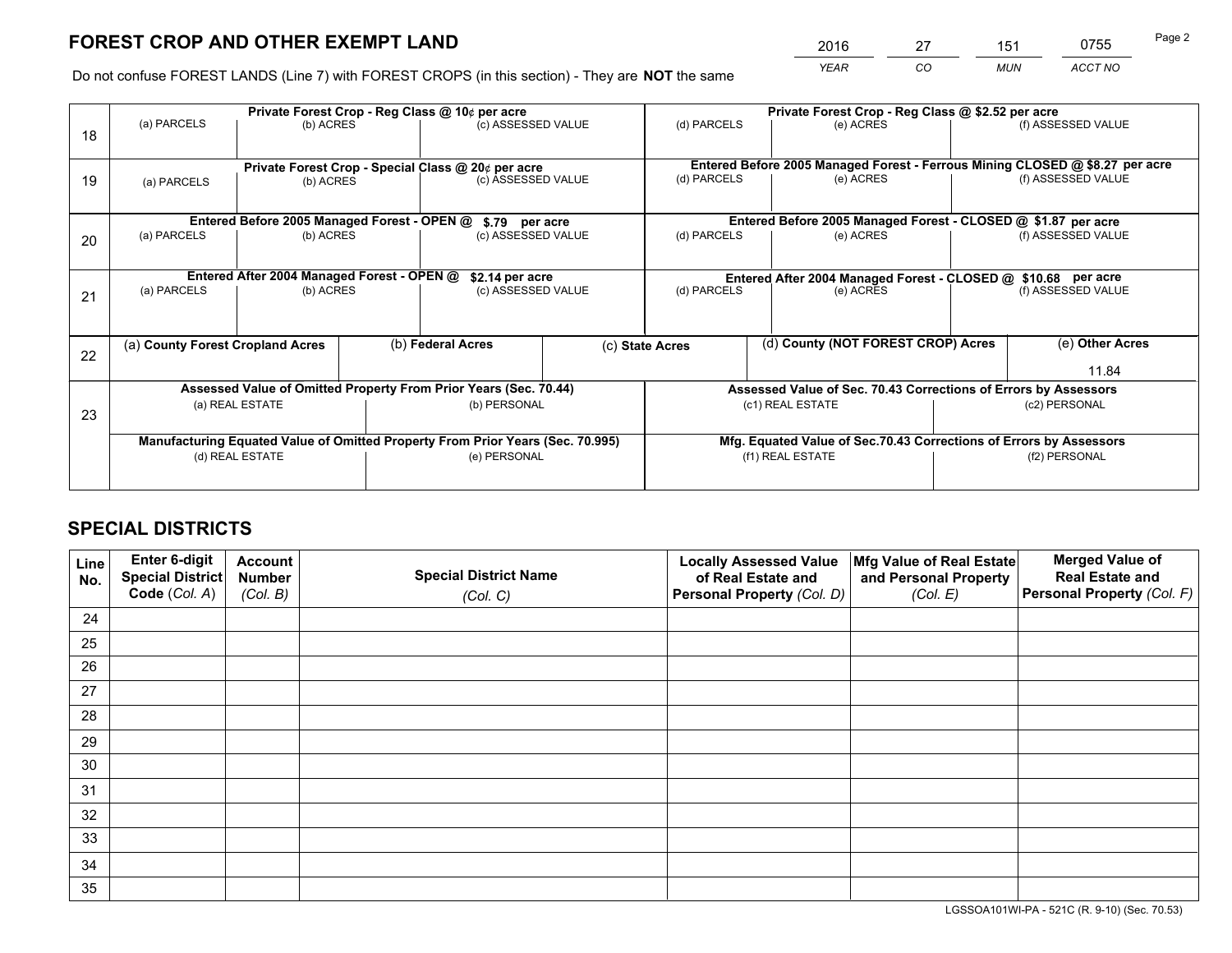|             |                                                          |                                             |                                                         | <b>YEAR</b>                                                                       | CO<br><b>MUN</b>                                              | ACCT NO                                                                        |
|-------------|----------------------------------------------------------|---------------------------------------------|---------------------------------------------------------|-----------------------------------------------------------------------------------|---------------------------------------------------------------|--------------------------------------------------------------------------------|
| Line<br>No. | Enter 6-digit<br><b>School District</b><br>Code (Col. A) | <b>Account</b><br><b>Number</b><br>(Col. B) | <b>School District Name</b><br>(Col. C)                 | <b>Locally Assessed Value</b><br>of Real Estate and<br>Personal Property (Col. D) | Mfg Value of Real Estate<br>and Personal Property<br>(Col. E) | <b>Merged Value of</b><br><b>Real Estate and</b><br>Personal Property (Col. F) |
|             | A. SCHOOL DISTRICTS (K-8 and K-12)                       |                                             |                                                         |                                                                                   |                                                               |                                                                                |
| 36          | 273428                                                   | 0163                                        | SCH D OF MELROSE-MINDORO                                | 21,178,500                                                                        |                                                               | 21,178,500                                                                     |
| 37          |                                                          |                                             |                                                         |                                                                                   |                                                               |                                                                                |
| 38          |                                                          |                                             |                                                         |                                                                                   |                                                               |                                                                                |
| 39          |                                                          |                                             |                                                         |                                                                                   |                                                               |                                                                                |
| 40          |                                                          |                                             |                                                         |                                                                                   |                                                               |                                                                                |
| 41          |                                                          |                                             |                                                         |                                                                                   |                                                               |                                                                                |
| 42          |                                                          |                                             |                                                         |                                                                                   |                                                               |                                                                                |
| 43          |                                                          |                                             |                                                         |                                                                                   |                                                               |                                                                                |
| 44          |                                                          |                                             |                                                         |                                                                                   |                                                               |                                                                                |
| 45<br>46    |                                                          |                                             |                                                         |                                                                                   |                                                               |                                                                                |
|             |                                                          |                                             |                                                         |                                                                                   |                                                               |                                                                                |
| 47<br>48    |                                                          |                                             |                                                         |                                                                                   |                                                               |                                                                                |
| 49          |                                                          |                                             |                                                         |                                                                                   |                                                               |                                                                                |
| 50          |                                                          |                                             | TOTAL ASSESSED VALUE OF SCHOOL DISTRICTS (K-8 and K-12) | 21,178,500                                                                        |                                                               | 21,178,500                                                                     |
|             | <b>UNION HIGH SCHOOL DISTRICTS</b><br><b>B.</b>          |                                             |                                                         |                                                                                   |                                                               |                                                                                |
| 51          |                                                          |                                             |                                                         |                                                                                   |                                                               |                                                                                |
| 52          |                                                          |                                             |                                                         |                                                                                   |                                                               |                                                                                |
| 53          |                                                          |                                             |                                                         |                                                                                   |                                                               |                                                                                |
| 54          |                                                          |                                             |                                                         |                                                                                   |                                                               |                                                                                |
| 55          |                                                          |                                             | TOTAL ASSESSED VALUE OF UNION HIGH SCHOOLS              |                                                                                   |                                                               |                                                                                |
|             | C. TECHNICAL COLLEGE DISTRICTS                           |                                             |                                                         |                                                                                   |                                                               |                                                                                |
| 56          | 000200                                                   | 0002                                        | WESTERN TECHNICAL COLLEGE LACR                          | 21,178,500                                                                        |                                                               | 21,178,500                                                                     |
| 57          |                                                          |                                             |                                                         |                                                                                   |                                                               |                                                                                |
| 58          |                                                          |                                             |                                                         |                                                                                   |                                                               |                                                                                |
| 59          |                                                          |                                             | TOTAL ASSESSED VALUE OF TECHNICAL COLLEGES              | 21,178,500                                                                        |                                                               | 21,178,500                                                                     |

27

151

## *I hereby certify, to the best of my knowledge and belief, this form is complete and correct.*

**SCHOOL DISTRICTS**

| Print name of preparer | Title                    |                | Date (MM / DD / CCYY) |
|------------------------|--------------------------|----------------|-----------------------|
|                        |                          |                |                       |
| Signature of preparer  | Contact Telephone Number | E-mail address |                       |
|                        | $\overline{\phantom{0}}$ |                |                       |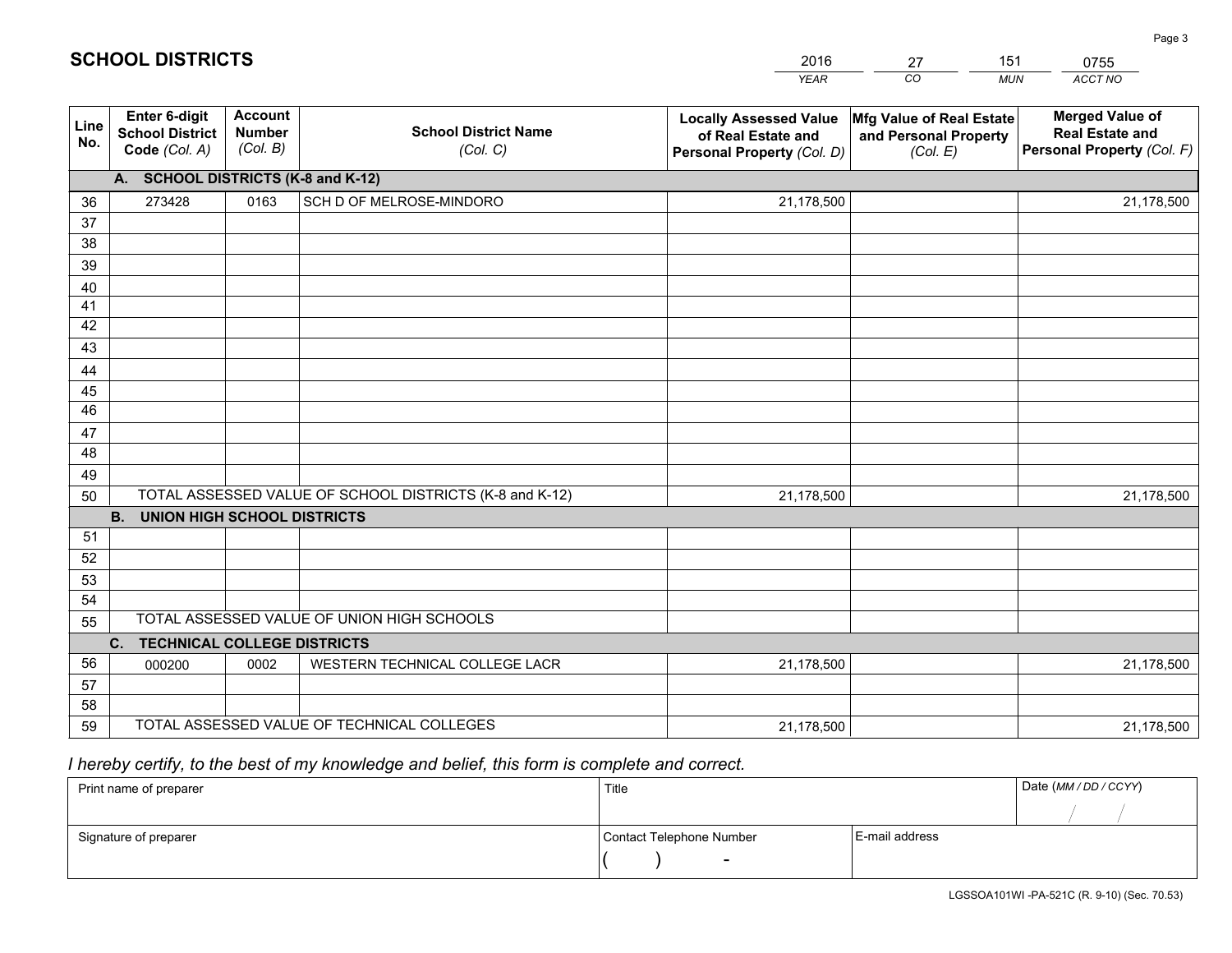### **HIGHLIGHTS**

- 1. Complete the Statement of Assessment after the Board of Review. Reflect any changes made there.
- 2. Use black ink to complete.
- 3. Line 16 must equal Line 50, Col D.
- 4. Line 55 must equal the total of K-8 schools listed on lines 36-49. Do not include K-12 schools in this comparision.
- 5. Line 59, Col. D must equal Line 16.
- 6. Special District, School District and Technical College District values must include both real estate and personal property. Examples of Special districts are: town sanitary districts, public inland lake protection and rehabilitation districts, and metropolitan sewerage districts.
- 7. DO NOT INCLUDE Manufacturing property values.DOR will print these values on the final SOA.

DANIEL CIECHANOWSKI VILLAGE OF MELROSE

DANIEL CIECHANOWSKI VILLAGE OF MELROSE

PO BOX 117

 $\overline{S}$ 

MELROSE, WI 54642 - 0117

VELROSE, WI **BOX 117** 

54642

 $-0117$ 

 8. Accuracy of this form is very important. The values reported directly affect the equalized value DOR calculates for school and special districts.

#### **Page 1:**

 If not prefilled, enter the tax year,county and municipal code,municipal type, municipal name and county name on the top of form.

Check the Amended box, if filing an amended / corrected SOA.

 Report the parcel count, acres and assessed value of taxable general property, total parcel count, (real and personal), total acres, and values from final figures set by the Board of Review.

- A. Real Estate land and improvements (buildings, etc.) is reported on lines 1 8, total line 9.
- B. Personal Property is reported on lines 11 14, Column D, total line 15.
- C. To complete this report, use the computer produced summary of the assessment roll that shows these amounts.
- D. Use whole numbers only.
- E. Add each line across and each column down to verify entries.

## **Page 2:**

- A. Report Special Items (not subject to general property tax).
- 1. Private Forest Croplands and Managed Forest Lands are reported on lines 18,19, 20 and 21. Be sure to report assessed values **NOT** taxes.
- 2. You should have copies of the orders of entry, orders of withdrawal, etc., to update your assessment roll.
	- 3. Show hundredths of acres (e.g. 39.75).
- 4. Tax exempt lands are reported on line 22.
- 5. Omitted property and sec. 70.43, Wis. Stats., corrections of errors by assessor are reported on line 23. Report real estate and personal property separately. These should be for **prior years**, not something found on the current assessment roll after the board of review.
- B. Special District (Lines 24-35) Include the value of both real and personal property.

 The Department of Revenue (DOR) preprints much of the information regarding names and codes for schools, special districts,etc. If a district is not listed, enter the name and value only, DOR will enter the proper code.

## **Page 3 School Districts:**

Include the value of both real and personal property.

Report School District (regular, elementary, union high school, and technical college).

- 1. Regular (K-12) and Elementary (K-8) school values are reported on lines 36-49, total on line 50.
- 2. Union High School (UHS) (use only if elementary schools are listed on lines 36-49) are reported on lines 51-54. UHS total value (line 55) must equal to the total **elementary school** values reported on lines 36-49. Do notinclude K-12 schools in this comparison.
- 3. Technical College values are reported on lines 56-58, total on line 59.
- 4. Use the computer summary that shows these amounts to complete this report.

#### **This form is due the second Monday in June. File this report only after your Board of Review is complete.**

 *If you have questions: Return forms to:*

Fax number: (608) 264-6887 PO Box 8971

 Email: lgs@revenue.wi.gov Wisconsin Department of Revenue Call: (608) 261-5341 Local Government Services Section 6-97Madison WI 53708-8971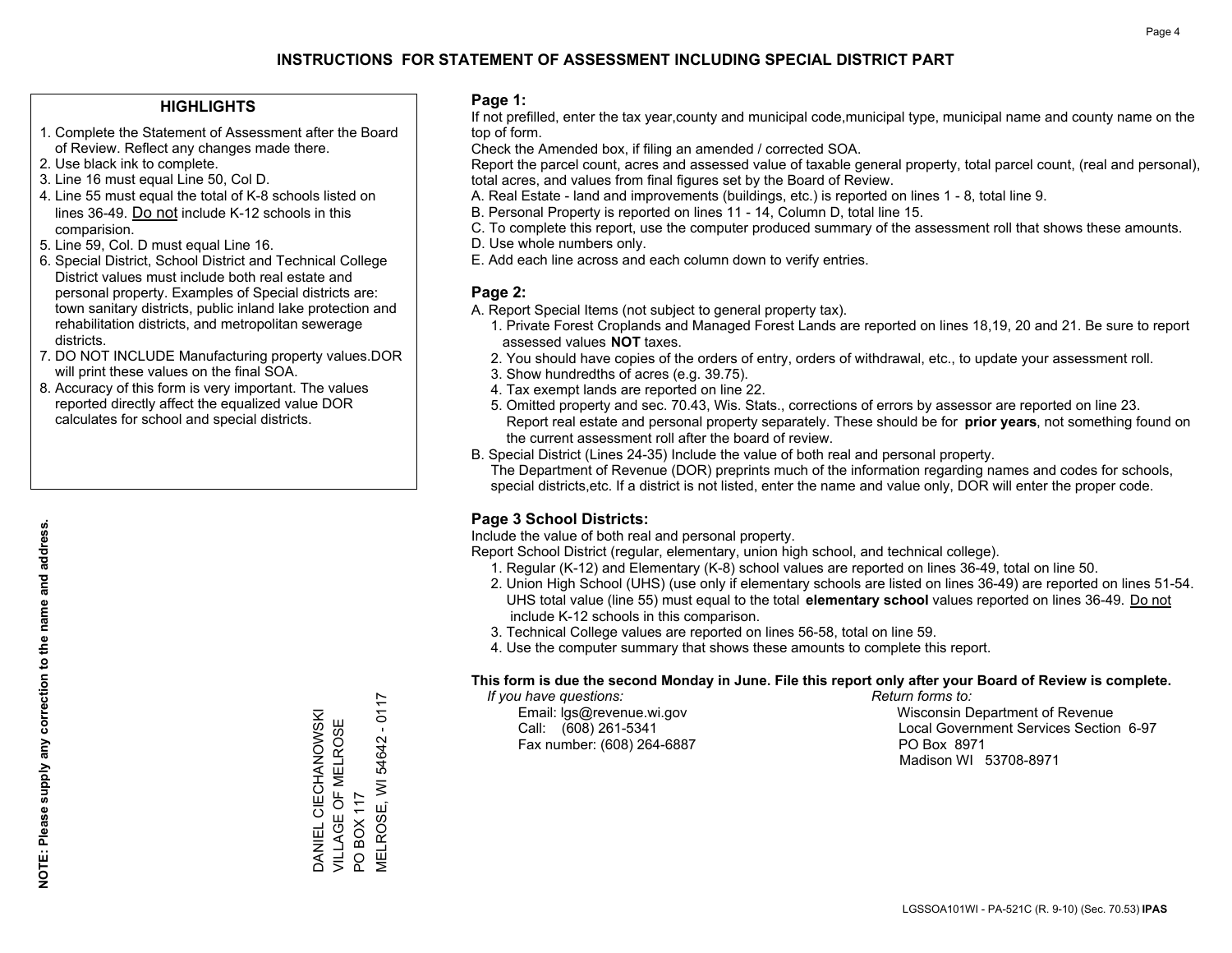**STATEMENT OF ASSESSMENT FOR 2016** 

**FINAL - EQUATED**

| 27 | 152 | 0756    |
|----|-----|---------|
| CO | MUN | ACCT NO |

|                         | <b>FOR</b><br><b>VILLAGE OF</b><br><b>OF</b><br><b>MERRILLAN</b><br>Town - Village - City<br><b>Municipality Name</b>                                                                        |                                                      |          | <b>JACKSON COUNTY</b><br><b>County Name</b> |                                | <b>WHEN COMPLETING THIS DOCUMENT</b><br>DO NOT WRITE OVER X's OR IN SHADED AREAS |                                         |
|-------------------------|----------------------------------------------------------------------------------------------------------------------------------------------------------------------------------------------|------------------------------------------------------|----------|---------------------------------------------|--------------------------------|----------------------------------------------------------------------------------|-----------------------------------------|
| Line<br>No.             | <b>REAL ESTATE</b><br>(See Lines 18 - 22 for<br>other Real Estate)                                                                                                                           | PARCEL COUNT<br>TOTAL LAND IMPROVEMENTS NUMBERS ONLY |          | NO. OF ACRES<br><b>WHOLE</b>                | <b>VALUE OF</b><br><b>LAND</b> | <b>VALUE OF</b><br><b>IMPROVEMENTS</b>                                           | TOTAL VALUE OF LAND<br>AND IMPROVEMENTS |
|                         |                                                                                                                                                                                              | Col. A                                               | Col. B   | Col. C                                      | Col. D                         | Col. E                                                                           | Col. F                                  |
| $\overline{\mathbf{1}}$ | <b>RESIDENTIAL - Class 1</b>                                                                                                                                                                 | 432                                                  | 238      | 262                                         | 3,606,400                      | 12,220,900                                                                       | 15,827,300                              |
| 2                       | <b>COMMERCIAL - Class 2</b>                                                                                                                                                                  | 44                                                   | 28       | 4                                           | 342,500                        | 1,865,600                                                                        | 2,208,100                               |
| 3                       | MANUFACTURING - Class 3                                                                                                                                                                      | 0                                                    | 0        | 0                                           | 0                              | 0                                                                                | $\mathbf{0}$                            |
| 4                       | <b>AGRICULTURAL - Class 4</b>                                                                                                                                                                | 0                                                    |          | 0                                           | 0                              |                                                                                  | $\mathbf 0$                             |
| 5                       | <b>UNDEVELOPED - Class 5</b>                                                                                                                                                                 | $\Omega$                                             |          | $\Omega$                                    | 0                              |                                                                                  | 0                                       |
| 6                       | AGRICULTURAL FOREST - Class 5m                                                                                                                                                               | 0                                                    |          | 0                                           | 0                              |                                                                                  | $\mathbf{0}$                            |
| $\overline{7}$          | FOREST LANDS - Class 6                                                                                                                                                                       | 1                                                    |          | 12                                          | 26,900                         |                                                                                  | 26,900                                  |
| 8                       | OTHER - Class 7                                                                                                                                                                              | $\Omega$                                             | $\Omega$ | $\Omega$                                    | $\Omega$                       | $\Omega$                                                                         | $\Omega$                                |
| 9                       | TOTAL - ALL COLUMNS                                                                                                                                                                          | 477                                                  | 266      | 278                                         | 3,975,800                      | 14,086,500                                                                       | 18,062,300                              |
| 10                      | NUMBER OF PERSONAL PROPERTY ACCOUNTS IN ROLL                                                                                                                                                 |                                                      |          | 25                                          | <b>LOCALLY ASSESSED</b>        | <b>MANUFACTURING</b>                                                             | <b>MERGED</b>                           |
| 11                      | BOATS AND OTHER WATERCRAFT NOT EXEMPT - Code 1                                                                                                                                               |                                                      |          |                                             | 0                              | 0                                                                                | 0                                       |
| 12                      | MACHINERY, TOOLS AND PATTERNS - Code 2                                                                                                                                                       |                                                      |          |                                             | 62,320                         | 0                                                                                | 62,320                                  |
| 13                      | FURNITURE, FIXTURES AND EQUIPMENT - Code 3                                                                                                                                                   |                                                      |          |                                             | 159,890                        | $\Omega$                                                                         | 159,890                                 |
| 14                      | ALL OTHER PERSONAL PROPERTY NOT EXEMPT - Codes 4A, 4B, 4C                                                                                                                                    |                                                      |          |                                             | 46,410                         | 0                                                                                | 46,410                                  |
| 15                      | TOTAL OF PERSONAL PROPERTY NOT EXEMPT (Total of Lines 11-14)                                                                                                                                 |                                                      |          | 268,620                                     | $\Omega$                       | 268,620                                                                          |                                         |
| 16                      | AGGREGATE ASSESSED VALUE OF ALL PROPERTY SUBJECT TO THE GENERAL PROPERTY TAX (Total of Lines 9F and 15F)<br>MUST EQUAL TOTAL VALUE OF THE SCHOOL DISTRICTS (K-12 PLUS K-8) - Line 50, Col. F |                                                      |          |                                             |                                |                                                                                  | 18,330,920                              |
| 17                      | Name of Assessor<br>Telephone #<br><b>BOARD OF REVIEW</b><br>DATE OF FINAL ADJOURNMENT<br>05/20/2016<br>BOWMAR APPRAISAL, ROGER KOSKI                                                        |                                                      |          |                                             |                                |                                                                                  | (715) 835-1141                          |

REMARKS

The Assessment Ratio to be used in calculating the estimated Fair Market Value on tax bills for this tax district is .949557362

This ratio should be used to convert assessed values to "Calculate Equalized Values" in Step 1 of the Lottery and Gaming Credit Calculations.

 This ratio should be used in the "Computation of Tax Equivalent" schedule of the Annual Reports filed by the municipal electric, gas and water utilities with the Public Service Commission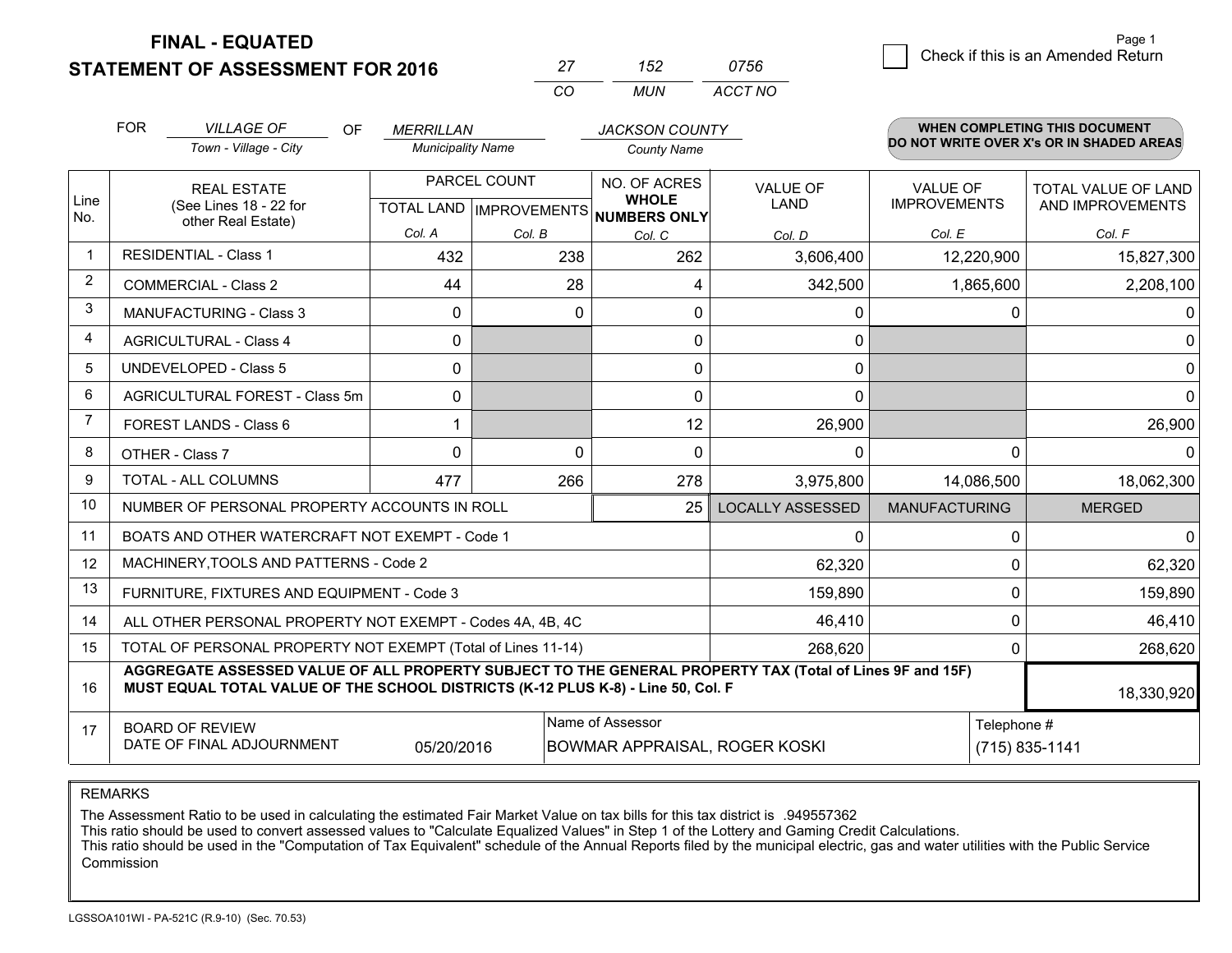*YEAR CO MUN ACCT NO* <sup>2016</sup> <sup>27</sup> <sup>152</sup> <sup>0756</sup>

Do not confuse FOREST LANDS (Line 7) with FOREST CROPS (in this section) - They are **NOT** the same

|    |                 |                                             |  | Private Forest Crop - Reg Class @ 10¢ per acre                                 |  | Private Forest Crop - Reg Class @ \$2.52 per acre             |                                                                              |  |                    |  |
|----|-----------------|---------------------------------------------|--|--------------------------------------------------------------------------------|--|---------------------------------------------------------------|------------------------------------------------------------------------------|--|--------------------|--|
| 18 | (a) PARCELS     | (b) ACRES                                   |  | (c) ASSESSED VALUE                                                             |  | (d) PARCELS                                                   | (e) ACRES                                                                    |  | (f) ASSESSED VALUE |  |
|    |                 |                                             |  |                                                                                |  |                                                               |                                                                              |  |                    |  |
|    |                 |                                             |  | Private Forest Crop - Special Class @ 20¢ per acre                             |  |                                                               | Entered Before 2005 Managed Forest - Ferrous Mining CLOSED @ \$8.27 per acre |  |                    |  |
| 19 | (a) PARCELS     | (b) ACRES                                   |  | (c) ASSESSED VALUE                                                             |  | (d) PARCELS                                                   | (e) ACRES                                                                    |  | (f) ASSESSED VALUE |  |
|    |                 |                                             |  |                                                                                |  |                                                               |                                                                              |  |                    |  |
|    |                 | Entered Before 2005 Managed Forest - OPEN @ |  | \$.79 per acre                                                                 |  | Entered Before 2005 Managed Forest - CLOSED @ \$1.87 per acre |                                                                              |  |                    |  |
| 20 | (a) PARCELS     | (b) ACRES                                   |  | (c) ASSESSED VALUE                                                             |  | (d) PARCELS                                                   | (e) ACRES                                                                    |  | (f) ASSESSED VALUE |  |
|    |                 |                                             |  |                                                                                |  |                                                               |                                                                              |  |                    |  |
|    |                 | Entered After 2004 Managed Forest - OPEN @  |  | \$2.14 per acre                                                                |  |                                                               | Entered After 2004 Managed Forest - CLOSED @ \$10.68 per acre                |  |                    |  |
| 21 | (a) PARCELS     | (b) ACRES                                   |  | (c) ASSESSED VALUE                                                             |  | (d) PARCELS                                                   | (e) ACRES                                                                    |  | (f) ASSESSED VALUE |  |
|    |                 |                                             |  |                                                                                |  |                                                               |                                                                              |  |                    |  |
|    |                 |                                             |  | (b) Federal Acres                                                              |  |                                                               | (d) County (NOT FOREST CROP) Acres                                           |  |                    |  |
| 22 |                 | (a) County Forest Cropland Acres            |  |                                                                                |  | (c) State Acres                                               |                                                                              |  | (e) Other Acres    |  |
|    |                 |                                             |  |                                                                                |  | .33                                                           |                                                                              |  | 13.84              |  |
|    |                 |                                             |  | Assessed Value of Omitted Property From Prior Years (Sec. 70.44)               |  |                                                               | Assessed Value of Sec. 70.43 Corrections of Errors by Assessors              |  |                    |  |
| 23 |                 | (a) REAL ESTATE                             |  | (b) PERSONAL                                                                   |  |                                                               | (c1) REAL ESTATE                                                             |  | (c2) PERSONAL      |  |
|    |                 |                                             |  |                                                                                |  |                                                               |                                                                              |  |                    |  |
|    |                 |                                             |  | Manufacturing Equated Value of Omitted Property From Prior Years (Sec. 70.995) |  |                                                               | Mfg. Equated Value of Sec.70.43 Corrections of Errors by Assessors           |  |                    |  |
|    | (d) REAL ESTATE |                                             |  | (e) PERSONAL                                                                   |  |                                                               | (f1) REAL ESTATE                                                             |  | (f2) PERSONAL      |  |
|    |                 |                                             |  |                                                                                |  |                                                               |                                                                              |  |                    |  |

## **SPECIAL DISTRICTS**

| Line<br>No. | Enter 6-digit<br>Special District<br>Code (Col. A) | <b>Account</b><br><b>Number</b> | <b>Special District Name</b> | <b>Locally Assessed Value</b><br>of Real Estate and | Mfg Value of Real Estate<br>and Personal Property | <b>Merged Value of</b><br><b>Real Estate and</b><br>Personal Property (Col. F) |
|-------------|----------------------------------------------------|---------------------------------|------------------------------|-----------------------------------------------------|---------------------------------------------------|--------------------------------------------------------------------------------|
|             |                                                    | (Col. B)                        | (Col. C)                     | Personal Property (Col. D)                          | (Col. E)                                          |                                                                                |
| 24          |                                                    |                                 |                              |                                                     |                                                   |                                                                                |
| 25          |                                                    |                                 |                              |                                                     |                                                   |                                                                                |
| 26          |                                                    |                                 |                              |                                                     |                                                   |                                                                                |
| 27          |                                                    |                                 |                              |                                                     |                                                   |                                                                                |
| 28          |                                                    |                                 |                              |                                                     |                                                   |                                                                                |
| 29          |                                                    |                                 |                              |                                                     |                                                   |                                                                                |
| 30          |                                                    |                                 |                              |                                                     |                                                   |                                                                                |
| 31          |                                                    |                                 |                              |                                                     |                                                   |                                                                                |
| 32          |                                                    |                                 |                              |                                                     |                                                   |                                                                                |
| 33          |                                                    |                                 |                              |                                                     |                                                   |                                                                                |
| 34          |                                                    |                                 |                              |                                                     |                                                   |                                                                                |
| 35          |                                                    |                                 |                              |                                                     |                                                   |                                                                                |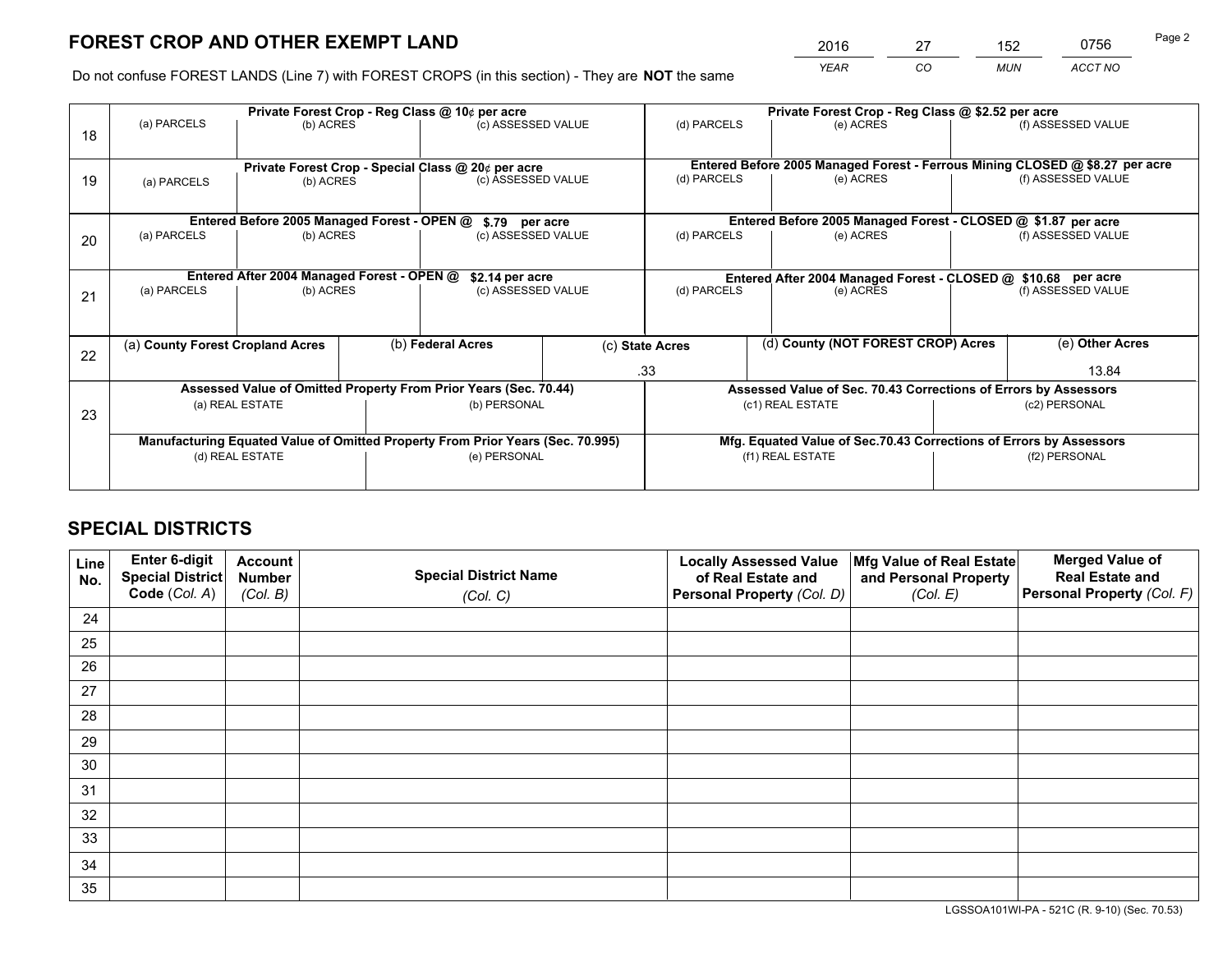|             |                                                                 |                                             |                                                         | <b>YEAR</b>                                                                       | CO<br><b>MUN</b>                                              | ACCT NO                                                                        |
|-------------|-----------------------------------------------------------------|---------------------------------------------|---------------------------------------------------------|-----------------------------------------------------------------------------------|---------------------------------------------------------------|--------------------------------------------------------------------------------|
| Line<br>No. | <b>Enter 6-digit</b><br><b>School District</b><br>Code (Col. A) | <b>Account</b><br><b>Number</b><br>(Col. B) | <b>School District Name</b><br>(Col. C)                 | <b>Locally Assessed Value</b><br>of Real Estate and<br>Personal Property (Col. D) | Mfg Value of Real Estate<br>and Personal Property<br>(Col. E) | <b>Merged Value of</b><br><b>Real Estate and</b><br>Personal Property (Col. F) |
|             | A. SCHOOL DISTRICTS (K-8 and K-12)                              |                                             |                                                         |                                                                                   |                                                               |                                                                                |
| 36          | 270091                                                          | 0161                                        | SCH D OF ALMA CENTER                                    | 18,330,920                                                                        |                                                               | 18,330,920                                                                     |
| 37          |                                                                 |                                             |                                                         |                                                                                   |                                                               |                                                                                |
| 38          |                                                                 |                                             |                                                         |                                                                                   |                                                               |                                                                                |
| 39          |                                                                 |                                             |                                                         |                                                                                   |                                                               |                                                                                |
| 40          |                                                                 |                                             |                                                         |                                                                                   |                                                               |                                                                                |
| 41          |                                                                 |                                             |                                                         |                                                                                   |                                                               |                                                                                |
| 42          |                                                                 |                                             |                                                         |                                                                                   |                                                               |                                                                                |
| 43          |                                                                 |                                             |                                                         |                                                                                   |                                                               |                                                                                |
| 44<br>45    |                                                                 |                                             |                                                         |                                                                                   |                                                               |                                                                                |
| 46          |                                                                 |                                             |                                                         |                                                                                   |                                                               |                                                                                |
| 47          |                                                                 |                                             |                                                         |                                                                                   |                                                               |                                                                                |
| 48          |                                                                 |                                             |                                                         |                                                                                   |                                                               |                                                                                |
| 49          |                                                                 |                                             |                                                         |                                                                                   |                                                               |                                                                                |
| 50          |                                                                 |                                             | TOTAL ASSESSED VALUE OF SCHOOL DISTRICTS (K-8 and K-12) | 18,330,920                                                                        |                                                               | 18,330,920                                                                     |
|             | <b>B.</b><br><b>UNION HIGH SCHOOL DISTRICTS</b>                 |                                             |                                                         |                                                                                   |                                                               |                                                                                |
| 51          |                                                                 |                                             |                                                         |                                                                                   |                                                               |                                                                                |
| 52          |                                                                 |                                             |                                                         |                                                                                   |                                                               |                                                                                |
| 53          |                                                                 |                                             |                                                         |                                                                                   |                                                               |                                                                                |
| 54          |                                                                 |                                             |                                                         |                                                                                   |                                                               |                                                                                |
| 55          |                                                                 |                                             | TOTAL ASSESSED VALUE OF UNION HIGH SCHOOLS              |                                                                                   |                                                               |                                                                                |
|             | $C_{1}$<br><b>TECHNICAL COLLEGE DISTRICTS</b>                   |                                             |                                                         |                                                                                   |                                                               |                                                                                |
| 56          | 000100                                                          | 0001                                        | CHIPPEWA VALLEY TECHNICAL COLLEGE EAUC                  | 18,330,920                                                                        |                                                               | 18,330,920                                                                     |
| 57          |                                                                 |                                             |                                                         |                                                                                   |                                                               |                                                                                |
| 58          |                                                                 |                                             |                                                         |                                                                                   |                                                               |                                                                                |
| 59          |                                                                 |                                             | TOTAL ASSESSED VALUE OF TECHNICAL COLLEGES              | 18,330,920                                                                        |                                                               | 18,330,920                                                                     |

27

152

 *I hereby certify, to the best of my knowledge and belief, this form is complete and correct.*

**SCHOOL DISTRICTS**

| Print name of preparer | Title                    |                | Date (MM / DD / CCYY) |
|------------------------|--------------------------|----------------|-----------------------|
|                        |                          |                |                       |
| Signature of preparer  | Contact Telephone Number | E-mail address |                       |
|                        |                          |                |                       |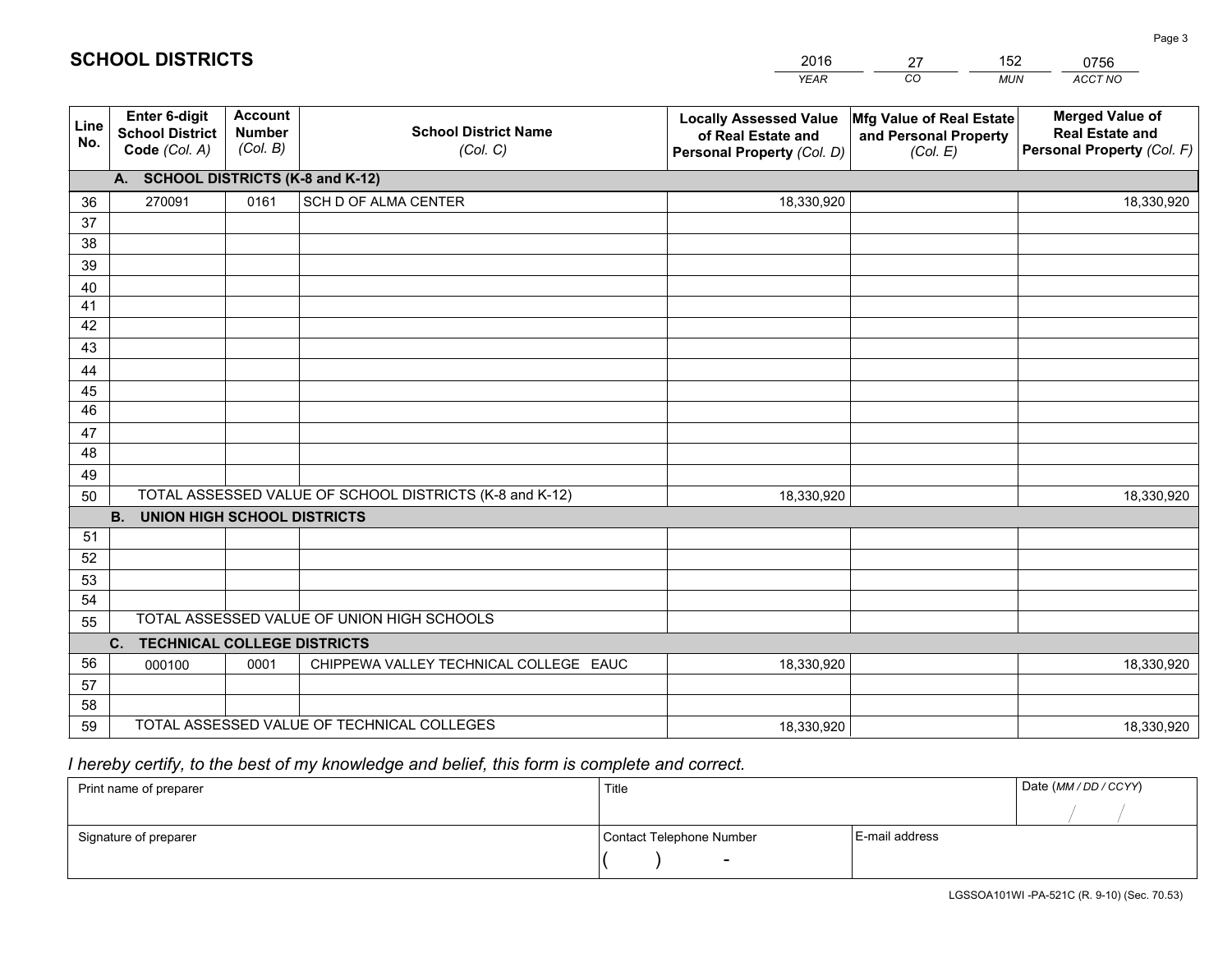### **HIGHLIGHTS**

- 1. Complete the Statement of Assessment after the Board of Review. Reflect any changes made there.
- 2. Use black ink to complete.
- 3. Line 16 must equal Line 50, Col D.
- 4. Line 55 must equal the total of K-8 schools listed on lines 36-49. Do not include K-12 schools in this comparision.
- 5. Line 59, Col. D must equal Line 16.
- 6. Special District, School District and Technical College District values must include both real estate and personal property. Examples of Special districts are: town sanitary districts, public inland lake protection and rehabilitation districts, and metropolitan sewerage districts.
- 7. DO NOT INCLUDE Manufacturing property values.DOR will print these values on the final SOA.

DEBRA L. GREEN

VILLAGE OF MERRILLAN

DEBRA L. GREEN<br>VILLAGE OF MERRILLAN

PO BOX 70

 $\overline{S}$ 

**BOX 70** 

MERRILLAN, WI 54754 - 0070

**VIERRILLAN, WI 54754** 

 $-0070$ 

 8. Accuracy of this form is very important. The values reported directly affect the equalized value DOR calculates for school and special districts.

#### **Page 1:**

 If not prefilled, enter the tax year,county and municipal code,municipal type, municipal name and county name on the top of form.

Check the Amended box, if filing an amended / corrected SOA.

 Report the parcel count, acres and assessed value of taxable general property, total parcel count, (real and personal), total acres, and values from final figures set by the Board of Review.

- A. Real Estate land and improvements (buildings, etc.) is reported on lines 1 8, total line 9.
- B. Personal Property is reported on lines 11 14, Column D, total line 15.
- C. To complete this report, use the computer produced summary of the assessment roll that shows these amounts.
- D. Use whole numbers only.
- E. Add each line across and each column down to verify entries.

## **Page 2:**

- A. Report Special Items (not subject to general property tax).
- 1. Private Forest Croplands and Managed Forest Lands are reported on lines 18,19, 20 and 21. Be sure to report assessed values **NOT** taxes.
- 2. You should have copies of the orders of entry, orders of withdrawal, etc., to update your assessment roll.
	- 3. Show hundredths of acres (e.g. 39.75).
- 4. Tax exempt lands are reported on line 22.
- 5. Omitted property and sec. 70.43, Wis. Stats., corrections of errors by assessor are reported on line 23. Report real estate and personal property separately. These should be for **prior years**, not something found on the current assessment roll after the board of review.
- B. Special District (Lines 24-35) Include the value of both real and personal property.
- The Department of Revenue (DOR) preprints much of the information regarding names and codes for schools, special districts,etc. If a district is not listed, enter the name and value only, DOR will enter the proper code.

## **Page 3 School Districts:**

Include the value of both real and personal property.

Report School District (regular, elementary, union high school, and technical college).

- 1. Regular (K-12) and Elementary (K-8) school values are reported on lines 36-49, total on line 50.
- 2. Union High School (UHS) (use only if elementary schools are listed on lines 36-49) are reported on lines 51-54. UHS total value (line 55) must equal to the total **elementary school** values reported on lines 36-49. Do notinclude K-12 schools in this comparison.
- 3. Technical College values are reported on lines 56-58, total on line 59.
- 4. Use the computer summary that shows these amounts to complete this report.

#### **This form is due the second Monday in June. File this report only after your Board of Review is complete.**

 *If you have questions: Return forms to:*

Fax number: (608) 264-6887 PO Box 8971

 Email: lgs@revenue.wi.gov Wisconsin Department of Revenue Call: (608) 261-5341 Local Government Services Section 6-97Madison WI 53708-8971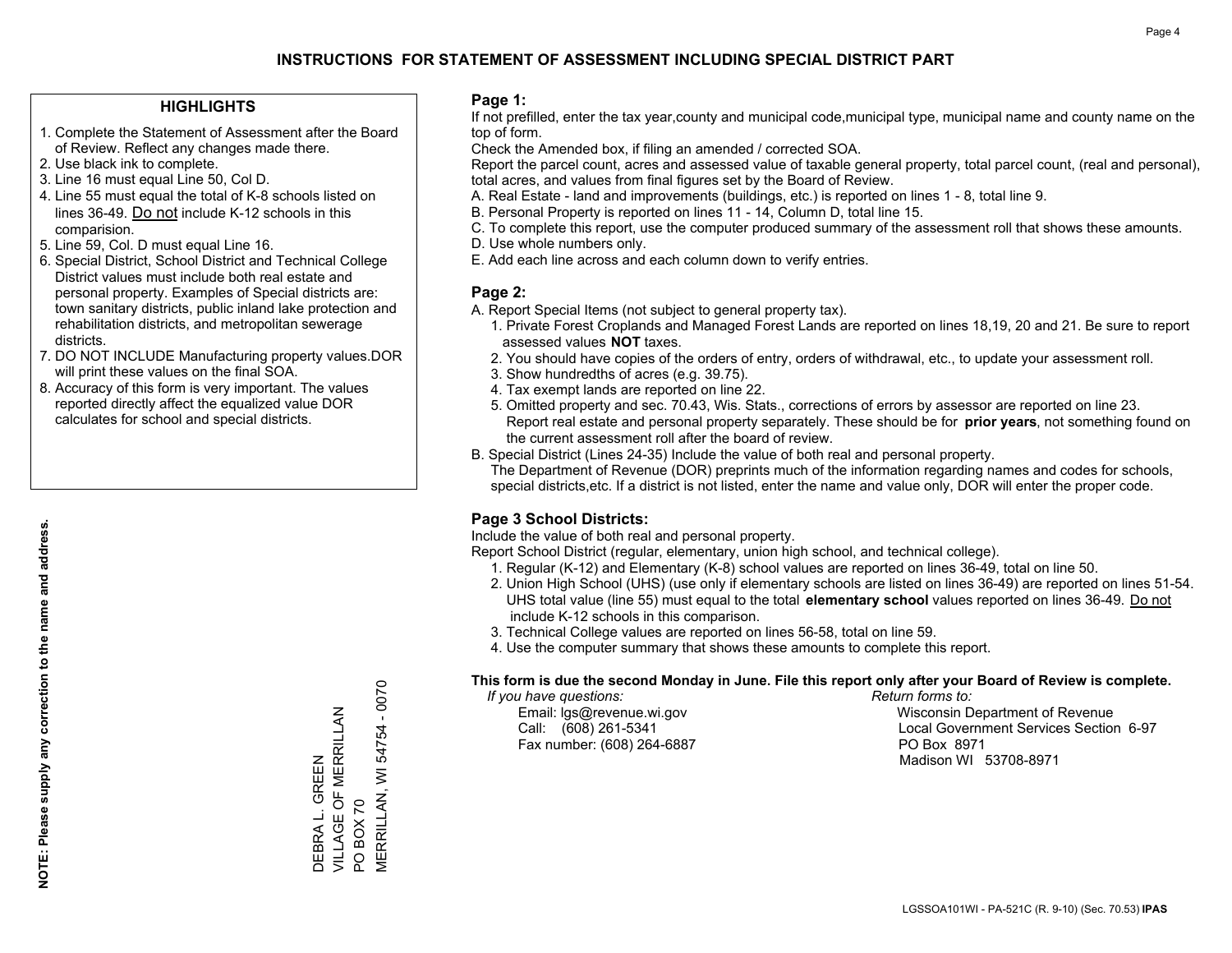**FINAL - EQUATED**

**STATEMENT OF ASSESSMENT FOR 2016** 

|          |       | 0757    |
|----------|-------|---------|
| $\cdots$ | MI IN | ACCT NO |

|             | <b>FOR</b>                                                                                                                                          | <b>VILLAGE OF</b><br>OF                                                                                                                                                                      | <b>TAYLOR</b>                             |         | <b>JACKSON COUNTY</b>                               |                         |                                          | <b>WHEN COMPLETING THIS DOCUMENT</b>    |  |
|-------------|-----------------------------------------------------------------------------------------------------------------------------------------------------|----------------------------------------------------------------------------------------------------------------------------------------------------------------------------------------------|-------------------------------------------|---------|-----------------------------------------------------|-------------------------|------------------------------------------|-----------------------------------------|--|
|             |                                                                                                                                                     | Town - Village - City                                                                                                                                                                        | <b>Municipality Name</b>                  |         | <b>County Name</b>                                  |                         | DO NOT WRITE OVER X's OR IN SHADED AREAS |                                         |  |
| Line<br>No. |                                                                                                                                                     | <b>REAL ESTATE</b><br>(See Lines 18 - 22 for                                                                                                                                                 | PARCEL COUNT<br>TOTAL LAND   IMPROVEMENTS |         | NO. OF ACRES<br><b>WHOLE</b><br><b>NUMBERS ONLY</b> | VALUE OF<br>LAND        | VALUE OF<br><b>IMPROVEMENTS</b>          | TOTAL VALUE OF LAND<br>AND IMPROVEMENTS |  |
|             |                                                                                                                                                     | other Real Estate)                                                                                                                                                                           | Col. A                                    | Col. B  | Col. C                                              | Col. D                  | Col. E                                   | Col. F                                  |  |
|             |                                                                                                                                                     | <b>RESIDENTIAL - Class 1</b>                                                                                                                                                                 | 166                                       | 151     | 69                                                  | 1,005,600               | 8,847,800                                | 9,853,400                               |  |
| 2           |                                                                                                                                                     | <b>COMMERCIAL - Class 2</b>                                                                                                                                                                  | 40                                        | 34      | 28                                                  | 383,200                 | 2,154,400                                | 2,537,600                               |  |
| 3           |                                                                                                                                                     | <b>MANUFACTURING - Class 3</b>                                                                                                                                                               | 1                                         |         | $\Omega$                                            | 3,800                   | 8,300                                    | 12,100                                  |  |
| 4           |                                                                                                                                                     | <b>AGRICULTURAL - Class 4</b>                                                                                                                                                                | 14                                        |         | 200                                                 | 34,100                  |                                          | 34,100                                  |  |
| 5           |                                                                                                                                                     | <b>UNDEVELOPED - Class 5</b>                                                                                                                                                                 | 10                                        |         | 15                                                  | 6,100                   |                                          | 6,100                                   |  |
| 6           |                                                                                                                                                     | AGRICULTURAL FOREST - Class 5m                                                                                                                                                               | $\overline{2}$                            |         | 10                                                  | 12,600                  |                                          | 12,600                                  |  |
| 7           |                                                                                                                                                     | FOREST LANDS - Class 6                                                                                                                                                                       | $\overline{2}$                            |         | 17                                                  | 41,700                  |                                          | 41,700                                  |  |
| 8           |                                                                                                                                                     | OTHER - Class 7                                                                                                                                                                              | 3                                         | 3       | 5                                                   | 22,500                  | 49,400                                   | 71,900                                  |  |
| 9           |                                                                                                                                                     | TOTAL - ALL COLUMNS                                                                                                                                                                          | 238                                       | 189     | 344                                                 | 1,509,600               | 11,059,900                               | 12,569,500                              |  |
| 10          |                                                                                                                                                     | NUMBER OF PERSONAL PROPERTY ACCOUNTS IN ROLL                                                                                                                                                 |                                           |         | 29                                                  | <b>LOCALLY ASSESSED</b> | <b>MANUFACTURING</b>                     | <b>MERGED</b>                           |  |
| 11          |                                                                                                                                                     | BOATS AND OTHER WATERCRAFT NOT EXEMPT - Code 1                                                                                                                                               |                                           |         |                                                     | $\mathbf 0$             |                                          | 0<br>$\Omega$                           |  |
| 12          |                                                                                                                                                     | MACHINERY, TOOLS AND PATTERNS - Code 2                                                                                                                                                       |                                           |         |                                                     | 145,300                 |                                          | 145,300<br>0                            |  |
| 13          |                                                                                                                                                     | FURNITURE, FIXTURES AND EQUIPMENT - Code 3                                                                                                                                                   |                                           |         |                                                     | 172,700                 | 49,800                                   | 222,500                                 |  |
| 14          |                                                                                                                                                     | ALL OTHER PERSONAL PROPERTY NOT EXEMPT - Codes 4A, 4B, 4C                                                                                                                                    |                                           |         |                                                     | 7,000                   |                                          | 7,000<br>0                              |  |
| 15          |                                                                                                                                                     | TOTAL OF PERSONAL PROPERTY NOT EXEMPT (Total of Lines 11-14)                                                                                                                                 |                                           | 325,000 | 49,800                                              | 374,800                 |                                          |                                         |  |
| 16          |                                                                                                                                                     | AGGREGATE ASSESSED VALUE OF ALL PROPERTY SUBJECT TO THE GENERAL PROPERTY TAX (Total of Lines 9F and 15F)<br>MUST EQUAL TOTAL VALUE OF THE SCHOOL DISTRICTS (K-12 PLUS K-8) - Line 50, Col. F |                                           |         |                                                     |                         |                                          | 12,944,300                              |  |
| 17          | Name of Assessor<br>Telephone #<br><b>BOARD OF REVIEW</b><br>DATE OF FINAL ADJOURNMENT<br>(608) 943-8009<br>05/31/2016<br><b>GARDINER APPRAISAL</b> |                                                                                                                                                                                              |                                           |         |                                                     |                         |                                          |                                         |  |

REMARKS

The Assessment Ratio to be used in calculating the estimated Fair Market Value on tax bills for this tax district is .947890454<br>This ratio should be used to convert assessed values to "Calculate Equalized Values" in Step 1 Commission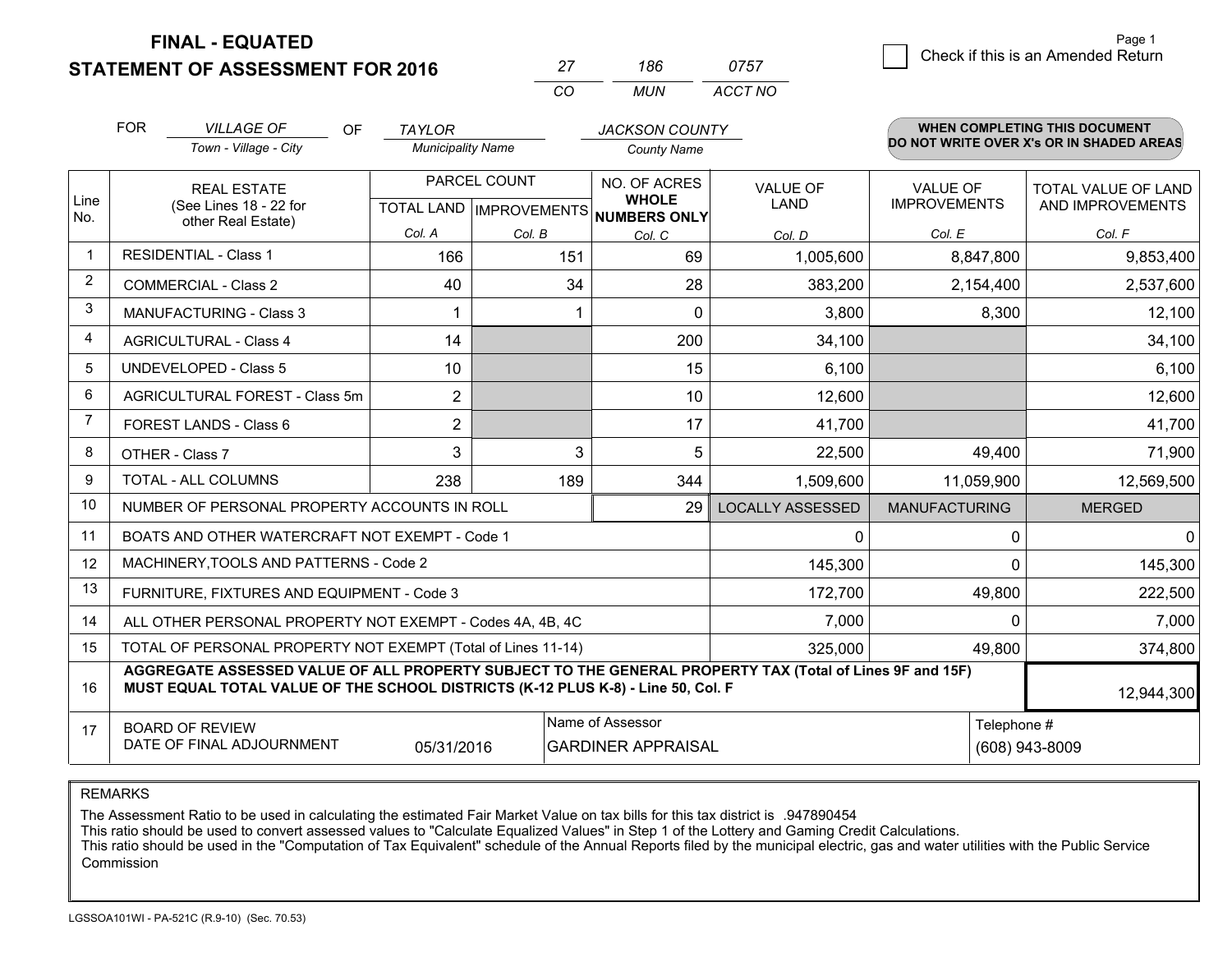*YEAR CO MUN ACCT NO* 2016 27 186 0757

Do not confuse FOREST LANDS (Line 7) with FOREST CROPS (in this section) - They are **NOT** the same

|    | Private Forest Crop - Reg Class @ 10¢ per acre                                 |                                                                  |  |                                                    |  | Private Forest Crop - Reg Class @ \$2.52 per acre             |                                                                              |  |                                                                 |  |
|----|--------------------------------------------------------------------------------|------------------------------------------------------------------|--|----------------------------------------------------|--|---------------------------------------------------------------|------------------------------------------------------------------------------|--|-----------------------------------------------------------------|--|
| 18 | (a) PARCELS                                                                    | (b) ACRES                                                        |  | (c) ASSESSED VALUE                                 |  | (d) PARCELS                                                   | (e) ACRES                                                                    |  | (f) ASSESSED VALUE                                              |  |
|    |                                                                                |                                                                  |  | Private Forest Crop - Special Class @ 20¢ per acre |  |                                                               | Entered Before 2005 Managed Forest - Ferrous Mining CLOSED @ \$8.27 per acre |  |                                                                 |  |
| 19 | (b) ACRES<br>(a) PARCELS                                                       |                                                                  |  | (c) ASSESSED VALUE                                 |  | (d) PARCELS                                                   | (e) ACRES                                                                    |  | (f) ASSESSED VALUE                                              |  |
|    |                                                                                | Entered Before 2005 Managed Forest - OPEN @                      |  |                                                    |  |                                                               | Entered Before 2005 Managed Forest - CLOSED @ \$1.87 per acre                |  |                                                                 |  |
| 20 | (a) PARCELS<br>(b) ACRES                                                       |                                                                  |  | \$.79 per acre<br>(c) ASSESSED VALUE               |  | (d) PARCELS<br>(e) ACRES                                      |                                                                              |  | (f) ASSESSED VALUE                                              |  |
|    | Entered After 2004 Managed Forest - OPEN @<br>\$2.14 per acre                  |                                                                  |  |                                                    |  | Entered After 2004 Managed Forest - CLOSED @ \$10.68 per acre |                                                                              |  |                                                                 |  |
| 21 | (a) PARCELS                                                                    | (b) ACRES                                                        |  | (c) ASSESSED VALUE                                 |  | (d) PARCELS                                                   | (e) ACRES                                                                    |  | (f) ASSESSED VALUE                                              |  |
|    | (a) County Forest Cropland Acres                                               |                                                                  |  | (b) Federal Acres                                  |  | (c) State Acres                                               | (d) County (NOT FOREST CROP) Acres                                           |  | (e) Other Acres                                                 |  |
| 22 |                                                                                |                                                                  |  |                                                    |  |                                                               |                                                                              |  | 47.61                                                           |  |
|    |                                                                                | Assessed Value of Omitted Property From Prior Years (Sec. 70.44) |  |                                                    |  |                                                               |                                                                              |  | Assessed Value of Sec. 70.43 Corrections of Errors by Assessors |  |
| 23 | (a) REAL ESTATE                                                                |                                                                  |  | (b) PERSONAL                                       |  | (c1) REAL ESTATE                                              |                                                                              |  | (c2) PERSONAL                                                   |  |
|    | Manufacturing Equated Value of Omitted Property From Prior Years (Sec. 70.995) |                                                                  |  |                                                    |  |                                                               | Mfg. Equated Value of Sec.70.43 Corrections of Errors by Assessors           |  |                                                                 |  |
|    |                                                                                | (d) REAL ESTATE                                                  |  | (e) PERSONAL                                       |  | (f1) REAL ESTATE                                              |                                                                              |  | (f2) PERSONAL                                                   |  |
|    |                                                                                |                                                                  |  |                                                    |  |                                                               |                                                                              |  |                                                                 |  |

## **SPECIAL DISTRICTS**

| Line<br>No. | Enter 6-digit<br>Special District<br>Code (Col. A) | <b>Account</b><br><b>Number</b> | <b>Special District Name</b> | <b>Locally Assessed Value</b><br>of Real Estate and | Mfg Value of Real Estate<br>and Personal Property | <b>Merged Value of</b><br><b>Real Estate and</b><br>Personal Property (Col. F) |
|-------------|----------------------------------------------------|---------------------------------|------------------------------|-----------------------------------------------------|---------------------------------------------------|--------------------------------------------------------------------------------|
|             |                                                    | (Col. B)                        | (Col. C)                     | Personal Property (Col. D)                          | (Col. E)                                          |                                                                                |
| 24          |                                                    |                                 |                              |                                                     |                                                   |                                                                                |
| 25          |                                                    |                                 |                              |                                                     |                                                   |                                                                                |
| 26          |                                                    |                                 |                              |                                                     |                                                   |                                                                                |
| 27          |                                                    |                                 |                              |                                                     |                                                   |                                                                                |
| 28          |                                                    |                                 |                              |                                                     |                                                   |                                                                                |
| 29          |                                                    |                                 |                              |                                                     |                                                   |                                                                                |
| 30          |                                                    |                                 |                              |                                                     |                                                   |                                                                                |
| 31          |                                                    |                                 |                              |                                                     |                                                   |                                                                                |
| 32          |                                                    |                                 |                              |                                                     |                                                   |                                                                                |
| 33          |                                                    |                                 |                              |                                                     |                                                   |                                                                                |
| 34          |                                                    |                                 |                              |                                                     |                                                   |                                                                                |
| 35          |                                                    |                                 |                              |                                                     |                                                   |                                                                                |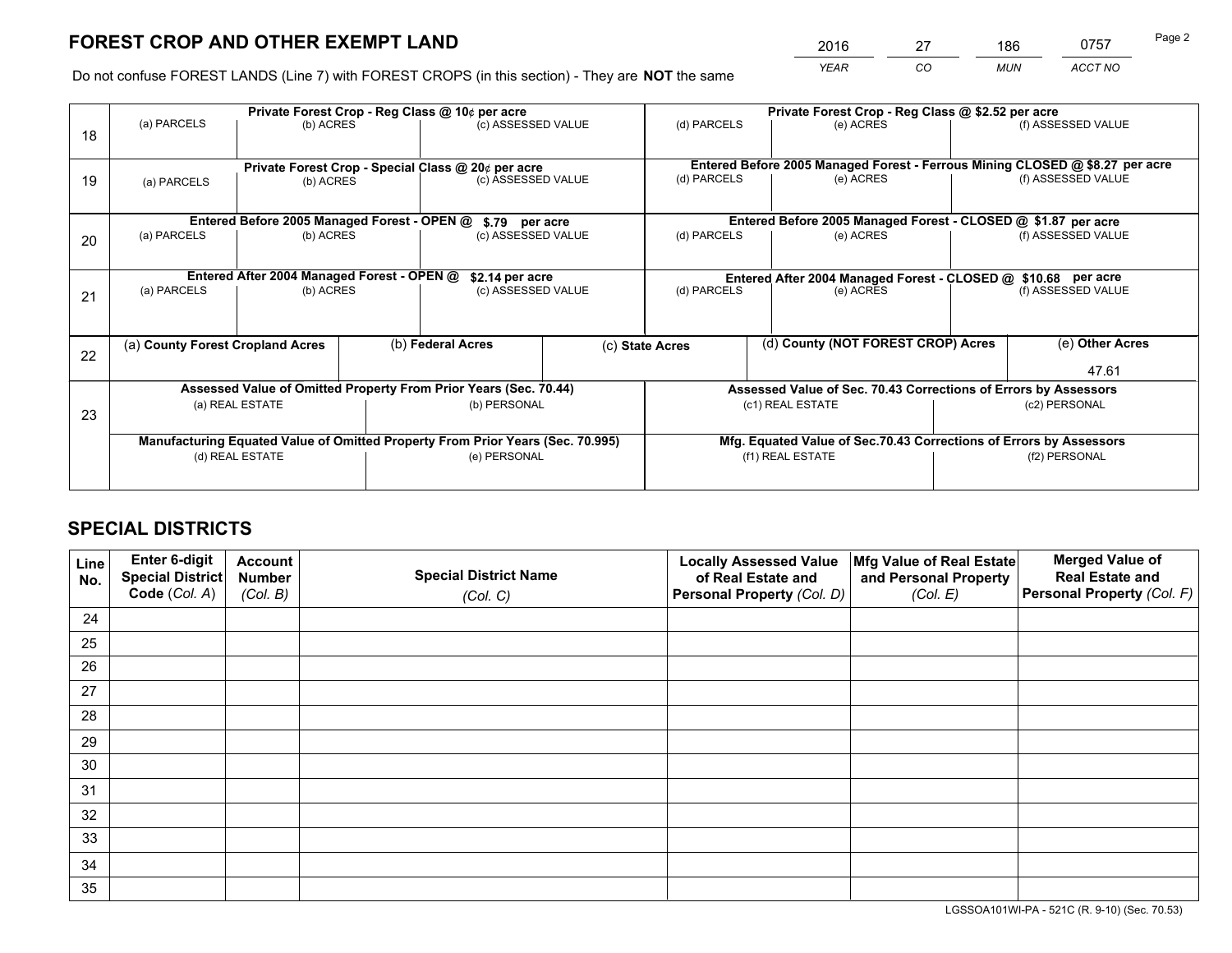|             |                                                                 |                                             |                                                         | <b>YEAR</b>                                                                       | CO<br><b>MUN</b>                                              | ACCT NO                                                                        |
|-------------|-----------------------------------------------------------------|---------------------------------------------|---------------------------------------------------------|-----------------------------------------------------------------------------------|---------------------------------------------------------------|--------------------------------------------------------------------------------|
| Line<br>No. | <b>Enter 6-digit</b><br><b>School District</b><br>Code (Col. A) | <b>Account</b><br><b>Number</b><br>(Col. B) | <b>School District Name</b><br>(Col. C)                 | <b>Locally Assessed Value</b><br>of Real Estate and<br>Personal Property (Col. D) | Mfg Value of Real Estate<br>and Personal Property<br>(Col. E) | <b>Merged Value of</b><br><b>Real Estate and</b><br>Personal Property (Col. F) |
|             | A. SCHOOL DISTRICTS (K-8 and K-12)                              |                                             |                                                         |                                                                                   |                                                               |                                                                                |
| 36          | 610485                                                          | 0359                                        | SCH D OF BLAIR-TAYLOR                                   | 12,882,400                                                                        | 61,900                                                        | 12,944,300                                                                     |
| 37          |                                                                 |                                             |                                                         |                                                                                   |                                                               |                                                                                |
| 38          |                                                                 |                                             |                                                         |                                                                                   |                                                               |                                                                                |
| 39          |                                                                 |                                             |                                                         |                                                                                   |                                                               |                                                                                |
| 40          |                                                                 |                                             |                                                         |                                                                                   |                                                               |                                                                                |
| 41<br>42    |                                                                 |                                             |                                                         |                                                                                   |                                                               |                                                                                |
| 43          |                                                                 |                                             |                                                         |                                                                                   |                                                               |                                                                                |
|             |                                                                 |                                             |                                                         |                                                                                   |                                                               |                                                                                |
| 44<br>45    |                                                                 |                                             |                                                         |                                                                                   |                                                               |                                                                                |
| 46          |                                                                 |                                             |                                                         |                                                                                   |                                                               |                                                                                |
| 47          |                                                                 |                                             |                                                         |                                                                                   |                                                               |                                                                                |
| 48          |                                                                 |                                             |                                                         |                                                                                   |                                                               |                                                                                |
| 49          |                                                                 |                                             |                                                         |                                                                                   |                                                               |                                                                                |
| 50          |                                                                 |                                             | TOTAL ASSESSED VALUE OF SCHOOL DISTRICTS (K-8 and K-12) | 12,882,400                                                                        | 61,900                                                        | 12,944,300                                                                     |
|             | <b>B.</b><br><b>UNION HIGH SCHOOL DISTRICTS</b>                 |                                             |                                                         |                                                                                   |                                                               |                                                                                |
| 51          |                                                                 |                                             |                                                         |                                                                                   |                                                               |                                                                                |
| 52          |                                                                 |                                             |                                                         |                                                                                   |                                                               |                                                                                |
| 53          |                                                                 |                                             |                                                         |                                                                                   |                                                               |                                                                                |
| 54          |                                                                 |                                             |                                                         |                                                                                   |                                                               |                                                                                |
| 55          |                                                                 |                                             | TOTAL ASSESSED VALUE OF UNION HIGH SCHOOLS              |                                                                                   |                                                               |                                                                                |
|             | C.<br><b>TECHNICAL COLLEGE DISTRICTS</b>                        |                                             |                                                         |                                                                                   |                                                               |                                                                                |
| 56          | 000200                                                          | 0002                                        | WESTERN TECHNICAL COLLEGE LACR                          | 12,882,400                                                                        | 61,900                                                        | 12,944,300                                                                     |
| 57          |                                                                 |                                             |                                                         |                                                                                   |                                                               |                                                                                |
| 58<br>59    |                                                                 |                                             | TOTAL ASSESSED VALUE OF TECHNICAL COLLEGES              |                                                                                   |                                                               |                                                                                |
|             |                                                                 |                                             |                                                         | 12,882,400                                                                        | 61,900                                                        | 12,944,300                                                                     |

27

186

 *I hereby certify, to the best of my knowledge and belief, this form is complete and correct.*

**SCHOOL DISTRICTS**

| Print name of preparer | Title                    |                | Date (MM / DD / CCYY) |
|------------------------|--------------------------|----------------|-----------------------|
|                        |                          |                |                       |
| Signature of preparer  | Contact Telephone Number | E-mail address |                       |
|                        | -                        |                |                       |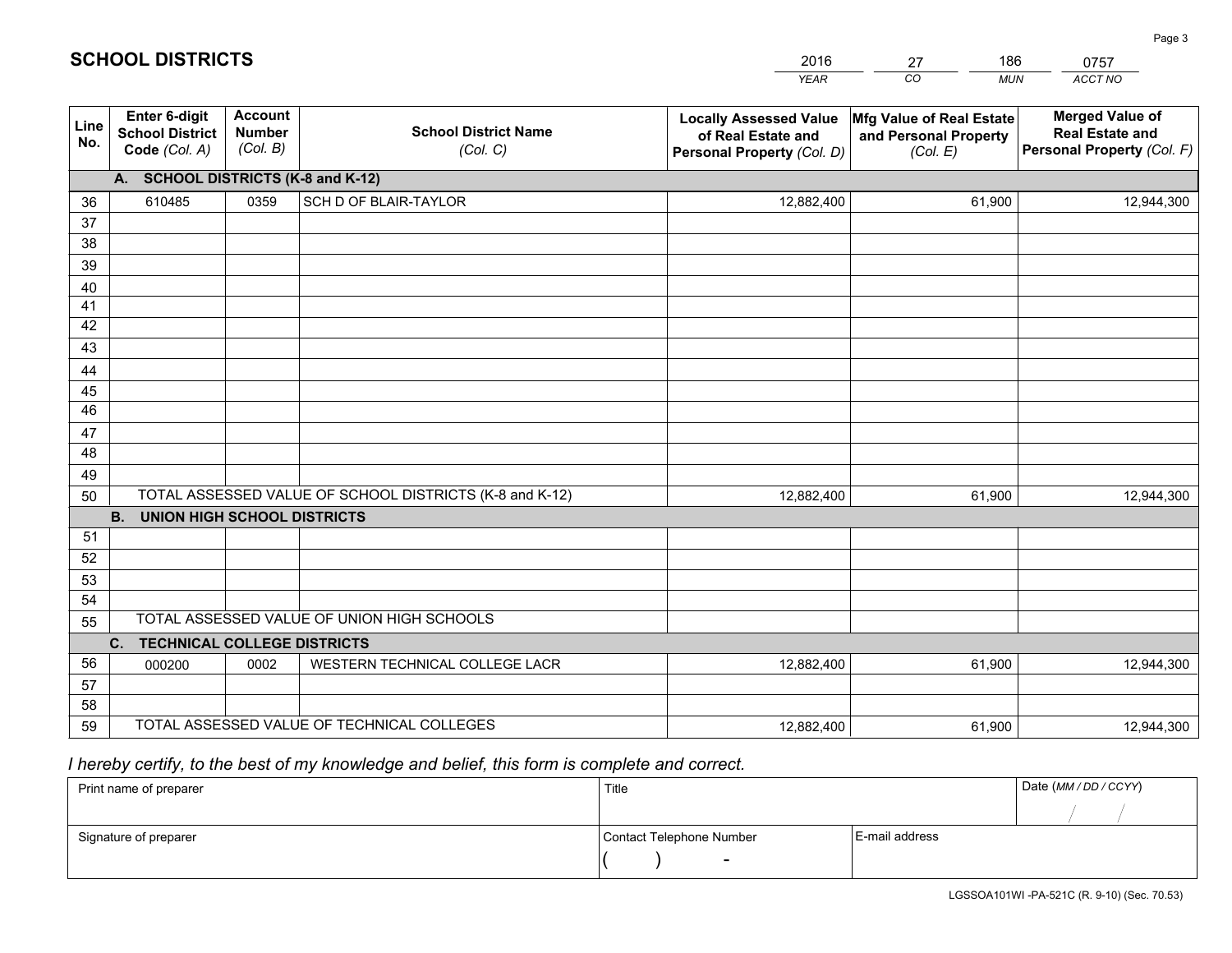#### **HIGHLIGHTS**

- 1. Complete the Statement of Assessment after the Board of Review. Reflect any changes made there.
- 2. Use black ink to complete.
- 3. Line 16 must equal Line 50, Col D.
- 4. Line 55 must equal the total of K-8 schools listed on lines 36-49. Do not include K-12 schools in this comparision.
- 5. Line 59, Col. D must equal Line 16.
- 6. Special District, School District and Technical College District values must include both real estate and personal property. Examples of Special districts are: town sanitary districts, public inland lake protection and rehabilitation districts, and metropolitan sewerage districts.
- 7. DO NOT INCLUDE Manufacturing property values.DOR will print these values on the final SOA.

WENDY BUE

**NENDY BUE** 

VILLAGE OF TAYLOR

VILLAGE OF TAYLOR

PO BOX 130

PO BOX 130

TAYLOR, WI 54659 - 0130

**TAYLOR, WI 54659** 

 $-0130$ 

 8. Accuracy of this form is very important. The values reported directly affect the equalized value DOR calculates for school and special districts.

#### **Page 1:**

 If not prefilled, enter the tax year,county and municipal code,municipal type, municipal name and county name on the top of form.

Check the Amended box, if filing an amended / corrected SOA.

 Report the parcel count, acres and assessed value of taxable general property, total parcel count, (real and personal), total acres, and values from final figures set by the Board of Review.

- A. Real Estate land and improvements (buildings, etc.) is reported on lines 1 8, total line 9.
- B. Personal Property is reported on lines 11 14, Column D, total line 15.
- C. To complete this report, use the computer produced summary of the assessment roll that shows these amounts.
- D. Use whole numbers only.
- E. Add each line across and each column down to verify entries.

### **Page 2:**

- A. Report Special Items (not subject to general property tax).
- 1. Private Forest Croplands and Managed Forest Lands are reported on lines 18,19, 20 and 21. Be sure to report assessed values **NOT** taxes.
- 2. You should have copies of the orders of entry, orders of withdrawal, etc., to update your assessment roll.
	- 3. Show hundredths of acres (e.g. 39.75).
- 4. Tax exempt lands are reported on line 22.
- 5. Omitted property and sec. 70.43, Wis. Stats., corrections of errors by assessor are reported on line 23. Report real estate and personal property separately. These should be for **prior years**, not something found on the current assessment roll after the board of review.
- B. Special District (Lines 24-35) Include the value of both real and personal property.
- The Department of Revenue (DOR) preprints much of the information regarding names and codes for schools, special districts,etc. If a district is not listed, enter the name and value only, DOR will enter the proper code.

## **Page 3 School Districts:**

Include the value of both real and personal property.

Report School District (regular, elementary, union high school, and technical college).

- 1. Regular (K-12) and Elementary (K-8) school values are reported on lines 36-49, total on line 50.
- 2. Union High School (UHS) (use only if elementary schools are listed on lines 36-49) are reported on lines 51-54. UHS total value (line 55) must equal to the total **elementary school** values reported on lines 36-49. Do notinclude K-12 schools in this comparison.
- 3. Technical College values are reported on lines 56-58, total on line 59.
- 4. Use the computer summary that shows these amounts to complete this report.

#### **This form is due the second Monday in June. File this report only after your Board of Review is complete.**

 *If you have questions: Return forms to:*

Fax number: (608) 264-6887 PO Box 8971

 Email: lgs@revenue.wi.gov Wisconsin Department of Revenue Call: (608) 261-5341 Local Government Services Section 6-97Madison WI 53708-8971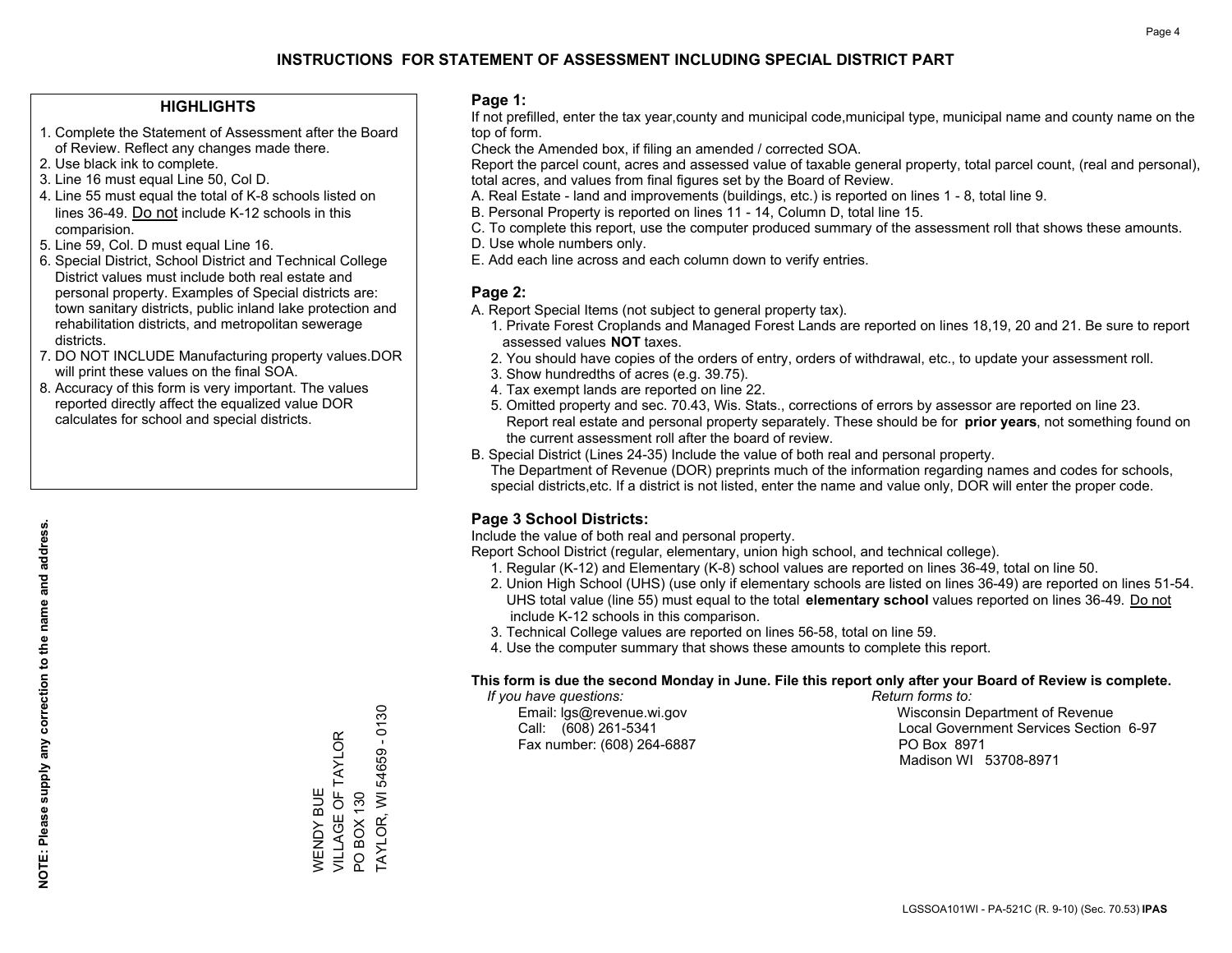**STATEMENT OF ASSESSMENT FOR 2016** 

**FINAL - EQUATED**

|   | Page 1                             |
|---|------------------------------------|
| 8 | Check if this is an Amended Return |
|   |                                    |

|                | <b>FOR</b>                                                                           | CITY OF<br>OF                                                                                                                                                                                | <b>BLACK RIVER FALLS</b> |                                  | <b>JACKSON COUNTY</b>               |                         |                      | <b>WHEN COMPLETING THIS DOCUMENT</b>     |
|----------------|--------------------------------------------------------------------------------------|----------------------------------------------------------------------------------------------------------------------------------------------------------------------------------------------|--------------------------|----------------------------------|-------------------------------------|-------------------------|----------------------|------------------------------------------|
|                |                                                                                      | Town - Village - City                                                                                                                                                                        | <b>Municipality Name</b> |                                  | <b>County Name</b>                  |                         |                      | DO NOT WRITE OVER X's OR IN SHADED AREAS |
|                |                                                                                      | <b>REAL ESTATE</b>                                                                                                                                                                           | PARCEL COUNT             |                                  | NO. OF ACRES                        | <b>VALUE OF</b>         | <b>VALUE OF</b>      | <b>TOTAL VALUE OF LAND</b>               |
| Line<br>No.    |                                                                                      | (See Lines 18 - 22 for<br>other Real Estate)                                                                                                                                                 |                          | <b>TOTAL LAND   IMPROVEMENTS</b> | <b>WHOLE</b><br><b>NUMBERS ONLY</b> | <b>LAND</b>             | <b>IMPROVEMENTS</b>  | AND IMPROVEMENTS                         |
|                |                                                                                      |                                                                                                                                                                                              | Col. A                   | Col. B                           | Col. C                              | Col. D                  | Col. E               | Col. F                                   |
| $\mathbf 1$    |                                                                                      | <b>RESIDENTIAL - Class 1</b>                                                                                                                                                                 | 1,446                    | 1,173                            | 180                                 | 21,840,000              | 104, 161, 200        | 126,001,200                              |
| 2              | <b>COMMERCIAL - Class 2</b>                                                          |                                                                                                                                                                                              | 236                      | 178                              | 279                                 | 17,494,100              | 62,472,100           | 79,966,200                               |
| 3              |                                                                                      | <b>MANUFACTURING - Class 3</b>                                                                                                                                                               | 16                       | 14                               | 112                                 | 1,543,500               | 13,515,200           | 15,058,700                               |
| 4              |                                                                                      | <b>AGRICULTURAL - Class 4</b>                                                                                                                                                                | 4                        |                                  | 15                                  | 2,500                   |                      | 2,500                                    |
| 5              | <b>UNDEVELOPED - Class 5</b>                                                         |                                                                                                                                                                                              | 3                        |                                  | 60                                  | 88,200                  |                      | 88,200                                   |
| 6              | AGRICULTURAL FOREST - Class 5m                                                       |                                                                                                                                                                                              | 0                        |                                  | 0                                   | $\mathbf{0}$            |                      | $\Omega$                                 |
| $\overline{7}$ | FOREST LANDS - Class 6                                                               |                                                                                                                                                                                              | 12                       |                                  | 176                                 | 404,600                 |                      | 404,600                                  |
| 8              | OTHER - Class 7                                                                      |                                                                                                                                                                                              | $\Omega$                 | $\Omega$                         | $\Omega$                            | $\mathbf{0}$            | $\Omega$             | $\Omega$                                 |
| 9              |                                                                                      | TOTAL - ALL COLUMNS                                                                                                                                                                          | 1.717                    | 1,365                            | 822                                 | 41,372,900              | 180,148,500          | 221,521,400                              |
| 10             |                                                                                      | NUMBER OF PERSONAL PROPERTY ACCOUNTS IN ROLL                                                                                                                                                 |                          |                                  | 264                                 | <b>LOCALLY ASSESSED</b> | <b>MANUFACTURING</b> | <b>MERGED</b>                            |
| 11             |                                                                                      | BOATS AND OTHER WATERCRAFT NOT EXEMPT - Code 1                                                                                                                                               |                          |                                  |                                     | $\mathbf{0}$            | $\Omega$             | $\Omega$                                 |
| 12             |                                                                                      | MACHINERY, TOOLS AND PATTERNS - Code 2                                                                                                                                                       |                          |                                  |                                     | 2,378,290               | 1,691,200            | 4,069,490                                |
| 13             |                                                                                      | FURNITURE, FIXTURES AND EQUIPMENT - Code 3                                                                                                                                                   |                          |                                  |                                     | 7,916,460               | 651,600              | 8,568,060                                |
| 14             |                                                                                      | ALL OTHER PERSONAL PROPERTY NOT EXEMPT - Codes 4A, 4B, 4C                                                                                                                                    |                          |                                  |                                     | 10,831,000              | 72,900               | 10,903,900                               |
| 15             | TOTAL OF PERSONAL PROPERTY NOT EXEMPT (Total of Lines 11-14)                         |                                                                                                                                                                                              |                          |                                  |                                     | 21,125,750              | 2,415,700            | 23,541,450                               |
| 16             |                                                                                      | AGGREGATE ASSESSED VALUE OF ALL PROPERTY SUBJECT TO THE GENERAL PROPERTY TAX (Total of Lines 9F and 15F)<br>MUST EQUAL TOTAL VALUE OF THE SCHOOL DISTRICTS (K-12 PLUS K-8) - Line 50, Col. F |                          |                                  |                                     |                         |                      | 245,062,850                              |
| 17             |                                                                                      | <b>BOARD OF REVIEW</b>                                                                                                                                                                       |                          |                                  | Name of Assessor                    |                         | Telephone #          |                                          |
|                | DATE OF FINAL ADJOURNMENT<br>06/02/2016<br><b>BOWMAR APPRAISAL</b><br>(715) 835-1141 |                                                                                                                                                                                              |                          |                                  |                                     |                         |                      |                                          |

*CO*

*MUN*

*ACCT NO0758*

*<sup>27</sup> <sup>206</sup>*

REMARKS

The Assessment Ratio to be used in calculating the estimated Fair Market Value on tax bills for this tax district is 1.01014255<br>This ratio should be used to convert assessed values to "Calculate Equalized Values" in Step 1 Commission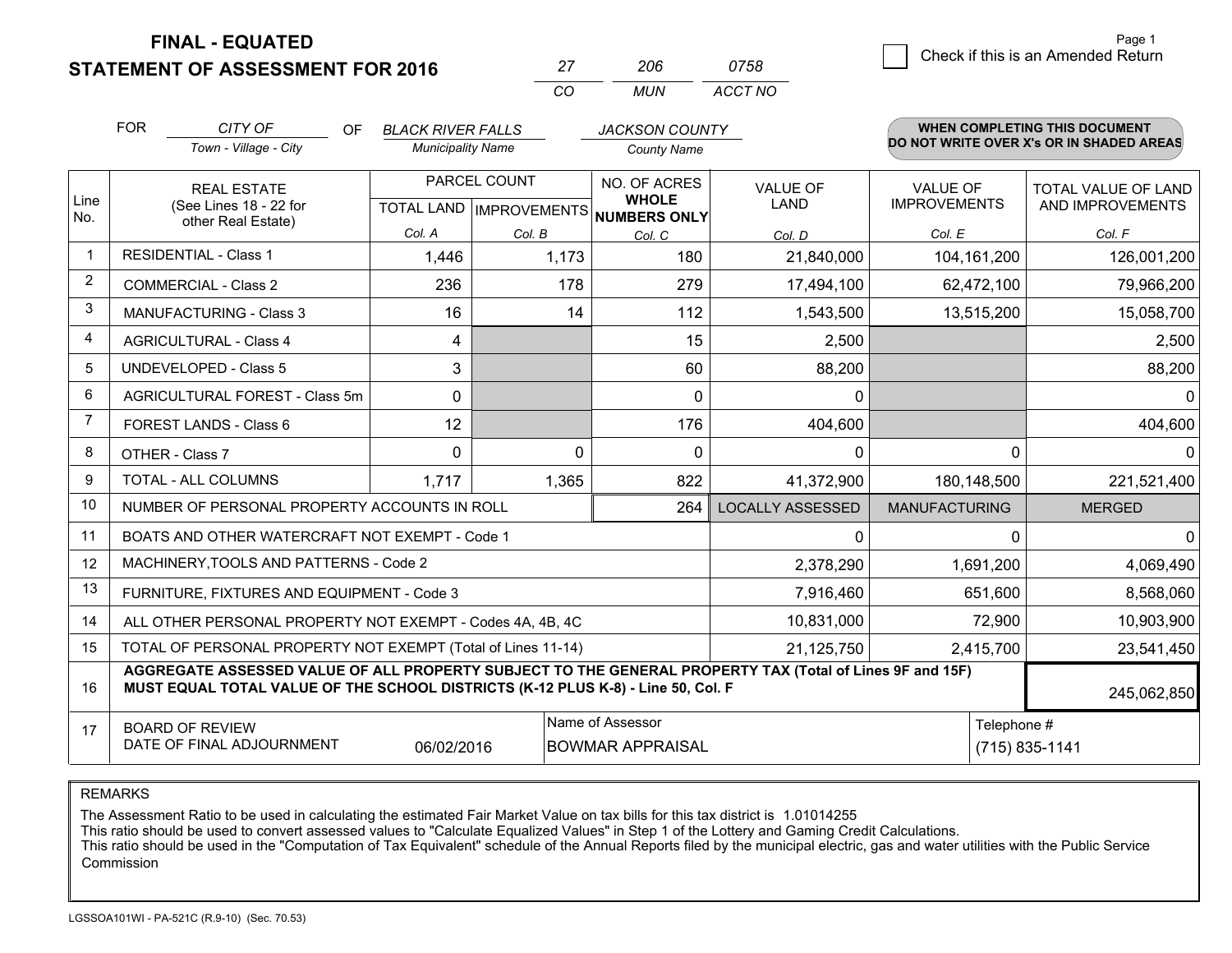*YEAR CO MUN ACCT NO* <sup>2016</sup> <sup>27</sup> <sup>206</sup> <sup>0758</sup> Page 2

Do not confuse FOREST LANDS (Line 7) with FOREST CROPS (in this section) - They are **NOT** the same

|    |                                                                                |                                             |  | Private Forest Crop - Reg Class @ 10¢ per acre                   |  | Private Forest Crop - Reg Class @ \$2.52 per acre |                                                                              |               |                    |  |
|----|--------------------------------------------------------------------------------|---------------------------------------------|--|------------------------------------------------------------------|--|---------------------------------------------------|------------------------------------------------------------------------------|---------------|--------------------|--|
| 18 | (a) PARCELS                                                                    | (b) ACRES                                   |  | (c) ASSESSED VALUE                                               |  | (d) PARCELS                                       | (e) ACRES                                                                    |               | (f) ASSESSED VALUE |  |
|    |                                                                                |                                             |  | Private Forest Crop - Special Class @ 20¢ per acre               |  |                                                   | Entered Before 2005 Managed Forest - Ferrous Mining CLOSED @ \$8.27 per acre |               |                    |  |
| 19 | (b) ACRES<br>(a) PARCELS                                                       |                                             |  | (c) ASSESSED VALUE                                               |  | (d) PARCELS                                       | (e) ACRES                                                                    |               | (f) ASSESSED VALUE |  |
|    |                                                                                | Entered Before 2005 Managed Forest - OPEN @ |  |                                                                  |  |                                                   | Entered Before 2005 Managed Forest - CLOSED @ \$1.87 per acre                |               |                    |  |
| 20 | (a) PARCELS<br>(b) ACRES                                                       |                                             |  | \$.79 per acre<br>(c) ASSESSED VALUE                             |  | (d) PARCELS                                       | (e) ACRES                                                                    |               | (f) ASSESSED VALUE |  |
|    |                                                                                | Entered After 2004 Managed Forest - OPEN @  |  | \$2.14 per acre                                                  |  |                                                   | Entered After 2004 Managed Forest - CLOSED @ \$10.68 per acre                |               |                    |  |
| 21 | (a) PARCELS                                                                    | (b) ACRES                                   |  | (c) ASSESSED VALUE                                               |  | (d) PARCELS                                       | (e) ACRES                                                                    |               | (f) ASSESSED VALUE |  |
|    |                                                                                |                                             |  |                                                                  |  | 8                                                 | 159.81                                                                       |               | 291,000            |  |
| 22 | (a) County Forest Cropland Acres                                               |                                             |  | (b) Federal Acres                                                |  | (c) State Acres                                   | (d) County (NOT FOREST CROP) Acres                                           |               | (e) Other Acres    |  |
|    |                                                                                |                                             |  |                                                                  |  | 9.93                                              | 19.95                                                                        |               | 473.08             |  |
|    |                                                                                |                                             |  | Assessed Value of Omitted Property From Prior Years (Sec. 70.44) |  |                                                   | Assessed Value of Sec. 70.43 Corrections of Errors by Assessors              |               |                    |  |
| 23 | (a) REAL ESTATE                                                                |                                             |  | (b) PERSONAL                                                     |  | (c1) REAL ESTATE                                  |                                                                              | (c2) PERSONAL |                    |  |
|    | Manufacturing Equated Value of Omitted Property From Prior Years (Sec. 70.995) |                                             |  |                                                                  |  |                                                   | Mfg. Equated Value of Sec.70.43 Corrections of Errors by Assessors           |               |                    |  |
|    |                                                                                | (d) REAL ESTATE                             |  | (e) PERSONAL                                                     |  |                                                   | (f1) REAL ESTATE                                                             |               | (f2) PERSONAL      |  |
|    |                                                                                |                                             |  |                                                                  |  |                                                   |                                                                              |               |                    |  |

## **SPECIAL DISTRICTS**

| Line<br>No. | Enter 6-digit<br>Special District<br>Code (Col. A) | <b>Account</b><br><b>Number</b> | <b>Special District Name</b> | <b>Locally Assessed Value</b><br>of Real Estate and | Mfg Value of Real Estate<br>and Personal Property | <b>Merged Value of</b><br><b>Real Estate and</b><br>Personal Property (Col. F) |
|-------------|----------------------------------------------------|---------------------------------|------------------------------|-----------------------------------------------------|---------------------------------------------------|--------------------------------------------------------------------------------|
|             |                                                    | (Col. B)                        | (Col. C)                     | Personal Property (Col. D)                          | (Col. E)                                          |                                                                                |
| 24          |                                                    |                                 |                              |                                                     |                                                   |                                                                                |
| 25          |                                                    |                                 |                              |                                                     |                                                   |                                                                                |
| 26          |                                                    |                                 |                              |                                                     |                                                   |                                                                                |
| 27          |                                                    |                                 |                              |                                                     |                                                   |                                                                                |
| 28          |                                                    |                                 |                              |                                                     |                                                   |                                                                                |
| 29          |                                                    |                                 |                              |                                                     |                                                   |                                                                                |
| 30          |                                                    |                                 |                              |                                                     |                                                   |                                                                                |
| 31          |                                                    |                                 |                              |                                                     |                                                   |                                                                                |
| 32          |                                                    |                                 |                              |                                                     |                                                   |                                                                                |
| 33          |                                                    |                                 |                              |                                                     |                                                   |                                                                                |
| 34          |                                                    |                                 |                              |                                                     |                                                   |                                                                                |
| 35          |                                                    |                                 |                              |                                                     |                                                   |                                                                                |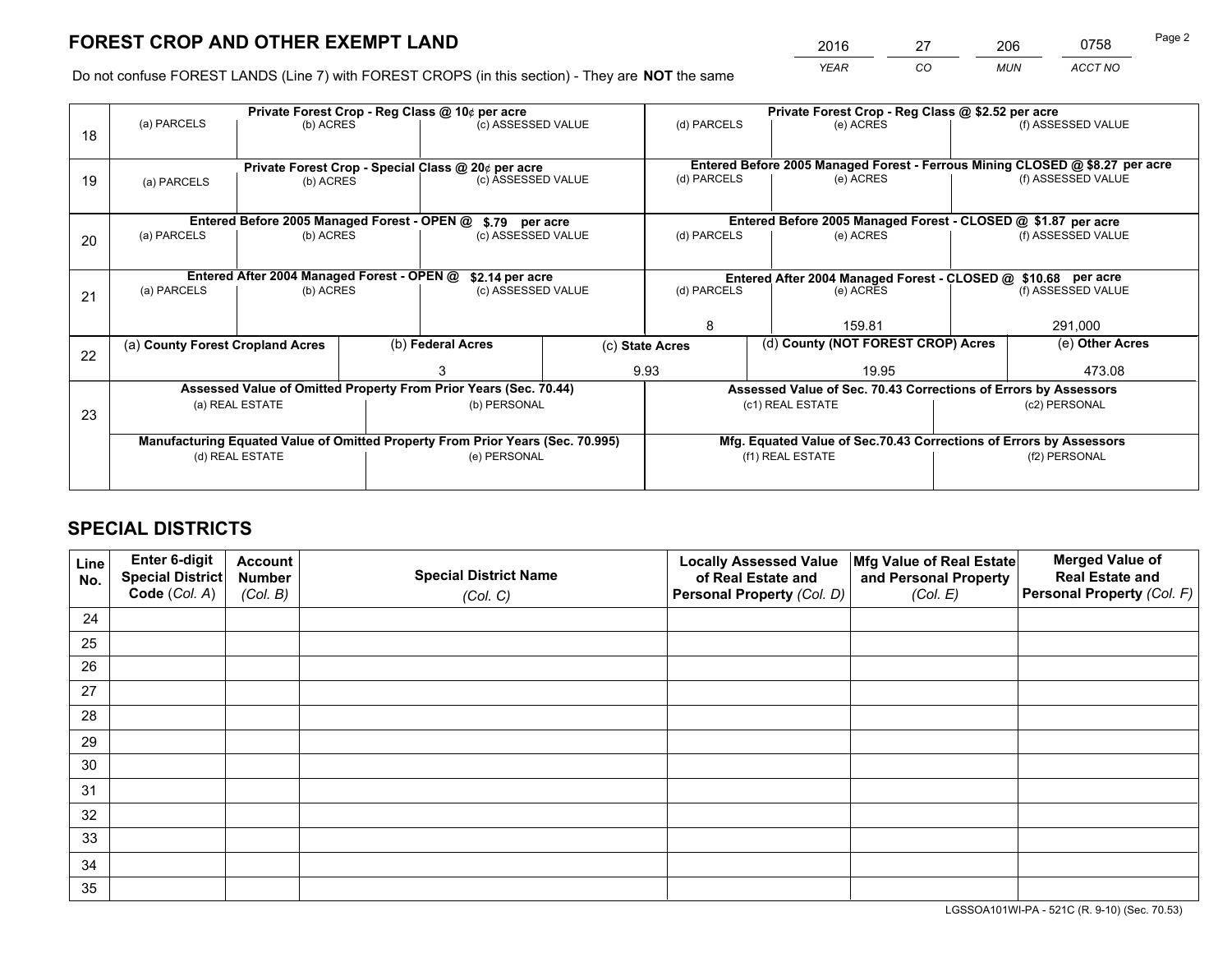|             |                                                          |                                                                                                     |                                            | <b>YEAR</b>                                                                       | CO<br><b>MUN</b>                                              | ACCT NO                                                                        |
|-------------|----------------------------------------------------------|-----------------------------------------------------------------------------------------------------|--------------------------------------------|-----------------------------------------------------------------------------------|---------------------------------------------------------------|--------------------------------------------------------------------------------|
| Line<br>No. | Enter 6-digit<br><b>School District</b><br>Code (Col. A) | <b>Account</b><br><b>Number</b><br>(Col. B)                                                         | <b>School District Name</b><br>(Col. C)    | <b>Locally Assessed Value</b><br>of Real Estate and<br>Personal Property (Col. D) | Mfg Value of Real Estate<br>and Personal Property<br>(Col. E) | <b>Merged Value of</b><br><b>Real Estate and</b><br>Personal Property (Col. F) |
|             | <b>SCHOOL DISTRICTS (K-8 and K-12)</b><br>A.             |                                                                                                     |                                            |                                                                                   |                                                               |                                                                                |
| 36          | 270476                                                   | 0162                                                                                                | SCH D OF BLACK RIVER FALLS                 | 227,588,450                                                                       | 17,474,400                                                    | 245,062,850                                                                    |
| 37          |                                                          |                                                                                                     |                                            |                                                                                   |                                                               |                                                                                |
| 38          |                                                          |                                                                                                     |                                            |                                                                                   |                                                               |                                                                                |
| 39          |                                                          |                                                                                                     |                                            |                                                                                   |                                                               |                                                                                |
| 40          |                                                          |                                                                                                     |                                            |                                                                                   |                                                               |                                                                                |
| 41<br>42    |                                                          |                                                                                                     |                                            |                                                                                   |                                                               |                                                                                |
| 43          |                                                          |                                                                                                     |                                            |                                                                                   |                                                               |                                                                                |
| 44          |                                                          |                                                                                                     |                                            |                                                                                   |                                                               |                                                                                |
| 45          |                                                          |                                                                                                     |                                            |                                                                                   |                                                               |                                                                                |
| 46          |                                                          |                                                                                                     |                                            |                                                                                   |                                                               |                                                                                |
| 47          |                                                          |                                                                                                     |                                            |                                                                                   |                                                               |                                                                                |
| 48          |                                                          |                                                                                                     |                                            |                                                                                   |                                                               |                                                                                |
| 49          |                                                          |                                                                                                     |                                            |                                                                                   |                                                               |                                                                                |
| 50          |                                                          | TOTAL ASSESSED VALUE OF SCHOOL DISTRICTS (K-8 and K-12)<br>227,588,450<br>17,474,400<br>245,062,850 |                                            |                                                                                   |                                                               |                                                                                |
|             | <b>B.</b><br><b>UNION HIGH SCHOOL DISTRICTS</b>          |                                                                                                     |                                            |                                                                                   |                                                               |                                                                                |
| 51          |                                                          |                                                                                                     |                                            |                                                                                   |                                                               |                                                                                |
| 52          |                                                          |                                                                                                     |                                            |                                                                                   |                                                               |                                                                                |
| 53<br>54    |                                                          |                                                                                                     |                                            |                                                                                   |                                                               |                                                                                |
| 55          |                                                          |                                                                                                     | TOTAL ASSESSED VALUE OF UNION HIGH SCHOOLS |                                                                                   |                                                               |                                                                                |
|             | C.<br><b>TECHNICAL COLLEGE DISTRICTS</b>                 |                                                                                                     |                                            |                                                                                   |                                                               |                                                                                |
| 56          | 000200                                                   | 0002                                                                                                | WESTERN TECHNICAL COLLEGE LACR             | 227,588,450                                                                       | 17,474,400                                                    | 245,062,850                                                                    |
| 57          |                                                          |                                                                                                     |                                            |                                                                                   |                                                               |                                                                                |
| 58          |                                                          |                                                                                                     |                                            |                                                                                   |                                                               |                                                                                |
| 59          |                                                          |                                                                                                     | TOTAL ASSESSED VALUE OF TECHNICAL COLLEGES | 227,588,450                                                                       | 17,474,400                                                    | 245,062,850                                                                    |

27

206

 *I hereby certify, to the best of my knowledge and belief, this form is complete and correct.*

**SCHOOL DISTRICTS**

| Print name of preparer | Title                    |                | Date (MM / DD / CCYY) |
|------------------------|--------------------------|----------------|-----------------------|
|                        |                          |                |                       |
| Signature of preparer  | Contact Telephone Number | E-mail address |                       |
|                        | $\sim$                   |                |                       |